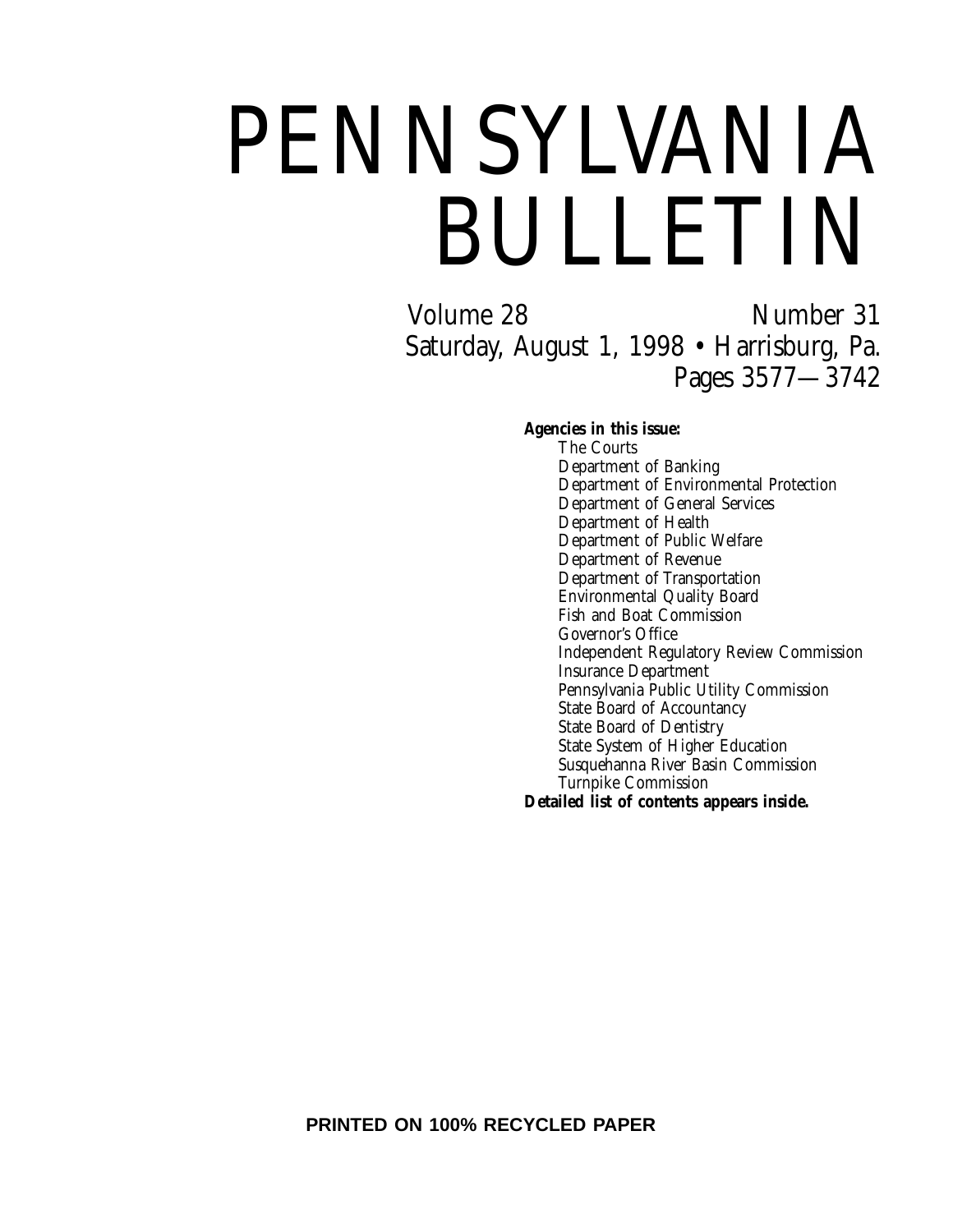**Latest Pennsylvania Code Reporter (Master Transmittal Sheet):**

**No. 285, August 1998**

# **PENNSYLVANIA**



**BULLETIN** (ISSN 0162-2137)

Postmaster send address changes to:

FRY COMMUNICATIONS Attn: *Pennsylvania Bulletin* 800 W. Church Rd. Mechanicsburg, Pennsylvania 17055-3198 (717) 766-0211 ext. 340 (800) 334-1429 ext. 340 (toll free, out-of-State) (800) 524-3232 ext. 340 (toll free, in State)

published weekly by Fry Communications, Inc. for the Commonwealth of Pennsylvania, Legislative Reference Bureau, 647 Main Capitol Building, State & Third Streets, Harrisburg, Pa. 17120, under the policy supervision and direction of the Joint Committee on Documents pursuant to Part II of Title 45 of the Pennsylvania Consolidated Statutes (relating to publication and effectiveness of Commonwealth Documents). Subscription rate \$82.00 per year, postpaid to points in the United States. Individual copies \$2.50. Checks for subscriptions and individual copies should be made payable to ''*Fry Communications, Inc.*'' Periodicals postage paid at Harrisburg, Pennsylvania.

Orders for subscriptions and other circulation matters should be sent to:

Fry Communications, Inc. Attn: *Pennsylvania Bulletin* 800 W. Church Rd. Mechanicsburg, PA 17055-3198

Copyright 1998 Commonwealth of Pennsylvania ISBN 0-8182-0004-9

Editorial preparation, composition, printing and distribution of the *Pennsylvania Bulletin* is effected on behalf of the Commonwealth of Pennsylvania by FRY COMMUNICATIONS, Inc., 800 W. Church Road, Mechanicsburg, Pennsylvania 17055-3198.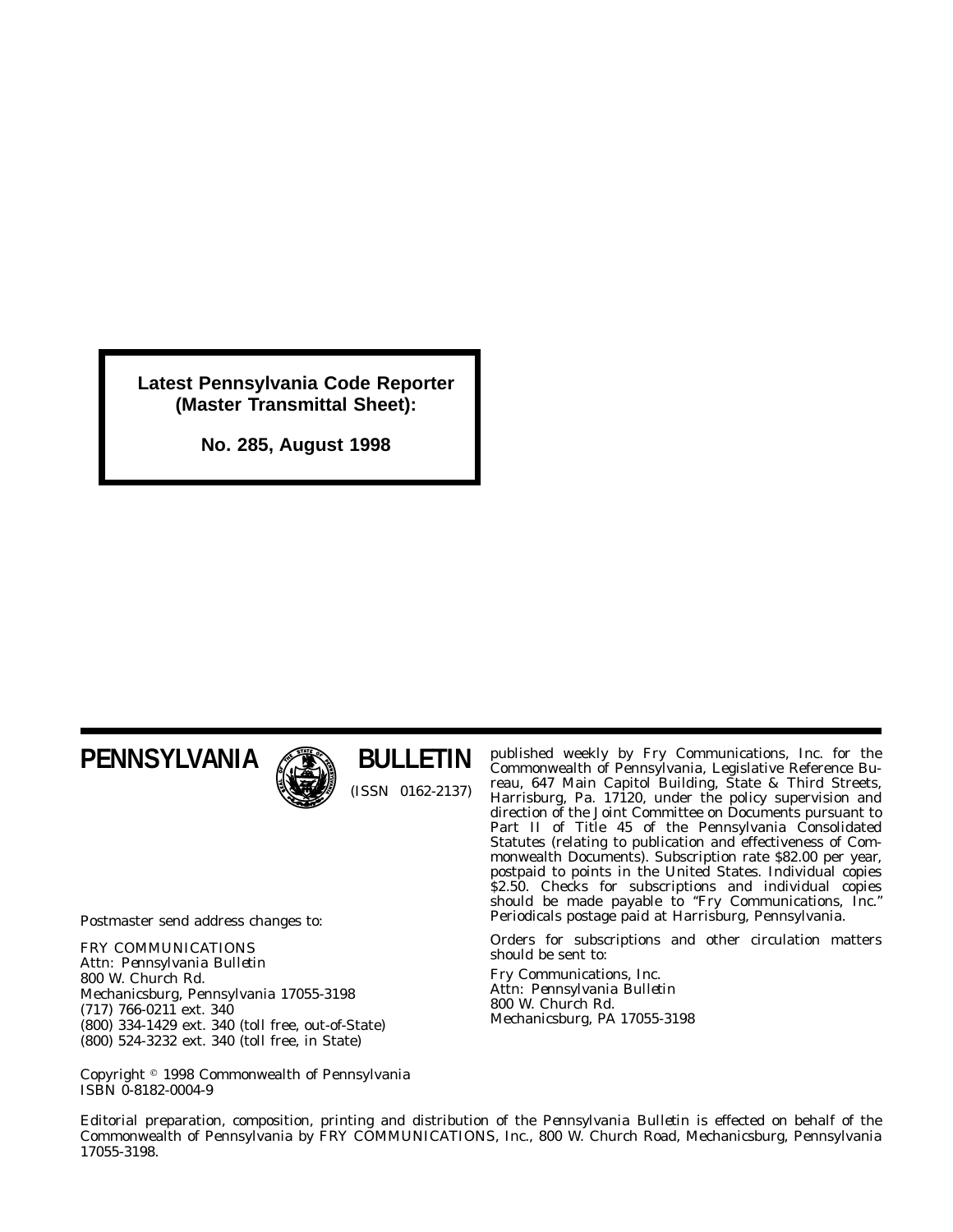# **Contents**

# **THE COURTS**

#### **JUDICIAL SYSTEM GENERAL PROVISIONS**

Judicial salaries .................................. 3586

# **LOCAL COURT RULES**

### **Westmoreland County**

Pretrial release; payment of electronic monitoring fees as condition of bond; no. 3 of 1998 ........... 3587

#### **PHILADELPHIA RULES**

| Administrative order sur petitions for extraordinary |  |
|------------------------------------------------------|--|
| relief seeking leave to file a motion to amend new   |  |
| matter in all cases involving the PIGA; adminis-     |  |
|                                                      |  |
| Scheduling civil trials involving State prisoners;   |  |
| administrative doc. no. 06 of 1998  3586             |  |

# **EXECUTIVE AGENCIES**

# **DEPARTMENT OF BANKING**

### **Notices**

|--|--|--|

#### **DEPARTMENT OF ENVIRONMENTAL PROTECTION**

See also ENVIRONMENTAL QUALITY BOARD

#### **Notices**

| Applications, actions and special notices 3595     |  |
|----------------------------------------------------|--|
| Availability of technical guidance  3622           |  |
| Identification of imminent hazards associated with |  |
|                                                    |  |

# **DEPARTMENT OF GENERAL SERVICES**

#### **Notices**

# **DEPARTMENT OF HEALTH**

# **Notices**

Availability of Fiscal Maternal and Child Health Services Block Grant application for Federal Fiscal Year 1999 ................................... 3623

# **DEPARTMENT OF PUBLIC WELFARE**

# **Notices**

| Notice of rule change: |  |
|------------------------|--|
|                        |  |
|                        |  |

# **DEPARTMENT OF REVENUE**

#### **Notices**

Pennsylvania Bank Roll instant lottery game ....... 3627

# **DEPARTMENT OF TRANSPORTATION**

# **Rules and Regulations**

| Mechanical, electrical and electronic speed-                                                                                                    |
|-------------------------------------------------------------------------------------------------------------------------------------------------|
| <b>Notices</b>                                                                                                                                  |
| Retention of engineering firms 3628                                                                                                             |
| <b>ENVIRONMENTAL QUALITY BOARD</b>                                                                                                              |
| <b>Notices</b>                                                                                                                                  |
| Hazardous Waste Facilities Plan adoption  3632                                                                                                  |
| <b>FISH AND BOAT COMMISSION</b>                                                                                                                 |
| <b>Proposed Rulemaking</b>                                                                                                                      |
| Delaware River and River Estuary; endangered,<br>threatened and candidate species  3591                                                         |
| <b>GOVERNOR'S OFFICE</b>                                                                                                                        |
| <b>Notices</b>                                                                                                                                  |
| Catalog of nonregulatory documents  3632                                                                                                        |
| <b>INDEPENDENT REGULATORY REVIEW</b>                                                                                                            |
| <b>COMMISSION</b>                                                                                                                               |
| <b>Notices</b>                                                                                                                                  |
| Notice of filing of final-form rulemakings 3723                                                                                                 |
| <b>INSURANCE DEPARTMENT</b>                                                                                                                     |
| Notices                                                                                                                                         |
| Codification of statutory accounting principles  3723<br>Rate filings:                                                                          |
| Highmark, Inc.; filing no. 1-CCP-98-HBCBS; re-<br>questing authority to increase Direct Pay Com-<br>plete Care Comprehensive Major Medical Plan |
| Highmark, Inc.; filing no. 1-SCM5-98-HI; request-                                                                                               |
| ing authority to increase Special Care Medical                                                                                                  |
| Independence Blue Cross; filing no. 8-P-98; rate<br>increase for Community Rated Group Hospital                                                 |
|                                                                                                                                                 |
| Review procedure hearings; cancellation or refusal<br>PENNSYLVANIA PUBLIC UTILITY COMMISSION                                                    |

#### **Notices**

| Heidelberg Heights Sewerage Company-waste-           |  |
|------------------------------------------------------|--|
|                                                      |  |
| Service of notice of motor carrier applications 3725 |  |
| Water service:                                       |  |
| Consumers Pennsylvania Water Company-                |  |
| Shenango Valley Division 3727                        |  |
| Pennsylvania-American Water Company (2 docu-         |  |
|                                                      |  |
| Philadelphia Suburban Water Company 3728             |  |
|                                                      |  |

# **Now Available Online at http://www.pabulletin.com**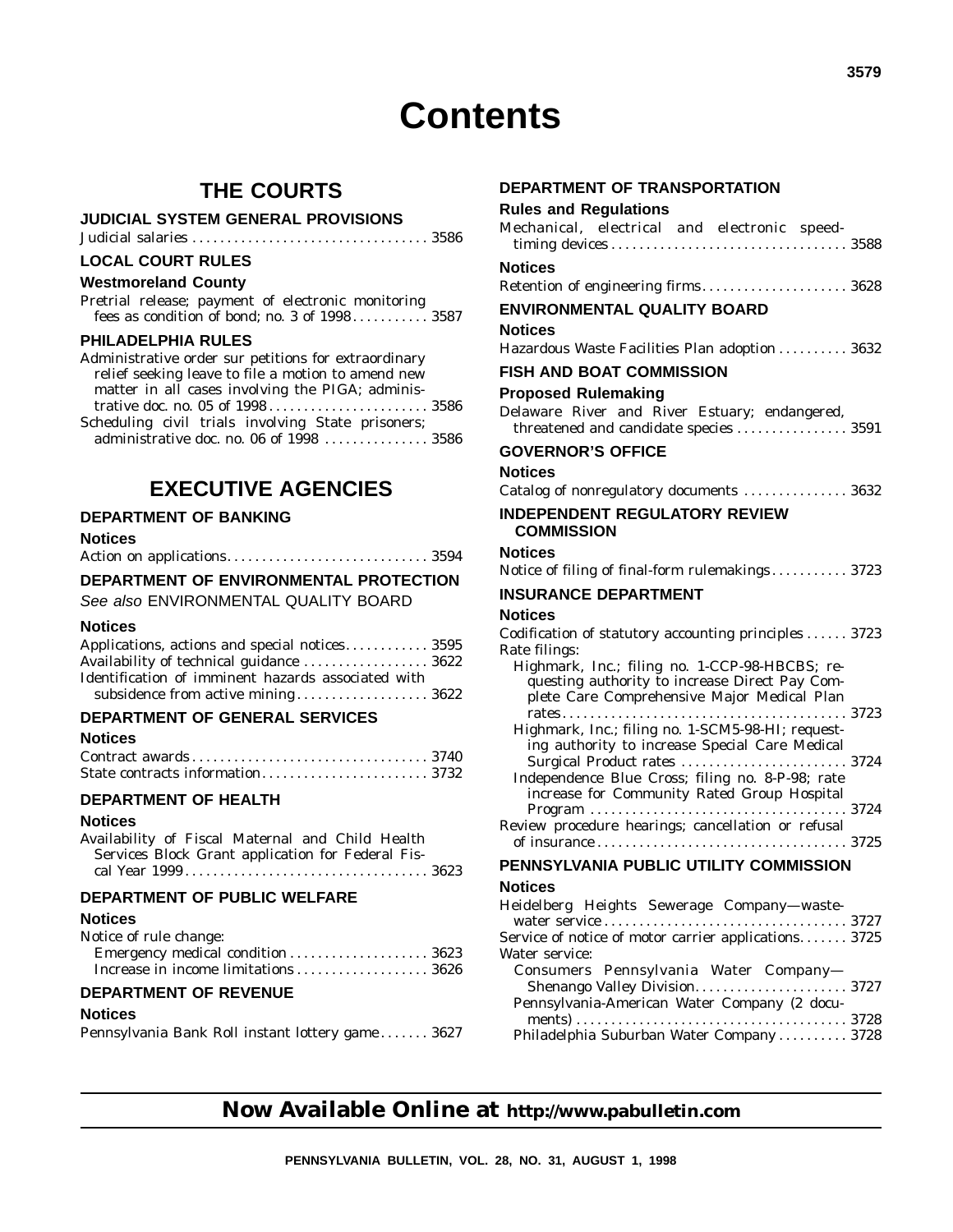# **STATE BOARD OF ACCOUNTANCY**

#### **Notices**

Commonwealth of Pennsylvania v. Louis Carl Roberts, CPA, before the State Board of Accountancy, doc. no. 0482-55-96; file no. 95-55-04154.......... 3728

# **STATE BOARD OF DENTISTRY**

# **Proposed Rulemaking**

| Continuing dental education and biennial renewals |  |  |  |
|---------------------------------------------------|--|--|--|
|                                                   |  |  |  |

# **STATE SYSTEM OF HIGHER EDUCATION**

#### **Notices**

| SUSQUEHANNA RIVER BASIN COMMISSION                |
|---------------------------------------------------|
| <b>Rules and Regulations</b>                      |
|                                                   |
| <b>TURNPIKE COMMISSION</b>                        |
| <b>Notices</b>                                    |
| Retention of a consultant; reference no. 144-100; |
| Retention of an engineering firm 3730             |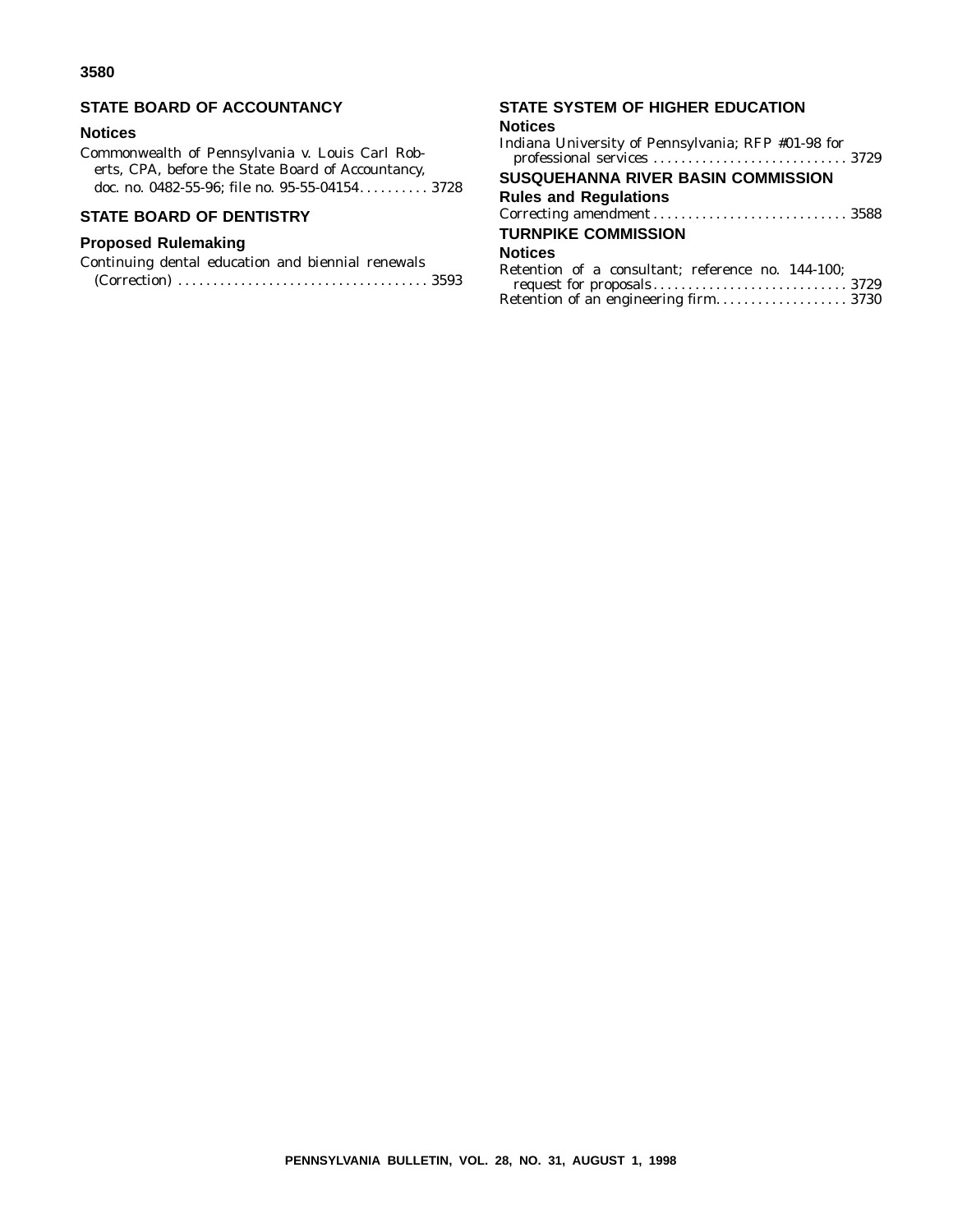# **READER'S GUIDE TO THE** *PENNSYLVANIA BULLETIN* **AND** *PENNSYLVANIA CODE*

#### *Pennsylvania Bulletin*

The *Pennsylvania Bulletin* is the official gazette of the Commonwealth of Pennsylvania. It is published every week and includes a table of contents. A cumulative subject matter index is published quarterly.

The *Pennsylvania Bulletin* serves several purposes. First, it is the temporary supplement to the *Pennsylvania Code*, which is the official codification of agency rules and regulations and other statutorily authorized documents. Changes in the codified text, whether by adoption, amendment, repeal or emergency action must be published in the *Pennsylvania Bulletin*. Further, agencies proposing changes to the codified text do so in the *Pennsylvania Bulletin*.

Second, the *Pennsylvania Bulletin* also publishes: Governor's Executive Orders; State Contract Notices; Summaries of Enacted Statutes; Statewide and Local Court Rules; Attorney General Opinions; Motor Carrier Applications before the Public Utility Commission; Applications and Actions before the Department of Environmental Protection; Orders of the Independent Regulatory Review Commission; and other documents authorized by law.

The text of certain documents published in the *Pennsylvania Bulletin* is the only valid and enforceable text. Courts are required to take judicial notice of the *Pennsylvania Bulletin*.

#### **Adoption, Amendment or Repeal of Regulations**

Generally an agency wishing to adopt, amend or repeal regulations must first publish in the *Pennsylvania Bulletin* a Notice of Proposed Rulemaking. There are limited instances where the agency may omit the proposal step; they still must publish the adopted version.

The Notice of Proposed Rulemaking contains the full text of the change, the agency contact person, a fiscal note required by law and background for the action.

The agency then allows sufficient time for public comment before taking final action. An adopted proposal must be published in the *Pennsylvania*

*Bulletin* before it can take effect. If the agency wishes to adopt changes to the Notice of Proposed Rulemaking to enlarge the scope, they must repropose.

#### **Citation to the** *Pennsylvania Bulletin*

Cite material in the *Pennsylvania Bulletin* by volume number and page number. Example: Volume 1, *Pennsylvania Bulletin*, page 801 (short form: 1 Pa.B. 801).

#### *Pennsylvania Code*

The *Pennsylvania Code* is the official codification of rules and regulations issued by Commonwealth agencies and other statutorily authorized documents. The *Pennsylvania Bulletin* is the temporary supplement to the *Pennsylvania Code*, printing changes as soon as they occur. These changes are then permanently codified by the *Pennsylvania Code Reporter*, a monthly, loose-leaf supplement.

The *Pennsylvania Code* is cited by title number and section number. Example: Title 10 *Pennsylvania Code*, § 1.1 (short form: 10 Pa.Code § 1.1).

Under the *Pennsylvania Code* codification system, each regulation is assigned a unique number by title and section. Titles roughly parallel the organization of Commonwealth government. Title 1 *Pennsylvania Code* lists every agency and its corresponding *Code* title location.

#### **How to Find Documents**

Search for your area of interest in the *Pennsylvania Code*.

The *Pennsylvania Code* contains, as Finding Aids, subject indexes for the complete *Code* and for each individual title, a list of Statutes Used As Authority for Adopting Rules and a list of annotated cases. Source Notes give you the history of the documents. To see if there have been recent changes, not yet codified, check the List of *Pennsylvania Code* Chapters Affected in the most recent issue of the *Pennsylvania Bulletin*.

The *Pennsylvania Bulletin* also publishes a quarterly List of Pennsylvania Code Sections Affected which lists the regulations in numerical order, followed by the citation to the *Pennsylvania Bulletin* in which the change occurred.

# **SUBSCRIPTION INFORMATION: (717) 766-0211 GENERAL INFORMATION AND FINDING AIDS: (717) 783-1530**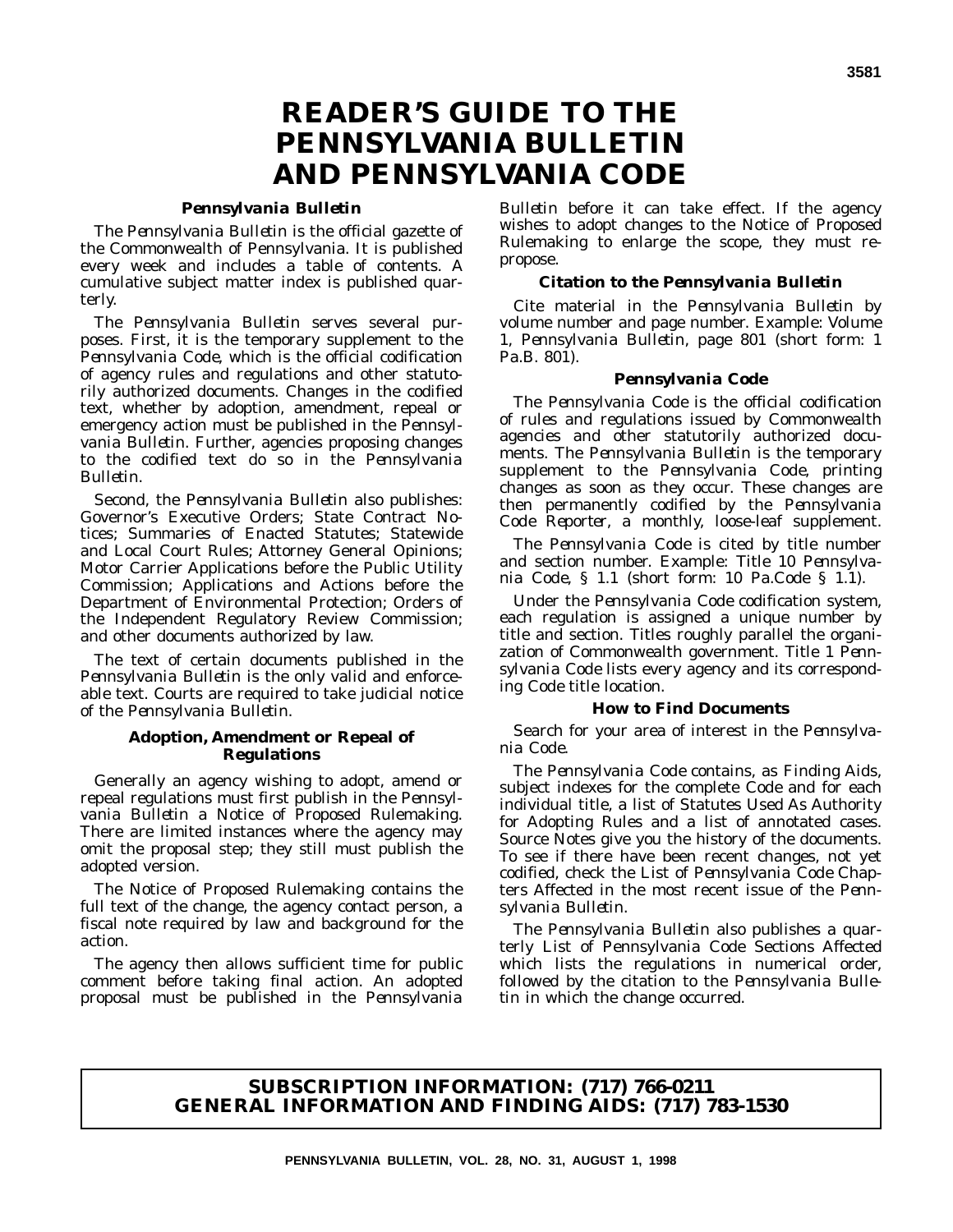#### **Printing Format**

Material proposed to be added to an existing rule or regulation is printed in **bold face** and material proposed to be deleted from such a rule or regulation is enclosed in brackets **[ ]** and printed in **bold face.** Asterisks indicate ellipsis of *Pennsylvania Code* text retained without change. Proposed new or additional regulations are printed in ordinary style face.

#### **Fiscal Notes**

Section 612 of The Administrative Code of 1929 (71 P. S. § 232) requires that the Office of Budget prepare a fiscal note for regulatory actions and administrative procedures of the administrative departments, boards, commissions or authorities receiving money from the State Treasury stating whether the proposed action or procedure causes a loss of revenue or an increase in the cost of programs for the Commonwealth or its political subdivisions; that the fiscal note be published in the *Pennsylvania Bulletin* at the same time as the proposed change is advertised; and that the fiscal note shall provide the following information: (1) the designation of the fund out of which the appropriation providing for expenditures under the action or procedure shall be made; (2) the probable cost for the fiscal year the program is implemented; (3) projected cost estimate of the program for each of the five succeeding fiscal years; (4) fiscal history of the program for which expenditures are to be made; (5) probable loss of revenue for the fiscal year of its implementation; (6) projected loss of revenue from the program for each of the five succeeding fiscal years; (7) line item, if any, of the General Appropriation Act or other appropriation act out of which expenditures or losses of Commonwealth funds shall occur as a result of the action or procedures; (8) recommendation, if any, of the Secretary of the Budget and the reasons therefor.

The required information is published in the foregoing order immediately following the proposed change to which it relates; the omission of an item indicates that the agency text of the fiscal note states that there is no information available with respect thereto. In items (3) and (6) information is set forth for the first through fifth fiscal years; in that order, following the year the program is implemented, which is stated. In item (4) information is set forth for the current and two immediately preceding years, in that order. In item (8) the recommendation, if any, made by the Secretary of Budget is published with the fiscal note. See 4 Pa. Code § 7.231 *et seq.* Where ''no fiscal impact'' is published, the statement means no additional cost or revenue loss to the Commonwealth or its local political subdivision is intended.

#### **Reproduction, Dissemination or Publication of Information**

Third parties may not take information from the *Pennsylvania Code* and *Pennsylvania Bulletin* and reproduce, disseminate or publish such information except as provided by 1 Pa. Code § 3.44. 1 Pa. Code § 3.44 reads as follows:

#### **§ 3.44. General permission to reproduce content of Code and Bulletin.**

Information published under this part, which information includes, but is not limited to, cross references, tables of cases, notes of decisions, tables of contents, indexes, source notes, authority notes, numerical lists and codification guides, other than the actual text of rules or regulations may be reproduced only with the written consent of the Bureau. The information which appears on the same leaf with the text of a rule or regulation, however, may be incidentally reproduced in connection with the reproduction of the rule or regulation, if the reproduction is for the private use of a subscriber and not for resale. There are no other restrictions on the reproduction of information published under this part, and the Commonwealth hereby consents to a reproduction.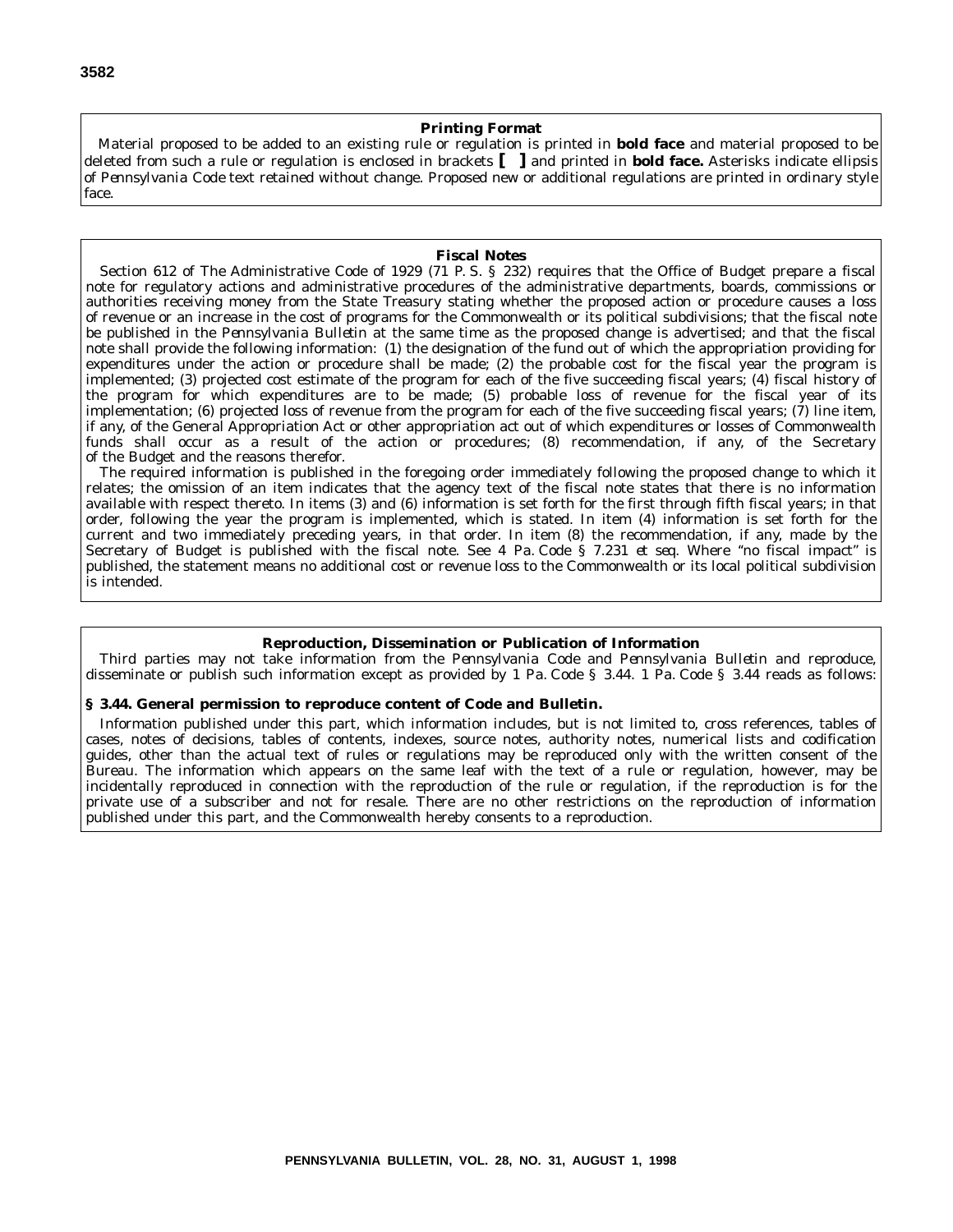# List of Pa. Code Chapters Affected

The following numerical guide is a list of the chapters of each title of the *Pennsylvania Code* affected by documents published in the *Pennsylvania Bulletin* during 1998.

| 4 Pa. Code (Administration)<br><b>Adopted Rules</b>                                   |
|---------------------------------------------------------------------------------------|
|                                                                                       |
| <b>Proposed Rulemaking</b>                                                            |
|                                                                                       |
| <b>Statements of Policy</b><br>$9 \ldots$ 49, 382, 1640, 1842, 2045, 2414, 2511, 2929 |
| 10 Pa. Code (Banks and Banking)<br><b>Adopted Rules</b>                               |
|                                                                                       |
|                                                                                       |
|                                                                                       |
|                                                                                       |
| <b>Proposed Rulemaking</b>                                                            |
|                                                                                       |
| <b>Statements of Policy</b>                                                           |
|                                                                                       |
| 12 Pa. Code (Community and Economic Development)                                      |
| <b>Statements of Policy</b>                                                           |
| 19 Pa. Code (Corporations and Business Associations)<br><b>Adopted Rules</b>          |
| 22 Pa. Code (Education)<br><b>Adopted Rules</b>                                       |
|                                                                                       |
|                                                                                       |
|                                                                                       |
| <b>Proposed Rulemaking</b>                                                            |
| 33                                                                                    |
|                                                                                       |
|                                                                                       |
|                                                                                       |
|                                                                                       |
|                                                                                       |
| 25 Pa. Code (Environmental Protection)                                                |
| <b>Adopted Rules</b>                                                                  |
|                                                                                       |
|                                                                                       |
|                                                                                       |
|                                                                                       |

| 93 (with correction) 137, 1633, 3378  |    |
|---------------------------------------|----|
|                                       | 18 |
|                                       |    |
|                                       |    |
|                                       |    |
|                                       |    |
|                                       |    |
|                                       |    |
|                                       |    |
| <b>Proposed Rulemaking</b>            |    |
|                                       |    |
|                                       |    |
|                                       |    |
|                                       |    |
|                                       |    |
|                                       |    |
|                                       |    |
|                                       |    |
|                                       |    |
|                                       |    |
|                                       |    |
|                                       |    |
|                                       |    |
|                                       |    |
|                                       |    |
|                                       |    |
|                                       |    |
|                                       |    |
|                                       |    |
|                                       |    |
|                                       |    |
| 28 Pa. Code (Health and Safety)       |    |
| <b>Adopted Rules</b>                  |    |
|                                       |    |
|                                       |    |
|                                       |    |
|                                       |    |
|                                       |    |
|                                       |    |
|                                       |    |
|                                       |    |
|                                       |    |
|                                       |    |
| <b>Proposed Rulemaking</b>            |    |
|                                       |    |
|                                       |    |
|                                       |    |
| 31 Pa. Code (Insurance)               |    |
|                                       |    |
| <b>Adopted Rules</b>                  |    |
|                                       |    |
| 71 (with correction)  1401, 1518      |    |
|                                       |    |
| 73 (with correction) 1401, 1518, 1941 |    |
|                                       |    |
|                                       |    |
|                                       |    |
|                                       |    |
|                                       |    |
| 34 Pa. Code (Labor & Industry)        |    |
| <b>Adopted Rules</b>                  |    |
|                                       |    |
|                                       |    |
|                                       |    |
|                                       |    |
|                                       |    |
|                                       |    |
|                                       |    |
|                                       |    |
|                                       |    |
| <b>Proposed Rulemaking</b>            |    |
|                                       |    |
|                                       |    |
|                                       |    |
|                                       |    |
|                                       |    |
|                                       |    |
| 37 Pa. Code (Law)                     |    |
| <b>Adopted Rules</b>                  |    |
|                                       |    |
|                                       |    |
|                                       |    |

PENNSYLVANIA BULLETIN, VOL. 28, NO. 31, AUGUST 1, 1998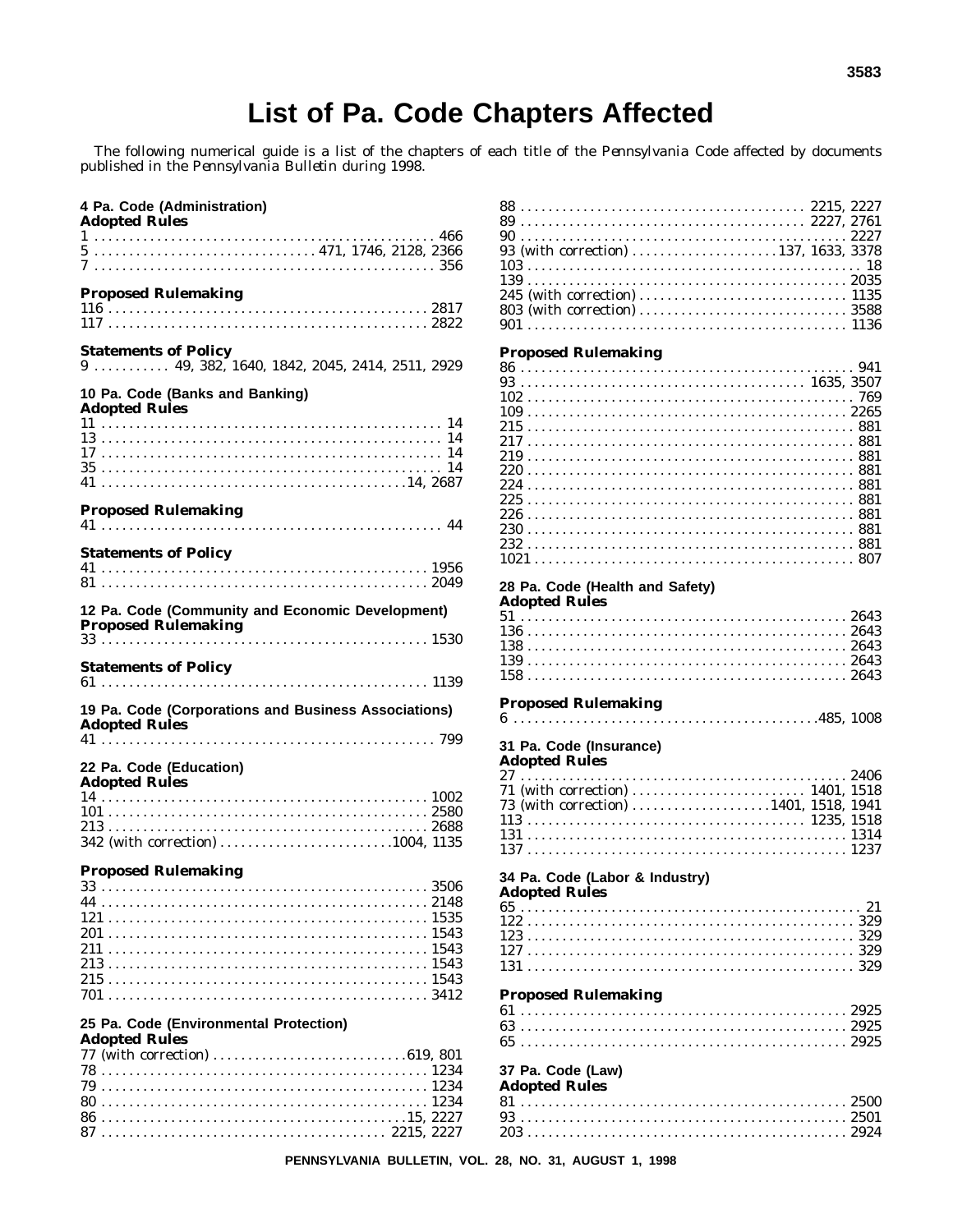#### 3584

# **Proposed Rulemaking** 40 Pa. Code (Liquor)<br>Adopted Rules

| Auvpteu ivules |  |  |  |  |  |  |  |  |  |  |  |  |  |  |  |  |  |  |  |  |  |  |  |  |  |
|----------------|--|--|--|--|--|--|--|--|--|--|--|--|--|--|--|--|--|--|--|--|--|--|--|--|--|
|                |  |  |  |  |  |  |  |  |  |  |  |  |  |  |  |  |  |  |  |  |  |  |  |  |  |
|                |  |  |  |  |  |  |  |  |  |  |  |  |  |  |  |  |  |  |  |  |  |  |  |  |  |
|                |  |  |  |  |  |  |  |  |  |  |  |  |  |  |  |  |  |  |  |  |  |  |  |  |  |
|                |  |  |  |  |  |  |  |  |  |  |  |  |  |  |  |  |  |  |  |  |  |  |  |  |  |
|                |  |  |  |  |  |  |  |  |  |  |  |  |  |  |  |  |  |  |  |  |  |  |  |  |  |
|                |  |  |  |  |  |  |  |  |  |  |  |  |  |  |  |  |  |  |  |  |  |  |  |  |  |
|                |  |  |  |  |  |  |  |  |  |  |  |  |  |  |  |  |  |  |  |  |  |  |  |  |  |

### **Proposed Rulemaking**

#### 49 Pa. Code (Professional and Vocational Standards) **Adopted Rules**

### **Proposed Rulemaking**

|  |  |  |  |  |  |  |  |  |  |  |  |  |  |  |  |  |  |  |  |  |  |  |  | 33 (with correction) 3293, 3296, 3593 |  |
|--|--|--|--|--|--|--|--|--|--|--|--|--|--|--|--|--|--|--|--|--|--|--|--|---------------------------------------|--|
|  |  |  |  |  |  |  |  |  |  |  |  |  |  |  |  |  |  |  |  |  |  |  |  |                                       |  |
|  |  |  |  |  |  |  |  |  |  |  |  |  |  |  |  |  |  |  |  |  |  |  |  |                                       |  |

### **Statements of Policy**

 $61$  . . . . . . . . . . . . 

## 52 Pa. Code (Public Utilities)

| Adopted Rules |  |  |  |  |  |  |  |  |  |  |  |  |  |  |  |  |  |  |  |  |  |  |  |      |
|---------------|--|--|--|--|--|--|--|--|--|--|--|--|--|--|--|--|--|--|--|--|--|--|--|------|
|               |  |  |  |  |  |  |  |  |  |  |  |  |  |  |  |  |  |  |  |  |  |  |  | 647  |
| 3             |  |  |  |  |  |  |  |  |  |  |  |  |  |  |  |  |  |  |  |  |  |  |  | 647  |
| 5             |  |  |  |  |  |  |  |  |  |  |  |  |  |  |  |  |  |  |  |  |  |  |  |      |
| 21            |  |  |  |  |  |  |  |  |  |  |  |  |  |  |  |  |  |  |  |  |  |  |  | 647  |
| 23            |  |  |  |  |  |  |  |  |  |  |  |  |  |  |  |  |  |  |  |  |  |  |  | 647  |
| 29            |  |  |  |  |  |  |  |  |  |  |  |  |  |  |  |  |  |  |  |  |  |  |  | 647  |
| 31            |  |  |  |  |  |  |  |  |  |  |  |  |  |  |  |  |  |  |  |  |  |  |  | 647  |
| 37            |  |  |  |  |  |  |  |  |  |  |  |  |  |  |  |  |  |  |  |  |  |  |  | 801  |
| 53            |  |  |  |  |  |  |  |  |  |  |  |  |  |  |  |  |  |  |  |  |  |  |  | -801 |
| 54            |  |  |  |  |  |  |  |  |  |  |  |  |  |  |  |  |  |  |  |  |  |  |  |      |
| 55            |  |  |  |  |  |  |  |  |  |  |  |  |  |  |  |  |  |  |  |  |  |  |  | 801  |
| 56            |  |  |  |  |  |  |  |  |  |  |  |  |  |  |  |  |  |  |  |  |  |  |  |      |
| 57            |  |  |  |  |  |  |  |  |  |  |  |  |  |  |  |  |  |  |  |  |  |  |  |      |
| 58            |  |  |  |  |  |  |  |  |  |  |  |  |  |  |  |  |  |  |  |  |  |  |  |      |
| 59            |  |  |  |  |  |  |  |  |  |  |  |  |  |  |  |  |  |  |  |  |  |  |  |      |
| 63            |  |  |  |  |  |  |  |  |  |  |  |  |  |  |  |  |  |  |  |  |  |  |  | 3394 |
| 64            |  |  |  |  |  |  |  |  |  |  |  |  |  |  |  |  |  |  |  |  |  |  |  |      |
| 65            |  |  |  |  |  |  |  |  |  |  |  |  |  |  |  |  |  |  |  |  |  |  |  |      |
| 69            |  |  |  |  |  |  |  |  |  |  |  |  |  |  |  |  |  |  |  |  |  |  |  | 801  |
|               |  |  |  |  |  |  |  |  |  |  |  |  |  |  |  |  |  |  |  |  |  |  |  | 801  |
|               |  |  |  |  |  |  |  |  |  |  |  |  |  |  |  |  |  |  |  |  |  |  |  |      |

### **Proposed Rulemaking**

#### **Proposed Statements of Policy** 55 Pa. Code (Public Welfare) **Adopted Rules Proposed Rulemaking**  $2700$

| 3800 (with correction)953, 1138, 1320 |  |
|---------------------------------------|--|
|                                       |  |
|                                       |  |
|                                       |  |

#### **Statements of Policy**

# 58 Pa. Code (Recreation)

### **Adopted Rules**

a caracter

#### **Proposed Rulemaking**

| $61$ 45, 1322, 1322, 1758, 1840, 3591 |  |  |  |  |  |  |  |  |  |  |  |  |  |  |  |  |  |  |  |  |  |
|---------------------------------------|--|--|--|--|--|--|--|--|--|--|--|--|--|--|--|--|--|--|--|--|--|
| $65$ 45, 1322, 1322, 1758, 1937, 3058 |  |  |  |  |  |  |  |  |  |  |  |  |  |  |  |  |  |  |  |  |  |
|                                       |  |  |  |  |  |  |  |  |  |  |  |  |  |  |  |  |  |  |  |  |  |
|                                       |  |  |  |  |  |  |  |  |  |  |  |  |  |  |  |  |  |  |  |  |  |
|                                       |  |  |  |  |  |  |  |  |  |  |  |  |  |  |  |  |  |  |  |  |  |
|                                       |  |  |  |  |  |  |  |  |  |  |  |  |  |  |  |  |  |  |  |  |  |
|                                       |  |  |  |  |  |  |  |  |  |  |  |  |  |  |  |  |  |  |  |  |  |
|                                       |  |  |  |  |  |  |  |  |  |  |  |  |  |  |  |  |  |  |  |  |  |
|                                       |  |  |  |  |  |  |  |  |  |  |  |  |  |  |  |  |  |  |  |  |  |
|                                       |  |  |  |  |  |  |  |  |  |  |  |  |  |  |  |  |  |  |  |  |  |
|                                       |  |  |  |  |  |  |  |  |  |  |  |  |  |  |  |  |  |  |  |  |  |
|                                       |  |  |  |  |  |  |  |  |  |  |  |  |  |  |  |  |  |  |  |  |  |
|                                       |  |  |  |  |  |  |  |  |  |  |  |  |  |  |  |  |  |  |  |  |  |

# 61 Pa. Code (Revenue)

| Auopteu Kules |  |
|---------------|--|
|               |  |
|               |  |
|               |  |
|               |  |
|               |  |
|               |  |
|               |  |

 $\overline{1}$  .  $\overline{1}$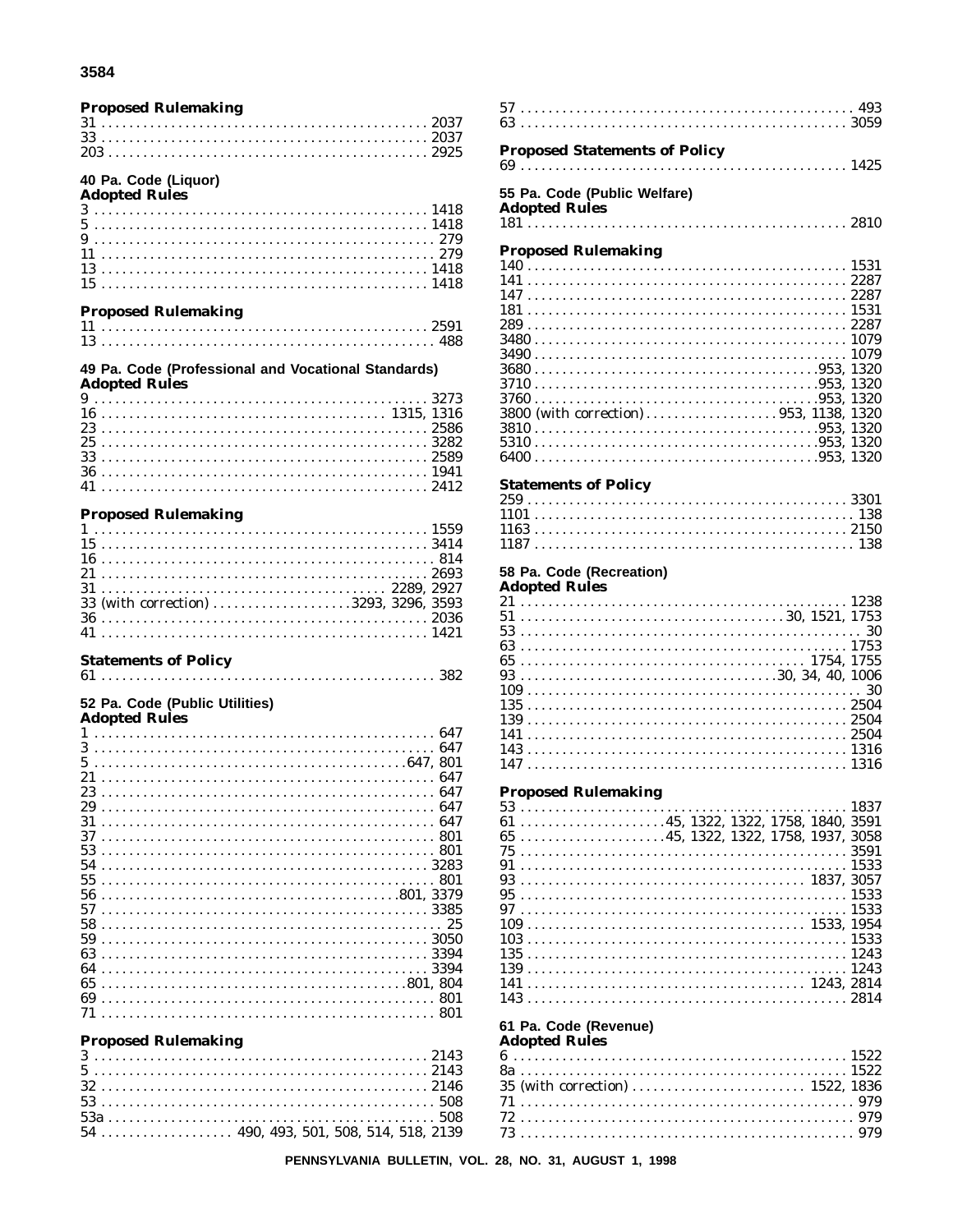$0.00$ 

### **Proposed Rulemaking**

#### **Statements of Policy**

|  | Adamtad Dulas | 64 Pa. Code (Securities) |  |  |
|--|---------------|--------------------------|--|--|

| Auopteu Kuies |  |  |  |  |  |  |  |  |  |  |  |  |  |  |  |  |  |  |  |  |  |  |  |  |  |  |
|---------------|--|--|--|--|--|--|--|--|--|--|--|--|--|--|--|--|--|--|--|--|--|--|--|--|--|--|
|               |  |  |  |  |  |  |  |  |  |  |  |  |  |  |  |  |  |  |  |  |  |  |  |  |  |  |

| <b>Statements of Policy</b> |  |
|-----------------------------|--|
|                             |  |

# 67 Pa. Code (Transportation)<br>Adopted Rules

| Auopteu Ruies |  |  |  |  |  |  |  |  |  |  |  |  |  |  |  |  |  |  |  |  |
|---------------|--|--|--|--|--|--|--|--|--|--|--|--|--|--|--|--|--|--|--|--|
|               |  |  |  |  |  |  |  |  |  |  |  |  |  |  |  |  |  |  |  |  |
|               |  |  |  |  |  |  |  |  |  |  |  |  |  |  |  |  |  |  |  |  |
|               |  |  |  |  |  |  |  |  |  |  |  |  |  |  |  |  |  |  |  |  |
|               |  |  |  |  |  |  |  |  |  |  |  |  |  |  |  |  |  |  |  |  |

### **Proposed Rulemaking**

#### 70 Pa. Code (Weights, Measures and Standards) **Statements of Policy**

#### 201 Pa. Code (Rules of Judicial Administration) **Adopted Rules**

# 204 Pa. Code (Judicial System General Provisions) **Adopted Rules**

207 Pa. Code (Judicial Conduct)

#### **Adopted Rules**

| <b>Proposed Rulemaking</b>                                                                                     |
|----------------------------------------------------------------------------------------------------------------|
| 225 Pa. Code (Rules of Evidence)<br>231 Pa. Code (Rules of Civil Procedure)                                    |
| <b>Adopted Rules</b>                                                                                           |
| <b>Proposed Rulemaking</b>                                                                                     |
| 234 Pa. Code (Rules of Criminal Procedure)<br><b>Adopted Rules</b>                                             |
| <b>Proposed Rulemaking</b>                                                                                     |
| 246 Pa. Code (Minor Court Civil Rules)                                                                         |
| 249 Pa. Code (Philadelphia Rules)<br>Unclassified (with correction) 997, 1516, 2919, 2920,<br>3021, 3373, 3586 |
| 252 (Allegheny County Rules)<br>Unclassified 133, 135, 1936, 3373                                              |
| 255 Pa. Code (Local Court Rules)                                                                               |

1312, 1516, 1750, 1751, 1834, 1835, 1939, 2033, 2132, 2283, 2285, 2403, 2404, 2405, 2499, 2578, 2685, 2686, 2806, 2808, 2921, 2922, 2923, 3024, 3048, 3255, 3257, 3258, 3504, 3587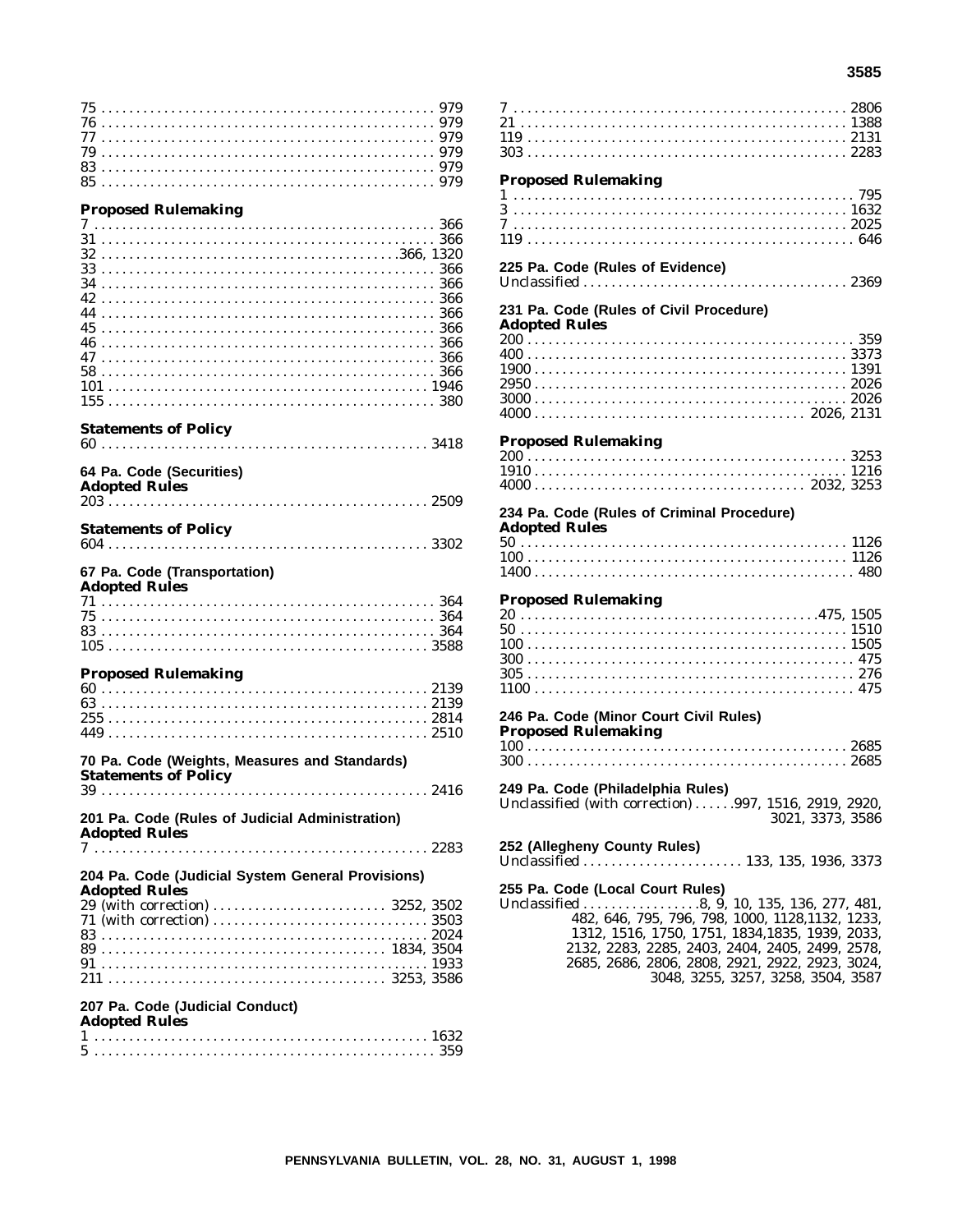# **THE COURTS**

# **Title 204—JUDICIAL SYSTEM GENERAL PROVISIONS**

# **PART VII. ADMINISTRATIVE OFFICE OF PENNSYLVANIA COURTS [204 PA. CODE CH. 211]**

# **Judicial Salaries**

Pursuant to Article V, Section 10(c) of the Pennsylvania Constitution and Section 1721 of the Judicial Code, 42 Pa.C.S. § 1721, the Supreme Court of Pennsylvania authorizes the Court Administrator to annually obtain and publish in the *Pennsylvania Bulletin* the percentage increase in the Consumer Price Index for the most recent 12-month period and the judicial salaries effective January 1 of the subsequent year, as required by Act 51 of 1995, amending the Public Official Compensation Law, Act of September 30, 1983 (P. L. 160, No. 39), 65 P. S. § 366.1 et seq.

Heretofore, the percentage increase was based upon the change in the September Philadelphia-Wilmington-Atlantic City, PA-NJ-DE-MD, Consumer Price Index for All Urban Consumers (CPI-U) as calculated by the U. S. Department of Labor, Bureau of Labor Statistics. However, the Bureau has determined that, beginning in 1998, this index will be calculated only bimonthly and will not include a calculation for September. Consequently, for 1998 and subsequent years, the percentage increase will be based upon the change in this index for the 12 month period ending in October.

[Pa.B. Doc. No. 98-1226. Filed for public inspection July 31, 1998, 9:00 a.m.]

# **Title 249—PHILADELPHIA RULES**

#### **PHILADELPHIA COUNTY**

#### **Administrative Order Sur Petitions for Extraordinary Relief Seeking Leave to File a Motion to Amend New Matter and the Motions to Amend New Matter in All Cases Involving the PIGA; Administrative Doc. No. 05 of 1998**

*And Now*, this 10th day of July, 1998, upon consideration of (1) the Petitions for Extraordinary Relief seeking Leave to File Motions to Amend New Matter filed by defendant(s) insured by PIGA, and (b) Pa. Rules of Civil Procedure 1030, 1033, and (c) the Provisions of 40 P. S. Chapter 2, ARTICLE XVIII, *Pennsylvania Property and Casualty Insurance Guarantee Association*, 40 P. S. §§ 991.1801 *et seq.* (The "Act"), and (d) the pendency of the Declaratory Judgment action in the Pennsylvania

Commonwealth Court styled: *Pennsylvania Property and Casualty Guarantee Associations v. Birely, et al*., MISC DKT No. 343MD98 (the "Birely case"), and (e) all matters of record in the pertinent pending action in this Court, the following Order is entered:

1. It is *Ordered* that all Petitions for Extraordinary Relief are deemed granted only to the extent that they seek leave to file a Motion to Amend New Matter to include the provisions of 40 P. S. §§ 991.1801 *et seq*., and specifically 40 P. S. § 991.1807.

2. It is *Ordered* that all Petitions for Extraordinary Relief are deemed denied to the extent they seek leave to file a Motion to Amend New Matter to raise any matter or defense other than the provisions of 40 P. S. § 991.1807.

3. With respect to those Motions to Amend New Matter to plead 40 P. S. § 991.1807, it is *Ordered* that:

(A) The Motions to File New Matter are deemed marked moot, it appearing that the issue is not ripe for determination; and

(B) This ruling is without prejudice for the movant to file an appropriate motion raising this issue, if necessary, when either the Commonwealth Court renders a decision in the *Birely* case or a verdict in favor of plaintiff(s) in the pertinent case is entered of record.

> JOHN W. HERRON, *Administrative Judge, Trial Division*

This Administrative Docket is promulgated in accordance with the April 11, 1997 Order of the Supreme Court of Pennsylvania, Eastern District, No. 55, Judicial Administration, Docket No. 1, Phila. Civ.  $\star 51$  and Pa.R.C.P. 239, and shall become effective immediately. As required by Pa. 239, the original Administrative Docket shall be filed with the Prothonotary in a docket maintained for Administrative Dockets issued by the Administrative Judge of the Trial Division and copies shall be submitted to the Administrative Office of Pennsylvania Courts, the Legislative Reference Bureau and the Civil Procedural Rules Committee. Copies of the Administrative Docket shall also be submitted to Legal Communications, Ltd., *The Legal Intelligencer*, Jenkins Memorial Law Library and the Law Library for the First Judicial District.

[Pa.B. Doc. No. 98-1227. Filed for public inspection July 31, 1998, 9:00 a.m.]

#### **PHILADELPHIA COUNTY**

#### **Scheduling Civil Trials Involving State Prisoners; Administrative Doc. No. 06 of 1998**

*And Now*, this 10th day of July, 1998, in the interest of the criminal justice system and to promote effective and efficient calendaring of criminal cases during periods of prison overcrowding when limited bed space is available for housing state prisoners in county prisons, i.e., a population over 5,560 inmates, it is hereby *Ordered* that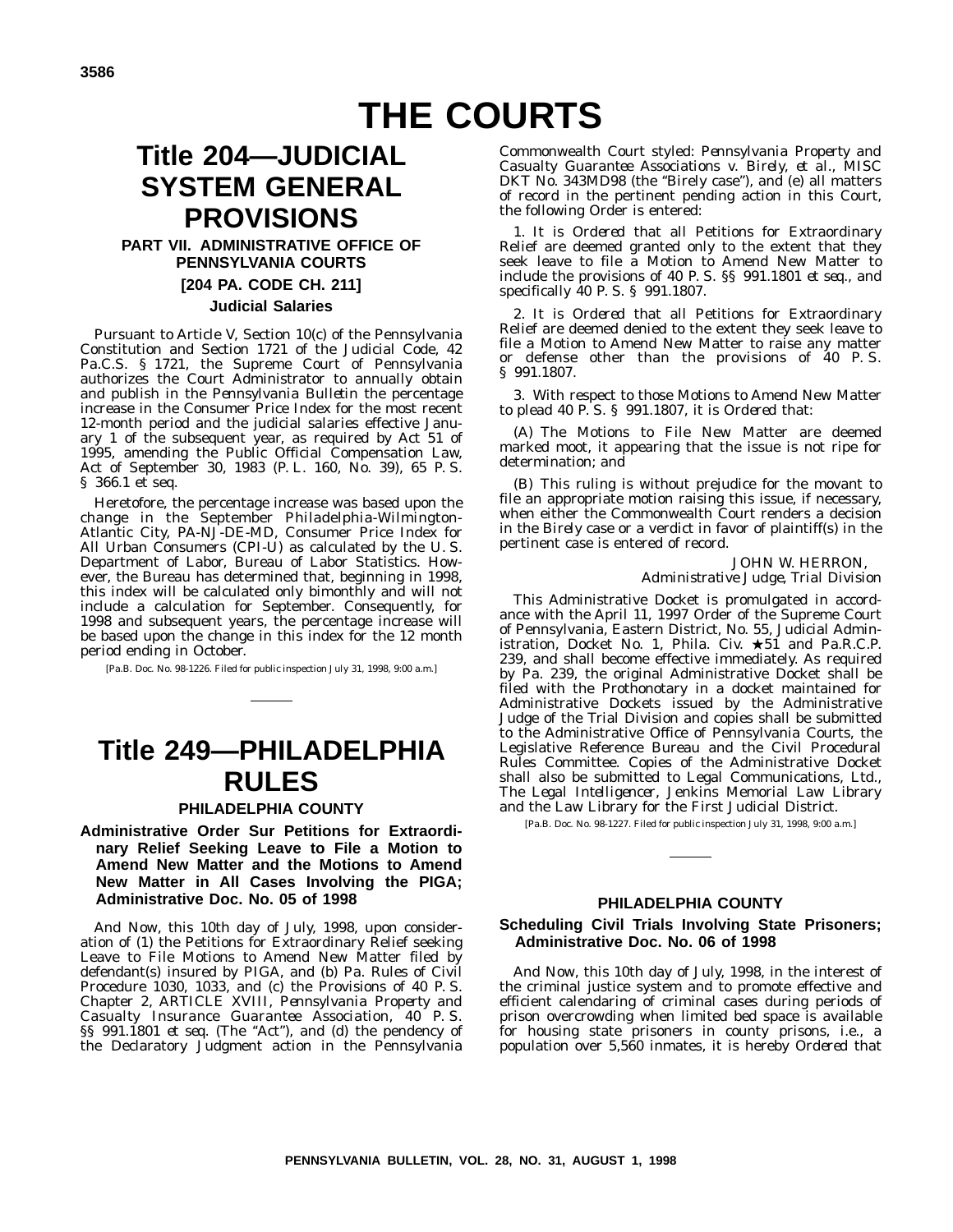no civil case will be scheduled requiring the presence of an on writ incarcerated prisoner.

This protocol is effective immediately and unanimously agreed upon by all Civil Division Judges serving as team leaders.

> JOHN W. HERRON, *Administrative Judge, Trial Division*

This Administrative Docket is promulgated in accordance with the April 11, 1987 Order of the Supreme Court of Pennsylvania, Eastern District, No. 55, Judicial Administration, Docket No. 1, Phila. Civ.  $\star 51$  and Pa.R.C.P. 239, and shall become effective immediately. As required by Pa.R.C.P. 239, the original Administrative Docket shall be filed with the Prothonotary in a docket maintained for Administrative Dockets issued by the Administrative Judge of the Trial Division and copies shall be submitted to the Administrative Office of Pennsylvania Courts, the Legislative Reference Bureau and the Civil Procedural Rules Committee. Copies of the Administrative Docket shall also be submitted to Legal Communications, Ltd., *The Legal Intelligencer*, Jenkins Memorial Law Library and the Law Library for the First Judicial District.

[Pa.B. Doc. No. 98-1228. Filed for public inspection July 31, 1998, 9:00 a.m.]

# **Title 255—LOCAL COURT RULES**

#### **WESTMORELAND COUNTY**

**Pretrial Release; Payment of Electronic Monitoring Fees as Condition of Bond; No. 3 of 1998**

#### **Administrative Order**

*And Now* this 9th day of July, 1998, *It Is Hereby Ordered, Adjudged, and Decreed* that payment of electronic fees shall be a condition of bond for those defendants ordered to pretrial supervision by the Westmoreland County Adult Probation and Parole Department. It is further *Ordered* that, upon becoming thirty (30) days delinquent in the payment of electronic monitoring fees, the condition of bond shall be deemed ''violated'' and the defendant shall forthwith be scheduled for a bond revocation hearing.

*By the Court* **CHARLES H. LOUGHRAN,** *President Judge*

[Pa.B. Doc. No. 98-1229. Filed for public inspection July 31, 1998, 9:00 a.m.]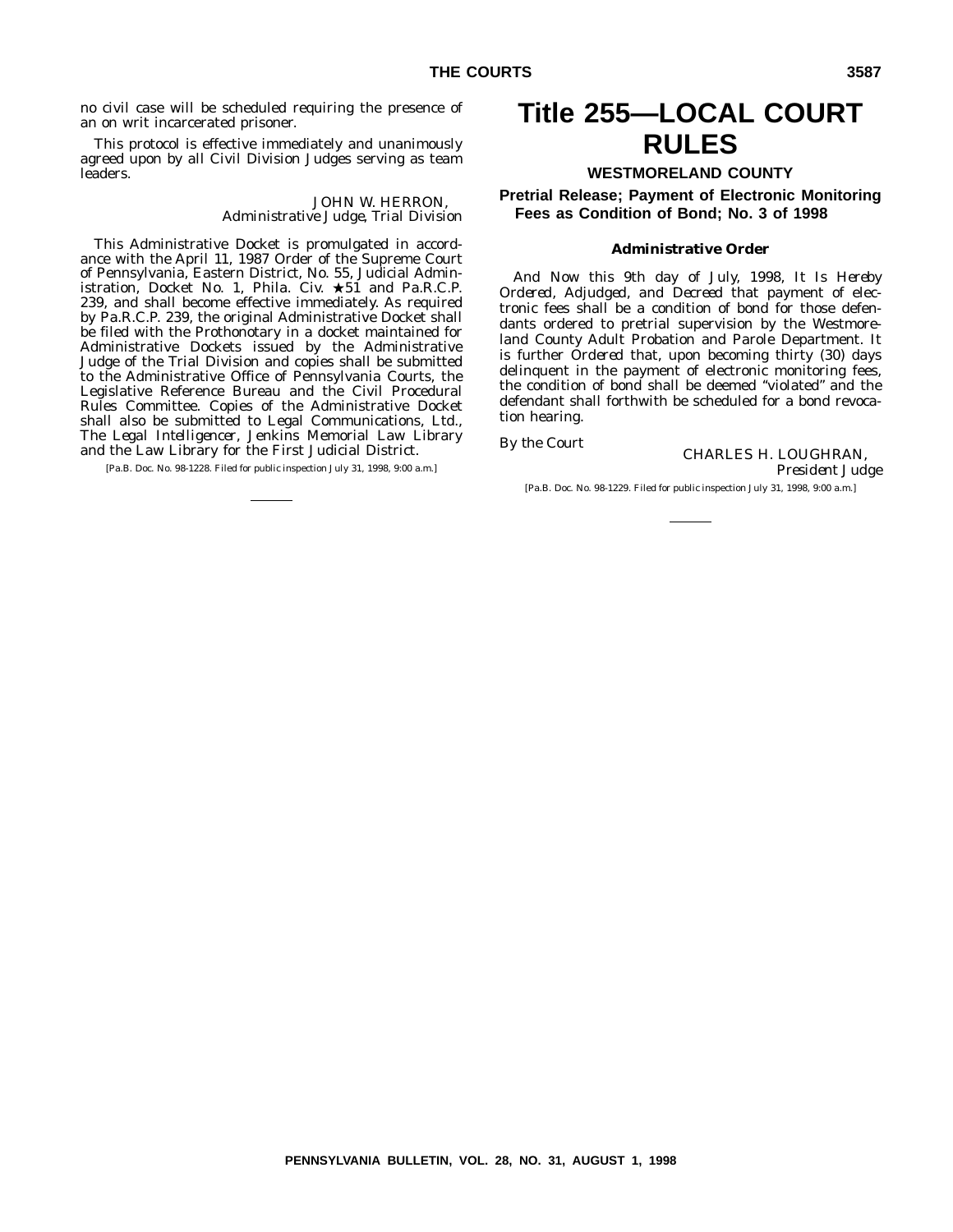# **RULES AND REGULATIONS**

# **Title 25—ENVIRONMENTAL PROTECTION**

**PART IV. SUSQUEHANNA RIVER BASIN COMMISSION**

**[25 PA. CODE CH. 803]**

# **Correct Amendment**

### **SUSQUEHANNA RIVER BASIN COMMISSION**

18 CFR Part 803

Review and Approval of Projects

**AGENCY:** Susquehanna River Basin Commission (SRBC)

**ACTION:** Correcting Amendment

**SUMMARY:** This document contains a correction to the final regulations, which were published in the Federal Register on Thursday, June 15, 1995 (60 FR 31391). The regulations provided the procedural and substantive rules for SRBC review and approval of water resources projects.

**DATES:** Effective upon publication in the Federal Register and retroactive on May 11, 1995

**FOR FURTHER INFORMATION CONTACT:** Richard A. Cairo, General Counsel, (717) 238-0423; Fax: (717)238-2436; e-mail: rcairo@srbc.net

#### **SUPPLEMENTARY INFORMATION:**

#### **Background**

The SRBC adopted a final rule on May 11, 1995 establishing: (1) the scope and procedures for review and approval of projects under Section 3.10 of the Susquehanna River Basin Compact, Pub. L. 91-575; 83 Stat. 1509 et seq. (the Compact); and (2) special standards under Section 3.4(2) of the Compact governing water withdrawals and consumptive use of water. The definitions included in that final rulemaking action were intended to match the definitions provided in the Compact. Because of a typographical transposition, the definition of ''project'' in the final rule does not match the definition of ''project'' in Article 1, Section 1.1(7) of the Compact.

#### **Need for Correction**

As published, the final regulations contain an error that may prove to be misleading to project applicants and needs to be corrected.

#### **List of Subjects in 18 CFR Part 803**

Administrative practice and procedure, Water resources.

Accordingly, 18 CFR part 803 is corrected by making the following correcting amendment:

PART 803—REVIEW AND APPROVAL OF PROJECTS

1. The authority citation for Part 803 continues to read as follows:

Authority: Secs. 3.4, 3.8, 3.10 and 15.2, Pub. L. 91-575, 84 Stat. 1509 et seq.

§ 803.3 [Corrected]

2. In § 803.3, revise the definition of ''Project'' to read as follows:

§ 803.3 Definitions.

\*\*\*\*\*

*Project.* Any work, service, or activity which is separately planned, financed, or identified by the Commission, or any separate facility undertaken or to be undertaken by the Commission or otherwise within a specified area, for the conservation, utilization, control, development, or management of water resources which can be established and utilized independently or as an addition to an existing facility and can be considered as a separate entity for purposes of evaluation.

\*\*\*\*\*

Dated: May 22, 1998

PAUL O. SWARTZ, *Executive Director*

**Fiscal Note:** 72-2. No fiscal impact; (8) recommends adoption.

[Pa.B. Doc. No. 98-1230. Filed for public inspection July 31, 1998, 9:00 a.m.]

# **Title 67—TRANSPORTATION**

# **DEPARTMENT OF TRANSPORTATION**

#### **[67 PA. CODE CH. 105]**

#### **Mechanical, Electrical and Electronic Speed-Timing Devices**

The Department of Transportation (Department), Bureau of Motor Vehicles (Bureau), by this order adopts an amendment to Chapter 105 (relating to mechanical, electrical and electronic speed-timing devices) to read as set forth in Annex A.

Notice of proposed rulemaking was published at 27 Pa.B. 1821 (April 12, 1997) with an invitation to submit written comments within 30 days of publication. No comments were received by the Department.

#### *Purpose of this Chapter*

The purpose of this chapter is to provide rules concerning the calibrating and testing of mechanical, electrical and electronic speed-timing devices by stations appointed by the Department.

#### *Purpose of the Amendment*

The purpose of the amendment is to prescribe the method for calibrating and testing electronic devices (radar) which operate in the Ka-Band frequency to assure their accuracy under 75 Pa.C.S. § 3368 (relating to speed timing devices). Historically, the Department does not identify electronic devices (radar) by name in the regulations, but only the method of calibration for particular frequencies and that once the calibration method is approved in the regulations, the Department will list specific electronic devices (radar), by name, in its annual publication in the *Pennsylvania Bulletin* of approved devices and speed-timing calibration stations.

The most significant amendment to this regulation is the inclusion of the test frequencies for calibrating and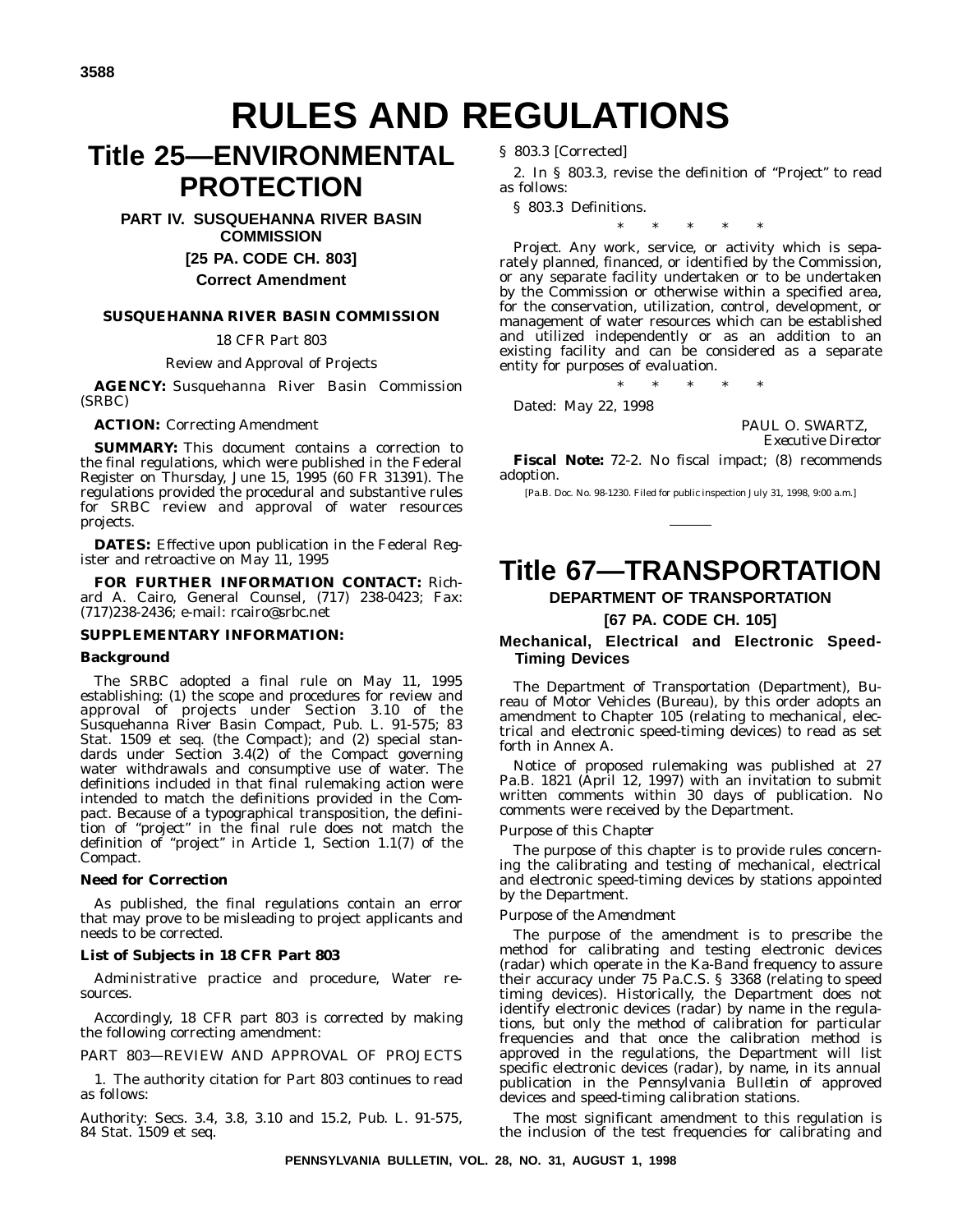testing Ka-Band electronic devices (radar) in § 105.15(a)(3)(iii), (5)(v) and (7)(iii) (relating to calibration).

#### *Additional Modifications to the Proposed Rulemaking*

The final-form text of the regulation contains modifications none of which enlarge the scope of this regulation as originally proposed, and thus may be published as final rulemaking. The following represents a summary of the modifications:

Sections  $105.15(a)(3)(iii)$  and  $(7)(iii)$  both contain printing errors. In § 105.15(a)(3)(iii) (relating to calibration and the stability test), the last sentence of subparagraph (iii) directs the person doing the calibrating to adjust the frequency of function generator, while observing the frequency counter, to one of three possible bands. This sentence was incorrectly published at 27 Pa.B. 1822, to read as follows: "While observing the frequency counter, adjust frequency of function generator to 1726 Hz (X-Band) [or]*,* § 3961 Hz (K-Band) *or 5692 Hz (Ka-Band).*'' The section symbol before 3961 Hz must be eliminated and the sentence should have read as follows: ''While observing the frequency counter, adjust the frequency of function generator to  $1726$  Hz (X-Band) or  $3961$  Hz (K-Band) *or 5692 Hz (Ka-Band).*'' Further for clarity and consistency, the Department has deleted, from both the proposed § 105.15(a)(3)(iii) and (7)(iii), the commas within the series since the word "or" eliminates the need for the use of the commas. In §  $105.15(a)(7)(iii)$  subparagraph (iii) directs the person doing the calibrating to activate the four watt signal source, modulated to 100% for one of three bands. This sentence was incorrectly published in 27 Pa.B. 1822, to read as follows: ''Activate the 4 watt signal source, modulated at 100%, 1726 Hz (X-Band) or 3961 Hz (K-Band) [or]*,* § 5692 Hz (Ka-Band).'' The section symbol before 5692 Hz must be eliminated. Further for clarity, the Department desires that the subparagraph be printed as originally submitted, that is, with the word "or" appearing after each band. Accordingly, the sentence should have read as follows: ''Activate the 4 watt signal source, modulated at 100%, 1796 Hz (X-Band) or 3961 Hz (K-Band) *or 5692 Hz (Ka-Band).*''

#### *Persons and Entities Affected*

This final-form regulation affects drivers of motor vehicles, stations which calibrate and test speed-timing devices and the State Police.

#### *Fiscal Impact*

This final-form regulation will not impose any increased cost on private persons, speed-timing device calibration and testing stations, or State or local governments. The State Police may incur cost if it elects to purchase an electronic device (radar) which operates in the Ka-Band frequency. There are a few manufacturers that make an electronic device (radar) which operates in the Ka-Band frequency. The cost of one device tested and approved for accuracy by the State Police is priced at approximately \$1,385.

This final-form regulation will not occasion the development of any additional reports or other paperwork requirements.

#### *Regulatory Review*

Under section 5(a) of the Regulatory Review Act (71 P. S. § 745.5(a)), on March 31, 1997, the Department submitted a copy of the notice of proposed rulemaking, published at 27 Pa.B. 1821, to the Independent Regulatory Review Commission (IRRC) and the Chairpersons of the House and Senate Transportation Committees.

This final-form regulation was deemed approved by the Committees on July 6, 1998. The amendment was deemed approved by IRRC July 9, 1998, in accordance with section 5(g) of the Regulatory Review Act.

#### *Sunset Provisions*

The Department is not establishing a sunset date for this regulation, since this regulation is needed to administer provisions required under 75 Pa.C.S. §§ 3368 and 6103 (relating to speed timing devices; and promulgation of rules and regulations by department). This regulation will be continuously monitored for its effectiveness by the Department and the State Police.

#### *Contact Person*

The contact person is Barb Tomassini, Bureau of Motor Vehicles, Vehicle Inspection Division, Third Floor, Riverfront Office Center, 1101 South Front Street, Harrisburg, PA 17104, (717) 787-2895.

#### *Authority*

This final-form regulation is amended under the authority contained in 75 Pa.C.S. §§ 3368 and 6103.

#### *Findings*

The Department finds that:

(1) Public notice of intention to amend the administrative regulation amended by this order has been given under sections 201 and 202 of the act of July 31, 1968 (P. L. 769, No. 240) (45 P. S. §§ 1201 and 1202) and the regulations promulgated thereunder, 1 Pa. Code §§ 7.1 and 7.2.

(2) The amendment of the regulation of the Department in the manner provided in this order is necessary and appropriate for the administration and enforcement of the authorizing statutes.

#### *Order*

The Department, acting under the authorizing statutes, orders that:

(a) The regulations of the Department, 67 Pa. Code Chapter 105, are amended by amending § 105.15 to read as set forth in Annex A with ellipses referring to the existing text of the regulation.

(b) The Secretary of the Department shall submit this order, and Annex A to the Office of Attorney General and the Office of General Counsel for approval as to legality, as required by law.

(c) The Secretary of the Department shall certify this order, and Annex A, and deposit them with the Legislative Reference Bureau, as required by law.

(d) This order shall take effect upon publication in the *Pennsylvania Bulletin.*

#### BRADLEY MALLORY,

*Secretary*

**Fiscal Note:** Fiscal Note 18-340 remains valid for the final adoption of the subject regulation.

(*Editor's Note*: For the text of the order of the Independent Regulatory Review Commission relating to this document, see 28 Pa.B. 3558 (July 25, 1998).)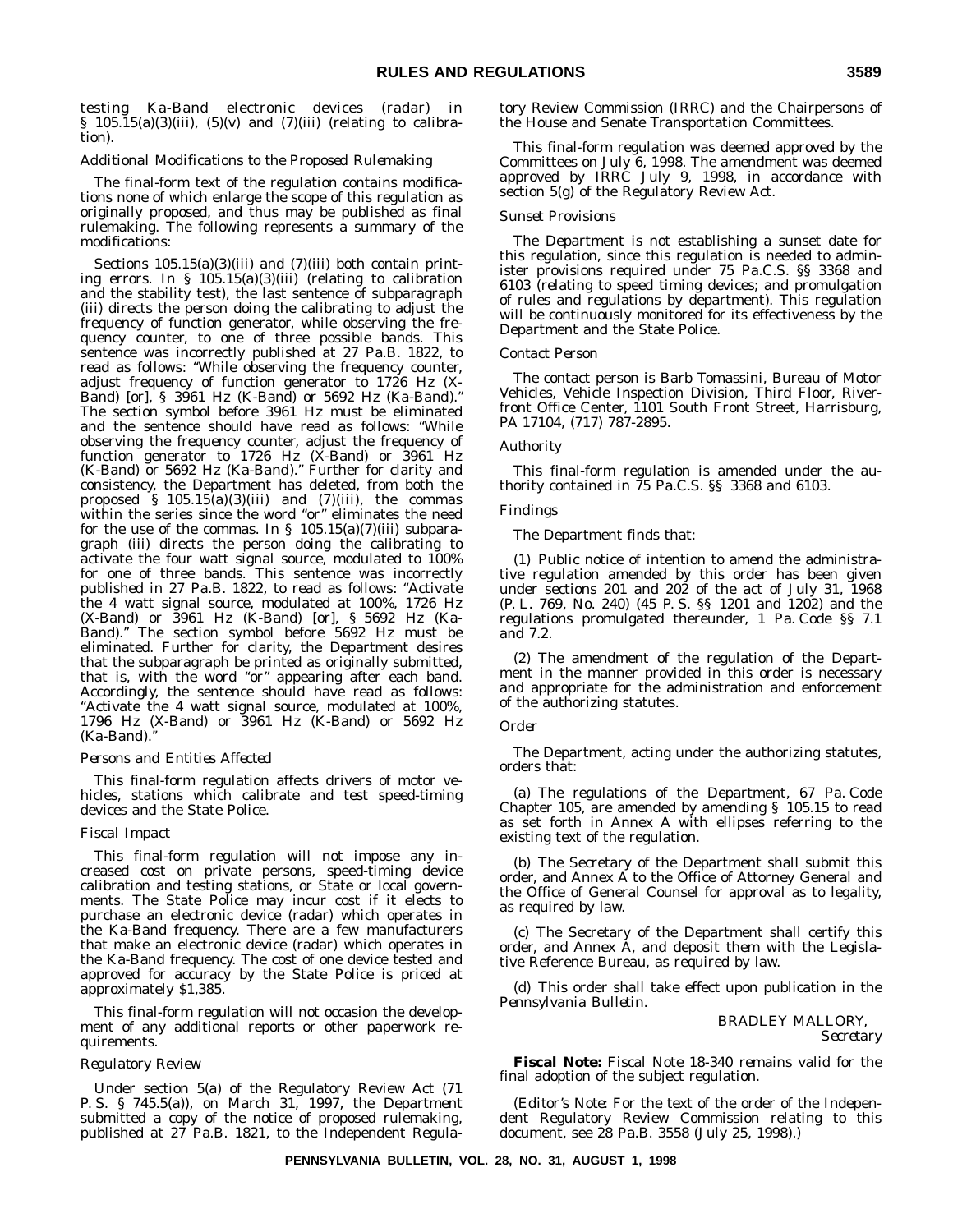#### **Annex A**

#### **TITLE 67. TRANSPORTATION**

#### **PART I. DEPARTMENT OF TRANSPORTATION**

#### **Subpart A. VEHICLE CODE PROVISIONS**

#### **ARTICLE VI. OPERATION OF VEHICLES**

#### **CHAPTER 105. MECHANICAL, ELECTRICAL AND ELECTRONIC SPEED-TIMING DEVICES**

#### **Subchapter B. ELECTRONIC DEVICES (RADAR)**

#### **§ 105.15. Calibration and testing procedure.**

(a) *General.* An electronic device shall be calibrated and tested as follows:

\*\*\*\*\*

(3) *Stability test.* The stability test shall be conducted in the following manner:

\*\*\*\*\*

(iii) Adjust square wave output of function generator to the switching level of the pin diode switch. While observing the frequency counter, adjust frequency of function generator to 1726 Hz (X-Band) or 3961 Hz (K-Band) or 5692 Hz (Ka-Band).

\*\*\*\*\*

(5) *Accuracy test.* The accuracy test shall be conducted in the following manner:

\*\*\*\*\*

(v) While observing the frequency counter, adjust the function generator to each test frequency. Note and record the speed indicated on the electronic device display. Each test frequency shall produce the correct speed in mph within the limits of  $+0$ ,  $-1$  mph.

|        |                  |                            | нниканеи<br><b>Test</b> |
|--------|------------------|----------------------------|-------------------------|
| X Band | K Band           | Ka Band                    | Speed mph               |
| 628    | 1440             | 2070                       | 20                      |
| 785    | 1801             | 2588                       | 25                      |
| 942    | 2161             | 3105                       | 30                      |
| 1099   | 2521             | 3622                       | 35                      |
| 1256   | 2881             | 4140                       | 40                      |
| 1412   | 3241             | 4657                       | 45                      |
| 1569   | 3601             | 5175                       | 50                      |
| 1726   | 3961             | 5692                       | 55                      |
| 1883   | 4321             | 6210                       | 60                      |
| 2040   | 4681             | 6727                       | 65                      |
| 2197   | 5042             | 7246                       | 70                      |
| 2354   | 5402             | 7762                       | 75                      |
| 2511   | 5762             | 8281                       | 80                      |
| 2668   | 6122             | 8797                       | 85                      |
| 2825   | 6482             | 9316                       | 90                      |
| 2982   | 6842             | 9832                       | 95                      |
| 3139   | 7202             | 10351                      | 100                     |
| 3296   | 7562             | 10867                      | 105                     |
| 3453   | 7922             | 11385                      | 110                     |
| 3610   | 8283             | 11902                      | 115                     |
| 3767   | 8643             | 12420                      | 120                     |
| 3924   | 9003             | 12937                      | 125                     |
| 4081   | 9363             | 13455                      | 130                     |
| 4238   | 9723             | 13972                      | 135                     |
| 4394   | 10083            | 14490                      | 140                     |
|        | $\ast$<br>$\ast$ | $\ast$<br>$\ast$<br>$\ast$ |                         |
|        |                  |                            |                         |

*Test Frequencies (in Hz)*

*Indicated*

(7) *Rejection of extraneous RF fields.*

\*\*\*\*\*

(iii) Activate the 4 watt signal source, modulated at 100%, 1726 Hz (X-Band) or 3961 Hz (K-Band) or 5692 Hz (Ka-Band).

\*\*\*\*\*

[Pa.B. Doc. No. 98-1231. Filed for public inspection July 31, 1998, 9:00 a.m.]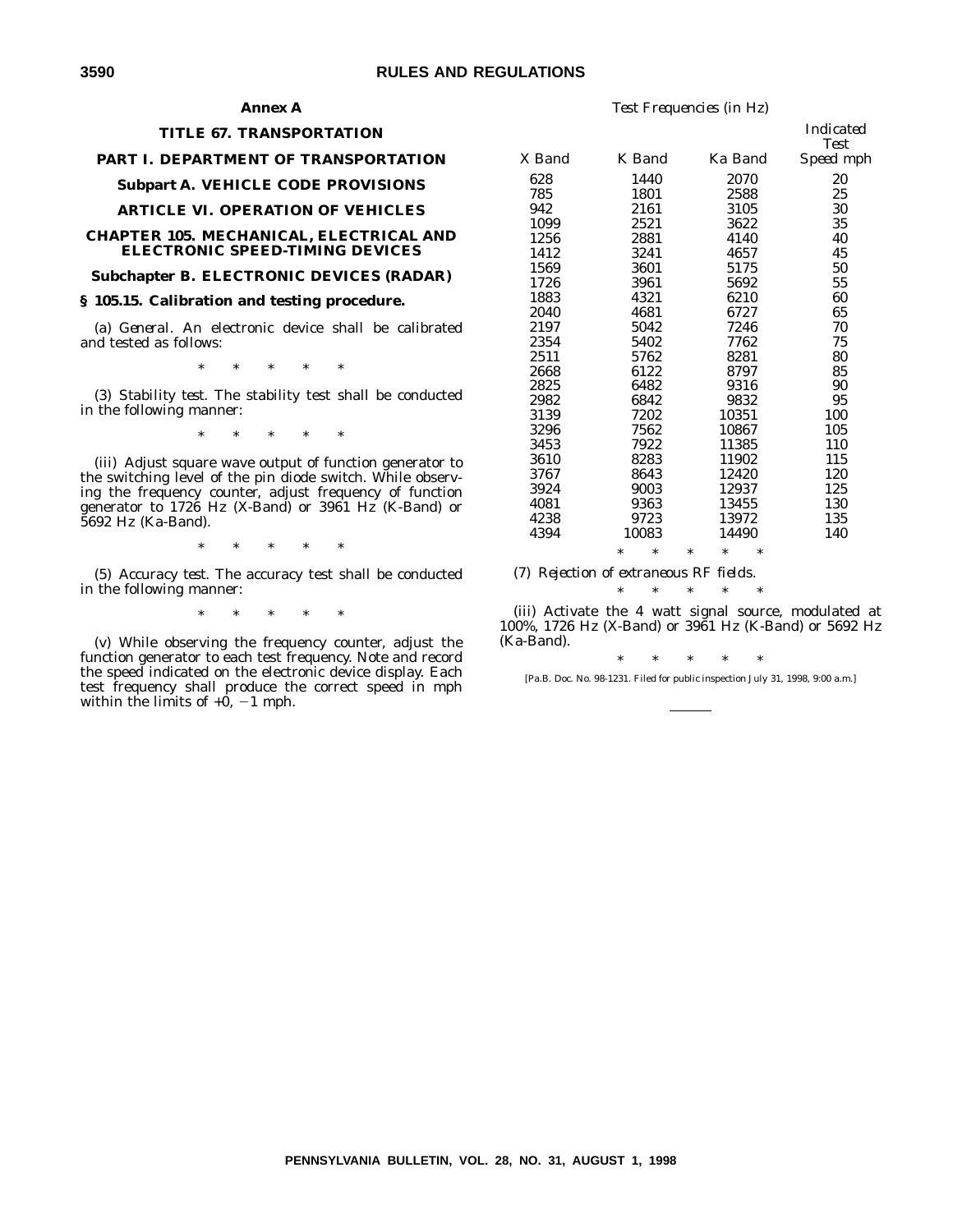# **PROPOSED RULEMAKING**

# **FISH AND BOAT COMMISSION**

#### **[58 PA. CODE CHS. 61 AND 75]**

#### **Delaware River and River Estuary; Endangered, Threatened and Candidate Species**

The Fish and Boat Commission (Commission) proposes to amend §§ 61.2 and 75.1—75.3. The Commission is publishing these amendments as a notice of proposed rulemaking under the authority of 30 Pa.C.S. (relating to Fish and Boat Code) (code). The proposed amendments deal with fishing.

#### *A. Effective Date*

These proposed amendments will, if approved on final rulemaking, go into effect upon publication of an order adopting the amendments.

#### *B. Contact Person*

For further information on the proposed changes, contact Laurie E. Shepler, Assistant Counsel, (717) 657-4546, P. O. Box 67000, Harrisburg, PA 17106-7000. This proposal is available electronically through the Commission's Web site (http://www.fish.state.pa.us).

#### *C. Statutory Authority*

These proposed amendments are published under the statutory authority of section 2102 of the code (relating to rules and regulations).

#### *D. Purpose and Background*

The proposed amendments are designed to update, modify and improve Commission regulations pertaining to fishing. The specific purpose of the various amendments is described in more detail under the summary of proposal.

#### *E. Summary of Proposal*

(1) *Section 61.2 (relating to Delaware River and River Estuary)*. There is a several hundred foot section of the Lehigh River between the Easton dam and the confluence with the Delaware River where a change in regulations is warranted. Differing seasons, sizes and creel limits on the Delaware River versus the Lehigh River have complicated enforcement of the regulations. The two major problems are with walleye and striped bass where the minimum sizes and creel limits differ. Individuals are catching fish in the Delaware River, which has larger minimum size requirements than the Lehigh River, and are claiming that they caught these fish in that short section of the Lehigh River. In order to provide uniformity for the enforcement officers as well as the angling public, the Commission proposes that the existing Delaware River sizes, seasons and creel limits for all species of fish apply also to this short section of the Lehigh River.

(2) *Sections 75.1—75.3 (relating to endangered species; threatened species; and candidate species)*. The Commission maintains a list of fishes, reptiles, amphibians and aquatic organisms that have declined in distribution and abundance to levels resulting in a determination that these species are endangered, threatened or candidate species in this Commonwealth. These lists have been

developed over the years with the help and judgment of recognized experts on Pennsylvania species, such as the informal fishes advisory committee. This committee is an official Commission committee that makes recommendations to the Commission regarding the species lists.

A multiyear cooperative study involving staff and faculty from the Pennsylvania State University and the Commission by means of funding from the Wild Resource Conservation Fund has resulted in a method of objectively classifying fish species as to their distribution and abundance within this Commonwealth. The number of locations where a species has been found is combined with the number of individuals of that species found at each location to develop a standardized method of ranking the level of endangerment for all species of fish known to occur in this Commonwealth. This cutting-edge work combines the more than 11,000 fish records from the Commission's fisheries management database with those of retired Penn State professor Dr. Edwin Cooper, the Penn State Fish Museum, University of Michigan Museum of Zoology, Cornell University, National Museum of Natural History, Environmental Protection Agency and the Academy of Natural Sciences in Philadelphia. All records were entered into a computer database and converted to Geographic Information System (GIS) data coverages. A ranking system was created to determine the relative rarity of each species of fish found in this Commonwealth.

The results indicate that changes to the current endangered, threatened and candidate lists are necessary. Presently, 46 fish species are listed. The Commission's proposed list includes 33 fish species as Endangered, 16 as Threatened and 12 as Candidate for a total of 61 fish species. This list represents approximately 40% of our native fishes. Four species were taken off the current list either because they were more common than previously believed or because they are now believed to be extirpated. The informal fishes advisory committee met, discussed and concurred with this proposal.

#### *F. Paperwork*

The proposed amendments will not increase paperwork and will create no new paperwork requirements.

#### *G. Fiscal Impact*

The proposed amendments will have no adverse fiscal impact on the Commonwealth or its political subdivisions. The proposed amendments will impose no new direct costs on the private sector or the general public.

#### *H. Public Comments*

Interested persons are invited to submit written comments, objections or suggestions about the proposed amendments to the Executive Director, Fish and Boat Commission, P. O. Box 67000, Harrisburg, PA 17106-7000, within 30 days of publication of this notice in the *Pennsylvania Bulletin*. Comments submitted by facsimile will not be accepted.

Comments also may be submitted electronically at regulations@fish.state.pa.us. A subject heading of the proposal and a return name and address must be included in each transmission. If an acknowledgment of electronic comments is not received by the sender within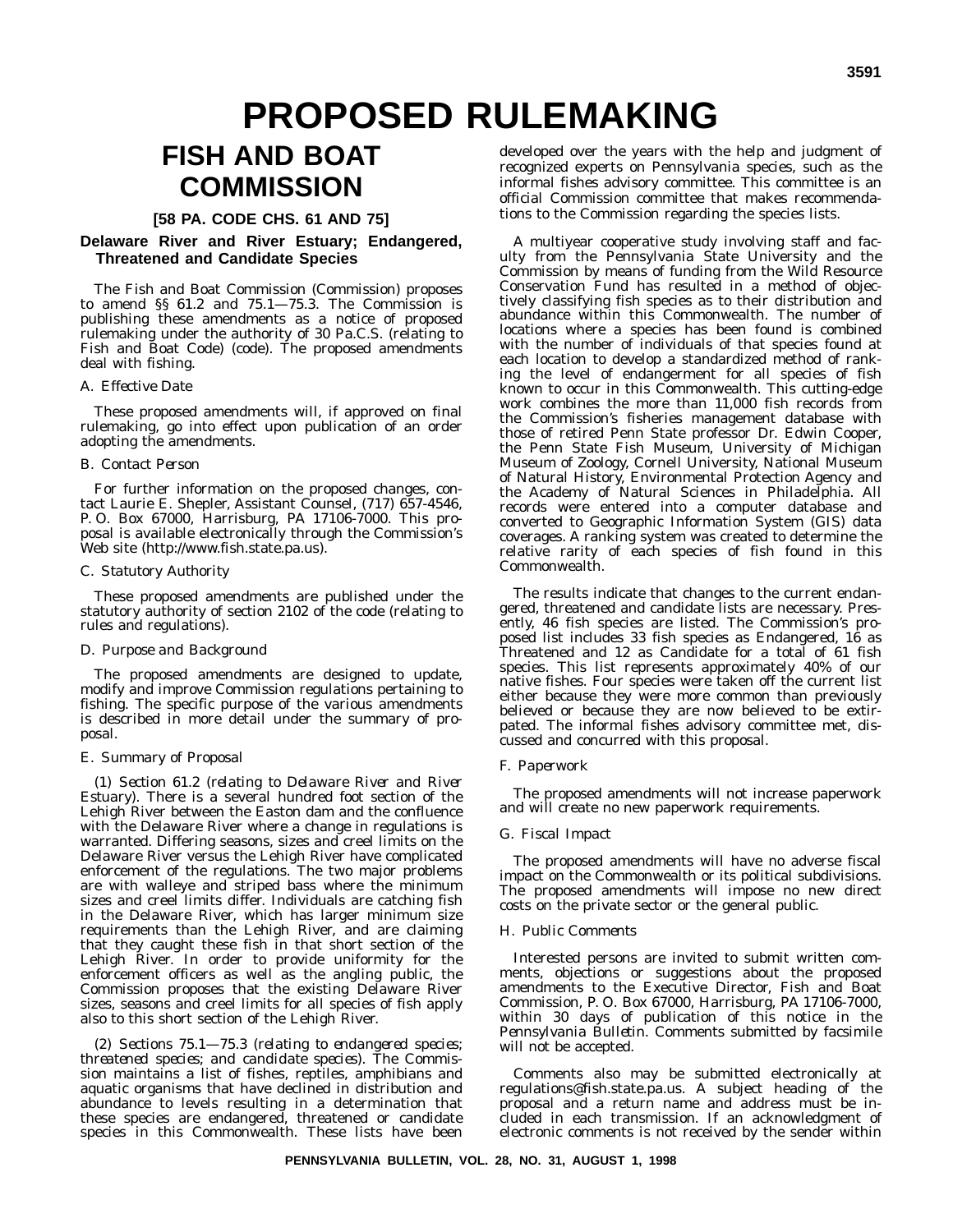2 working days, the comments should be retransmitted to ensure receipt.

> PETER A. COLANGELO, *Executive Director*

(*Editor's Note:* A proposal to amend § 61.2 remains outstanding at 28 Pa.B. 1840 (April 10, 1998).)

**Fiscal Note:** 48A-82. No fiscal impact; (8) recommends adoption.

#### **Annex A**

#### **TITLE 58. RECREATION**

# **PART II. FISH AND BOAT COMMISSION Subpart B. FISHING**

#### **CHAPTER 61. SEASONS, SIZES AND CREEL LIMITS**

#### **§ 61.2. Delaware River and River Estuary.**

\*\*\*\*\*

(d) The following seasons, sizes and creel limits apply to the Delaware River and to Delaware River tributaries from the mouths of the tributaries upstream to the limit of the tidal influence **and the Lehigh River from its mouth upstream to the first dam in Easton, Pennsylvania:**

\*\*\*\*\*

#### **CHAPTER 75. ENDANGERED SPECIES**

**§ 75.1. Endangered species.**

\*\*\*\*\*

(b) *Fish.* The following species are endangered:

**[ (1) Shortnose Sturgeon,** *Acipenser brevirostrum***.**

**(2) Lake Sturgeon,** *Acipenser fulvescens***.**

**(3) North Brook Lamprey,** *Ichthyomyzon fossor***.**

**(4) Gravel Chub,** *Hypopsis X-punctata***.**

- **(5) Eastern Sand Darter,** *Ammocrypta pellucida***.**
- **(6) Longnose Sucker,** *Catostomus catostomus***.**
- **(7) Spotted Darter,** *Etheostoma maculatum***.**
- **(8) Tippecanoe Darter,** *Etheostoma tippecanoe***.**
- **(9) Longhead Darter,** *Percina macrocephala***.**

**(10) Northern Riffleshell Mussel,** *Epioblasma torulosa rangiana***.**

**(11) Clubshell Mussel,** *Pleurobema clava.* **]**

- **(1) Northern brook lamprey,** *Ichthyomyzon fossor***.**
- **(2) Shortnose sturgeon,** *Acipenser brevirostrum***.**
- **(3) Lake sturgeon,** *Acipenser fulvescens***.**
- **(4) Atlantic sturgeon,** *Acipenser oxyrhynchus***.**
- **(5) Spotted gar,** *Lepisosteus oculatus***.**
- **(6) Hickory shad,** *Alosa mediocris***.**
- **(7) Cisco,** *Coregonus clupeaformis***.**
- **(8) Brassy minnow,** *Hybognathus regius***.**
- **(9) Silver chub,** *Macrhybopsis storeriana***.**
- **(10) Gravel chub,** *Erimystax x-punctatus***.**
- **(11) River shiner,** *Notropis blennius***.**
- **(12) Ghost shiner,** *Notropis buchanani***.**
- **(13) Ironcolor shiner,** *Notropis chaleybaeus***.**
- **(14) Blackchin shiner,** *Notropis heterodon***.**
- **(15) Redfin shiner,** *Lythurus umbratilis***.**
- **(16) Bullhead minnow,** *Pimephales vigilax***.**
- **(17) River carpsucker,** *Carpiodes carpio***.**
- **(18) Longnose sucker,** *Catostomus catostomus***.**
- **(19) Blue sucker,** *Cycleptus elongatus***.**
- **(20) Bigmouth buffalo,** *Ictiobus cyprinellus***.**
- **(21) Black bullhead,** *Amerius melas***.**
- **(22) Mountain madtom,** *Noturus eleutherus***.**
- **(23) Northern madtom,** *Noturus stigmosus***.**
- **(24) Tadpole madtom,** *Noturus gyrinus***.**
- **(25) Burbot,** *Lota lota* **(inland populations only).**

**(26) Threespine stickleback,** *Gasterosteus aculeatus***.**

- **(27) Blackbanded sunfish,** *Enneacanthus chaetodon***.**
- **(28) Banded sunfish,** *Enneacanthus obesus***.**
- **(29) Warmouth,** *Lepomis gulosus***.**
- **(30) Orangespotted sunfish,** *Lepomis humilis***.**
- **(31) Longear sunfish,** *Lepomis megalotis***.**
- **(32) Eastern sand darter,** *Etheostoma pellucida***.**
- **(33) Iowa darter,** *Etheostoma exile***.**

**(34) Northern riffleshell mussel,** *Epioblasma torulosa rangiana***.**

\*\*\*\*\*

**(35) Clubshell mussel,** *Pleurobema clava***.**

- **§ 75.2. Threatened species.**
	- \*\*\*\*\*
	- (b) *Fish*. The following species are threatened:
	- **[ (1) Ohio Lamprey,** *Ichthyomyzon bdellium***.**

**(2) Mountain Brook Lamprey,** *Ichthyomyzon greeleyi***.**

- **(3) Atlantic Sturgeon,** *Acipenser oxyrhynchus***.**
- **(4) Mountain Madtom,** *Noturus eleutherus***.**
- **(5) Northern Madtom,** *Noturus stigmosus***.**

**(6) Burbot,** *Lota lota* **(except in Lake Erie and Presque Isle Bay, including peninsula waters).**

- **(7) Bluebreast Darter,** *Etheostoma camurum***.**
- **(8) Channel Darter,** *Percina copelandi***.**
- **(9) Gilt Darter,** *Percina evides***. ]**
- **(1) Skipjack herring,** *Alosa chrysochloris***.**
- **(2) Mooneye,** *Hiodon tergisus***.**
- **(3) Goldeye,** *Hiodon alosoides***.**
- **(4) Central mudminnow,** *Umbra limi***.**
- **(5) Eastern mudminnow,** *Umbra pygmaea***.**
- **(6) Southern redbelly dace,** *Phoxinus erythrogaster***.**
- **(7) Bigmouth shiner,** *Notropis dorsalis***.**
- **(8) Smallmouth buffalo,** *Ictiobus bubalus***.**
- **(9) Spotted sucker,** *Minytrema melanops***.**
- **(10) Greater redhorse,** *Moxostoma valenciennesi***.**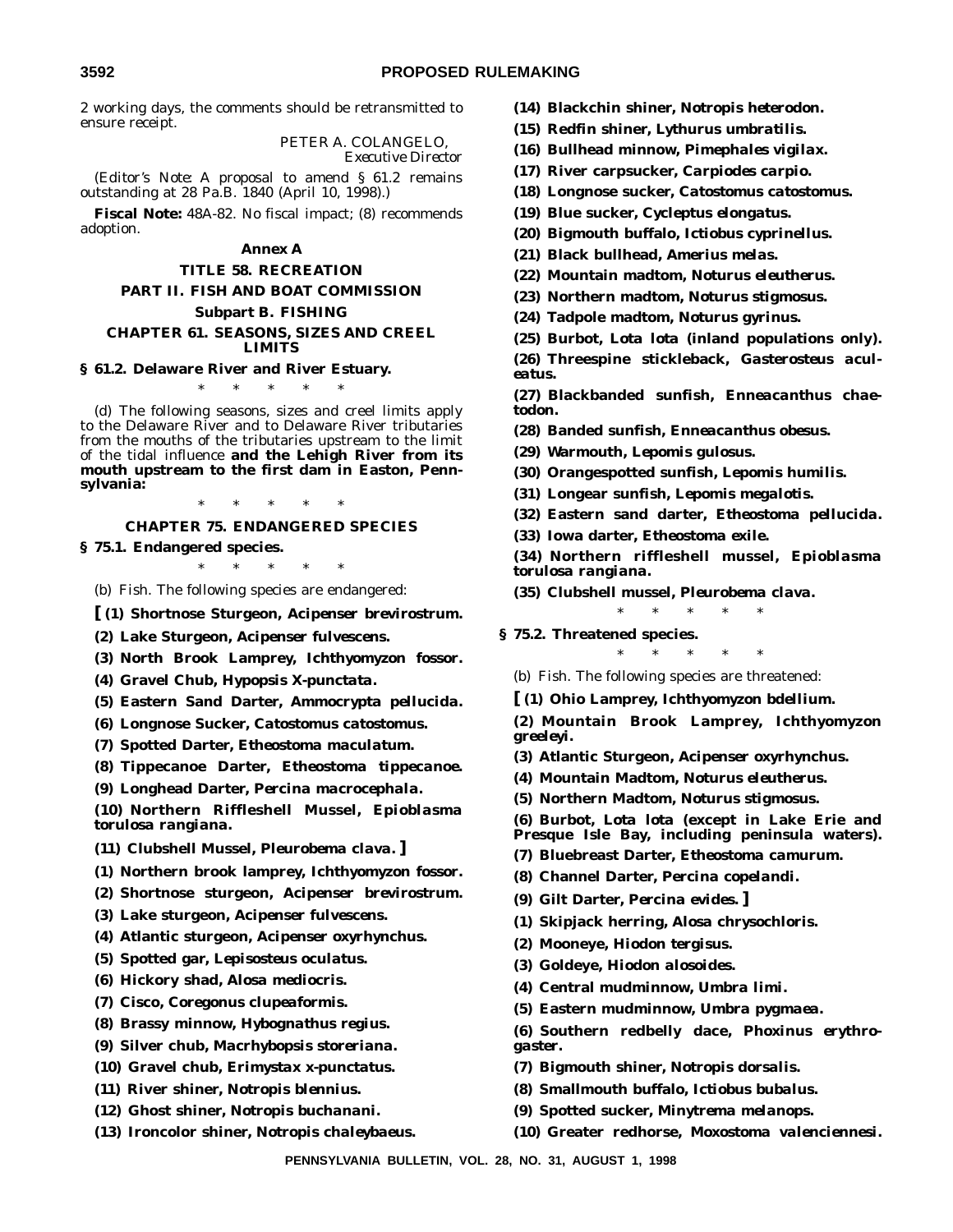- **(11) Brindled madtom,** *Noturus miurus***.**
- **(12) Bluebreast darter,** *Etheostoma camurum***.**
- **(13) Spotted darter,** *Etheostoma maculatum***.**
- **(14) Tippecanoe darter,** *Etheostoma tippecanoe***.**
- **(15) Gilt darter,** *Percina evides***.**
- **(16) Channel darter,** *Percina copelandi***.**
	- \*\*\*\*\*

 $*$  \* \* \*

- **§ 75.3. Candidate species.**
	- (b) *Fishes*.
	- **[ (1) Silver Lamprey,** *Ichthyomyzon unicuspis***.**
	- **(2) Spotted Gar,** *Lepisosteus oculatus***.**
	- **(3) Longnose Gar,** *Lepisosteus osseus***.**
	- **(4) Bowfin,** *Amia calva***.**
	- **(5) Skipjack Herring,** *Alosa chrysochloris***.**
	- **(6) Hickory Shad,** *Alosa mediocris***.**
	- **(7) Goldeye,** *Hiodon alosoides***.**
	- **(8) Mooneye,** *Hiodon tergisus***.**
	- **(9) Silver Chub,** *Hybopsis storeriana***.**
	- **(10) Hornyhead Chub,** *Nocomis biguttatus***.**
	- **(11) Bridle Shiner,** *Notropis bifrenatus***.**
	- **(12) Ghost Shiner,** *Notropis buchanani***.**
	- **(13) Blackchin Shiner,** *Notropis heterodon***.**
	- **(14) Redfin Shiner,** *Notropis umbratilis***.**
	- **(15) Blue Sucker,** *Cycleptus elongatus***.**
	- **(16) Smallmouth Buffalo,** *Ictiobus bubalus***.**
	- **(17) Spotter sucker,** *Minytrema melanops***.**
	- **(18) River Redhorse,** *Moxostoma carinatum***.**
	- **(19) Black Bullhead,** *Ameiurus melas***.**
	- **(20) Tadpole Madtom,** *Noturus gyrinus***.**
	- **(21) Brindled Madtom,** *Noturus miurus***.**
	- **(22) Banded Sunfish,** *Enneacanthus obesus***.**
	- **(23) Warmouth,** *Lepomis gulosus***.**
	- **(24) Longear Sunfish,** *Lepomis megalotis***.**
	- **(25) Iowa Dater,** *Etheostoma exile***.**
	- **(26) Potomac Sculpin,** *Cottus girardi***.**
	- **(27) Spoonhead Sculpin,** *Cottus ricei***.**

**(28) Deepwater Sculpin,** *Myoxocephalus thompsoni***. ]**

- **(1) Ohio lamprey,** *Ichthyomyzon bdellium***.**
- **(2) Mountain brook lamprey,** *Ichthyomyzon greeleyi***.**
- **(3) Least brook lamprey,** *Lampetra aepyptra***.**
- **(4) American brook lamprey,** *Lampetra appendix***.**
- **(5) Longnose gar,** *Lepisosteus osseus***.**
- **(6) Bowfin,** *Amia calva***.**
- **(7) Hornyhead chub,** *Nocomis biguttatus***.**
- **(8) Bridle shiner,** *Notropis bifrenatus***.**
- **(9) Brook silverside,** *Labidesthes sicculus***.**
- **(10) Longhead darter,** *Percina macrocephala***.**
- **(11) Potomac sculpin,** *Cottus girardi***.**
- **(12) Brook stickleback,** *Culaea inconstans***.**

\*\*\*\*\* [Pa.B. Doc. No. 98-1232. Filed for public inspection July 31, 1998, 9:00 a.m.]

# **STATE BOARD OF DENTISTRY**

#### **[49 PA. CODE CH. 33]**

[Corrections]

#### **Continuing Dental Education and Biennial Renewals**

An error occurred in a document which appeared at 28 Pa.B. 3293, 3295 (July 11, 1998). Some language was inadvertently omitted from § 33.105(b). The correct version appears in Annex A, with ellipses referring to the proposed text.

#### **Annex A**

#### **TITLE 49. PROFESSIONAL AND VOCATIONAL STANDARDS**

#### **PART I. DEPARTMENT OF STATE**

#### **Subpart A. PROFESSIONAL AND OCCUPATIONAL AFFAIRS**

#### **CHAPTER 33. STATE BOARD OF DENTISTRY**

#### **Subchapter B. LICENSURE OF DENTISTS AND DENTAL HYGIENISTS.**

**§ 33.105. Biennial renewal of licenses and certificates.**

\*\*\*\*\*

**(b) As a condition of biennial renewal, licensees and certificate holders shall maintain current certification in cardiopulmonary resuscitation from the American Heart Association or the American Red Cross. Effective with the 1999-2001 renewal period, licensees and certificate holders shall also satisfy the continuing education requirements specified in §§ 33.401—33.404 (relating to continuing dental education).**

\*\*\*\*\*

[Pa.B. Doc. No. 98-1098. Filed for public inspection July 10, 1998, 9:00 a.m.]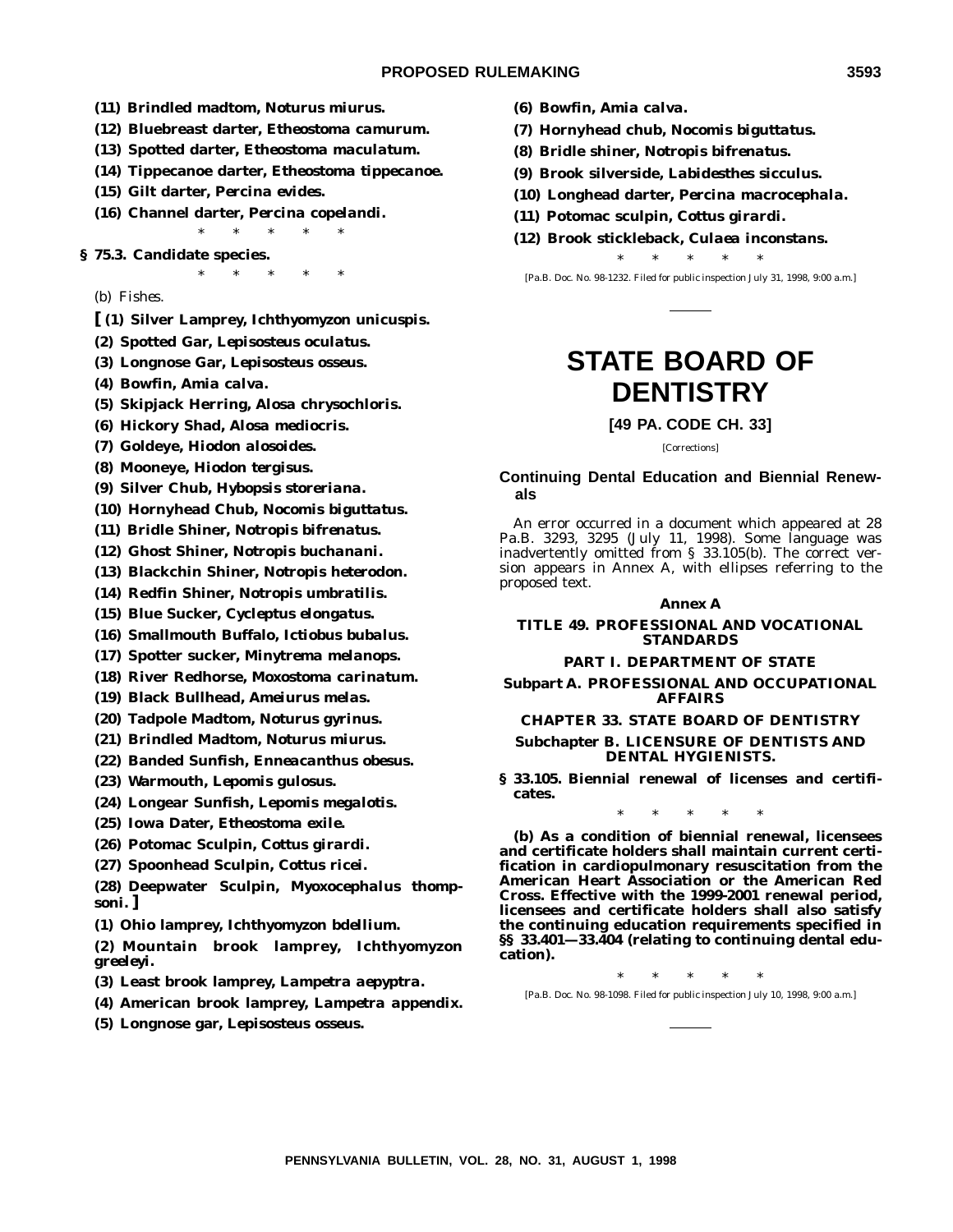# **DEPARTMENT OF BANKING**

#### **Action on Applications**

The Department of Banking of the Commonwealth of Pennsylvania, under the authority contained in the act of November 30, 1965 (P. L. 847, No. 356), known as the Banking Code of 1965; the act of December 14, 1967 (P. L. 746, No. 345), known as the Savings Association Code of 1967; the act of May 15, 1933 (P. L. 565, No. 111), known as the Department of Banking Code; and the act of December 19, 1990 (P. L. 834, No. 198), known as the Credit Union Code, has taken the following action on applications received for the week ending July 21, 1998.

### **BANKING INSTITUTIONS**

|               |                                                                                                                                                                          | <b>Holding Company Acquisitions</b>                                              |                  |
|---------------|--------------------------------------------------------------------------------------------------------------------------------------------------------------------------|----------------------------------------------------------------------------------|------------------|
| Date          | Name of Corporation                                                                                                                                                      | Location                                                                         | Action           |
| $7 - 16 - 98$ | Dauphin Bancorp, Inc., Harrisburg,<br>to acquire up to 39.16% of the<br>voting shares of The First National<br>Bank of Liverpool, Liverpool                              | Harrisburg                                                                       | <b>Effective</b> |
|               |                                                                                                                                                                          | <b>Conversions</b>                                                               |                  |
| Date          | Name of Corporation                                                                                                                                                      | Location                                                                         | Action           |
| $7 - 15 - 98$ | <b>PSB Mutual Holding Company</b><br>Philadelphia<br>Philadelphia County                                                                                                 | Philadelphia                                                                     | <b>Effective</b> |
|               | To:                                                                                                                                                                      |                                                                                  |                  |
|               | PSB Bancorp, Inc.<br>Philadelphia<br>Philadelphia County                                                                                                                 |                                                                                  |                  |
|               | Represents conversion from a mutual holding company to a stock holding company which will wholly own<br>Pennsylvania Savings Bank, a State-chartered stock savings bank. |                                                                                  |                  |
| $7 - 15 - 98$ | <b>Huntingdon Savings and</b><br><b>Loan Association</b><br>Huntingdon<br><b>Huntingdon County</b>                                                                       | Huntingdon                                                                       | Approved         |
|               | To:                                                                                                                                                                      |                                                                                  |                  |
|               | Huntingdon Savings Bank<br><b>Huntingdon</b><br><b>Huntingdon County</b>                                                                                                 |                                                                                  |                  |
|               | Application represents conversion from a State-chartered mutual savings and loan association to a<br>State-chartered mutual savings bank.                                |                                                                                  |                  |
|               |                                                                                                                                                                          | <b>Consolidations, Mergers and Absorptions</b>                                   |                  |
| Date          | Name of Bank                                                                                                                                                             | Location                                                                         | Action           |
| $7 - 15 - 98$ | S & T Bank<br>Indiana<br>Indiana County                                                                                                                                  | Indiana                                                                          | Approved         |
|               | Purchase of assets/assumptions of liabilities of one branch office of Mellon Bank, N. A., Pittsburgh, located<br>at:                                                     |                                                                                  |                  |
|               | 410 Main Street<br><b>Clarion</b><br><b>Clarion County</b>                                                                                                               |                                                                                  |                  |
|               |                                                                                                                                                                          | <b>Branch Applications</b>                                                       |                  |
| Date          | Name of Bank                                                                                                                                                             | Location                                                                         | Action           |
| $7 - 13 - 98$ | Reliance Savings Bank<br>Altoona<br><b>Blair County</b>                                                                                                                  | 100 Hawbaker Industrial<br>Drive<br><b>State College</b><br><b>Centre County</b> | Opened           |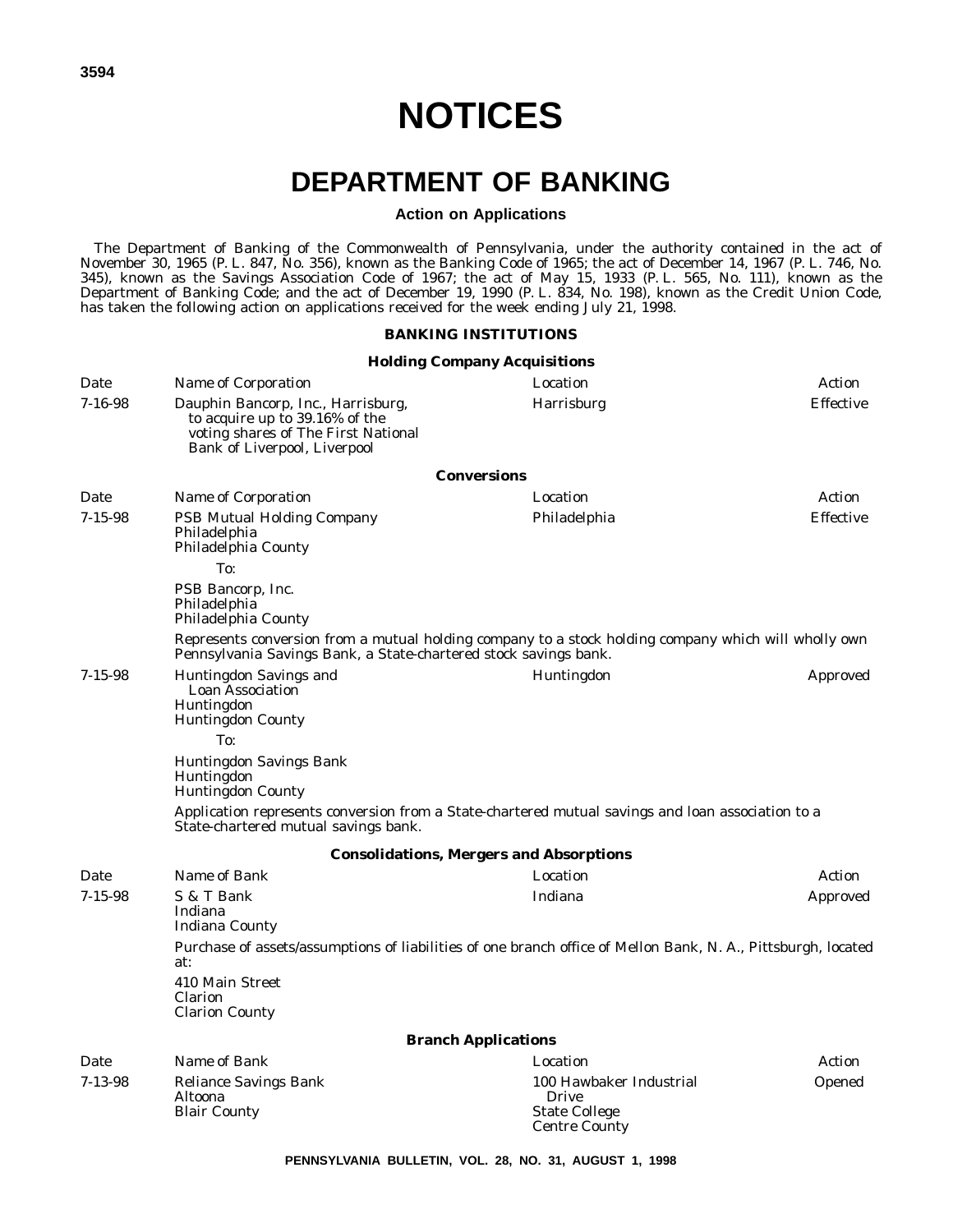| Date          | Name of Bank                                                                     | Location                                                                               | Action |
|---------------|----------------------------------------------------------------------------------|----------------------------------------------------------------------------------------|--------|
| $7 - 15 - 98$ | Jonestown Bank and<br><b>Trust Company</b><br>Jonestown<br><b>Lebanon County</b> | 421 East Penn Ave.<br><b>Cleona</b><br><b>Lebanon County</b>                           | Opened |
| $7 - 16 - 98$ | <b>Somerset Trust Company</b><br><b>Somerset</b><br><b>Somerset County</b>       | 4185 Glades Pike<br>Somerset Township<br><b>Somerset County</b>                        | Filed  |
| $7 - 16 - 98$ | <b>Summit Bank</b><br><b>Bethlehem</b><br><b>Northampton County</b>              | <b>Pathmark Supermarket</b><br>1000 Easton Road<br>Wyncote<br><b>Montgomery County</b> | Opened |

#### **SAVINGS ASSOCIATIONS**

No activity.

#### **CREDIT UNIONS**

No activity.

RICHARD C. RISHEL, *Secretary*

[Pa.B. Doc. No. 98-1233. Filed for public inspection July 31, 1998, 9:00 a.m.]

# **DEPARTMENT OF ENVIRONMENTAL PROTECTION**

**Applications, Actions and Special Notices**

# **APPLICATIONS**

# **APPLICATIONS RECEIVED UNDER THE PENNSYLVANIA CLEAN STREAMS LAW AND THE FEDERAL CLEAN WATER ACT**

#### **[National Pollution Discharge Elimination System Program (NPDES)]**

#### **DISCHARGE OF CONTROLLED INDUSTRIAL WASTE AND SEWERAGE WASTEWATER**

#### **(Part I Permits)**

The following parties have applied for an NPDES permit to discharge controlled wastewaters into the surface waters of this Commonwealth. Unless otherwise indicated on the basis of preliminary review and application of lawful standards and regulations, the Department of Environmental Protection (Department) proposes to issue a permit to discharge, subject to certain effluent limitations and special conditions. These proposed determinations are tentative.

Where indicated, the EPA, Region III, Regional Administrator has waived his right to review or object to this proposed permit action under the waiver provision 40 CFR 123.6E.

Persons wishing to comment on the proposed permit are invited to submit a statement to the Field Office indicated as the office responsible, within 30 days from the date of this public notice. Comments received within this 30-day period will be considered in the formulation of the final determinations regarding this application. Responses should include the name, address and telephone number of the writer and a concise statement to inform the Field Office of the exact basis of a comment and the relevant facts upon which it is based. A public hearing may be held if the Field Office considers the public response significant.

Following the 30-day comment period, the Water Management Program Managers will make a final determination regarding the proposed permit. Notice of this determination will be published in the *Pennsylvania Bulletin* at which time this determination may be appealed to the Environmental Hearing Board.

The application and related documents, proposed effluent limitations and special conditions, comments received and other information are on file and may be inspected and arrangements made for copying at the Field Office indicated above the application.

Persons with a disability who wish to attend the hearing and require an auxiliary aid, service or other accommodation to participate in the proceeding should contact the Secretary to the Board at (717) 787-3483. TDD users may contact the Department through the Pennsylvania AT&T Relay Service at (800) 654-5984.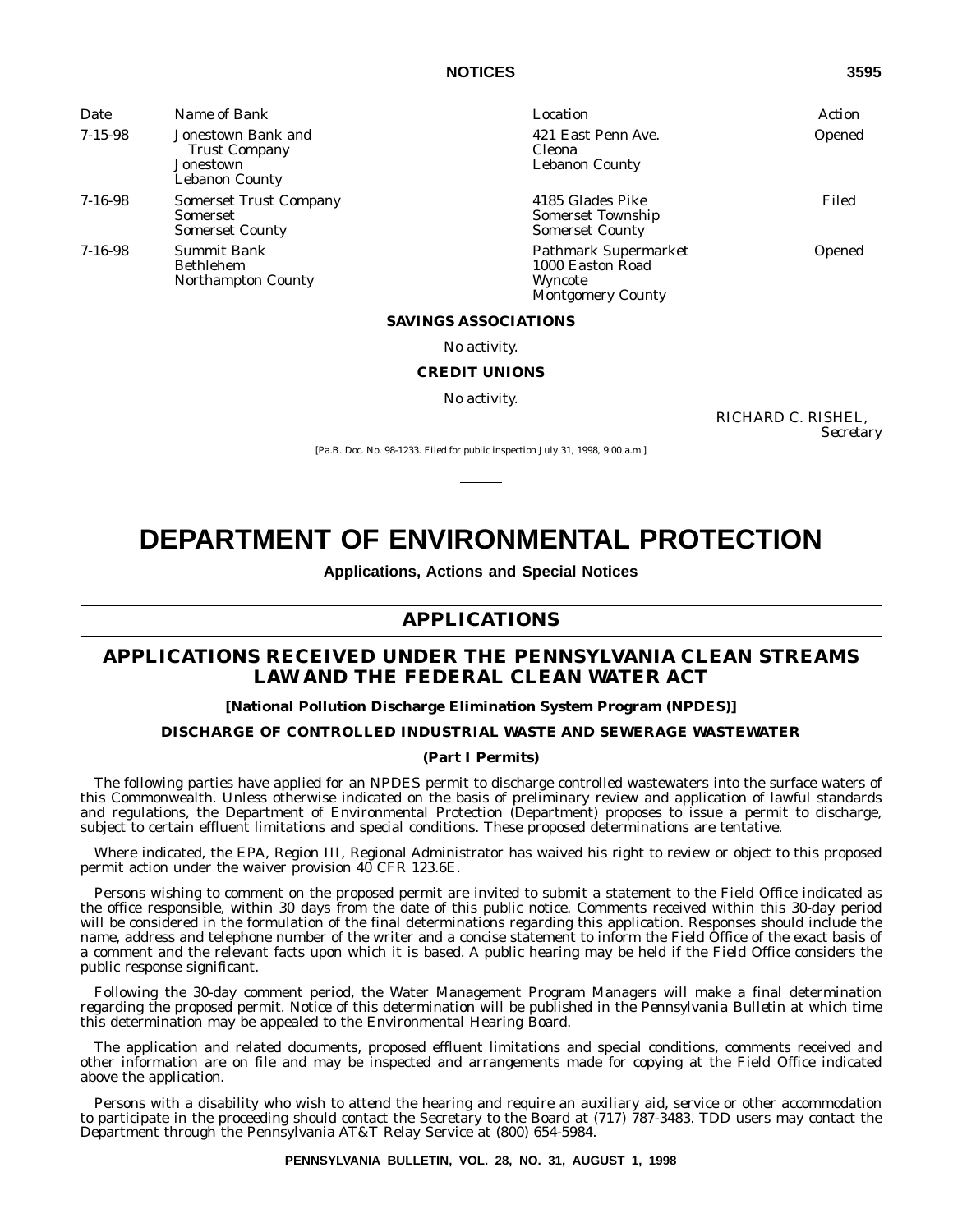#### **Applications for National Pollutant Discharge Elimination System (NPDES) permit to discharge to State waters.**

*Southeast Regional Office: Regional Manager, Water Management, Lee Park, Suite 6010, 555 North Lane, Conshohocken, PA 19428, (610) 832-6130.*

**PA 0057525.** Sewage, **William P. Adams**, 452 Stonebridge Road, Perkasie, PA 18944.

This application is for issuance of an NPDES permit to discharge treated sewage from small flow sewage treatment plant in Haycock Township, **Bucks County**. This is a new discharge to unnamed tributary to Tohickon Creek.

The receiving stream is classified for the following uses: trout stocking fishery, aquatic life, water supply and recreation.

The proposed effluent limits for Outfall 001, based on an average flow of 500 gpd are as follows:

| Parameter                      | Average<br>Monthly $(mg/l)$ | <i>Instantaneous</i><br>Maximum $(mg/l)$             |
|--------------------------------|-----------------------------|------------------------------------------------------|
| CBOD <sub>5</sub>              | 10                          | 10                                                   |
| <b>Suspended Solids</b>        | 20                          | 40                                                   |
| <b>Total Residual Chlorine</b> | monitor/report              | monitor/report                                       |
| <b>Fecal Coliform</b>          |                             | 200 colonies/100 ml as a geometric average           |
| pH                             |                             | within limits of 6.0–9.0 standard units at all times |
| The EPA waiver is in effect.   |                             |                                                      |

**PA 0052221.** Industrial waste, **PECO Energy Company**, 2301 Market Street S21-2, Philadelphia, PA 19101-8699.

This application is for renewal of an NPDES permit to discharge Delaware River Water to the East Branch Perkiomen Creek via Bradshaw Reservoir, located in Bedminster Township, **Bucks County**. This is an existing discharge to East Branch Perkiomen Creek.

The receiving stream is classified for trout stocking fishery.

The proposed effluent limits for Outfall 001, based on an average flow of 42 mgd are as follows:

|                              | Average          | <i>Maximum</i>                                                 | Instantaneous    |
|------------------------------|------------------|----------------------------------------------------------------|------------------|
| Parameter                    | Monthly $(mg/l)$ | Daily $(mg/l)$                                                 | Maximum $(mg/l)$ |
| Dissolved Oxygen             |                  |                                                                |                  |
| $(2-15 \text{ to } 7-31)$    |                  | minimum of 5.0 mg/l at all times and average daily as 6.0 mg/l |                  |
| $(8-1 \text{ to } 2-14)$     |                  | minimum of 4.0 mg/l at all times and average daily as 5.0 mg/l |                  |
| <b>Fecal Coliform</b>        |                  |                                                                |                  |
| $(5-1 \text{ to } 9-30)$     |                  | 200 colonies/100 ml as a geometric average                     |                  |
| $(10-1 \text{ to } 4-30)$    |                  | 2,000 colonies/100 ml as a geometric average                   |                  |
| Iron, Total                  | monitor          | monitor                                                        |                  |
| Iron, Dissolved              | monitor          | monitor                                                        |                  |
| Phenolics, Total             | monitor          | monitor                                                        |                  |
| pН                           |                  | within limits of 6.0–9.0 standard units at all times           |                  |
| Aluminum, Total              | monitor          | monitor                                                        |                  |
| Cadmium, Total               | monitor          | monitor                                                        |                  |
| Mercury, Total               | monitor          | monitor                                                        |                  |
| Nickel, Total                | monitor          | monitor                                                        |                  |
| Zinc, Total                  | monitor          | monitor                                                        |                  |
| Chromium-Hexavalent          | monitor          | monitor                                                        |                  |
| Copper, Total                | monitor          | monitor                                                        |                  |
| Lead, Total                  | monitor          | monitor                                                        |                  |
| Silver, Total                | monitor          | monitor                                                        |                  |
| Cyanide, Free                | monitor          | monitor                                                        |                  |
| The EPA waiver is in effect. |                  |                                                                |                  |

*Northcentral Region: Environmental Program Manager, Water Management, 208 W. Third Street, Suite 101, Williamsport, PA 17701-6510, (717) 327-3666.*

**PA 0032522. DCNR Bureau of State Parks**, P. O. Box 8551, Harrisburg, PA 17105-8551.

This proposed action is for renewal of an NPDES permit for an existing discharge of filter backwash to East Branch Cowley Run in Portage Township, **Cameron County**.

The receiving stream is classified for the following uses: HQ-cold water fishery and aquatic life, water supply and recreation.

For the purpose of evaluating effluent requirements for TDS,  $NO_2$ - $NO_3$ , fluoride and phenolics, the existing downstream potable water supply (PWS) considered during the evaluation is Pennsylvania American Water Co. located 125 miles downstream on the Susquehanna River.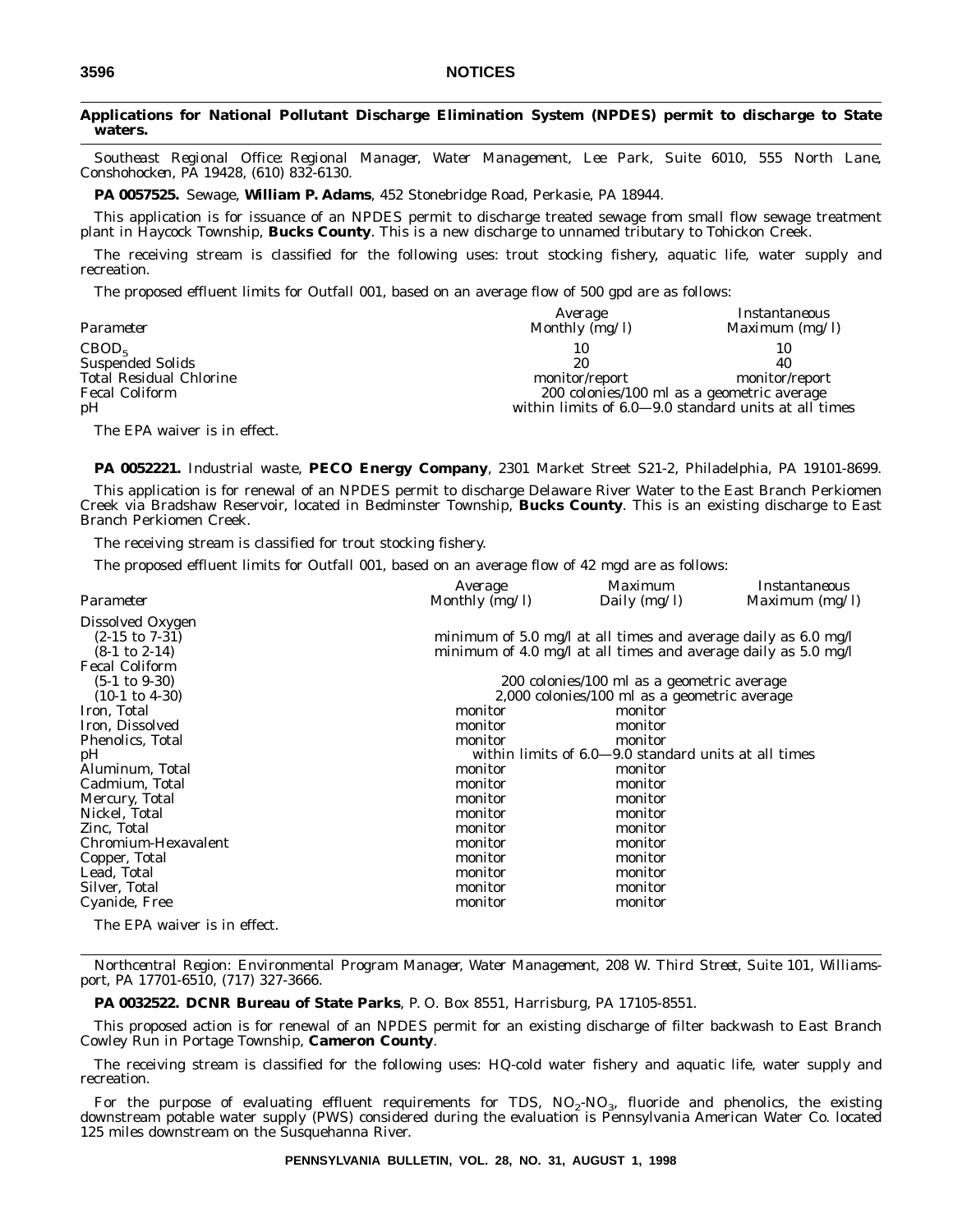The proposed effluent limits for Outfall 001, based on a design flow of 0.0006 mgd, are:

|                                                                 | Average                | Instantaneous          |
|-----------------------------------------------------------------|------------------------|------------------------|
| Parameter                                                       | Monthly (mg/l)         | Maximum $(mg/l)$       |
| <b>Total Suspended Solids</b>                                   | 30                     | 60                     |
| Total Chlorine Residual*                                        | provide dechlorination | provide dechlorination |
| *provide dechlorination within 2 years of permit effective date |                        |                        |
| pH                                                              | $6.0-9.0$ at all times |                        |

Other Conditions: none.

The EPA waiver is in effect.

*Southwest Regional Office: Water Management Program Manager, 400 Waterfront Drive, Pittsburgh, PA 15222-4745, (412) 442-4000.*

**PA 0003042.** Industrial waste, SIC: 2819, **Welland Chemical, Inc.**, P. O. Box 26, Mill Street, Newall, PA 15466.

This application is for renewal of an NPDES permit to discharge treated process water, cooling water and stormwater from the Newell Works in Newell Borough, **Fayette County**.

The following effluent limitations are proposed for discharge to the receiving waters, Monongahela River, classified as a warm water fishery with existing and/or potential uses for aquatic life, water supply and recreation. The first existing/proposed downstream potable water supply (PWS) is Washington Township Municipal Authority, located at 1390 Fayette Avenue, Belle Vernon, PA 15012, 4.1 miles below the discharge point.

*Outfall 001*: existing discharge, design flow of 0.0172 mgd.

|                         |                                        | Mass $(lb/day)$    | <i>Concentration (mg/l)</i> |                         |                          |
|-------------------------|----------------------------------------|--------------------|-----------------------------|-------------------------|--------------------------|
| Parameter               | Average<br>Monthly                     | Maximum<br>Daily   | Average<br>Monthly          | <i>Maximum</i><br>Daily | Instantaneous<br>Maximum |
| Flow (mgd)              |                                        | monitor and report |                             |                         |                          |
| Temperature (°F)        |                                        |                    |                             |                         | 110                      |
| Nitrate-Nitrite (as N)  |                                        |                    | monitor and report          |                         |                          |
| Ammonia (as N)          |                                        |                    | monitor and report          |                         |                          |
| <b>Suspended Solids</b> |                                        |                    | monitor and report          |                         |                          |
| Oil and Grease          |                                        |                    | monitor and report          |                         |                          |
| Iron                    |                                        |                    | monitor and report          |                         |                          |
| Lead                    |                                        |                    | monitor and report          |                         |                          |
| Zinc                    |                                        |                    | monitor and report          |                         |                          |
| pH                      | not less than 6.0 nor greater than 9.0 |                    |                             |                         |                          |

*Outfall 002*: existing discharge, design flow of 0.06 mgd.

|                                                         | Mass $(lb/day)$    |                                        | Concentration $(mg/l)$    |                         |                          |
|---------------------------------------------------------|--------------------|----------------------------------------|---------------------------|-------------------------|--------------------------|
| Parameter                                               | Average<br>Monthly | <i>Maximum</i><br>Daily                | Average<br><b>Monthly</b> | <i>Maximum</i><br>Daily | Instantaneous<br>Maximum |
| Flow (mgd)<br><b>Suspended Solids</b><br>Oil and Grease | monitor and report |                                        | 30<br>15                  | 100<br>20               |                          |
| Temperature (°F)<br>Ammonia (as N)<br>Nitrate (as N)    | 3.2<br>9.2         | 32<br>63                               | 6.4<br>18.4               | 64<br>136               | 110                      |
| pH                                                      |                    | not less than 6.0 nor greater than 9.0 |                           |                         |                          |

*Outfall 003*: existing discharge, design flow of 0.003 mgd.

|                                                         |                    | <i>Mass</i> $(lb/day)$                 |                           | Concentration $(mg/l)$  |                          |
|---------------------------------------------------------|--------------------|----------------------------------------|---------------------------|-------------------------|--------------------------|
| Parameter                                               | Average<br>Monthly | Maximum<br>Daily                       | Average<br><b>Monthly</b> | <i>Maximum</i><br>Daily | Instantaneous<br>Maximum |
| Flow (mgd)<br><b>Suspended Solids</b><br>Oil and Grease | monitor and report |                                        | 30<br>15                  | 100<br>20               |                          |
| Ammonia (as N)<br>Nitrate (as N)                        |                    |                                        | 6.4<br>18.4               | 64<br>136               |                          |
| pH                                                      |                    | not less than 6.0 nor greater than 9.0 |                           |                         |                          |

*Outfalls 004, 006, 007*: existing stormwater outfalls.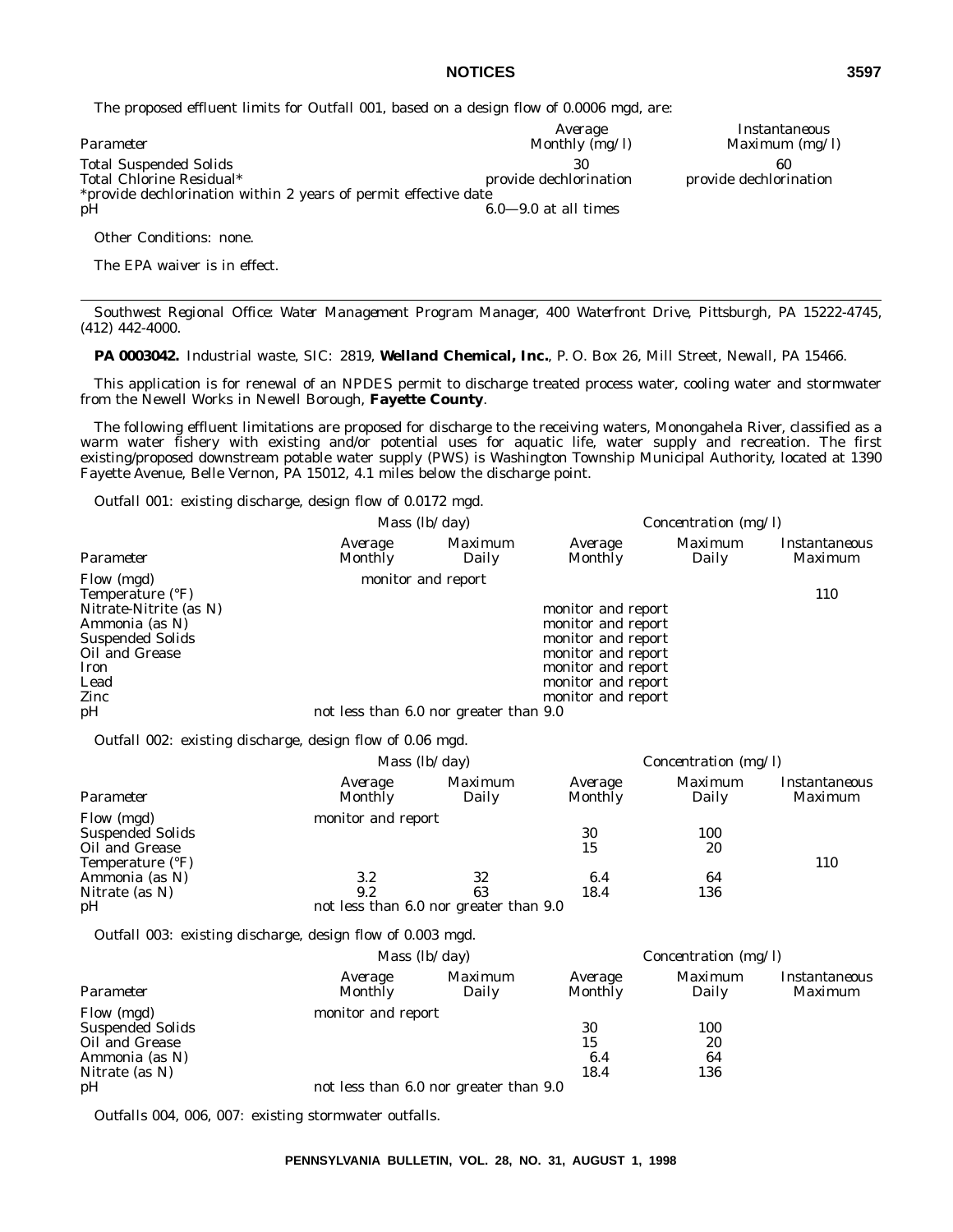|                         | Mass $(lb/day)$    |                  | Concentration $(mg/l)$ |                         |                          |
|-------------------------|--------------------|------------------|------------------------|-------------------------|--------------------------|
| Parameter               | Average<br>Monthly | Maximum<br>Daily | Average<br>Monthly     | <i>Maximum</i><br>Daily | Instantaneous<br>Maximum |
| Flow                    | monitor and report |                  |                        |                         |                          |
| Nitrate-Nitrite (as N)  |                    |                  |                        | monitor and report      |                          |
| Ammonia (as N)          |                    |                  |                        | monitor and report      |                          |
| <b>Suspended Solids</b> |                    |                  |                        | monitor and report      |                          |
| Oil and Grease          |                    |                  |                        | monitor and report      |                          |
| Iron                    |                    |                  |                        | monitor and report      |                          |
| Lead                    |                    |                  |                        | monitor and report      |                          |
| Zinc                    |                    |                  |                        | monitor and report      |                          |
| pH                      |                    |                  |                        | monitor and report      |                          |

*Other Conditions*: Required to submit a Pollution Reduction Report for Nitrate-Nitrite, Ammonia, suspended solids, Oil and Grease, Iron, Lead, Zinc, and pH at Outfalls 001, 004, 006, 007.

The EPA waiver is in effect.

**PA 0031101.** Sewage, **Fayette County Area Vocational-Technical School**, R. D. 2, Box 122A, Uniontown, PA 15401.

This application is for issuance of an NPDES permit to discharge treated sewage from the Fayette County Area Vocational-Technical School STP in Georges Township, **Fayette County**.

The following effluent limitations are proposed for discharge to the receiving waters, known as an unnamed tributary of Redstone Creek, which are classified as a warm water fishery with existing and/or potential uses for aquatic life, water supply and recreation. The first downstream potable water supply intake from this facility is the Neville Municipal Authority.

*Outfall 001*: existing discharge, design flow of 0.0105 mgd.

|                                | Concentration (mg/l)                   |                   |                  |                                 |  |
|--------------------------------|----------------------------------------|-------------------|------------------|---------------------------------|--|
| Parameter                      | Average<br>Monthly                     | Average<br>Weekly | Maximum<br>Daily | Instantaneous<br><i>Maximum</i> |  |
| $CBOD5$ Day                    | 10                                     |                   |                  | 20                              |  |
| <b>Suspended Solids</b>        | 25                                     |                   |                  | 50                              |  |
| Ammonia Nitrogen               |                                        |                   |                  |                                 |  |
| $(5-1 \text{ to } 10-31)$      | 3                                      |                   |                  | 6                               |  |
| $(11-1 \text{ to } 4-30)$      | 8.5                                    |                   |                  | 17                              |  |
| <b>Fecal Coliform</b>          |                                        |                   |                  |                                 |  |
| $(5-1 \text{ to } 9-30)$       | 200/100 ml as a geometric mean         |                   |                  |                                 |  |
| $(10-1 \text{ to } 4-30)$      | 2,000/100 ml as a geometric mean       |                   |                  |                                 |  |
| <b>Total Residual Chlorine</b> |                                        |                   |                  |                                 |  |
| 1st month-36th month           | monitor and report                     |                   |                  |                                 |  |
| 37th month—expiration          | 0.3                                    |                   |                  | 0.8                             |  |
| Dissolved Oxygen               | not less than $4.0 \text{ mg/l}$       |                   |                  |                                 |  |
| pН                             | not less than 6.0 nor greater than 9.0 |                   |                  |                                 |  |
| The EPA waiver is in effect.   |                                        |                   |                  |                                 |  |

**PA 0098663.** Sewage, **R. P. Woodhouse**, 339 West Pike Street, Canonsburg, PA 15317.

This application is for renewal of an NPDES permit to discharge treated sewage from the R. P. Woodhouse sewage treatment plant in Somerset Township, **Washington County**.

The following effluent limitations are proposed for discharge to the receiving waters, known as Opossum Run, which are classified as a high quality warm water fishery with existing and/or potential uses for aquatic life, water supply and recreation. The first downstream potable water supply intake from this facility is the PA American Water Company on Little Chartiers Creek.

*Outfall 001*: existing discharge, design flow of .009 mgd.

|                                                                       | Concentration $(mg/l)$    |                   |                  |                          |
|-----------------------------------------------------------------------|---------------------------|-------------------|------------------|--------------------------|
| Parameter                                                             | Average<br><b>Monthly</b> | Average<br>Weekly | Maximum<br>Daily | Instantaneous<br>Maximum |
| $CBOD5$ Day<br>$(5-1 \text{ to } 10-31)$<br>$(11-1 \text{ to } 4-30)$ | 15<br>20                  |                   |                  | 30<br>40                 |
| <b>Suspended Solids</b><br>Ammonia Nitrogen                           | 30                        |                   |                  | 60                       |
| $(5-1 \text{ to } 10-31)$                                             | 3                         |                   |                  | 6                        |
| $(11-1 \text{ to } 4-30)$                                             | 9                         |                   |                  | 18                       |

**PENNSYLVANIA BULLETIN, VOL. 28, NO. 31, AUGUST 1, 1998**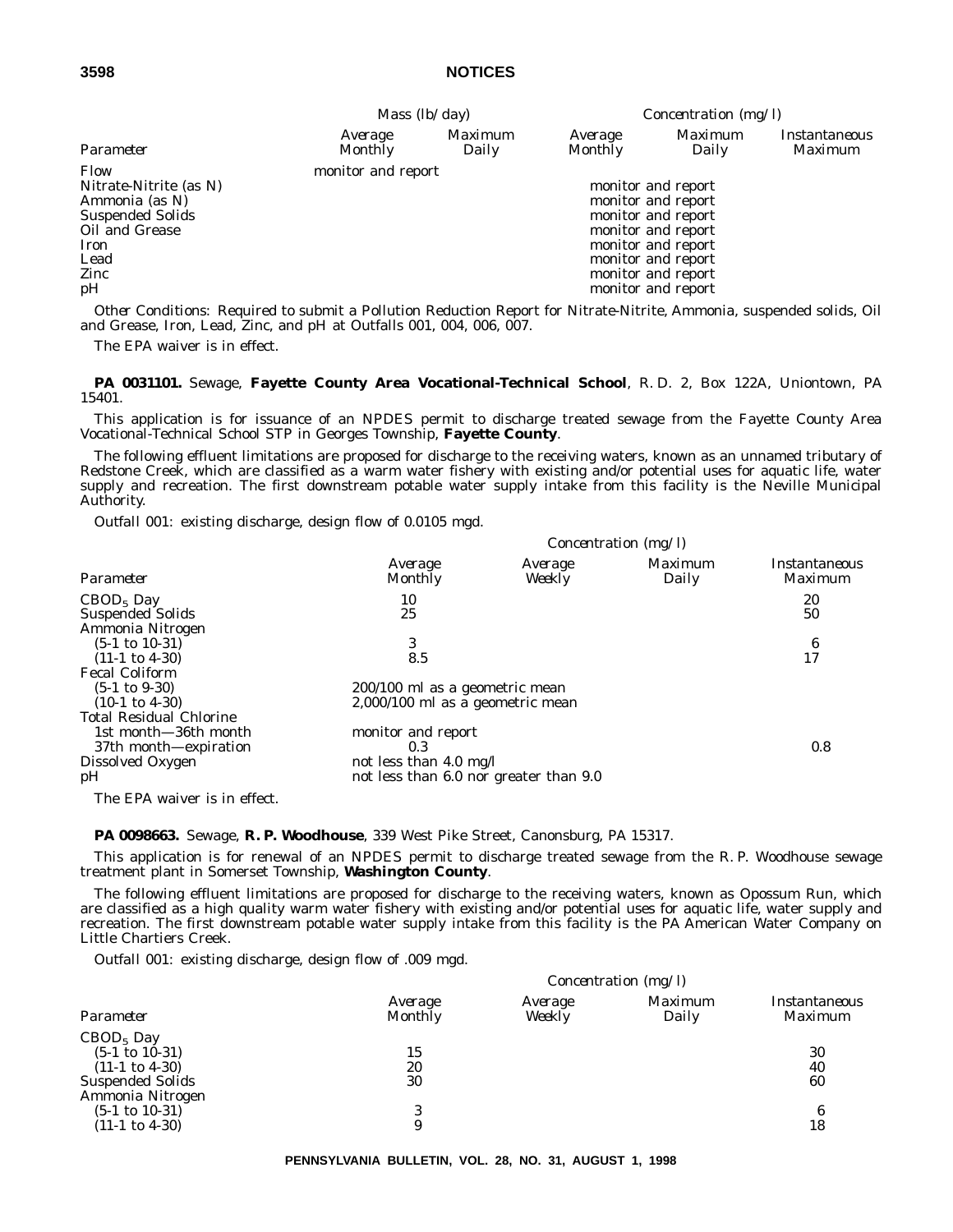| Parameter                                              | Concentration $(mg/l)$                                                     |                   |                         |                          |  |
|--------------------------------------------------------|----------------------------------------------------------------------------|-------------------|-------------------------|--------------------------|--|
|                                                        | Average<br>Monthly                                                         | Average<br>Weekly | <i>Maximum</i><br>Daily | Instantaneous<br>Maximum |  |
| Nitrite-Nitrate<br><b>Fecal Coliform</b>               | 35                                                                         |                   |                         | 70                       |  |
| $(5-1 \text{ to } 9-30)$<br>$(10-1 \text{ to } 4-30)$  | 200/100 ml as a geometric mean<br>$2,000/100$ ml as a geometric mean       |                   |                         |                          |  |
| <b>Total Residual Chlorine</b><br>1st month—36th month | monitor and report                                                         |                   |                         |                          |  |
| 37th month—expiration                                  | 0.5                                                                        |                   |                         | 1.0                      |  |
| Dissolved Oxygen<br>pH                                 | not less than $6.0 \text{ mg/l}$<br>not less than 6.0 nor greater than 9.0 |                   |                         |                          |  |
| The EPA waiver is in effect.                           |                                                                            |                   |                         |                          |  |

#### **PA 0203688.** Sewage, **West Pike Run Township**, 238 Pike Run Drive, Daisytown, PA 15427.

This application is for renewal of an NPDES permit to discharge treated sewage from the West Pike Run Township Sewage Treatment Plant in West Pike Township, **Washington County**.

The following effluent limitations are proposed for discharge to the receiving waters, known as Pike Run, which are classified as a trout stocked fishery with existing and/or potential uses for aquatic life, water supply and recreation. The first downstream potable water supply intake from this facility is the Newell Municipal Authority.

*Outfall 001*: existing discharge, design flow of .063 mgd.

|                                | Concentration $(mg/l)$                 |                   |                         |                                        |
|--------------------------------|----------------------------------------|-------------------|-------------------------|----------------------------------------|
| Parameter                      | Average<br><b>Monthly</b>              | Average<br>Weekly | <i>Maximum</i><br>Daily | <i>Instantaneous</i><br><i>Maximum</i> |
| $CBOD5$ Day                    | 25                                     | 38                |                         | 50                                     |
| <b>Suspended Solids</b>        | 30                                     | 45                |                         | 60                                     |
| Ammonia Nitrogen               |                                        |                   |                         |                                        |
| $(5-1 \text{ to } 10-31)$      | 23                                     | 34.5              |                         | 46                                     |
| <b>Fecal Coliform</b>          |                                        |                   |                         |                                        |
| $(5-1 \text{ to } 9-30)$       | 200/100 ml as a geometric mean         |                   |                         |                                        |
| $(10-1 \text{ to } 4-30)$      | $13,000/100$ ml as a geometric mean    |                   |                         |                                        |
| <b>Total Residual Chlorine</b> | 1.4                                    |                   |                         | 3.3                                    |
| pH                             | not less than 6.0 nor greater than 9.0 |                   |                         |                                        |
| <b>Other Conditions: None</b>  |                                        |                   |                         |                                        |

The EPA waiver is in effect.

#### **PA 0205753.** Sewage, **East Bethlehem Township Municipal Authority**, P. O. Box 136, Fredericktown, PA 15333.

This application is for renewal of an NPDES permit to discharge treated sewage from the East Bethlehem Municipal Authority Wastewater Treatment Plant in East Bethlehem Township, **Washington County**.

The following effluent limitations are proposed for discharge to the receiving waters, known as Monongahela River, which are classified as a warm water fishery with existing and/or potential uses for aquatic life, water supply and recreation. The first downstream potable water supply intake from this facility is the PA American Water Company.

*Outfall 001*: new discharge, (plant has not been constructed to date) design flow of 0.35 mgd.

| Concentration (mg/l) |  |
|----------------------|--|
|----------------------|--|

| Parameter                      | Average<br><b>Monthly</b>              | Average<br>Weekly | <i>Maximum</i><br>Daily | Instantaneous<br>Maximum |
|--------------------------------|----------------------------------------|-------------------|-------------------------|--------------------------|
| $CBOD5$ Day                    | 25                                     | 37.5              |                         | 50                       |
| <b>Suspended Solids</b>        | 30                                     | 45                |                         | 60                       |
| <b>Fecal Coliform</b>          |                                        |                   |                         |                          |
| $(5-1 \text{ to } 9-30)$       | 200/100 ml as a geometric mean         |                   |                         |                          |
| $(10-1 \text{ to } 4-30)$      | $50,000/100$ ml as a geometric mean    |                   |                         |                          |
| <b>Total Residual Chlorine</b> | 0.5                                    |                   |                         | 1.6                      |
| pH                             | not less than 6.0 nor greater than 9.0 |                   |                         |                          |
| <b>Other Conditions:</b>       |                                        |                   |                         |                          |
|                                |                                        |                   |                         |                          |

The EPA waiver is in effect.

#### **PA 0216330.** Sewage, **PA Turnpike Commission**, P. O. Box 67676, Harrisburg, PA 17106.

This application is for renewal of an NPDES permit to discharge treated sewage from the Homewood Maintenance Building STP in Big Beaver Borough, **Beaver County**.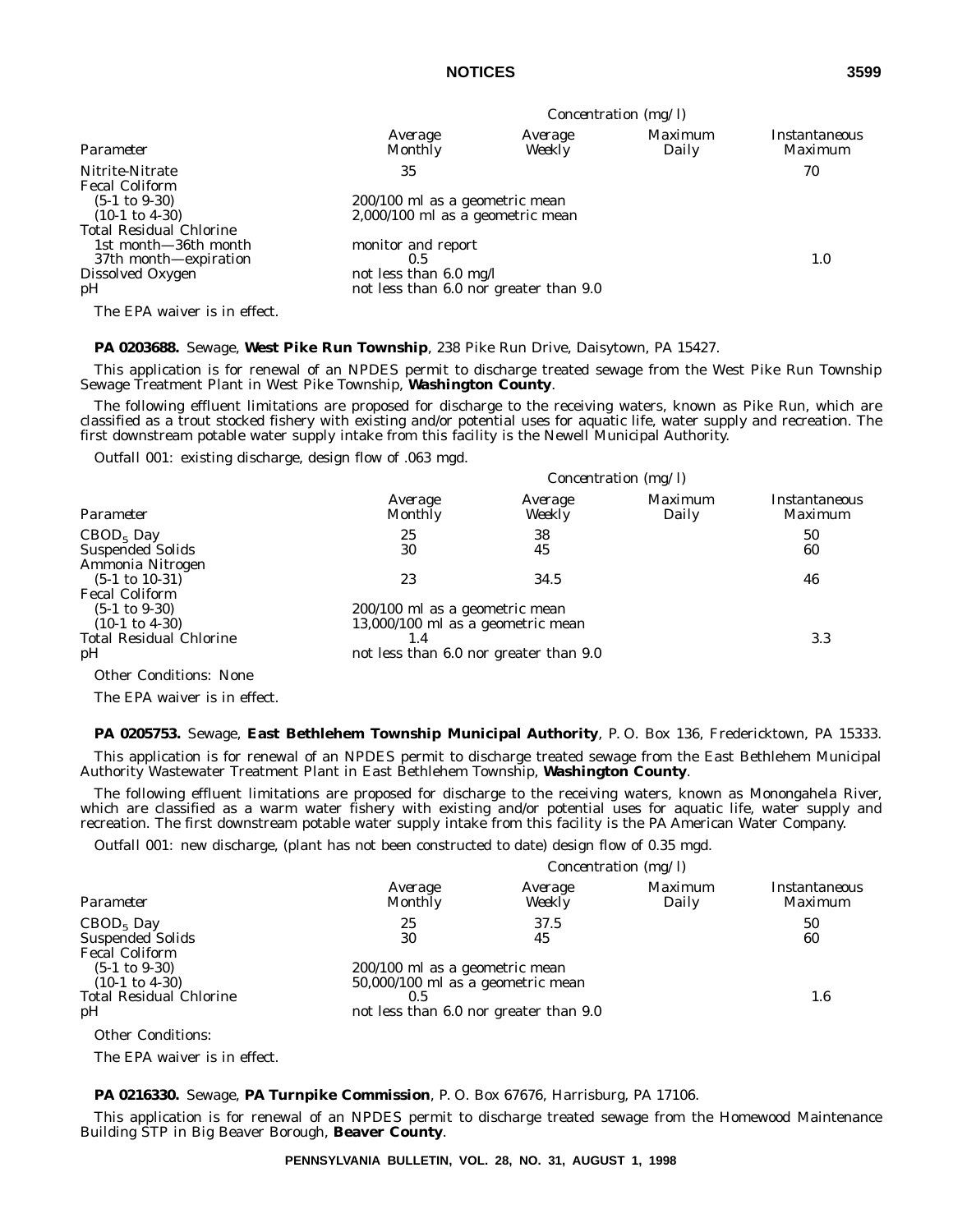The following effluent limitations are proposed for discharge to the receiving waters, known as a Drainage Swale to Clarks Run, which are classified as a warm water fishery with existing and/or potential uses for aquatic life, water supply and recreation. The first downstream potable water supply intake from this facility is the Beaver Falls Municipal Authority.

*Outfall 001*: existing discharge, design flow of .0014 mgd.

|                                                                                                                   |                                                                                                                                                         | Concentration $(mg/l)$ |                  |                                 |
|-------------------------------------------------------------------------------------------------------------------|---------------------------------------------------------------------------------------------------------------------------------------------------------|------------------------|------------------|---------------------------------|
| Parameter                                                                                                         | Average<br><b>Monthly</b>                                                                                                                               | Average<br>Weekly      | Maximum<br>Daily | <i>Instantaneous</i><br>Maximum |
| $CBOD5$ Day<br><b>Suspended Solids</b><br>Oil and Grease<br><b>Fecal Coliform</b>                                 | 25<br>30<br>15                                                                                                                                          |                        |                  | 50<br>60<br>30                  |
| $(5-1 \text{ to } 9-30)$<br>$(10-1 \text{ to } 4-30)$<br><b>Total Residual Chlorine</b><br>Dissolved Oxygen<br>pH | 200/100 ml as a geometric mean<br>2,000/100 ml as a geometric mean<br>1.4<br>not less than $3.0 \text{ mg/l}$<br>not less than 6.0 nor greater than 9.0 |                        |                  | 3.3                             |
| The EPA waiver is in effect.                                                                                      |                                                                                                                                                         |                        |                  |                                 |

**PA 0217361.** Sewage, **East Huntingdon Township**, P. O. Box 9, Alverton, PA 15612-0009.

This application is for renewal of an NPDES permit to discharge treated sewage from the Iron Bridge STP in East Huntingdon Township, **Westmoreland County**.

The following effluent limitations are proposed for discharge to the receiving waters, known as Jacobs Creek, which are classified as a warm water fishery with existing and/or potential uses for aquatic life, water supply and recreation. The first downstream potable water supply intake from this facility is the Westmoreland County Municipal Authority.

*Outfall 001*: new discharge, design flow of .250 mgd.

|                                | Concentration $(mg/l)$                 |                   |                  |                                 |
|--------------------------------|----------------------------------------|-------------------|------------------|---------------------------------|
| Parameter                      | Average<br>Monthly                     | Average<br>Weekly | Maximum<br>Daily | Instantaneous<br><i>Maximum</i> |
| $CBOD5$ Day                    |                                        |                   |                  |                                 |
| $(5-1 \text{ to } 10-31)$      | 15                                     | 23                |                  | 30                              |
| $(11-1 \text{ to } 4-30)$      | 25                                     | 38                |                  | 50                              |
| <b>Suspended Solids</b>        | 30                                     | 45                |                  | 60                              |
| Ammonia Nitrogen               |                                        |                   |                  |                                 |
| $(5-1 \text{ to } 10-31)$      | 6                                      | 9                 |                  | 12                              |
| $(11-1 \text{ to } 4-30)$      | 18                                     | 27                |                  | 36                              |
| <b>Fecal Coliform</b>          |                                        |                   |                  |                                 |
| $(5-1 \text{ to } 9-30)$       | 200/100 ml as a geometric mean         |                   |                  |                                 |
| $(10-1 \text{ to } 4-30)$      | $2,000/100$ ml as a geometric mean     |                   |                  |                                 |
| <b>Total Residual Chlorine</b> | 1.0                                    |                   |                  | 3.3                             |
| Dissolved Oxygen               | not less than 5 mg/l                   |                   |                  |                                 |
| pH                             | not less than 6.0 nor greater than 9.0 |                   |                  |                                 |
| The EPA waiver is in effect.   |                                        |                   |                  |                                 |

#### **Proposed NPDES Permit Renewal Actions for Minor Sewage Discharges**

The following parties have applied to renew their current NPDES permits to allow the continued discharge of controlled wastewater into the surface waters of this Commonwealth. The Department of Environmental Protection (Department) has made a tentative determination to renew these permits and proposes to issue them, subject to their current permit effluent limitations, and monitoring and reporting requirements, with appropriate and necessary updated requirements to reflect new or changed regulations and other requirements. The updates may include, but will not be limited to, applicable permit conditions and/or requirements addressing combined sewer overflows (CSOs), municipal sewage sludge management, and total residual chlorine control (TRC). Any major changes to or deviations from the terms of the existing permit will be documented and published with the final Department actions.

The EPA, Region III, Regional Administrator has waived the right to review or object to these proposed permit actions under the waiver provision 40 CFR 123.6E.

Persons wishing to comment on the proposed permits are invited to submit a statement to the Field Operations indicated as the office responsible, within 30 days from the date of this public notice. Comments received within this 30-day period will be considered in the formulation of the final determinations regarding these applications and proposed permit actions. Comments should include the name, address, telephone number of the writer and a brief statement to inform the Field Office of the basis of the comment and the relevant facts upon which it is based. A public hearing may be held if the Field Office considers the public response significant.

Following the 30-day comment period, the Water Management Program Managers will make a final determination regarding the proposed permit action. Notice of this determination will be published in the *Pennsylvania Bulletin* at which time this determination may be appealed to the Environmental Hearing Board.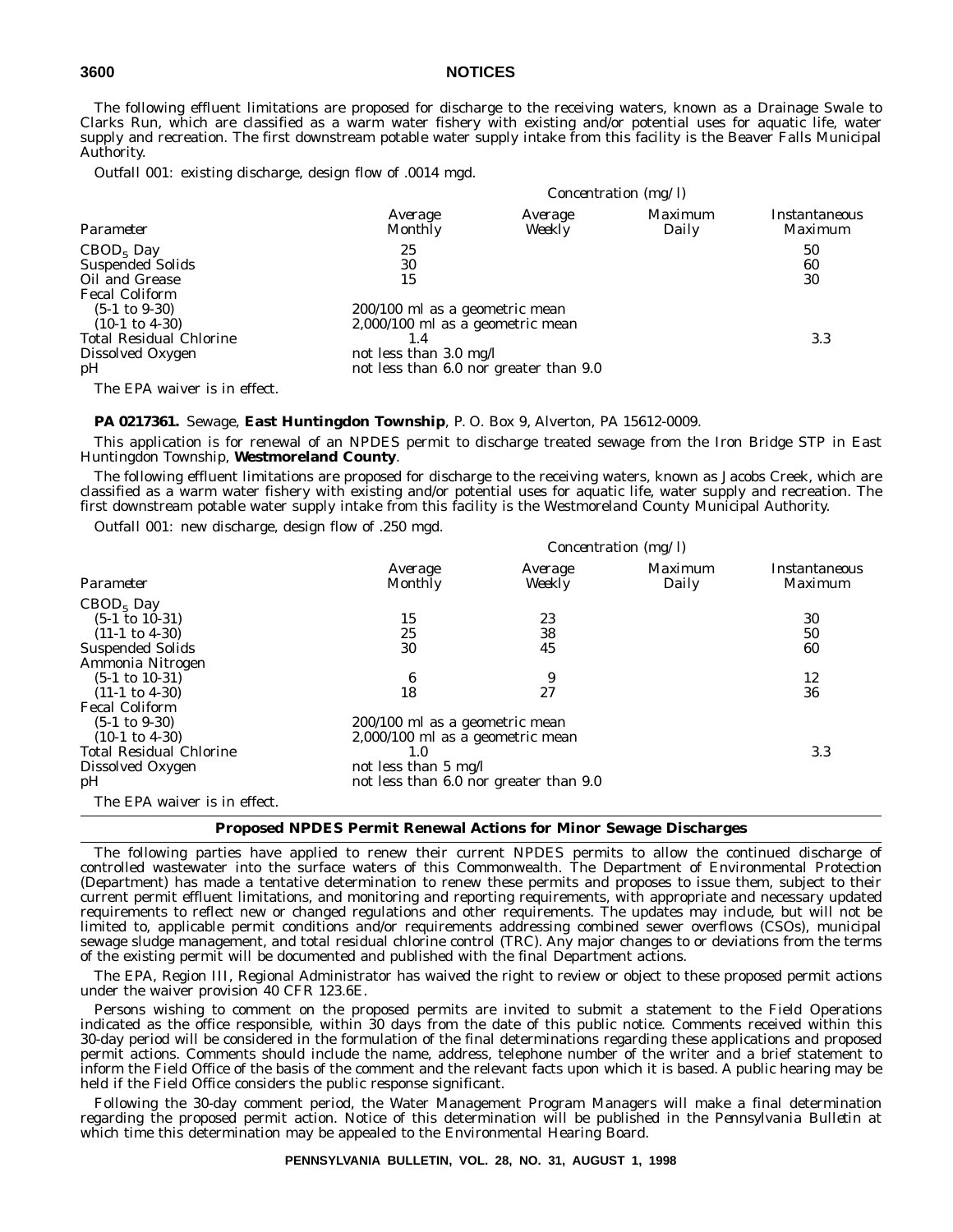The permit renewal application and related documents, proposed effluent limitations and special conditions, comments received and other information are on the Department's file. The documents may be inspected at, or a copy requested from, the Field Office that has been indicated above the application notice.

*Southcentral Regional Office: Water Management Program, 909 Elmerton Avenue—2nd Floor, Harrisburg, PA 17110, (717) 705-4707.*

| <b>NPDES</b> | <i>Facility</i>                                                                           | County and         | Tributary                        | <i>New Permit</i> |
|--------------|-------------------------------------------------------------------------------------------|--------------------|----------------------------------|-------------------|
| No.          | Name and Address                                                                          | Municipality       | Stream                           | Requirements      |
| PA0041491    | Mountain Village MHP<br>Berks Properties, Inc.<br>2620 Egypt Road<br>Norristown, PA 19403 | Berks<br>Longswamp | <b>UNT</b> to Perkiomen<br>Creek | TRC               |

#### **DISCHARGE OF CONTROLLED INDUSTRIAL WASTE AND SEWERAGE WASTEWATER**

#### **Applications under the Pennsylvania Clean Streams Law**

#### **(Part II Permits)**

The following permit applications and requests for plan approval have been received by the Department of Environmental Protection (Department). Persons objecting on the grounds of public or private interest to the approval of an application or submitted plan may file a written protest with the Department at the address indicated above each permit application or plan. Each written protest should contain the following: name, address and telephone number; identification of the plan or application to which the protest is addressed and a concise statement in sufficient detail to inform the Department of the exact basis of the protest and the relevant facts upon which it is based. The Department may conduct a factfinding hearing or an informal conference in response to any given protest. Each writer will be notified in writing of the time and place if a hearing or conference concerning the plan, action or application to which the protest relates is held. To insure consideration by the Department prior to final action on permit applications and proposed plans, initial protests and additions or amendments to protests already filed should be filed within 15 calendar days from the date of this issue of the *Pennsylvania Bulletin*. A copy of each permit application and proposed plan is on file in the office indicated and is open to public inspection.

Persons with a disability who wish to attend the hearing and require an auxiliary aid, service or other accommodation to participate in the proceedings should contact the specified program. TDD users may contact the Department through the Pennsylvania AT&T Relay Service at (800) 654-5984.

#### **Applications received for Industrial Waste and Sewage Applications under The Clean Streams Law (35 P. S. §§ 691.1—691.1001).**

*Southcentral Regional Office: Water Management Program Manager, 909 Elmerton Avenue, 2nd Floor, Harrisburg, PA 17110-8200, (717) 705-4707.*

**A. 0198405.** Sewage submitted by **Littlestown Borough**, 46 East King Street, Littlestown, PA 17340 in Littlestown Borough, **Adams County** to install Heritage Hill II Sewage Pumping Station #2 was received in the Southcentral Region on July 9, 1998.

**A. 0798404.** Sewage submitted by **Blair Township Water and Sewer Authority**, 577 Cedarcrest Drive, Duncansville, PA 16635 in Blair Township, **Blair County** to construct a public wastewater system to serve portions

of Blair Township including the Poplar Run Wastewater Pump Station and Brooks Mills Pump Station was received in the Southcentral Region on July 10, 1998.

**A. 3698406.** Sewage submitted by **East Earl Sewer Authority**, P. O. Box 339, Blue Ball, PA 17506 in East Earl Township, **Lancaster County** to construct the Witmer Road and Rancks Road Pump Stations and Sewer Extension to connect to their existing conveyance system to Earl Township Sewer Authority was received in the Southcentral Region on July 14, 1998.

*Southwest Regional Office: Water Management Program Manager, 400 Waterfront Drive, Pittsburgh, PA 15222- 4745, (412) 442-4000.*

**A. 6598407.** Sewerage. **East Huntingdon Township**, P. O. Box 9, Alverton, PA 15612-0009. Application for the construction and operation of the Iron Bridge Wastewater Treatment Plant located in East Huntingdon Township, **Westmoreland County**.

*Northwest Regional Office, Regional Water Management Program Manager, 230 Chestnut Street, Meadville, PA 16335-3481, (814) 332-6942.*

**WQM Permit No. 3393404.** Sewage. **Clear Creek State Park, Department of Conservation and Natural Resources**, P. O. Box 387, Prospect, PA 16052-0387. This project is for modifications to an already existing small flow sewage treatment system in Barnett Township, **Jefferson County**.

**WQM Permit No. 1098406.** Sewage, **Roy Crawford, SRSTP**, 638 Perry Way, Zelienople, PA 16063. This project is for the construction of a Single Residence Sewage Treatment Plant in Jackson Township, **Butler County**.

#### **INDIVIDUAL PERMITS**

#### **(PAS)**

#### **NPDES Individual**

The following parties have applied for an NPDES permit to discharge stormwater from a proposed construction activity into the surface waters of this Commonwealth. Unless otherwise indicated, on the basis of preliminary review and application of lawful standards and regulations, the Department of Environmental Protection proposes to issue a permit to discharge, subject to certain limitations set forth in the permit and special conditions. The proposed determinations are tentative. Limitations are provided in the permit as erosion and sedimentation control measures and facilities which restrict the rate and quantity of sediment discharged.

Where indicated, the EPA, Region III, Regional Administrator has waived the right to review or object to this proposed permit action under the waiver provision of 40 CFR 123.24(d).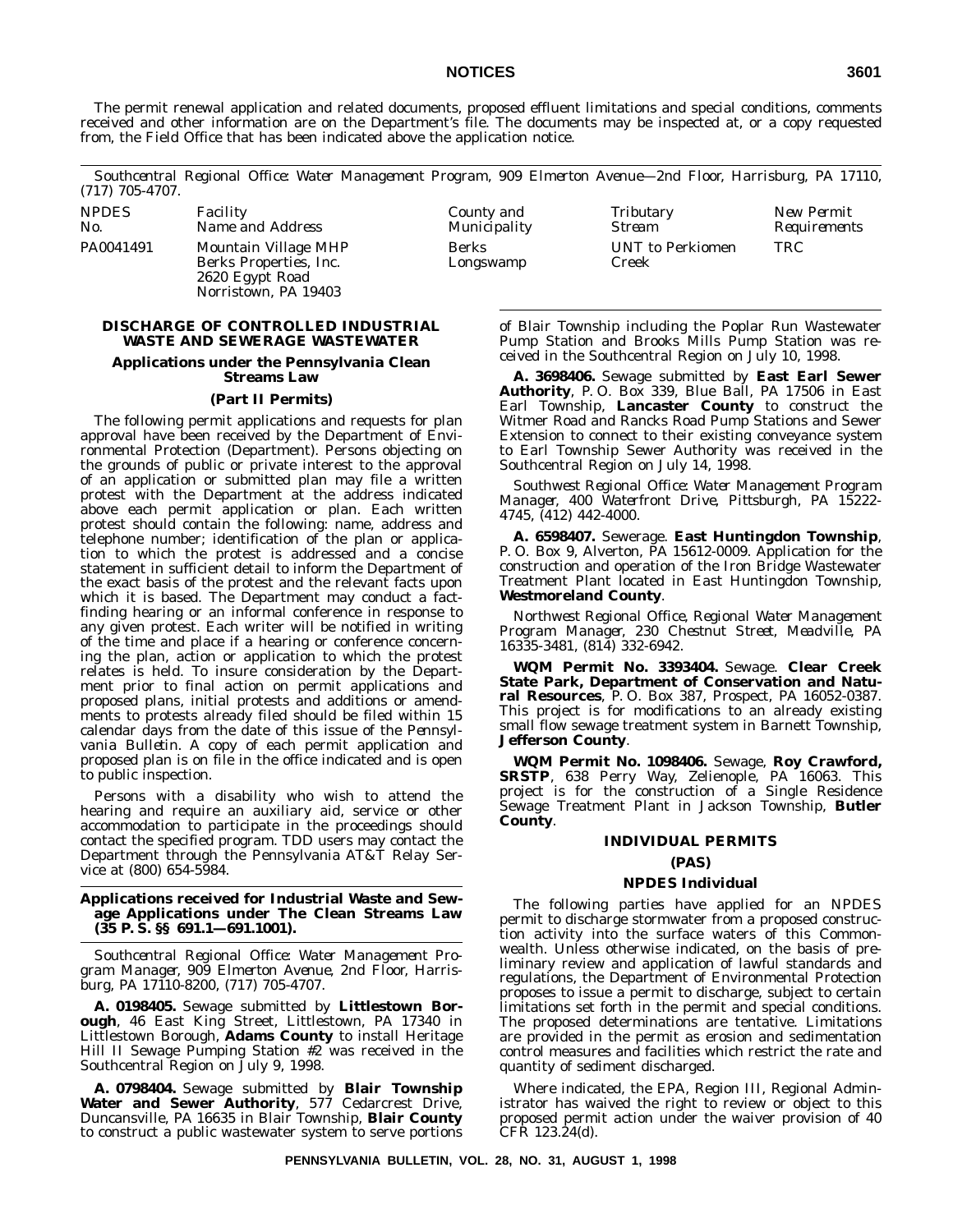Persons wishing to comment on the proposed permit are invited to submit a statement to the office noted above the application within 30 days from the date of this public notice. Comments reviewed within this 30-day period will be considered in the formulation of the final determinations regarding this application. Responses should include the name, address and telephone number of the writer and a concise statement to inform the Department of the exact basis of a comment and the relevant facts upon which it is based. A public hearing may be held if the responsible office considers the public response significant.

Following the 30-day comment period, the Water Management Program Manager will make a final determination regarding the proposed permit. Notice of this determination will be published in the *Pennsylvania Bulletin* at which time this determination may be appealed to the Environmental Hearing Board.

The application and related documents, including the erosion and sedimentation control plan for the construction activity, are on file and may be inspected at the office noted above the application.

Persons with a disability who wish to attend the hearing and require an auxiliary aid, service or other accommodation to participate in the proceedings should contact the specified program. TDD users may contact the Department through the Pennsylvania AT&T Relay Service at (800) 654-5984.

*Southeast Regional Office: Regional Water Management Program Manager, Lee Park, Suite 6010, 555 North Lane, Conshohocken, PA 19428-2233, (610) 832-6130.*

**NPDES Permit PAS10-D006-R.** Stormwater. **Toll Brothers, Inc.**, 3103 Philmont Avenue, Huntingdon Valley, PA 19006, has applied to discharge stormwater from a construction activity located in Lower Makefield Township, **Bucks County**, to Core Creek.

**NPDES Permit PAS10-D106.** Stormwater. **St. Martin of Tours Roman Catholic Church**, 111 New Street, New Hope, PA 18938, has applied to discharge stormwater from a construction activity located in New Hope Borough, **Bucks County**, to Rabbit Run and Aquetong Creek.

**NPDES Permit PAS10-G328.** Stormwater. **Great Valley School District**, 47 Church Road, Malvern, PA 19355, has applied to discharge stormwater from a construction activity located in East Whiteland Township, **Chester County**, to Valley Creek.

**NPDES Permit PAS10-T096.** Stormwater. **Cradle of Liberty Council**, BSA, P. O. Box 806, Valley Forge, PA 19482, has applied to discharge stormwater from a construction activity located in Marlborough Township, **Montgomery County**, to Unami Creek.

*Northeast Regional Office; Regional Water Management Program Manager, 2 Public Square, Wilkes-Barre, PA 18711-0790, (717) 826-2511.*

*Northampton County Conservation District, District Manager, R. R. 4, Greystone Building, Nazareth, PA 18064-9211, (610) 746-1971.*

**NPDES Permit PAS10U096.** Stormwater. **James Seitz II**, 2321 Silo Drive, Easton, PA 18040, has applied to discharge stormwater from a construction activity located in Bushkill Township, **Northampton County**, to Bushkill Creek.

*Pike County Conservation District, District Manager, HC 6, Box 6770, Hawley, PA 18428, (717) 226-8220.*

**NPDES Permit PAS10V022.** Stormwater. **Pike County Business Park**, Pike County Industrial Development Corp., Gary Boam, Executive Director, P. O. Box A, Milford, PA 18337, has applied to discharge stormwater from a construction activity located in Blooming Grove Township, **Pike County**, to Little Mud Pond and unnamed tributary of Shohola Creek.

#### **SAFE DRINKING WATER**

#### **Application received under the Pennsylvania Safe Drinking Water Act (35 P. S. §§ 721.1—721.17).**

*Northeast Regional Office, Sanitarian Regional Manager, 2 Public Square, Wilkes-Barre, PA 18711-0790, (717) 826-2511.*

**5298504.** Public water supply. **Oak Manor Estates**, Dingman Township, **Pike County**. This proposal involves improvements to an existing unpermitted Community water system. The system consists of a well with disinfection, PH adjustment and two 2,500 gallon pressure tanks and booster pumps. Engineer: Joseph Sincavage, Sincavage Associates, Inc.

**5498502.** Public water supply. **Hegins Township Authority**, 915 West Maple Street, Valley View, PA 17983. This proposal involves the addition of a new Source, Well No. 5, and associated raw water transmission line. Well #5 is Drilled to intercept an existing, permitted, free flowing spring. Engineer: Alfred Benesch Consulting Engineers.

**5498503.** Public water supply. **Borough of Minersville Water Filtration Plant**, James Clearly, Manager, 2 East Sunbury Street, Minersville, PA 17954. This proposal involves installation of flow paced feed equipment to allow for the pH of the raw water to be adjusted prior to the waters being fed to the slow sand filter units. It is located in Cass Township, **Schuylkill County**. Engineer: WJP Engineers, Edward E. Davis, PE.

*Southcentral Regional Office: Sanitarian Regional Manager, 909 Elmerton Avenue, Harrisburg, PA 17110-8200, (717) 705-4708.*

**A. 3698504.** Public water supply. **Ephrata Diamond Spring Water Company**, West Earl Township, **Lancaster County**. *Responsible Official*: Richard A. Hess, President, Ephrata Diamond Spring Water Company, 1140 S. State Street, Ephrata, PA 17522-0788. *Type of Facility*: Construction of a new water bottling facility in West Earl Township, Lancaster County. Most of the existing bottling equipment will be relocated from the existing facility to the new location. *Consulting Engineer*: Michael S. Moulds, P. E., Hanover Engineering Associates, Inc., 20 C Snyder Lane, Ephrata, PA 17522-9101.

*Regional Office: Northcentral Field Operations, Environmental Program Manager, 208 West Third Street, Suite 101, Williamsport, PA 17701.*

**A. M. A.** The Department received a construction permit from **Consumers Pennsylvania Water Company** (P. O. Box 160, Sayre, PA 18840; Athens Township, **Bradford County**) for extension to provide approximately 12, 130 L. F. of water line extension including valves, hydrants in-line booster, and all appurtences. The extension will serve a proposed industrial development.

**A. M. A.** The Department has received an operating permit application from **Columbia County Industrial Development Authority** (P. O. Box 339, Bloomsburg, PA; South Centre Township, **Columbia County**) for transfer of Water Supply Permit Number 1981501 for the

**PENNSYLVANIA BULLETIN, VOL. 28, NO. 31, AUGUST 1, 1998**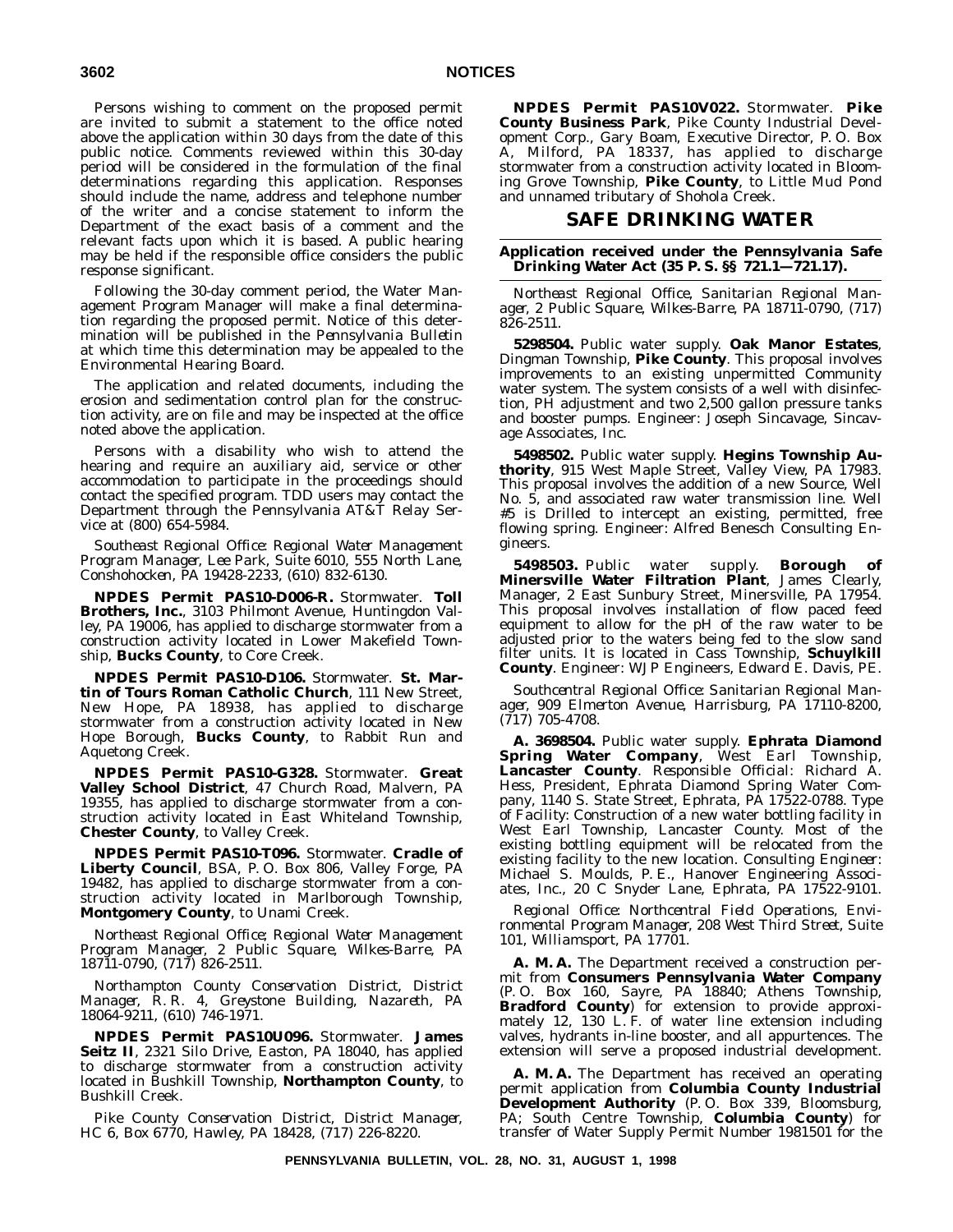Columbia County Industrial Development Authority water system to United Water Pennsylvania.

**A. M. A.** The Department received a construction permit application from the **Municipal Authority of the City of Sunbury** (225 Market Street, Sunbury, PA 17801-3482; Sunbury, **Northumberland County**) for cleaning and repainting interior and exterior of two million gallon finished water storage tanks and one 330,000 gallon backwash supply tank.

**A. 4496453-MA2.** The Department received an operating permit application from **Augusta Boys, Inc.** (R. D. 1, Box 132B, Sunbury, PA 17801; Ralpho Township, **Northumberland County**) for registration of two identical NAMA approve drinking water vending machines owned and operated by Augusta Boys, Inc.

**A. WA-591007.** The Department received a water allocation permit application from **Boro of Wellsboro** (28 Crafton Street, Wellsboro, PA 16901; Dunking Township, **Tioga County**) for Water Allocation for Rock Run and lower Clark Intake (the Authority's Leak Detection Program, Water Conservation Program).

*Northwest Regional Office, Regional Manager, 230 Chestnut Street, Meadville, PA 16335, (814) 332-6899.*

**A. 1098506.** Public water supply. **Jackson Township Water Authority of Butler County**, 140 Magill Road, Zelienople, PA 16063. This proposal involves the installation of ductile iron water line and appurtenances to provide public water service to the Harmony Junction area of Jackson Township, **Butler County**.

#### **HAZARDOUS SITES CLEANUP**

#### **Under the Act of October 18, 1988**

**Interim Response under the Hazardous Sites Cleanup Act**

#### **Naginey Quarry Site Armagh Township, Mifflin County**

The Department of Environmental Protection (Department), under the authority of the Hazardous Sites Cleanup Act (35 P. S. §§ 6020.102—6020.1303) (HSCA) is initiating an interim response at the Naginey Quarry Site (Naginey Site) in Armagh Township, Mifflin County, PA.

The Naginey Site is a 55 acre site located in the Village of Naginey along the south side of Naginey Road approximately 3 miles east of Route 322. The site is located in a rural area bordered on the south and east by agricultural lands, on the west by residential homes, and on the north by a recycling facility and limestone quarry. The battery casings occupy approximately 3 acres of the Naginey Site.

The quarry was originally owned and operated by Johnstown Mining as a limestone quarry. Bethlehem Steel took over Johnstown Mining in 1917. In the 1930s the site was purchased by the Naginey family (Naginey), who continued to lease it to Bethlehem Steel. Although Naginey owned the property, Bethlehem Steel owned the building on the property. Bethlehem Steel sold the building to Krentzmans in 1972, and the 1.7 acre parcel of property was sold by Naginey to Krentzmans.

Krentzmans had leased their property to the Independent Trading Corporation (ITC). ITC operated on the property from 1978 to December 1980. The operational procedures of ITC at the site included breaking of battery casings and/or crushing battery tops, removing the lead, and then stockpiling the cases on the plant yard. ITC also began dumping battery casing on the adjoining part of the site owned by Charles Naginey, during the late 1970s. Charles Naginey became aware of the dumping, and entered into a lease with ITC.

The Department inspected the Naginey Site in November 1996 and observed piles of discarded battery casings and 122 drums of discarded foundry waste. On December 12, 1996, the Department sampled these substances. Laboratory results of the December 12, 1996, sampling showed the composite sample of five drums to have a total lead level of 3,760 milligrams per kilogram (mg/kg). A soil sample in the battery casing disposal area had total lead levels of 8,150 mg/kg. These levels of lead exceed the regulatory direct contact standard.

The Department proposes a prompt interim response at this site to protect public health and safety or the environment. This determination is based upon the potential and actual exposure threat to soils, sediments, surface water and groundwater posed by the disposed battery casings and drummed waste, and the actual or potential exposure to hazardous substances via inhalation, and/or ingestion.

The Department considered two alternatives: 1.) No action, which would allow the battery casings and drummed waste to remain in place. 2.) Removal of battery casings and drummed waste and arranging for the treatment and/or disposal of these substances at a permitted facility. The Department determined that the no action alternative would not be protective of human health and the environment since the risk of contact with contaminates would remain.

The Department is providing this notice under sections 505(b) and 506(b) of HSCA (35 P. S. §§ 6020.505(b) and 6020.506(b)), and the publication of this notice starts the administrative record period under HSCA. The Administrative Record which contains information about this site and which supports the Department's decision to perform this action at the site is available for public review and comment. The Administrative Record can be examined from 8 a.m. to 4 p.m. at the Department's Southcentral Regional Office located at 909 Elmerton Avenue, Harrisburg, PA 17110, by contacting Barbara Faletti at (717) 705-4864. The Administrative Record can also be reviewed at the Armagh Township Municipal Building, 224 College Avenue, Milroy, PA 17063 between the hours of 9 a.m. and 5 p.m.

The Administrative record will be open for comment from the date of publication of this notice in the *Pennsylvania Bulletin* and will remain open for 90 days. Persons may submit written comments regarding this action to the Department before November 1, 1998, by mailing them to Barbara Faletti at the above address.

The public will have an opportunity to present oral comments regarding the proposed action at a public hearing. The hearing has been scheduled for September 10, 1998, at 7 p.m. at the Armagh Township Municipal Building, 224 College Avenue, Milroy, PA 17063. Persons wishing to present formal oral comment at the hearing should register before 4 p.m., September 4, 1998, by calling Sandra Roderick at (717) 705-4931.

If no person registers to present oral comments, by September 4, 1998, the hearing will not be held. Persons interested in finding out if anyone has registered, and if the hearing will be held, should also contact Sandra Roderick at the same number above. An informational meeting will be held following the hearing.

Persons with a disability who wish to attend the hearing and require an auxiliary aid, service or other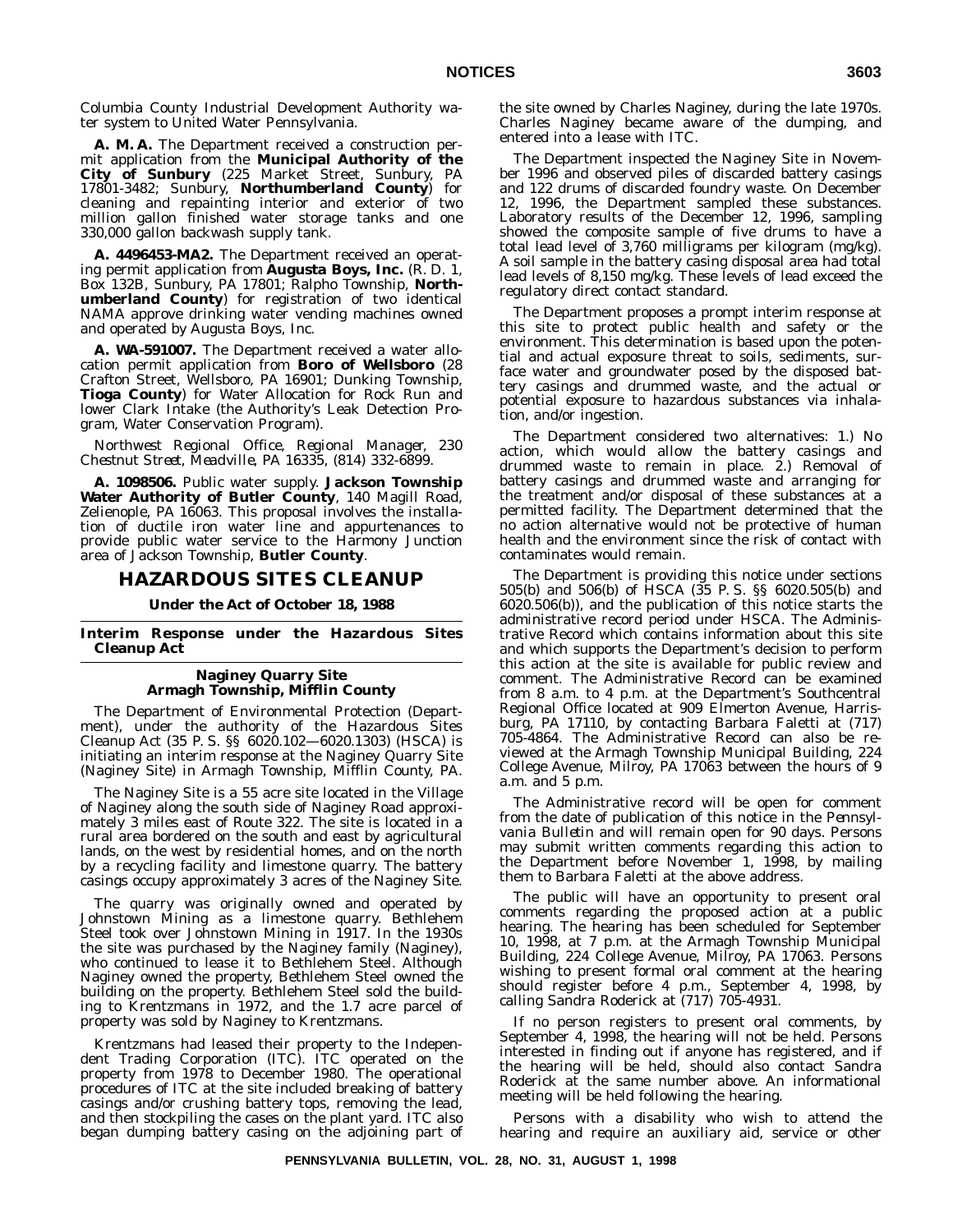accommodation to participate in the proceedings, should call Sandra Roderick at the above number or through the Pennsylvania AT&T Relay Service at (800) 654-5984 (TDD) to discuss how the Department may accommodate their needs.

### **Mifflin County Recycling Center Site Armagh Township, Mifflin County**

The Department of Environmental Protection (Department), under the authority of the Hazardous Sites Cleanup Act (35 P. S. §§ 6020.102—6020.1303) (HSCA) is initiating an interim response at the Mifflin County Recycling Center Site (MCRC Site) in Armagh Township, Mifflin County, PA.

The MCRC Site is approximately 3 miles east of Route 322 in the Village of Naginey, and measures approximately 2.5 acres. This site is bordered on the south by Naginey Road, on the east by agricultural lands and a tributary stream to Honey Creek, on the west by an active limestone quarry, and on the north by a bedrock highwall as a result of limestone quarrying activities.

The MCRC Site supports a masonry block building where recyclables and equipment for the operation of the Mifflin County Recycling Center are stored. Scrap metals and other recyclables are staged on this site. The waste pile is located at the north end of the MCRC Site.

The MCRC Site was originally part of an approximate 200 acre tract owned and operated by Johnstown Mining as a limestone quarry. The property was taken over by Bethlehem Steel in 1917. In the early 1930's the quarry was purchased by the Naginey family, who continued to lease it to Bethlehem Steel. The 2.5 acre tract was then purchased from Charles Naginey by Chris Swyers, owner and operator of Mifflin County Recycling Center, in March 1987. The MCRC Site is used for the operation of a recycling center.

Joe Krentzman and Sons Inc. (Krentzman) owns the 1.7 acre property on the south side of Naginey Road, adjacent to the site. Krentzman had leased the property to the Independent Trading Corporation (ITC). The ITC operated on the property from 1978 to December 1980. During this period ITC disposed of approximately 25 cubic yards of a blue-green foundry waste on the MCRC Site.

On December 12, 1996, the Department sampled the contents of the disposed pile of foundry waste. The foundry sand sample results showed concentrations of lead to be 7120 milligrams per kilogram (mg/kg), copper at 356,000 mg/kg, beryllium at 19.7 mg/kg and arsenic at 112 mg/kg. These inorganic compounds at the concentrations indicated are above regulatory direct contact standards.

The source of the threat at the MCRC Site is from the high inorganic compound levels in the waste pile. Concentrations found at the site pose an actual and potential threat to the public health through ingestion, and inhalation. A threat to the environment also exists through potential impact to the groundwater and migration of lead by wind and water erosion.

The Department proposes a prompt interim response at this site to protect public health and safety or the environment. This determination is based upon the potential and actual exposure threat to soils, sediments, surface water and groundwater posed by the disposed foundry waste and the actual or potential exposure to hazardous substances by inhalation, and/or ingestion.

The Department considered two alternatives: 1.) no action, which would allow the foundry waste to remain in place. 2.) The removal of foundry waste pile and arranging for the treatment and/or disposal of these substances at a permitted facility. The Department determined that the no action alternative would not be protective of human health and the environment since the risk of contact with contaminates would remain.

The Department is providing this notice under sections 505(b) and 506(b) of HSCA (35 P. S. §§ 6020.505(b) and 6020.506(b)), and the publication of this notice starts the administrative record period under HSCA. The Administrative Record which contains information about this site and which supports the Department's decision to perform this action at the site is available for public review and comment. The Administrative Record can be examined from 8 a.m. to 4 p.m. at the Department's Southcentral Regional Office located at 909 Elmerton Avenue, Harrisburg, PA 17110, by contacting Barbara Faletti at (717) 705-4864. The Administrative Record can also be reviewed at the Armagh Township Municipal Building, 224 College Avenue, Milroy, PA 17063 between the hours of 9 a.m. and 5 p.m.

The Administrative record will be open for comment from the date of publication of this notice in the *Pennsylvania Bulletin* and will remain open for 90 days. Persons may submit written comments regarding this action to the Department before November 1, 1998, by mailing them to Barbara Faletti at the above address.

The public will have an opportunity to present oral comments regarding the proposed action at a public hearing. The hearing has been scheduled for September 10, 1998, at 7 p.m. at the Armagh Township Municipal Building, 224 College Avenue, Milroy, PA 17063. Persons wishing to present formal oral comment at the hearing should register before 4 p.m., September 4, 1998, by calling Sandra Roderick at (717) 705-4931.

If no person registers to present oral comments, by September 4, 1998, the hearing will not be held. Persons interested in finding out if anyone has registered, and if the hearing will be held, should also contact Sandra Roderick at the same number above. An informational meeting will be held following the hearing.

Persons with a disability who wish to attend the hearing and require an auxiliary aid, service or other accommodation to participate in the proceedings should call Sandra Roderick at the above number or through the Pennsylvania AT&T Relay Service at (800) 654-5984 (TDD) to discuss how the Department may accommodate their needs.

# **LAND RECYCLING AND ENVIRONMENTAL REMEDIATION**

#### **Under Act 2, 1995**

#### **Preamble 1**

#### **Acknowledgment of Notices of Intent to Remediate submitted under the Land Recycling and Environmental Remediation Standards Act (35 P. S. §§ 6026.101—6026.908).**

Sections 302 and 303 of the Land Recycling and Environmental Remediation Standards Act (act) require the Department of Environmental Protection (Department) to publish in the *Pennsylvania Bulletin* an acknowledgment noting receipt of any Notices of Intent to Remediate. An acknowledgment of the receipt of a Notice of Intent to Remediate identifies a site where a person proposes to, or has been required to, respond to a release

**PENNSYLVANIA BULLETIN, VOL. 28, NO. 31, AUGUST 1, 1998**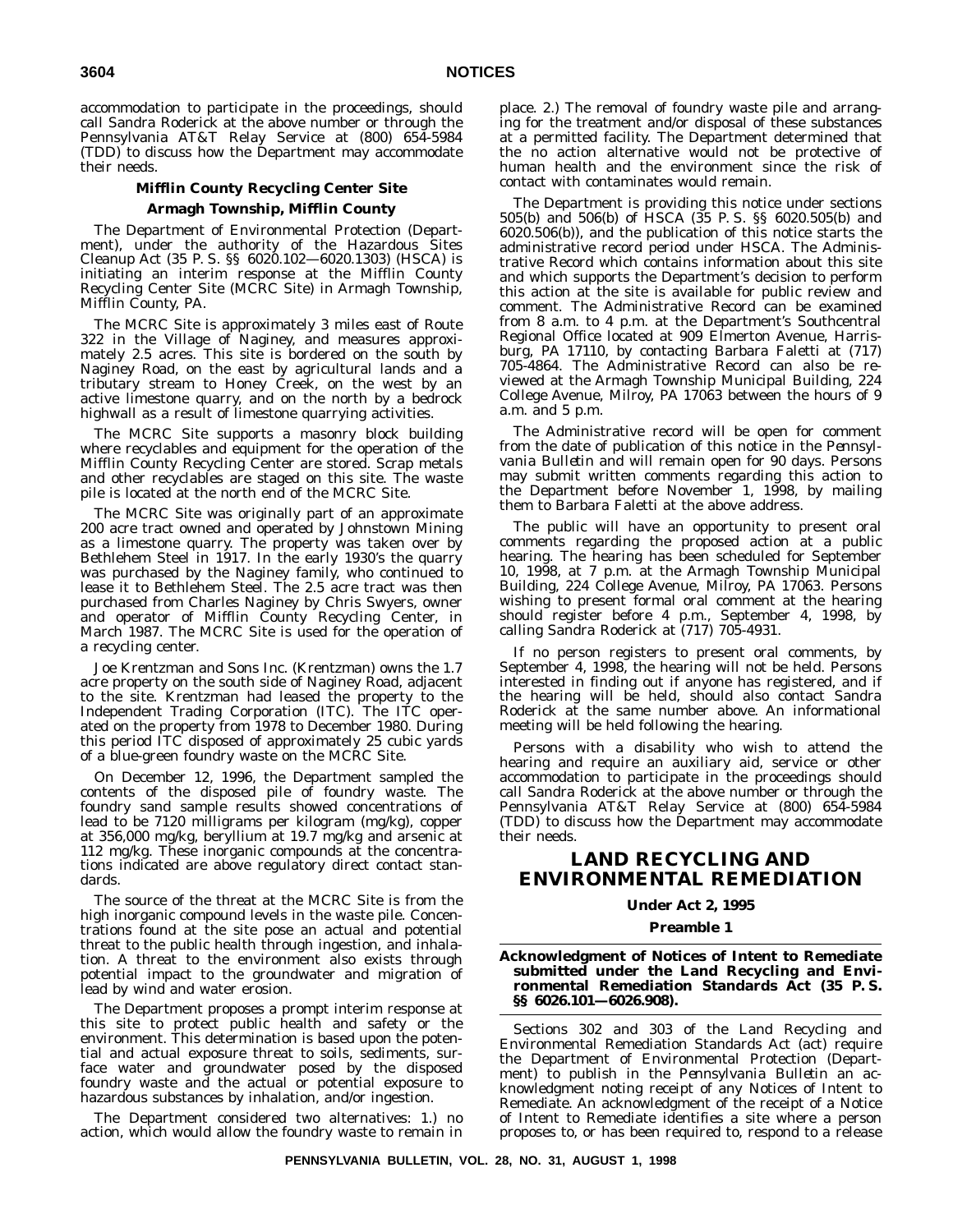of a regulated substance at a site. Persons intending to use the background or Statewide health standard to remediate a site must file a Notice of Intent to Remediate with the Department. A Notice of Intent to Remediate filed with the Department provides a brief description of the location of the site, a list of known contaminants at the site, the proposed remediation measures for the site, and a description of the intended future use of the site. A person who demonstrates attainment of one or a combination of the cleanup standards identified under the act will be relieved of further liability for the remediation of the site for any contamination identified in reports submitted to and approved by the Department and shall not be subject to citizen suits or other contribution actions brought by responsible persons not participating in the remediation.

For further information concerning the content of a Notice of Intent to Remediate, please contact the Department of Environmental Protection Regional Office under which the notice appears. If information concerning this acknowledgment is required in an alternative form, contact the community relations coordinator at the appropriate regional office listed. TDD users may telephone the Department through the AT&T Relay Service at (800) 654-5984.

The Department has received the following Notices of Intent to Remediate:

*Southcentral Regional Office, Environmental Cleanup Program Manager, 909 Elmerton Avenue, Harrisburg, PA 17110-8200, (717) 705-4705.*

**Former Teledyne Amco**, Borough of Mohnton, **Berks County**. Teledyne Industries, Inc., c/o ATI, 1000 Six PPG Place, Pittsburgh, PA 15222, has submitted a notice of intent to remediate site soils, groundwater and surface water contaminated with solvents. The applicant proposes to remediate the site to meet a combination of Statewide health and site-specific standards. A summary of the Notice of Intent to Remediate was reported to have been published in the *Reading Eagle* on July 14, 1998.

# **LAND RECYCLING AND ENVIRONMENTAL REMEDIATION**

#### **Under Act 2, 1995**

#### **Preamble 2**

**Acknowledgment of Notices of Intent to Remediate submitted under the Land Recycling and Environmental Remediation Standards Act (35 P. S. §§ 6026.101—6026.908).**

Sections 304 and 305 of the Land Recycling and Environmental Remediation Standards Act (act) require the Department of Environmental Protection (Department) to publish in the *Pennsylvania Bulletin* an acknowledgment noting receipt of any Notices of Intent to Remediate. An acknowledgment of the receipt of a Notice of Intent to Remediate is used to identify a site where a person proposes to, or has been required to, respond to a release of a regulated substance at a site. Persons intending to use a site-specific standard or who intend to remediate a site in a Special Industrial Area must file a Notice of Intent to Remediate with the Department. A Notice of Intent to Remediate filed with the Department provides a brief description of the location of the site, a list of known contaminants at the site, the proposed remediation measures for the site, and a description of the intended future use of the site. A person who demonstrates attainment of one or a combination of the

cleanup standards identified under the act will be relieved of further liability for the remediation of the site for any contamination identified in reports submitted to and approved by the Department and shall not be subject to citizen suits or other contribution actions brought by responsible persons not participating in the remediation.

Under sections  $304(n)(1)(ii)$  and  $305(c)(2)$  of the act, there is a 30-day public and municipal comment period for sites proposed for remediation using a site-specific cleanup standard, in whole or in part, and for sites determined to be located in Special Industrial Areas. This period begins when a summary of the Notice of Intent to Remediate is published in a newspaper of general circulation in the area by the person conducting remediation. For the sites identified below, a municipality may request to be involved in the development of the remediation and reuse plans for the site if the request is made within 30 days of the date specified. During this comment period, a municipality may request that the person identified below, as the remediator of a site, develop and implement a public involvement plan. Requests to be involved, and comments, should be directed to the remediator of a site. For further information concerning the content of a Notice of Intent to Remediate, please contact the Department of Environmental Protection Regional Office under which the notice appears. If information concerning this acknowledgment is required in an alternative form, contact the community relations coordinator at the appropriate regional office listed. TDD users may telephone the Department through the AT&T Relay Service at (800) 654-5984.

The Department of Environmental Protection has received the following Notices of Intent to Remediate:

*Southcentral Regional Office, Environmental Cleanup Program Manager, 909 Elmerton Avenue, Harrisburg, PA 17110-8200, (717) 705-4705.*

**Former Teledyne Amco**, Borough of Mohnton, **Berks County**. Teledyne Industries, Inc., c/o ATI, 1000 Six PPG Place, Pittsburgh, PA 15222, has submitted a Notice of Intent to Remediate site soils, groundwater and surface water contaminated with solvents. The applicant proposes to remediate the site to meet a combination of Statewide health and site-specific standards. A summary of the Notice of Intent to Remediate was reported to have been published in the *Reading Eagle* on July 14, 1998.

#### **SOLID AND HAZARDOUS WASTE**

**RESIDUAL WASTE PROCESSING FACILITIES**

**Applications submitted under the Solid Waste Management Act (35 P. S. §§ 6018.101—6018.1003), the Municipal Waste Planning Recycling and Waste Reduction Act (53 P. S. §§ 4000.101—4000.1904) and regulations to operate solid waste processing or disposal area or site.**

*Regional Office: Regional Solid Waste Manager, Suite 6010, 555 North Lane, Lee Park, Conshohocken, PA 19428.*

**A. 301321. Atlas Environmental Services & Equipment Co.**, 6801 State Road, Bldg. A, Philadelphia, PA 19135-1540. This Residual Waste Oil Transfer Facility application was submitted for the existing and proposed waste management operations at Atlas Environmental Services and Equipment Co. Facility located in the **City of Philadelphia**. Application was received in the Southeast Regional Office on July 7, 1998.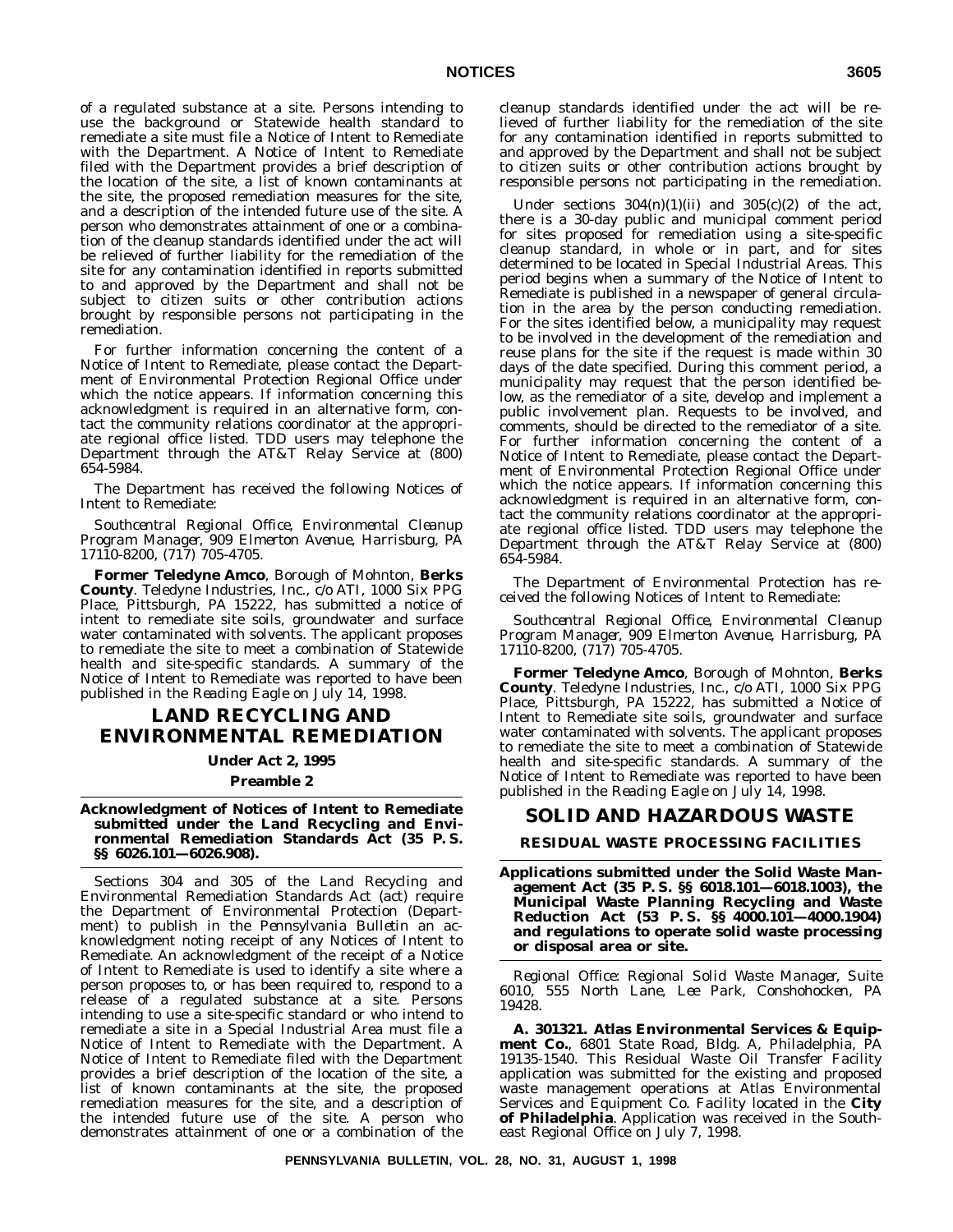#### **OPERATE WASTE PROCESSING OR DISPOSAL AREA OR SITE**

#### **Money-Back Guarantee Permit Review Program**

The Money-Back Guarantee Permit Review Program, established August 23, 1995, by Governor's Executive Order 1995-5, establishes clear timelines for the processing of certain Department of Environmental Protection (Department) Permits. Should the Department fail to meet a published processing time, the Department will automatically return the permit fee to the applicant.

*Southcentral Regional Office, Regional Solid Waste Program Manager, 909 Elmerton Avenue, Harrisburg, PA 17110.*

**A. 101165. Mifflin County Landfill, Mifflin County Solid Waste Authority**, (P. O. Box 190, Lewistown, PA 17044-0390). Under the provisions of the Governor's Executive Order, and Money Back Guarantee Program, the applicant, the Department and the host municipality have negotiated an application review timeline. The end date for a decision on the application for modification to the existing facility is on or before May 10, 1999. The application was received by the South Central Regional Office on April 9, 1998.

#### **PREVIOUSLY UNPERMITTED CLASS OF SPECIAL HANDLING WASTE**

#### **INFECTIOUS OR CHEMOTHERAPEUTIC WASTE**

**Applications received under the Solid Waste Management Act (35 P. S. §§ 6018.101—6018.1003), the Infectious and Chemotherapeutic Waste Law (35 P. S. §§ 6019.1—6019.6) and regulations for license to transport infectious and chemotherapeutic waste.**

*Bureau of Land Recycling and Waste Management, Division of Hazardous Waste Management, P. O. Box 8471, Harrisburg, PA 17105-8471.*

**Cowan Systems, Inc.**, 1910 Halethorpe Farms Road, Baltimore, MD 21227; Norman Mitchell, Vice President; application received June 26, 1998.

**Med-Flex, Inc.**, 105 High Street, Mount Holly, NJ 08060; George Weishoff, President. Application received July 2, 1998.

# **AIR QUALITY**

#### **Plan Approval and Operating Permit Applications**

#### **Nonmajor Sources and Modifications**

The Pennsylvania Department of Environmental Protection (Department) has developed an ''integrated'' plan approval, State operating permit and Title V operating permit program. This integrated approach is designed to make the permitting process more efficient for the Department, the regulated community and the public. This approach allows the owner or operator of a facility to complete and submit all the permitting documents relevant to its application one time, affords an opportunity for public input and provides for sequential issuance of the necessary permits.

Notice is hereby given that the Department has received applications for plan approvals and/or operating permits from the following facilities. Although the sources covered by these applications may be located at a major facility, the sources being installed or modified do not trigger major new source review or prevention of significant deterioration requirements.

Copies of these applications, subsequently prepared draft permits, review summaries and other support materials are available for review in the Regional Offices identified in this notice. Persons interested in reviewing the application files should contact the appropriate regional office to schedule an appointment.

Persons wishing to file protests or comments on the proposed plan approval and/or operating permits must submit the protest or comment within 30 days from the date of this notice. Interested persons may also request that a hearing be held concerning the proposed plan approval and operating permit. Any comments or protests filed with the Department Regional Offices must include a concise statement of the objections to the issuance of the plan approval or operating permit and relevant facts which serve as the basis for the objections. If the Department schedules a hearing, a notice will be published in the *Pennsylvania Bulletin* at least 30 days prior to the date of the hearing.

Final plan approvals and operating permits will contain terms and conditions to ensure that the source is constructed and operating in compliance with applicable requirements in 25 Pa. Code Chapters 121 through 143, the Federal Clean Air Act and regulations adopted under the act.

#### **OPERATING PERMITS**

**Applications received and intent to issue Operating Permits under the Air Pollution Control Act (35 P. S. §§ 4001—4015).**

*Northeast Regional Office, Air Quality Program, Two Public Square, Wilkes-Barre, PA 17811-0790, (717) 826- 2531.*

**40-318-050: Quality Collisions, Inc.** (Box 701, Route 309, Dallas, PA 18612) for operation of four paint spray booths in Dallas Borough, **Luzerne County**.

#### **PLAN APPROVALS**

**Applications received and intent to issue plan approvals under the Air Pollution Control Act (35 P. S. §§ 4001—4015).**

*Southeast Regional Office, Air Quality Program, 555 North Lane, Conshohocken, PA 19428, (610) 832-6242.*

**46-313-120A: Novartis Corp.** (500 Virginia Drive, Fort Washington, PA 19034) for modification of two Cleaning Station Presses in Upper Dublin Township, **Montgomery County**.

**46-313-124: Novartis Corp.** (500 Virginia Drive, Fort Washington, PA 19034) for modification of a Product Vacuum Convey System in Upper Dublin Township, **Montgomery County**.

**15-0074: R. A. Ferris & Co., Inc.** (899 Fern Hill Road, West Chester, PA 19380) for construction of a Crematory Incinerator in West Goshen Township, **Chester County**.

**09-0087: Solkatronic Chemicals, Inc.** (351 Philadelphia Avenue, Morrisville, PA 19067) for installation of a Surface Coating Operation in Falls Township, **Bucks County**.

**09-0019: Miller & Son Paving, Inc.** (887 Mill Creek Road, Rushland, PA 18956) for modification of a Batch Asphalt Plant in Wrightstown Township, **Bucks County**.

**46-0144: USDA** (600 East Mermaid Lane, Wyndmoor, PA 19038) for construction of a Steam Boiler in Springfield Township, **Montgomery County**.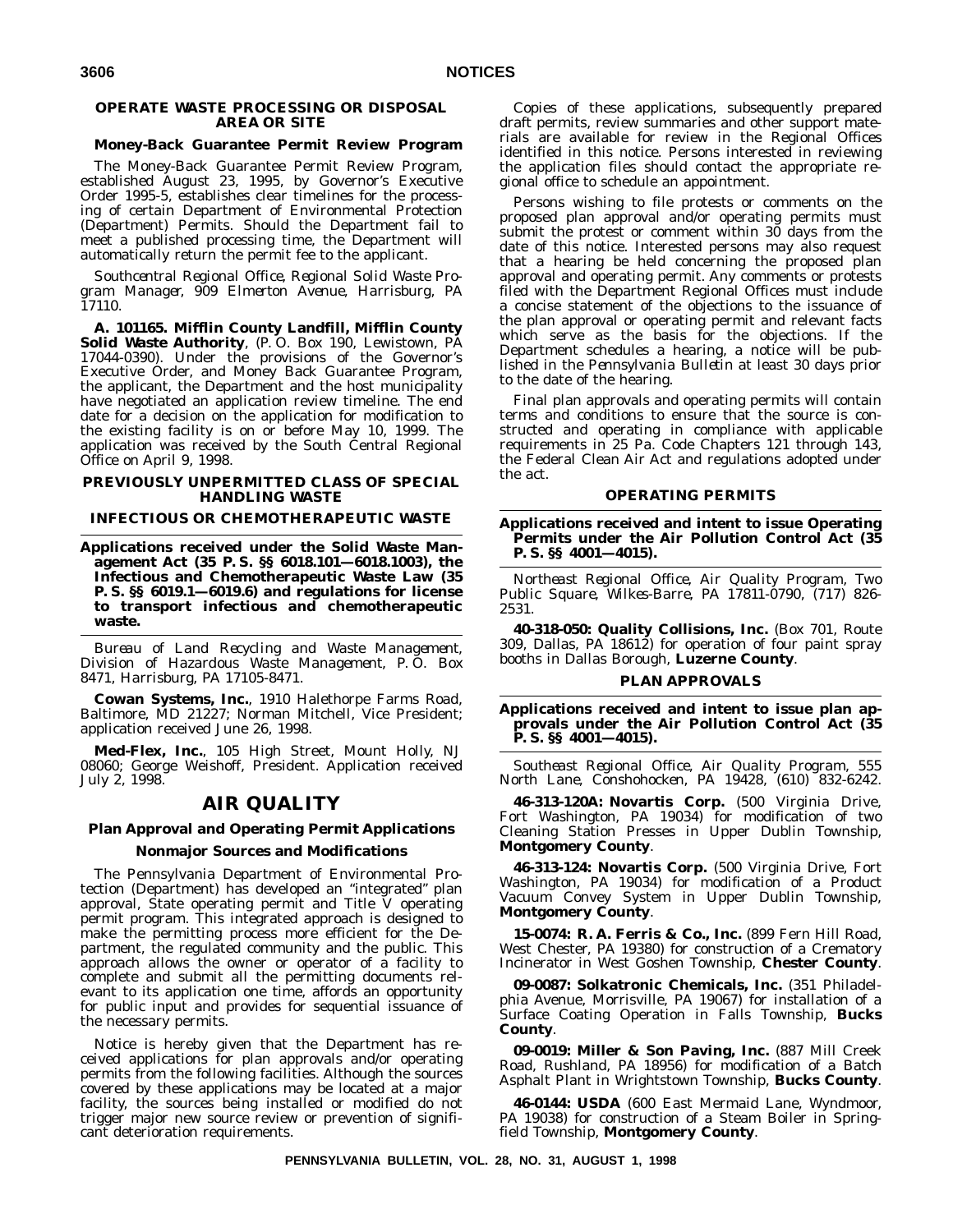**46-0025C: Lonza, Inc.** (900 River Road, Conshohocken, PA 19428) for modification of a Waste Incinerator in Upper Merion Township, **Montgomery County**.

**46-0025D: Lonza, Inc.** (900 River Road, Conshohocken, PA 19428) for installation of 10 Storage Tanks in Upper Merion Township, **Montgomery County**.

**46-0031: SmithKline Beecham Research Co.** (1250 S. Collegeville Road, Collegeville, PA 19426) for modification of a Chemical Development Facility in Upper Providence Township, **Montgomery County**.

**15-0078: Centocor, Inc.** (200 Great Valley Parkway, Malvern, PA 19355) for installation of an Emergency Electric Generator in East Whiteland Township, **Chester County**.

**23-0040: Laurel Pipe Line Co. L. P.** (3398 Garnet Mine Road, Boothwyn, PA 19061) for modification of a Petroleum Pipeline Breakout Tank in Bethel Township, **Delaware County**.

**15-0016D: Worthington Steel Co.** (45 North Morehall Road, Malvern, PA 19355) for modification of a Cleaning and Zinc Nickel Plating Line in East Whiteland Township, **Chester County**.

**46-0011A: Bethlehem Lukens Plate** (Conshohocken Road, Conshohocken, PA 19428) for modification of Reheat Furnaces No. 1 and 2 in Plymouth Township, **Montgomery County**.

**46-0163: Pottstown Trap Rock Quarries, Inc.** (394 Sanatoga Road, Pottstown, PA 19464) for modification of a Crushing Plant in Lower Pottsgrove Township, **Montgomery County**.

**46-0162: Hammond Lead Products** (10 S. Grosstown Road, Pottstown, PA) for modification of a Lead Oxide Plant in West Pottsgrove Township, **Montgomery County**.

**09-0009A: Webcraft Technologies, Inc.** (4371 County Line Road, Chalfont, PA 18914) for construction of a Boiler in New Britain Township, **Bucks County**.

**09-310-056GP: Haines & Kibblehouse, Inc.** (Skunk Hollow Road, P. O. Box 1, Chalfont, PA 18914) for construction of a Portable Crushing Plant in Hilltown Township, **Bucks County**.

**46-310-048GP: Pottstown Trap Rock Quarries, Inc.** (394 Sanatoga Road, Pottstown, PA 19464) for construction of a Portable Crusher in Lower Pottsgrove Township, **Montgomery County**.

**15-0080: Blue & Beyond, Inc.** (251 Norwood Road, Downingtown, PA 19335) for construction of a Pet Crematory in Downingtown Borough, **Chester County**.

*Northeast Regional Office, Air Quality Program, Two Public Square, Wilkes-Barre, PA 17811-0790, (717) 826- 2531.*

**13-308-093A: Horsehead Resource Development Co., Inc.** (900 Delaware Avenue, Palmerton, PA 18071) for modification of the Number One Calcine Kiln Production Collection in Palmerton Borough, **Carbon County**.

**40-308-001: Bright Star Industries, Inc.** (380 Stewart Road, Hanover Industrial Park, Wilkes-Barre, PA 18706) for construction of a battery manufacturing operation in Hanover Township, **Luzerne County**.

*Northcentral Regional Office, Air Quality Program, 208 West Third Street, Suite 101, Williamsport, PA 17701, (717) 327-3637.*

**12-399-015B: Motor Coils Mfg. Co.** (P. O. Box 311, Emporium, PA 15834) for construction of armature vacuum pressure impregnation and surface coating operations in Emporium Borough, **Cameron County**.

*Southwest Regional Office, Air Quality Program, 400 Waterfront Drive, Pittsburgh, PA 15222-4745, (412) 442- 4174.*

**04-471A: Marathon Ashland Petroleum LLC** (539 South Main Street, Findlay, OH 45850) for installation of petroleum storage/distribution at Midland Terminal in Midland Borough, **Beaver County**.

**65-713A: Waste Management of PA, Inc.** (R. D. 1, Box 717, Landfill Road, Scottdale, PA 15683) for installation of a leachate evaporation system at Greenridge Reclamation in East Huntingdon Township, **Westmoreland County**.

**65-788G: Sony Electronics, Inc.** (1001 Technology Drive, Mt. Pleasant, PA 15666) for installation of  $a$ aperture grille mfg. line at the Pittsburgh Mfg. Center in Mt. Pleasant Township, **Westmoreland County**.

**04-702A: United States Gypsum Co.** (125 South Franklin Street, Chicago, IL 60606) for installation of wallboard manufacturing at the Aliquippa Plant in Aliquippa Borough, **Beaver County**.

**30-087A: Cyprus Emerald Resources Corp.** (145 Elm Drive, P. O. Box 1020, Waynesburg, PA 15370) for the installation of a coal preparation plant at the Emerald Mine Prep Plant in Franklin Township, **Greene County**.

**65-602A: Derry Construction Co., Inc.** (R. D. 5, Box 34, Latrobe, PA 15650) for the installation of an asphalt batch facility at Torrance Asphalt Facility in Derry Township, **Westmoreland County**.

*Northwest Regional Office, Air Quality Program, 230 Chestnut Street, Meadville, PA 16335-3481, (814) 332- 6940.*

**43-307A: Stefanick Veterinary Hospital** (129 South Buhl Farm Drive, Hermitage, PA 16148) for operation of an incinerator (60 lb/hr) to dispose of deceased pets in Hermitage, **Mercer County**.

**24-123A: Superior Greentree Landfill, Inc.** (635 Toby Road, Kersey, PA 15846) for installation and operation of a landfill gas management system for the proposed landfill expansion in Fox Township, **Elk County**.

#### **MINING**

#### **APPLICATIONS TO CONDUCT COAL AND NONCOAL ACTIVITIES**

Applications under the Surface Mining Conservation and Reclamation Act (52 P. S. §§ 1396.1—1396.19a); the Noncoal Surface Mining Conservation and Reclamation Act (52 P. S. §§ 3301—3326); The Clean Streams Law (35 P. S. §§ 691.1—691.1001); the Coal Refuse Disposal Control Act (52 P. S. §§ 30.51—30.66); The Bituminous Mine Subsidence and Land Conservation Act (52 P. S. §§ 1406.1—1406.21). Mining activity permits issued in response to such applications will also address the applicable permitting requirements of the following statutes: the Air Pollution Control Act (35 P. S. §§ 4001—4015); the Dam Safety and Encroachments Act (32 P. S. §§ 693.1—693.27); and the Solid Waste Management Act (35 P. S. §§ 6018.101—6018.1003).

The following permit applications to conduct mining activities have been received by the Department of Environmental Protection (Department). A copy of the application is available for inspection at the District mining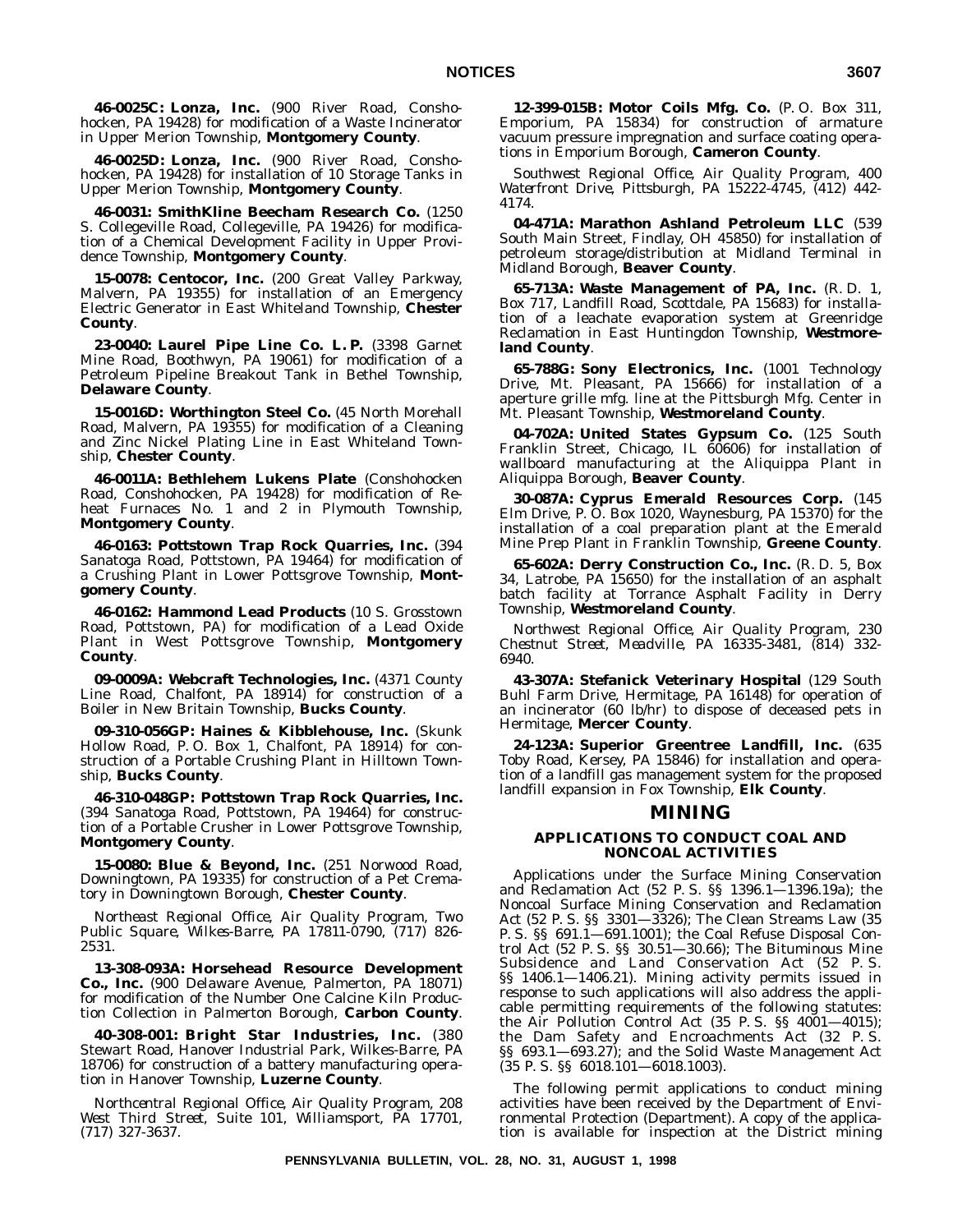office indicated above each application. Where a 401 water quality certification is needed for any aspect of a particular proposed mining activity, the submittal of the permit application will serve as the request for such certification.

Written comments or objections, or requests for informal conferences on applications, may be submitted by any person or any officer or head of any Federal, State or local government agency or authority to the Department at the same address within 30 days of this publication, or within 30 days after the last publication of the applicant's newspaper advertisement, as provided by 25 Pa. Code §§ 77.121—77.123 and 86.31—86.34 (relating to public notices of filing of permit applications, opportunity for comment, and informal conferences).

Where any of the mining activities listed below will have discharges of wastewater to streams, the Department will incorporate NPDES permits into the mining activity permits issued in response to these applications. The NPDES permits will contain, at a minimum, technology-based effluent limitations (as described in the Department's regulations—25 Pa. Code §§ 77.522, 87.102, 88.92, 88.187, 88.242, 89.52 and 90.102) for iron, manganese, suspended solids, settleable solids, alkalinity, and pH. In addition to the above, more restrictive effluent limitations, restrictions on discharge volume, or restrictions on the extent of mining which may occur will be incorporated into a mining activity permit when necessary for compliance with water quality standards (in accordance with 25 Pa. Code Chapters 93 and 95). Persons or agencies which have requested review of the NPDES permit requirements for a particular mining activity within the above-mentioned public comment period will be provided with a 30-day period to review and submit comments on those requirements.

Written comments or objections should contain the name, address and telephone number of persons submitting comments or objections; application number; and a statement of sufficient detail to inform the Department on the basis of comment or objection and relevant facts upon which it is based. Requests for an informal conference must contain the name, address and telephone number of requestor; application number; a brief summary of the issues to be raised by the requestor at the conference; and a statement whether the requestor desires to have the conference conducted in the locality of the proposed mining activities.

*Ebensburg District Office, 437 South Center Street, P. O. Box 625, Ebensburg, PA 15931-0625.*

#### *Coal Applications Received:*

**56920107, Permit Revision. Laura D. Coal, Inc.** (P. O. Box 188, Jennerstown, PA 15547), to change the land use of forestland and wildlife habitat to land occasionally cut for hay/pastureland, in Jenner Township, **Somerset County**, affecting 36.6 acres, receiving stream unnamed tributaries to Quemahoning Creek, application received July 10, 1998.

*Pottsville District Office, 5 West Laurel Boulevard, Pottsville, PA 17901-2454.*

**40930202R. Rossi Excavating Company** (9 West 15th Street, Hazleton, PA 18201), renewal of an existing coal refuse reprocessing operation in Hazle Township, **Luzerne County** affecting 447.7 acres, receiving stream—none. Application received July 1, 1998.

*Greensburg District Office, R. D. 2, Box 603-C, Greensburg, PA 15601.*

**26980102. Patterson Coal Co.** (R. D. 2, Box 335, Smithfield, PA 15478). Application received for commencement, operation and reclamation of a bituminous surface mine located in Menallen Township, **Fayette County**, proposed to affect 21.6 acres. Receiving streams: unnamed tributaries to Jennings Run, Jennings Run, Redstone Creek, Monongahela River. Application received July 7, 1998.

*Pottsville District Office, 5 West Laurel Boulevard, Pottsville, PA 17901-2454.*

#### *Noncoal Permits Received*

**06880301C. National Earth Products, Inc.** (245 Butler Avenue, Lancaster, PA 17601), renewal of NPDES Permit No. PA0594181 in Richmond Township, **Berks County**, receiving stream—Maiden Creek. Application received July 1, 1998.

*Greensburg District Office, R. D. 2, Box 603-C, Greensburg, PA 15601.*

**3372SM25(A). Commercial Stone Co., Inc.** (2200 Springfield Pike, Connellsville, PA 15425-9503). Revision received to change post-mining land use from forestland to wildlife habitat on 39.68 acres of land owned by Commercial Stone Co., Inc. on an existing quarry located in Bullskin Township, **Fayette County**. Receiving streams: unnamed tributaries to Polecat Hollow to Breakneck Run to Whites Run to Mounts Creek to Youghiogheny River. Revision received July 10, 1998.

# **APPLICATIONS RECEIVED UNDER SECTION 401: FEDERAL WATER POLLUTION CONTROL ACT**

#### **ENCROACHMENTS**

The following permit applications and requests for Environmental Assessment approval and requests for water quality certification have been received by the Department of Environmental Protection. Section 401 of the Federal Water Pollution Control Act (33 U.S.C.A. § 1341(a)), requires the State to certify that the involved projects will not violate the applicable provisions of 33 U.S.C.A. §§ 1311—1313, 1316 and 1317 as well as relevant State requirements. Initial requests for 401 certification will be published concurrently with the permit application. Persons objecting to approval of a request for certification under Section 401 or to the issuance of a Dam Safety or Encroachment Permit, or the approval of Environmental Assessments must submit any comments, suggestions or objections within 30 days of the date of this notice as well as any questions to the office noted above the application.

Persons with a disability who wish to attend the hearing and require an auxiliary aid, service or other accommodation to participate in the proceedings should contact the specified program. TDD users may contact the Department through the Pennsylvania AT&T Relay Service at (800) 654-5984.

**Applications received under the Dam Safety and Encroachments Act (32 P. S. §§ 693.1—693.27) and section 302 of the Flood Plain Management Act (32 P. S. § 679.302) and requests for certification under section 401 of the Federal Water Pollution Control Act.**

*Southeast Regional Office, Program Manager, Water Management Program, Lee Park, Suite 6010, 555 North Lane, Conshohocken, PA 19428.*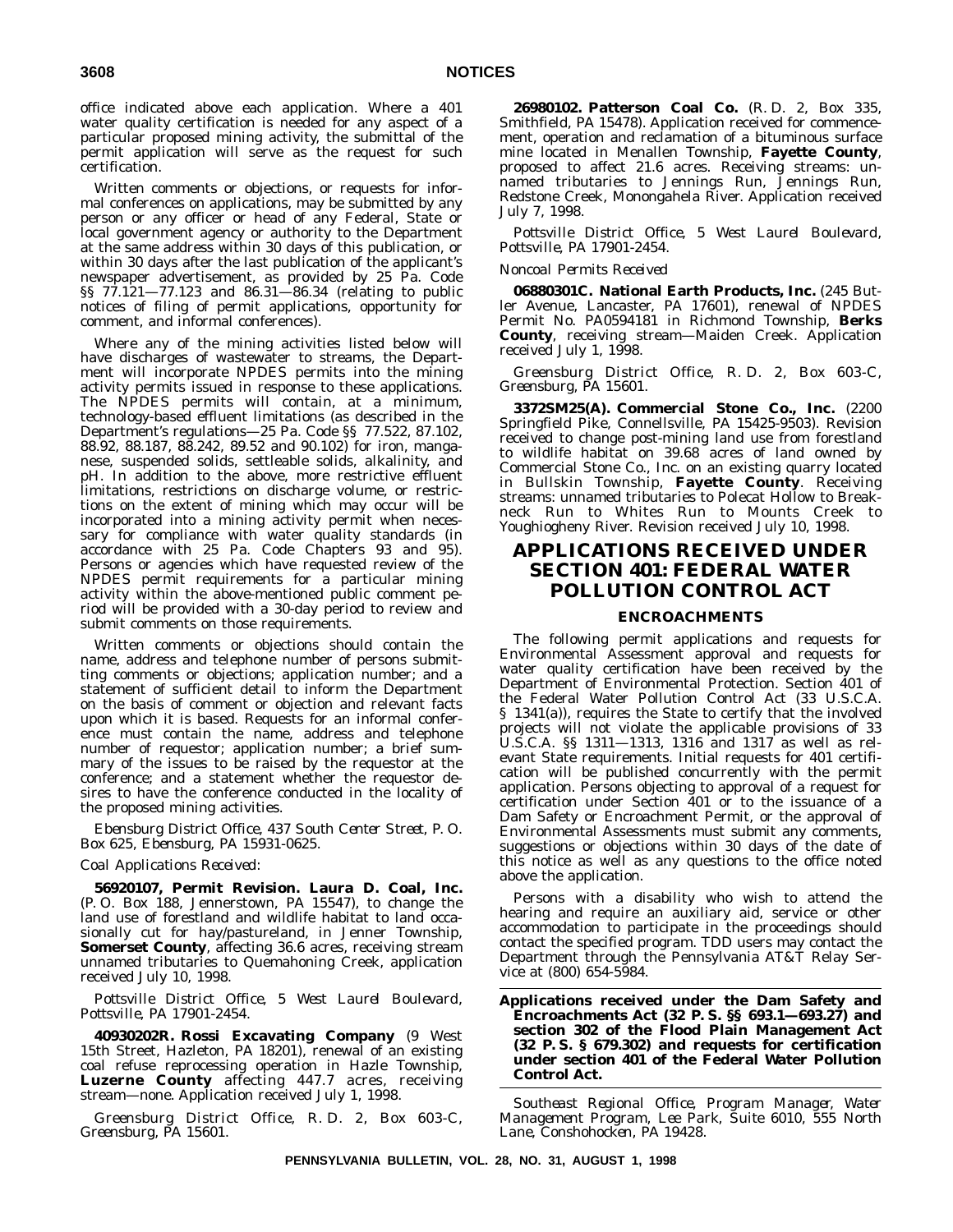**E15-586.** Encroachment. **RCT Assoc.**, 1595 Paoli Pike, West Chester, PA 19380. To perform the following activities associated with the proposed retail store and restaurant "aka" The Bentley Property: 1. To relocate approximately 315 linear feet of an unnamed tributary to West Valley Creek (CWF-MF), by installing and maintaining approximately 275 linear feet of stream enclosure which will be used to extend an existing enclosure which conveys the flow under existing Conrail tracks. The proposed structure consists of attaching 70 linear feet of 24-inch RCP at the upstream terminus with manhole/ cleanout, 205 linear feet of 48-inch pipe attached to an endwall and stone energy dissipator at the downstream end. 2. The placement and maintenance of two outfall structures adjacent to an unnamed tributary of West Valley Creek (CWF, MF). 3. To place and maintain fill in 0.25 acre of wetland (PFO) for the construction of a restaurant and parking facility. The project is located southeast of the intersection of Lincoln Highway (S. R. 0030) and Pottstown Pike (S. R. 100), (Downingtown, PA Quadrangle N: 5.00 inches; W: 0.25 inch) in West Whiteland Township, **Chester County**.

**E15-584.** Encroachment. **Metromedia Fiber Network Services, Inc.**, One North Lexington Avenue, 4th Floor, White Plains, NY 10601. To install and maintain a fiber optics utility line consisting of four 1 1/4-inch HDPE interducts within a 5-inch PVC or steel pipe sleeve associated with the Metromedia Fiber Optic Network-Philadelphia Area Loop Project which will extend from East Whiteland Township to Tredyffrin Township, **Chester County**. This utility line will be constructed along existing Conrail railroad right-of-way and will cross unnamed tributaries to the Little Valley Creek (EV) at the following locations: 1. (Malvern USGS Quadrangle N: 8.45 inches. W: 1.20 inches) in East Whiteland Township. 2. (Valley Forge USGS Quadrangle N: 8.95 inches. W: 17.30 inches) in Tredyffrin Township. 3. (Valley Forge USGS Quadrangle N: 9.20 inches. W: 16.50 inches) in Tredyffrin Township. 4. (Valley Forge, USGS Quadrangle N: 9.45 inches. W: 15.70 inches) in Tredyffrin Township. 5. (Valley Forge USGS Quadrangle N: 9.65 inches. W: 14.40 inches) in Tredyffrin Township. 6. (Valley Forge USGS Quadrangle N: 9.90 inches. W: 13.40 inches) in Tredyffrin Township.

**E15-585.** Encroachment. **Providence Group, LTD**, Rt. 10 and Walnut Rd., P. O. Box 1112, Honeybrook, PA 19344. To perform the following activities associated with the construction of the Providence Group Ltd. Subdivision: 1. To install and maintain a 4-inch stormwater outfall structure in wetlands (PFO) adjacent to an unnamed tributary of Sucker Run (WWF-MF) on proposed lot three; 2. To install and maintain a 4-inch stormwater outfall structure in wetlands adjacent to an unnamed tributary of Sucker Run, and to place and maintain fill in 0.03 acre of wetland (PFO) associated with the construction of a dwelling and yard on proposed lot four; 3. To install and maintain approximately 43 linear feet of 92-inch by 65-inch pipe arch culvert along an unnamed tributary of Suckers Run, including 0.07 acre of wetland (PFO) impact from the roadway approaches, an 8-inch stormwater outfall structure and gas, water and sewer utility line stream crossings, on proposed lot five. The project will impact a total of 63 linear feet of stream channel and 0.10 acre of wetland (PFO). The site is located approximately 300 feet south of the intersection of Mt. Carmel Road (T-364) and Valley Road (S. R. 0372) (Coatesville, USGS Quadrangle N: 16.6 inches; W: 15.5 inches) in Valley Township, **Chester County**.

**E46-812.** Encroachment. **Lower Gwynedd Township**, P. O. Box 625, Springhouse, PA 19477. To construct and maintain facilities associated with the construction of Penllyn Park. The water obstructions are listed. The project will impact 0.46 acre wetlands, and have greater than 250 feet of impact to watercourses (TSF). The site is located north of the intersection of Township Line Road and Gwynedd Avenue (Lansdale, PA Quadrangle N: 8.65 inches; W: 0.85 inch) in Lower Gwynedd Township, **Montgomery County**. 1. Placement of an unidentified length of boulders and shrubs as bank stabilization along Willow Run. 2. Install and maintain twin 40-foot long, 4-foot high by 9-foot wide, precast concrete box culverts in and along Willow Run beneath the main park entrance roadway. 3. Install and maintain an electric service line encased in a PVC conduit and 6-inches of concrete encasement across Willow Run. 4. Install and maintain an electric service line encased in a PVC conduit and 6-inches of concrete encasement across an unnamed tributary to Willow Run. 5. Extend and maintain an existing 12-inch diameter corrugated pipe stream crossing impacting a de minimis area of wetlands 0.02 acre. 6. Install and maintain an electric service line beneath the above culvert crossing. 7. Extend and maintain an existing 16-inch diameter corrugated pipe culvert in a de minimis area of wetlands 0.02 acre. 8. Install and maintain an electric service line encased in a PVC conduit and 6-inches of concrete encasement across an intermittent watercourse and wetlands. 9. Place and maintain fill in a de minimis area of wetlands 0.02 acre for widening of an existing unpaved roadway. 10. Install and maintain two 40-foot long, 4-foot high by 9-foot wide, precast concrete box culverts in and along Willow Run to serve as an emergency access roadway to the park. 11. Install and maintain a high voltage electric line encased in a PVC conduit and 6-inches of concrete encasement across Willow Run. 12. Replace and maintain an existing 12-inch corrugated pipe culvert impacting a de minimis area 0.05 acre of wetlands to provide access for a roadway and sidewalk within the park. 13. Construct and maintain a 10-foot wide pier supported pedestrian bridge spanning Willow Run. 14. Replace and maintain an existing 12-inch corrugated pipe culvert in and along an intermittent drainage ditch to convey flow beneath a sidewalk within the park. 15. Place and maintain fill in a de minimis area of wetlands 0.01 acre for a sidewalk. 16. Install and maintain a sanitary sewer line across wetlands. 17. Construct and maintain a 600-foot long circular boardwalk, supported by 4 by 4-inch support posts, impacting 0.09 acre of wetlands. 18. Install and maintain a 37-foot long, 24-inch diameter RCP roadway culvert crossing with headwalls of an unnamed tributary to the Wissahickon Creek and 0.15 acre of adjacent wetlands. 19. Place and maintain fill in 0.10 acre of wetlands for a roadway crossing. 20. Install and maintain water and electric service lines.

*Northeast Regional Office, Regional Soils and Waterways Section, 2 Public Square, Wilkes-Barre, PA 18711- 0790, (717) 826-5485.*

**E40-504.** Encroachment. **Merlyn J. Thacher**, Box 111, R. R. 3, Harveys Lake, PA 18618-9401. To remove the existing structure and to construct and maintain a pilesupported dock/boathouse in Harveys Lake (HQ-CWF). The structure will have overall dimensions of 44 feet (lakeward) by 40 feet, and the total areal coverage will be approximately 1,610 square feet. The project is located at Pole No. 263 (Harveys Lake, PA Quadrangle N: 19.0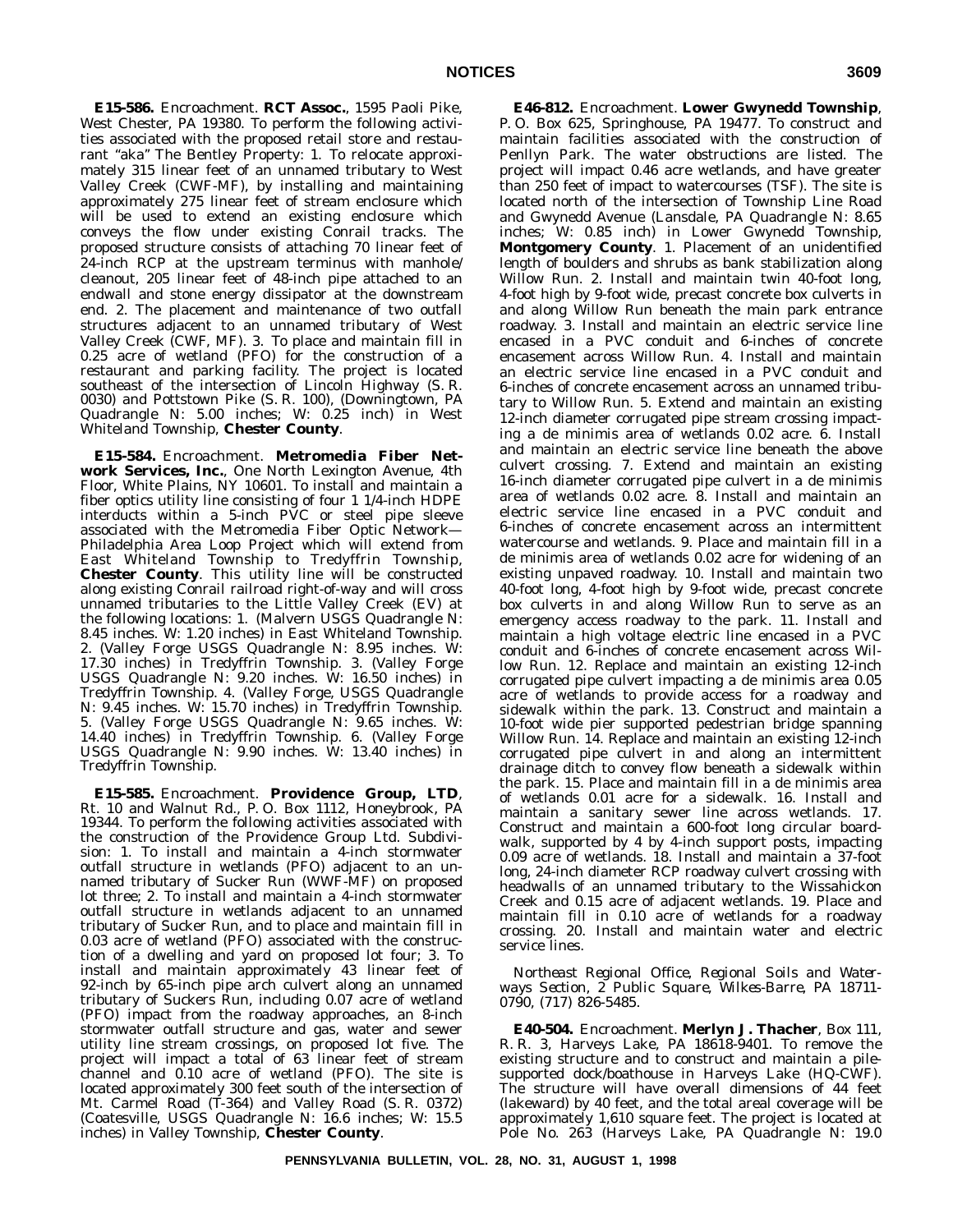inches; W: 5.8 inches), in Harveys Lake Borough, **Luzerne County** (Baltimore District, U. S. Army Corps of Engineers).

*Southwest Regional Office, Soils and Waterways Section, 400 Waterfront Drive, Pittsburgh, PA 15222-4745.*

**E65-702.** Encroachment. **PA Game Commission**, P. O. Box A, Ligonier, PA 15658. To remove the existing structure and construct and maintain a bridge having a clear span of 14 feet with an underclearance of 3 feet across Shannon Run (HQ-CWF) on a Game Lands access road. The project is located approximately 3.2 miles south of the intersection of S. R. 711 and S. R. 1003 (Rachelwood, PA Quadrangle N: 16.4 inches; W: 8.2 inches) in St. Clair Township, **Westmoreland County**.

**E63-458.** Encroachment. **Rite Aid of Pennsylvania, Inc.**, 8 Parkway Center, 875 Greentree Drive, Pittsburgh, PA 15220. To construct and maintain an 80 foot extension to the existing culvert in Dry Run (WWF) to provide parking space and access to the Rite Aid Store Development. The project is located on the north side of Main Street, approximately 50 feet east from the intersection of Main Street and S. R. 136 (Monongahela, PA Quadrangle N: 14.8 inches; W: 8.8 inches) in the City of Monongahela, **Washington County**.

**E02-1240.** Encroachment. **PA Turnpike Commission**, P. O. Box 67676, Harrisburg, PA 17106-7676. To construct and maintain a 72 inch RCP culvert for a distance of 766 feet in a tributary to Peters Creek (TSF), to construct and maintain a 72 inch CMP culvert for a distance of 2,100 feet in a tributary to Peters Creek (TSF), to construct and maintain a dual  $20 \times 10$  foot 6 inch box culvert with a 14 feet baffle and 6 feet weir in the one culvert and the other culvert depressed 6 inches in Lick Run (TSF) for a distance of 50 feet, to temporarily relocate approximately 120 feet of a tributary to Peters Creek, to temporarily relocate approximately 300 feet of Lick Run and to place and maintain fill in 0.36 acre of wetlands (PEM). This work is being done in conjunction with the Mon/Fayette Expressway (S. R. 0043), construction section 52J consisting of four lane limited access, divided toll highway, and to construct 0.82 mile of two lane roadway (Peters Creek Extension Road). This construction section starts at the south end of Gill Hall Road and parallel Gill Hall Road to the north end of Gill Hall Road (project starts at Glassport, PA Quadrangle N: 2.4 inches; W: 14.5 inches and ends at Glassport, PA Quadrangle N: 5.0 inches; W: 10.5 inches) in Jefferson Borough and South Park Township in Allegheny County and Union Township in **Washington County**. The wetland replacement was approved under PA DEP Permit No. E02-1132.

**E63-455.** Encroachment. **Reservation Development Corporation**, P. O. Box 395, Meadow Lands, PA 15347. To place and maintain fill in approximately 0.6 acre of wetlands (PEM) on the right bank of an unnamed tributary to Chartiers Creek (WWF) for the purpose of constructing a shopping mall parking lot. The project is located on the north side of S. R. 0019 (Washington Road), approximately 3,500 feet southwest from the intersection of S. R. 0019 (Washington Road) and T-629 (Fischer Road) (Washington East, PA Quadrangle N: 13.3 inches; W: 11.85 inches) in South Strabane Township, **Washington County**.

**E65-703.** Encroachment. **Penn Township**, P. O. Box 452, Harrison City, PA 15636. To construct and maintain a 91.0 foot long concrete arch culvert having a span of 42 feet and an underclearance of 9.8 feet in an unnamed tributary to Bushy Run (TSF) for the purpose of providing

access to a proposed development. This work includes the placement and maintenance of fill in 1.16 acres of palustrine emergent and scrub/shrub wetlands and the relocation and maintenance of 30.0 feet of an unnamed tributary to Bushy Run. To compensate for wetland impacts, 1.4 acres of replacement wetlands will be constructed within the project area. The project is located on the east side of Harrison City, Export Road, about 0.25 mile north of the intersection of Harrison City, Export Road and Watt Road (Irwin, PA Quadrangle N: 21.3 inches; W: 2.4 inches) in Penn Township, **Westmoreland County**.

*Northwest Regional Office, Soils and Waterways Section, 230 Chestnut Street, Meadville, PA 16335-3481, (814) 332-6942.*

**E24-205.** Encroachment. **Superior Greentree Landfill, Inc.**, 635 Toby Road, Kirby, PA 15846. To fill two wetland areas for the expansion of the Superior Greentree Municipal Waste Disposal Facility. Both are palustrine, shrubbed and emergent, and seasonally saturated wetlands. One of these wetlands is 309 sq. ft./0.007 acre in size and the other is 495 sq. ft./0.01 acre in size. The combined acreage of these wetlands is 0.017 acre, thus wetland replacement will not be required through the de minimis amendment. This encroachment (Brandy Camp, PA Quadrangle N: 6.00 inches; W: 4.40 inches) is located in Fox Township, **Elk County**.

**E37-121.** Encroachment. **GEM Building Contractors and Developers, Inc., Gale E. Measel, Jr.**, 3009 Wilmington Road, New Castle, PA 16105. To authorize fill placed in 0.387 acre of three separate wetlands (PEM/ PSS) without a permit for development of an access road, to place fill in 0.18 acre of a wetland (PEM/PSS) to finish access road development, and to place fill in 0.88 acre of three separate wetland areas (PEM/PSS) (lot #1 and lot #3) for industrial/commercial development in Northgate Industrial Park. The Northgate Industrial Park is located on Mitchell Road approximately 2800 feet west of the intersection of Mitchell Road and S. R. 0018. This project will also include the creation of 1.87 acres of replacement wetlands adjacent to existing wetlands in Northgate Industrial Park. Of the 1.87 acres created, 0.79 acre will be created to replace the 0.387 acre impacted without a permit and 1.08 acres will be created for the permitted impacts located in Neshannock Township, **Lawrence County**.

### **WATER ALLOCATIONS**

**Applications filed under the act of June 24, 1939 (P. L. 842, No. 365) (32 P. S. §§ 631—641) relating to the acquisition of rights to divert waters of the Commonwealth.**

*Southcentral Regional Office: Field Operations, Sanitarian Regional Manager, 909 Elmerton Avenue, Harrisburg, PA 17110-8200, (717) 705-4708.*

**WA 67-470D.** Water Allocation. **Wrightsville Borough Municipal Authority, York County**. The applicant is requesting the right to increase their withdrawal to a maximum of 1.1 million gallons per day from the Susquehanna River, in Hellam Township for discharge to their water treatment plant and to Miller Lake.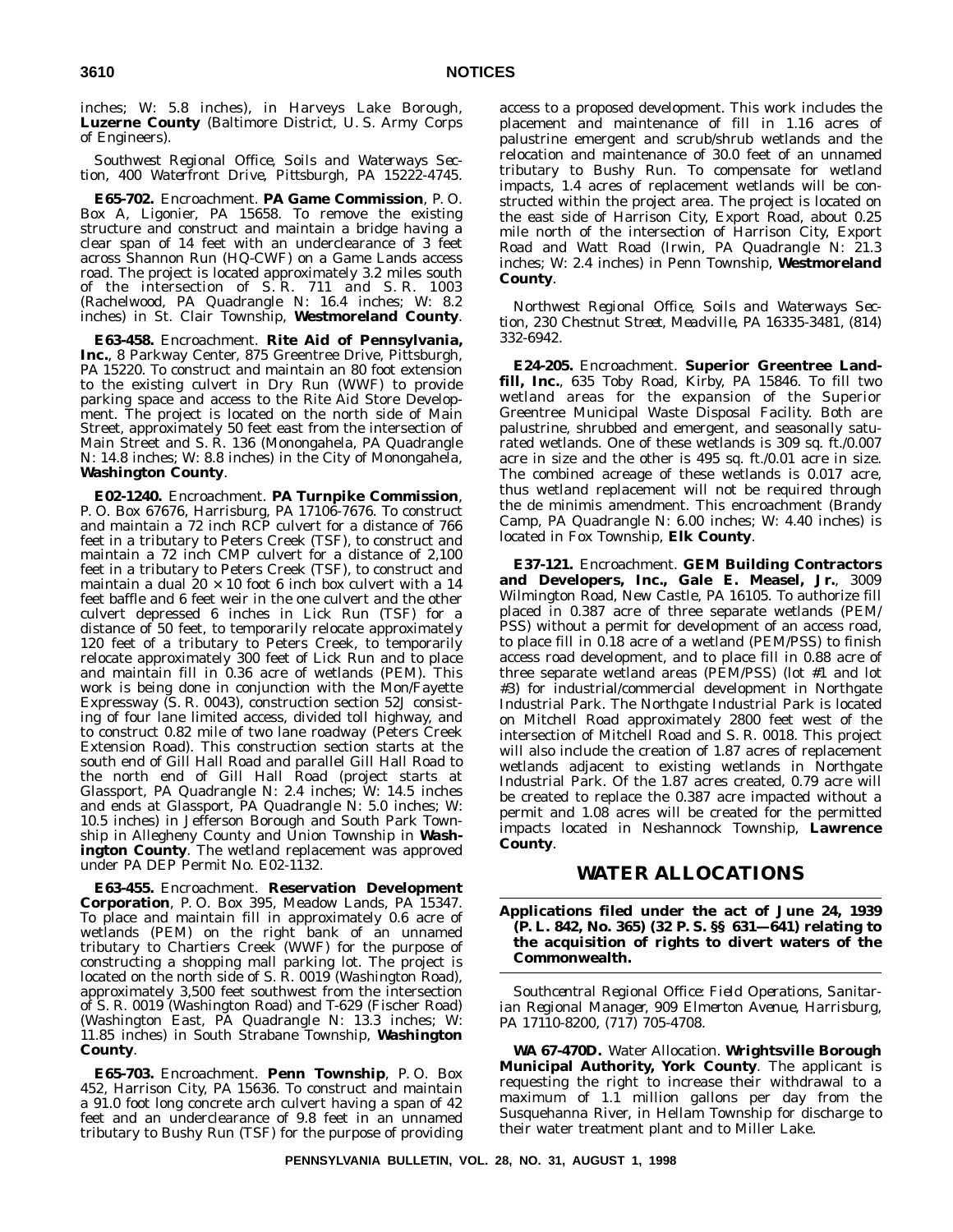### **ACTIONS**

# **FINAL ACTIONS TAKEN UNDER THE PENNSYLVANIA CLEAN STREAMS LAW AND THE FEDERAL CLEAN WATER ACT**

**[National Pollution Discharge Elimination System Program (NPDES)]**

#### **DISCHARGE OF CONTROLLED INDUSTRIAL WASTE AND SEWERAGE WASTEWATER**

#### **(Part I Permits)**

The Department of Environmental Protection has taken the following actions on previously received permit applications and requests for plan approval and has issued the following significant orders.

Any person aggrieved by this action may appeal, under section 4 of the Environmental Hearing Board Act (35 P. S. § 7514), and 2 Pa.C.S. §§ 501—508 and 701—704 (relating to the Administrative Agency Law), to the Environmental Hearing Board, Second Floor, Rachel Carson State Office Building, 400 Market Street, P. O. Box 8457, Harrisburg, PA 17105-8457, (717) 787-3483. TDD users may contact the Board through the Pennsylvania Relay Service, (800) 654-5984. Appeals must be filed with the Environmental Hearing Board within 30 days of receipt of written notice of this action unless the appropriate statute provides a different time period. Copies of the appeal form and the Board's rules of practice and procedure may be obtained from the Board. The appeal form and the Board's rules of practice and procedure are also available in Braille or on audiotape from the Secretary to the Board at (717) 787-3483. This paragraph does not, in and of itself, create any right of appeal beyond that permitted by applicable statutes and decisional law.

#### **Actions under The Clean Streams Law (35 P. S. §§ 691.1—691.1001).**

*Permits Issued*

*Southeast Regional Office: Regional Water Management Program Manager, Lee Park, Suite 6010, 555 North Lane, Conshohocken, PA 19428, (610) 832-6130.*

**NPDES Permit No. PA0026531.** Sewage. Amendment No. 2. **Downingtown Area Regional Authority**, P. O. Box 8, Exton, PA 19341-0008 is authorized to discharge from a facility located in East Caln Township, **Chester County** into East Branch of Brandywine Creek.

**NPDES Permit No. PA0057452.** Sewage. **Kenneth Beers**, P. O. Box 477, Perkasie, PA 18944, is authorized to discharge from a facility located in Hilltown Township, **Bucks County** into a Dry Swale to Pleasant Spring Creek.

*Northeast Regional Office: Water Management Program Manager, 2 Public Square, Wilkes-Barre, PA 18711-0790, (717) 826-2511.*

**NPDES Permit No. PA-0060755.** Sewerage. **Wyoming County Housing Authority**, P. O. Box 350, Nicholson, PA 18446-0350 is authorized to discharge from a facility located in Meshoppen Township, **Wyoming County**.

**Permit No. 4098402.** Sewerage. **Melissa Evans**, Melroe's Restaurant, R. R. 1, Box 1790, Berwick, PA 18603. Permit to construct a sewage treatment plant to serve Melroe's Restaurant, located in Salem Township, **Luzerne County**.

**Permit No. 4598402.** Sewerage. **The Department of the Army**, Tobyhanna Army Depot, Tobyhanna, PA 18466-5086. Permit to incorporate dentrification facilities into existing treatment system, located in Coolbaugh Township, **Monroe County**.

*Northcentral Regional Office, Department of Environmental Protection, 208 West Third Street, Suite 101, Grit Building, Williamsport, PA 17701.*

**NPDES Permit No. PA0209651.** Sewerage. **Frank Baker**, Columbia Investment Corporation, 6009 New Berwick Highway, Bloomsburg, PA 17815. Granted applicant permission to discharge treated sewage from facility located at Main Township, **Columbia County**.

**WQM Permit No. 0898402.** Sewerage. **Athens Township Authority**, 379 Pennsylvania Avenue, Sayre, PA 18840-2825. Permission granted to construct sewage collection and pump station to serve Athens Township, **Bradford County**.

**WQM Permit No. 1498407.** Sewerage. **Patton Ferguson Joint Authority**, 1576 Spring Valley Rd., State College, PA 16801. Permission granted to construct and maintain gravity sanitary sewer line and force main with one pump station for phase 2 section B of the Graysdale Development. The facility is located at Patton Township, **Centre County**.

**WQM Permit No. 4198403.** Sewerage. **Lycoming County Water & Sewer Authority**, Fairfield MRSS Extension, Airport Road, P. O. Box 39, Montoursville, PA 17754. Permission granted to construct and maintain sanitary sewer line and force main with one pump station for the old Route 220 and Odell Road sewer extension in Fairfield Township, **Lycoming County**.

**WQM Permit No. 4998201.** Industrial waste. **William E. LaBarre**, Environmental & Risk Manager, Furman Foods, Inc., R. D. 2, Northumberland, PA 17857-0502. Permission to land apply industrial wastewater from a vegetable canning facility by spray irrigation has been approved. Facility located at Point Township, **Northumberland County**.

*Southwest Regional Office, Water Management Program Manager, 400 Waterfront Drive, Pittsburgh, PA 15222- 4745, (412) 442-4000.*

**NPDES Permit No. PA0001228, Amendment No. 1.** Industrial waste, **Westinghouse Electric Corporation**, Low Grade Road at Lemon Lane, Cheswick, PA 15024 is authorized to discharge from a facility located at Cheswick Facility, Harmar Township, **Allegheny County**.

**NPDES Permit No. PA0217751.** Industrial waste, **Borough of Sewickley Water Authority**, P. O. Box 190, Sewickley, PA 15143 is authorized to discharge from a facility located at Sewickley Borough, **Allegheny County** to tributary to the Ohio River.

**NPDES Permit No. PA0205176.** Sewage, **Consolidated Steel Services, Inc.**, P. O. Box 285, Cresson, PA 16630 is authorized to discharge from a facility located at Consolidated Steel Services, Inc. Sewage Treatment Plant, Route 53N, Reade Township, **Cambria County** to Clearfield Creek.

**NPDES Permit No. PA0217832.** Sewage, **John Edward Schmidt**, R. R. 2, Box 164A, Route 66 and Pfeffer Road, Export, PA 15632 is authorized to discharge from a

**PENNSYLVANIA BULLETIN, VOL. 28, NO. 31, AUGUST 1, 1998**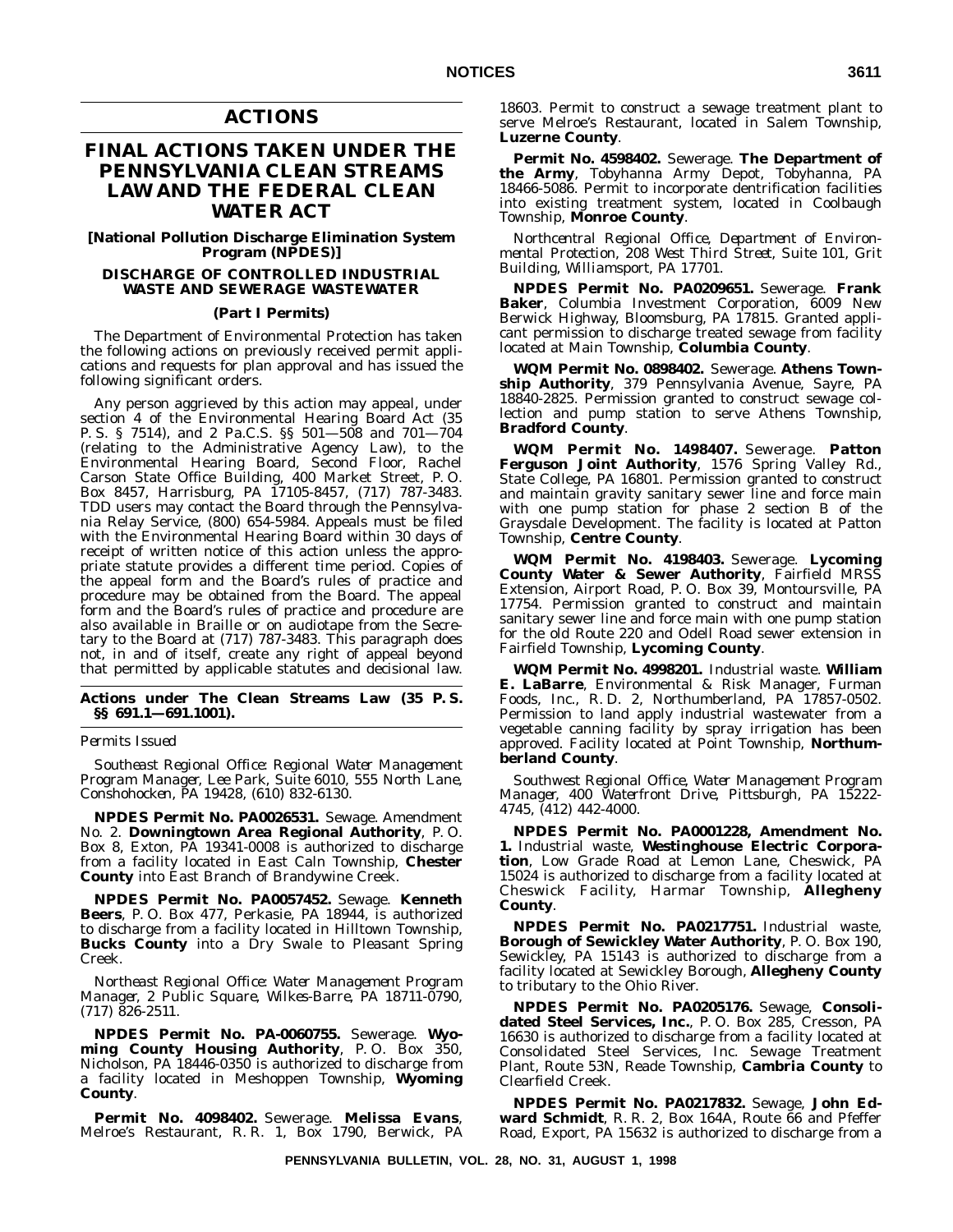facility located at Schmidt Office Building STP, Washington Township, **Westmoreland County** to Unnamed Tributary of Thorn Run.

**NPDES Permit No. PA0217867.** Sewage, **DeSimone Personal Care Home, Inc.**, 6383 Tuscarawas Road, Midland, PA 15059 is authorized to discharge from a facility located at DeSimone Personal Care Home STP, Ohioville Borough, **Beaver County** to Drainage Swale Tributary to Unnamed Tributary of Upper Dry Run.

*Northwest Regional Office: Regional Water Management Program Manager, 230 Chestnut Street, Meadville, PA 16335, (814) 332-6942.*

**NPDES Permit No. PA0220795.** Sewage. **Technical Precision, Inc., Nicholas J. Carone**, 4 Morneweck Road, Greenville, PA 16125 is authorized to discharge from a facility located in Perry Township, **Mercer County** to an unnamed tributary to the Shenango River.

**NPDES Permit No. PA0021504.** Sewage. **Western Butler County Authority**, P. O. Box 427, Zelienople, PA 16063 is authorized to discharge from a facility located in Zelienople Borough, **Butler County** to the Connoquenessing Creek.

**NPDES Permit No. PA0222577.** Sewage. **Schmader Lumber Company, Inc.**, P. O. Box 24, Lumber Lane, Lucinda, PA 16235 is authorized to discharge from a facility located in Knox Township, **Clarion County** to an unnamed tributary to Step Creek.

**NPDES Permit No. PA0222526.** Sewage. **Mark E. Donick/James E. McGeary**, 1030 East 5th Avenue, Warren, PA 16365 is authorized to discharge from a facility located in Glade Township, **Warren County** to an unnamed tributary to Quaker Run.

**WQM Permit No. 1098403.** Sewage. **Glade Run United Presbyterian Church**, 1091 Pittsburgh Road, Valencia, PA 16059. This project is for the construction and operation of a small flow sewage system in Middlesex Township, **Butler County**.

**WQM Permit No. 1698403.** Sewage. **Schmader Lumber Company, Inc.**, P. O. Box 24, Lumber Lane, Lucinda, PA 16235. This project is for the construction and operation of a small flow treatment facility to serve one home and one office in Knox Township, **Clarion County**.

**WQM Permit No. 2098408.** Sewerage, **David L. Kralj, SRSTP**, R. R. 2, Box 752, Meadville, PA 16335. Construction of David L. Kralj SRSTP located in Hayfield Township, **Crawford County**.

#### **INDIVIDUAL PERMITS (PAS)**

#### **The following NPDES Individual Permits for Discharges of Stormwater from Construction Activities have been issued.**

*Southeast Regional Office, Regional Water Management Program Manager, Lee Park, Suite 6010, 555 North Lane, Conshohocken, PA 19428-2233, (610) 832-6130.*

| <b>NPDES</b> | <i>Applicant Name</i>                                                                  | County                                   | Receiving            |
|--------------|----------------------------------------------------------------------------------------|------------------------------------------|----------------------|
| Permit No.   | and Address                                                                            | Municipality                             | <i><b>Stream</b></i> |
| PAS10-G321   | <b>Malvern Preparatory School</b><br>418 South Warren Avenue<br>Malvern. PA 19355-2707 | Malvern Borough<br><b>Chester County</b> | Crum Creek           |

*Southcentral Region, 909 Elmerton Avenue, Harrisburg, PA 17110, (717) 705-4707.*

**PAS-10-Y064.** Individual NPDES. **G.C.W. Properties, Inc.**, 96 South George Street, York, PA 17401. To Implement an Erosion and Sedimentation Control Plan for a residential subdivision known as Grandview Heights on 37.9 acres in Penn Township, **York County**. The project is located southwest of intersection of Grandview Road and Back Mill Road (Hanover, PA Quadrangle N: 3.3 inches; W: 15.6 inches). Drainage will be to a tributary to Indian Run.

**PAS-10-Y067.** Individual NPDES. **Thomas Crabtree**, 20 N. Market Square, Harrisburg, PA 17101 and **Womex, Inc.**, P. O. Box 337, Grantham, PA 17027. To Implement an Erosion and Sedimentation Control Plan for a residential development called Raspberry Ridge on 62.07 acres in Newberry Township, **York County**. The project is located about 3,400 feet south of Erney Village (Dover, PA Quadrangle N: 17.2 inches; W: 12.2 inches). Drainage will be to Conewago Creek.

#### **INDIVIDUAL PERMITS**

#### **(PAR)**

The following parties have submitted Notices of Intent (NOIs) for Coverage under (1) General NPDES Permit(s) to discharge wastewater into the surface waters of this Commonwealth. The approval for coverage under these general NPDES permits is subject to applicable effluent limitations, monitoring, reporting requirements and other conditions set forth in the general permit; (2) General Permit(s) for Beneficial Use of Sewage Sludge or Residential Septage by Land Application in Pennsylvania. The approval of coverage for land application of sewage sludge or residential septage under these general permits is subject to pollutant limitations, pathogen and vector attraction reduction requirements, operational standards, general requirements, management practices, and other conditions set forth in the respective general permit. The Department of Environmental Protection approves the following coverages under the specified General Permit.

The EPA Region III Regional Administrator has waived the right to review or object to this permit action under the waiver provision: 40 CFR 123.24.

The application and related documents, effluent limitations, permitting requirements, and other information are on file and may be inspected and arrangements made for copying at the contact office noted.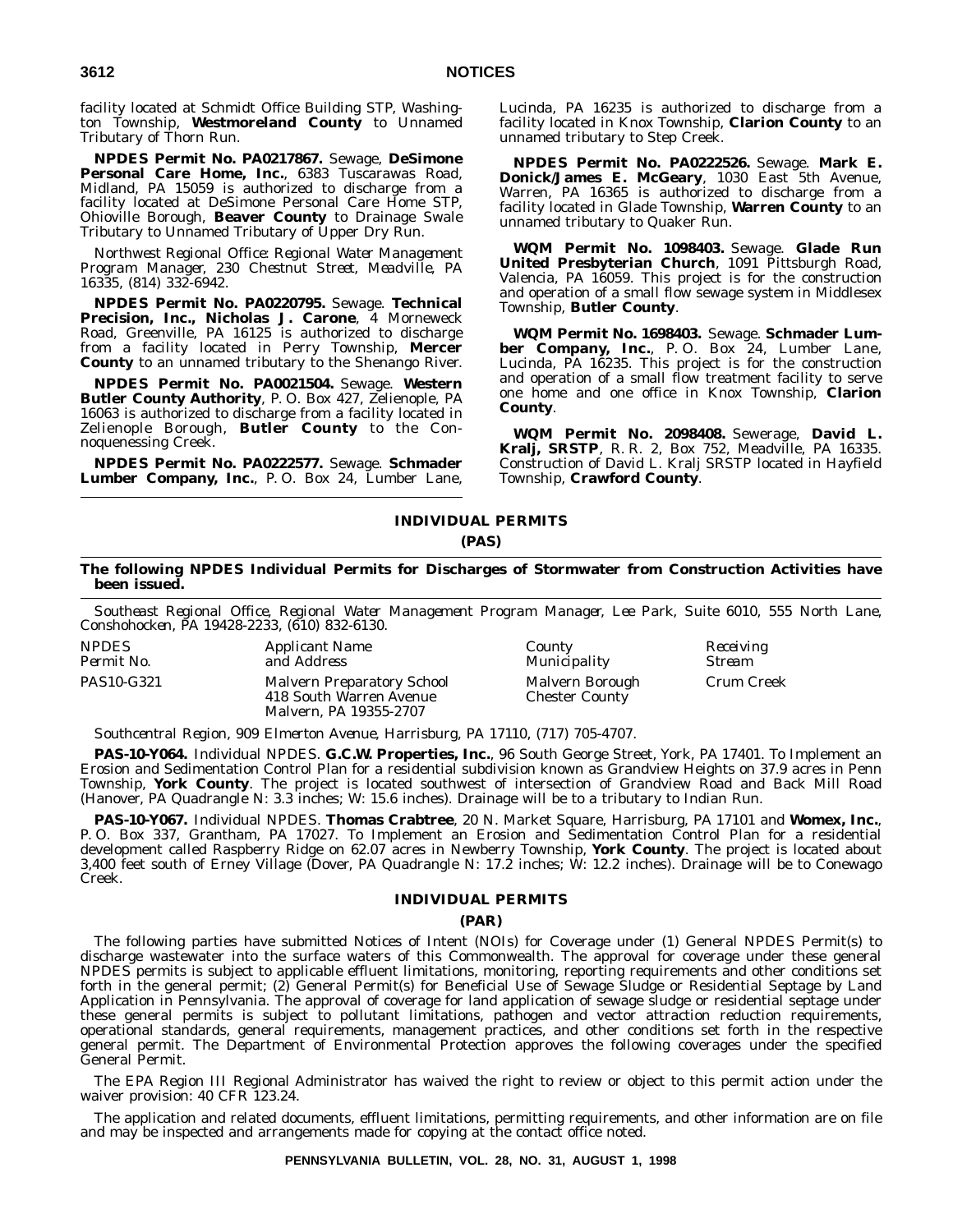# *List of NPDES and/or other General Permit Type*

| $PAG-1$ | General Permit For Discharges From Stripper Oil Well Facilities                                                                                                                     |
|---------|-------------------------------------------------------------------------------------------------------------------------------------------------------------------------------------|
| $PAG-2$ | General Permit For Discharges of Stormwater From Construction Activities                                                                                                            |
| PAG-3   | General Permit For Discharges of Stormwater From Industrial Activities                                                                                                              |
| $PAG-4$ | General Permit For Discharges From Single Residence Sewage Treatment Plant                                                                                                          |
| PAG-5   | General Permit For Discharges From Gasoline Contaminated Ground Water Remediation<br><b>Systems</b>                                                                                 |
| PAG-6   | General Permit For Wet Weather Overflow Discharges From Combined Sewer Systems                                                                                                      |
| PAG-7   | General Permit For Beneficial Use of Exceptional Quality Sewage Sludge By Land Appli-<br>cation                                                                                     |
| PAG-8   | General Permit For Beneficial Use of Non-Exceptional Quality Sewage Sludge By Land<br>Application to Agricultural Land, Forest, a Public Contact Site or a Land Reclamation<br>Site |
| PAG-9   | General Permit For Beneficial Use of Residential Septage By Land Application to Agri-<br>cultural Land, Forest or a Land Reclamation Site                                           |

*General Permit Type—PAG-2*

| <b>Facility Location</b><br>County and<br>Municipality  | Permit No.       | <b>Applicant Name</b><br>and Address                                                                                                                  | <b>Receiving Stream</b><br>or Body of Water     | Contact Office and<br>Telephone No.                                                                            |
|---------------------------------------------------------|------------------|-------------------------------------------------------------------------------------------------------------------------------------------------------|-------------------------------------------------|----------------------------------------------------------------------------------------------------------------|
| Venango County<br>Cranberry Township                    | PAR107011        | James R. Aeillo<br><b>Cranberry Development</b><br>Group, L. P.<br>123 36th Street<br>Pittsburgh, PA 15201                                            | <b>Unnamed Tributary</b><br>to East Sandy Creek | Venango<br><b>Conservation District</b><br>R. D. 2, Box 108<br>Franklin, PA 16323<br>$(814)$ 676-2832          |
| Lehigh County<br><b>Whitehall Township</b>              | PAR10Q105        | <b>Charles Fandl</b><br>3318 Highland Road<br>Orefield. PA 18069                                                                                      | <b>Coplay Creek</b>                             | Lehigh CD<br>$(610)$ 391-9583                                                                                  |
| <b>Northampton County</b><br><b>Forks Township</b>      | PAR10U094        | Catana Associates, L. P.<br>P. O. Box 21777<br>Lehigh Valley, PA 18001                                                                                | <b>Delaware River</b><br>(U.N.T.)               | Northampton CD<br>$(610)$ 746-1971                                                                             |
| Northampton County<br><b>Williams</b> Township          | <b>PAR10U095</b> | Peter Coletti<br>4 Grayrock Road<br>Cinton, NJ 08809                                                                                                  | <b>Delaware River</b><br>(U.N.T.)               | Northampton CD<br>$(610)$ 746-1971                                                                             |
| Schuylkill County<br>W. Brunswick<br>Township           | PAR105763        | <b>Smith Greenhouses</b><br>David and Barbra Smith<br>100 Pine Creek Drive<br>Orwigsburg, PA 17961                                                    | Pine Creek to<br>Schuylkill River               | Schuylkill CD<br>$(717)$ 622-3742                                                                              |
| Tulpehocken Township PAR-10-C210<br><b>Berks County</b> |                  | <b>Buttonwood Acres</b><br>David Alspaugh<br>26 Kurr Road<br>Richland, PA 17087                                                                       | Little Swatara Creek Berks County CD            | P.O. Box 520<br>1238 County Welfare<br>Rd.<br>Leesport, PA 19533<br>$(610)$ 372-4657                           |
| Caernarvon Township<br><b>Berks County</b>              | PAR-10-C211      | <b>Brittany Estates Phase II</b><br><b>Samuel Nemroff President</b><br>Penn Wynne Homes Inc.<br>7 Wynnewood Road, Suite<br>203<br>Wynnewood, PA 19096 | <b>UNT Conestoga</b><br>River                   | <b>Berks County CD</b><br>P.O. Box 520<br>1238 County Welfare<br>Rd.<br>Leesport, PA 19533<br>$(610)$ 372-4657 |
| Douglass Township<br><b>Berks County</b>                | PAR-10-C214      | <b>Allegheny East Conference</b><br><b>Motor Home Park</b><br>P.O. Box 266<br>Pine Forge Road<br>Pine Forge, PA 19548                                 | <b>Manatawny Creek</b>                          | <b>Berks County CD</b><br>P.O. Box 520<br>1238 County Welfare<br>Rd.<br>Leesport, PA 19533<br>$(610)$ 372-4657 |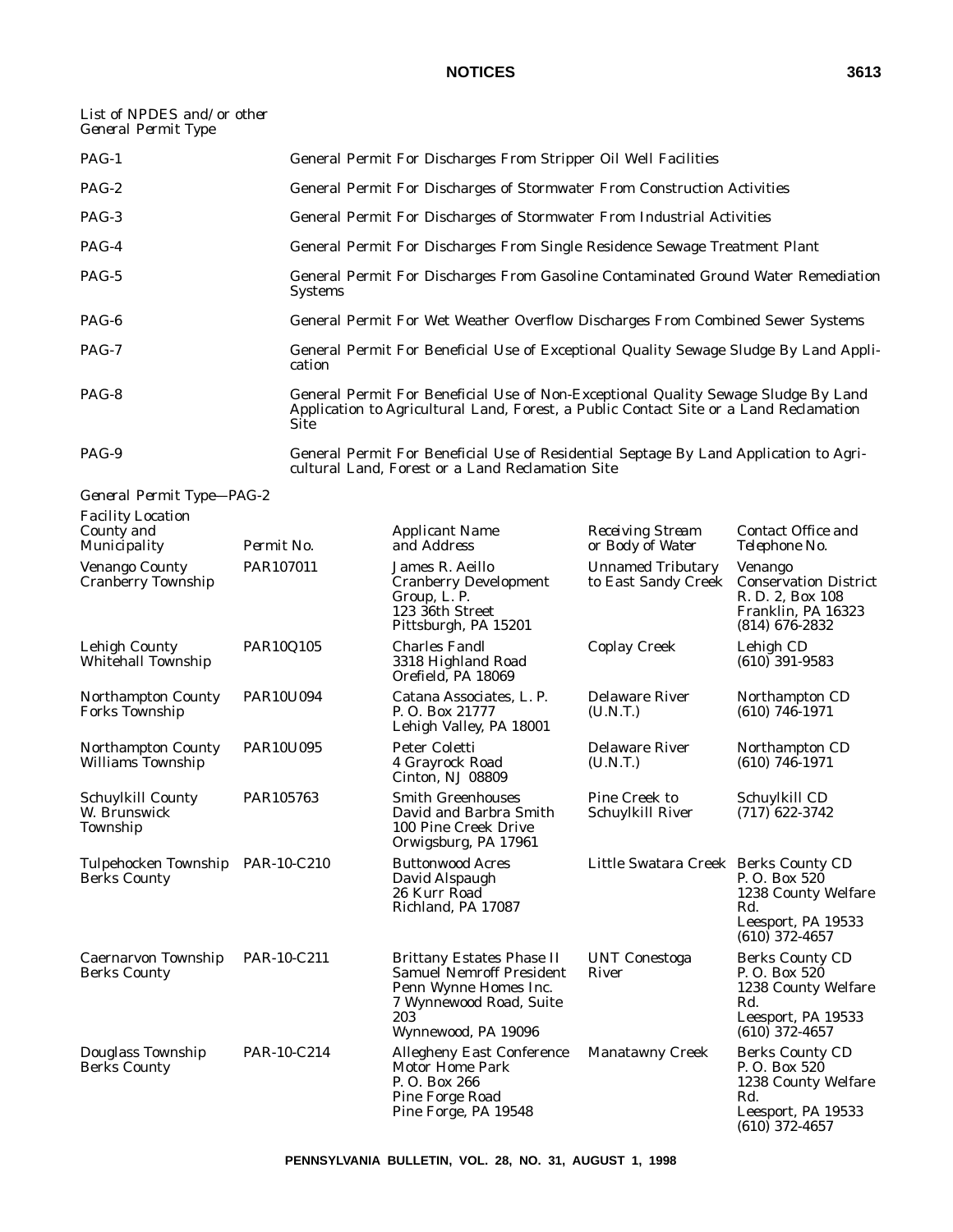| <b>Facility Location</b><br>County and<br>Municipality         | Permit No.         | <b>Applicant Name</b><br>and Address                                                                                   | <b>Receiving Stream</b><br>or Body of Water           | Contact Office and<br>Telephone No.                                                                                       |
|----------------------------------------------------------------|--------------------|------------------------------------------------------------------------------------------------------------------------|-------------------------------------------------------|---------------------------------------------------------------------------------------------------------------------------|
| Dickinson Township<br><b>Cumberland County</b>                 | PAR-10-H174        | Linwood B. Phillips<br><b>Claredon Subdivision</b><br>93 Encks Mill Road<br>Carlisle, PA 17013                         | <b>Alexanter Spring</b><br>Creek                      | <b>Cumberland County</b><br>CD<br>43 Brookwood Ave.<br>Suite 4<br>Carlisle, PA 17013<br>$(717)$ 240-7812                  |
| Wiconisco Township<br>Dauphin County                           | PAR-10-I157        | John H. Fox<br>60 South Pin Oak Drive<br>Boiling Springs, PA 17007                                                     | Wiconisco Creek                                       | Dauphin County CD<br>1451 Peters<br>Mountain Road<br>Dauphin, PA 17018<br>$(717)$ 921-8100                                |
| Londonderry Township PAR-10-I148<br>Dauphin County             |                    | York Haven Power Co.<br>c/o GPU/BENCO<br>1001 Broad Street<br>Johnstown, PA 15906                                      | Susquehanna River                                     | Dauphin County CD<br>1451 Peters<br>Mountain Road<br>Dauphin, PA 17018<br>$(717)$ 921-8100                                |
| <b>Union Township</b><br><b>Berks County</b>                   | PAR-10-C208        | <b>Blackwood Estates</b><br><b>Galahad Corporation</b><br>4 Galahad Lane<br>Monocacy Station, PA 19542                 | UNT to Schuylkill<br>River                            | <b>Berks County CD</b><br>P.O. Box 520<br>1238 County Welfare<br>Rd.<br>Leesport, PA 19533<br>$(610)$ 372-4657            |
| <b>Wyomissing Borough</b><br><b>Berks County</b>               | <b>PAR-10-C220</b> | <b>Berkshire Place</b><br><b>Peter Carlino Company</b><br>825 Berkshire Boulevard<br>Suite 203<br>Wyomissing, PA 19610 | Schuylkill River                                      | <b>Berks County CD</b><br>P. O. Box 520<br>1238 County Welfare<br>Rd.<br>Leesport, PA 19533<br>$(610)$ 372-4657           |
| <b>Upper Frankford</b><br>Township<br><b>Cumberland County</b> | PAR-10-H175        | John D. and Heidi A. Walter Bloser Creek<br><b>Country View Estates</b><br>P.O. Box 175<br>Newville, PA 17241          |                                                       | <b>Cumberland County</b><br>CD<br>43 Brookwood Ave.<br>Suite 4<br>Carlisle, PA 17013<br>$(717)$ 240-7812                  |
| <b>East Cocalico</b><br>Township<br><b>Lancaster County</b>    | PAR-10-O-319       | <b>East Cocalico Township</b><br>100 Hill Road<br>Denver, PA 17547                                                     | <b>Little Muddy Creek</b>                             | <b>Lancaster County CD</b><br>1383 Arcadia Road<br>Room 6<br>Lancaster, PA 17601<br>$(717)$ 299-5361                      |
| <b>East Donegal</b><br>Township<br><b>Lancaster County</b>     | PAR-10-O-325       | John Gerlach<br>73 West Elizabeth Street<br>Landisville, PA 17538                                                      | <b>Chickies Creek</b>                                 | <b>Lancaster County CD</b><br>1383 Arcadia Road<br>Room 6<br>Lancaster, PA 17601<br>$(717)$ 299-5361                      |
| General Permit Type-PAG-4                                      |                    |                                                                                                                        |                                                       |                                                                                                                           |
| <b>Facility Location</b><br>County and<br>Municipality         | Permit No.         | <b>Applicant Name</b><br>and Address                                                                                   | <b>Receiving Stream</b><br>or Body of Water           | Contact Office and<br>Telephone No.                                                                                       |
| <b>Clinton Township</b><br><b>Lycoming County</b>              | PAG044999          | Carl L. Pfitzenmayer<br>R. R. 1, Box 516<br>Montgomery, PA 17752                                                       | <b>UNT West Branch</b><br>Susquehanna River           | Northcentral<br>208 W. Third St.<br>Williamsport, PA<br>17701<br>$(717)$ 327-3664                                         |
| Perry Township<br>Lawrence County                              | <b>PAG048509</b>   | Mark A. and Toni-Ann<br><b>McDevitt</b><br>R. R. 3, Box 153A<br>Ellwood City, PA<br>16117-9750                         | <b>Unnamed Tributary</b><br>to Slippery Rock<br>Creek | <b>DEP</b><br>Northwest Region<br>Water Management<br>230 Chestnut St.<br>Meadville, PA<br>16335-3481<br>$(814)$ 332-6942 |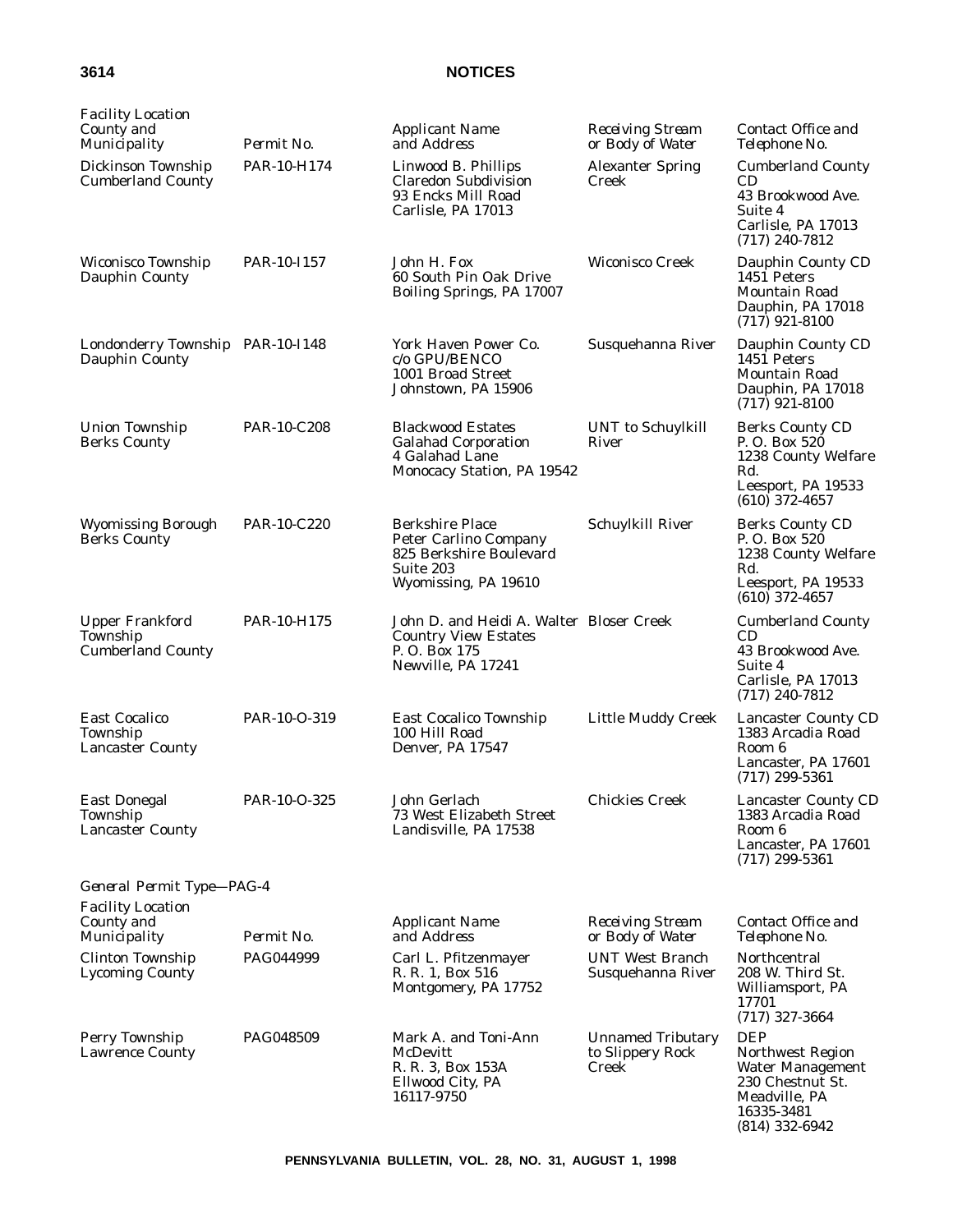| Facility Location<br>County and<br>Municipality        | Permit No.  | <b>Applicant Name</b><br>and Address                                                              | <b>Receiving Stream</b><br>or Body of Water     | Contact Office and<br>Telephone No.                                                                                                                                  |
|--------------------------------------------------------|-------------|---------------------------------------------------------------------------------------------------|-------------------------------------------------|----------------------------------------------------------------------------------------------------------------------------------------------------------------------|
| Greenfield Township<br><b>Erie County</b>              | PAG048515   | Joseph W. Martin<br>8730 Dougan Rd.<br>North East, PA 16428                                       | <b>Unnamed Tributary</b><br>of Seven Mile Creek | <b>DEP</b><br>Northwest Region<br><b>Water Management</b><br>230 Chestnut St.<br>Meadville, PA<br>16335-3481<br>$(814)$ 332-6942                                     |
| Delaware Township<br><b>Mercer County</b>              | PAG048523   | Richard A. Pearce<br>124 1/2 District Rd.<br>Greenville, PA 16125                                 | <b>Unnamed Tributary</b><br>to Lawango Run      | <b>DEP</b><br>Northwest Region<br><b>Water Management</b><br>230 Chestnut St.<br>Meadville, PA<br>16335-3481<br>$(814)$ 332-6942                                     |
| Hayfield Township<br><b>Crawford County</b>            | PAG048520   | David L. Kralj<br>R. R. 2, Box 752<br>Meadville, PA 16335                                         | <b>Unnamed Tributary</b><br>to Cussewago Creek  | <b>DEP</b><br>Northwest Region<br><b>Water Management</b><br>230 Chestnut St.<br>Meadville, PA<br>16335-3481<br>$(814)$ 332-6942                                     |
| General Permit Type-PAG-5                              |             |                                                                                                   |                                                 |                                                                                                                                                                      |
| <b>Facility Location</b><br>County and<br>Municipality | Permit No.  | <b>Applicant Name</b><br>and Address                                                              | <b>Receiving Stream</b><br>or Body of Water     | Contact Office and<br>Telephone No.                                                                                                                                  |
| <b>Union County</b><br>Lewisburg Borough               | PAG054805   | Robert D. Badel V. P.<br>600 St. Mary St., Box 50<br>Lewisburg, PA 17837                          | Limestone Run                                   | Northcentral<br>208 W. Third St.<br>Williamsport, PA<br>17701<br>$(717)$ 327-3664                                                                                    |
| <b>Beaver County</b><br>Monaca Borough                 | PAG056124   | On Line, Inc.<br>1424 Banksville Rd.,<br>Suite 001<br>Pittsburgh, PA 15216                        | Tributary of<br>Ohio River                      | <b>Southwest Regional</b><br><b>Office</b><br><b>Water Management</b><br>Program Manager<br>400 Waterfront Drive<br>Pittsburgh, PA<br>15222-4745<br>$(412)$ 442-4000 |
| General Permit Type-PAG 9                              |             |                                                                                                   |                                                 |                                                                                                                                                                      |
| <b>Facility Location</b><br>County and<br>Municipality | Permit No.  | <b>Applicant Name</b><br>and Address                                                              | <b>Receiving Stream</b><br>or Body of Water     | Contact Office and<br>Telephone No.                                                                                                                                  |
| Providence Township<br><b>Lancaster County</b>         | PAG-09-3515 | Honey Wagon Septic Service<br>Robert C. Findley<br>51 Clearfield Road<br>New Providence, PA 17560 |                                                 | <b>DEP</b><br><b>SCRO</b><br>909 Elmerton Avenue<br>Harrisburg, PA<br>17110-8220<br>$(717)$ 705-4707                                                                 |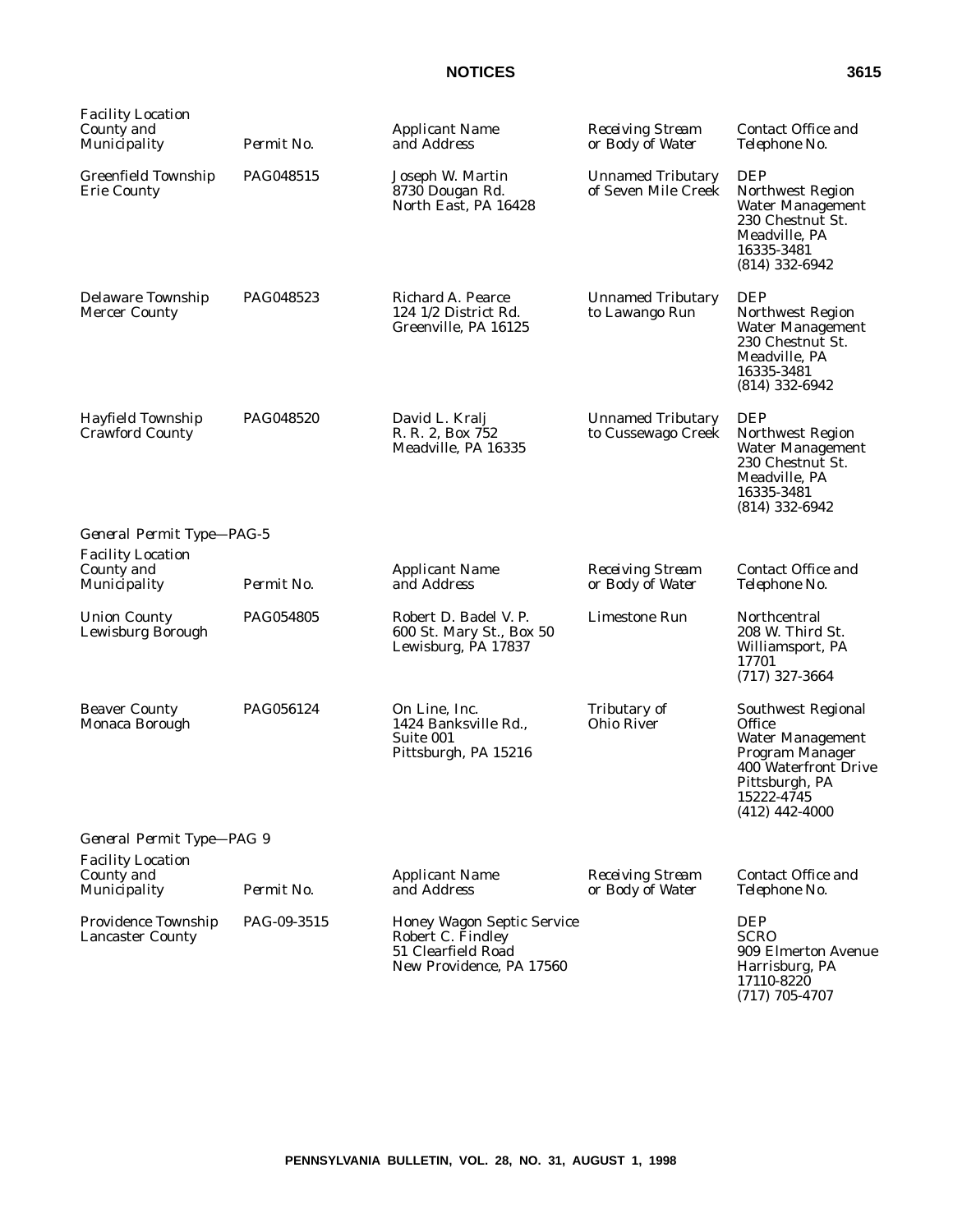# **SEWAGE FACILITIES ACT**

#### **PLAN APPROVAL**

The Department of Environmental Protection has taken actions on municipal requests for Act 537 Plan Approval.

Any person aggrieved by this action may appeal, under section 4 of the Environmental Hearing Board Act (35 P. S. § 7514) and 2 Pa.C.S. §§ 501—508 and 701—704 (relating to the Administrative Agency Law), to the Environmental Hearing Board, Second Floor, Rachel Carson State Office Building, 400 Market Street, P. O. Box 8457, Harrisburg, PA 17105-8457, (717) 787-3483. TDD users may contact the Board through the Pennsylvania Relay Service, (800) 654-5984. Appeals must be filed with the Environmental Hearing Board within 30 days of receipt of written notice of this action unless the appropriate statute provides a different time period. Copies of the appeal form and the Board's rules of practice and procedure are also available in Braille or on audio tape from the Secretary to the Board at (717) 787-3483. This paragraph does not, in and of itself, create any right of appeal beyond that permitted by applicable statutes and decisional law.

**Actions under the Pennsylvania Sewage Facilities Act (35 P. S. §§ 750.1—750.20).**

*Southeast Regional Office, Sewage Planning Specialist Supervisor, Lee Park, Suite 6010, 555 North Lane, Conshohocken, PA 19428.*

The Plan Approval is granted for a revision to the **Official Sewage Facilities Plan of Perkiomen Township, Montgomery County** to provide for:

1. Rerating of the Oaks Wastewater Treatment Facility from 9.06 mgd to 9.17 mgd to benefit Perkiomen Township by an additional 400 edus.

2. Onlot sewage disposal systems will only be allowed in the low-density residential areas, however, where feasible connections to public sewers will be allowed for current onlot users in the defined growth area.

3. Future projected needs of 1,065 edus.

Plan approval is conditioned on further planning to provide for implementation of #3, along with the other municipalities in the Lower Perkiomen Valley Sewer Authority.

The Plan Approval is granted for a revision to the **Official Sewage Facilities Plan of Buckingham Township, Bucks County** to provide for the expansion of the Central Buckingham Township sewage treatment facilities, from their current capacity of 304,000 gpd to 352,825 gpd.

This will be accomplished by:

1. Expansion of the Buckingham Forest lagoon to provide for the storage of 10.5 MG of treated effluent for 90 days. This is to be accomplished by deactivating a 3.5 acre portion of spray field #5 thereby increasing the treatment capacity of the lagoon from 68,000 gpd to 116,825 gpd.

2. The 3.5 acres will be replaced by adding onto spray zone #8 to retain the 47.5 acres of existing spray fields.

3. Installation of a pump and force main to send 200,000 gpd of treated effluent to a storage pond at the Lookaway Golf Course and amending the NPDES permit to allow for a stream discharge from the storage pond to the Lahaska Creek.

*Regional Office: Water Management Program Manager, Southcentral Region, 909 Elmerton Ave., Harrisburg, PA 17110.*

**Windsor Township, Berks County**, 730 Monument Rd., Hamburg, PA 19526. The approved plan provided for construction of a .0785 mgd sequencing batch reactor sewage treatment plant and a small diameter pressure sewage collection system. The facilities will serve the Christmas Lake area of the Township and will be privately owned and operated. The Department's review of the sewage facilities update revision has not identified any significant environmental impacts resulting from this proposal. Any required NPDES Permits or WQM Permits must be obtained in the name of the municipality or authority as appropriate.

# **SAFE DRINKING WATER**

#### **Actions taken under the Pennsylvania Safe Drinking Water Act (35 P. S. §§ 721.1—721.17).**

*Northeast Regional Office, Sanitarian Regional Manager, 2 Public Square, Wilkes-Barre, PA 18711-0790, (717) 826-2511.*

**Permit No. 3997501.** Public water supply. **Mark Terrace Water Company, Inc.**, d/b/a Lynn Water Company, Joseph E. Iudicello, 6500 Chapman's Road, Allentown, PA 18106. This proposal involves abandonment of the existing permitted well source and the permitting of two currently unapproved well supplies. It is located in Lynn Township, **Lehigh County**. *Permit to Operate*: July 8, 1998.

**Permit No. 3990502.** Public water supply. **Keystone Mobile Home Park**, c/o Michael Boisson, President, P. O. Box 295, 6830 Perkiomen Avenue, Birdsboro, PA 19508. This proposal involves permitting of the system's three existing supply wells, construction of a new wellhouse/treatment building and replacement of the existing water storage and booster pump facilities, along with distribution line looping. It is located in Whitehall Township, **Lehigh County**. *Permit to Operate*: July 8, 1998.

*Regional Office: Sanitarian Regional Manager, 909 Elmerton Avenue, Harrisburg, PA 17110-8200, (717) 705- 4708.*

**Permit No. 3698501.** Public water supply. **Mount Joy Township Authority**, Municipality: Mount Joy Township, **Lancaster County**. *Responsible Official*: Bruce Hamer, Administrator, 157 Merts Drive, Elizabethtown, PA 17022. *Type of Facility*: Application is to permit an existing water system that is currently interconnected to West Donegal Township Authority. No treatment is involved.

**Permit No. 0598502.** Public water supply. **Bedford Borough Water Authority**, Municipality: Bedford Township, **Bedford County**. *Responsible Official*: Raymond A. Carlson, Chairperson, Bedford Borough Water Authority, 244 West Penn Street, Bedford, PA 15522. *Type of Facility*: Installation of water booster pump station, 5,000 gallon hydropneumatic water storage tank and control building.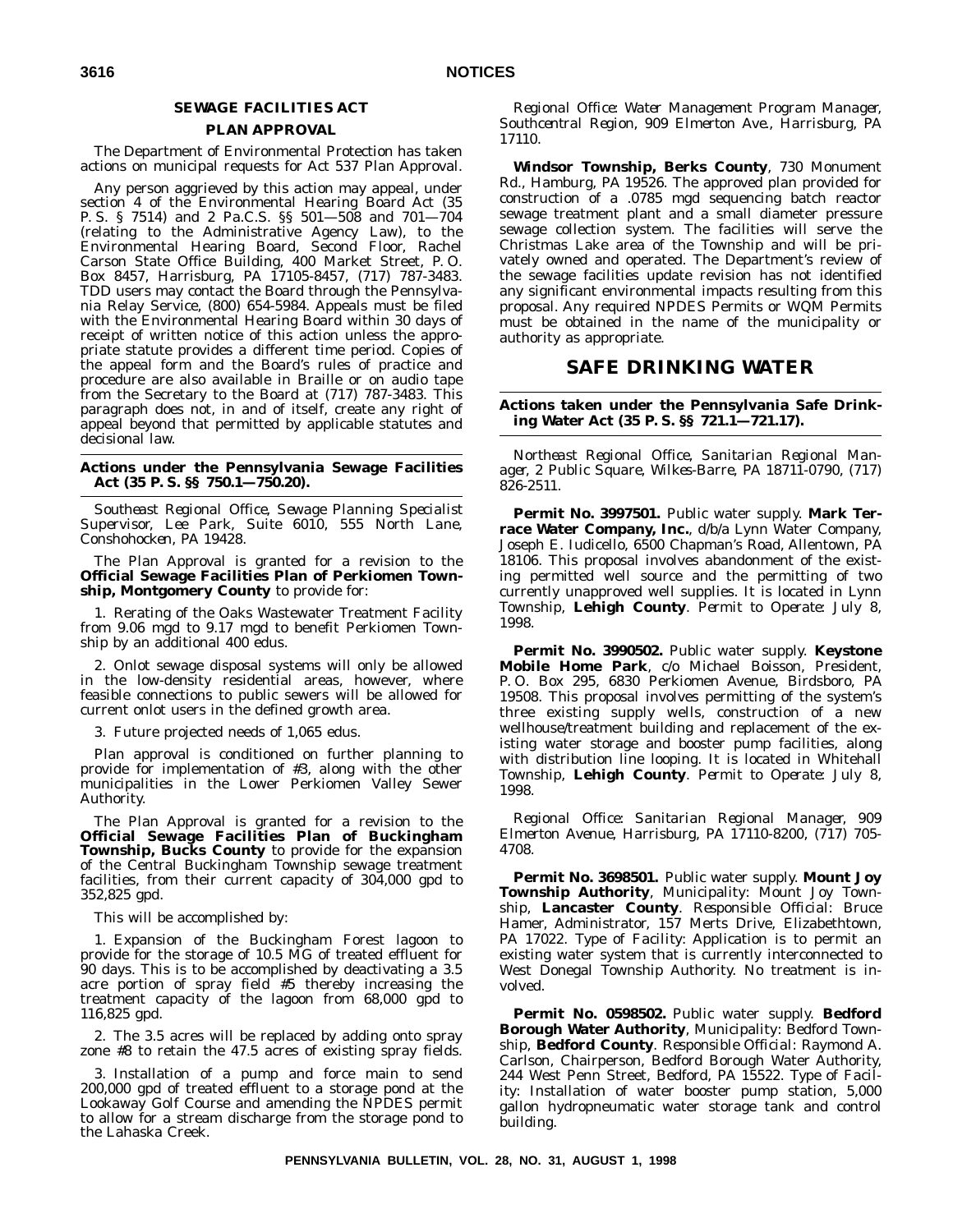*Northcentral Field Operations, Environmental Program Manager, 208 West Third Street, Suite 101, Williamsport, PA 17701.*

**A. 4496453-M.A1.** The Department has issued an operation permit application to **Augusta Boys, Inc.** (P. O. Box 132B, Sunbury, PA 17801; Ralpho Township, **Northumberland County**) for installation of vending machines for drinking water at three locations in the Northcentral Region.

**A. No. M. A.** The Department issued a construction permit application from **State College Borough Water Authority** (1201 West Branch Road, State College, PA 16801-7697; Harris Township, **Centre County**) for installation of piping/valves, and the like, to interconnect to Well No. 25 to the Authority's Water treatment plant to enable filtration of Well No. 25.

**A. 1498501.** The Department issued a construction permit to **Whispering Pines, DKZ, Inc.** (625 Little Marsh Creek Road, Bellefonte, PA 16823) Boggs Township, **Centre County** for development of Well #3 and to provide 15 gpm submersible pump, disinfection with sodium hypochlorite, sequester manganese with aqua mag, meter flow, provide 4000 gallons treated water storage and connecting piping.

**A. 1789505-T1.** The Department issued an operating permit application to **Deville Estates Mobile Home Park** (Sandy Township, **Clearfield County**) for transfer of ownership from Leo Karoleski, 264 Treasure Lake, DuBois, PA 15801 to Daniel J. Russell, P. O. Box 96, Curwensville, PA 16833.

**A. 4195505.** The Department issued an operating permit to **Heatherbrooke Estates Mobile Home Park** (2042 Route 405 Highway, Muncy, PA; Muncy Creek Township, **Lycoming County**) for operation of the recently constructed Well No. 2, chlorine contact tanks, finished water storage and sodium hypochlorite and Aqua Mag facilities.

**A. 1498503.** The Department issued a construction permit application to **Milesburg Borough** (416 Front Street, Milesburg, PA 16853; Milesburg Borough, **Centre County**) for construction of pump station, force main and .5 mg water storage tank. Water source will be Bellefonte Big Spring by a line constructed by others. (Aqua Penn)

**A. 4146292-A9.** The Department issued a construction permit application to **Aqua Penn Spring Water Company** (One Aqua Penn Drive, P. O. Box 938, Milesburg, PA 16853-0938; Bellefonte Borough, **Centre County**) for construction of approximately 27,000 linear feet of ductile iron pipe and appurtenances for the purpose of providing potable water for both Milesburg Borough and the AquaPenn Spring Water Company Bottling Plant.

*Northwest Regional Office, Regional Manager, 230 Chestnut Street, Meadville, PA, (814) 332-6899.*

**Permit No. 2597506.** Public water supply. **Municipal Authority of the Borough of Waterford**, 224 East 3rd Street, Waterford, PA 16441 has been issued a construction permit for the drilling and installation of water wells Nos. 3 and 4 (standby), pumps, controls and construction of a building to house the wells in Waterford Borough, **Erie County**. *Type of Facility*: Community Water Supply. *Consulting Engineer*: Gerald Allender, Consoer Townsend Envirodyne Engineers, Inc., 155 W. 8th Street, Erie, PA 16501. *Permit to Construct Issued*: July 14, 1998.

# **LAND RECYCLING AND ENVIRONMENTAL REMEDIATION**

#### **Under Act 2, 1995**

#### **Preamble 3**

The following final reports were submitted under the Land Recycling and Environmental Remediation Standards Act (35 P. S. §§ 6026.101—6026.908).

Provisions of Chapter 3 of the Land Recycling and Environmental Remediation Standards Act (act) require the Department of Environmental Protection (Department) to publish in the *Pennsylvania Bulletin* a notice of submission of any final reports. A final report is submitted to document cleanup of a release of a regulated substance at a site to one of the act's remediation standards. A final report provides a description of the site investigation to characterize the nature and extent of contaminants in environmental media, the basis for selecting the environmental media of concern, documentation supporting the selection of residential or nonresidential exposure factors, a description of the remediation performed, and summaries of sampling methodology and analytical results which demonstrate that the remediation has attained the cleanup standard selected.

For further information concerning the final report, please contact the Environmental Cleanup Program in the Department of Environmental Protection Regional Office under which the notice of receipt of a final report appears. If information concerning a final report is required in an alternative form, contact the Community Relations Coordinator at the appropriate regional office listed. TDD users may telephone the Department through the AT&T Relay Service at 1 (800) 654-5984.

The Department has received the following final reports.

*Southcentral Regional Office: Environmental Cleanup Manager, 909 Elmerton Avenue, Harrisburg, PA 17110- 8200, (717) 705-4705.*

**Former Olivetti Supplies, Inc.**, Solvents Coating Area, Susquehanna Township, **Dauphin County**. R. E. Wright Environmental, Inc., 3240 Schoolhouse Road, Middletown, PA 17057 has submitted a Final Report concerning remediation of site soils and groundwater contaminated with solvents. The report is intended to document remediation of the site to meet the Statewide health standard.

**Former Murata Electronics, N. A.**, CREDC Carlisle Property, Borough of Carlisle, **Cumberland County**. Alliance Environmental Services, Inc., 2595 Interstate Drive, Harrisburg, PA 17110 has resubmitted a Final Report concerning remediation of site soils contaminated with solvents. The report is intended to document remediation of the site to meet the background standard.

*Southwest Field Office: John J. Matviya, Environmental Cleanup Program Manager, 400 Waterfront Drive, Pittsburgh, PA 15222-4745, (412) 442-5217.*

**Second Pennsylvania Funding Company, Inc.**, O'Hara Township, **Allegheny County**. Second Pennsylvania Funding Company, Inc., 533 Fifth Avenue, New York, NY 10036 and Joseph A. Scalamongna, Earth Sciences Consultants, Inc., One Triangle Drive, Export, PA 15632 has submitted a Final Report addressing groundwater contaminated with BTEX and solvents. The report is intended to document remediation of the site to meet the Statewide health standard.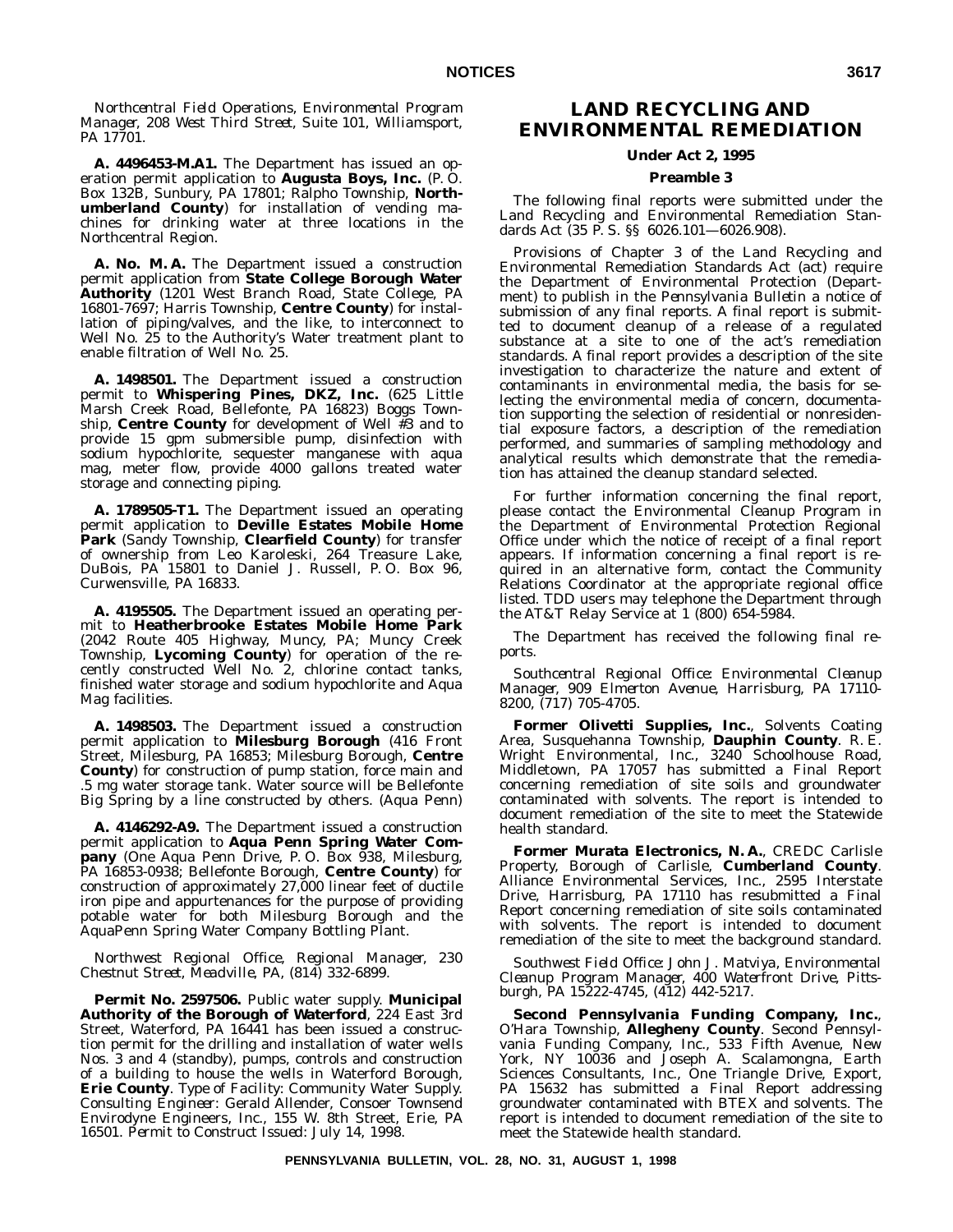# **SOLID AND HAZARDOUS WASTE**

#### **LICENSE TO TRANSPORT HAZARDOUS WASTE**

#### **Renewal licenses issued under the Solid Waste Management Act (35 P. S. §§ 6018.101—6018.1003) and regulations for license to transport hazardous waste.**

*Bureau of Land Recycling and Waste Management, Division of Hazardous Waste Management, P. O. Box 8471, Harrisburg, PA 17105-8471.*

**Allstate Power Vac, Inc.**, 928 East Hazlewood Avenue, Rahway, NJ 07065; License No. **PA-AH 0339**; renewal license issued July 17, 1998.

**American Environmental Technologies, Inc.**, 3 Trowbridge Drive, Bethel, CT 06801; License No. **PA-AH 0421**; renewal license issued July 13, 1998.

**Chemclene Corporation**, 258 North Phoenixville Pike, Malvern, PA 19355-1126; License No. **PA-AH 0150**; renewal license issued July 17, 1998.

**Cousins Waste Control Corporation**, 1701 East Matzinger Road, Toledo, OH 43612; License No. **PA-AH 0344**; renewal license issued July 17, 1998.

**Motor Transit Co.**, 14841 Sperry Road, Newbury, OH 44065; License No. **PA-AH 0533**; renewal license issued June 25, 1998.

**Snow Environmental Services, Inc.**, 227 Pennell Road, Aston, PA 19014; License No. **PA-AH 0192**; renewal license issued July 17, 1998.

**West Central Environmental Corp.**, P. O. Box 83, Rensselaer, NY 12144-0083; License No. **PA-AH 0422**; renewal license issued July 13, 1998.

**License expired under the Solid Waste Management Act (35 P. S. §§ 6018.1001—6018.1003) and regulations for license to transport hazardous waste.**

*Bureau of Land Recycling and Waste Management, Division of Hazardous Waste Management, P. O. Box 8471, Harrisburg, PA 17105-8471.*

**High Voltage Transformer Services Co., Inc.**, 360 North Palm Street, Brea, CA 92621; License No. **PA-AH 0463**; license expired on June 30, 1998.

**Kindrick Trucking Company, Inc.**, 2818 Roane State Highway, Harriman, TN 37748; License No. **PA-AH 0379**; license expired on June 30, 1998.

**Laidlaw Environmental Services of California, Inc.**, P. O. Box 787, Butonwillow, CA 93206; License No. **PA-AH 0531**; license expired on June 30, 1998.

**National Waste Clean, Inc.**, 304 Pulaski Street, South Plainfield, NJ 07080; License No. **PA-AH 0528**; license expired on June 30, 1998.

**Shafer Commercial & Industrial Services, Inc.**, 4565 North Leavitt Road, N. W., Warren, OH 44485; License No. **PA-AH 0529**; license expired on June 30, 1998.

**Hazardous Waste Transporter license voluntarily terminated under the Solid Waste Management Act (35 P. S. §§ 6018.101—6018.1003), the Infectious and Chemotherapeutic Waste Law (35 P. S. §§ 6019.1—6019.6) and regulations for license to transport hazardous waste.**

*Bureau of Land Recycling and Waste Management, Division of Hazardous Waste Management, P. O. Box 8471, Harrisburg, PA 17105-8471.*

**Fuelpure Fuel Purification Services, Inc.**, 4525 Centennial Boulevard, Colorado Springs, CO 80919-3350; License No. **PA-AH 0541**; license terminated June 30, 1998.

**H. J. Ressler Transportation**, 4165 Jasmine Place, Mount Joy, PA 17552; License No. **PA-AH 0553**; license terminated June 18, 1998.

#### **OPERATE WASTE PROCESSING OR DISPOSAL AREA OR SITE**

**Permits issued under the Solid Waste Management Act (35 P. S. §§ 6018.101—6018.1003), the Municipal Waste Planning, Recycling and Waste Reduction Act (53 P. S. §§ 4000.101—4000.1904) and regulations to operate solid waste processing or disposal area or site.**

*Regional Office: Regional Solid Waste Manager, Lee Park, 555 North Lane, Suite 6010, Conshohocken, PA 19428.*

**Permit No. 100549. Waste Management Disposal** Services of PA, Inc., 1425 Sell Road, Pottstown, PA 10464 was issued a permit modification to (1) approve several alternate daily cover material already included on the Statewide equivalency list, (2) provide final approval for use of Cabot Corp. metal processing sludge as an alternative daily cover material based on an equivalency review and demonstration, and (3) close out the May 3, 1995 demonstration permit previously issued to the permittee. Cabot Corp. metal processing sludge will be added to the Statewide equivalency list as an approved alternate daily cover material with this action. Permit issued in the Southeast Regional Office on July 13, 1998.

*Southcentral Regional Office, Regional Solid Waste Program Manager, One Ararat Boulevard, Harrisburg, PA 17110, (717) 657-4588.*

**Permit No. 100345. Shenkel Road Expansion, Delaware County Solid Waste Authority, Rose Tree Park—Hunt Club**, 1521 North Providence Road, Media, PA 19063. Application for construction and expansion of the landfill site in Earl Township, **Berks County**. Permit issued in the Regional Office July 7, 1998.

*Southwest Regional Office, Regional Solid Waste Manager, 400 Waterfront Drive, Pittsburgh, PA 15222-4745, (412) 442-4000.*

**Permit ID No. 100280. USA Valley Facility, Inc.** R. D. 2, Box 282A, Irwin, PA 15642. Operation of a solid waste landfill in Penn Township, **Westmoreland County**. A major modification permitting the disposal of construction and demolition and asbestos wastes and changes to final design contours was issued in the Regional Office on July 9, 1998.

#### **Permits revoked under the Solid Waste Management Act (35 P. S. §§ 6018.101—6018.1003) and regulations to operate solid waste processing or disposal area or site.**

*Southcentral Regional Office, Regional Solid Waste Manager, 909 Elmerton Avenue, Harrisburg, PA 17110- 8200, (717) 705-4706.*

**Permit No. 603339. Ron Weyer Farm, Conestoga Landfill** (Mineview Drive, P. O. Box 128, Morgantown, PA 19543). This permit has been revoked at the appli-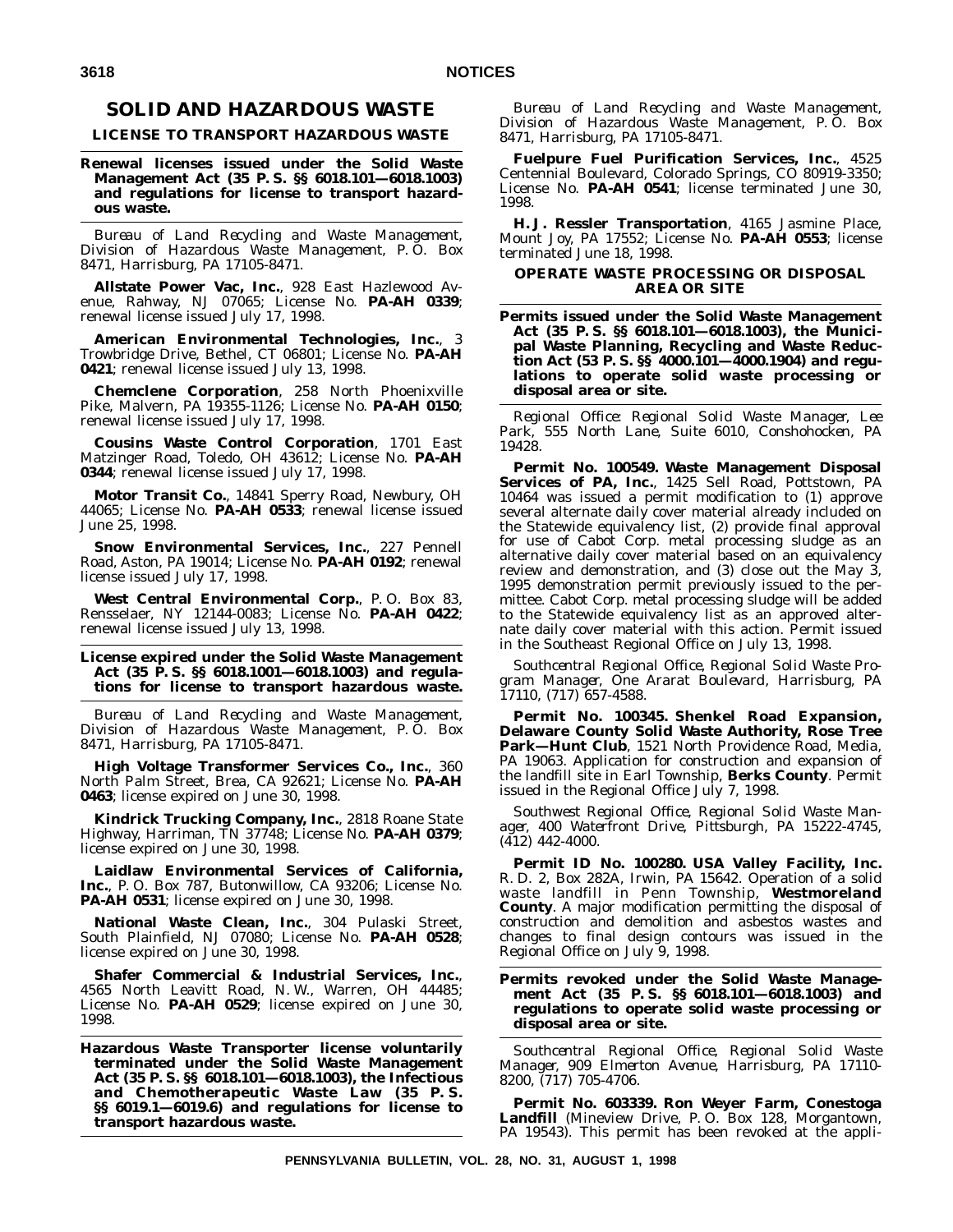cants request for a site in Perry Township, **Berks County**. Permit revoked in the Regional Office July 15, 1998.

**Permit No. 602622. Jen-Air Farm, Conestoga Landfill** (Mineview Drive, P. O. Box 128, Morgantown, PA 19543). This permit has been revoked at the applicants request for a site in Jefferson Township, **Berks County**. Permit revoked in the Regional Office July 16, 1998.

#### **PREVIOUSLY UNPERMITTED CLASS OF SPECIAL HANDLING WASTE**

#### **INFECTIOUS OR CHEMOTHERAPEUTIC WASTE**

**License expired under the Solid Waste Management Act (35 P. S. §§ 6018.1001—6018.1003), the Infectious and Chemotherapeutic Waste Laws (35 P. S. §§ 6019.1—6019.6) and regulations for license to transport infectious and chemotherapeutic waste.**

*Bureau of Waste Management, Division of Hazardous Waste Management, P. O. Box 8471, Harrisburg, PA 17105-8471.*

**Longview of Mercer County, Inc.**, P. O. Box 50001, Trenton, NJ 08638; License No. **PA-HC 0147**; license expired June 30, 1998.

#### **AIR QUALITY**

#### **OPERATING PERMITS**

**Operating Permits issued under the Air Pollution Control Act (35 P. S. §§ 4001—4015) and regulations to construct, modify, reactivate or operate air contamination sources and associated air cleaning devices.**

*Southeast Regional Office, Air Quality Program, 555 North Lane, Conshohocken, PA 19428, (610) 832-6242.*

**23-329-001A**: **Sun Company, Inc.** (R&M) (Delaware Avenue and Green Street, Marcus Hook, PA 19061) issued for operation of 6 Stationary Diesel Engines in Marcus Hook Borough, **Delaware County**.

**General Plan Approval and Operating Permit issued under the Air Pollution Control Act (35 P. S. §§ 4001—4015) and regulations to construct, modify, reactivate or operate air contamination sources and associated air cleaning devices.**

*Northeast Regional Office, Air Quality Program, Two Public Square, Wilkes-Barre, PA 17811-0790, (717) 826- 2531.*

**40-302-137GP**: **Sargent Art Co.** (100 East Diamond Avenue, Hazleton, PA 18201) for construction and operation of a Cleaver Brooks Boiler in Hazleton, **Luzerne County**.

**40-302-138GP**: **Sargent Art Co.** (100 East Diamond Avenue, Hazleton, PA 18201) for construction and operation of a York Shipley Boiler in Hazleton, **Luzerne County**.

**48-323-005GP**: **M A Hanna Color Co.** (177 Mikron Road, Bethlehem, PA 18020) for construction and operation of a natural gas fired burn off oven in Lower Nazareth Township, **Northampton County**.

**Administrative Amendment of Operating Permits issued under the Air Pollution Control Act (35 P. S. §§ 4001—4015) and regulations to construct, modify, reactivate or operate air contamination sources and associated air cleaning devices.**

*Southeast Regional Office, Air Quality Program, 555 North Lane, Conshohocken, PA 19428, (610) 832-6242.*

**15-302-079**: **Centocor, Inc.** (200 Great Valley Parkway, Malvern, PA 19355) issued July 17, 1998, for two Boilers in East Whiteland Township, **Chester County**.

#### **PLAN APPROVALS**

**Plan Approvals issued under the Air Pollution Control Act (35 P. S. §§ 4001—4015) and regulations to construct, modify, reactivate or operate air contamination sources and associated air cleaning devices.**

*Southeast Regional Office, Air Quality Program, 555 North Lane, Conshohocken, PA 19428, (610) 832-6242.*

**15-0027B**: **Johnson Matthey, CSDNA** (456 Devon Park Drive, Wayne, PA 19087) issued July 17, 1998, for operation of a Drum Dryer in Tredyffrin Township, **Chester County**.

**09-0046A**: **RJM Mfg., Inc.** (250 Canal Road, Fairless Hills, PA 19030) issued July 17, 1998, for operation of Surface Coater Line # 3 in Falls Township, **Bucks County**.

*Northeast Regional Office, Air Quality Program, Two Public Square, Wilkes-Barre, PA 17811-0790, (717) 826- 2531.*

**40-309-036B**: **Schott Glass Technologies, Inc.** (400 York Avenue, Duryea, PA 18642) issued July 2, 1998, for modification of a PLG Glass Production process in Duryea Borough, **Luzerne County**.

**40-309-039**: **Schott Glass Technologies, Inc.** (400 York Avenue, Duryea, PA 18642) issued July 2, 1998, for construction of three melting furnaces in Duryea Borough, **Luzerne County**.

**54-320-001A**: **Gencorp, Inc.** (Hickory Drive, P. O. Box 429, Auburn, PA 17922) issued July 9, 1998, for modification of a printing operation in West Brunswick Township, **Schuylkill County**.

*Southwest Regional Office, Air Quality Program, 400 Waterfront Drive, Pittsburgh, PA 15222-4745, (412) 442- 4174.*

**56-232A**: **Shade Landfill, Inc.** (2000 Cliff Mine Road, Suite 420, Pittsburgh, PA 15275) issued July 7, 1998, for construction of a landfill gas management system in Shade Township, **Somerset County**.

*Northwest Regional Office, Air Quality Program, 230 Chestnut Street, Meadville, PA 16335-3481, (814) 332- 6940.*

**10-313-044A**: **Witco Corp., Petrolia Plant** (100 Witco Lane, Petrolia, PA 16050) issued July 7, 1998, for installation of a passive collection system in Fairview Township, **Butler County**.

**Plan Approvals extensions issued under the Air Pollution Control Act (35 P. S. §§ 4001—4015) and regulations to construct, modify, reactivate or operate air contamination sources and associated air cleaning devices.**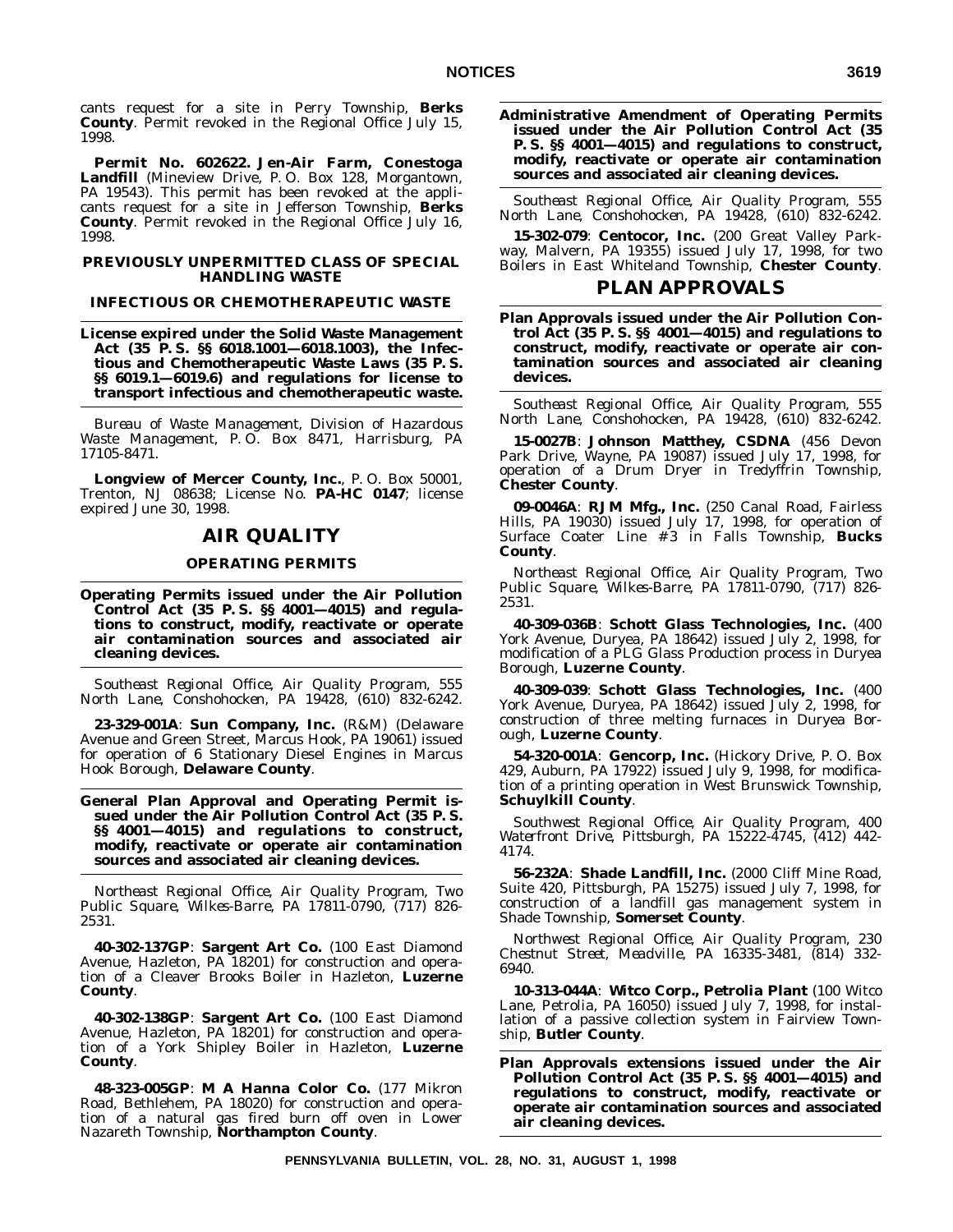*Southeast Regional Office, Air Quality Program, 555 North Lane, Conshohocken, PA 19428, (610) 832-6242.*

**46-313-139A**: **Cabot Performance Materials** (County Line Road, Boyertown, PA 19512) issued July 16, 1998, for operation of a Niobium Oxide Calciner in Douglass Township, **Montgomery County**.

**46-320-028A**: **Global Packaging, Inc.** (Brower and Montgomery Avenues, Oaks, PA 19456) issued July 17, 1998, for operation of Flexographic Printing Press  $\frac{3}{2}$  1 in Upper Providence Township, **Montgomery County**.

**46-313-140**: **SmithKline Beecham Pharmaceuticals** (709 Swedeland Road, King of Prussia, PA 19406) issued July 17, 1998, for operation of a Hydrochloric Acid Tank in Upper Merion Township, **Montgomery County**.

#### **MINING**

#### **APPROVALS TO CONDUCT COAL AND NONCOAL ACTIVITIES**

Actions on applications under the Surface Mining Conservation and Reclamation Act (52 P. S. §§ 1396.1— 1396.19a); the Noncoal Surface Mining Conservation and Reclamation Act (52 P. S. §§ 3301—3326); The Clean Streams Law (35 P. S. §§ 691.1—691.1001); the Coal Refuse Disposal Control Act (52 P. S. §§ 30.51—30.66); The Bituminous Mine Subsidence and Land Conservation Act (52 P. S. §§ 1406.1—1406.21). The final action on each application also constitutes action on the request for 401 water quality certification. Mining activity permits issued in response to such applications will also address the applicable permitting requirements of the following statutes: the Air Quality Control Act (35 P. S. §§ 4001— 4015); the Dam Safety and Encroachments Act (32 P. S. §§ 693.1—693.27); and the Solid Waste Management Act (35 P. S. §§ 6018.101—6018.1003).

*Ebensburg District Office, 437 South Center Street, P. O. Box 625, Ebensburg, PA 15931-0625.*

#### *Coal Applications Issued*:

**32880104, Permit Renewal. M. B. Energy, Inc.** (250 Airport Road, P. O. Box 1319, Indiana, PA 15701-1319), commencement, operation and restoration of bituminous strip mine, valid for reclamation, only in Brushvalley and Buffington Townships, **Indiana County**, affecting 148.0 acres, receiving stream unnamed tributary to Blacklick Creek and Blacklick Creek, application received May 26, 1998, issued July 14, 1998.

*Greensburg District Office, R. D. 2, Box 603-C, Greensburg, PA 15601.*

**63930101R. Twilight Industries, Inc. Division of U. S. Natural Resources, Inc.**, 212 State Street, Belle Vernon, PA 15012). Renewal permit issued for continued operation and reclamation of a bituminous surface mine located in Somerset Township, **Washington County**, affecting 126.0 acres. Receiving streams: unnamed tributaries to North Branch of Pigeon Creek. Renewal application received April 27, 1998. Renewal permit issued July 7, 1998.

**63910103T. Robinson Coal Company** (200 Neville Road, Neville Island, PA 15225). Permit transferred from Pangersis Coal Company for a bituminous surface mine located in Robinson Township, **Washington County**, affecting 113.5 acres. Receiving streams: unnamed tributaries to Robinson Run and Little Raccoon Creek. Application received: December 9, 1997. Transfer issued July 9, 1998.

**03930105. B & B Coal Mining, Inc.** (R. D. 6, Friendship Plaza, Kittanning, PA 16201). Permit revised to allow mining activities within 100 feet of unnamed tributary ''G'' at a bituminous surface/auger mine located in Wayne Township, **Armstrong County**, affecting 128.8 acres. Receiving streams: two unnamed tributaries to the South Fork of Pine Creek. Application received May 11, 1998. Revision issued July 10, 1998.

*Pottsville District Office, 5 West Laurel Boulevard, Pottsville, PA 17901-2454.*

**49871601T. Calvin V. Lenig Coal Prep and Sales** (R. R. 1, Box 330, Shamokin, PA 17872), transfer of an existing anthracite coal preparation plant operation in Little Mahanoy Township, **Northumberland County** affecting 3.2 acres, receiving stream—none. Transfer issued July 7, 1998.

**22851601T. The Harriman Coal Corporation** (P. O. Box 127, Valley View, PA 17983), transfer of an existing anthracite preparation plant operation in Wiconisco Township, **Dauphin County**, affecting 13.0 acres, receiving stream—none. Transfer issued July 14, 1998.

*Pottsville District Office, 5 West Laurel Boulevard, Pottsville, PA 17901-2454.*

#### *Noncoal Permits Issued*

**09870301C5. Warner Company** (P. O. Box 457, Devault, PA 19432), renewal of NPDES Permit No. PA0593796 in Falls Township, **Bucks County**, receiving stream—Van Sciver Lake. Renewal issued July 15, 1998.

*Greensburg District Office, R. D. 2, Box 603-C, Greensburg, PA 15601.*

#### *Small Noncoal Permits Issued*

**65972302. Ligonier Construction Co.** (P. O. Box 214, Laughlintown, PA 15655). Permit issued for commencement, operation, and reclamation of a small noncoal (shale) surface mine located in Ligonier Township, **Westmoreland County**, affecting 2.85 acres. Receiving streams: Loyalhanna Creek to Conemaugh River. Application received August 28, 1997. Permit issued June 17, 1998.

*Pottsville District Office, 5 West Laurel Boulevard, Pottsville, PA 17901-2454.*

**15980801. David M. Wise** (R. R. 2, Box 2621, Mohnton, PA 19540), commencement, operation and restoration of a small quarry operation in Sadsbury Township, **Chester County** affecting 2.0 acres, receiving stream none. Authorization granted July 7, 1998.

**58970843. Keith N. Meagley** (961 Prospect Street, Susquehanna, PA 18847-0002), commencement, operation and restoration of a bluestone quarry operation in Harmony Township, **Susquehanna County** affecting 3.0 acres, receiving stream—none. Authorization granted July 7, 1998.

#### **ABANDONED MINE RECLAMATION**

*Bureau of Abandoned Mine Reclamation, P. O. Box 8476, Harrisburg, PA 17105-8476.*

*Bond Forfeiture Contract Awarded*: **BF 389- 102.1**. East Franklin Township, **Armstrong County.** AMLR Project, Darmac Coal, Inc., East Franklin Township, Armstrong County.

*Contractor*: **J & J Snyder, Inc.**

*Amount*: \$31,762.50

*Date of Award*: June 5, 1998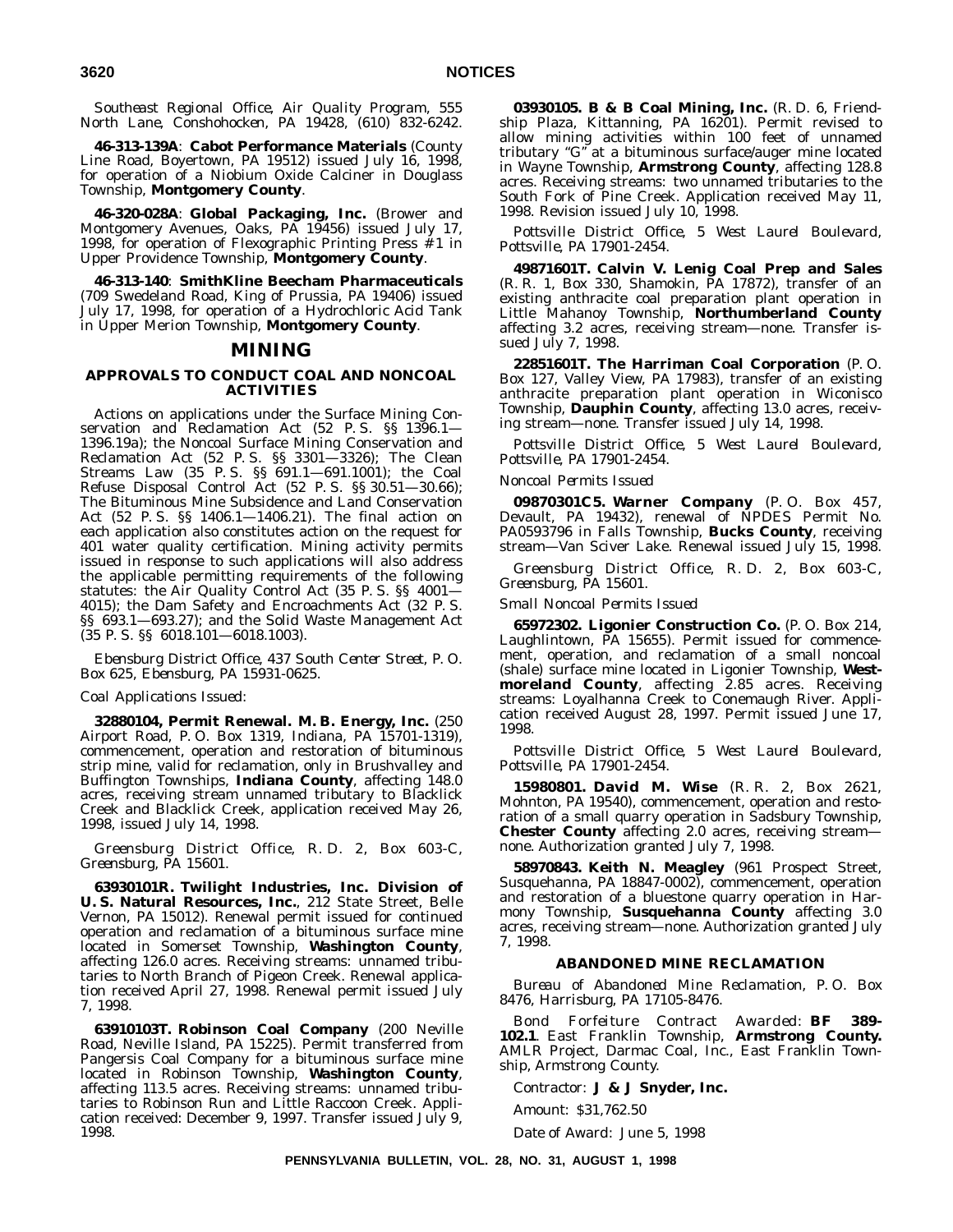*Bond Forfeiture Contract Awarded*: **BF 400- 101.1**. Shade Township, **Somerset County.** AMLR Project, Earnest C. Dean, Porter Township, Clarion County.

*Contractor*: **Neiswonger Construction**

*Amount*: \$118,656.50

*Date of Award*: April 13, 1998

# **ACTIONS TAKEN UNDER SECTION 401: FEDERAL WATER POLLUTION CONTROL ACT**

#### **ENCROACHMENTS**

The Department of Environmental Protection has taken the following actions on previously received permit applications, requests for Environmental Assessment approval, and requests for Water Quality Certification under Section 401 of the Federal Water Pollution Control Act (33 U.S.C.A. § 1341(a)).

Any person aggrieved by this action may appeal, under section 4 of the Environmental Hearing Board Act (35 P. S. § 7514) and 2 Pa.C.S. §§ 501—508 and 701—704 (relating to the Administrative Agency Law) to the Environmental Hearing Board, Second Floor, Rachel Carson State Office Building, P. O. Box 8457, Harrisburg, PA 17105-8457, (717) 787-3483. TDD users may contact the Board through the Pennsylvania Relay Service, (800) 654-5984. Appeals must be filed with the Environmental Hearing Board within 30 days of receipt of written notice of this action unless the appropriate statute provides a different time period. Copies of the appeal form and the Board's rule of practice and procedure may be obtained from the Board. The appeal form and the Board's rules of practice and procedure are also available in Braille or on audiotape from the Secretary to the Board at (717) 787-3483. This paragraph does not, in and of itself, create any right of appeal beyond that permitted by applicable statutes and decisional law.

**Actions on applications filed under the Dam Safety and Encroachments Act (32 P. S. §§ 693.1—693.27) and section 302 of the Flood Plain Management Act (32 P. S. § 679.302) and sections 5 and 402 of The Clean Streams Law (35 P. S. §§ 691.5 and 691.402) and notice of final action for certification under section 401 of the Federal Water Pollution Control Act (33 U.S.C.A. § 1341(a)).** (*Note:* Permits issued for Small Projects do not include 401 Certification, unless specifically stated in the description).

*Permits Issued and Actions on 401 Certifications:*

*Southeast Regional Office, Program Manager, Water Management Program, Lee Park, Suite 6010, 555 North Lane, Conshohocken, PA 19428.*

**E51-161.** Encroachment Permit. **City of Philadelphia, Department of Streets**, 1401 John F. Kennedy Boulevard, Philadelphia, PA 19102-1676. To reconstruct, maintain and widen the South Street Bridge over the Schuylkill River and Floodplain of the Schuylkill River (W.W.F., M.F.). The project boundary extends from 27th Street on the east to approximately 300 feet west of Convention Avenue for  $a$  distance of about 0.5 mile (Philadelphia, PA Quadrangle N: 13.1 inches; W: 8.7 inches) in the City of Philadelphia, **Philadelphia County**.

*Northeast Regional Office, Regional Soils and Waterways Section, 2 Public Square, Wilkes-Barre, PA 18711- 0790, (717) 826-5485.*

**E39-346.** Encroachment. **Saucon Valley Country Club**, 2050 Saucon Valley Road, Bethlehem, PA 18015- 9000. To place and maintain fill, construct and maintain vegetative and rock streambank stabilization and fish enhancement structures and to remove various size gravel bars in and along seven specific areas, totaling approximately 3,000 linear feet of Saucon Creek and the tributaries thereof. The project, known as the Saucon Valley Country Club stream restoration and streambank stabilization project, is located within the Saucon Valley Country Club at a point beginning at the intersection of T835 and Saucon Creek (Allentown East, PA Quadrangle N: 9.4 inches; W: 2.5 inches) extending downstream approximately 1.96 miles in Upper Saucon Township, **Lehigh County**.

**E58-228.** Encroachment. **Pennsylvania Department of Transportation, Engineering District 4-0**, P. O. Box 111, Scranton, PA 18501. To remove the existing structure and to construct and maintain a road crossing of Nick Creek, consisting of a 17.0-foot x 6.5-foot precast reinforced concrete box culvert, with its invert depressed 1.0 foot below streambed elevation. The project is located on S. R. 3009, Section 551, Segment 0040, Offset 2337, approximately 1.8 miles north of the Susquehanna/ Wyoming County line (Auburn Center, PA Quadrangle N: 7.8 inches; W: 0.6 inch), in Auburn Township, **Susquehanna County**.

*Northcentral Region, Water Management—Soils and Waterways, F. Alan Sever, Chief, 208 West Third Street, Williamsport, PA 17701.*

**E12-107.** Encroachment. **John and Kathy Dolan**, R. R. 1, Box 173, Emporium, PA 15834. To construct and maintain an intake pipe in Britton Run to feed a new pond located approximately 1,000 feet upstream of Driftwood Branch of Sinnemahoning Creek (Rich Valley, PA Quadrangle N: 6.75 inches; W: 6.00 inches) in Shippen Township, **Cameron County**. This permit was issued under Section 105.13(e) ''Small Projects.'' This permit also includes 401 Water Quality Certification.

**E41-423.** Encroachment. **DCNR**, Bureau of Forestry, P. O. Box 8451, Harrisburg, PA 17105-8451. To remove the existing structure and to construct and maintain a precast concrete box culvert with a 12 foot span and a 5 foot underclearance in Big Dam Hollow located on Francis Road approximately 3 miles north of Slate Run Road (Lee Fire Tower, PA Quadrangle N: 7.18 inches; W: 7.00 inches) in Brown Township, **Lycoming County**. This permit was issued under section  $105.13(e)$  "small projects.'' This permit also includes 401 Water Quality Certification.

*Southwest Regional Office, Soils and Waterways Section, 400 Waterfront Drive, Pittsburgh, PA 15222-4745.*

**E02-1211.** Encroachment. **Dominic and Maria Gigliotti**, 11279 Perry Highway, Suite 509, Wexford, PA 15090. To place and maintain fill in approximately 1.4 acres of wetlands (PEM/PSS), to construct and maintain 1.7 acres of replacement wetlands (EM/SS) for the purpose of developing a proposed retail facility. The project is located on the west side of S. R. 19 approximately 700 feet north of its intersection with Manor Road. This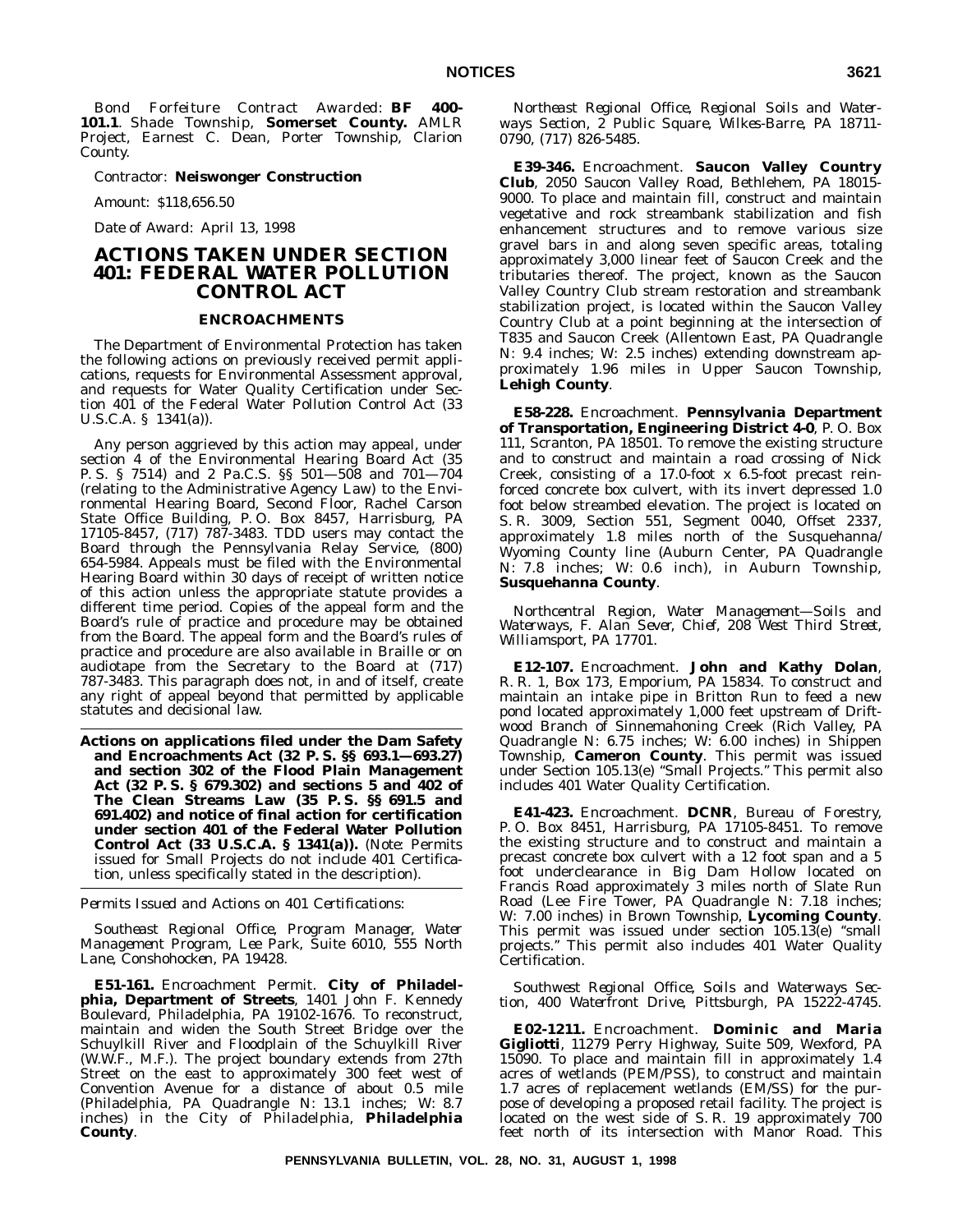permit includes the environmental assessment for three non-jurisdictional dams (Mars, PA Quadrangle N: 8.5 inches; W: 1.1 inches) in Pine Township, **Allegheny County**.

**E02-1231.** Encroachment. **Atlantic Pipe Line Company**, Ten Penn Center, 26th Floor, 1801 Market Street, Philadelphia, PA 19103-1699. To remove the existing structures and to restore and maintain approximately 120 feet of a tributary to Quigley Creek (WWF). The project is located on the east side of the Verona Road crossing of said stream (Braddock, PA Quadrangle N: 21.1 inches; W: 11.9 inches) in Penn Hills Township, **Allegheny County**. This permit was issued under section 105.13(e) "small projects." This permit also includes 401 Water Quality Certification.

*Northwest Regional Office, Soils and Waterways Section, 230 Chestnut Street, Meadville, PA 16335-3481, (814) 332-6942.*

**E20-457.** Encroachment. **Larry G. Kebert**, 12983 East Canal, Conneaut Lake, PA 16316. To operate and maintain a private bridge having a span of 20 feet and an underclearance of 6 feet across Deckard Run for access to a gravel mining operation south of Deckards Road (S. R. 2018) approximately 1.5 miles east of S. R. 0173 (Sugar Lake, PA Quadrangle N: 6.1 inches; W: 19.2 inches) located in Wayne Township, **Crawford County**.

**E42-254.** Encroachment. **Fleming Companies**, P. O. Box 1086, Buffalo, NY 14240-1086. To construct and maintain two additions onto the eastern side of the existing approximately 155-foot-long by 145-foot-wide Market Basket Supermarket building; one measuring 57 feet, 9 inches long by 34 feet wide and the other measuring 60 feet long by 25 feet wide located within the 100-year floodway of Lillibridge Creek south of Mill Street (Port Allegany, PA Quadrangle N; 10.75 inches; W: 4.25 inches) located in Port Allegany Borough, **McKean County**.

**E62-338.** Encroachment. **City of Warren**, 318 West Third Street, Warren, PA 16365-2388. To install and maintain an 18-inch-diameter stormwater outfall pipe and concrete headwall along the right bank of the Allegheny River at the end of Elm Street approximately 2,000 feet southwest of Pennsylvania Avenue (S. R. 0006 Business) (Warren, PA Quadrangle N: 16.1 inches; W: 2.5 inches) located in City of Warren, **Warren County**.

#### **DAM SAFETY**

**Actions on applications filed under the Dam Safety and Encroachments Act (32 P. S. §§ 693.1—693.27) and section 302 of the Flood Plain Management Act (32 P. S. § 679.302) and sections 5 and 402 of The Clean Streams Law (35 P. S. §§ 691.5 and 691.402) and notice of final action for certification under section 401 of the Federal Water Pollution Control Act (33 U.S.C.A. § 1341(a)).**

*Permits Issued and Actions on 401 Certification*

*Central Office: Bureau of Waterways Engineering, 400 Market Street, 3rd Floor, P. O. Box 8554, Harrisburg, PA 17105-8554, (717) 787-8568.*

**D15-372.** Dam. **Hankin Properties Partnership** (717 Constitution Drive, P. O. Box G, Exton, PA 19134). To construct, operate and maintain a stormwater detention dam located across Shamona Creek in Uwchlan Township, **Chester County**. The proposed facility is part

of the stormwater management plan and will also be a roadway crossing for the Eagleview Corporate Center.

[Pa.B. Doc. No. 98-1234. Filed for public inspection July 31, 1998, 9:00 a.m.]

#### **Availability of Technical Guidance**

Technical guidance documents are on DEP's World Wide Web site (http://www.dep.state.pa.us) at the Public Participation Center. The ''January 1998 Inventory'' heading is the Governor's List of Non-regulatory Documents. The "Search the Inventory of Technical Guidance Documents" heading is a database of the Inventory. The "Final" Documents'' heading is the link to a menu of the various DEP bureaus and from there to each bureau's final technical guidance documents. The ''Draft Technical Guidance'' heading is the link to DEP's draft technical guidance documents.

DEP will continue to revise its documents, as necessary, throughout 1998.

#### *Ordering Paper Copies of DEP Technical Guidance*

Persons can order a bound paper copy of the latest Inventory or an unbound paper copy of any of the final documents listed on the Inventory by calling DEP at (717) 783-8727.

In addition, bound copies of some of DEP's documents are available as DEP publications. Persons should check with the appropriate bureau for more information about the availability of a particular document as a publication.

#### *Changes to Technical Guidance Documents*

Here is the current list of recent changes. Persons who have any questions or comments about a particular document should call the contact person whose name and phone number is listed with each document. Persons who have questions or comments in general should call Jonathan Brightbill at (717) 783-8727.

#### *Draft Technical Guidance—Substantive Revision*

DEP ID: 562-2112-503 Title: Coal Surface Mining and Blasting Near Underground Utility Lines and Pipelines Description: This document will be revised to apply both anthracite and bituminous coal and to clearly specify application to only underground utilities. Deadline for Submittal of Comments: August 28, 1998 Contact: Nevin Strock at (717) 783-8845

JAMES M. SEIF,

*Secretary*

[Pa.B. Doc. No. 98-1235. Filed for public inspection July 31, 1998, 9:00 a.m.]

#### **Identification of Imminent Hazards Associated with Subsidence from Active Mining**

The Department of Environmental Protection's Bureau of Mining and Reclamation will hold a discussion session concerning the identification of imminent hazards associ-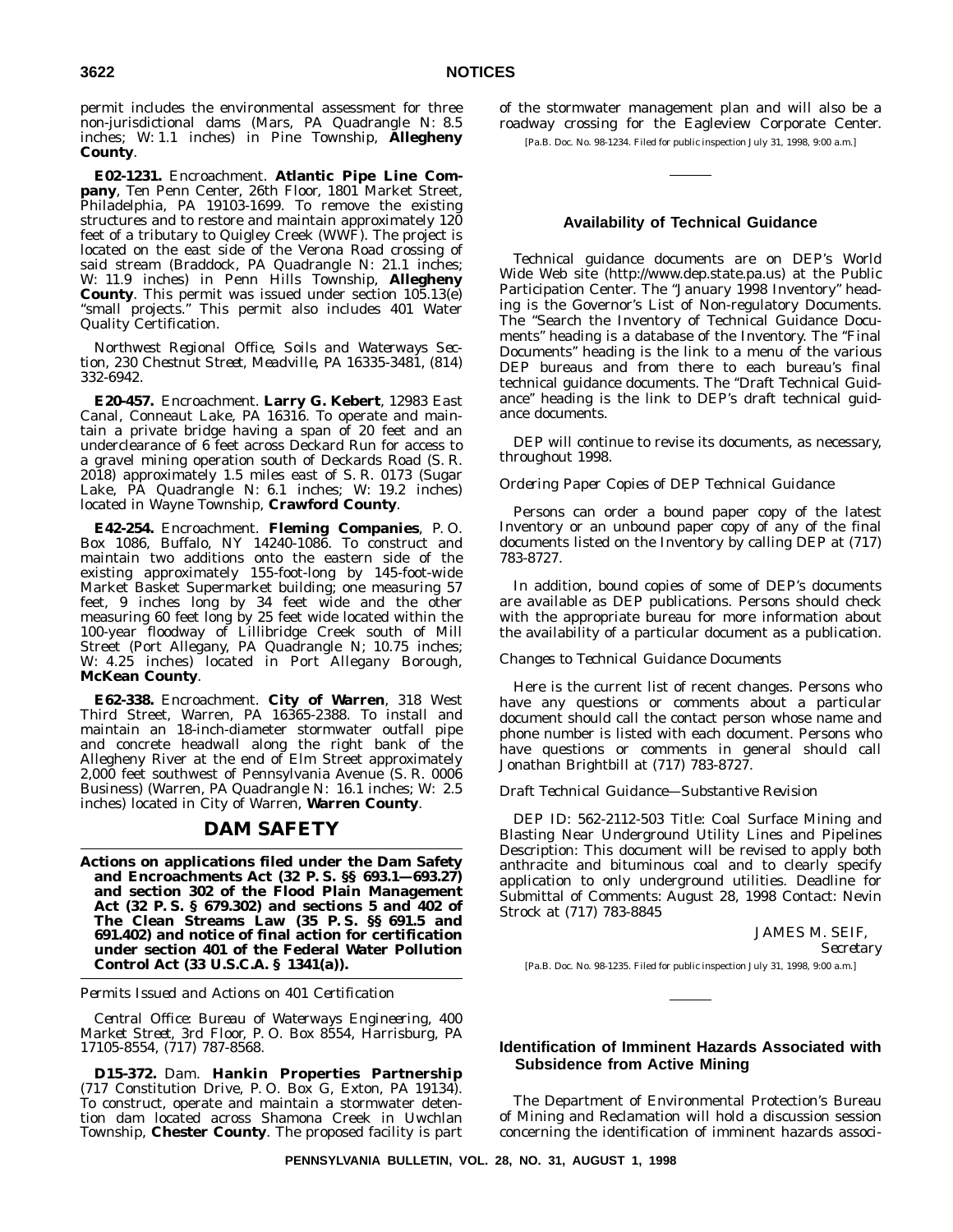ated with subsidence from active mining. The session will take place at 9:30 a.m. on August 5, 1998, at theheadquarters of the Pennsylvania Emergency Management Agency, 2605 Interstate Drive in Harrisburg, PA. The discussion will involve invited participants from the mining industry, utility industry and groups and agencies with interests in public safety issues. The session is an initial step in the development of technical guidance on identifying situations where DEP should intervene to prevent mining that would result in an imminent hazard to the safety of people in overlying areas.

Questions concerning the agenda or meeting location can be directed to Harold Miller at (717) 783-8845 or email to Miller.Harold@a1.dep.state.pa.us. The agenda for the discussion session will also be available through the Public Participation Center on DEP's World Wide Web site at http://www.dep.state.pa.us.

Persons in need of accommodations as provided for in the Americans With Disabilities Act of 1990 should contact Harold Miller directly at (717) 783-8845 or through the Pennsylvania AT&T Relay Service at (800) 654-5984 (TDD) to discuss how DEP may accommodate their needs.

JAMES M. SEIF,

*Secretary*

[Pa.B. Doc. No. 98-1236. Filed for public inspection July 31, 1998, 9:00 a.m.]

# **DEPARTMENT OF HEALTH**

#### **Availability of Final Maternal and Child Health Services Block Grant Application for Federal Fiscal Year 1999**

The Department of Health is making copies available of the Final Maternal and Child Health Services Block Grant Application for Federal Fiscal Year 1999, under 42 U.S.C.A.  $\S$  705(a)(5)(F). This application is the Commonwealth of Pennsylvania's request to the United States Department of Health and Human Services for block grant funding, and contains the Department's Maternal and Child Health Services Annual Report for Federal Fiscal Year 1997.

The block grant application, which describes proposed services, program goals and objectives and activities, can be obtained by contacting the Department of Health, Bureau of Family Health at the following address or telephone numbers: Department of Health, Bureau of Family Health, Room 733, Health and Welfare Building, P. O. Box 90, Harrisburg, PA 17108, or by calling (717) 787-7192; TDD (717) 783-6514. Persons with a disability who require an alternative format of the above-mentioned application (for example, large print, audio tape, Braille) should also contact the Bureau of Family Health at the foregoing address or telephone numbers.

#### DANIEL F. HOFFMANN, *Secretary*

[Pa.B. Doc. No. 98-1237. Filed for public inspection July 31, 1998, 9:00 a.m.]

# **DEPARTMENT OF PUBLIC WELFARE**

#### **Notice of Rule Change—Emergency Medical Condition**

The Department of Public Welfare (Department) announces that effective July 1, 1998, the Medical Assistance Program is:

1. revising its definition of "emergency admission";

2. adding new definitions of "emergency medical condition" and "emergency medical care";

3. deleting the definitions of "emergency situation" and "emergency accident care"; and

4. deleting Appendix A of Chapter 1221, relating to Clinic and Emergency Room Services.

This Rule Change will be adopted by final rulemaking to 55 Pa. Code Chapter 1101, Section 1101.21; Chapter 1141, Sections 1141.2, 1141.59; Chapter 1150, Section 1150.2; and Chapter 1221, Sections 1221.2, 1221.59.

The Department, in consultation with the Pennsylvania Chapter of the American College of Emergency Physicians and the Hospital and Healthservices Association of Pennsylvania (HAP), is deleting the current definition of an "emergency situation" and replacing it with the definition of "emergency medical condition". The new definition is consistent with the definition included in the Balanced Budget Act of 1997.

The Department is also replacing the definition of "emergency situation" in Section 1141.2 with a definition of "emergency medical care"; deleting the definition of "emergency accident care" and modifying the definition of "emergency medical care" in Section 1221.2; and revising the definition of "emergency admission" in Section 1150.2. In addition, the Department is revising the section on "Non-emergency use of the emergency room" under "Noncompensable services" in Sections 1141.59 and 1221.59.

Because of the unlimited numbers of medical conditions that could constitute an emergency situation, the list of symptoms and diagnoses in Appendix A to Chapter 1221 has become unintentionally restrictive. As a result, the Department is deleting Appendix A and all references to Appendix A throughout the regulations.

Failure to adopt these rule changes may result in recipients being denied emergency room services that are actual emergency situations.

This Rule Change has been reviewed by the Office of General Counsel and the Office of Attorney General.

This Rule Change is made under the Joint Committee on Documents Resolution 1998-1 (2), 28 Pa.B. 2629 (June 6, 1998), and will be in effect for 365 days pending adoption of final rulemaking by the Department.

A copy of this notice is available for review at local county assistance offices throughout the Commonwealth. Interested persons are invited to submit written comments to this notice within 30 days of this publication. Comments should be sent to the Department of Public Welfare, Office of Medical Assistance Programs, c/o Deputy Secretary's Office, Attention: Suzanne Love, Room 515 Health and Welfare Building, Harrisburg, PA 17120.

Persons with a disability may use the AT&T Relay Service by calling 1 (800) 654-5984 (TDD users) or 1 (800)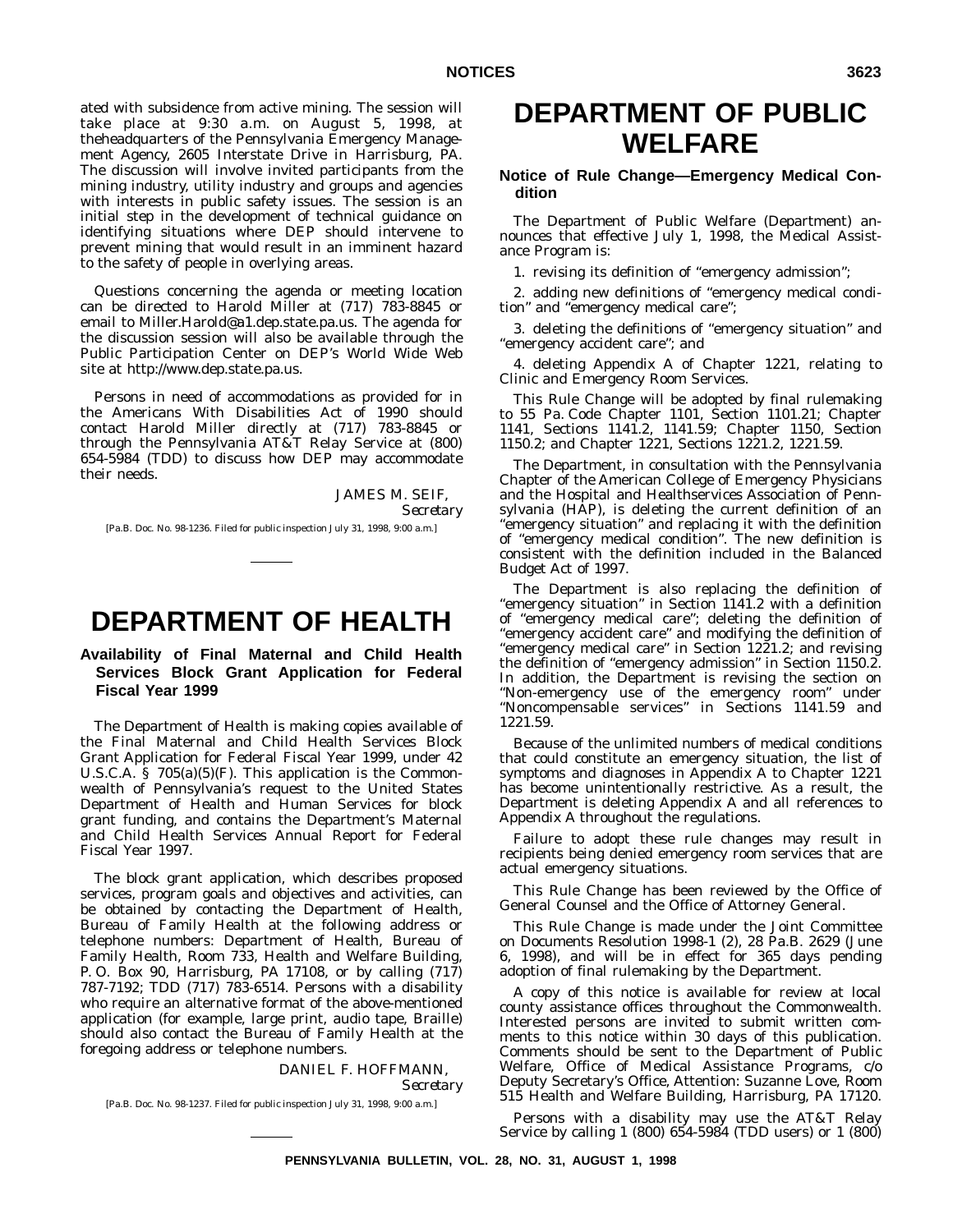654-5988 (Voice users). If you require another alternative, please contact Thomas Vracarich at (717) 783-2209.

> FEATHER O. HOUSTOUN, *Secretary*

#### *Purpose*

The purpose of this notice is to:

1. add a new definition of "emergency medical condition" and "emergency medical care";

2. revise the Medical Assistance definition of "emergency admission";

3. delete the definitions of "emergency situation" and "emergency accident care"; and

4. delete Appendix A of 55 Pa. Code, Chapter 1221, relating to Clinic and Emergency Room Services.

*Scope*

This notice applies to all providers enrolled in the Medical Assistance Program, as well as both voluntary and mandatory managed care organizations under contract with the Department.

#### *Background*

On August 5, 1997, President Clinton signed the Balanced Budget Act of 1997 (BBA), which included a revised definition of "emergency medical condition." To be consistent with BBA, the Department, in consultation with the Pennsylvania Chapter of the American College of Emergency Physicians and the Hospital and Healthservices Association of Pennsylvania, is deleting the current § 1101.21 definition of an "emergency situation" and replacing it with the definition of "emergency medical condition." Effective July 1, 1998, § 1101.21, relating to definitions, will include the following definition of "emergency medical condition":

*Emergency Medical Condition*—A medical condition manifesting itself by acute symptoms of sufficient severity (including severe pain) such that a prudent layperson, who possesses an average knowledge of health and medicine, could reasonably expect the absence of immediate medical attention to result in—

(i) placing the health of the individual (or, with respect to a pregnant woman, the health of the woman or her unborn child) in serious jeopardy,

(ii) serious impairment to bodily functions, or

(iii) serious dysfunction of any bodily organ or part.

The Department is replacing the definition of "emergency situation" in § 1141.2 with a definition of "emergency medical care"; deleting the definition of "emergency accident care" and modifying the definition of "emergency medical care" in § 1221.2; and revising the definition of "emergency admission" in § 1150.2. In addition, the Department is revising the section on "Non-emergency use of the emergency room" under "Noncompensable services" in §§ 1141.59 and 1221.59.

Because of the unlimited numbers of medical conditions that could constitute an emergency situation, the list of symptoms and diagnoses in Appendix A to Chapter 1221 has become unintentionally restrictive. As a result, the Department is deleting Appendix A and all references to Appendix A throughout the regulations.

*Policy*

Effective July 1, 1998, Chapter 1101—General Provisions, Chapter 1141—Physicians' Services, Chapter 1150—Medical Assistance Program Payment Policies, and Chapter 1221—Clinic and Emergency Room Services are revised as follows:

# **CHAPTER 1101. GENERAL PROVISIONS.** \*\*\*\*\*

# **§ 1101.21. Definitions.**

*Emergency Medical Condition***—A medical condition manifesting itself by acute symptoms of sufficient severity (including severe pain) such that a prudent layperson, who possesses an average knowledge of health and medicine, could reasonably expect the absence of immediate medical attention to result in—**

**(i) placing the health of the individual (or, with respect to a pregnant woman, the health of the woman or her unborn child) in serious jeopardy,**

**(ii) serious impairment to bodily functions, or**

**(iii) serious dysfunction of any bodily organ or part.**

**[ EMERGENCY SITUATION—A condition in which immediate medical care is necessary to prevent the death or serious impairment of health of the individual. ]**

### \*\*\*\*\*

# **CHAPTER 1141. PHYSICIANS' SERVICES.** \*\*\*\*\*

**§ 1141.2. Definitions.**

\*\*\*\*\*

*Emergency Medical Care***—Medical care rendered in response to an emergency medical condition as defined in § 1101.21 of this title.**

**[ EMERGENCY SITUATION—A condition in which immediate medical care is necessary to prevent the death or serious impairment of health of the individual. ]**

\*\*\*\*\*

#### **§ 1141.59. Noncompensable services.**

Payment will not be made for the following physician's services:

\*\*\*\*\*

**(17) Non-emergency use of the emergency room. Services that do not meet the definition of emergency medical care of this chapter are not reimbursable unless the recipient declares that he/she does not have access to a primary care physician or an outpatient clinic to receive non-emergency care. The hospital emergency room staff and/or the emergency room physician must document in the patient's medical record the declaration of no access to primary care.**

\*\*\*\*\*

#### **CHAPTER 1150. MEDICAL ASSISTANCE PROGRAM PAYMENT POLICIES.** \*\*\*\*\*

#### **§ 1150.2. Definitions.**

\*\*\*\*\* *Emergency Admission*—An admission to a hospital for **[ a condition in which immediate medical care is**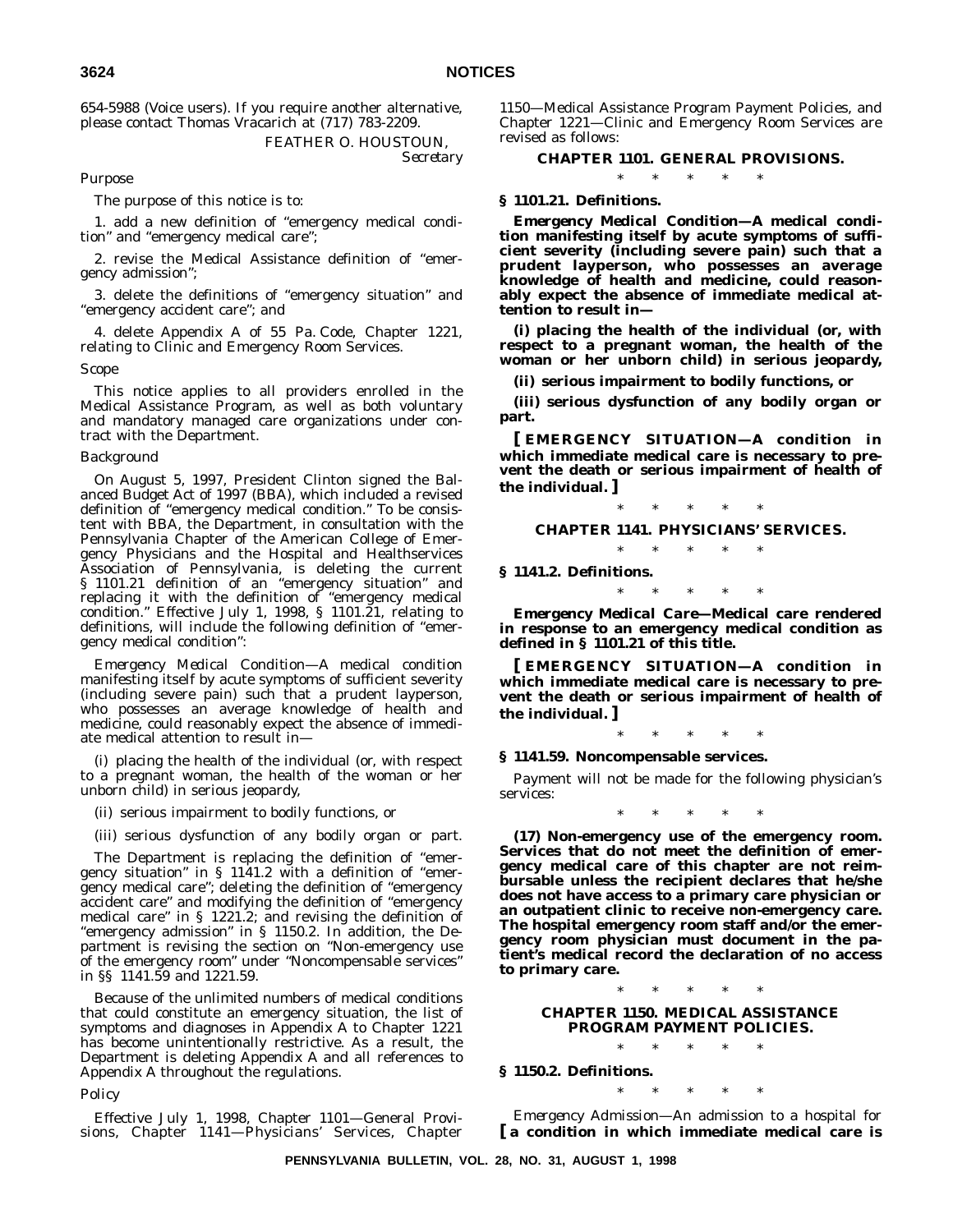**necessary to prevent death, serious impairment or significant deterioration of the health of the patient ] the purpose of rendering medical care in response to an emergency medical condition as defined in § 1101.21 of this title.**

\*\*\*\*\* **CHAPTER 1221. CLINIC AND EMERGENCY ROOM SERVICES.**

\*\*\*\*\*

**§ 1221.2. Definitions.**

\*\*\*\*\*

**[ Emergency Accident Care—The initial examination and treatment performed in connection with and within 72 hours following an injury. Examples of emergency accident care include but is not limited to the following: removal of foreign body in the eye, treatment of abrasions, contusions, acute sprains or strains, nose bleeds—caused by trauma, insect bites or stings, choking on food, drink or foreign body, resuscitation of drowning or smoke inhalation victims, or treatment of concussion, or poisoning—chemical or drug. ]**

*Emergency Medical Care*—Medical care rendered in response **[ to the sudden onset of a medical condition requiring medical, nor surgical, intervention to sustain the life of the person or to prevent damage to the person's health and which the recipient** secures immediately after the onset, or as soon **thereafter as the care can be made available, but in no case later than 72 hours after the onset ] an emergency medical condition as defined in § 1101.21 of this title. [ In order to determine whether a medical emergency existed and, therefore, whether benefits for outpatient services in connection with the treatment of the condition are payable on an emergency basis, the following criteria shall be applied:**

(i) *Severe symptoms have to occur—***The symptoms must be sufficiently severe to cause a person to seek immediate medical aid. Some symptoms or conditions indicating medical emergency care are listed in Appendix A.**

(ii) *Severe symptoms must occur suddenly and unexpectedly—***Subacute symptoms of a chronic condition would not qualify as a medical emergency. However, chronic symptoms that suddenly become severe enough to require immediate intervention would qualify. ]**

\*\*\*\*\*

**§ 1221.59. Noncompensable services and items.**

Payment will not be made to clinics or emergency rooms for the following services or items:

\*\*\*\*\*

(9) Non-emergency use of the emergency room. Services **[ to patients who do not exhibit symptoms or have a diagnosis that is listed in Appendix A ] that do not meet the definition of emergency medical care of this chapter** are not reimbursable unless the recipient declares that he/she does not have access to a primary care physician or an outpatient clinic to **[ treat nonemergency situations ] receive nonemergency care**. The hospital emergency room staff and/or the

emergency room physician must document in the patient's medical record the declaration of no access to primary care.

\*\*\*\*\*

**[ APPENDIX A. MEDICAL EMERGENCY CARE SYMPTOMS**

**Allergy Reactions, Acute (Except Allergy Tests)**

**Appendicitis, Acute**

**Asthma, Acute**

**Breathing Difficulties or Shortness of Breath**

**Bronchitis, Severe**

**Bursitis, Severe Onset Chest Pain, Severe**

**Choking**

**Colitis**

**Coma**

**Convulsions and/or Seizures**

**Cystitis**

**Dermatitis or Hives (Resulting From Internal or Unknown Causes)**

**Diabetic Coma**

**Diarrhea, Severe**

**Drug Reaction**

**Earache, Severe**

**Epistaxis (nosebleed)**

**Fainting**

**Fecal Impaction, Severe**

**Food Poisoning**

**Frost Bite**

**Gall Bladder, Acute Attack**

**Gastritis**

**Gastro-intestinal Conditions, Acute**

**Glaucoma, Severe**

**Headache, Severe**

**Heart Attack, Suspected**

**Hemorrhage**

**Hysteria**

**Insulin Shock (Overdose)**

**Kidney Stones**

**Maternity Complications, Such As Suspected Miscarriage**

**Pain, Sudden or Severe Onset**

**Pleurisy**

**Pneumonitis**

**Poisoning (including overdose)**

**Pyelitis**

**Pyelonephritis (Shock)**

**Spasms, Cerebral or Cardiac**

**Spontaneous Pneumothorax**

**Stomach Pain, Severe**

**Strangulated Hernia**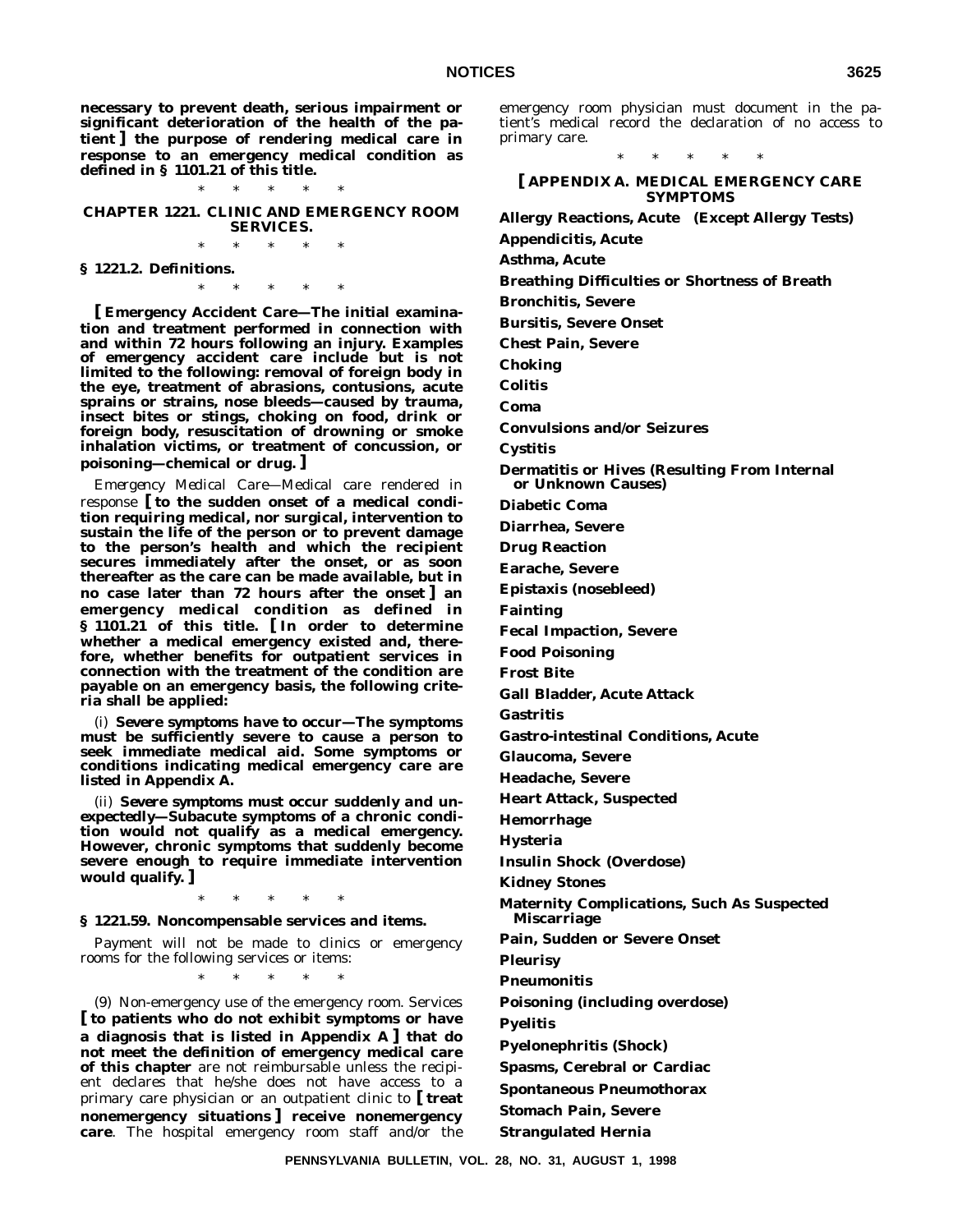**Stroke**

**Sunstroke**

**Swollen Ring Finger**

**Tachycardia**

**Thrombosis and/or Phlebitis**

**Unconsciousness**

#### **Urinary Retention, Acute**

#### **Vision Loss, Sudden Onset**

#### **Vomiting, Severe ]**

**Fiscal Note:** 14-NRC-73. (1) General Fund; (2) Implementing Year 1998-99 is \$529,000; (3) 1st Succeeding Year 1999-00 is \$529,000; 2nd Succeeding Year 2000-01 is \$529,000; 3rd Succeeding Year 2001-02 is \$529,000; 4th Succeeding Year 2002-03 is \$529,000; 5th Succeeding Year 2003-04 is \$529,000; (4) FY 1997-98 \$662,740; FY 1996-97 \$798,836; FY 1995-96 \$792,293; (7) Medical Assistance—Outpatient; (8) recommends adoption. The increased cost for this rule change is included in the Department's 1998-99 budget.

[Pa.B. Doc. No. 98-1238. Filed for public inspection July 31, 1998, 9:00 a.m.]

#### **Notice of Rule Change—Increase in Income Limitations**

The Department of Public Welfare (Department) announces that effective January 1, 1998, it is implementing the income limitation changes mandated by Section 4732 of the Balanced Budget Act of 1997, Public Law 105-33, enacted August 5, 1997, which amended the Social Security Act at Section 1902(a)(10)(E) (42 U.S.C.A. § 1396a  $(a)(10)(E)$ . These changes are implemented in conjunction with existing policy and expand the income limitations for individuals who can apply for full or partial payment of the Medicare Part B premium. Individuals who will qualify for full payment of the Medicare Part B premium are identified as Qualifying Individuals—1 (QI-1s). Individuals who will qualify for a partial payment are identified as QI-2s. This Rule Change will be adopted by final rulemaking omitting proposed to the 55 Pa. Code Chapter 140, Special MA Eligibility Provisions.

These changes affect those individuals who are elderly and/or disabled and are applying for Medical Assistance (MA) under the Healthy Horizons Categorically Needy eligibility requirements. The Department's existing policy provides for Medicare cost-sharing and/or payment of Medicare Part B premiums. Individuals with family income up to 100% of the current Federal Poverty Income Guideline (FPIG) and resources not exceeding twice the aged, blind or disabled (Supplemental Security Income (SSI)-related) resource standard for the appropriate family size qualify for payment of full Medicare deductibles and coinsurance and payment of Medicare Part B premiums. These individuals are identified as Qualified Medicare Beneficiaries (QMBs). Individuals with family income up to 100% of the current FPIG and resources not exceeding \$2,400 for an individual and \$3,200 for a couple qualify for payment of coinsurance and/or deductibles up to the Medicaid rate and payment of Medicare Part B premiums. These individuals are identified as Specified Low-Income Beneficiaries (SLMBs). Individuals with family income which is more than 100% of the FPIG but does not exceed 120% of the current FPIG and resources not

exceeding twice the SSI-related resource standard for the appropriate family size only qualify for payment of Medicare Part B premiums. These individuals are identified as SLMBs.

Individuals with income up to 120% but not exceeding 135% of the current FPIG can qualify for payment of the Medicare Part B premium. This group will be identified as QI-1s. Individuals whose income is at least 135% of the FPIG but not exceeding 175% of the current FPIG and resources not exceeding twice the SSI-related resource standard for the appropriate family size can qualify for partial payment of the Medicare Part B premium. This group will be identified as QI-2s.

The Department is required to implement the mandatory provisions of the Balanced Budget Act of 1997. If the Department does not implement these requirements, the Department risks Federal financial sanctions.

This Rule Change has been reviewed and approved by the Office of General Counsel and the Office of Attorney General.

This Rule Change is made under the Joint Committee on Documents Resolution 1998-1(2), 28 Pa.B. 2629 (June 6, 1998), and will be in effect for 365 days pending adoption of final rulemaking by the Department.

Public comments to this Rule Change may be made for 30 days from the date of publication in the *Pennsylvania Bulletin* by writing to Edward J. Zogby, Acting Director, Bureau of Policy, Office of Income Maintenance, Room 431, Health and Welfare Building, Harrisburg, PA 17120.

Persons with a disability may use the AT&T Relay Service by calling 1 (800) 654-5984 (TDD users) or 1 (800) 654-5988 (Voice users).

> FEATHER O. HOUSTOUN, *Secretary*

#### *Purpose*

To advise County Assistance Offices (CAOs) of changes in the income limitations for those persons who are elderly and/or disabled and applying for, or receiving, Medical Assistance (MA) as either Qualified Medicare Beneficiaries (QMBs) or Specified Low-Income Medicare Beneficiaries (SLMBs) and whose income does not exceed the increased amounts as specified in the Balanced Budget Act of 1997, Public Law 105-33, enacted August 5, 1997.

#### *Background*

The Department's existing policy provides for Medicare cost-sharing and/or payment of Medicare Part B premiums. Individuals with family income up to 100% of the current Federal Poverty Income Guidelines (FPIG) and resources not exceeding twice the aged, blind or disabled (Supplemental Security Income (SSI-related) resource standard for the appropriate family size qualify for payment of full Medicare deductibles and coinsurance and payment of Medicare Part B premiums. These individuals are identified as Qualified Medicare Beneficiaries (QMBs). Individuals with family income up to 100% of the current FPIG and resources not exceeding \$2,400 for an individual and \$3,200 for a couple qualify for payment of coinsurance and/or deductibles up to the Medicaid rate and payment of Medicare Part B premiums. These individuals are identified as Specified Low-Income Medicare Beneficiaries (SLMBs). Individuals with family income which is more than 100% of the FPIG but does not exceed 120% of the current FPIG and resources not exceeding twice the SSI-related resource standard for the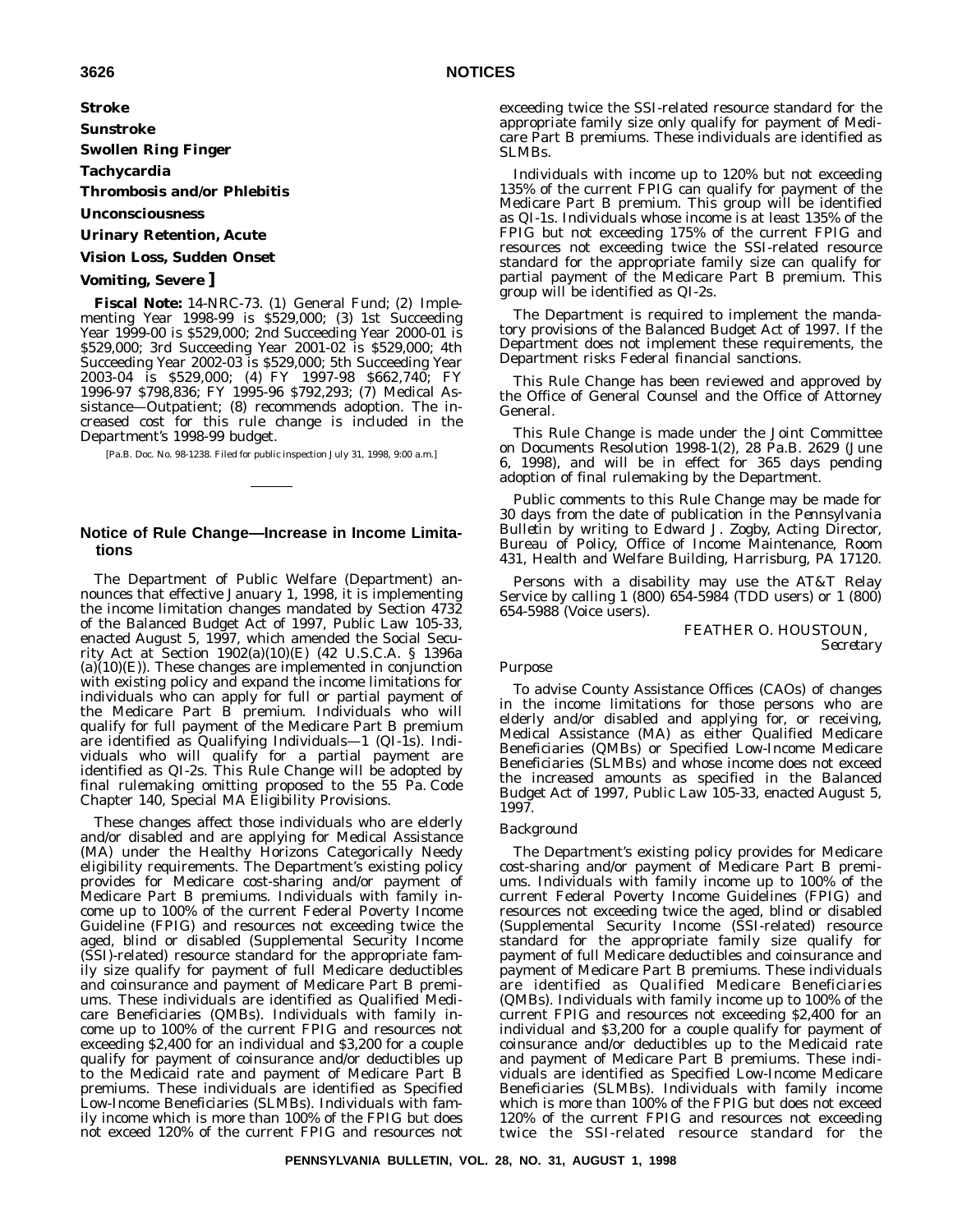appropriate family size only qualify for payment of Medicare Part B premiums. These individuals are also identified as SLMBs.

#### *Discussion*

The Balanced Budget Act of 1997 mandates that there is an expansion in income limitations to qualify for payment of the Medicare Part B premium. Individuals with income up to 120% but not exceeding 135% of the current FPIG can qualify for payment of the Medicare Part B premium. This group will be identified as a Qualifying Individual—1 Group (QI-1). Additionally, the Balanced Budget Act of 1997 provides for a partial payment of Part B Premiums for those individuals whose income is at least 135% of the FPIG but not exceeding 175% of the current FPIG and resources not exceeding twice the SSI-related resource standard for the appropriate family size. This group will be identified as Qualifying Individuals—2 Group (QI-2).

These changes affect those individuals who are elderly and/or disabled and applying for Medical Assistance under the Healthy Horizons Categorically Needy eligibility requirements.

**Fiscal Note:** 14-NRC-74. No fiscal impact; (8) recommends adoption.

[Pa.B. Doc. No. 98-1239. Filed for public inspection July 31, 1998, 9:00 a.m.]

# **DEPARTMENT OF REVENUE**

#### **Pennsylvania Bank Roll Instant Lottery Game**

Under the State Lottery Law (72 P. S. §§ 3761-101— 3761-314), and 61 Pa. Code § 819.203 (relating to notice of instant game rules), the Secretary of Revenue hereby provides public notice of the rules for the following instant lottery game:

1. *Name*: The name of the game is Pennsylvania Bank Roll.

2. *Price*: The price of a Pennsylvania Bank Roll instant lottery game ticket is \$1.00.

3. *Play Symbols*: Each Pennsylvania Bank Roll instant lottery game ticket will contain one play area featuring one ''Bank Numbers'' area and one ''Your Numbers'' area. The play symbols and their captions located in the ''Bank Numbers'' area are: 1 (ONE), 2 (TWO), 3 (THREE), 4 (FOUR), 5 (FIVE), 6 (SIX), 7 (SEVEN), 8 (EIGHT), 9 (NINE), 10 (TEN), 11 (ELVN) and 12 (TWLE). The play symbols and their captions located in the ''Your Numbers'' area are: 1 (ONE), 2 (TWO), 3 (THREE), 4 (FOUR), 5 (FIVE), 6 (SIX), 7 (SEVEN), 8 (EIGHT), 9 (NINE), 10 (TEN), 11 (ELVN), 12 (TWLE) and a Safe Symbol (SAFE).

4. *Prize Play Symbols*: The prize play symbols and their captions located in the "Your Numbers" area are:<br>\$1<sup>.00</sup> (ONE DOL), \$2<sup>.00</sup> (TWO DOL), \$4<sup>.00</sup> (FOR DOL), \$8.00 (EGT DOL), \$10.00 (TEN DOL), \$20.00 (TWENTY), \$40.00 (FORTY), \$80.00 (EIGHTY), \$2,500 (TWYFIVHUN) and \$10,000 (TEN THO).

5. *Prizes*: The prizes that can be won in this game are \$1, \$2, \$4, \$8, \$10, \$20, \$40, \$80, \$2,500 and \$10,000. The player can win up to four times on a ticket.

6. *Approximate Number of Tickets Printed For the Game*: Approximately 5,760,000 tickets will be printed for the Pennsylvania Bank Roll instant lottery game.

#### 7. *Determination of Prize Winners*:

(a) Holders of tickets upon which any one of the ''Your Numbers'' play symbols matches either of the ''Bank Numbers'' play symbols and a prize play symbol of \$10,000 (TEN THO) appears under the matching "Your Numbers'' play symbol, on a single ticket, shall be entitled to a prize of \$10,000.

(b) Holders of tickets upon which any one of the ''Your Numbers'' play symbols matches either of the ''Bank Numbers'' play symbols and a prize play symbol of \$2,500 (TWYFIVHUN) appears under the matching ''Your Numbers" play symbol, on a single ticket, shall be entitled to a prize of \$2,500.

(c) Holders of tickets upon which any one of the ''Your Numbers'' play symbols is a Safe Symbol (SAFE) and a prize play symbol of \$80.00 (EIGHTY) appears under the Safe Symbol (SAFE) play symbol, on a single ticket, shall be entitled to a prize of \$80.

(d) Holders of tickets upon which any one of the ''Your Numbers" play symbols matches either of the "Bank<br>Numbers" play symbols and a prize play symbol of \$40<sup>.00</sup> (FORTY) appears under the matching ''Your Numbers'' play symbol, on a single ticket, shall be entitled to a prize of \$40.

(e) Holders of tickets upon which any one of the ''Your Numbers'' play symbols is a Safe Symbol (SAFE) and a prize play symbol of \$40.00 (FORTY) appears under the Safe Symbol (SAFE) play symbol, on a single ticket, shall be entitled to a prize of \$40.

(f) Holders of tickets upon which any one of the ''Your Numbers" play symbols matches either of the "Bank<br>Numbers" play symbols and a prize play symbol of \$20<sup>.00</sup> (TWENTY) appears under the matching ''Your Numbers'' play symbol, on a single ticket, shall be entitled to a prize of \$20.

(g) Holders of tickets upon which any one of the ''Your Numbers'' play symbols is a Safe Symbol (SAFE) and a prize play symbol of \$20<sup>.00</sup> (TWENTY) appears under the Safe Symbol (SAFE) play symbol, on a single ticket, shall be entitled to a prize of \$20.

(h) Holders of tickets upon which any one of the ''Your Numbers" play symbols matches either of the "Bank<br>Numbers" play symbols and a prize play symbol of \$10<sup>.00</sup> (TEN DOL) appears under the matching ''Your Numbers'' play symbol, on a single ticket, shall be entitled to a prize of \$10.

(i) Holders of tickets upon which any one of the ''Your Numbers" play symbols matches either of the "Bank<br>Numbers" play symbols and a prize play symbol of \$8<sup>.00</sup> (EGT DOL) appears under the matching ''Your Numbers'' play symbol, on a single ticket, shall be entitled to a prize of \$8.

(j) Holders of tickets upon which any one of the ''Your Numbers" play symbols is a Safe Symbol (SAFE) and a<br>prize play symbol of \$4<sup>.00</sup> (FOR DOL) appears under the Safe Symbol (SAFE) play symbol, on a single ticket, shall be entitled to a prize of \$4.

(k) Holders of tickets upon which any one of the ''Your Numbers'' play symbols matches either of the ''Bank Numbers'' play symbols and a prize play symbol of \$2.00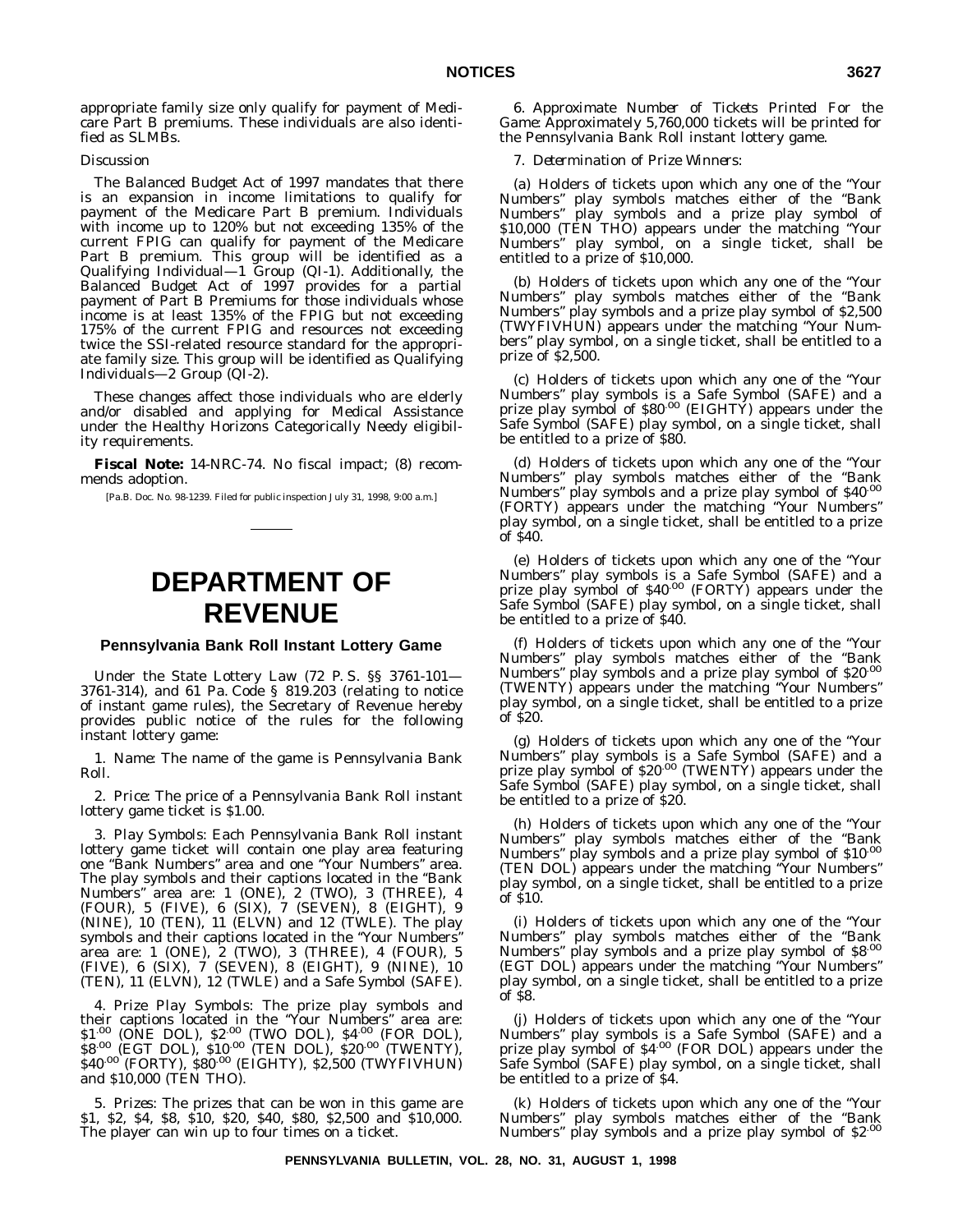(TWO DOL) appears under the matching ''Your Numbers'' play symbol, on a single ticket, shall be entitled to a prize of \$2.

(l) Holders of tickets upon which any one of the ''Your Numbers'' play symbols is a Safe Symbol (SAFE) and a prize play symbol of \$2.00 (TWO DOL) appears under the Safe Symbol (SAFE) play symbol, on a single ticket, shall be entitled to a prize of \$2.

(m) Holders of tickets upon which any one of the ''Your Numbers'' play symbols matches either of the ''Bank

| TO EIUIEI DAHK IVUIIIDEI |            |                  | $V$ <i>NIHIEIS FEI</i> $J$ , |
|--------------------------|------------|------------------|------------------------------|
| With Prize(s) Of:        | Win        | Approximate Odds | <b>Tickets</b>               |
| \$1                      | \$1        | 1:10             | 576,000                      |
| \$1 x 2                  | \$2        | 1:33.33          | 172,800                      |
| \$2 (SAFE)               | \$2        | 1:23.08          | 249,600                      |
| \$2\$                    | \$2\$      | 1:37.50          | 153,600                      |
| \$1 x 4                  | \$4        | 1:250            | 23,040                       |
| $$2 \times 2$            | \$4        | 1:250            | 23,040                       |
| \$4 (SAFE)               | \$4        | 1:100            | 57,600                       |
| $$2 \times 4$            | \$8        | 1:500            | 11,520                       |
| \$4 x 2                  | \$8        | 1:500            | 11,520                       |
| \$8                      | \$8        | 1:500            | 11,520                       |
| \$10                     | \$10       | 1:750            | 7,680                        |
| $$10 \times 2$$          | \$20       | 1:1,500          | 3,840                        |
| \$20 (SAFE)              | \$20       | 1:300            | 19,200                       |
| <b>\$20</b>              | <b>S20</b> | 1:1,500          | 3,840                        |
| \$40 (SAFE)              | \$40       | 1:3,000          | 1,920                        |
| $$10 \times 4$           | \$40       | 1:8,000          | 720                          |
| <b>\$40</b>              | \$40       | 1:8,000          | 720                          |
| \$80 (SAFE)              | \$80       | 1:9,600          | 600                          |
| $$20 \times 4$           | \$80       | 1:16,000         | 360                          |
| $$40 \times 2$$          | <b>S80</b> | 1:16,000         | 360                          |
| \$2,500                  | \$2,500    | 1:240,000        | 24                           |
| $$2,500 \times 4$        | \$10,000   | 1:720,000        | 8                            |
| \$10,000                 | \$10,000   | 1:1,440,000      | 4                            |
|                          |            |                  |                              |

#### (SAFE) = Auto Win

9. *Retailer Incentive Awards*: The Lottery may conduct a separate Retailer Incentive Game for retailers who sell Pennsylvania Bank Roll instant lottery game tickets. The conduct of the game will be governed by 61 Pa. Code § 819.222 (relating to retailer bonuses and incentives).

10. *Unclaimed Prize Money*: For a period of 1 year from the announced close of Pennsylvania Bank Roll, prize money from winning Pennsylvania Bank Roll instant lottery game tickets will be retained by the Secretary for payment to the persons entitled thereto. If no claim is made within 1 year of the announced close of the Pennsylvania Bank Roll instant lottery game, the right of a ticket holder to claim the prize represented by the ticket, if any, will expire and the prize money will be paid into the State Lottery Fund and used for purposes provided for by statute.

11. *Governing Law*: In purchasing a ticket, the customer agrees to comply with and abide by the State Lottery Law (72 P. S. §§ 3761-101—3761-314), the regulations contained in 61 Pa. Code Part V (relating to State Lotteries) and the provisions contained in this notice.

12. *Termination of the Game*: The Secretary may announce a termination date, after which no further tickets from this game may be sold. The announcement will be Numbers'' play symbols and a prize play symbol of \$1.00 (ONE DOL) appears under the matching ''Your Numbers'' play symbol, on a single ticket, shall be entitled to a prize of \$1.

8. *Number and Description of Prizes and Approximate Odds*: The following table sets forth the approximate number of winners, amounts of prizes, and approximate odds of winning:

| Match Any Of Your Numbers |             |                  | Approximate No. of    |
|---------------------------|-------------|------------------|-----------------------|
| To Either Bank Number     | Win         |                  | Winners Per 5,760,000 |
| With Prize(s) Of:         |             | Approximate Odds | <b>Tickets</b>        |
| \$1                       | S1          | 1:10             | 576,000               |
| \$1 x 2                   | \$2         | 1:33.33          | 172,800               |
| \$2 (SAFE)                | \$2         | 1:23.08          | 249,600               |
| \$2                       | \$2         | 1:37.50          | 153,600               |
| \$1 x 4                   | \$4         | 1:250            | 23,040                |
| \$2 x 2                   | \$4         | 1:250            | 23,040                |
| \$4 (SAFE)                | \$4         | 1:100            | 57,600                |
| \$2 x 4                   | S8          | 1:500            | 11,520                |
| \$4 x 2                   | S8          | 1:500            | 11,520                |
| \$8                       | \$8         | 1:500            | 11,520                |
| \$10                      | <b>\$10</b> | 1:750            | 7,680                 |
| \$10 x 2                  | \$20        | 1:1,500          | 3,840                 |
| \$20 (SAFE)               | \$20        | 1:300            | 19,200                |
| \$20                      | \$20        | 1:1,500          | 3,840                 |
| \$40 (SAFE)               | <b>\$40</b> | 1:3,000          | 1,920                 |
| \$10 x 4                  | <b>\$40</b> | 1:8,000          | 720                   |
| S40                       | <b>\$40</b> | 1:8,000          | 720                   |
| \$80 (SAFE)               | \$80        | 1:9,600          | 600                   |
| \$20 x 4                  | \$80        | 1:16,000         | 360                   |
| \$40 x 2                  | <b>\$80</b> | 1:16,000         | 360                   |
| \$2,500                   | \$2,500     | 1:240,000        | 24                    |
| \$2,500 x 4               | \$10,000    | 1:720,000        | 8                     |
| \$10,000                  | \$10,000    | 1:1,440,000      | 4                     |
|                           |             |                  |                       |

disseminated through media used to advertise or promote Pennsylvania Bank Roll or through normal communications methods.

ROBERT A. JUDGE, Sr.,

*Secretary*

[Pa.B. Doc. No. 98-1240. Filed for public inspection July 31, 1998, 9:00 a.m.]

# **DEPARTMENT OF TRANSPORTATION**

#### **Retention of Engineering Firms**

#### **Bucks County Project Reference No. 08430AG2229**

The Department of Transportation will retain an engineering firm to provide supplementary construction inspection staff of approximately sixteen (16) inspectors, under the Department's Inspector(s)-in-Charge for construction inspection and documentation services on the following projects: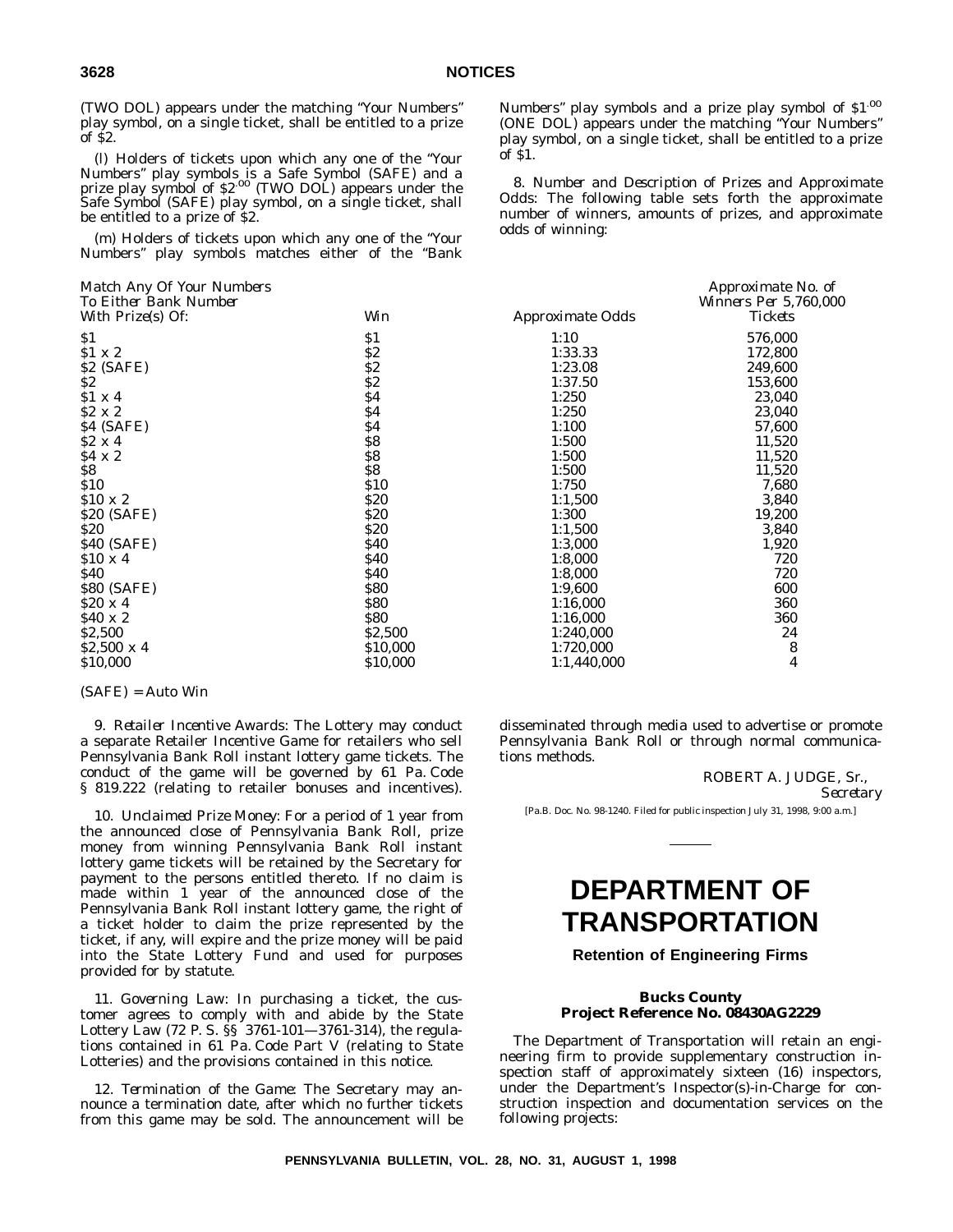1. S. R. 0611, Section M02, Bucks County This project consists of the roadway restoration for Easton Road from County Line Road to Bristol Road in Warrington Township.

2. S. R. 0611, Section M03, Bucks County This project consists of the roadway restoration for Easton Road from Bristol Road to S. Main Street in Warrington and Doylestown Townships.

The Department will establish an order of ranking of a minimum of three (3) firms for the purpose of negotiating an Engineering Agreement based on the Department's evaluation of the acceptable letters of interest received in response to this solicitation. The ranking will be established directly from the letters of interest. Technical proposals will not be requested prior to the establishment of the ranking.

The following factors, listed in order of importance, will be considered by the Department during the evaluation of the firms submitting letters of interest:

a. Ability to package and present the Letter of Interest in accordance with the ''General Requirements and Information'' section.

b. Review of inspectors' resumes with emphasis on construction inspection capabilities, Department and District experience and supervisory experience.

c. Specialized experience in bituminous paving, concrete patching, structure rehabilitation including latex overlay, drainage and signalization.

d. Number of NICET and NECEPT certified inspectors in each payroll classification.

e. Understanding of Department's requirements, policies and specifications.

f. Ability to provide two (2) ''CDS'' operators or persons capable of inputing data into a personal computer (TCIS Classification).

g. Past performance.

The qualifications and experience required of the firm's inspectors will be established by the Department, and the qualifications of the firm's proposed employees will be reviewed and approved by the Department.

A minimum of four (4) individuals submitted as part of your inspection staff (2 per project) must have a NECEPT Bituminous Field Technician Certification.

It is anticipated that the supplementary construction inspection staff for this assignment will consist of the following number of inspectors who meet the requirements for the following inspection classifications:

| Classification                                                                                             | <i><b>NO. OF</b></i><br><i>Inspectors</i> |
|------------------------------------------------------------------------------------------------------------|-------------------------------------------|
| Transportation Construction Ins. Super.<br>(TCIS)<br>(NICET Highway Construction Level 3 or<br>equivalent) | 4(2)                                      |
| Transportation Construction Inspector (TCI)<br>(NICET Highway Construction Level 2 or<br>equivalent)       | 8 (6)                                     |
| Technical Assistant (TA)<br>(NICET Highway Construction Level 1 or<br>equivalent)                          | 4 (0)                                     |

The number(s) in parenthesis above indicate the number of inspectors in each Classification that must meet at least one of the following requirements:

1. Be certified by the National Institute for Certification in Engineering Technologies (NICET) in the field of Transportation Engineering Technology, subfield of Highway Construction, or subfield of Highway Materials, at the Level required for the Inspection Classification.

2. Be registered as a Professional Engineer by the Commonwealth of Pennsylvania with the required highway experience specified for the Inspection Classification.

3. Be certified as an Engineer-in-Training by the Commonwealth of Pennsylvania with the required highway experience specified for the Inspection Classification.

4. Hold a Bachelor of Science Degree in Civil Engineering or a Bachelor of Science Degree in Civil Engineering Technology with the required highway experience specified for the Inspection Classification.

5. Hold an Associate Degree in Civil Engineering Technology with the required highway experience specified for the Inspection Classification.

The maximum reimbursement per hour of inspection for each Department Payroll Classification for calendar year of 1998:

|                        | Maximum Straight Time         |
|------------------------|-------------------------------|
|                        | <b>Reimbursement Per Hour</b> |
| Payroll Classification | Of Inspection                 |
| (TCIS)                 | \$39.36                       |
| (TCI)                  | \$34.43                       |
| (TA)                   | \$23.67                       |

The maximum reimbursement per hour of inspection includes all costs for providing construction inspection services at the project site during the normal work week.

Maximum reimbursement per hour of inspection for subsequent calendar years, if applicable, will be established at the scope of work meeting.

The firm selected may be required to attend a preconstruction conference with the Department and the construction contractor for this project. Under the supervision and direction of the Department, the selected firm will be required to keep records and document the construction work; prepare current and final estimates for payment to the construction contractor; assist the Department in obtaining compliance with the labor standards, safety and accident prevention, and equal opportunity provisions of the contract item; and perform other duties as may be required.

The firm selected will be required to supply the following equipment at no direct cost to the Department:

a. 35MM camera (one per project)

b. Two (2) two-way radios/repeater equipment and base unit (maximum number per project)

c. Safety vests - high visability for inspectors

d. Two (2) cellular phones (one per project)

The goal for Disadvantaged Business Enterprise (DBE) participation in this Agreement shall be fifteen percent (15%) of the total contract price. Additional information concerning DBE participation in this Agreement is contained in the General Requirements and Information Section after the advertised project(s).

Letters of Interest for this project must include a letter, signed by the individuals you propose for all TCIS positions, giving their approval to use their name in your Letter of Interest for this specific project.

*No. of*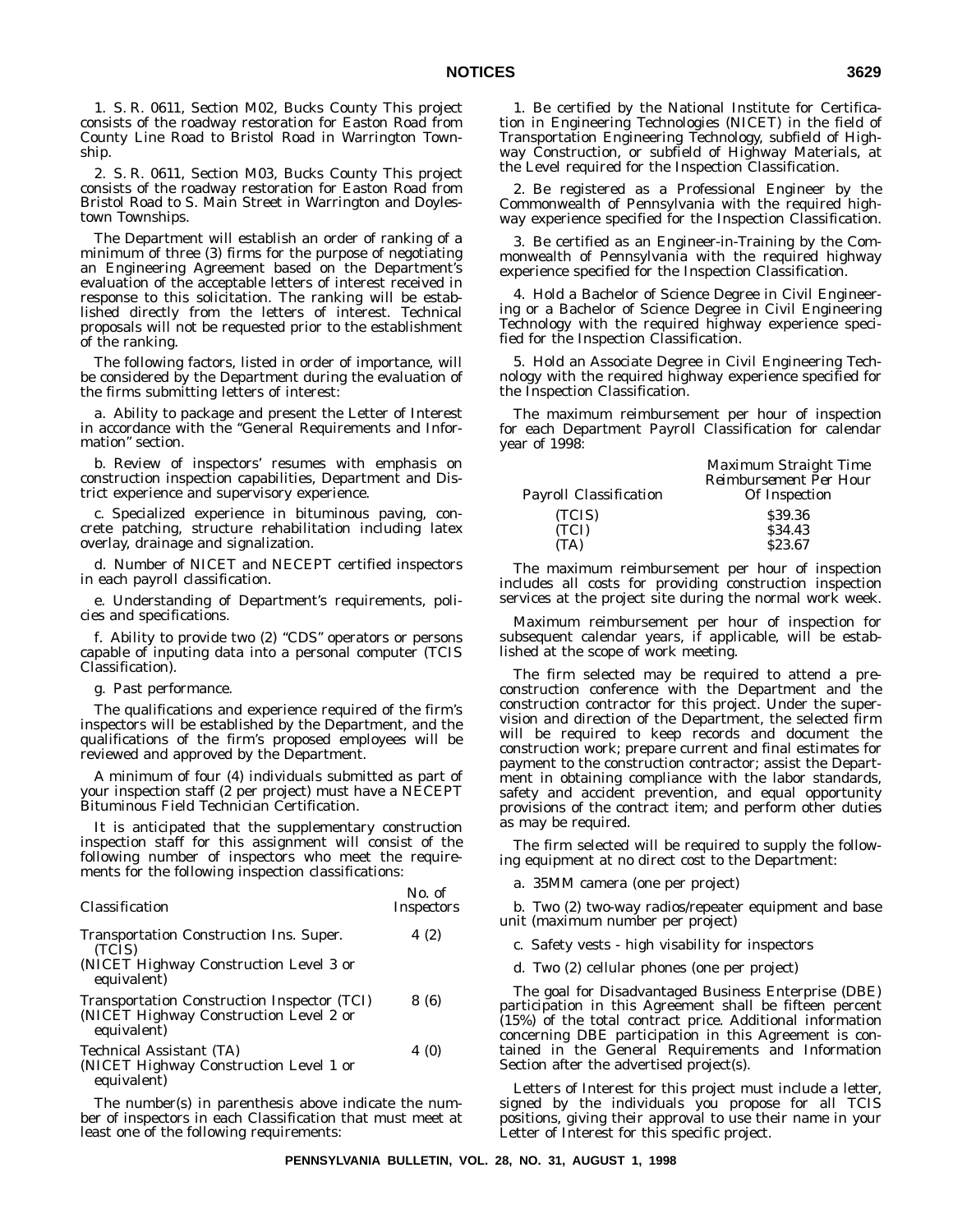The maximum number of resumes to be included in the letter of interest shall be as follows:

| <i><b>Classification</b></i> | No. of Resumes |
|------------------------------|----------------|
| <b>TCIS</b>                  |                |
| TCI                          |                |

No resumes are required for the TA Classification.

The second copy of the letter of interest and required forms, (see general requirements and information section shall be sent to: Mr. Andrew Warren, District Administrator, District 6-0, 200 Radnor-Chester Road, St. Davids, PA 19087.

Any technical questions concerning the requirements for this project should be directed to: Mr. George Dunheimer, District 6-0, at (610) 964-6554.

Any questions concerning the submittal of the letter of interest can be directed to the Consultant Agreement Division at (717) 783-9309.

#### **Bucks, Chester, Delaware, and Montgomery Counties Project Reference No. 08430AG2230**

The Department of Transportation will retain an engineering firm for the design of traffic signals for issuance of permits to municipalities within the four county area of Bucks, Chester, Delaware, and Montgomery Counties. This design assistance will be to aid District 6-0 Traffic Unit.

The selected firm will be required to design traffic signals in accordance with Publication 149 - Traffic Signal Design Handbook (Rev. 1988); Publication 13 - Design Manual Part II, and Highway Capacity Manual 1985. The selected firm will also be required to meet with municipal officials and to perform other duties as required.

The selected firm will be expected to provide at least the following personnel requirements:

• One (1) Manager with a Professional Engineers License.

• One (1) Registered Professional Engineer by the Commonwealth of Pennsylvania or an equivalent combination of a Bachelors degree in Transportation Engineering and five (5) years of highway design experience acceptable to the Department.

• One (1) Civil Engineer with an Engineer In Training Certificate and a minimum of three (3) years of highway design experience acceptable to the Department.

• Five (5) Traffic Control Technicians (Designers) with a minimum of three (3) years of highway design experience acceptable to the Department.

• One (1) qualified Draftsman with a minimum of three (3) years of highway design experience acceptable to the Department.

• One (1) Clerk Typist to type letters and reports.

The following factors, listed in order of importance, will be considered by the Department during the evaluation of the firms submitting letters of interest:

a. Ability to package and present the letter of interest in accordance with the ''General Requirements and Information'' section.

b. Specialized experience and technical competence of the firm including the firm's experience with similar type projects and their ability to provide innovative solutions to complex technical problems.

c. Experience of employees to be associated with this project. Particularly important are the key people assigned to the project including their experience and past record of performance with similar projects.

d. The location of the consultant's office.

e. Overall current workload of the firm.

f. Past performance record.

The District will announce the firms that have been shortlisted at an open public meeting scheduled for September 11, 1998 at 10:00 A.M. in Engineering District 6-0's Large Conference Room.

The District's copy of the Letter of Interest and required forms (see general requirements and information section) shall be sent to: Mr. Andrew Warren, District Administrator, District 6-0, 200 Radnor-Chester Road, St. Davids, PA 19087.

Any technical questions concerning the requirements for this project should be directed to: Mr. Richard Prentice, District 6-0 at (610) 768-3073 or Mr. Douglas May, P.E., District 6-0 at (610) 768-3053.

Any questions concerning the submittal of the letter of interest can be directed to the Consultant Agreement Division at (717) 783-9309.

#### **General Requirements and Information**

Firms interested in providing the above work and services are invited to submit two copies of a Letter of Interest are required information for each Project Reference Number for which the applicant wishes to be considered.

The first copy of the Letter of Interest and required information must be submitted to: Mr. Charles W. Allwein, P.E., Chief, Consultant Selection Committee, 7th Floor, Forum Place, 555 Walnut Street, P. O. Box 3060, Harrisburg, Pennsylvania 17105-3060. Note: The Zip Code for express Mailing is 17101-1900.

The Letter of Interest and required information must be received within twenty (20) calendar days of this Notice. The Deadline for receipt of a Letter of Interest at the above address is 4:30 P.M. prevailing time of the twentieth day.

The second copy of the letter of interest and required information must be submitted to the appropriate District Engineer/Administrator or the Bureau Director as indicated in the individual advertisement. This copy must be postmarked or delivered on or before the deadline indicated above.

If an individual, firm, or corporation not authorized to engage in the practice of engineering desires to submit a Letter of Interest, said individual, firm, or corporation may do so as part of a Joint Venture with an individual, firm, or corporate which is permitted under the state law to engage in the practice of engineering.

If a Joint Venture responds to a project advertisement, the Department of Transportation will not accept separate Letters of Interest from the Joint Venture constituents. A firm will not be permitted to submit on more than one (1) Joint Venture for the same Project Reference Number. Also a firm that responds to a project as a prime may not be included as a designated subcontractor to another firm that responds as a prime to the project. Multiple responses under any of the foregoing situations will cause the rejection of all responses of the firm or firms involved. The above does not preclude a firm from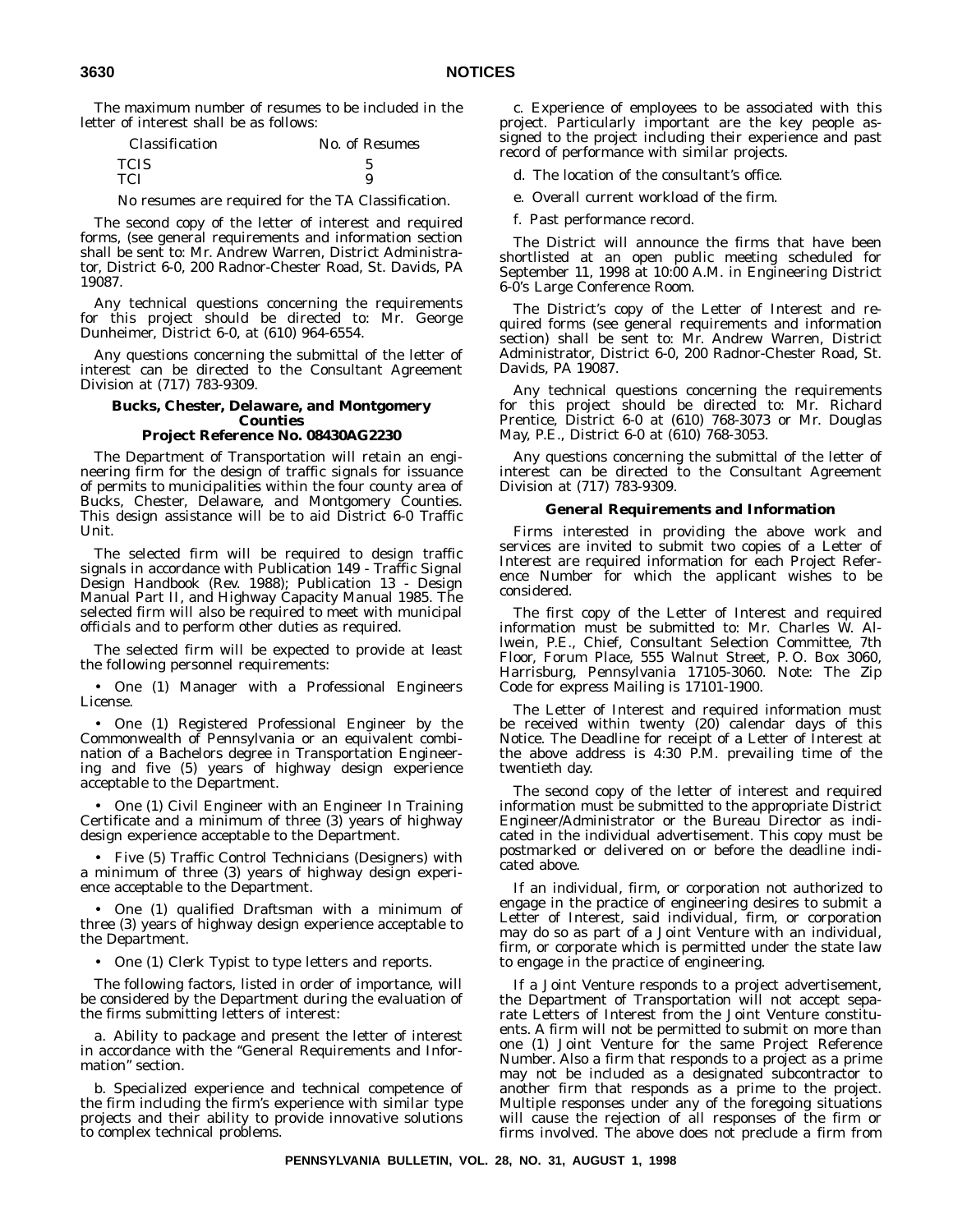being set forth as a designated subcontractor to more than one (1) prime responding to the project advertisement.

If a goal for Disadvantaged Business Enterprise (DBE) participation is established for an advertised project, firms expressing interest in the project must agree to ensure that Disadvantaged Business Enterprise (DBE) firms as defined in the Intermodal Surface Transportation Efficiency Act of 1991 and currently certified by the Department of Transportation shall have the maximum opportunity to participate in any subcontracting or furnishing supplies or services approved under Form 442, Section  $1.\overline{10(a)}$ . The Act requires that firms owned and controlled by women (WBEs) be included, as a presumptive group, within the definition of Disadvantaged Business Enterprise (DBE). The goal for DBE participation shall be as stated in the individual project advertisement. Responding firms shall make good faith efforts to meet the DBE goal using DBEs (as they were defined prior to the act, WEBs or combinations thereof.

Proposing DBE firms must be certified at the time of submission of the Letter of Interest. If the selected firm fails to meet the established DBE participation goal, it shall be required to demonstrate its good faith efforts to attain the goal.

Responses are encouraged by small firms, Disadvantaged Business Enterprise (DBE) firms, and other firms who have not previously performed work for the Department of Transportation.

Each Letter of Interest must include the following information and the information must be packaged and presented in the following order:

1. Transmittal Letter (Maximum of two  $(2)$  8  $1/2$ " x  $11$ " typed pages, one side)

The subject heading of the transmittal letter must include the project reference number for which the applicant wishes to be considered, the firm's legal name, fictitious name (if applicable), and the firm's federal identification number. If the project advertisement indicated the Department will retain an engineering firm for the project, the applicant must indicate in the body of their transmittal letter the names and Professional Engineer License Number of individuals who are directing heads or employees of the firm who have responsible charge of the firm's engineering activities, and whose names and seals shall be stamped on all plans, specifications, plats, and reports issued by the firm.

2. Project Organizational Chart (one page, one side, maximum size  $11''$  x  $17''$ )

This Chart must show key staff from the prime and each subconsultant and their area of responsibility.

3. Standard Form 255, ''Architect-Engineer and Related Services Questionnaire for Specific Project'' (one Form 255 for the project team)

The Standard Form 255 must be signed, dated, and filled out in its entirety, including Item No. 6 listing the proposed subconsultants and the type of work or service they will perform on the project.

Under Item 4 of this form, Column A must specify only the number of subconsultant personnel and Column B must specify only the number of prime consultant personnel to be assigned to work on this project reference number. Do *not* include the total personnel for either the subconsultant or prime consultant under Item 4 unless the total personnel are necessary to provide the required work and services.

The prime and each subconsultant may include no more than one page each for Items 10 and 11.

If a Disadvantaged Business Enterprise (DBE) goal is specified for the project, the DBE must be currently certified by the Department of Transportation, and the name of the DBE and the work to be performed must be indicated in Item No. 6. If a Woman Business Enterprise (WBE) firm is substituted for the DBE, the WBE firm must also be presently certified by the Department of Transportation and indicated in Item 6.

4. Standard Form 254, ''Architect-Engineer for Related Services Questionnaire''

A Standard Form 254, not more than one (1) year old as of the date of this advertisement, must accompany each Letter of Interest for the firm, each party to a Joint Venture, and for each subconsultant the firm or Joint Venture is proposing to use for the performance of professional services regardless of whether the subconsultant is an individual, a college professor, or a Company, unless an acceptable Standard Form 254 for the prime and *each* subconsultant/subcontractor is on file in both the Bureau of Design and the Engineering District Office or Central Office Bureau identified in the individual project advertisement.

If the Standard Form 254 is not submitted with the Letter of Interest, the transmittal letter shall indicate the dates that the Standard Forms 254 were submitted to the Bureau of Design and appropriate Engineering District/ Central Office Bureau.

These Forms must be assembled with the prime's form first, followed by the form for each subconsultant in the same order as the subconsultants appear in Item 6 of Form 255.

5. Workload Projection Graph (Not required for Construction Inspection Services)

Separate Workload Projection Graphs for the prime and each subconsultant shown in Item 6 of the Form 255 must be included and must indicate the firm's current and anticipated workload compared to the anticipated capacity available for the next two-year time frame. The Workload Projection Graphs must be submitted for the office(s) where the work would be performed and must only include the personnel classifications required for providing the advertised services and work.

6. Authorization Letters (For Construction Inspections Services, if required)

If the advertisement requires a letter signed by individuals giving their approval to use their name in the Letter of Interest, the letters from proposed prime employees must be first, followed by subconsultant employees, in the same order as shown in Item 6 of Form 255.

7. Registration To Do Business

Firms with out-of-state headquarters or corporations not incorporated in Pennsylvania must include, with each Letter of Interest, a copy of their registration to do business in the Commonwealth as provided by the Department of State. Firms who are not registered to do business in Pennsylvania at the time of this advertisement must document that they have applied for registration to the Department of State, Corporation Bureau. The telephone number for the Corporation Bureau is (717) 787-1057 or (717) 787-2004.

8. Overhead Rates (one page)

A single page summary must indicate the latest audited overhead rate developed in accordance with Federal Ac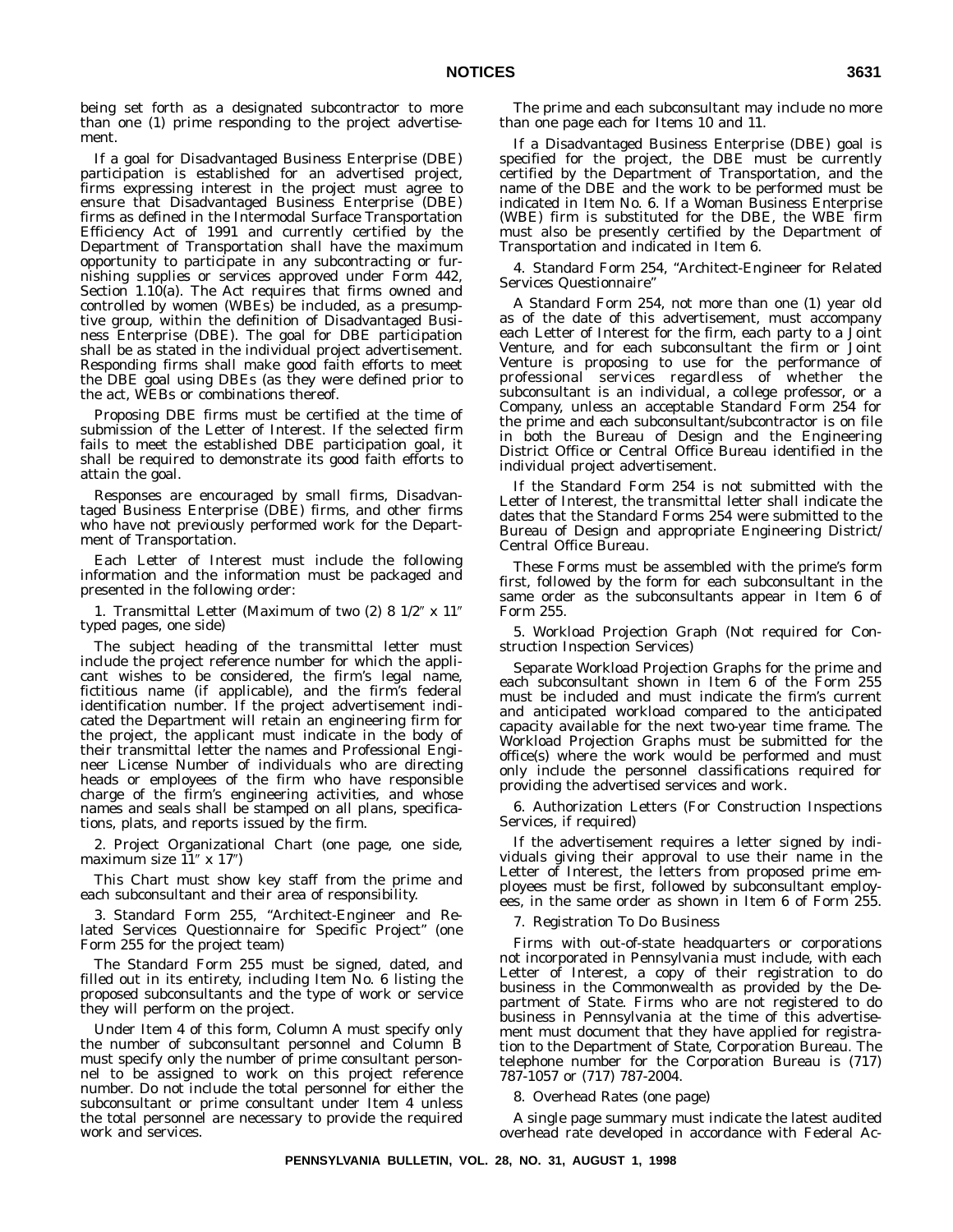quisition Regulations (FAR) for the prime consultant and each subconsultant. If a FAR rate is not available, the latest rate available from a Certified Public Accountant must be indicated. New firms should indicate how long the firm has been in existence and when an audited overhead rate would be available.

9. Additional Information

Additional information, not to exceed ten (10) one sided 8  $1/2$ " x  $11$ " pages or five (5) double sided 8  $1/2$ " x  $11$ " pages may be included at the discretion of the submitting firm.

The assignment of the agreement/contract for the above advertisement(s) will be made to one of the firms who submitted an acceptable Letter of Interest in response to the project advertisement. The assignment will be made based on the Department's evaluation of the firm's qualification and capabilities. The Department reserves the right to reject all letters submitted, to cancel the solicitations requested under this Notice, and/or to readvertise solicitation for the work and services.

> BRADLEY L. MALLORY, *Secretary*

[Pa.B. Doc. No. 98-1241. Filed for public inspection July 31, 1998, 9:00 a.m.]

# **ENVIRONMENTAL QUALITY BOARD**

#### **Hazardous Waste Facilities Plan Adoption**

At its July 21, 1998, meeting, the Environmental Quality Board adopted an update to the Hazardous Waste Facilities Plan. The update is necessary to satisfy the requirements of the Solid Waste Management Act (act) to provide for the future planning and regulation of hazardous waste. Plan updates must be developed as necessary, but not less than every 5 years. This Plan is the second

update and replaces the last version dated 1992.

The Plan is required to address siting of hazardous waste treatment and disposal facilities, current hazardous waste practices, future hazardous waste facility needs, and source reduction. It also plays a role in the establishment of new hazardous waste management facilities if a Certificate of Public Necessity (CPN) is required. The EQB is empowered by the act to issue a CPN, which overrides zoning and other local restrictions.

The draft of the Plan was approved by the EQB for public comment on September 16, 1997. Notice of its availability was published November 1, 1997, with provisions for a 60-day public comment period, one public meeting and one public hearing. There were five commentators to the draft Plan. The Department of Environmental Protection (DEP) provided a response to each of the comments raised during the public comment period. A copy of DEP's comment and response document is available from the contact person listed at the end of this notice.

The final Plan encourages proper captive management of hazardous waste after all economically feasible source reduction and reclamation technologies are given proper consideration. It concludes that generators in Pennsylvania have adequate commercial treatment and disposal capacity available and that any recovery facility that meets the regulatory test for legitimate use, reclamation or recovery is necessary.

#### *Copies of the Plan*

Copies of the final Plan may be obtained from Thomas Hyatt, Division of Waste Minimization and Planning, Bureau of Land Recycling and Waste Management, P. O. Box 8472, Harrisburg, PA 17105-8472, at (717) 787-7382 (or email Hyatt.Thomas@dep.state.pa.us).

> JAMES M. SEIF, *Chairperson*

[Pa.B. Doc. No. 98-1242. Filed for public inspection July 31, 1998, 9:00 a.m.]

# **GOVERNOR'S OFFICE**

#### **Catalog of Nonregulatory Documents**

Under Governor Ridge's Executive Order 1996-1, agencies under the jurisdiction of the Governor must catalog and publish all nonregulatory documents such as policy statements, guidance manuals, decisions, rules and other written materials that provide compliance related information. The following compilation is the third list of the Administration's nonregulatory documents. This list is updated and published annually on the first Saturday in August.

This catalog is being provided to insure that the public has complete access to the information necessary to understand and comply with state regulations. Facilitating access to information is a critical component of the Ridge Administration's initiative to enhance the partnership between the regulated community and the state.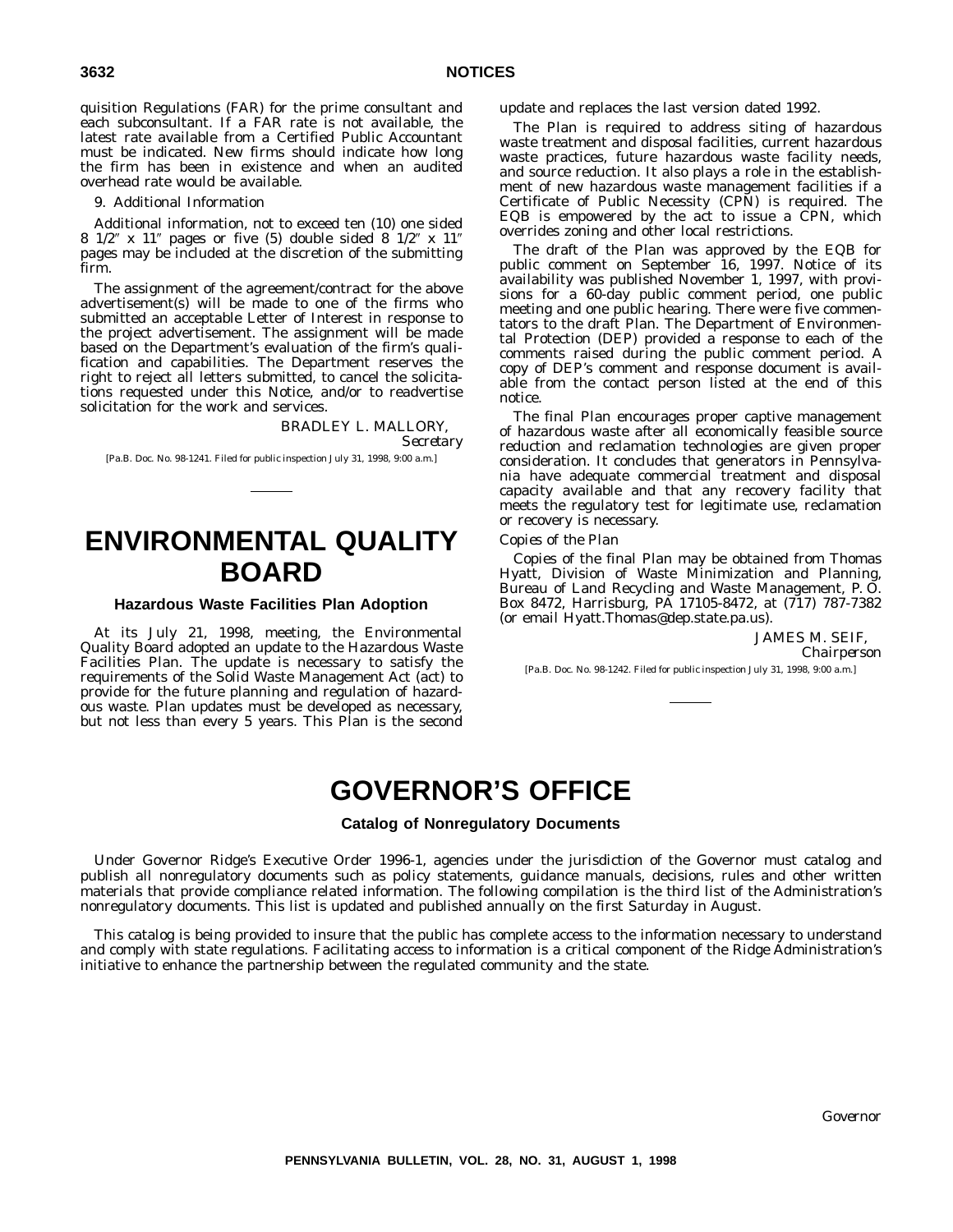#### **ADMINISTRATION**

**Editor's Note:** The Index of Issuances, Manual M210.3, issued by the Governor's Office of Administration, Directives Management System, includes Executive Orders, Management Directives and Manuals. New or revised documents to the Index are published monthly in the PA Bulletin and the entire index is revised yearly in the PA Code.

#### **AGING**

#### **INTERNAL GUIDELINES: DECISIONS:**

#### **Office of Chief Counsel**

Contact: Jacqueline Welby, Assistant Counsel (717) 783-2529

- Reynolds vs. Department of Aging, (570A.2d 1373 (Pa. Commw. 1990)).
- Pennsylvania Department of Aging v Lindbergh, 469 A.2d 1012 (Pa.1983).
- Suburban/Bustleton v Department of Aging, 579 A.2d 426 (Pa. Commw. 1990).
- McGuire v Department of Aging, 592 A.2d 830 (Pa. Commw. 1991).
- Dickey v Department of Aging, 615 A.2d 990 (Pa. Commw. 1992).
- In the Interest of M.B., 686 A.2d 87 (Pa. Commw. 1996).
- Calabro v Department of Aging, 689 A.2d 34 (Pa Commw. 1997).
- Calabro v Department of Aging, 698 A.2d 596 (Pa. 1997).

#### **INTERNAL GUIDELINES**

• Pharmaceutical Program (PACE)

Contact: Gretchen Beard, Chief of Compliance Division (717)-787-7313

- 2/13/98: PACENET Deductible: Reminder to Providers that the PACENET \$500 deductible is accumulated based on each individual's enrollment year, not the calendar year.
- 2/13/98: PACE Required Documentation for ''Brand Medically Necessary'' (DAW Code 1) Prescriptions: Reminder to Providers who are being reimbursed for a Brand Name product having an A-rated generic because the Program has granted a cardholder medical exception or because the Program has elected not to require substitution must, by PACE regulation, have at the time of dispensing, a prescription on which the Prescriber has handwritten ''Brand Medically Necessary'' or ''Brand Necessary.''
- 2/13/98: Clozapine (Clozaril): Notified Providers that Clozaril is subject to the PACE Program's mandatory substitution requirement. Generic clozapine is available from Zenith Goldline Pharmaceuticals.
- 2/13/98: Use of NDC Codes and Calculation of Reimbursement: Reminder to PACE Providers that all claims submitted to the Program for reimbursement must accurately report the labeler code and product code of the drug dispensed. Reimbursement paid by the PACE Program will be based upon the package size as reported by the Provider.
- 2/20/98: Other Prescription Coverage: Notified Providers that EOB Message ''041 Billable to Other Payor'' will soon be rejected with an Error Code 041.
- 2/27/98: Bromfenac Sodium Capsules (DURACT): Reminder to Providers that DURACT is only intended for the short term (10 days or less) management of acute pain and is not indicated for long term use. Notified Providers effective March 2, 1998 PACE will reject all claims for DURACT at the point of sale. A one-time medical exception will be considered, upon request from the Provider, for a maximum 10-day supply at a maximum dose that does not exceed 150 mg per day. Written correspondence from the cardholder's physician will be necessary for reimbursement beyond ten days.
- 2/27/98: Mibefradil Dihydrochloride (POSICOR): Notified Providers of advisory issued by Roche Laboratories Inc. of reported cases of interaction of POSICOR with certain HMG-CoA Reductase Inhibitors. PACE claims for POSICOR identified as being coadministered with either lovastatin or simvastatin will reject with the NCPDP Error ''88, DUR Reject"; PACE Error Code "706," accompanied with the Conflict Code "DD," the free text message of "DRUG-DRUG," and the NDC of the drug in conflict.
- 4/10/98: PACE Cardholders Enrolled in Medicare HMO's: Reminder to Providers that PACE Cardholders enrolled in Medicare certified HMO's are entitled to the same prescription medications under the Medicare certified HMO as those covered under Medicare Part ''B.'' This entitlement is not affected by a cardholder's decision not to subscribe to supplemental HMO offered prescription coverage.
- 4/17/98: Drug Utilization Review Program: Notified Providers effective April 22, 1998, several new maximum daily dose criteria, duration criteria and duplicate therapy criteria will be added to the PACE ProDUR Program. The criteria is as follows: Mibefradil HCl (POSICOR) 100 mg maximum dose/duplicate therapy edit; Carvedilol (Coreg) 100 mg maximum dose/duplicate therapy edit; Losartan (Cozaar) 100 mg maximum dose/duplicate therapy edit with the ACE Inhibitors; Quetiapine (Seroquel) 400 mg maximum dose; Hydrocodone and Ibuprofen (Vicoprofen) 37.5 mg maximum dose/ duration edit: 10 days out of every 30.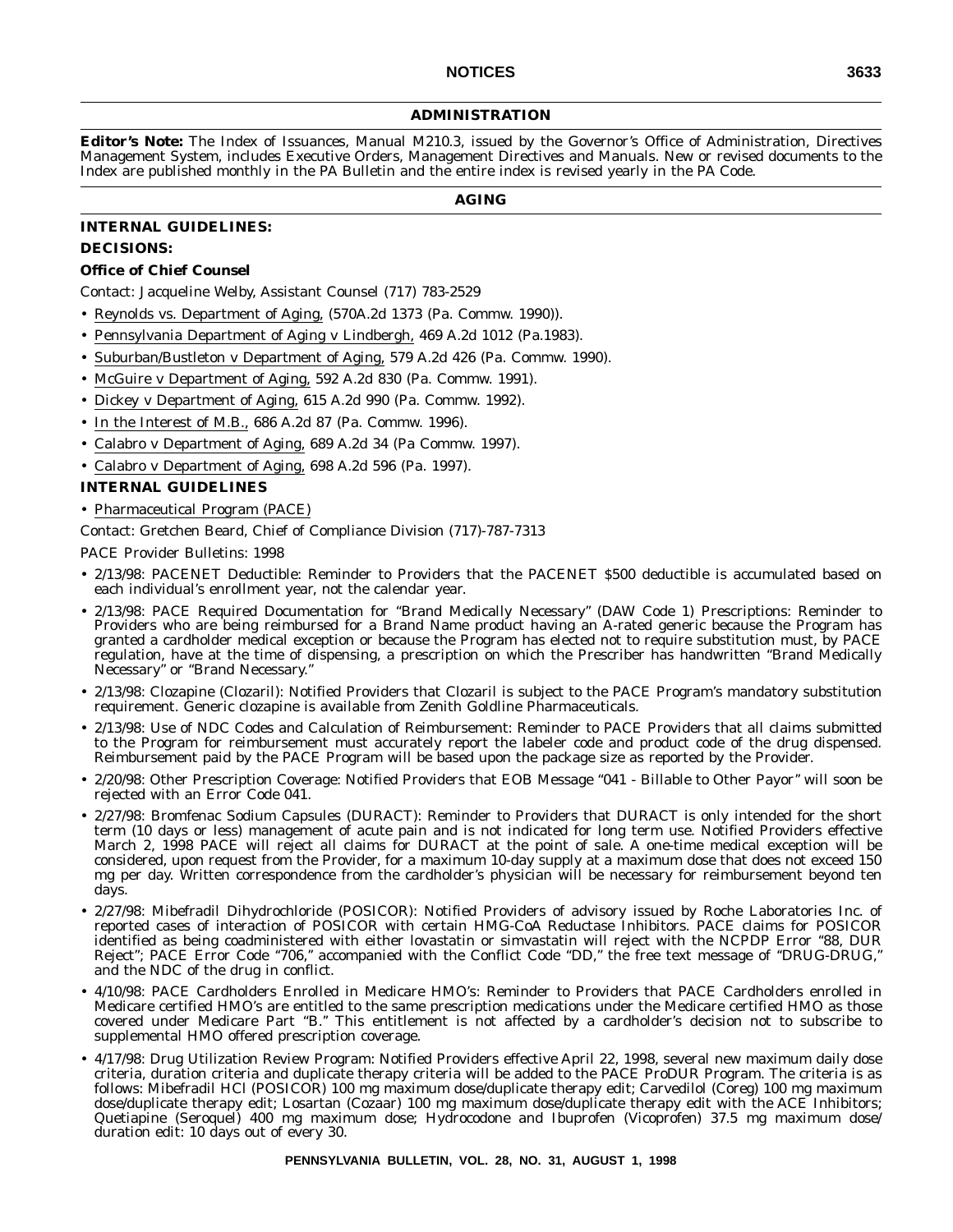- 4/25/98: Mandatory Substitution Diltiazem Extended Release Capsules: Notified Providers effective April 29, 1998, the PACE Program will begin mandating substitution of Dilacor XR and Cardizem SR. This is a result of information received from the FDA granting therapeutic equivalence to capsules manufactured by Mylan Pharmaceuticals, Watson Labs, Andrx and Teva Pharmaceuticals.
- 5/8/98: Early Refill Edit: Notified Providers effective May 19, 1998, the additional classes will be added to the early refill edit: Intranasal Steroids; Topical Corticosteroids - Single Entity; Anti-diabetic Agents - Insulins; Bronchodilators; Conjugated Estrogens; Estrogens - Transdermal Patches; and Opiates. Reimbursement will not be made until 75% of the medication has been used.
- 5/22/98: Drug Utilization Review Program: Notified Providers effective May 26, 1998 several new criteria will be added to the PACE ProDUR Program and applied to all claims submitted on or after this date for the medication Viagra. The criteria added are: maximum daily dose of 50 mg. Claims submitted for greater than 50 mg daily will require a diagnosis and approval through the PACE medical exception process. Duration of therapy will be thirty tablets per month. PACE will only reimburse claims submitted for male cardholders. Claims submitted for female cardholders will be reversed.
- 6/1/98: Drug Utilization Review Program: Notified Providers that Pfizer, Inc. has recently reiterated that patients taking nitrates in any form, including nitroglycerin and long-acting nitrates commonly used for chest pain, should not take Viagra. PACE will reject prescriptions for Viagra and Nitroglycerin at the point-of-sale in order to comply with this guideline for appropriate use.
- 6/12/98: RECALL: Notified Providers that a Voluntary Class I recall has been initiated by Meridian Medical Technologies, manufacturer of both Epipen and Epipen Jr. Auto-Injectors. All PACE cardholders for whom reimbursement was made during this period have been instructed to return their product to their pharmacy for a lot number review.
- 6/12/98: RECALL: POSICOR Notified Providers that Roche Laboratories Inc. is withdrawing POSICOR from the market effective June 8, 1998. The PACE Program will deny reimbursement for claims submitted with dates of service of June 9, 1998 or thereafter.

- 02/07/97: Brand Medically Necessary Update: Notified Providers that effective immediately PACE is no longer mandating generic reimbursement on the following brand medications: Lasix, Depakene, Tegretol, Mysoline, Quinaglute Duratabs (Quinidine Gluconate), Pronestyl SR, Mexitil, and All Sustained-Release Theophylline Preparations.
- 02/14/97: Mandatory Substitution Nitoglycerin Transdermal Patch: Notified Providers that effective February 21, 1997, the PACE Program will being mandating substitution on both Nitro-Dur and Transderm-Nitro.
- 03/01/97: PACENET: Reminder to Providers to encourage their older customers to make application for the new PACENET Program. Bulletin include income requirements, information regarding the crediting of out-of-pocket expenses; use of 1997 PACE applications to apply for both PACE and PACENET and a reminder to discard the old 1996 enrollment applications.
- 03/28/97: Drug Utilization Review Program: Notified Providers that effective April 14, 1997, PACE will be adding new criteria to our Prospective Drug Utilization Review Program for HMG Co-A Reductase Inhibitors.
- 05/09/97: PACENET Claim Submission: Provides explanation to Providers regarding the \$500 deductible and submission of out-of-pocket prescription expenses for PACENET cardholders.
- 06/20/97: Claim Timeliness: Reminder to Providers that PACE claims are to be submitted on the date of dispensing.
- 07/11/97: Fragmin: Notified Providers that on July 18, 1997, PACE would reimburse claims submitted for Fragmin only when being prescribed for the prevention of deep venous thrombosis, which may lead to a pulmonary embolism following abdominal surgery or hip replacement. Further, since Fragmin is indicated for short-term treatment (five to ten days), PACE would apply a duration of therapy edit of not greater than 14 days to all incoming claims.
- 8/7/97: Generic Update: Ranitidine: Notified Providers that Ranitidine currently being manufactured by Novopharm and Geneva is now available as a therapeutically equivalent generic for Zantac and effective Friday, August 15, 1997, PACE would be mandating substitution on Ranitidine.
- 8/7/97: 1997 Pharmacy Licensure: Reminder to Pharmacies that current pharmacy licenses expire August 31, 1997 and that PACE Regulations mandate that, ''Only pharmacies and dispensing physicians that are currently licensed by the Commonwealth are eligible to participate as providers in the PACE Program.''
- 8/15/97: PACENET Claims: Reminder to Providers that they must submit all PACENET Cardholder prescription claims on POCAS to permit the accurate recording of the amount accumulating toward the \$500 deductible.
- 8/15/97: Other Prescription Coverage: Reminder to Providers that, by statute, the PACE Program is the payor of last resort and will accept responsibility only for those costs not covered by the cardholder's other prescription drug benefit program.
- 8/15/97: Notified Providers effective August 18, 1997, several new maximum dose criteria will be added to the PACE ProDUR Program. These new additions are: 1) Maximum daily dose and duplicate therapy (with ACE inhibitors) edit for angiotensin II antagonist inhibitor: Valsartan (Diovan) 320 mg; 2) Maximum initial dose and maximum daily dose for antipsychotic agent Olanzapine (Zyprexa) 2.5 mg (initial) 10 mg (maximum); 3) Maximum daily dose and duplicate therapy for the HMG Co-A Reductase Inhibitor: Atorvastatin (Lipitor) 80 mg (maximum); 4) Maximum daily dose and duplicate therapy for the beta blocker: Cavedilol (Coreg) 100 mg (maximum); 5) Maximum initial dose and maximum daily dose for the antidepressant: Mirtazapine (Remeron) 15 mg (initial) 45 (maximum); 6) Maximum dose and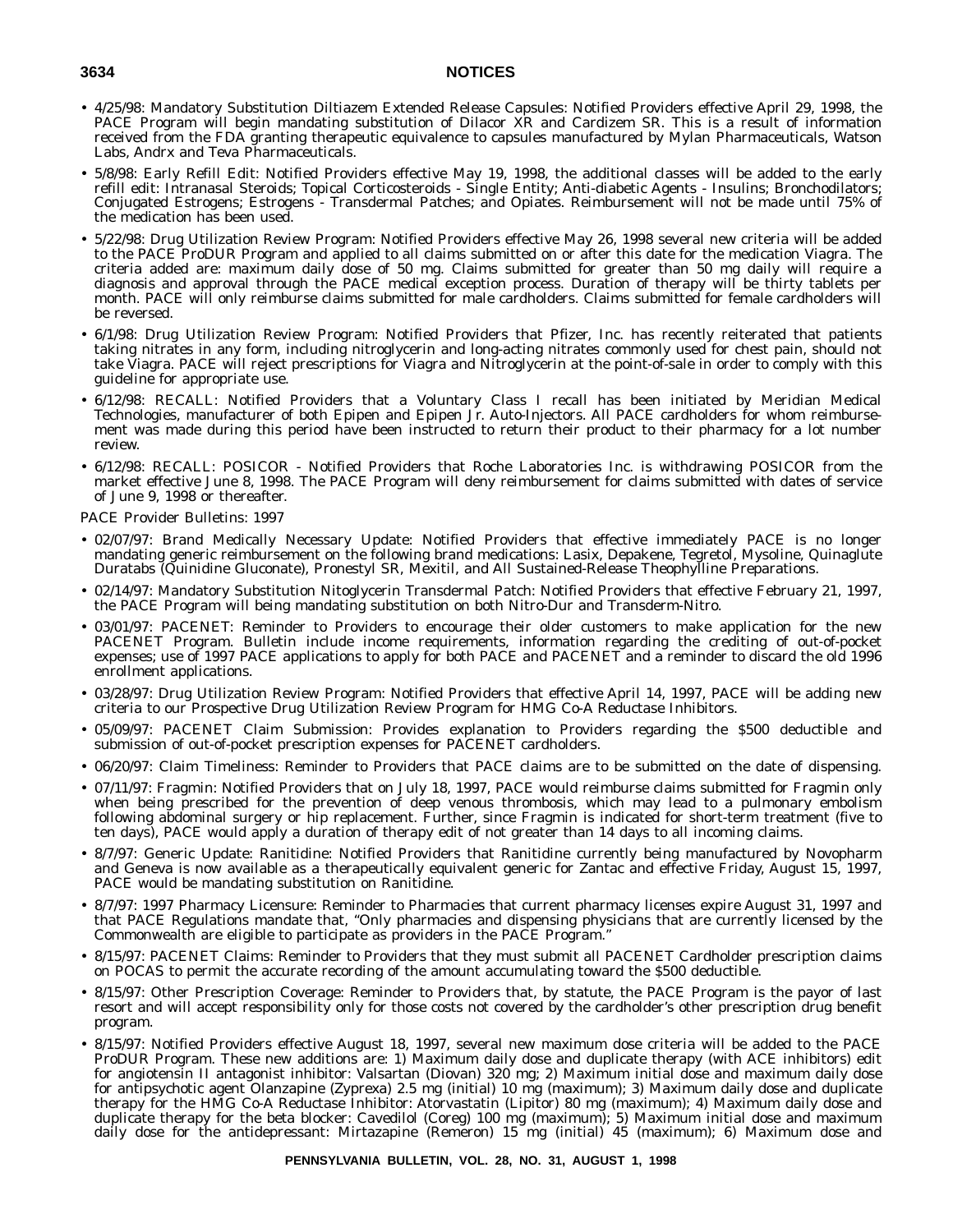duplicate therapy for the calcium channel blocker Nisoldipine (Sular) 60 mg (maximum); and 7) Maximum initial dose and maximum daily dose for the antipsychotic: Clozapine (Clozaril) 25 mg (initial) 100 mg (maximum).

- 8/29/97: Updated listing of Non-Participating Manufacturers.
- 9/12/97: Reinstatement of Common Package Size: Notified Providers effective September 15, 1997, PACE will reinstitute the Common Package Size pricing which was discontinued in November, 1996.
- 9/19/97: Audit Issues: Reminder to Providers their responsibilities regarding voiding claims' payments for prescriptions that are not picked up by cardholders as well as maintaining an accurate, current signature log to identify the individuals who are receiving the PACE prescriptions dispensed by the Provider.
- 9/19/97: DAW/Product Selection Code: Reminder to Providers of the five codes used by POCAS.
- 10/3/97: Injectable Chemotherapy Antineoplastics: Reminder to Providers that Injectable chemotherapeutic antineoplasic claims are only reimbursed based on the 20% not covered by Medicare.
- 10/3/97: Claim Submission Timeliness: Reminder to Providers that they are required by contract to submit claims prior to dispensing.
- 10/17/97: Other Prescription Coverage: Notification to Providers effective November 3, 1997, PACE is implementing edit criteria to ensure compliance with the Program's requirement of billing other prescription plans prior to billing PACE. Providers entering a TPL indicator identifying ''no other coverage'' for a cardholder identified as having other prescription coverage will have the claim denied with the NCPDP Error Code 41 ''Submit Bill to Other Payor.''
- 11/14/97: Drug Utilization Review Program: Notified Providers effective November 24, 1997, the following new maximum daily dose criteria will be added to the PACE ProDUR Program: Maximum daily dose edit for the centrally acting analgesic Tramadol (Ultram) 300 mg maximum for individuals 75 years of age or older and 400 mg for individuals younger than 75 years.
- 11/14/97: Drug Utilization Review Program: Notified Providers effective November 24, 1997, the following new maximum daily dose criteria will be added to the PACE ProDUR Program: Edits for the miscellaneous sedative/ hypnotics are as follows: Amobarbital (Amytal) 200 mg; Butabarbital (Butisol) 100 mg; Chloral Hydrate 1 gm; Pentobarbital (Nembutal) 100 mg; Ethchlorvynol (Placidyl) 500 mg; Secobarbital (Seconal) 100 mg; Amobarbital/ Secobarbital (Tuinal) 50/50 mg.
- 11/21/97: Reminder to PACE Providers to review their Remittance Advice and to pay particular attention to those claims with Message Codes 041 and 918, which address those claims for cardholders with other prescription coverage.
- 11/21/97: Oral Anti-Nausea Medication: Notified Providers effective December 1, 1997, PACE will being reimbursing only 20% of the Average Wholesale Price of oral formulations of Kytril and Zofran. Remaining cost of the drug will have to be submitted to the regional Medicare carrier, United Health Care in Wilkes-Barre for reimbursement.
- 12/26/97: Reminder to PACE Providers that claims submitted for brand name pharmaceuticals having an A-rated generic therapeutic equivalent will be denied unless a medical exception is granted or PACE does not mandate substitution for the product. PACE does not require substitution on these products with A-rated generics Warfarin Sodium (Coumadin); Carbamazepine (Tegretol); Phenytoin (Dilantin); or Furosemide (Lasix).

- 1/08/96: Prilosec and Prevacid: Notified Providers these drugs would be edited for maximum duration for all claims dispensed on or after January 8, 1996.
- 1/26/96: Non-Participating Manufacturer List.
- 5/24/96: Biaxin Filmtabs (NDC: 00074248660): Notified providers of an error on the formulary file from 1/22/96 to 3/21/96.
- 5/24/96: Solopak Pharmaceuticals: Notified providers that Labeler Codes 39769 and 59747 would be participating in the PACE Program.
- 7/12/96: PACE Cardholders with PEBTF Prescription Coverage: Notified Providers that PACE Cardholders with drug coverage through the Commonwealth's Retired Employees Health Plan had been notified they were being canceled from the PACE Program.
- 8/2/96: Other Insurance Coverage: Reminder to Providers to exercise reasonable diligence in ascertaining the existence of other prescription benefits before billing the PACE Program.
- 10/18/96: Injectable Chemotherapeutics: Reimbursement restrictions (20% of Average Wholesale Price) applied to injectable chemotherapy medications when administered through a home infusion pump or in a physician's office.
- 10/18/96: Vaccine Reimbursement: Notified Providers of a change in the reimbursement of vaccines to be implemented on November 11, 1996 for claims with a date-of-service on or after that date. The change is as follows: Vaccines used to provide immunization against pneumococcal pneumonia and influenza will no longer be reimbursed by the PACE Program. Vaccines used to provide immunization against hepatitis B will be reimbursed at 20% of the Average Wholesale Price.
- 10/18/96: Bronchodilator Drugs: Notified Providers that effective November 11, 1996, PACE will begin reimbursing only 20% of Average Wholesale Price for the following products: Acetylcysteine 10%; Acetylcysteine 20%; Albuterol Sulfate 0.083%; Albuterol Sulfate 0.5%; Cromolyn Sodium; Isoetharine HCI 0.1%; Isoetharine HCI 0.125%; Isoetharine HCI 0.167%; Isoetharine HCI 0.2%; Isoetharine HCI 0.25%; Isoetharine HCI 1.0%; Isoproternol HCI 0.5%; Isoproternol HCI 1.0%; Metaproternol Sulfate 0.4%; Metaproterenol Sulfate 0.6%; and Metaproterenol Sulfate 5.0%.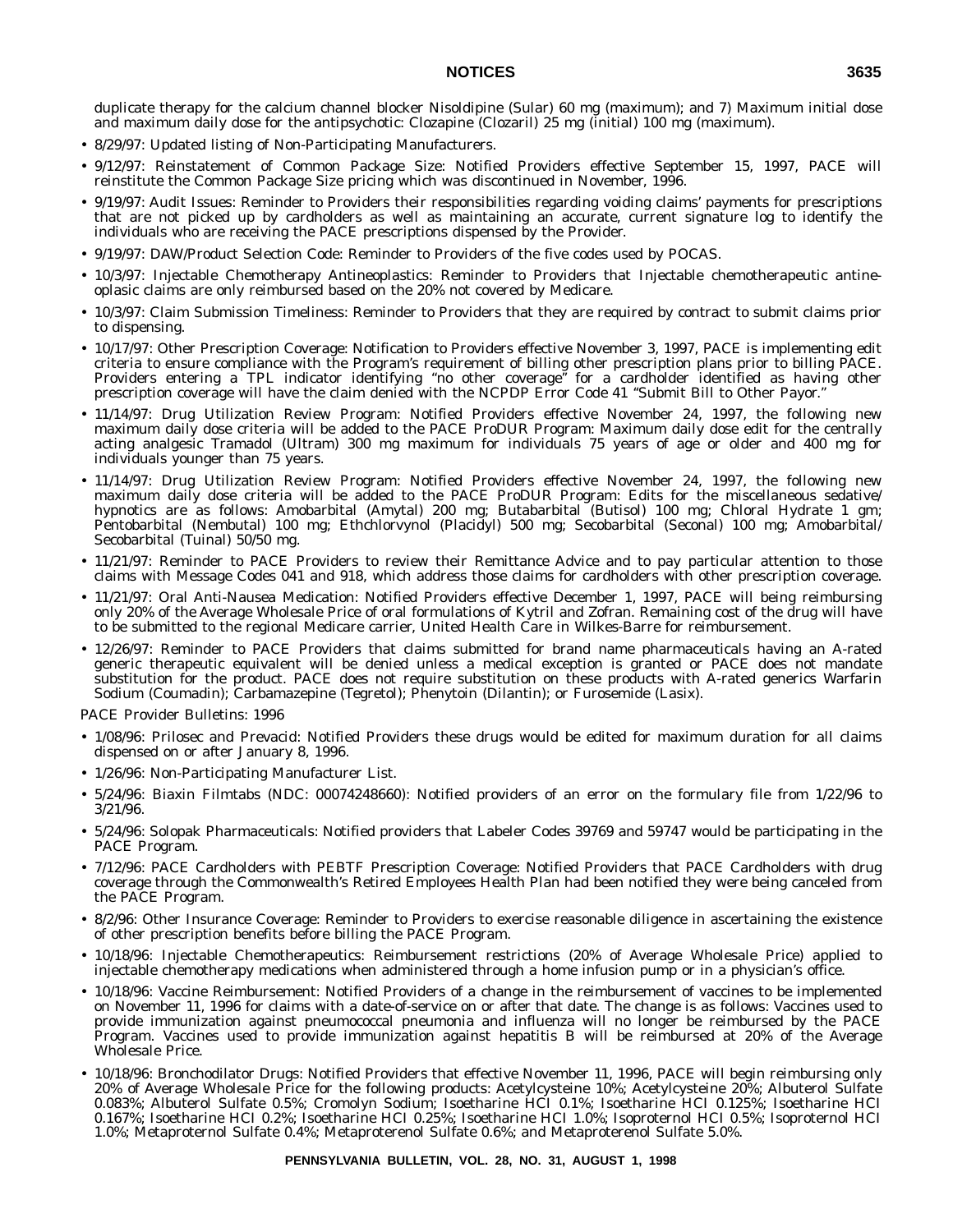- 11/21/96: PACE Legislative Changes: Notified Providers of increased income limits (\$14,000 maximum for singles and \$17,200 maximum for married); and Mandatory Substitution of A-Rated Multiple-source products.
- 11/21/96: PACENET Requirements: Notified Providers of income limits for PACENET cardholders (Between \$14,000 and \$16,000 if single; Between \$17,200 and \$19,200 if married); Annual Deductible (\$500 per person) which PACE Providers are expected to enter PACENET Enrollee's out-of-pocket prescription expenses in POCAS; Mandatory Copayments (\$8 per prescription for non-innovator, multiple-source (generic) products; and \$15 per prescription for single-source and innovator multiple-source products); Mandatory Substitution of A-Rated Multiple-source products after deductible is met; and the claims reimbursement formula for PACENET claims would be AWP - 10% + \$3.50 dispensing fee.
- 11/22/96: Third Party Liability: Notified Providers that a PACE cardholder's I.D. card could currently contain two indicators that may affect coverage. The first indicator is a "Y" appearing in the lower right quadrant of the I.D. card meaning the cardholder has informed PACE that they have other third party insurance that is to be billed before PACE. The second indicator is an "L" appearing in the lower right quadrant of the I.D. card. This "L" means the cardholder has been restricted into receiving their PACE benefits at one specific provider.
- 11/22/96: Lovenox: Notified Providers that effective December 9, 1996, PACE will reimburse claims submitted for Lovenox only when being prescribed for the prevention of deep venous thrombosis, which may lead to a pulmonary embolism following hip or knee replacement surgery or general surgery which includes abdominal, gynecologic, urologic or thoracic. Further, since Lovenox is indicated for short-term treatment (seven to ten days), the Program will apply a duration edit of not greater than 14 days to all incoming claims.
- 11/22/96: Oral Vancomycin: Notified Providers that PACE would be applying a duration of therapy edit of not greater than 14 days for all incoming claims for oral Vancomycin.
- 11/22/96: Bronchodilator Drug Update: Reminder for Providers that reimbursement for the bronchodilator solutions used in either IPPB machines or nebulizers is limited to 20% of the Average Wholesale Price by PACE and suggested that Providers who do not currently have a Medicare provider number contact the National Supplier Clearinghouse in North Carolina to request an application.
- 11/22/96: Non-Participating Manufacturers effective November 27, 1996.
- 12/01/96: Processing PACENET Claims: Provides information to assist pharmacies in the processing of claims for cardholders enrolled in PACENET.
- 12/13/96: Imitrex Tablets: Notified Providers that effective December 30, 1996, all claims for Imitrex will not be reimbursed for a quantity greater than nine or a days' supply less than or equal to 25.
- 12/13/96: Nimotop: Notified Providers that effective December 30, 1996, claims for Nimotop will be denied at the point-of-sale. After determining the diagnosis, providers can contact the POCAS operators and obtain a Medical Exception. Although this medication is approved only for use in subarachnoid hemorrhage, there are several other off-label uses for which reimbursement will be made.
- 12/13/96: Revision: Non-Participating Manufacturer List.
- 12/20/96: Mandatory Generic Substitution: Advises providers to direct cardholder questions about the new mandatory substitution policy to the Cardholder Services toll-free number (1-800-225-7223).

- 1/6/95: Drug Utilization Review Program: Addition of new criteria for antidepressants, antipsychotics and benzodiazepines.
- 2/17/95: Antidepressants, Antipsychotics and Benezodiazepines: Reminder to Pharmacy to carefully review both the reject codes and accompanying messages.
- 2/24/95: Toradol: Reimbursement restrictions.
- 2/24/95: Minitran: 30-day supply limit.
- 3/95: PACE Drug Utilization Review Criteria.
- 3/3/95: Medicare Update: Extended coverage for prescription drugs used in immunosuppressive therapy to three years following hospital discharge for an organ transplant.
- 3/3/95: Maximum Initial Dose for selected antipsychotic, antidepressant or benezodiazepine agents.
- 3/27/95: Non-Sedating Antihistamines and Oral Antifungals Coadministration is Contraindicated. PACE will reject claims for Seldane, Seldane-D, Hismanal, Claritin, Claritin-D, Diflucan, Nizoral and Sporanox.
- 3/95: Third Party Billing Reminder: PACE is payer of last resort, pharmacy must bill other third parties first.
- 5/5/95: Brand Patent Expirations/Generic Substitutions.
- 7/95: CellCept Billing Instructions.
- 7/1/95: Claims Submissions: 90-day limit to file claims for reimbursement.
- 8/1/95: Injectable Chemotherapeutics: Effective 9/1/95 PACE Reimbursement for list of injectable chemotherapeutics limited to 20% of AWP.
- 8/18/95: Non-Participating Manufacturer List.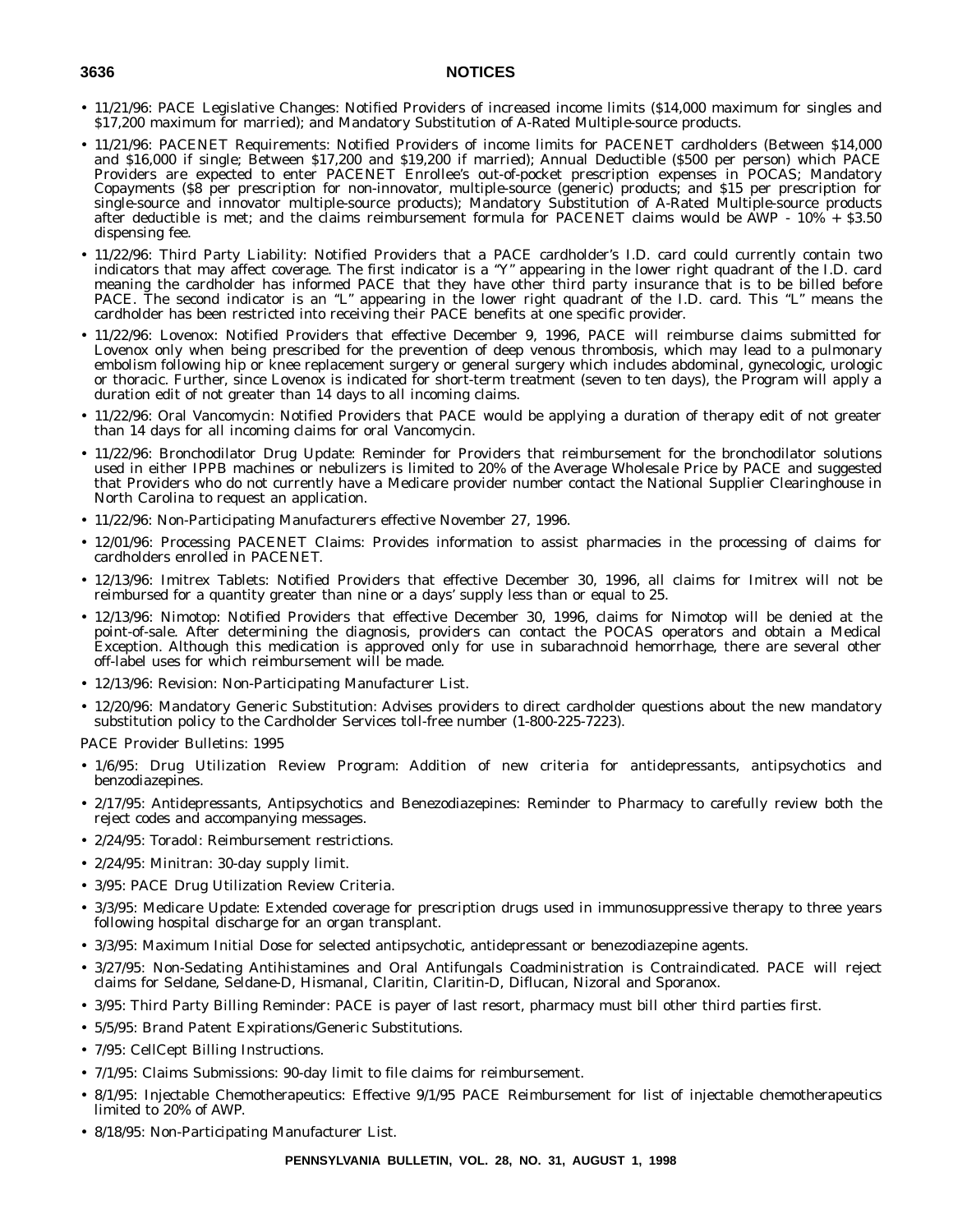- 8/18/95: Drug Utilization Review Program: New maximum dose criteria added to the PACE ProDur Program effective 8/28/95 - Nefazodone (Serzone) 600 mg/day; Fluvoxamine (Luvox) 50 mg/day (initial) and 300 mg/day (maximum); Lansoprazole (Prevacid) 30 mg/day.
- 9/1/95: Common Package Size Reimbursement Listing.
- 9/1/95: Epoetin Alfa (EPO) Injections: Effective 9/11/95 PACE reimbursing only 20% of AWP for Epogen and Procrit.
- 9/6/95: Early Refill Edit: Additional classes added to the Early Refill Edit.
- 9/22/95: Drug Utilization Review Program: Effective 9/25/95 duplicate therapy edit applied to the following class of drugs: Proton Pump Inhibitors - Prilosec and Prevacid.
- 10/95: PACE POCAS Telecommunications Number: New direct number available to pharmacy providers for Primary Claim Submission: 950-5545.

PACE Provider Bulletins: 1994

- 2/8/94: Reimbursement Criteria for Temazepam (effective 3/1/94).
- 5/23/94: Glyburide: Mandatory Substitution of Micronase and Diabeta.
- 5/94: Prograf Billing Instructions
- 5/94: Ophthalmics: Days Supply Provisions
- 5/94: Betaseron Billing Instructions
- 7/1/94 Ophthalmics: Noted billing discrepancies regarding pharmacies reporting of the days supply.
- 7/23/94: Narrow Therapeutic Index Exemption Listing (Revised)
- 8/94: Incorrect Physician License Numbers: Notice to Pharmacy Providers of Procedures to Disallow Claims Submitted with Wrong Prescriber I.D.
- 8/19/94: Physician/Medical Assistants: PACE Reimbursement of Prescriptions written by Physician Assistants.
- 9/23/94: Serevent: PACE will no longer reimburse for more than 13 gm of Serevent per prescription.
- 9/26/94: Febatol No PACE Reimbursement after 12/26/94.
- 9/30/94: Manufacturers' Rebate Update
- 10/3/94: DAW/Product Selection Code (Revised)
- 10/21/94: Oral Contraceptives: Effective 10/30/94 PACE no longer reimburses except through the Medical Exception process.
- 10/21/94: New Maximum Dose Criteria Added to the PACE ProDUR Program: Maximum daily dose and duplicate therapy criteria for NSAIDs (Trilisate; Disalcid; and Cataflam) and maximum daily dose criteria for miscellaneous anti-ulcer preparations (Propulsid and Reglan).
- 11/18/94: Oral Chemotherapeutics: Effective 12/15/94 PACE reimburses only 20% of AWP for Cyclophosphamide 25 mg/oral; Cytoxan 50 mg/oral; Etoposide/Vepesid 50 mg/oral; and Melphalan/Alkeran 2 mg/oral.
- 12/2/94: 30-Day Supply Requirement: Humulin and Solganal.

- 1/1/93: PACE Legislative Changes Effective 1/1/93
	- Dispense as Written (DAW) Codes
	- Mandatory Generic Substitution when an ''A'' rated generic therapeutically equivalent drug is available.
	- Pricing Information
	- Consultation Fee Discontinued
- 2/28/93: Deadline for PACE Provider Reenrollment and Conversion to 3.2 NCPDP Telecommunications Standard for PACE Claims Submission.
- 3/1/93: Standard Error Codes
- 3/1/93: Early Refill Edit
- 3/1/93: Halcion Error Code Revisions
- 3/1/93: Processing Requirements: Conversion to NCPDP Version 3.2
- 3/19/93: POCAS System Maintenance on 4/10/93 and 4/11/93.
- 5/14/93: Delay in Provider Reimbursement
- 5/21/93: Change in the ProDUR screening criteria for H2 Receptor Antagonists effective 6/1/93.
- 6/28/93: Implementation of PACE ProDUR Changes:
- Maximum daily dose for NSAIDs
- Maximum daily dose for Omeprazole, Sucralfate and Misoprostrol.
- Maximum daily dosage allowed for Famotidine (Pepcid) changed from 80 mg/day to 40 mg/day.
- 6/28/93: Claims Processing Procedures When POCAS Is Not Available.
- 7/1/93: Non-Participating Manufacturers List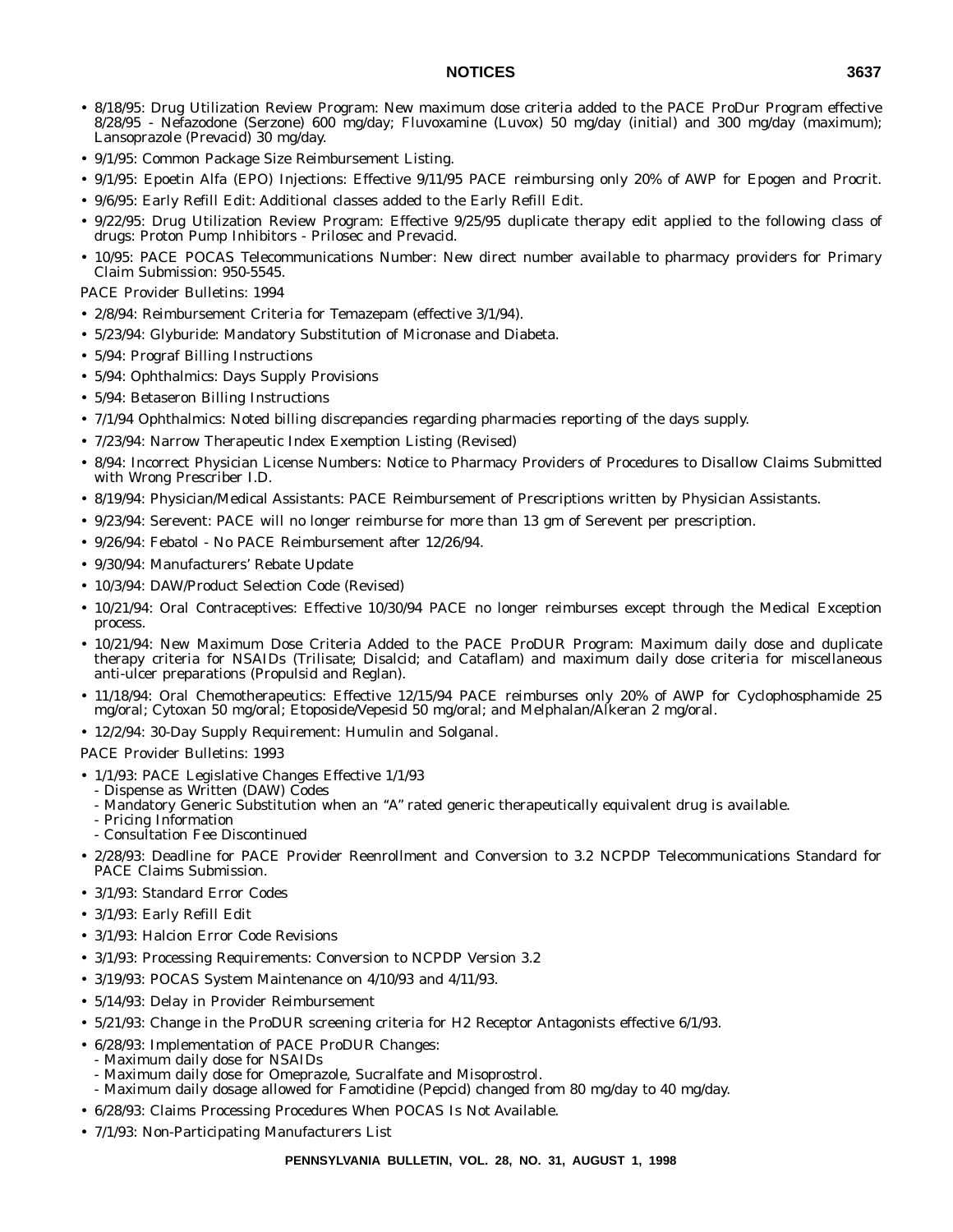- 
- 7/23/93: 30-Day Supply Requirements
- 7/23/93: Narrow Therapeutic Index Exemption Listing (Revised)
- 9/28/93: Manufacturers Rebate Update (Non-Participating Manufacturer List, effective 10/5/93 was attached.)
- PACE Provider Bulletins: 1992
- 4/92: Provider Training Seminars (5/11/92 through 7/2/92)
- 5/29/92: Manufacturers' Rebate News: Center Laboratories
- 6/19/92: Manufacturers' Rebate News: Roxane Laboratories, Inc.
	- Astra Pharmaceutical Products
	- Ocumed
	- IPR Pharmaceutical
- Immunex Corporation
- 8/16/92: PACE Rescue Plan:Implementation of ProDUR; NCPDP Version 3.2 and related Program Changes
- 9/92: Dixon-Shane recoupments/pharmacy credits.
- 11/9/92: PACE Pharmacy Provider Manual
- 12/23/92: Narrow Therapeutic Index Exemption Listing
- 12/92: Generic Substitution on Oral Prescriptions (Included Poster and Informational Flyers).

# PACE Provider Bulletins: 1991

- 6/21/91: Co-Pay Change (\$4 to \$6 effective 7/1/91)
- 8/14/91: General Program Issues:
- Claims Payment
- Cardholder Eligibility Changes (Income Eligibility Changed to \$13,000 for Single and \$16,200 for Married Couples) - Nursing Home Providers
- Cosmetic Drugs (Effective 10/1/91 claims for Rogaine and Retin-A no longer paid)
- Paper Claims (Only claims for Compound Drugs or claims whose Quantity is in Excess of 9999 accepted as paper claims)
- Persantine and Dipyridamole (These two drugs must have an indication on the prescription that it is being used as an adjunct to Coumadin anticoagulants for the prevention of postoperative thromboembolic complications of cardiac valve replacement in order to be allowed payment by (PACE).
- Audit Issues (Telephone Prescriptions and Brand Medically Necessary Requirements).
- 8/21/91: Final Instructions Concerning the PACE On-line Claims Adjudication System (POCAS).
- 9/27/91: Billing Instructions
	- Cosmetic Drugs
	- Exception Claim Processing
	- POCAS, post payment review
	- Nursing Home Claims

#### **Division of Program & Regulatory Coordination**

Contact: Robert Hussar, Division Chief (717) 783-8975

# **Current Aging Program Directives**

• Provided below is a comprehensive list of current Aging Program Directives and LAMP/OPTIONS Bulletins. Directives which do not appear on the list are no longer in effect. Current directives are as follows:

# **Program Area 01 - ''AAA Administration''**

- 88-01-07 Personnel Action Plan for Private Non-Profit Area Agencies on Aging (AAA)
- 90-01-05 Contract Management and Direct Service Provision by AAAs
- 91-01-01 Certification and Disclosure Regarding Lobbying
- 91-01-05 Area Agency on Aging Involvement in Corporate Eldercare Activities
- 92-01-01 Single Audit Act Audit Requirements
- 92-01-06 Minimum Standards for Governing Boards of Private Non-Profit Area Agencies on Aging
- 93-01-04 Providing AAA Funded Services to Domiciliary Care and Personal Care Home Residents
- 94-01-02 Indirect Cost Policy for Department of Aging Contracts
- 94-01-04 Department of Aging Heat Emergency Plan
- 95-01-05 Emergency Cooling Project
- 95-01-08 FY 1996-99 Three Year Plan Requirements
- 95-01-09 Assessments of Persons With ''An Other Related Condition'' Who Are Exceptional Admissions
- 97-01-02 Accounting Manual For AAA Programs
- 97-01-03 Interim Revision of the OPTIONS Assessment Reporting Forms OPT01 and OPT 01X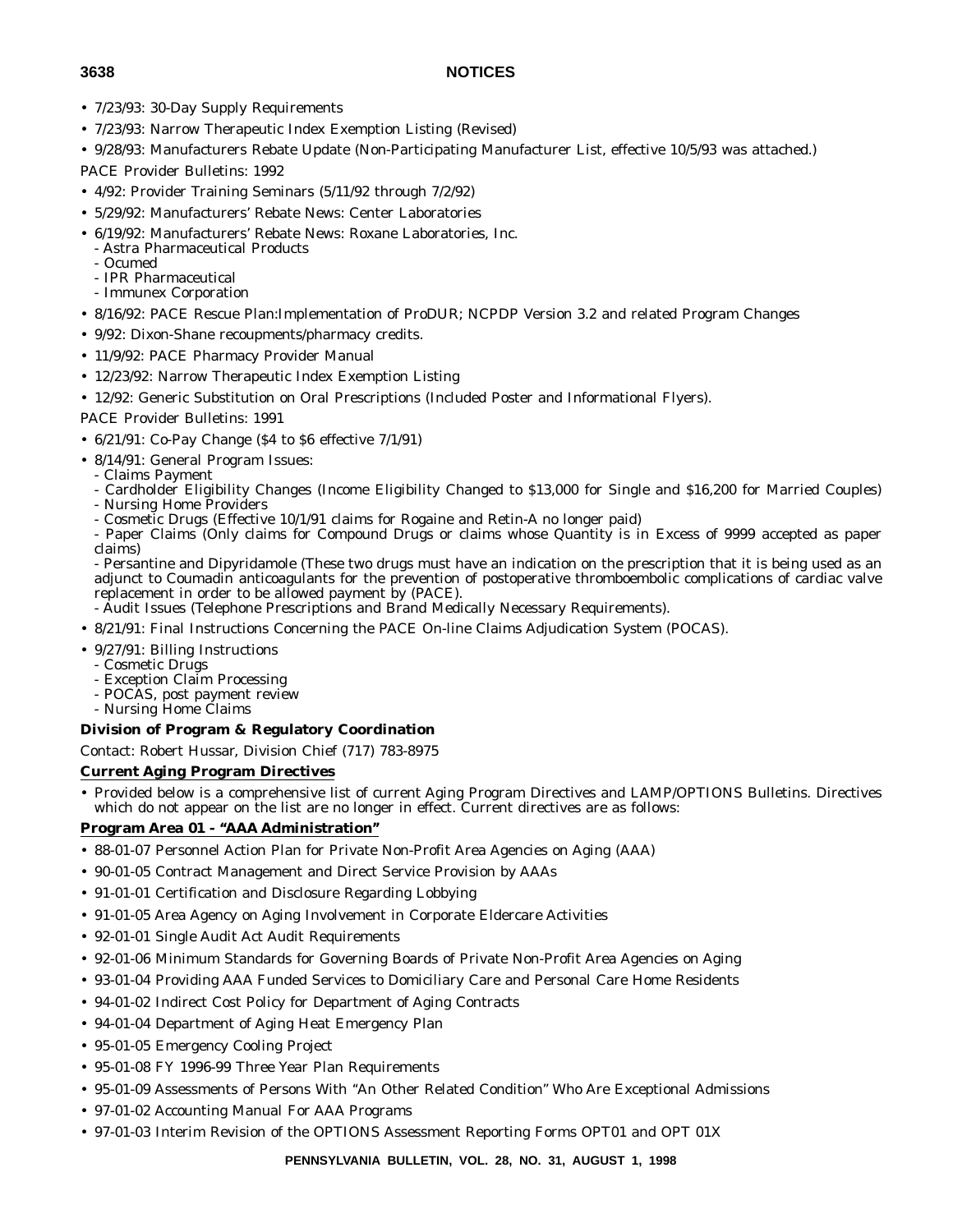- 98-01-01 OPTIONS Procedures Manual
- 98-01-02 Area Agency on Aging Program Income Polices
- 98-01-03 1997-98 Aging Block Grant Amendment: Final Funding Allocations

• 98-01-04 AAA Program Requirements, Planning Allocations and Aging Services Block Grant Format for FY 1998-99 **Program Area 02 - ''Home Delivered Meals''**

See Program Area 03.

# **Program Area 03 - ''Congregate Meals''**

• 90-03-01 Policies and Standards for the Department of Aging Funded Nutrition Service Programs

#### **Program Area 04 - ''Socialization/Recreation/Education/Health Promotion''**

- 96-04-01 Senior Community Center and Satellite Center Policies and Standards
- 98-04-01 Primetime Health Program

# **Program Area 05 - ''Employment Services''**

- 95-05-02 Title V Senior Community Service Employment Program: Final Rule
- 96-05-02 Title V S.C.S.E.P.: Eligibility and Assessment Forms

# **Program Area 06 - ''Volunteer Services''**

• 85-06-01 Volunteer Services

# **Program Area 07 - ''Passenger Transportation Services''**

• 85-07-01 Policies for Transportation Services

# **Program Area 11 - ''Information and Referral''**

• 85-11-01 Policies and Procedures for the Provision of I & R Services by AAAs

# **Program Area 23 - ''Care Management''**

• See APD #98-01-01.

# **Program Area 24 - ''Protective Services Intake/Investigation''**

- 89-24-01 Protective Services for Older Adults Regulations
- 89-24-02 Required Standard Forms for Protective Services
- 92-24-01 Change in Report of Need Form (Supplements APD #89-12-02)
- 93-24-01 Protective Services Investigations
- 93-24-02 Protective Services Investigations (supplements APD #93-18-01)
- 97-24-01 Protective Services Report of Need and Investigation Summary and Assessment Form

#### **Program Area 13 - ''Personal Care''**

• See APD #98-01-01.

# **Program Area 12 - ''Home Health''**

• See APD #98-01-01.

# **Program Area 19 - ''Home Support''**

• See APD #98-01-01.

# **Program Area 20 - ''Adult Day Care''**

• See 6 Pa. Code Chapter 11, Sections 11.1 to 11.292.

# **Program Area 25 - ''Domiciliary Care''**

- 85-25-02 Statewide Expansion of Domiciliary Care Program
- 90-25-01 Domiciliary Care Services for Adults—FinalRule making
- 93-25-01 Keys Amendment Implementation as It Relates to the Domiciliary Care Program
- 97-25-01 Domiciliary Care Consumer Payment To Providers

#### **Program Area 09 - ''Legal Assistance''**

• 85-09-01 AAA Program of Legal Services to the Elderly

# **Program Area 10 - ''Ombudsman''**

• 98-10-01 Long-Term Care Ombudsman Program

#### **Program Area 14 - ''Personal Assistance Service''**

• See APD #98-01-01.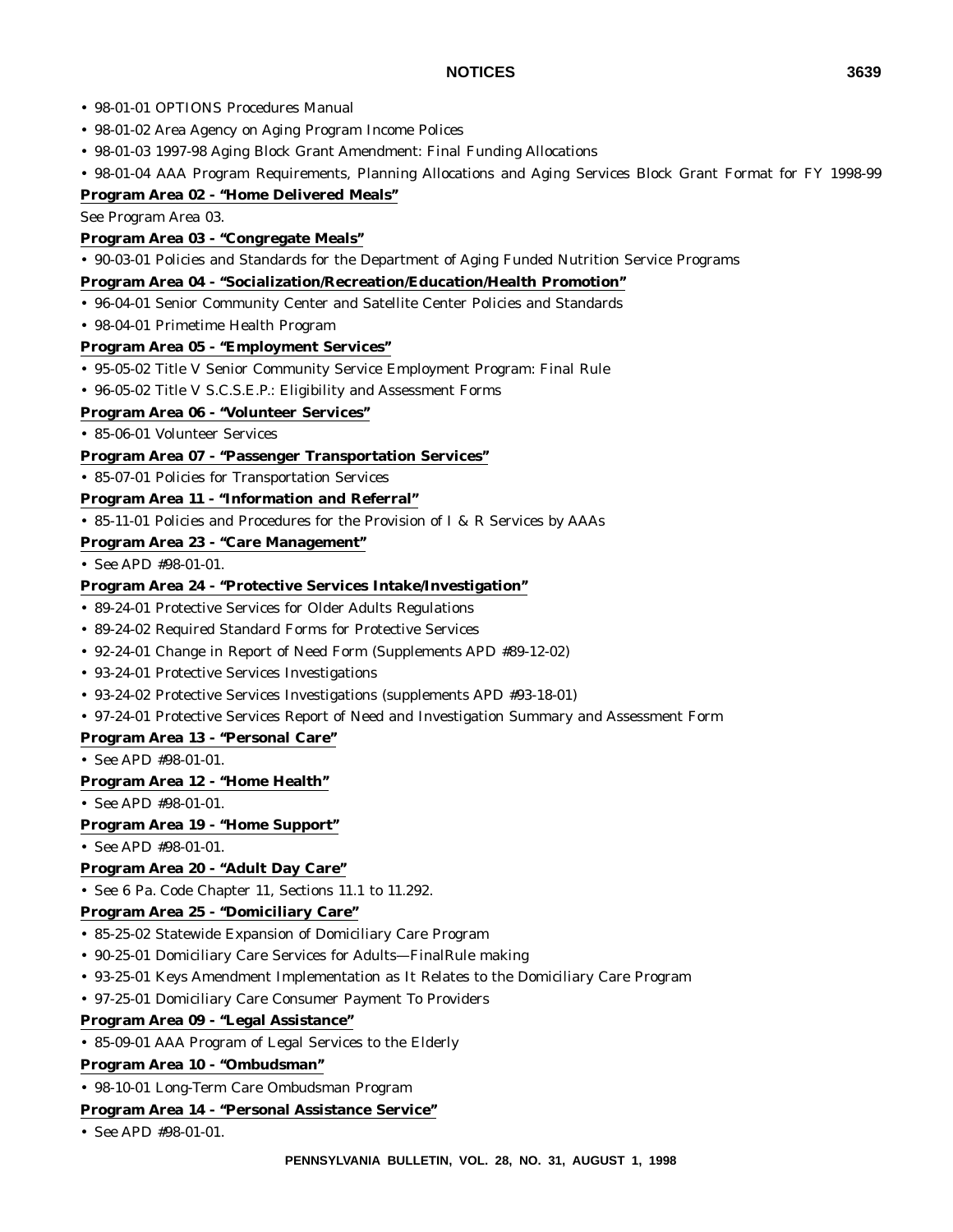# **Program Area 18 - ''Medical Equipment, Supplies and Adaptive Devices''**

• See APD #98-01-01.

# **Program Area 29 - ''Other''**

- 85-29-01 Changes in PSA Boundaries
- 85-29-02 Generic Policies and Procedures for the Request and Consideration of Waivers of PDA Policies
- 85-29-04 PDA Fair Hearings and Appeals Regulations
- 85-29-06 Interdepartmental Cooperative Agreement between the PDA and DPW, Office of Mental Health
- 86-29-01 PACE Regulations
- 91-29-05 Department of Aging Energy Emergency Plan
- 92-29-03 Final Regulations Family Caregiver Support Program (replaces Sections I-V of APD 92-22-02)
- 92-29-07 Advance Notice to Health Care Facilities Prior to Termination of Utility Service
- 94-29-04 Emergency Operations Plan for the Department of Aging (rescinds APD #92-22- 04)
- 96-29-01 Statement of PDA Intent Re: Allocation To New Area Agencies
- 97-29-01 Retention of AAA Records
- 97-29-02 Emergency Operations Plan for the Department of Aging.
- 98-29-01 List of Current Aging Program Directives (APDs) and Options Level II bulletins

# **CURRENT OPTIONS/LONG-TERM CARE ASSESSMENT AND MANAGEMENT PROGRAM (LAMP) Bulletins**

- 84-01 Pre-Admission Assessment Bulletin
- 84-03 Funding Ceilings for Services for Level II Clients Diverted from Nursing Homes through LAMP
- 85-01 Level of Care Changes Procedures
- 85-02 LAMP and State Mental Hospital System (supplements LAMP Bulletin #85-05)
- 85-05 LAMP Residency Issues
- 89-01 LAMP Alternative Community Care Services Standards
- 89-03 Pre-Admission Assessment Site Requirements for Level of Care Decisions or Recommendations Regarding Heavy Care/Intermediate Services (replaces LAMP Decision Narrative and Instructions; LAMP Determination Report and Instructions; and Page 3, LAMP Assessment Instruction Manual)
- 89-08 Pre-Admission Assessment and Management Program: 1989-90 Reporting Requirements and Instructions for Provision of Services to Alternative Community Care Clients (revises LAMP Bulletin #84-04)
- 89-10 Interim Operations Manual, Volumes I & II
- 90-02 Pre-Admission Assessment (PAA) Site Requirements for Requesting Payment for PAA Assessment Activities for the July 1, 1990 through June 30, 1991 PAA Contract Period (rescinds LAMP Bulletin #89-05)
- 90-03 LAMP Site Requirements for Requesting Payment for Alternative Community Care Services (rescinds LAMP Bulletin #89-07)
- 90-04 Revised PA Pre-Admission Assessment Form (PPAF) and the Assessment Manual (rescinds PA Long Term Care Assessment and Management Program Assessment Instruction [Rev. 11/88] and PA Long Term Care Assessment and Management Program Assessment Manual [Rev. 1988 & 1989])
- 90-05 Protocol Requirements for Serving Medicaid Nursing Home Applicants and Medical Assistance Recipients with Acquired Immune Deficiency Syndrome (AIDS) or Symptomatic Immune Deficiency Virus (HIV)
- 90-07 Transmit DPW/OMA Memo (8/30/90)
- 90-08 Policy Change in Referral Procedures for Individuals with Mental Retardation/Other Related Condition Diagnosis
- 91-01 Supplement 1 to OPTIONS-Level II Site Requirements for Requesting Payment for OPTIONS-Level II Assessment Activities for the July 1, 1990 through June 30, 1991 OPTIONS-Level II Contract Period
- 91-02 OPTIONS-Level II Program Requirements, Planning Allocations and Budget Format for the Twelve (12) Month Period July 1, 1991 through June 30, 1992 (supplements OPTIONS-Level II Bulletin #90-06)
- 91-04 Definitions of OPTIONS-Level II Assessment Categories
- 92-02 OPTIONS-Level II Program Requirements, Planning Allocations and Budget Format for the Twelve (12) Month Period July 1, 1992 through June 30, 1993 (supplements OPTIONS-Level II Bulletin #90-06 and #91-02)
- 92-05 Pseudo MA Case Number
- 93-02 OPTIONS-Level II Program Requirements, Planning Allocations and Contract Format for the Thirty-Six (36) Month Period July 1, 1993 through June 30, 1996 (rescinds OPTIONS-Level II Bulletin #90-06)
- Supplement #1, OPTIONS-Level II Program Requirements, Planning Allocations and Contract Format for the Thirty-Six (36) Month Period July 1, 1993 through June 30, 1996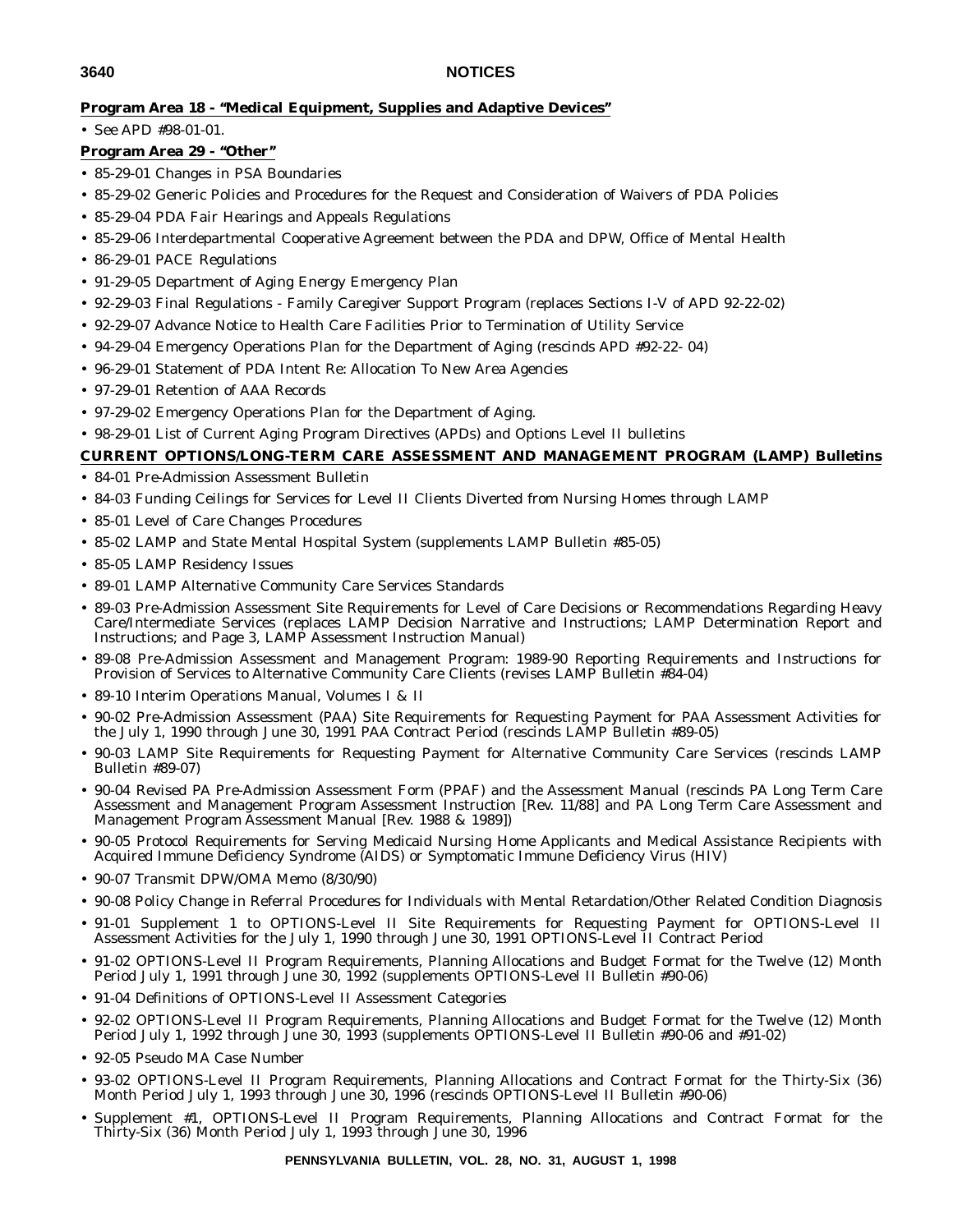- 94-02 Instructions for the Completion of Forms for OPTIONS Level II Assessment Activity: OPT01 Client Reports, OPT01X Correction to Client History Forms, Administrative Review Reports, Transmittal Form for Tape Invoicing, Definitions for Assessment Categories (replaces OPTIONS-Level II Bulletin #92-03)
- 94-05 Procedure for Applying for the Personal Care/Domiciliary care Supplement (Supplements OPTIONS-Level II Bulletin #93-01)
- 94-06 OPTIONS-Level II Program Requirements, Planning Allocations and Budget Format for the Twelve (12) Month Period July 1, 1994 through June 30, 1995.
- 95-01 Medical Assistance (MA) Estate Recovery Program (supplements OPTIONS-Level II Bulletin #93-01)
- 95-02 OPTIONS-Level II Program Requirements, Planning Allocations and Budget format for the Twelve (12) Month Period July 1, 1995 through June 30, 1996

# **AGRICULTURE**

# **POLICY STATEMENTS:**

# **Bureau of Plant Industry**

- Fertilizer, Soil Conditioner and Plant Growth Substance Enforcement Action Penalty Matrix
- Contact: John Breitsman (717-787-4843)
- Pesticide Enforcement Action Penalty Matrix
- Contact: Joseph Uram (717-787-4843)
- Plant Pest Act Enforcement Action Penalty Matrix

Contact: Dale Stehr (717-787-4843)

# **GUIDANCE MANUALS:**

# **Bureau of Food Distribution**

- Farmers Market Nutrition Program Farmer/Vendor Procedure Manual
- Woman, Infants and Children ("WIC") Clinic Procedure Manual
- Assistance Bulletin #97-2: Rate of Distribution Schedule For the Temporary Emergency Food Assistance Program (''TEFAP'')
- Self Declaration of Need: Income Poverty Guidelines for TEFAP

Contact Edward Wadlinger (717-787-2940)

# **Bureau of Food Safety and Laboratory Services**

- rBST Labeling Information
- Application to Install or Remodel a Milking System
- Supplement to a Farm Refrigerated Bulk Milk Storage Tank and/or a Precooler Installation Application

Contact: James C. Dell (717-787-4316)

- Recall Procedures
- Model Food service Self-Inspection Checklist
- Ice Manufacturing Plants Consumer Confidence Program Guidelines
- Listeria Handbook for Retail Food Establishments
- Procedures for Vacuum Packaging Foods in Reduced Oxygen Packages
- Retail Food Establishment Consumer Confidence Program Self-Inspection Checklist

Contact: Charles E. Radle (717-787-4315)

#### **Pennsylvania Harness Racing Commission**

• Licensing Procedures and Standards for Applicants

Contact: Richard E. Sharbaugh (717-787-5196)

# **Bureau of Plant Industry**

- Instructions for Licensing under the Pennsylvania Commercial Feed Law
- Instructions for Licensing under the Pennsylvania Fertilizer, Soil Conditioner and Plant Growth Substance Law
- Directions for Renewing Specialty Fertilizer Registration in Pennsylvania
- Instructions for Licensing under the Pennsylvania Agricultural Liming Materials Act

Contact: John Breitsman (717-787-4843)

- Directions for Registering Pesticides in Pennsylvania
- Experimental Pesticide Use Permits
- Grower Record keeping Guidelines for Pesticide Applications made under an Emergency Exemption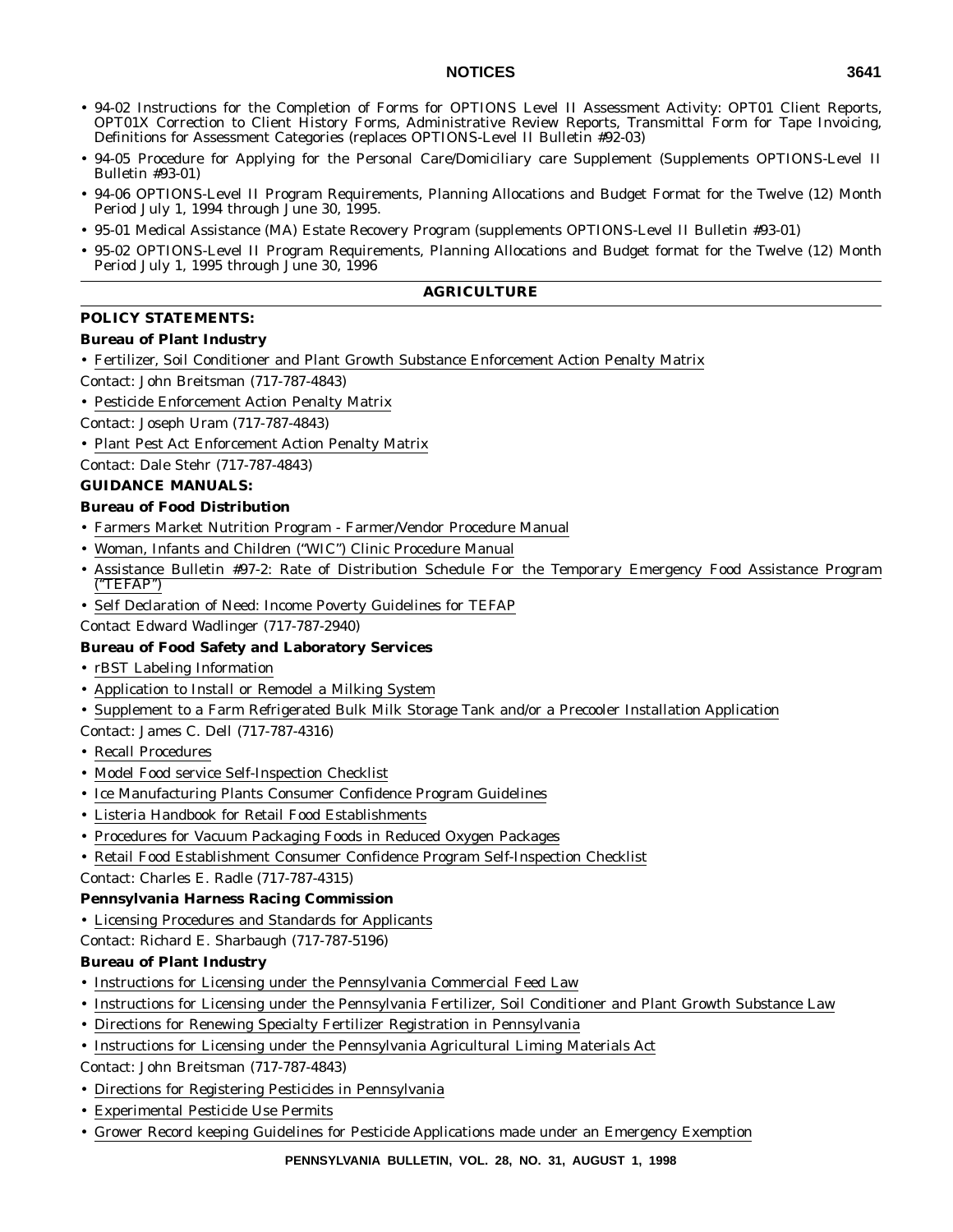• Directions for Soil Conditioner and Plant Growth Substance Registration in Pennsylvania Contact: John Lake (717-787-4843)

# **Bureau of Ride and Measurement Standards**

• Amusement Ride Operators' and Attendants' Manual

Contact: Charles Bruckner (717-787-6772)

# **INTERNAL GUIDELINES:**

# **Bureau of Farmland Protection**

- Checklist for Review of an Agricultural Conservation Easement Purchase Recommendation
- Checklist for Evaluation of a County Agricultural Conservation Easement Purchase Program

Contact: Raymond Pickering (717-783-3167)

# **Bureau of Food Safety and Laboratory Services**

- Summary of Enforcement Requirements for Violations of Bacterial Count, Somatic Cell Count
- Antibiotic Residue Tests for Individual Milk Producer Samples
- Clarification of Enforcement Policy for a Producer Utilizing Two Bulk Milk Tanks

Contact: James C. Dell (717-787-4316)

- Tolerances for Egg Quality, below which a Warning Letter shall be issued to a Store
- Tolerances for Egg Quality, below which Seizure of Eggs will be made at a Store
- Tolerances for Egg Quality, below which Prosecution will be initiated against a Store
- Tolerances for Egg Quality, below which Seizure of Eggs will be made at a Plant
- Contact: Kim F. Miller (717-787-3294)
- Guidelines for Inspection of Food Concessions at Fairs
- Inspection Guidelines for Farmers Markets and Stands

Contact: Charles E. Radle (717-787-4315)

# **Pennsylvania Harness Racing Commission**

# • Procedures with respect to Unlicensed Owners

Contact: Richard E. Sharbaugh (717-787-5196)

# **Bureau of Plant Industry**

• Turfgrass Seed Certification Interagency and Inter-state Certification

Contact: Joe Garvey (717-787-5609)

# **OTHER:**

# **Bureau of Food Safety and Laboratory Services**

• Industry Responsibilities with respect to Broken Seals

Contact: James C. Dell (717-787-4316)

- Temperature Requirements for Safe Handling of Hot and Cold Foods
- Guidelines for Self-Service Bulk Food Displays
- Guidelines for Maple Syrup Operations

Contact: Charles E. Radle (717-787-4315)

# **Bureau of Plant Industry**

• Pennsylvania Pesticide Hypersensitivity Registry Fact Sheet

Contact: John C.R. Tacelosky (717-787-4843)

#### **BANKING**

Nonregulatory public documents of the Department of Banking are divided into three indexed categories listed below: Letters from Secretaries of Banking to Regulated Entities; Guidance Available Regarding Compliance with Depository Institution Statutes and Regulations; and, Guidance Available Regarding Compliance with Licensee Statutes and Regulations. The contact person for all Department of Banking documents is Reginald Evans (717-787-1471).

#### **Secretary's Letters:**

1-23-98 Year 2000 readiness and credit underwriting criteria for credit unions regarding Pennsylvania Credit Union League workshop.

1-15-98 Year 2000 readiness and credit underwriting criteria for state-chartered banks, savings and loan associations, credit unions, and trust companies.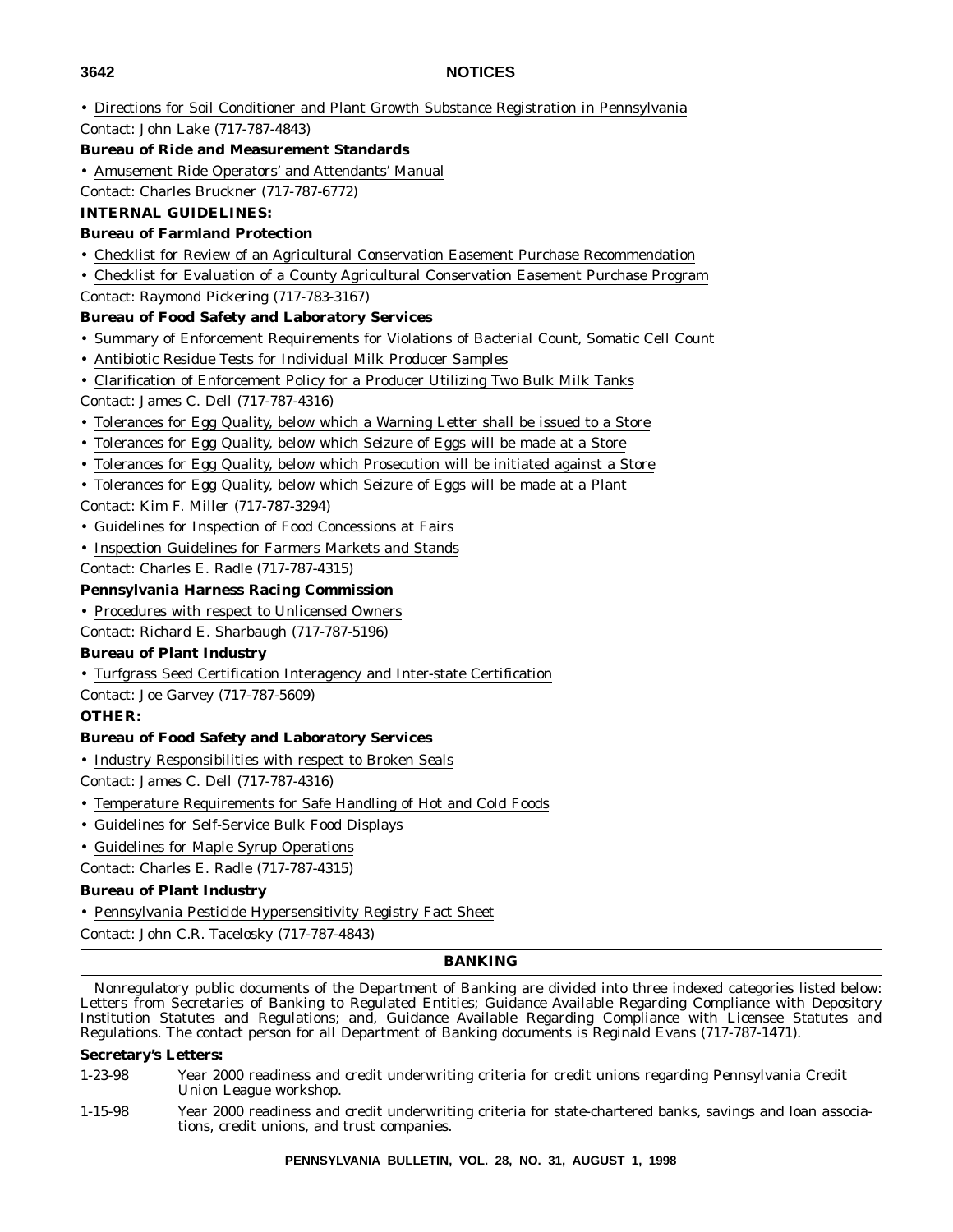- 1-23-98 Year 2000 readiness and credit underwriting criteria for credit unions regarding Pennsylvania Credit
- Union League workshop.
- 8-27-97 Bank Holidays for 1998.
- 6-09-97 Letter regarding Electronic Submission of Call Reports.
- 4-24-97 Letter discusses the effect that Year 2000 will have on Computer Systems.<br>1-31-97 Letter regarding federal regulatory agencies having adopted a revised Unit
- Letter regarding federal regulatory agencies having adopted a revised Uniform Financial Institutions Rating System which has been known as CAMEL.
- 12-3-96 Letter addresses the authority of Pennsylvania state-chartered banks, bank and trust companies, and savings banks to act as agents in the sale of all types of insurance products. (Act 40 of 1997 was enacted after issuance of this letter regarding banks acting as agents in the sale of insurance.)
- 11-25-96 Letter discusses the adjustment to the overhead assessment methodology for non- depository trust companies.

#### **I. POLICY STATEMENTS:**

#### **Department of Banking/Legal Department**

10 Pa. Code §§ 13.61—13.68 -Exception to Definition of ''Branch''.

Contact: Reginald S. Evans - (717) 787-1471

10 Pa. Code § 21.61—Insurance and Annuities (Act 40 of 1997 was enacted after issuance of this Statement of Policy)

Contact: Laurie S. Kennedy - (717) 787-1471

10 Pa. Code § 41.3a - Calculation of Consumer Discount Company Act default charges - Statement of Policy

Contact: Laurie S. Kennedy - (717) 787-1471

10 Pa. Code Chapter 81 - Check Cashiers Statement of Policy.

Contact: Reginald S. Evans (717) 787-1471

#### **COMMUNITY & ECONOMIC DEVELOPMENT**

#### **POLICY STATEMENTS:**

#### **Bonds Office**

Private Activity Bonds Kim Kaufman (717-783-6112)

### **Bureau of Housing and Infrastructure**

Enterprise Development Area Initiative Riley Stoy (717-783-3910)

#### **Loans Office**

Machinery and Equipment Loan Fund Pennsylvania Industrial Development Authority Gerald Kapp (717-787-6245)

#### **Minority Lending Office**

Pennsylvania Minority Business Development Authority Isabelle Smith (717-783-1127)

#### **II. GUIDANCE MANUALS:**

#### **Entrepreneurial Assistance Office**

Pennsylvania Small Business Operations and Resources Guide Linda Goldstein (717-783-8950)

# **Travel and Tourism Office**

Tourist Promotion Agency Matching Fund Program Manual Keith Gingrich (717-787-5453)

#### **DECISIONS:**

#### **III. INTERNAL GUIDELINES:**

#### **Bonds Office**

Conventional Bond Financing (Taxable) Guidelines Exempt Facility & Small Issue Bonds Guidelines Industrial Development Authority Financing Guidelines Pennsylvania Capital Access Program Guidelines Tax-Exempt Bond Financing Guidelines Kim Kaufman (717-783-6112)

#### **Community Empowerment Bureau**

Community Development and Finance Corporation Grant and Loan Program Guidelines Community Services Block Grant Program Guidelines Emergency Community Services Homeless Grant Program Guidelines Employment and Community Conservation Program Guidelines Neighborhood Assistance Program Guidelines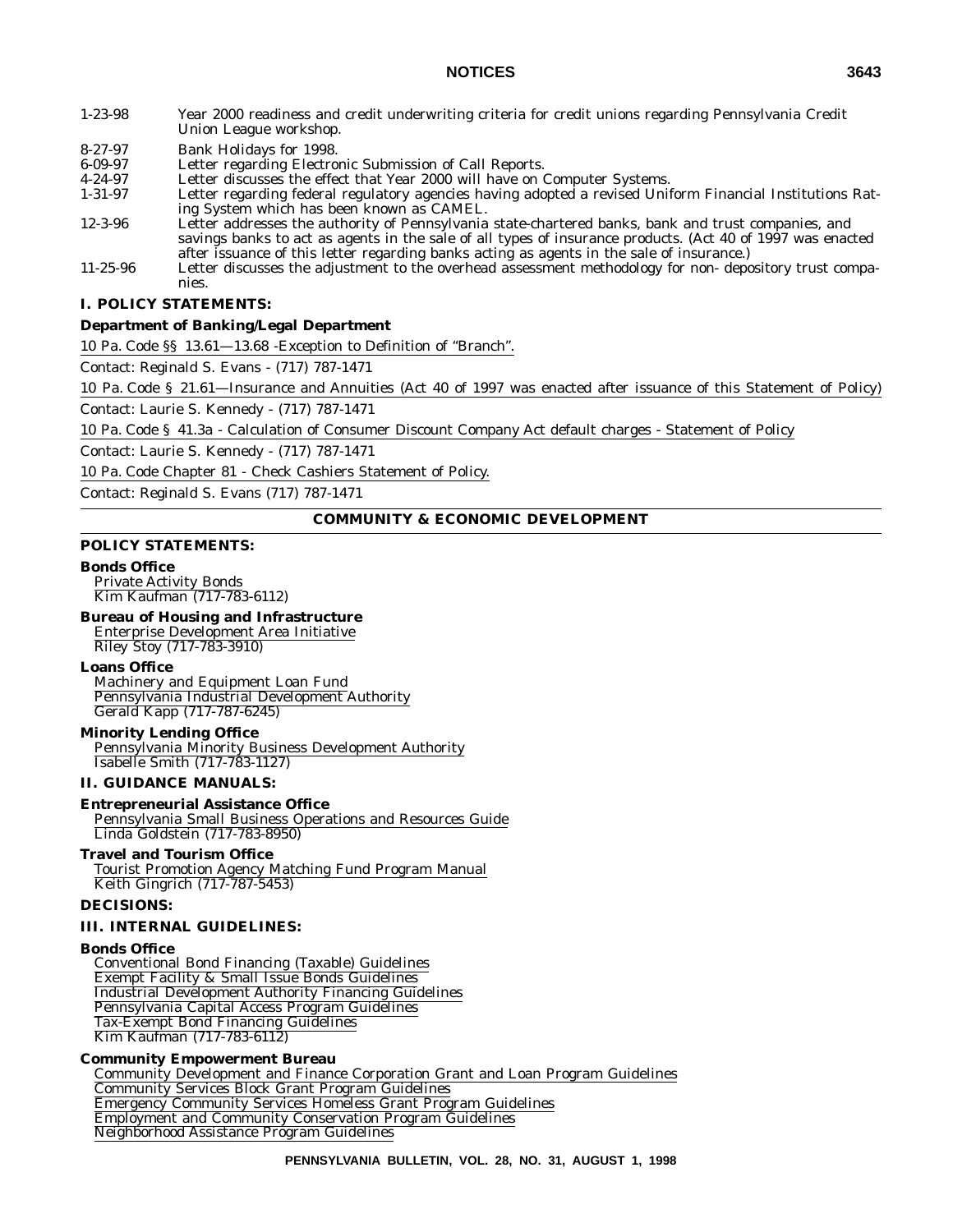Neighborhood Assistance Enterprise Zone Tax Credit Program Guidelines Weatherization Program Guidelines Dennis Darling (717-787-1984)

#### **Grants Office**

Industrial Development Assistance Fund Program Guidelines Industrial Sites Reuse Program Guidelines Infrastructure Development Program Guidelines Job Creation Tax Credit Fund Guidelines Opportunity Fund Guidelines Scott Dunkelberger (717-787-7120)

#### **Housing and Infrastructure Bureau**

Community Development Block Grant Guidelines Downtown Pennsylvania Program Guidelines Emergency Shelter Grant Program Guidelines Home Investment Partnerships Program Guidelines Housing and Community Development Program Guidelines Section 108 (of the Housing and Community Development Act) Loan Guarantee Program Guidelines Riley Stoy (717-783-3910)

#### **International Trade Office**

Trade Event Grant Program Guidelines Regional Export Matching Grant Program Guidelines Susan Sloane (717-787-7190)

#### **Loans Office**

Machinery and Equipment Loan Fund Program Guidelines Gerald Kapp (717-787-6245)

#### **Local Government Services Center**

Circuit Rider Program Guidelines Council of Governments/Intermunicipal Projects Program Guidelines Land and Water Conservation Fund Program Guidelines Municipalities Financial Recovery Act Program Guidelines Public Safety Emergency Telephone Program Guidelines Regional Police Assistance Program Guidelines Fred Reddig (717-783-4657)

#### **Strategic Planning and Program Operations**

Enterprise Zone Program Guidelines Small Communities Planning Assistance Program Guidelines State Planning Assistance Grant Program Guidelines Dallas Dollase (717-787-7400)

#### **Workforce Development and Technology Office**

Ben Franklin Technology Center Program for Technological Innovation Guidelines Customized Job Training Program Guidelines Job Link Program Guidelines Pennsylvania Industrial Resource Center Program Guidelines Terri Kaufman (717-787-4148)

```
CONSERVATION AND NATURAL RESOURCES
```
#### **POLICY STATEMENTS:**

#### **Bureau of Forestry**

• State Forest Natural Areas

Contact: Dan Devlin (717-787-3444)

• Transfer or Exchange of State Forest Land Campsites

Contact: Warren Ely (717-787-2014)

#### **Bureau of State Parks**

• State Park User Fees

Contact: Gary Smith (717-783-3307)

• Transfer or Exchange of State Park Land

Contact: Ed Deaton (717-787-6674)

• State Park Natural Areas

Contact: James Barr (717-787-6674)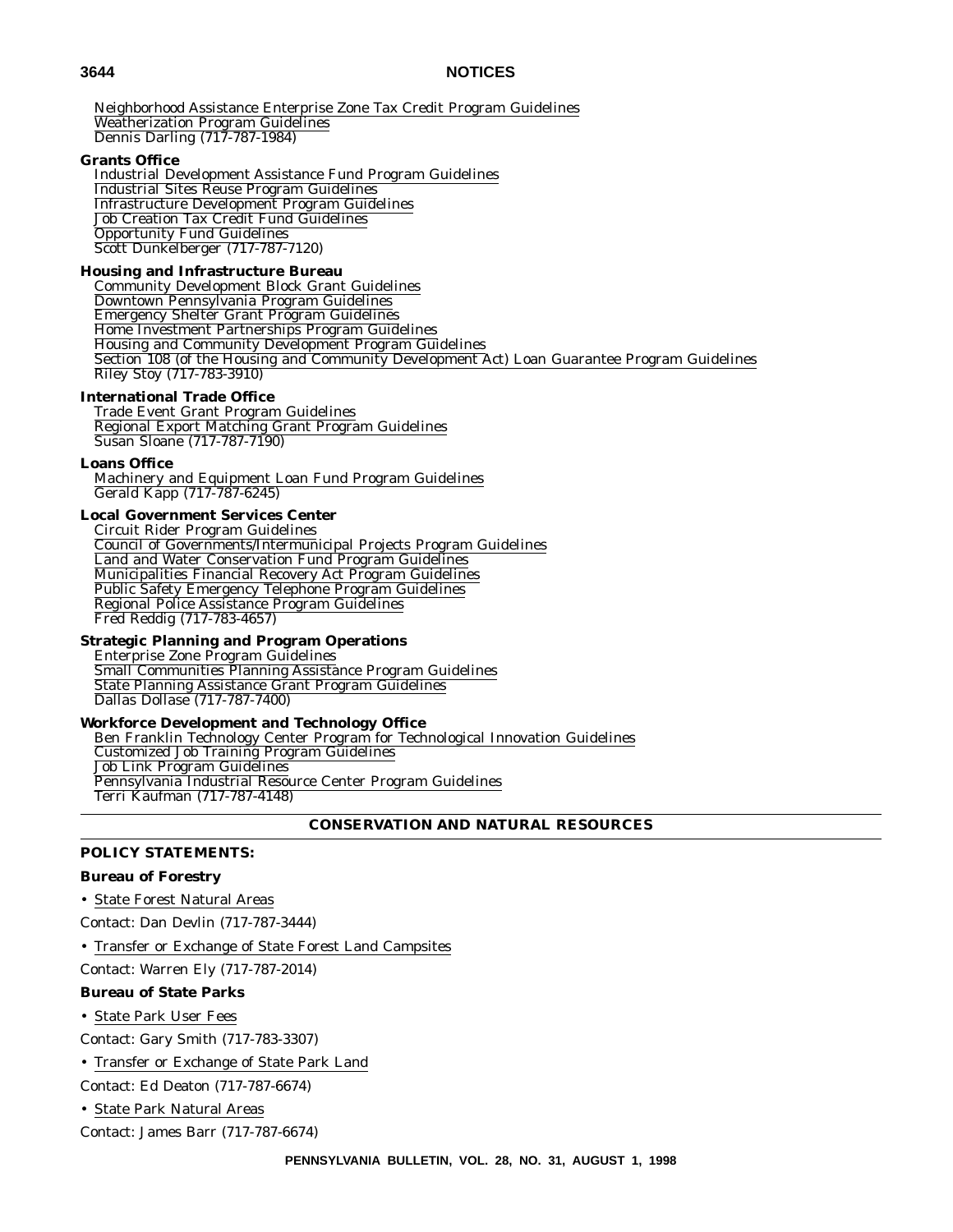# **GUIDANCE MANUALS:**

#### **Bureau of Forestry**

- Cooperative Gypsy Moth Suppression Program Procedure for Cooperator Participation Manual
- Cooperative Gypsy Moth Suppression Program Operating Procedure and Deadlines Manual
- Contact: Larry Rhoads (717-948-3941)
- Forest Fire Warden Manual

Contact: Fred Wilcox (717-787-2925)

- Forest Camp Lease Manual
- Right-of-Way Manual
- Contact: H. E. Kelly (717-787-2015)
- Snowmobile Instructor's Manual
- ATV Instructor's Manual
- Contact: W. Paul Szabara (717-783-7941)
- Forest Products Permit
- Contact: Michael Kusko, Jr. (717-787-4009)
- Camping Permit
- Contact: William Slippey (717-787-2014)
- District Forester
- Permit Contact: Michael Kusko, Jr. (717-787-4009)
- Road Use Agreement
- Contact: H. E. Kelly (717-787-2015)
- Special Activities Agreement
- Contact: William Slippey (717-787-2014)
- License for Right of Way
- Contact: H. E. Kelly (717-787-2015)
- Prospecting Permit
- Contact: Roger Dorsey (717-787-2015)
- Seismic Survey Permit

Contact: John Walker (717-787-2015)

- Hard Mineral Permit
- Contact: Roger Dorsey (717-787-2015)

# **Bureau of Recreation and Conservation**

- Pennsylvania Rivers Conservation Program, Policy, Procedures and Implementation Manual, January 1996
- Pennsylvania Scenic Rivers Program Guidelines
- Pennsylvania Scenic Rivers Program Management Guidelines
- Procedures Manual for Pennsylvania Recreation Trails Program

Contact: Marian Hrubovcak (717-787-2316)

- Keystone Acquisition and Development Manual and Forms
- Contact: Darrel Siesholtz (717-783-2656)
- Keystone Planning, Implementation and Technical Assistance Manual and Forms
- Contact: Greg Gove (717-787-7276)
- Keystone Land Trust Grant Manual and Forms
- Contact: Darrel Siesholtz (717-783-2656)
- Swimming Pool Management Manual
- Contact: Greg Gove (717-787-7672)
- Heritage Parks Program Manual and Forms

Contact: Tim Keptner (717-772-3839)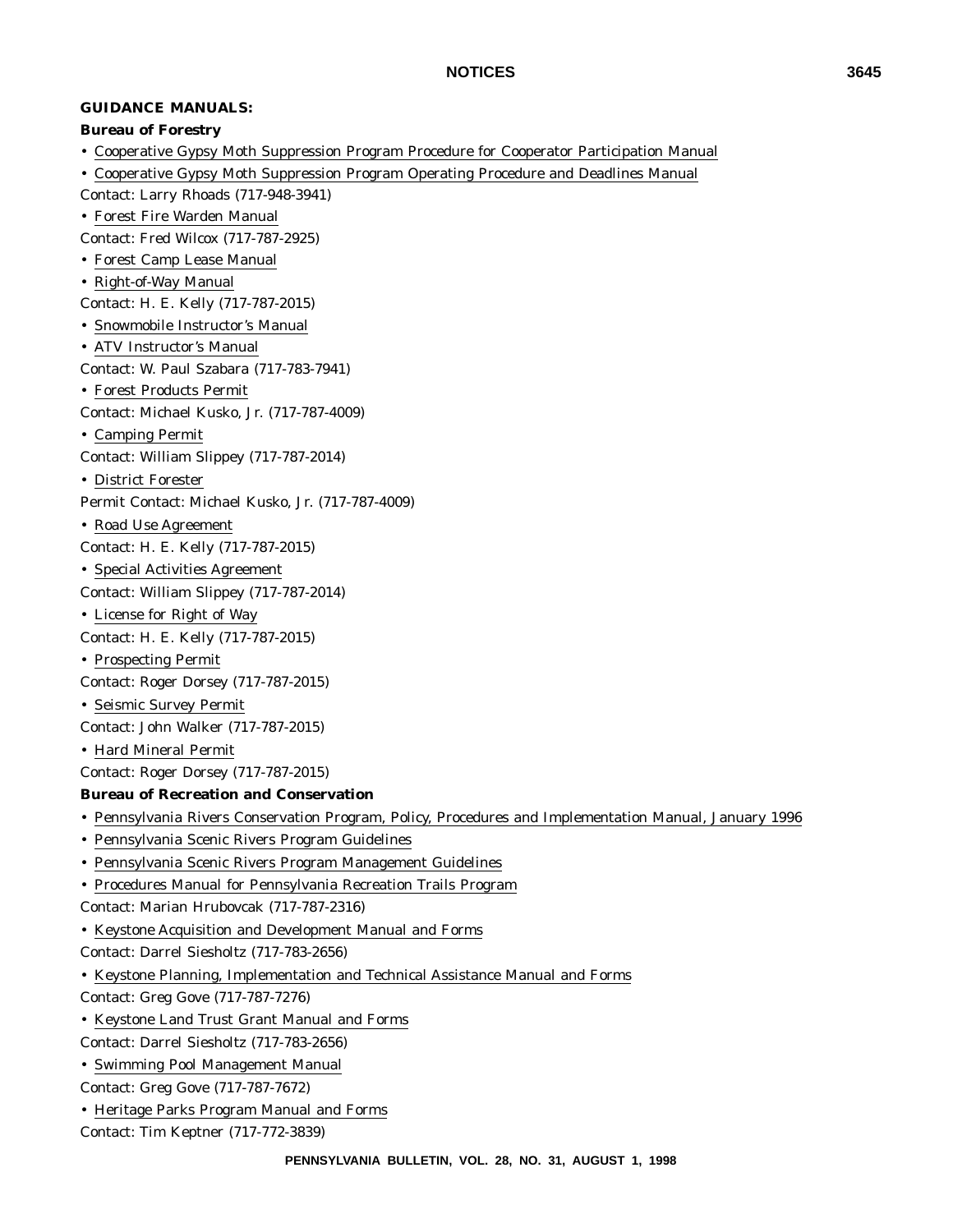# **Bureau of State Parks**

• Boat Docks

• Rights-of-Way and Antenna Sites

• Marina Manuals

Contact: Gary Smith (717-783-3307)

# **DEPARTMENT OF CORRECTIONS**

# **POLICY STATEMENTS:**

- Inmate Handbook Policy Nos. DC-ADM-003 822
- Policy Management System Policy No. 1.1.1
- Institution Security Policy Policy No. 6.3.1
- Drug Interdiction Policy Policy No. 6.3.12
- Transportation for Inmates and Off-Site Medical Escort and Temporary Medical/Mental Health Transfer Policy No. 6.4.1
- Procedures for Recovery of Costs Arising from Inmate Misconduct Policy No. (to be announced)
- Video-conferencing with Courts Policy Policy No. (to be announced)

Contact: J.D. Shutt (717) 975-4860

# **EDUCATION**

# **POLICY STATEMENTS:**

# **Bureau of Community and Student Services**

• Secretary of Education's Plan to Require and Assist Each School District to Establish and Maintain a Program of Appropriate Counseling and Support Services to Students Experiencing Problems Related to the Use of Drugs, Alcohol and Dangerous Controlled Substances

Contact: Biagio Musto (717-772-2429)

#### **Bureau of Teacher Preparation and Certification**

• Pennsylvania Department of Education Standards, Policies and Procedures for State Approval of Certification Programs and for the Certification of Professional Educators for the Public Schools of Pennsylvania

Contact: Ron Simanovich (717-787-3470)

• Certification and Staffing Policies and Guidelines Regarding Education Certification and Staffing Requirements for Public Schools

Contact: Anne Shuster (717-783-6730)

• Policy on Evaluation Procedure for Certificate of Preliminary Education Evaluation of Credentials

Contact: Susan Stewart (717-772-4508)

- Memorandum to Pennsylvania teacher preparing colleges and universities announcing six new Praxis series assessments for beginning teachers effective November 1, 1997 and the qualifying scores for these assessments.
- Memorandum to teacher preparing colleges and universities providing instruction and policies for the use of new application forms for professional educator certification.

Contact: Ron Simanovich (717-787-3470)

# **Deputy Secretary's Office of Postsecondary and Higher Education**

- In-School Youth Programs at Community Colleges
- Continuing Education Guidelines for Community Colleges
- Tuition Compliance Calculation at Community Colleges

Contact: Bob Staver (717-787-4313)

# **Bureau of Postsecondary Services**

- Private Licensed School Memoranda Student Complaint Questionnaire
- Private Licensed School Memoranda Board Policy on the Use of the Term Tuition ''Savings''
- Private Licensed School Memoranda Final Rulemaking Chapter 73 Regulations
- Private Licensed School Memoranda Scholarships
- Private Licensed School Memoranda Revised Board Policy on the Use of the Term Tuition ''Savings''
- Private Licensed School Memoranda Revised Scholarships Policy
- Private Licensed School Memoranda Certificates of Preliminary Education and Correspondence High School Programs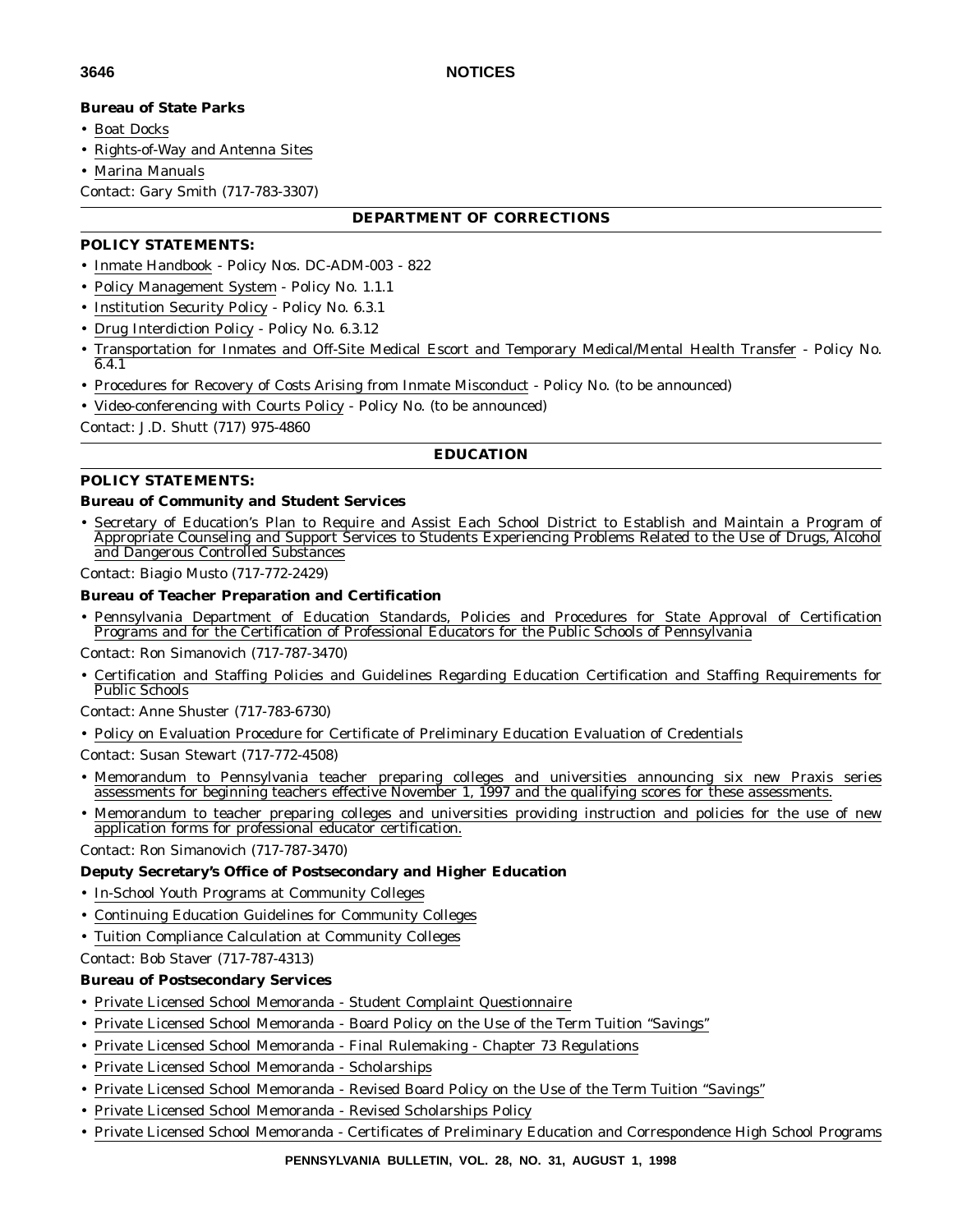# Contact: James G. Hobbs (717-783-8228)

• Education for Corporations Interested in Receiving Authority to Offer Academic Programs in Pennsylvania Leading to Collegiate Level Degrees

# Contact: Paula Fleck (717-772-3623)

# **Scranton State School for the Deaf**

• Various internal and external policy statements relating to the operation of Scranton State School for the Deaf, such as: Student Immunization, Child Abuse, AIDS, Human Growth and Development, Admission Policy, the Recognition of Scranton State School for the Deaf as a Magnet School and Student Drug and Alcohol Policy, etc.

Contact: Dorothy S. Bambach (717-963-4040)

# **Bureau of Vocational-Technical Education**

• The Occupational Competency Assessment Program

Contact: K.C. Simchock (717-783-6592)

# **Equal Educational Opportunity Office**

• Goals for Equal Opportunity at Pennsylvania's Publicly-Supported Institutions of Higher Education

Contact: Carrie M. Patterson (717-783-9531)

# **Bureau of Curriculum and Academic Services**

• Commonwealth of Pennsylvania, Department of Education, HIV/AIDS Policy, September 20, 1994

• Pennsylvania State Board of Education AIDS Policy - Admissions/Readmissions of Students or Staff Persons with AIDS, March 1987

Contact: John L. Emminger (717-772-2167)

• Driver and Traffic Safety Education Program Guide

Contact: H. David Secrist (717-783-4382)

• Procedures for Establishing a Private Driver Training School

Contact: Robert Roush (717-783-6595)

# **Bureau of Special Education**

• State Plan under the Individuals with Disabilities Education Act - Part B

Contact: Sam Bashore (717-783-6876)

• Memorandum to local education agencies (PennLink): Guidance Regarding Extended School Year Services (January 3, 1997)

Contact: John Tommasini (717-783-6134)

• Memorandum to local education agencies (PennLink): Transition to School Age from Early Intervention—Questions & Answers (February 12, 1997)

Contact: Dr. Richard Price (717-772-2647)

• Memorandum to local education agencies (PennLink): Institutionalized Children's Programs/Program Approval Change, Joint Memo from the Bureau of Special Education and the Bureau of Budget and Fiscal Management (April 4, 1997)

Contact: Loujeania Bost (717-772-3260)

• Memorandum to local education agencies (PennLink): Superintendent's Signature on the PDE-4010, Application for Educational Assignment to Approved Private School for School-Aged Children (May 14, 1997)

Contact: John Tommasini (717-783-6134)

• Memorandum to local education agencies: Transition Individualized Education Program (IEP) Format

Contact: Richard Brown (717-783-6876)

# **Bureau of Budget and Fiscal Management**

• School Construction Policies and Procedures (This booklet describes how reimbursement is calculated along with examples and formulas.)

Contact: Carle Dixon Earp (717-787-5480)

• Community Colleges Reimbursement for Equivalent Full-Time Students Enrolled in Stipend Programs

• Debt Service at Community Colleges

Contact: Larry Snell (717-787-5993)

# **GUIDANCE MANUALS:**

# **Bureau of Special Education**

• Early Intervention Guidelines

Contact: Dr. Richard Price (717-772-2647)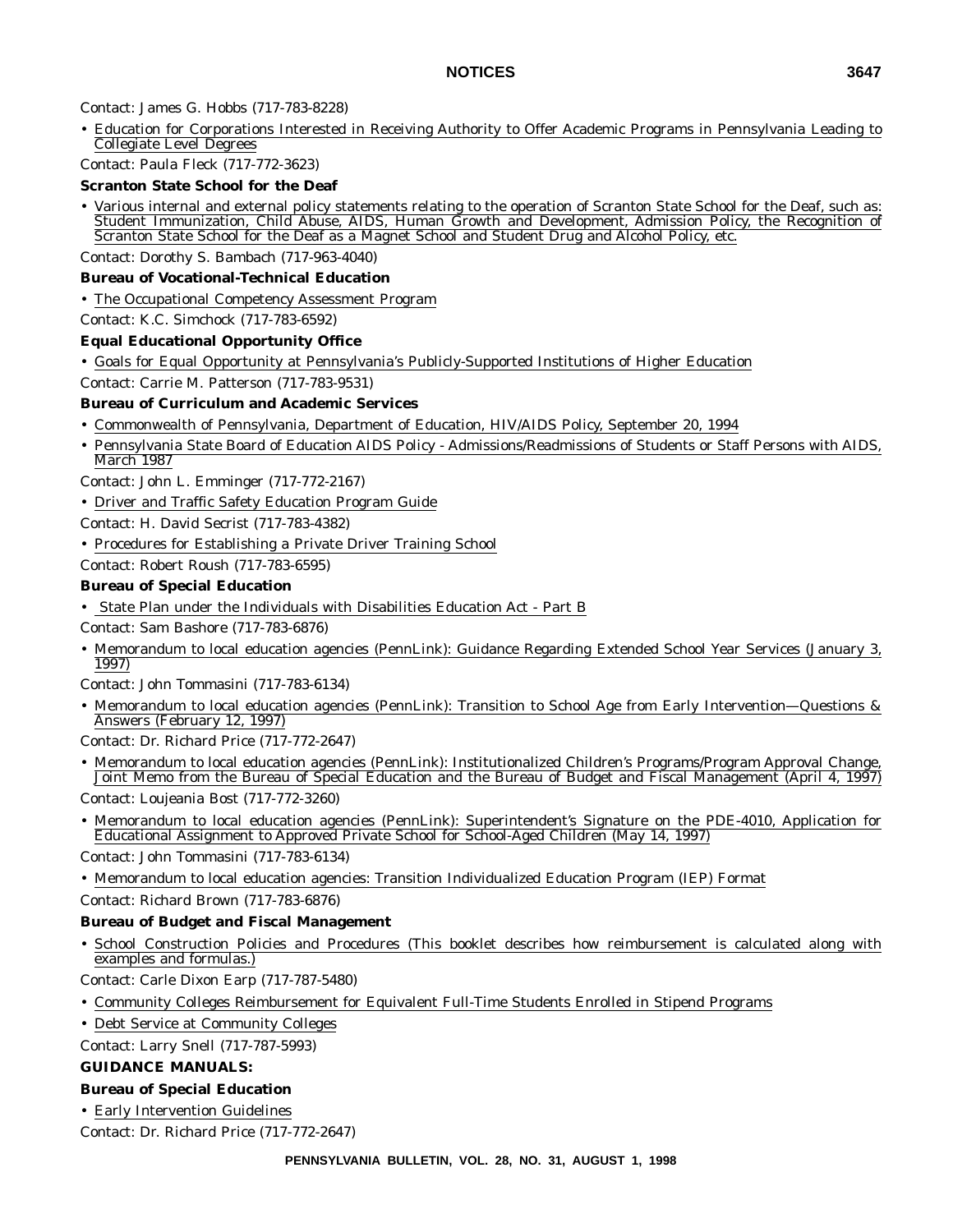- Special Education Information System
- Contact: John Tommasini (717-783-6134)
- Instructional Support
- Effective Behavior Support
- Contact: Loujeania Bost (717-772-3260)
- Transition Beyond School
- Contact: Richard Brown (717-783-6876)
- Facilities Related to Children with Disabilities
- Contact: Jill Lichty (717-783-6917)
- Special Education Mediation Services
- Contact: Sam Bashore (717-783-6876)
- Education of Students with Hearing Loss
- Contact: Dr. William Penn (717-783-2311)
- Comprehensive System of Personnel Development
- School District Special Education Plan Guidelines
- Intermediate Unit Special Education Plan Guidelines
- Procedures for Requesting Technical Assistance
- Comprehensive System for Personnel Development Submission Packet
- Instructional Support System Program Directory
- Contact: Loujeania Bost (717-772-3260)
- Education of Mentally Gifted Students
- Contact: Noretta Bingaman (717-783-6876)
- Individuals With Disabilities Education Act-Part B Program Guidelines for Local Education Agency Applications for 1998/99

Contact: Nancy Heyman (717-787-5745)

# **Bureau of Information Systems**

- Secondary Vocational-Technical Education Individual Student Data System Instruction Manual, 1997-98
- Contact: Barbara T. Kern (717-783-6762)
- Adult Vocational-Technical Education Data Collection Instruction Manual, 1997-98
- Contact: John S. Creason (717-787-7289)
- Elementary/Secondary Professional Personnel Instruction Manual, 1998-99

Contact: Jeanne S. Hobaugh (717-783-6761)

- Postsecondary Occupationally Specific Instruction Manual, 1997-98
- Contact: Marcia McCormick (717-783-6763)
- Elementary/Secondary Professional Personnel Charter School Institution Manual, 1998-99
- Contact: Jeanne Hobaugh (717-783-6761)

# **Bureau of State Library**

- Revised Classification Scheme for Pennsylvania State Publications, 1996—Provides Call Numbers to be Used in Classifying Pennsylvania State Publications
- Contact: Mary Lou Sowden (717-783-5983)

# **Bureau of Library Development**

- Guidelines for Negotiating Agreements, 1996—Guidance for District Library Centers in Negotiating Service Agreements With Local Libraries
- Guidelines for Statewide Library Card System, 1992—Rules for Public Libraries Participating in the Statewide Library Card System
- A Handbook for District Library Consultants, Second Edition, 1986—Guidance for Librarians Who Take Positions As District Library Center Consultant Librarians
- A Handbook for Public Library Trustees, Fourth Edition, 1993—Guidance for People Serving as Trustees for Pennsylvania Public Libraries

Contact: Barbara W. Cole (717-783-5722)

• ACCESS PENNSYLVANIA Curriculum Guide, 1991—Library Lesson Plans with Lesson Objectives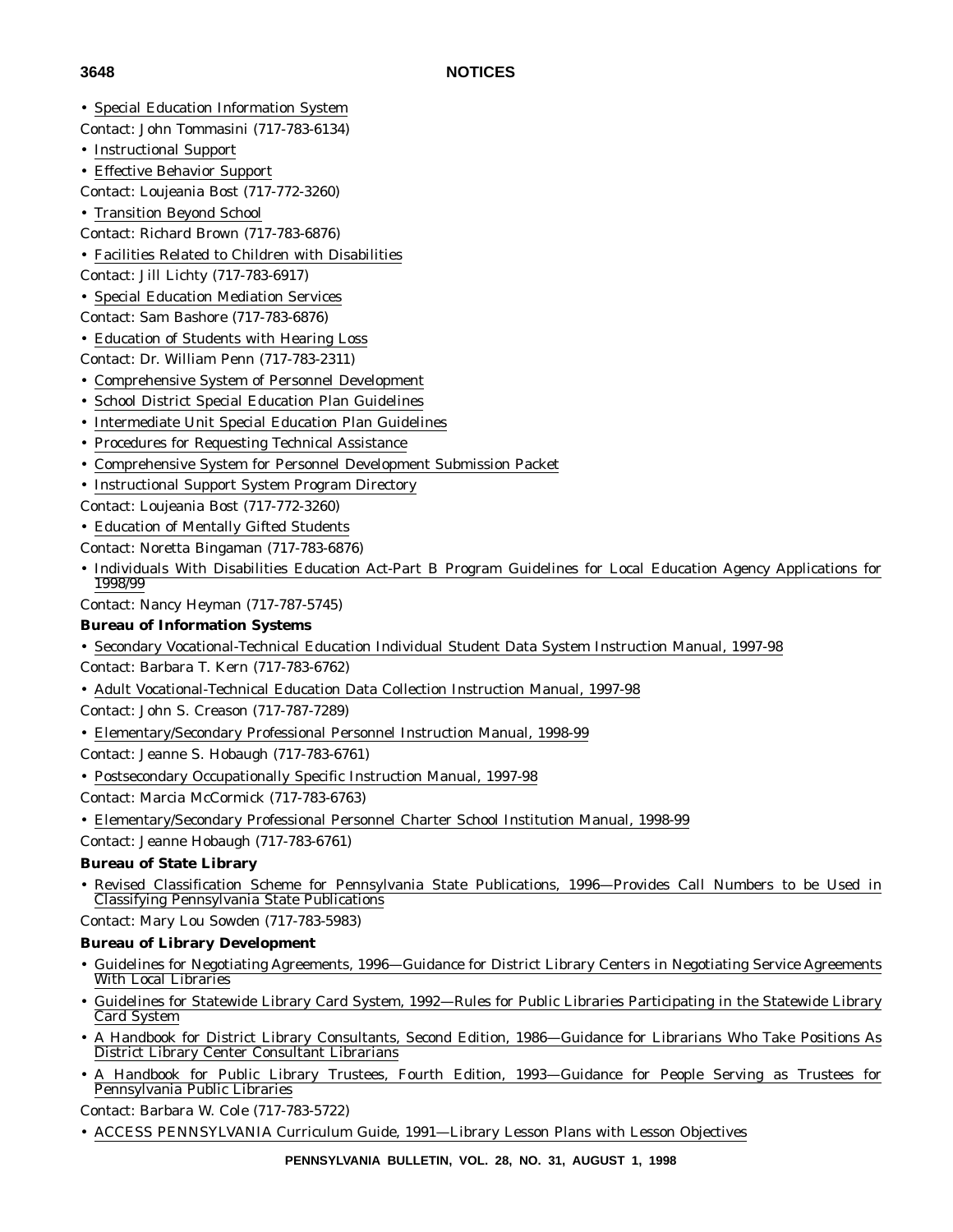- Pennsylvania Guidelines for School Library Media Programs, 1989—Suggestions for Implementing Quality Library Programs in Pennsylvania
- Pennsylvania Online: A Curriculum Guide for School Library Media Centers, 1990—Guidance for Librarians in the Instruction and Management of Online Services

Contact: John Emerick (717-787-6704)

- **Bureau of Community and Student Services**
- Pregnant and Parenting Teen Evaluation Packet
- Education Leading to Employment and Career Training Monthly Attendance Instructions

Contact: Dorothy Hershey (717-783-7089)

- Education for Homeless Children and Youth Application for Continuation Funds, Fiscal Year 1998-99
- Contact: Leslie Peters (717-772-2813)
- Even Start Family Literacy Program Request for Grants, Report, Program Reporting Requirements, Continuous Progress Program Review

Contact: Don Paquette (717-772-2813)

- Safe & Drug-Free Schools & Communities 1998-99 Application for Local Educational Agencies, Intermediate Education Agencies or Consortia
- Safe & Drug-Free Schools & Communities Guidelines and Related Laws
- Safe & Drug-Free Schools & Communities Guidelines and Local Educational Need Proposal
- Guidelines for Student Assistance Program Implementation
- Contact: Biagio Musto (717-772-2429)

#### **Deputy Secretary's Office of Elementary and Secondary Education**

• Basic Education Circulars (BECs)—(Updated and indexed collection of Pennsylvania Department of Education guidance statements on state and federal basic education laws and regulations. These guidance statements cover several areas of the School Code within Title 24 of Purdons Statutes, Articles 1-25, State Board of Education Regulations - Title 22 of the Pennsylvania Code, Chapters 1-23, 342 and 349, and other state and federal laws, regulations and court cases: Topics include among others: Early Intervention - Department of Education Services—Employee Rating Form—School and Student Records—Home Education Programs—Special Education—Payments for Education—Graduation of Seniors—School Construction—Safe Schools—Copyright Law)

Contact: Sarah Pearce (717-783-3750)

• Child Labor Laws and Employment of Minors

Contact: Stephen Fisher (717-787-6016)

#### **Bureau of Teacher Preparation and Certification**

- Pennsylvania Teacher Intern Certification Handbook and Institutional Listing (Revised, 1998)
- Contact: Theona Waxbom (717-783-6796)
- Programs Approved for Teacher Education in Pennsylvania Colleges and Universities
- Education Testing Service Praxis Series Registration Bulletin

Contact: Ron Simanovich (717-787-3470)

- Pennsylvania Department of Education Application and Instructions for Professional Educator (Includes background information, application forms, and directions. Titles include: Applicant Prepared in Pennsylvania—Applicant Prepared Outside Pennsylvania—Level II Certification—Master's Equivalency—Emergency Certification.)
- Teacher Certification Information Sheets (Various handout papers used to respond to queries on professional educator certification in Pennsylvania.)

Contact: Susan Stewart (717-772-4508)

• Guidelines for the Preparation of Self-Study Materials for Certification in Pennsylvania

Contact: Samuel G. Marcus (717-787-3470)

• Even Start Program Reporting Requirements

Contact: Jim Buckheit (717-783-3755)

#### **Bureau of Adult Basic and Literacy Education**

- Application Guidelines—Pennsylvania Act 143 of 1986 and Federal Adult Education Act
- Pennsylvania Literacy Corps—Program Year 1998-99—Application Guidelines
- Federal Adult Education Act, Section 353, 1998-99 Guidelines for Special Experimental and Staff Development Projects
- Pennsylvania Family Literacy Application procedures and program guidelines, program year 1998-99

Contact: Cheryl Keenan (717-772-3737)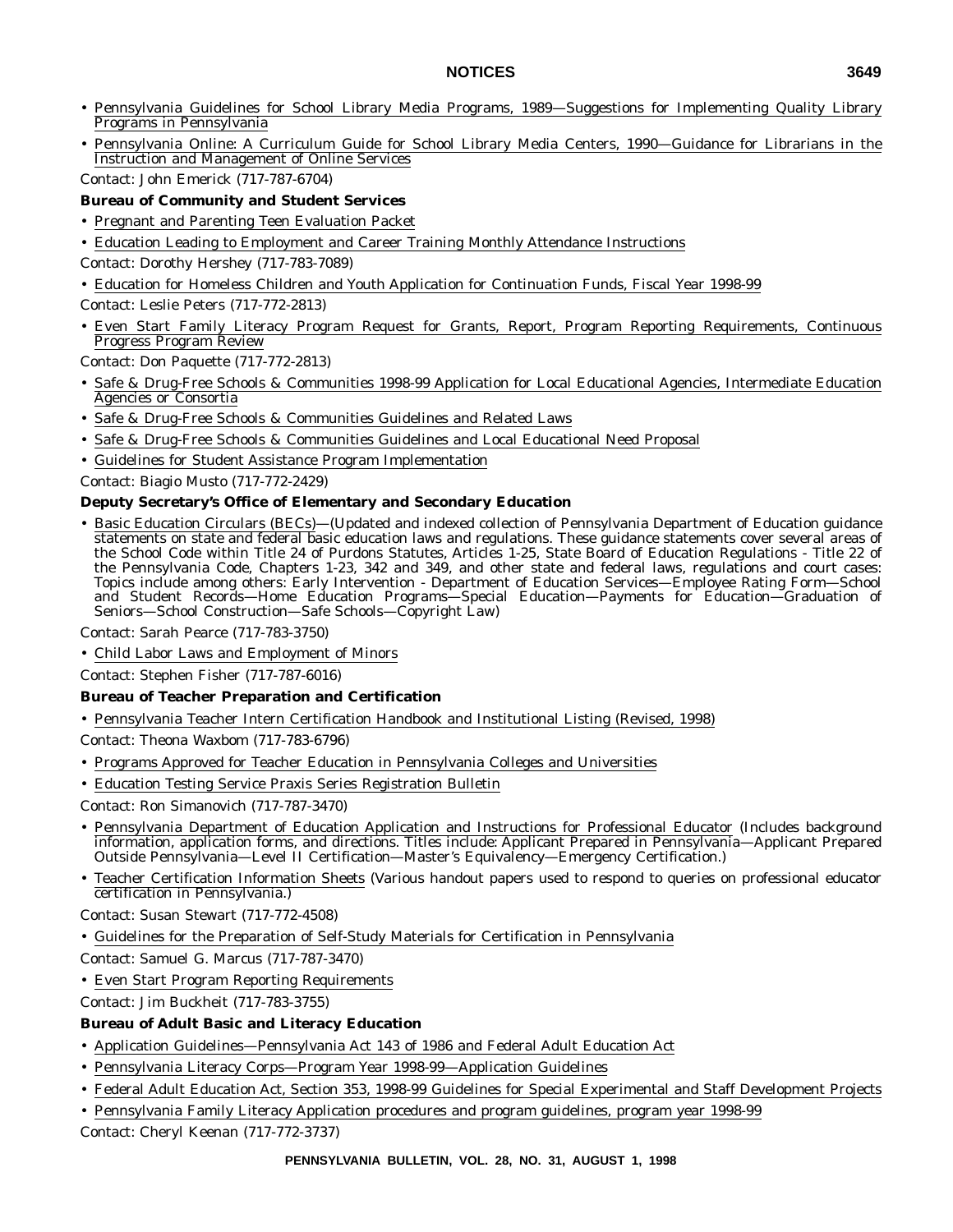#### **Bureau of Postsecondary Services**

- Pennsylvania Department of Education Guidelines for the Approval of Degree Programs
- Contact: Carol Derrickson (717-772-3623)
- Materials Related to the Approval of Postsecondary Institutions Requesting a Certificate of Approval to Award the Associate in Specialized Business and/or the Associate in Specialized Technology Degree
- Contact: Paula Fleck (717-772-3623)
- Eisenhower Postsecondary Grant Application Guidelines
- Contact: Linda J. Benedetto (717-772-3623)

#### **Deputy Secretary's Office of Postsecondary and Higher Education**

- Instruction Manual—Code of Professional Practice and Conduct for Educators
- Chart of Activities for a Group Wishing to Establish a Domestic Nonprofit/For-Profit Degree-Granting Institution in Pennsylvania or a Foreign Nonprofit/For-Profit Degree-Granting Corporation Wishing to Operate in Pennsylvania
- Contact: Dr. Warren D. Evans (717-783-6769)

#### **Bureau of Vocational-Technical Education**

- Annual State Sex Equity Plan
- Contact: Tom Winters (717-787-8022)
- Guidelines for Community College Variable Stipend Program
- Contact: John Bonchalk (717-783-6867)
- Cooperative Education Guidelines for Administration

Contact: Jane Acri (717-783-6867)

- Guidelines for Submission of Applications for Approval of Nurse Aide Training Program
- Contact: Carlyn Forlizzi (717-783-6965)
- Implementing a Statewide System of Core Performance Measures and Standards for Vocational-Technical Education in **Pennsylvania**
- Contact: James H. Bishop (717-783-6867)
- Tech Prep: Continuing Consortia Development Guidelines, 1998-99
- Tech Prep: New Regional Consortia Development Guidelines, 1998-99
- Tech Prep Program Approval in Pennsylvania Interpretative Questions and Answers
- Contact: Tom Winters (717-787-8022)
- Job Training Partnership Act State Education Grant Agreement Guidelines, July 1, 1998-June 30, 1999
- Contact: Glendean Davis (717-783-6629)
- General Guidelines for Applications for Vocational-Technical Education State Grants and Federal Subgrants, 1998-99 Contact: Tom Winters (717-787-8022)
- Managing Local Plans: A Guide to Accountability for the Carl D. Perkins Vocational and Applied Technology Act of 1990, P. L. 101-392
- Managing Local Plans Part II
- Contact: Carroll A. Curtis (717-772-4851)
- New Choices/New Options, Combined Guidelines, 1998-99
- Contact: Tom Winters (717-787-8022)
- Secondary and Postsecondary Perkins Local Plans, Guidelines, 1998-99
- Contact: Carroll A. Curtis (717-772-4851)
- Secondary Vocational-Technical Education Program Approval Application Procedure

Contact: Edward Holtzinger (717-787-8804)

### **Bureau of Curriculum and Academic Services**

- Pennsylvania Strategic Planning: Equitable Representation
- Contact: Richard Schirato (717-783-1830)
- Instructions for Completing PDE 3044-45, Programs and Services for Students of Limited English Proficiency
- Contact: Myrna M. Delgado (717-783-6649)
- Writing Assessment Handbook

Contact: John Weiss (717-787-4234)

• Reading Assessment Handbook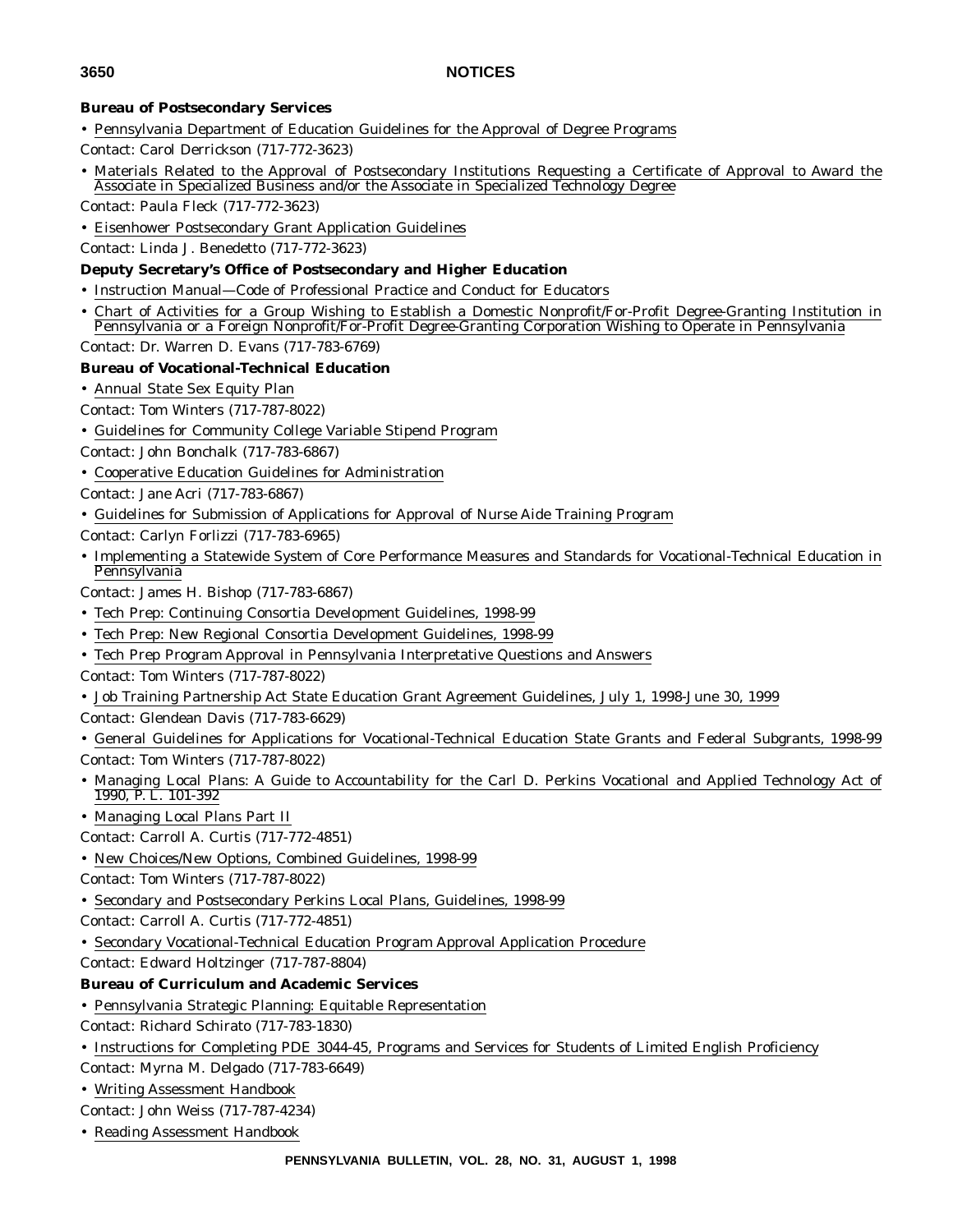### Contact: Mary Keepers (717-787-4234)

- Mathematics Assessment Handbook
- Contact: James Masters (717-787-4234)
- School Profiles CD ROMs

Contact: Gerald Bennett (717-787-4234)

- School-By-School Results—Quartile Distribution
- School-By-School Results—Scaled Scores
- Supplemental Documentation for 1997 Reading, Mathematics and Writing Assessment Reports
- Contacts: Leonard Lock (717-787-4234); Richard Kohr (717-787-4234)
- Guidelines for Sex Education in Public Schools of Pennsylvania

Contact: John L. Emminger (717-772-2167)

- Pennsylvania Department of Education Guidelines for Approved In-Service Credit
- Pennsylvania Department of Education In-Service Course Writers' and Reviewers' Manual
- Contact: Pat Stewart (717-783-1830)
- Induction and Professional Development Guidelines, May 1993

Contact: Carol Bellew (717-783-2862)

#### **Thaddeus Stevens College of Technology**

- View Book
- Student Handbook, 1998-99
- School Catalog, Fall 1999—Spring 2001

Contact: Paul Cameron (717-299-7751)

#### **Bureau of Budget and Fiscal Management**

• Planning Construction Workbook, Forms Used to Apply for Commonwealth Reimbursement for a School Construction Project

Contact: Carle Dixon Earp (717-787-5480)

- Revisions, Quarterly Reporting Information and Final Financial Reporting Information for the Job Training Partnership Act State Education Grant, 1998-99
- Vocational Education Fiscal Instructions for Projects Operating in Fiscal Year 1998-99
- Vocational Education Fiscal Instructions for Personnel Development Centers, Fiscal Year 1998-99
- School-To-Work Opportunities Act and State-Funded School-To-Work Programs, Financial Reporting Information for Fiscal Year 1998-99

Contact: Linda Brubaker (717-783-6870)

- Guidelines for Approval of Capital Expenses for Community Colleges
- Application for State Assistance for Construction of Community College Facilities
- Space Approval Formula for Community Colleges
- Procedures for Funding Institutional Equipment Grant Program
- Procedures for Funding Engineering Schools Equipment Grant Program
- Contact: Larry Snell (717-787-5993)
- Individuals with Disabilities Education Act, Part B Administrative and Fiscal Guidelines
- Individuals with Disabilities Education Act Part B (IDEA-B) 1998-99 Administrative and Fiscal Guidelines for Rider H—Program Application of LEA; Rider I—Support Services and Rider J—Direct Services
- Individuals with Disabilities Education Act Part B (IDEA-B) 1998-99 Administrative and Fiscal Guidelines for Approved Private Schools
- Individuals with Disabilities Education Act Part B (IDEA-B) 1998-99 Administrative and Fiscal Guidelines for Institutions of Higher Education and other Nonpublic School Entities
- Contact: Ralph Girolamo (717-783-6535)

### **DECISIONS:**

#### **Office of Chief Counsel Teacher Tenure Appeal Opinions**

- Patricia A. Gorman v. East Allegheny School District, Teacher Tenure Appeal No. 4-96
- In Re: Petition of Stroudsburg Area School District, Teacher Tenure Appeal No. 6-96
- Bridget E. Kelly v. Stroudsburg Area School District, Teacher Tenure Appeal No. 6-96A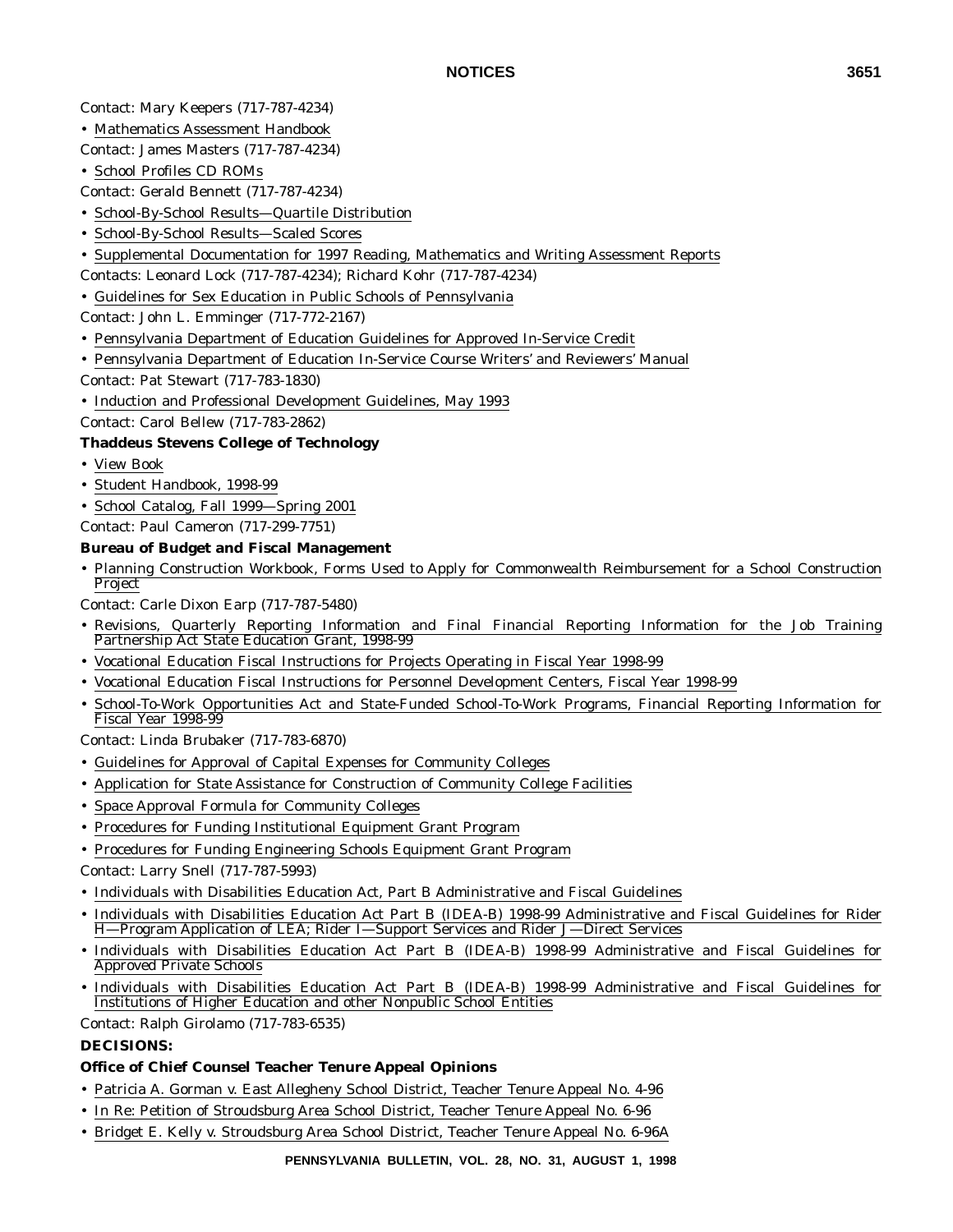- Joseph G. Cesari v. North Schuylkill School District, Teacher Tenure Appeal No. 2-96
- Deborah N. Collins v. Bethlehem Area Vocational-Technical School, Teacher Tenure Appeal No. 3-96
- Renee Czubowicz-Drouse v. Mid Valley School District, Teacher Tenure Appeal No. 6-95
- Margaret M. McMackin v. Pittsburgh School District, Teacher Tenure Appeal No. 8-95
- Wayne Sousa v. Palisades School District, Teacher Tenure Appeal No. 10-95
- James D. Holt v. Muncy Area School District and Board of Directors, Teacher Tenure Appeal No. 12-94
- Roland H. Holvey v. Northumberland County Area Vocational-Technical School, Teacher Tenure Appeal No. 13-94
- Sally Bollinger v. Curwensville Area School District and Board of School Directors, Teacher Tenure Appeal No. 9-94
- William Dopko, et al. v. Riverside Board of School Directors, Teacher Tenure Appeal No. 2-94
- Callie Anderson, et al. v. Board of Education of the School District of Philadelphia, Teacher Tenure Appeal No. 16-94
- Patricia Peiffer v. Lake-Lehman School District, Teacher Tenure Appeal No. 9-93
- Mary Ellen Mela v. Morrisville School District, Teacher Tenure Appeal No. 5-95
- Angela Martino v. Philadelphia City School District, Teacher Tenure Appeal No. 7-95
- Deborah N. Collins v. Bethlehem Area Vocational-Technical School, Teacher Tenure Appeal No. 3-96
- Shawn-Kimberly Kocher v. Salisbury School District, Teacher Tenure Appeal No. 5-97
- Dale Kessler v. Line Mountain School District, Teacher Tenure Appeal No. 11-94
- Thomas Katruska v. Bethlehem-Center School District, Teacher Tenure Appeal No. 4-97

Contact: Carolyn Angelo (717-787-5500)

#### **Certification Appeal Committee Decisions**

- Colleen Sheptock, Certification Appeal #96-03
- Marlene Moore, Certification Appeal #96-04
- Jenny E. Kemps, Certification Appeal #96-06
- Rita Deol, Certification Appeal #96-07
- Ronald L. Keefer, Certification Appeal #96-08
- Anet Villani, Certification Appeal #96-09
- David W. Kunkel, Certification Appeal #96-11
- Gregory Tutusko, Certification Appeal #96-12
- Edward Patrick, Certification Appeal #96-14
- Patricia Gorman, Certification Appeal #96-16
- JoAnn Prinzivalli, Certification Appeal #96-17
- Michael Leichliter, Certification Appeal #97-01
- William Tolen, Certification Appeal #97-02
- Peter Coppelli, Certification Appeal #97-03
- Steven Miller, Certification Appeal #97-04
- Lisa Church, Certification Appeal #97-05
- William Beck, Certification Appeal #97-06
- Michael Trombley, Certification Appeal #97-08
- Michael Vitali, Certification Appeal #97-09
- John Rossman, Certification Appeal #97-10
- Brian Cote, Certification Appeal #97-11
- Lorraine Gill, Certification Appeal #97-12
- Manuel Morales, Certification Appeal #97-13
- Laura Lembo, Certification Appeal #97-14
- Matthew McGuire, Certification Appeal #97-15
- Alexander Toll, Certification Appeal #97-16
- Randy Gilgannon, Certification Appeal #97-17
- Alan Lutz, Certification Appeal #97-18
- Sarah Sabin, Certification Appeal #97-19
- Malcolm Conner, Certification Appeal #97-21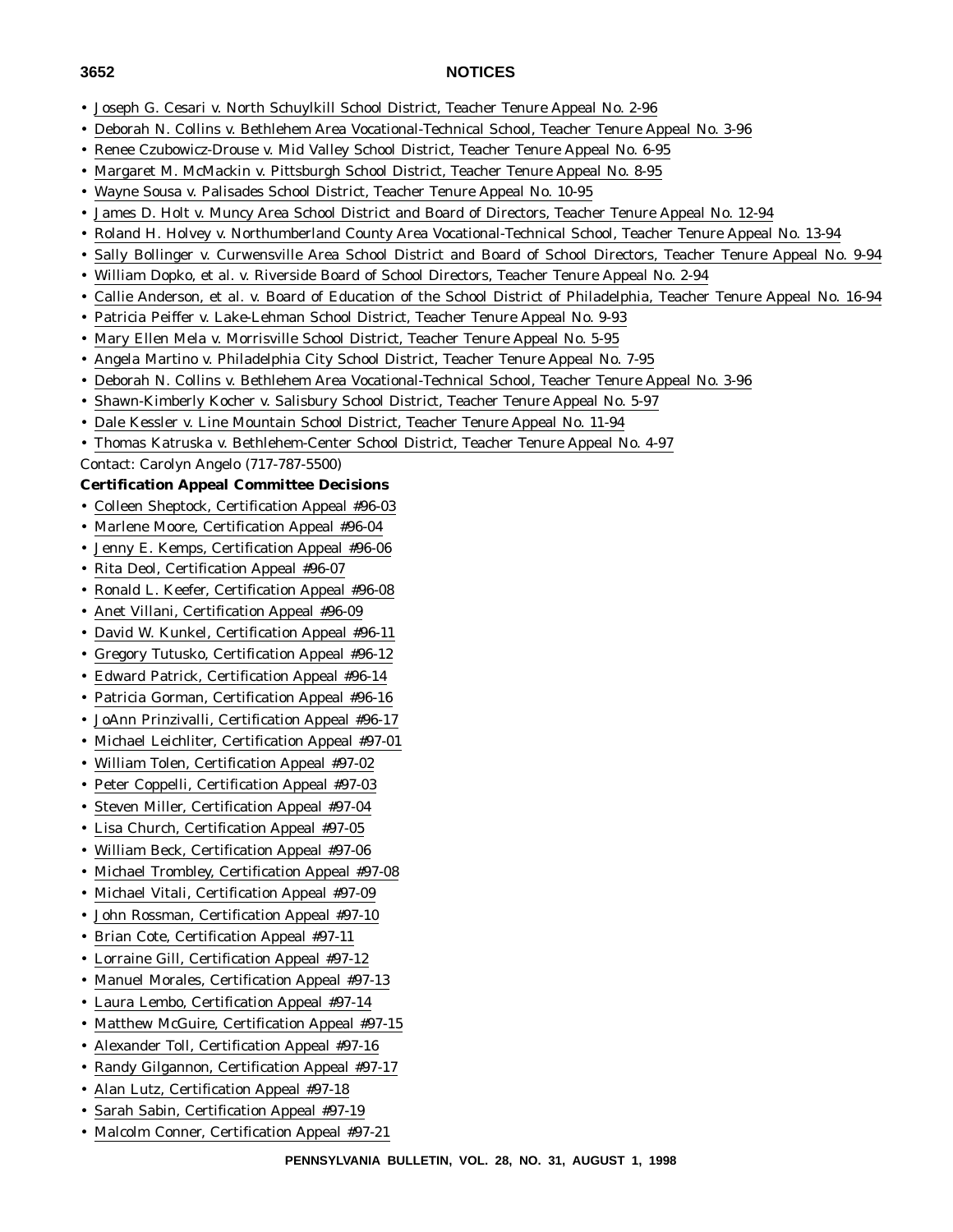Contact: Beth Cornell (717-787-2414) • Leonid Khazin, Certification Appeal #95-06 • Dr. Fred G. Loveland, Certification Appeal #95-07 • Karen Linker, Certification Appeal #96-01 • David G. Stephany, Certification Appeal #96-02 Contact: Frank Meehan (717-783-6785) **Teacher Decertification Decisions** • Commonwealth of Pennsylvania v. Benjamin Lucciola, DI-87-07 • Commonwealth of Pennsylvania v. Malachi Robinson, 1996-3 Contact: M. Patricia Fullerton (717-787-5500) • Commonwealth of Pennsylvania v. Bobby Wilson Contact: Joseph Miller (717-787-5500) **Food and Nutrition Decision** • Lower Kensington Environmental Center Youth Services, Child Care Food Program 1995-1 Contact: Roger R. Seip (717-787-5500) • Tots Yearn to Learn, Inc. Contact: Carolyn Angelo (717-787-5500) • Cassoria Learning Centers, Inc. Contact: Ernest N. Helling (717-787-5500) • Blessed Hope S.D.C. Church Contact: Ann St. Ledger (717-787-5500) **Professional Standards and Practices Commission Adjudications, Memoranda and/or Orders** • James F. Reid, RE-90-02 • Belinda M. Wilson, DI-94-19 • Edward Miscavage, DI-96-06 • Julio W. Wilson, DI-96-21 • Stephen M. Landini, DI-96-07 • Johnnie E. Tazel, DI-96-13 • Fred Yoder, DI-95-19 • Jane Howell Wacker, DI-96-10 • David L. Saveri, DI-92-11 • Robin B. Gates, DI-96-08 • Ulysses G. Comer, Jr., RE-93-02 • Rodney E. Miller, RE-94-01 • Timothy J. Melesenka, DI-96-36 • Santo J. Pagnani, DI-96-33 • Allan M. Popsack, DI-96-27 • Robert Relyea, DI-96-20

- Richard Kotarsky, DI-95-01
- David J. Miller, DI-96-01
- Barbara B. Scull, DI-96-34
- Harold Brown, DI-96-31
- David Hardy, DI-96-30
- Joseph Capellini, DI-96-32
- Benjamin D. Overley, DI-96-35
- Michael A. Martino, DI-96-28
- James D. Neuman, DI-94-09
- Frank C. Ceraso, DI-96-19
- John A. Carroll, DI-96-16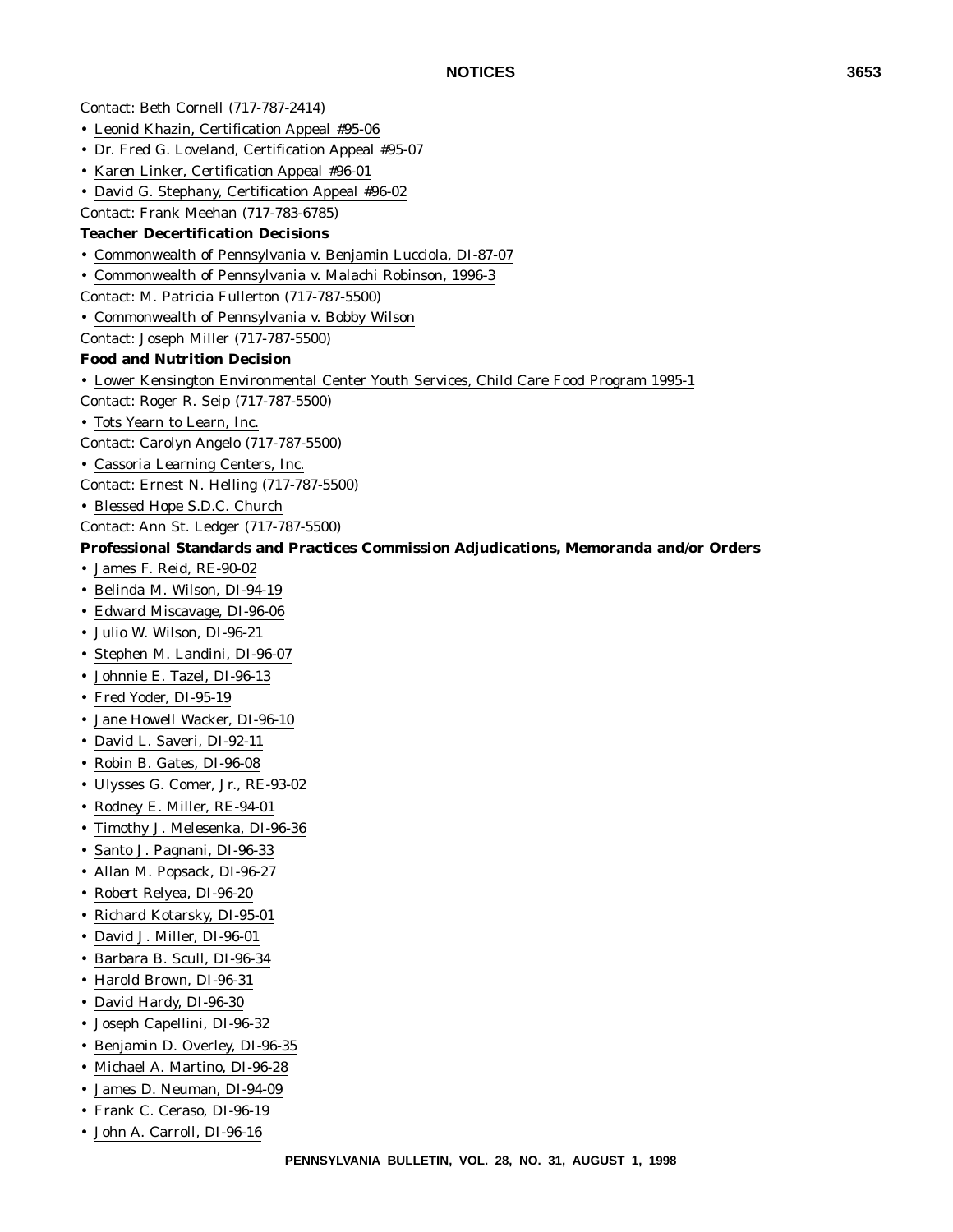# • Michael P. Cangi, DI-96-14

- Daniel P. Fahringer, DI-97-05
- Thomas E. Hoag, DI-97-01
- Curtis Newell, Jr., DI-94-01
- Joseph A. Vance, DI-95-21
- Michael Dohanic, RE-92-04
- William A. Pagats, DI-95-15
- John D. Cooper, DI-95-18
- Richard Colelli, DI-94-05
- Andrew J. Byrne, DI-92-27
- Denise Farr (Kaufman), DI-95-27
- Clement Mihaly, DI-95-03
- Martin Baracca, DI-92-08
- Gary E. Heitzman, DI-95-32
- Michael Rose, DI-91-13
- Henry P. Monyer, DI-95-25
- Stephen A. Knox, DI-95-26
- Paul A. LeClair, DI-95-31
- Sally Ann Ponder, DI-95-28
- Patricia Bumbera, DI-94-15
- Matthew S. Guenther, DI-96-22
- David Hardy, DI-96-30
- Melvin Miller, DI-97-02
- David D. DiMarino, DI-97-07
- Mark D. Maroni, DI-97-08
- John M. Greytock, DI-97-10
- Walter T. Miller, DI-97-11
- Juan E. Garcia, DI-97-18
- Vicki Lee Paulina, RE-96-01
- Richard Colelli, DI-94-05
- Mary Jane Pardue, DI-97-31
- John Carroll, DI-97-22
- Robert Dombloski, DI-97-23
- Lawrence Parks, DI-97-27
- Alfred Cressler, DI-97-29
- Barbara Scull, DI-96-34
- James B. Bone, DI-97-25
- Nathaniel Brown, DI-97-28
- Matthew Brose, DI-97-33
- Charles E. Steele, DI-97-15
- Mindy Rankowitz-Mezzy, DI-97-20
- Joseph W. Bickel, DI-97-38
- Elizabeth A. Mosely-Baker, DI-97-34
- Bonnie Nelson Lott, DI-97-36
- Lynn Shilling, DI-97-16
- Edward Savage, DI-97-39
- Carl Ellis, DI-97-42
- James Guzzo, DI-98-02
- Gary Serlo, DI-97-35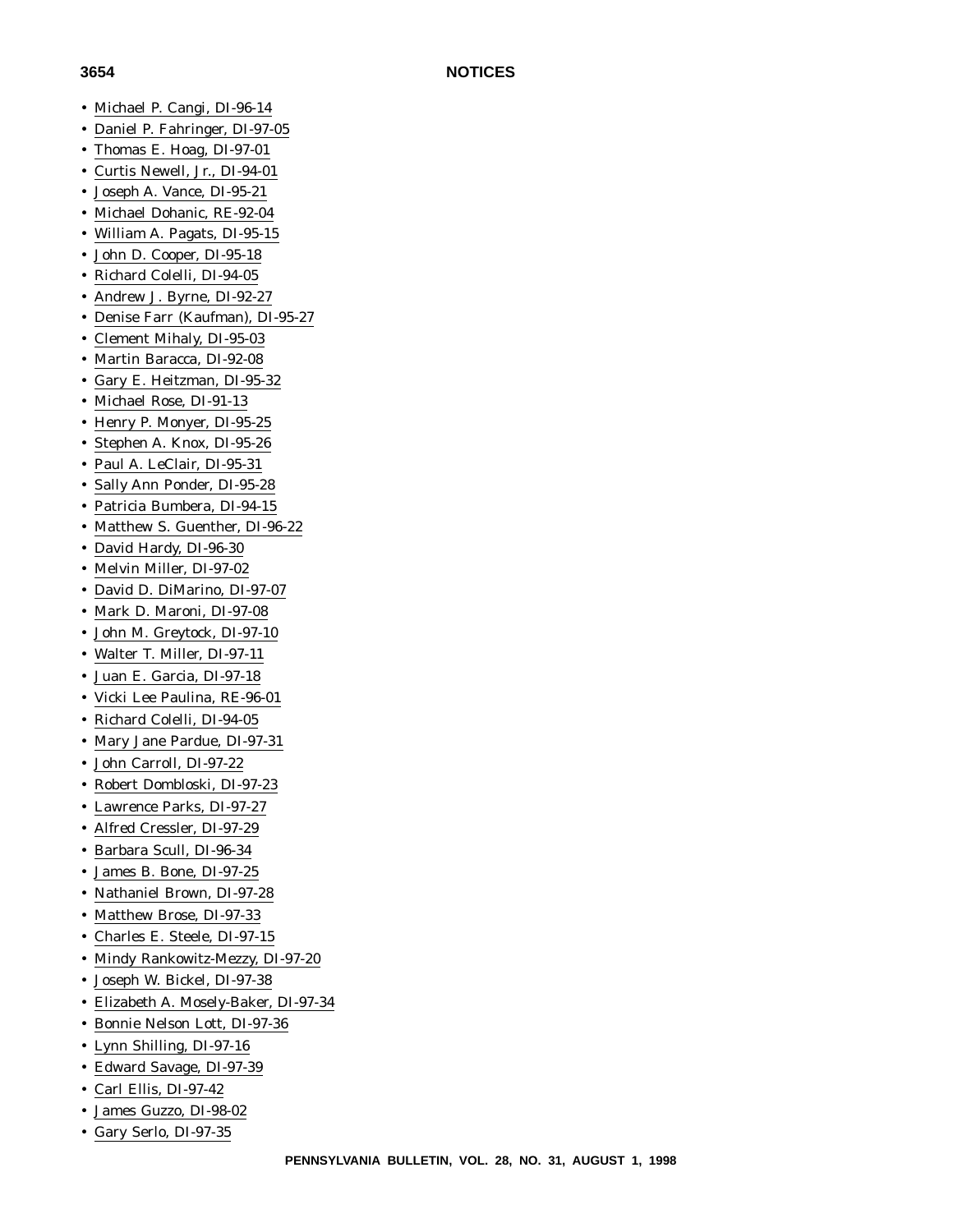- Christopher Ciabattoni, DI-98-03
- Anthony Gabriel, RE-95-01
- Beth Bonow, DI-97-06

Contact: Dr. Warren D. Evans (717-787-6576)

#### **State Board of Private Licensed Schools**

- Security Officers Training Academy, 95-7
- Kittanning Truck Driving School, 95-9
- Andrew Blanco
- Wines, Steins and Cocktails, Ltd.

Contact: James G. Hobbs (717-783-8228)

#### **Special Education Appeal Panel Decisions In Re: The Educational Assignment of:**

- Lynn K., #701
- Laura B., #702
- Shannon T., #703
- Jonathan G., #704
- Gregory P., #705
- Robert R., #706
- Willie F., #707
- Kristopher C., #708
- Karrie M., #709
- Laurie P., #710
- Black B., #711
- Michael G., #712
- Joel P., #713
- Ralph L., #714
- Michael F., #715
- Joshua T., #716

Contact: William Penn (717-783-6913)

- Bethany M., #717
- Brandon P., #718
- Monica V., #719
- Shannon T., #720
- Lisa G., #721
- Jeffrey R., #722
- Amy Jo G., #723
- Justin C., #724
- Alan G., #725
- Austin A., #726
- Mark S., #727
- Ryan D., #728
- Leanne S., #729
- Samuel L., #730
- Robert "Arie" F., #731
- Jamie F., #732
- Jessica P., #733
- Kayla R., #734
- Kayla R., #734-A
- Timothy P., #735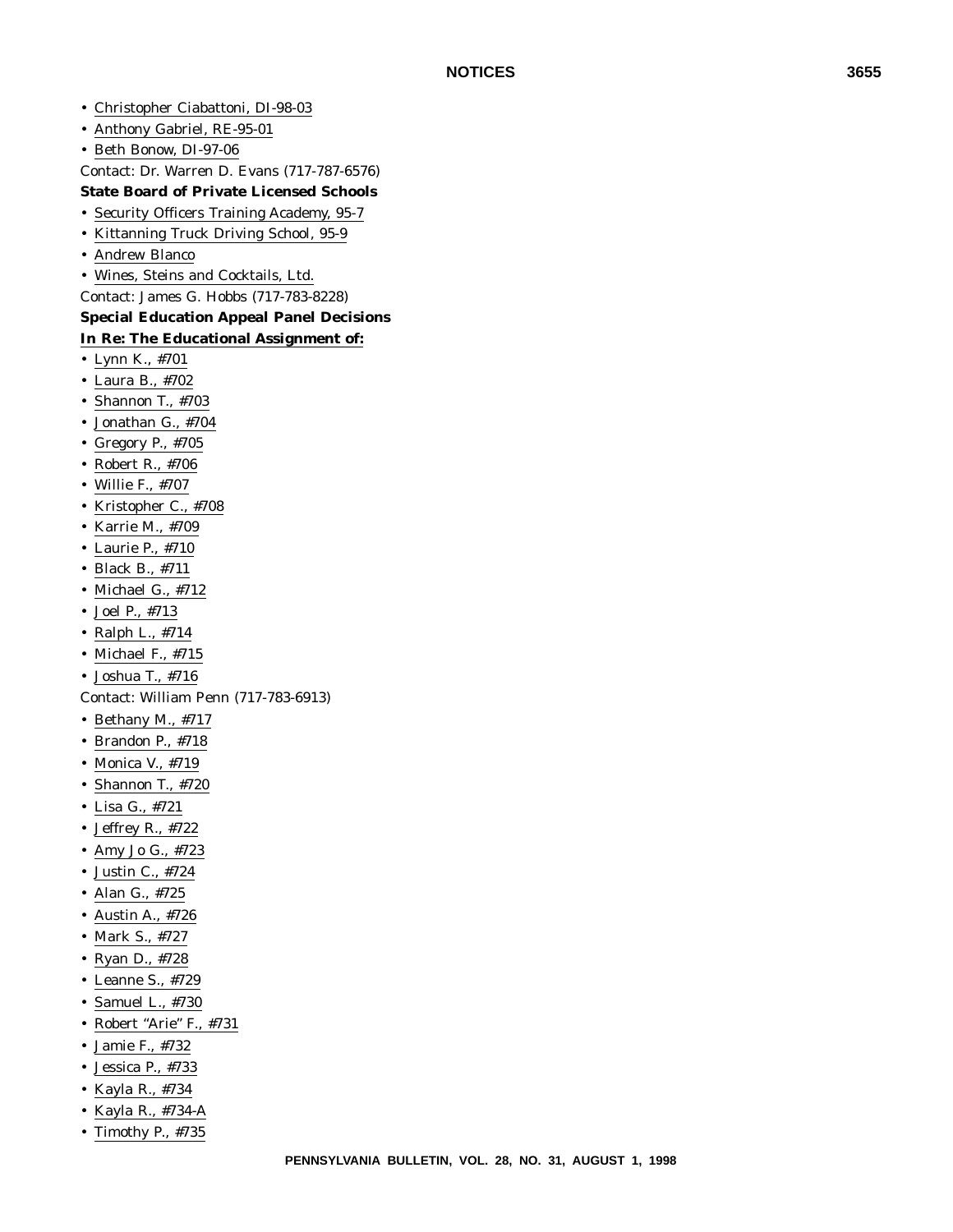- Maevis J., #736
- Matthew Z., #737
- Ahmad H., #738
- Scott F., #739
- Douglas F., #740
- Anne C., #741
- John T., #742
- Grant G., #743-G
- Warren G., #743-W
- Scott B., #744
- Jesse P., #745
- Matthew C., #746
- Jared M., #747
- Matthew C., #748
- Billy Joe T., #749-A
- Michael C., #750
- Raymond I., Jr., #751
- Dwayne D., #752
- John O., #753
- Alex P., #754
- Luke B., #755
- Shawn G., #756
- Sheila G., #757
- Gregory P., #758
- Barry D., #759
- Nechama S., #760
- Nechama S., #760-A
- Rairdan D., #761
- Jared M., #762
- Susan F., #763
- Anthony B., #764
- Lonny K., #765
- Christopher M., #766
- Shane A., #767
- Michael G., #768
- Tiffani L., #769
- Matthew K., #770
- Richard N., #771
- Miranda J., #772
- Jesse R., #773
- Haven L., #774
- Bryan K., #775
- Sarah E., #776
- Gregory B., #777
- Michael R., #778
- Mir S., #779
- Gareth R., #780
- Joshua T., #781
- Donna C., #782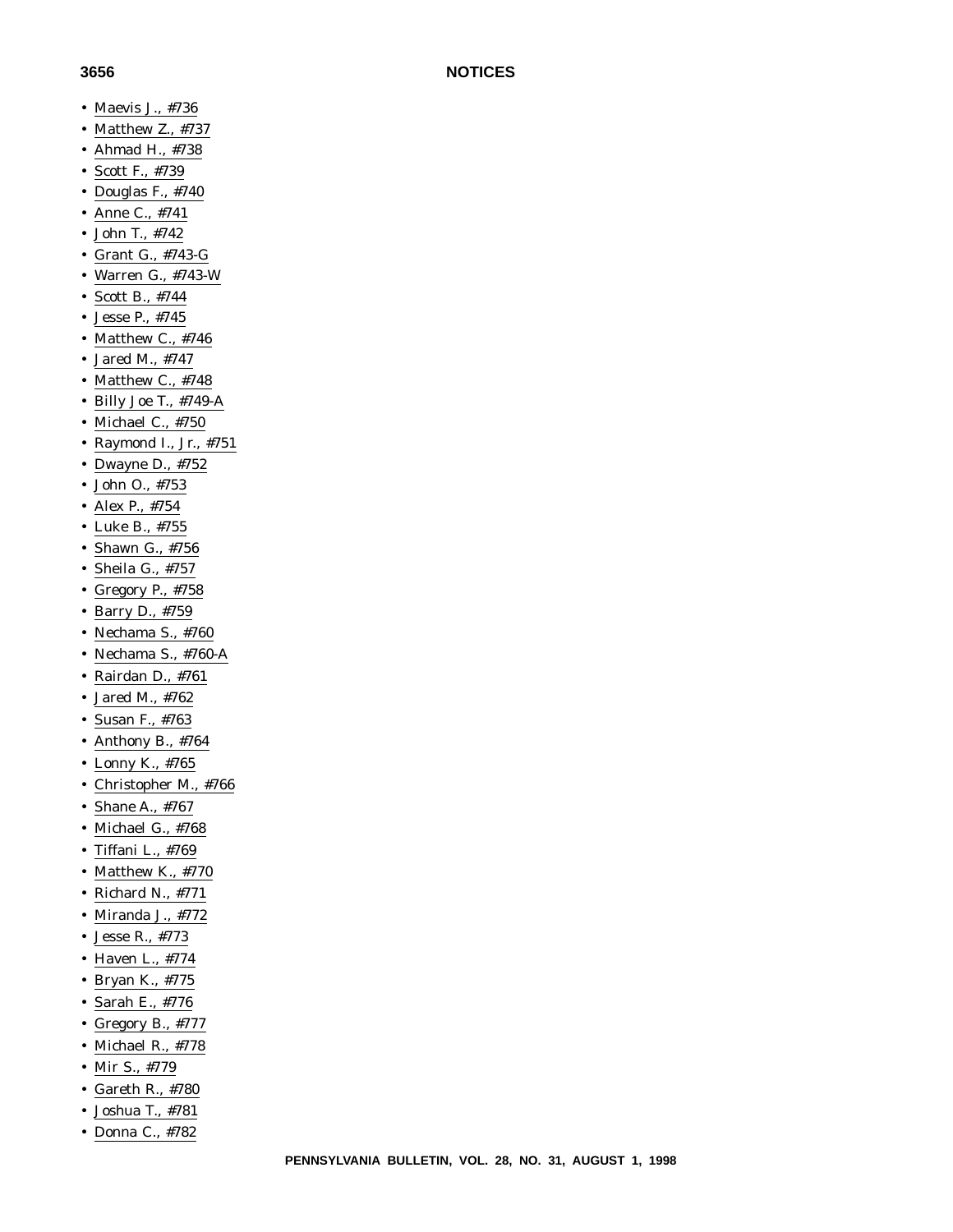- Jared M., #783
- John H., #784
- Kimberly H., #785
- Angelo B., #786
- Lynn T., #787
- Kevin L., #788
- Michael R., #789
- Portia R., #790
- Matthew R., #791
- Dorian W., #792
- Christopher D., #793
- Erin O., #794
- Chrystal S., #795
- Wesley P., #796
- Lisbeth W., #797
- Christina S., #798
- David P., #799
- Meghan C., #800
- Andrew C., #801
- Joshua P., #802
- Jason S., #803
- Michael R., #804
- Michael R., #804-A
- Anthony R., #805
- Rairdan M., #806
- Gareth R., #807
- Pete P., #808
- Joseph K., #809
- Matthew K., #810
- Eddie S., #811
- Alexandra W., #812
- Louis C., #813
- James C., #814
- William G., #815
- Holly D., #816
- Christopher C., #817
- Mary W., #818
- Jason I., #819
- Henry T., #820
- Sharron G., #821
- Michael R., #822
- Grant G., #823
- Warren G., #824
- Pareese S., #825
- Brian B., #826
- Matthew S., #827
- Stanley S., #828
- Ryan R., #829
- Jared M., #830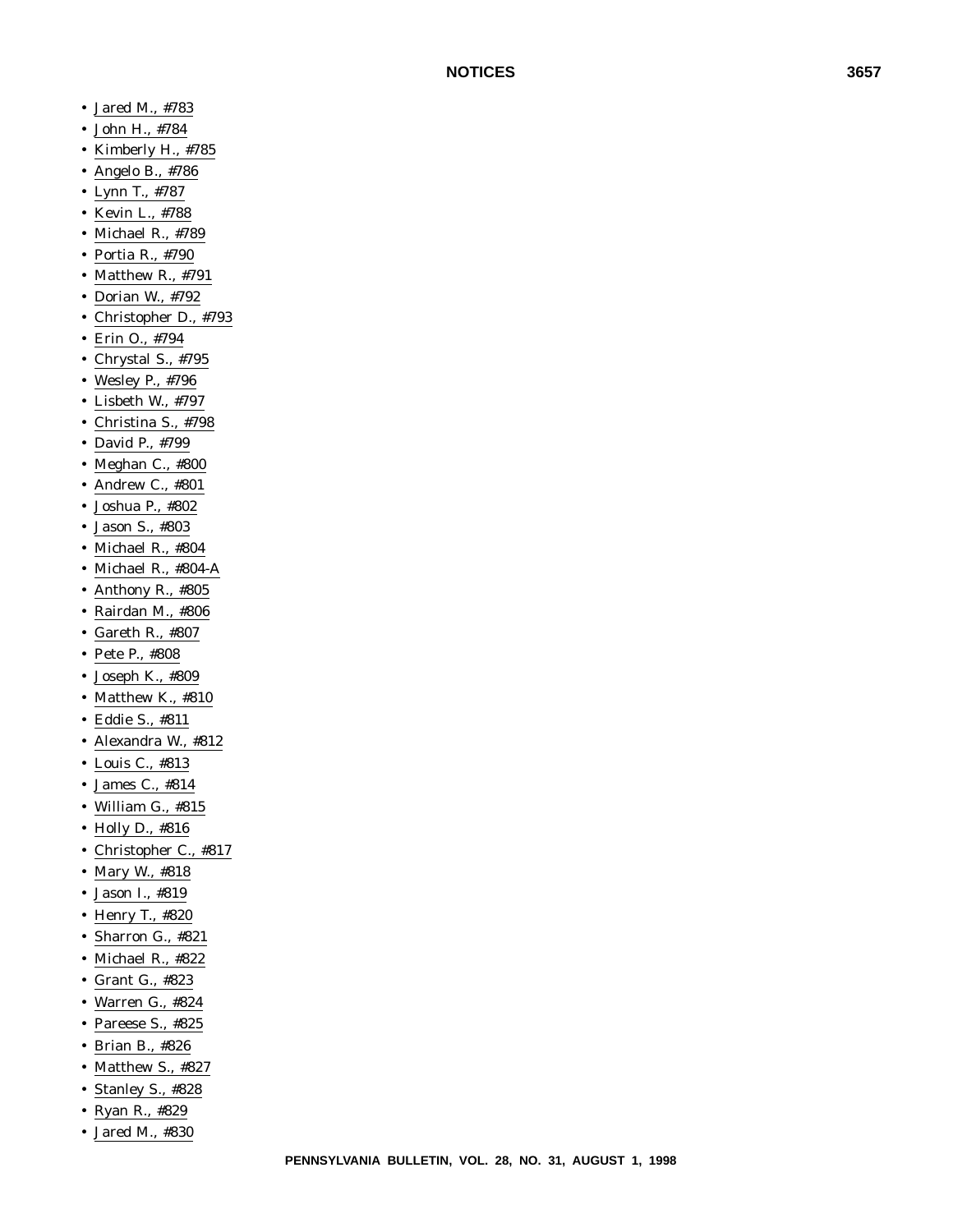- William P., #831
- Ian F., #832
- Teddy C., #833
- Michael C., #834

Contact: Samuel R. Bashore (717-783-6876)

# **School Construction Decisions**

• In the Matter of: Reimbursement for the Rose Tree Media School District

Contact: James M. Sheehan (717-787-5500)

# **State Board of Private Academic Schools**

- Christian Light Education Center
- Dynamic Springs Institute

Contact: Carol Strait (717-783-6840)

### **Deputy Secretary's Office of Postsecondary and Higher Education**

• Adjudications—Memoranda and Orders of the Professional Standards and Practices Commission That May Suspend, Revoke or Reinstate Certificates of Educators

Contact: Dr. Warren D. Evans (717-787-6576)

### **Miscellaneous**

- Farrell Area School District v. Commonwealth of Pennsylvania, Department of Education, Office of School Services
- Contact: Marion Gray (717-783-3618)
- Office of Postsecondary/Higher Education v/ Robert w. Dinnen

Contact: George Shevlin (717-787-2967)

• Shane B. Peck v. Edward L. Rech, Office of Postsecondary/Higher Education, Division of Private Licensed Schools Contact: James G. Hobbs (717-783-8228)

# **INTERNAL GUIDELINES:**

# **Bureau of Special Education**

- Compliance Monitoring System
- Procedures for Complaint Management
- Internal Policy: Transportation as a Related Service (May 13, 1997)
- Contact: Jill Lichty (717-783-6917)
- Higher Education Initiative Grant Application Form

### Contact: Geri Miller (717-772-3260)

- Internal Policy: Participation of Psychologists in Multidisciplinary Evaluations
- Internal Policy: Serving as a Representative of the District at Individualized Education Program Meetings
- Internal Policy: Signature of a Notice of Recommended Assignment
- Contact: John Tommasini (717-783-6134)

### **Bureau of Management Services**

- Right-to-Know Act Management Guide—Provides the Department's Policy on Providing Public Access to Agency Records
- Americans with Disabilities Act (ADA) Procedures/Management Guides—Provides the Department's Procedures for Providing Alternate Formats, Accommodations and Accessibility to Persons with Disabilities

Contact: Mitch Akers (717-783-9791)

#### **Bureau of Community and Student Services**

- Successful Students' Partnership Dropout Prevention Program Funding Application Guidelines
- Pregnant and Parenting Teen Funding Application Guidelines
- Education Leading to Employment and Career Training Funding Application Guidelines
- Single Parent/Teen Parent Program Competitive Funding Guidelines
- Learn and Serve America Request for Application Guidelines
- Safe Schools Grants Application Guidelines

Contact: Charles Spano (717-783-3755)

• Certificate of Eligibility of Migrant Education Children to Enroll in Program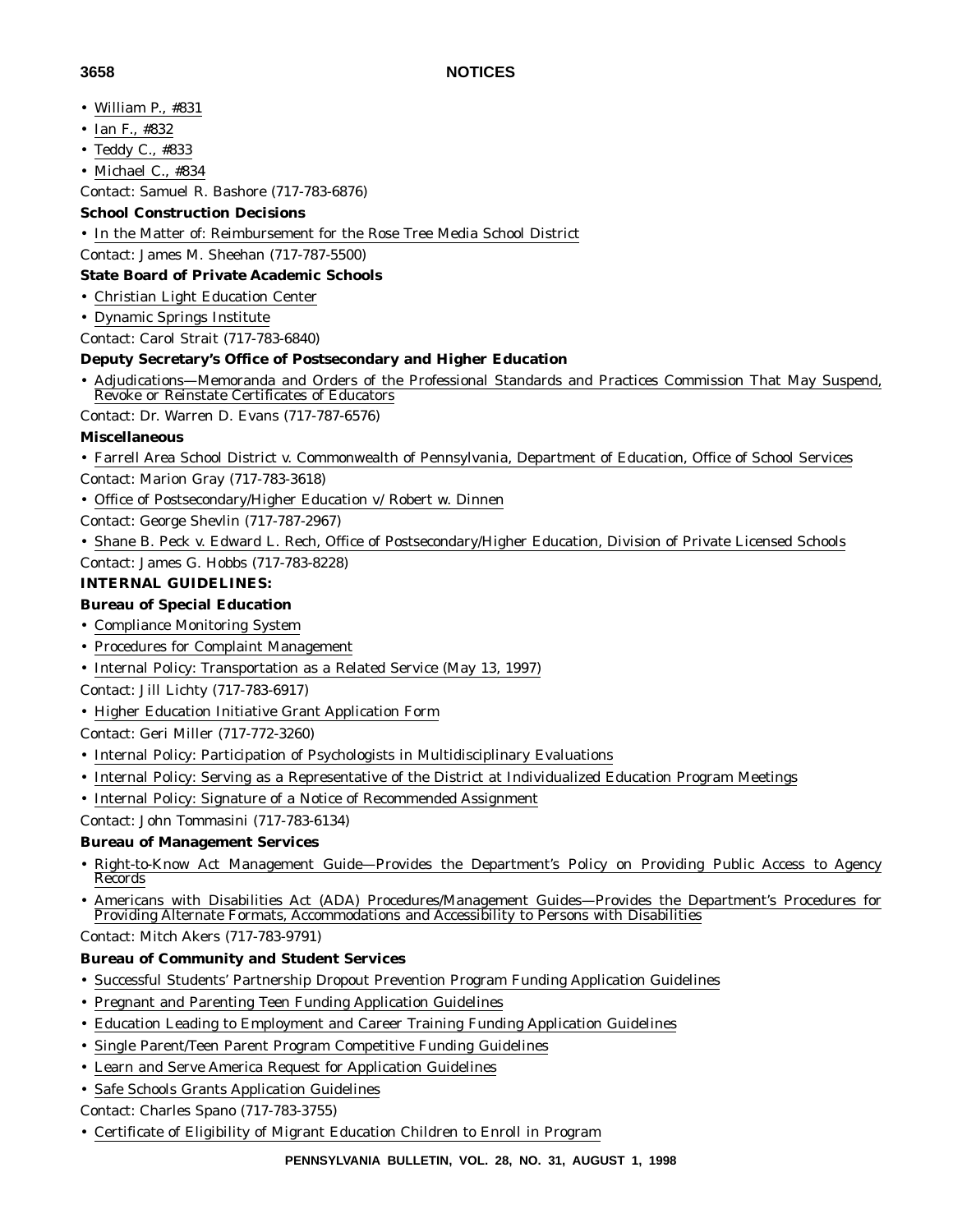- State Parent Involvement Committee Members for Migrant Education Program
- Travel Expense Policy for Reimbursement to Parents of Migrant Education Children Participating in State Parent Involvement Committee Meeting
- Equal Educational Opportunities to Pennsylvania Children Regardless of their Legal Status Contact: Manuel Recio (717-783-6466)

# **Bureau of Teacher Preparation and Certification**

- Interstate Agreement on Qualification of Educational Personnel—Policy for Certification of Educational Professionals Across State Jurisdictions
- Contact: Susan Stewart (717-772-4508)
- Policy Regarding Acceptance on Educational Testing Service Facsimile Score Reports
- Contact: Ron Simanovich (717-787-3470)
- Program Approval for Teacher Certification Programs: Chairperson's Handbook
- Program Approval for Teacher Certification Programs: Team Member's Handbook
- General Standards Interpretation and Guidelines: Review Team Worksheets
- Contact: Samuel Marcus (717-787-3470)

#### **Bureau of Adult Basic and Literacy Education**

• Program Monitoring Review Field Guide

Contact: Cheryl Keenan (717-772-3737)

#### **Bureau of Postsecondary Services**

- Procedures Guidelines—Pennsylvania State Approving Agency, Division of Veterans/Military Education
- Operation Plan—Pennsylvania State Approving Agency, Division of Veterans/Military Education

Contact: Dr. Jane Stockdale (717-787-2414)

#### **Bureau of Vocational-Technical Education**

- On-Site Reapproval of Approved Nurse Aide Training Programs
- Contact: Carlyn Forlizzi (717-783-6965)
- Federal Carl Perkins Vocational and Technical Education Local Performance Review/Report
- Contact: Carroll A. Curtis (717-772-4851)
- Program Administration Manual: Policy and Procedures for Perkins Subgrants and Related State Grants
- Contact: Jeff Bostic (717-787-8022)
- Establishing & Operating Effective Local Advisory Committees
- Contact: Peggy Dell (717-787-8804)
- Pennsylvania Department of Education Methods of Administration for Complying with Civil Rights Guidelines in Vocational Education

Contact: Jimmy Futrell (717-787-8022)

- 1994-96 State Plan for Vocational and Applied Technology Education, Extended to 1996-98 Contact: Tom Winters (717-787-8022)
- Technical Preparation Articulation Agreements—PENN\*LINK Announcement Describing Articulation Agreements Contact: Tom Winters (717-787-8022)

### **Equal Educational Opportunity Office**

- Manual for Deriving Indicators of Equal Opportunity for Higher Education in The Commonwealth of Pennsylvania Contact: Carrie M. Patterson (717-783-9531)
- Act 101 Manual
- Act 101 Guidelines
- Contact: Kathleen Kennedy (717-783-9188)

### **Bureau of Correction Education**

- Guidelines for Education Programs in Adult State Correctional Institutions
- Guidelines for Education Programs in Youth Development Centers, Youth Forestry Camps and Youth Secure Units Contact: William D. Mader (717-783-9224)

#### **Thaddeus Stevens College of Technology**

• Faculty Manual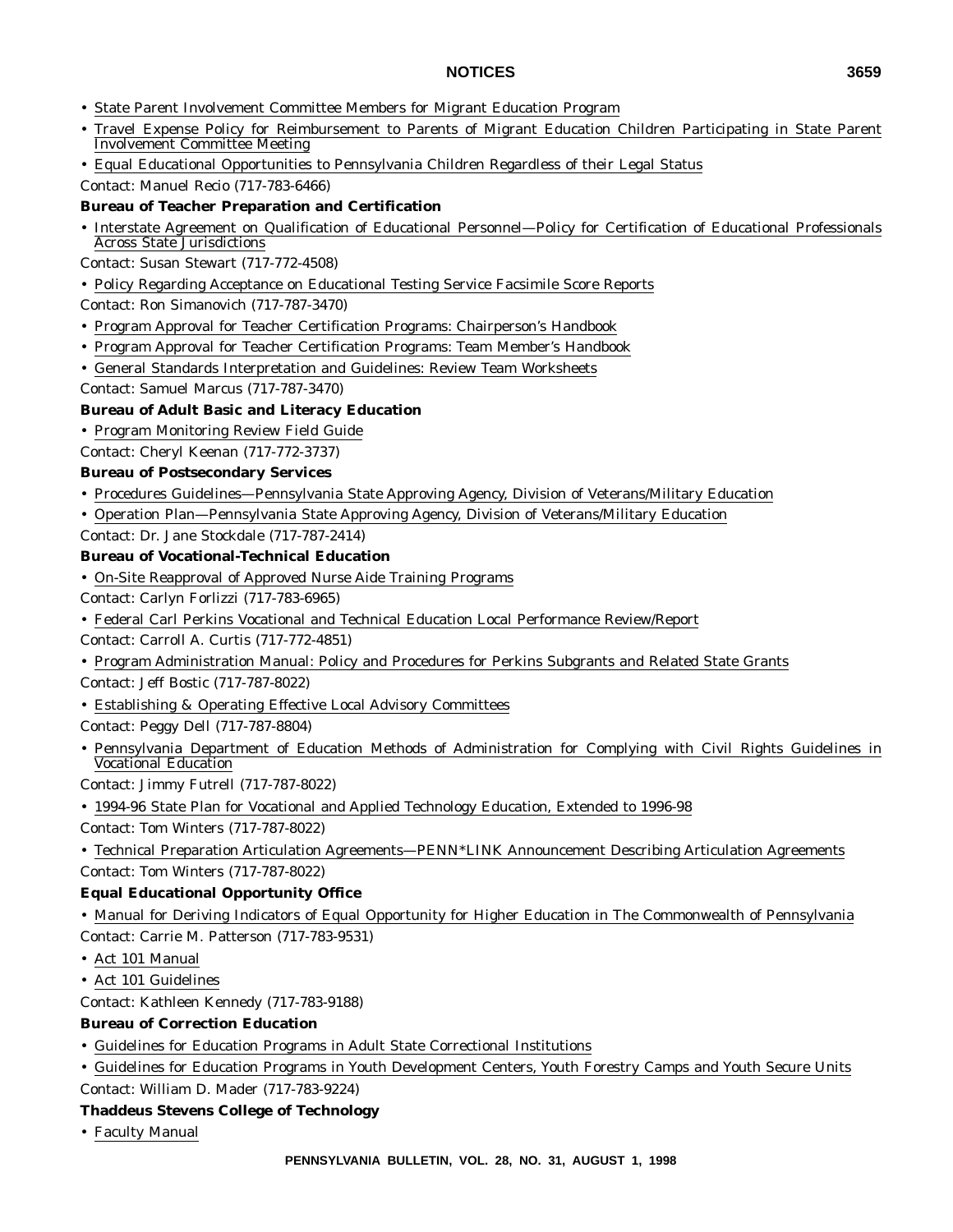Contact: Betty Tompos (717-299-7749)

#### **OTHER**

#### **Bureau of State Library**

- Disaster Response and Recovery Manual
- State Library of Pennsylvania Collection Development Policy
- Contact: Mary Lou Sowden (717-783-5983)
- State Library of Pennsylvania Information Services Guidelines
- Contact: Susan Payne (717-783-5986) **Bureau of Teacher Preparation and Certification**
- Certification Testing Booklets
- Contact: Ron Simanovich (717-787-3470)

#### **Deputy Secretary's Office of Postsecondary and Higher Education**

- Higher Education Gift Disclosure
- Contact: Dr. Evelyn A. Mayer (717-787-7572)
- Professional Standards and Practices Commission—Pa. Code Title 22—Chapter 233 Bylaws—Statement of Policy, Annual Report, Statute (22 P. S. §§ 2070.1-2070.18)
- Postsecondary and Higher Education Operating Institutions of Higher Education in Pennsylvania Legally Authorized to Grant Degrees
- Contact: Dr. Warren D. Evans (717-787-6576)

#### **Bureau of Vocational-Technical Education**

- The Area Vocational-Technical School Organization—A Technical Assistance Manual
- Contact: Peggy Dell (717-787-8804)
- Community College Variable Stipend Program

Contact: John Bonchalk (717-783-6867)

#### **Bureau of Curriculum and Academic Services**

- Pennsylvania Comprehensive Reading Plan II, Reading, Writing and Talking Across the Curriculum
- Contact: Diane Dickson (717-787-5482)
- "Blue Ribbon Schools, Elementary & Secondary School Recognition Programs" United States Department of Education **Publication**
- "Blue Ribbon Schools Nomination Packet" United States Department of Education Publication
- Contact: Robert Burrows (717-783-1028)

### **Bureau of Budget and Fiscal Management**

- Standard Contract for Food Service Management Services
- Contact: Saeed Khokhar (717-787-3186) or (800-331-0129)
- School Construction Fact Sheet—A Brief Description of School Construction Procedures

Contact: Carle Dixon Earp (717-787-5480)

#### **Scranton State School for the Deaf**

• Office of Civil Rights Complaint #03911181 and 03911182 Assurance Statement, August 1992

Contact: Dorothy S. Bambach (717-963-4040)

### **EMERGENCY MANAGEMENT AGENCY**

#### **GUIDANCE & INFORMATION CIRCULARS (1997)**

- C98-1 Weather Emergency Preparedness Exercise
- C98-2 Hazardous Material Response Fund (HMRF) Grant Guidance
- C98-3 Radiation Emergency Response Fund (RERF) Grant Guidance
- C98-4 State and Local Assistance Program Annual Submission
- C97-4 Movement of Authorized Persons on Commonwealth Highways During a Blizzard or Major Winter Storm
- C97-7 Hazardous Materials Emergency Preparedness (HMEP) Planning and Training Grant Guidance
- C97-8 Emergency Equipment, Materials and Supplies
- C97-9 Requirements for Preparation of Annual Update of County Hazardous Material Emergency Response Preparedness Assessment—Reporting Year 1997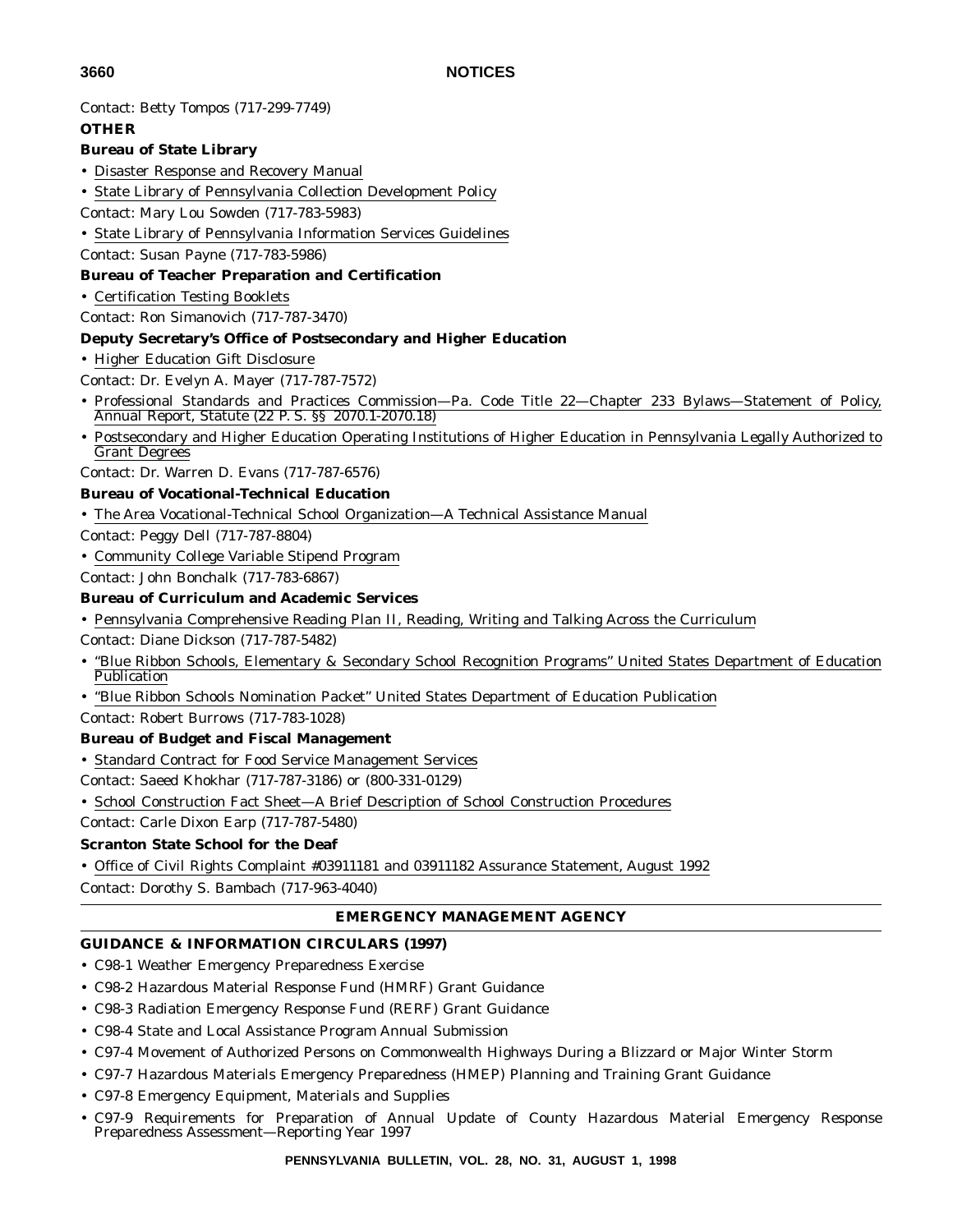- C97-10 Nuclear Power Plant Accident Emergency Worker Dosimetry and Potassium Iodide (KI)
- C95-1 Exercise Programs
- C95-4 Planning Guidance for Mass Fatalities Incidents
- C95-6 Guidance for Enforcement of the Hazardous Material Emergency Planning and Response Act (Act 1990-165)
- C95-8 Radiological Preparedness Program
- C95-9 Spent Nuclear Fuel Shipment, Radiation Transportation Emergency Response Fund (RTERF) Application Funding Guidance
- C95-10 Nuclear Power Plant Accident Emergency Worker Dosimetry and Potassium Iodide (KI)
- C93-1 Guidance for Appropriate Emergency Response to Spills or Leaks from Vehicle Fuel Tanks or Heating System Fuel Supply Tanks or Lines
- C92-5 "Superfund Amendments and Reauthorization Act of 1986" (SARA) Title III/Act 165 Matters
- 89-2 Evacuation Authority
- 89-7 PEMA's Correspondence Courses
- 3/10/81 Payment of Compensation Benefits for Accidental Injury Sustained by Duly Enrolled Emergency Management Volunteers (BOA)

#### **Emergency Management Directives**

- D97-1 Hazardous Material Response Teams in Pennsylvania
- D97-2 Act 1990-165 Facility and Vehicle Inspections
- D97-3 Testing Program and Protocol for State Emergency Voice Altering Network (SEVAN)
- D95-2 Instructor Classification System and Code of Professionalism
- D95-5 Review of Sara Off-Site Response Plans and Maintenance of State Emergency Operations Center Chemical Preparedness Data Base
- D93-5 Pennsylvania Emergency Incident Reporting System (PEIRS)
- D91-3 Firefighter's Memorial Flag
- D91-4 Guidelines for the Operation of a Fire Service Certification Advisory Committee
- D90-3 Emergency Management Training and Education
- D89-5 Change to Generic County EOP

#### **CURRENT PEMA DIRECTIVES UNDER OLD SYSTEM:**

- 1 4/24/79 Official Publications of Pennsylvania Emergency Management Agency
- 14 8/6/79 Files Retention and Disposition
- 33 11/17/80 Official Enrollment of Emergency Management Personnel
- 67 4/19/84 Affirmative Action
- 77 6/1/85 Training or Test Authorization Request

#### **ENVIRONMENTAL HEARING BOARD**

### **GUIDANCE MANUALS**

- Filing Instructions
- Practice and Procedure Manual

Contact: William T. Phillipy, IV (717-787-3483)

### **ENVIRONMENTAL PROTECTION**

#### **POLICY STATEMENTS**

### **Office of Policy and Communications**

- Policy to Encourage Voluntary Compliance by Means of Environmental Audits DEP ID: 012-0840-001
- Secretary's Directive on Review of Existing Regulations/Technical Guidance Documents DEP ID: 012-0900-002
- Electronic Copies of Technical Guidance DEP ID: 012-0900-003
- Public Participation in the Development of Regulations and Technical Guidance DEP ID: 012-1920-001
- Contact: Jonathan Brightbill 717-783-8727
- Policy/Acceptance/Community Environmental Projects In Lieu of Civil Penalties DEP ID: 12-4180-001 Contact: Terry Bossert 717-787-4449

#### **Bureau of Land Recycling and Waste Management**

• Exclusionary Siting Criteria—Hazardous Waste Treatment and Disposal DEP ID: 251-2000-704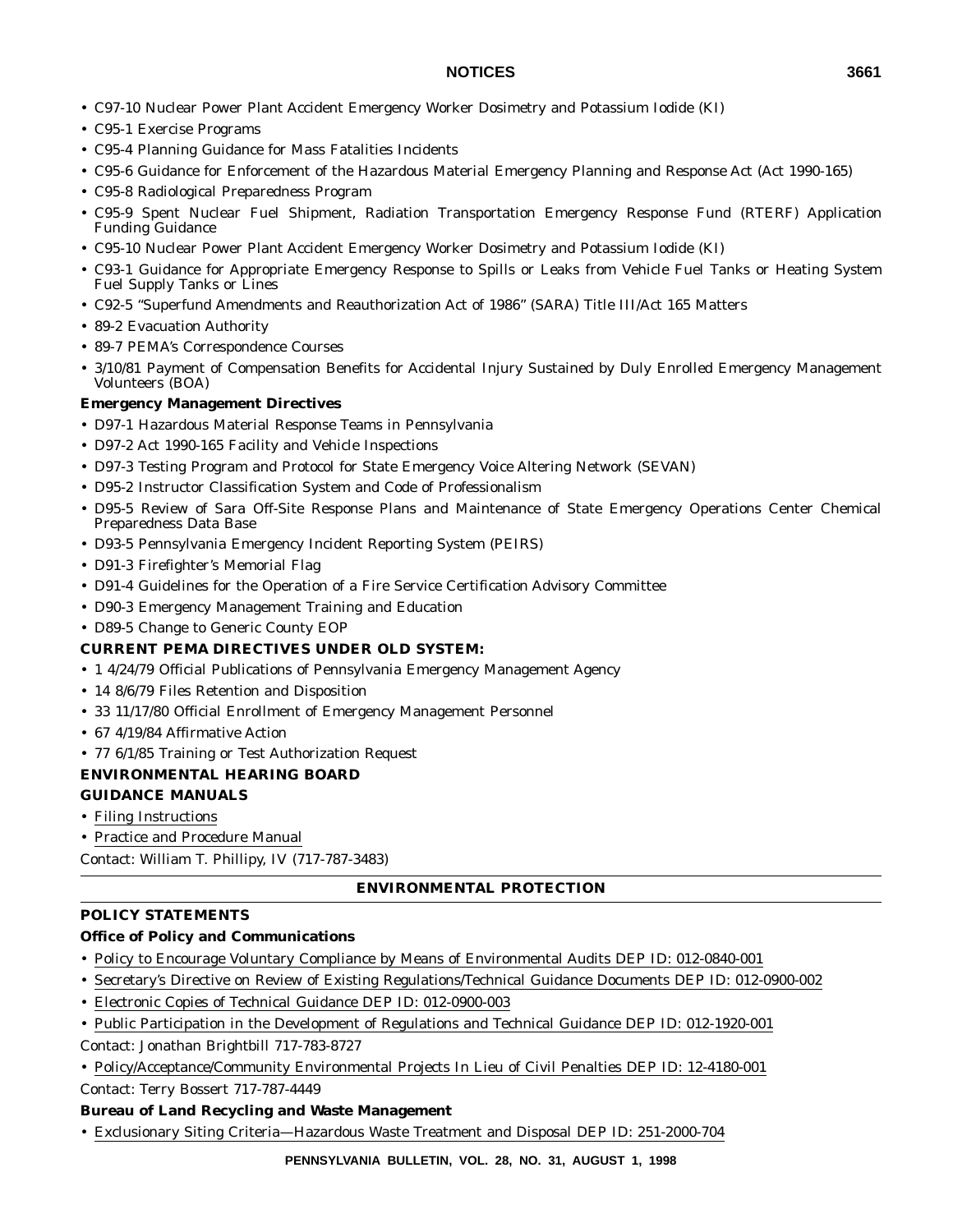- Revisions to Exclusionary Siting Criteria Document DEP ID: 251-2000-705
- Establishment of Household Hazardous Waste Program DEP ID: 251-2200-515
- Single Permit for Multiple Agricultural Usage Sites DEP ID: 254-2154-740

Contact: David Harris 717-787-9870

#### **Bureau of Air Quality**

- Compliance Strategy for Mushroom Composting Operations DEP ID: 273-5401-001
- Contact: Todd Wallace 717-783-5901
- Ozone Transport Commission Nitrogen Oxide MOU DEP ID: 271-0600-001
- Waste Derives Liquid Fuel Policies DEP ID: 275-2101-009
- Air Toxics Policies DEP ID: 275-2101-010
- Volatile Organic Compounds DEP ID: 275-2101-015

Contact: Ralph Scanlan 717-787-9702

#### **Bureau of Radiation Protection**

- Instruction in Safe Operating Procedures DEP ID: 291-3100-001
- Contact: Dennis Angelo 412-442-4225

#### **Bureau of Waterways Engineering**

- Interagency Agreement with the Susquehanna River Basin Commission DEP ID: 310-0600-002
- Agreement with the U.S. Army Corps of Engineers DEP ID: 310-0600-003
- Land Acquisition Policies DEP ID: 310-2139-002
- Contact: Eugene Counsil 717-787-6826

#### **Bureau of Water Quality Protection**

- National Pollutant Discharge Elimination System Program Implementation DEP ID: 362-0600-001
- Agreement between Oil and Gas Management and Water Quality Protection Pollution Discharge DEP ID: 362-0600-002
- Policy for Permitting Surface Water Diversions DEP ID: 362-2000-003
- Policy for Establishing New Program Direction for Act 537 Comprehensive Planning DEP ID: 362-2206-007

Contact: Milt Lauch 717-787-8184

- Wetlands Protection Action Plan DEP ID: 363-0200-001
- Delegation of Authority for Chapters 105 and 106 DEP ID: 363-0200-002
- Pennsylvania Wetland Replacement Project DEP ID: 363-0200-003
- Delegation of Chapter 105 Functions to County Conservation Districts DEP ID: 363-0600-001
- Interagency Agreement with Susquehanna River Basin Commission DEP ID: 363-0600-002
- Agreement with the U.S. Army Corps of Engineers DEP ID: 363-0600-003
- General Policy on Review of Erosion and Sedimentation Control Plans DEP ID: 363-2200-011 Contact: Ken Reisinger 717-787-6827

# **Bureau of Water Supply Management**

- DEP and Pennsylvania Infrastructure Investment Authority Agreement DEP ID: 381-5511-012
- Principles for Ground Water Pollution Prevention and Remediation DEP ID: 383-0800-001

Contact: Joseph Hoffman 717-787-5017

#### **Bureau of Watershed Conservation**

- Attorney General Opinion 361 re: 1939 Water Rights Act DEP ID: 392-2130-003
- Rescission of Water Rights DEP ID: 392-2130-004
- Policy for Regulation of Interbasin Transfers DEP ID: 392-2130-005
- Metering of Withdrawals under Orders of Confirmation DEP ID: 392-2130-006
- Permit Life DEP ID: 392-2130-008

Contact: Bill Gast 717-772-4048

### **Field Operations Deputate**

- Policy for Model Permit Application Process DEP ID: 400-2000-300
- Policy for Authorizing Emergency Response Expenditure DEP ID: 400-5900-102
- Policy for Emergency Response Critiques DEP ID: 400-5900-103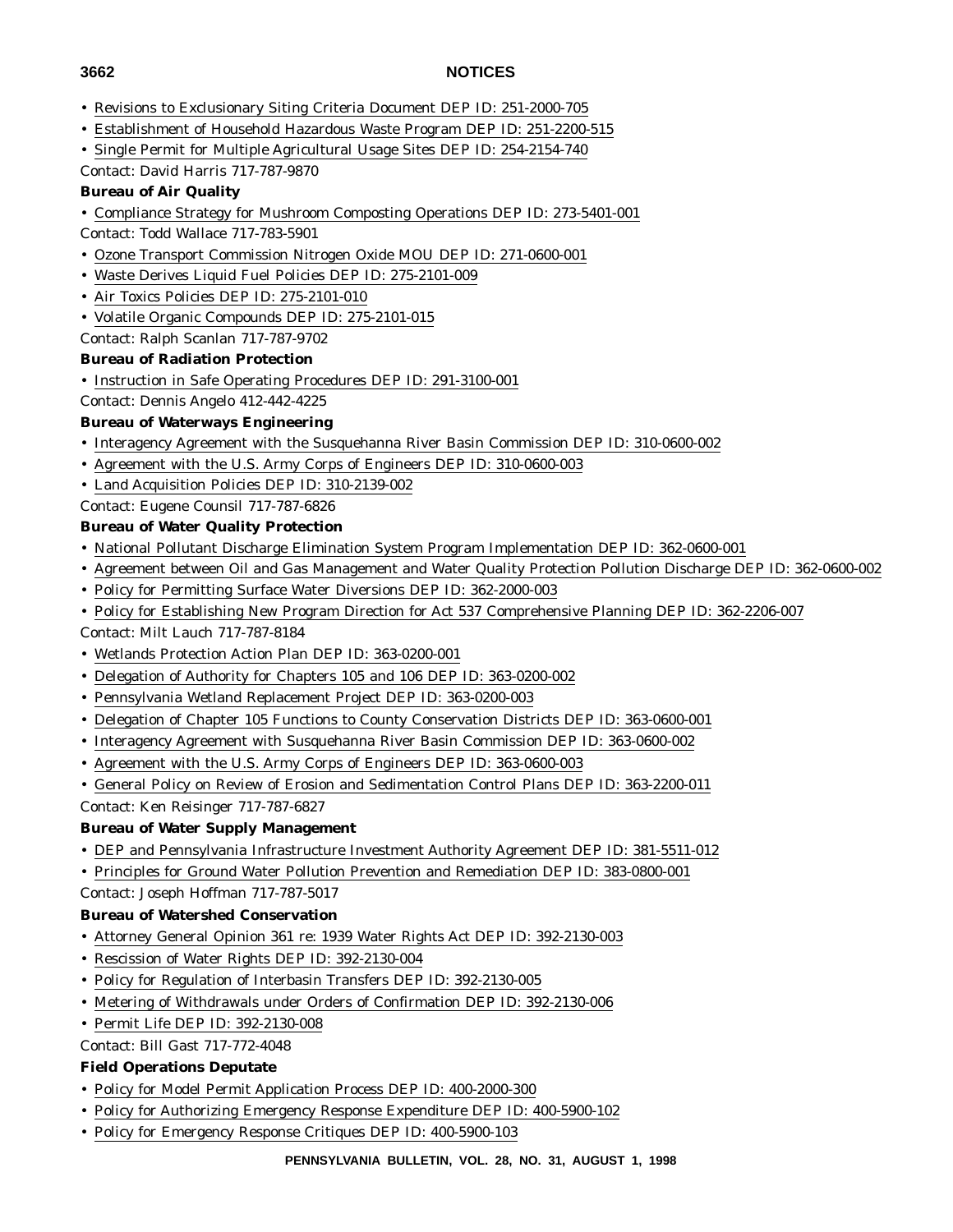- Policy for Authorities of DEP On-Scene Coordinators DEP ID: 400-5900-104
- Policy for Emergency Response Contracting DEP ID: 400-5900-105
- Policies for Authorities of DEP's Director of Emergency Response DEP ID: 400-5900-107
- Policy for Contracting with Fire Companies or HAZMAT Teams DEP ID: 400-5900-108
- Policy for Authorization of Emergency Transport and Storage of Hazardous Waste DEP ID: 400-5900-109
- Policy for Field Order Authorization of Emergency Response Team DEP ID: 400-5900-110
- Policy for Gasoline Fume Emergency Criteria DEP ID: 400-5900-112
- Hazardous Material and Hazardous Atmosphere Safety Policy DEP ID: 400-5900-114
- Confined Space Safety Policy DEP ID: 400-5900-115
- Policy for Electrofishing Personnel and Equipment Safety Policy DEP ID: 400-5900-116

Contact: Charles High 717-787-5027

# **Bureau of Mining and Reclamation**

- Memorandum of Understanding with Pennsylvania Fish and Boat Commission DEP ID: 560-0600-101
- Memorandum of Understanding with Pennsylvania Game Commission DEP ID: 560-0600-102
- Interagency Agreement with PHMC DEP ID: 560-0600-104
- Interagency Agreement, Waste Management DEP ID: 560-0600-105
- Industrial Minerals Memorandum of Understanding—PFBC DEP ID: 560-0600-106
- Memorandum of Understanding Between the Office of Surface Mining and the Commonwealth of Pennsylvania DEP ID: 560-0600-204

# Contact: Dottie Shellehamer 717-787-5103

# **DECISIONS—POLICY AND PROCEDURES**

### **Office of Policy and Communications**

- Policy and Procedures for Implementing the History Code DEP ID: 012-0700-001
- Implementation of the Agricultural Land Preservation Policy DEP ID: 012-0700-002
- Policy for Development, Approval and Distribution of Technical Guidance DEP ID: 012-0900-001

# Contact: Jonathan Brightbill 717-783-8727

• Policy for Development, Approval and Distribution of Regulations DEP ID: 012-0820-001

Contact: Sharon Freeman 717-783-1303

# **Bureau of Land Recycling and Waste Management**

- Reimbursement to Host County for Hazardous Review DEP ID: 251-5500-758
- Environmental Emergency Response Actions DEP ID: 253-4500-608
- Environmental Emergency Response Program Response Actions DEP ID: 253-5800-638
- Clean Fill Policy and Procedures DEP ID: 254-2000-715
- Local Municipality Involvement Process DEP ID: 254-2100-100
- Environmental Assessment Process, Phase I Review DEP ID: 254-2100-101
- Municipal Waste Facility Review—Traffic Analysis DEP ID: 254-2100-102
- Process for Evaluating Daily Volume DEP ID: 254-2100-103
- Policy and Procedures for Municipal Waste Facilities—Equivalency Approvals DEP ID: 254-2100-727
- Municipal Sludges Allowed at Agricultural Utilization Sites DEP ID: 254-2154-720
- Policy and Procedures for Infectious Waste Definition DEP ID: 254-2167-726

Contact: David Harris 717-787-9870

# **Bureau of Air Quality**

- Employer Trip Reduction Policy DEP ID: 271-5000-001
- Compliance Assurance Policy for Cement Kilns with CEMS DEP ID: 273-4000-001
- Compliance Assurance Policy for Hospital Waste Incinerators DEP ID: 273-4000-002
- Compliance Assurance Policy for Municipal Waste Incinerators, Including Revisions DEP ID: 273-4000-003
- Enforcement Policy for CEMS on Fluid Catalytic Cracking Units DEP ID: 273-4000-004
- Enforcement Policy for CEMS and Coal Sampling/Analysis Systems DEP ID: 273-4000-005
- Air Pollution Control Act/Compliance History Review/Civil Penalty Assessment Procedure DEP ID: 273-4100-005

Contact: Ralph Scanlan 717-787-9702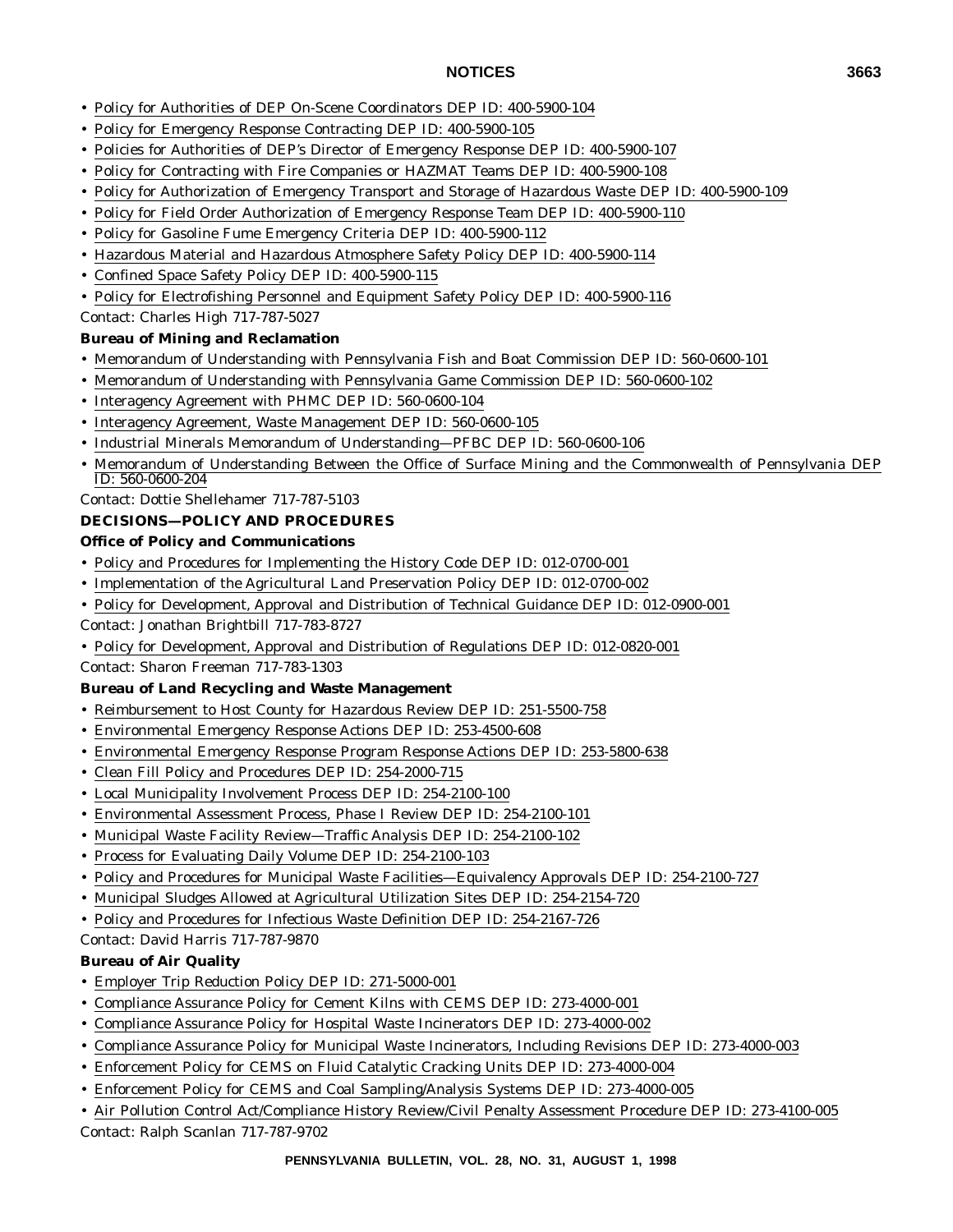#### **Bureau of Radiation Protection**

- Policy and Procedures Summary, Radiation Control Division DEP ID: 291-0400-001
- Compliance and Enforcement Policy DEP ID: 291-4100-001
- Policy and Procedures, Nuclear Safety Division, Nuclear Safety Section DEP ID: 293-0400-001
- Low Level Radioactive Waste Section Policies and Procedures DEP ID: 293-0400-002
- Radon Certification Policy DEP ID: 294-2309-001

Contact: Marianne Hansen 717-787-3720

#### **Bureau of Water Quality Protection**

- Concentrated Animal Feeding Operations Policy DEP ID: 362-2000-010
- Contact: Carol Young 717-787-8104
- Pennsylvania Sewage Facilities Act 537, Enforcement Reimbursement DEP ID: 362-5512-001
- Act 537 Sewage Facilities Planning Grants DEP ID: 362-5512-002

Contact: Milt Lauch 717-787-8184

#### **Bureau of Water Supply Management**

- Capital Grants for Sewerage Construction DEP ID: 381-5500-001
- PENNVEST Wastewater Projects Inspection/Change Order Review DEP ID: 381-5511-001
- Performance Certification for PENNVEST Funded Projects DEP ID: 381-5511-002
- Value Engineering Analysis, Water Pollution Control Revolving Fund DEP ID: 381-5511-005
- Cost Effectiveness Review—PENNVEST Funded Projects DEP ID: 381-5511-007
- Contact: Bob Gibson 717-787-3481
- Guidance on the Utilization of Minority and Women's Business Enterprise Firms DEP ID: 381-5511-014

Contact: Tony Maisano 717-782-4055

• Guidance for the Review and Processing of Act 339 State Grants for Operation of Sewage Treatment Works DEP ID: 381-5513-001

Contact: Joseph Hoffman 717-787-5017

### **Bureau of Watershed Conservation**

- General Policy and Procedures for the Review of Water Allocation Permit Applications DEP ID: 392-2130-001 Contact: Bill Gast 717-787-4048
- Implementation of Act 16 DEP ID: 393-0900-015
- Implementation of Act 34 DEP ID: 393-0900-016
- Requirements for Registration of Aboveground Storage Tanks and Underground Storage Tanks DEP ID: 393-0900-017 Contact: Tammy Young 717-772-5831

### **Bureau of Oil and Gas Management**

- Technical Services Manual DEP ID: 550-2100-003
- Compliance Monitoring and Enforcement Policy DEP ID: 550-4000-001

Contact: Frank Bialas 717-772-2199

### **Bureau of Mining and Reclamation**

- Review of Surface Mine Permit Applications by the Pennsylvania Fish and Boat Commission DEP ID: 560-0700-302
- Review of Surface Mine Permit Applications by the Pennsylvania Game Commission DEP ID: 560-0700-303
- Review of Surface Mine Applications on High Quality Waters DEP ID: 560-0700-304

Contact: Dottie Shellehamer 717-787-5103

### **EXTERNAL GUIDELINES—PROCEDURES FOR MEMBERS OF THE PUBLIC**

#### **Office of Policy and Communications**

- Advisory Committee Guidelines DEP ID: 012-1920-002
- Contact: Barbara Sexton 717-783-8727
- 1999 Environmental Education Grants Program Manual and Forms DEP ID: 012-5500-001

Contact: Helen Olena 717-772-1828

#### **Bureau of Land Recycling and Waste Management**

- Best Practices for Environmental Protection in the Mushroom Farm Community DEP ID: 254-5401-001
- Guidelines for Yard Waste Composting Facilities DEP ID: 254-5403-100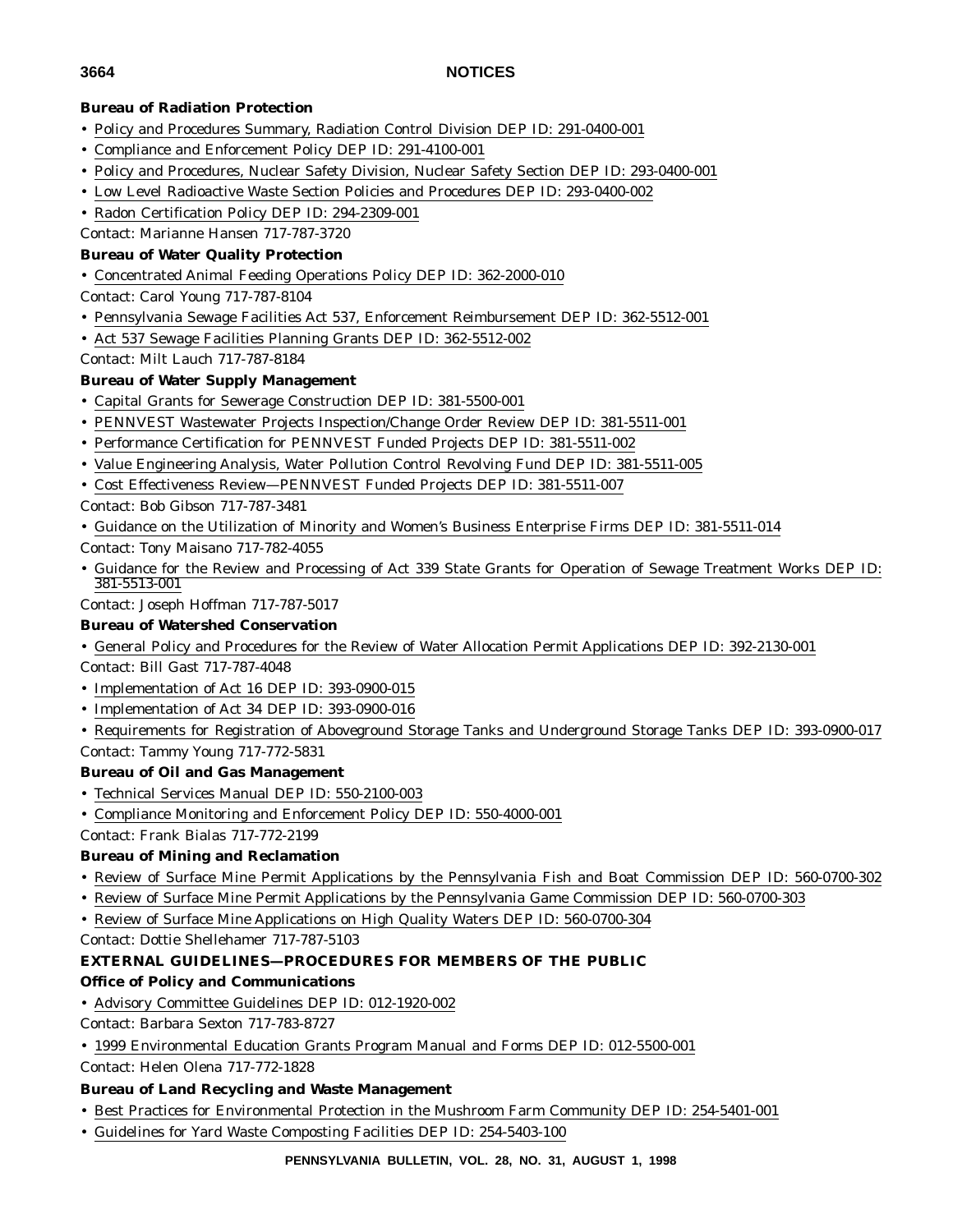#### Contact: David Harris 717-787-9870

#### **Bureau of Water Supply Management**

- Working Guide to the Lead and Copper Rule DEP ID: 383-0300-107
- Summary of Key Requirements, Community Water Systems DEP ID: 383-0810-101
- Summary of Key Requirements for Total Coliform Rule DEP ID: 383-0810-102
- Summary of Key Requirements for Phase 2 & Phase 5 Wellhead Protection Rule DEP ID: 383-0810-105
- Summary of Key Requirements for Surface Water Filtration Rule DEP ID: 383-0810-106
- Summary of Key Requirements for Lead and Copper Rule DEP ID: 383-0810-107
- Summary of Key Requirements for Transient, Non-Community Water Systems DEP ID: 383-0810-201
- Summary of Key Requirements for Bottled Water Systems DEP ID: 383-0810-203
- Summary of Key Requirements for Surface Water Identification Protocol DEP ID: 383-0810-206
- Summary of Key Requirements, Non-Transient, Non-Community Water Systems DEP ID: 383-0810-301
- Summary of Key Requirements for Vended/Bulk Water Hauling DEP ID: 383-0810-303
- Summary of Key Requirements for Consecutive Water Systems DEP ID: 383-0810-401
- Public Water Supply Manual, Part 2 DEP ID: 383-2125-108
- Public Water Supply Manual, Part 3 DEP ID: 383-2126-303
- Public Water Supply Manual, Part 4 DEP ID: 383-2128-108
- Corrosion Control Treatment—Basic Feasiblity Study DEP ID: 383-3000-307
- Public Water Supply Manual, Part 7 DEP ID: 383-3100-111
- Public Water Supply Manual, Part 5, Sections 1 & 2 DEP ID: 383-3110-111
- Public Water Supply Manual, Part 5, Appendix A DEP ID: 383-3110-211
- Laboratory Reporting Instructions for Total and Fecal Coliform Bacteria DEP ID: 383-3301-102
- Laboratory Reporting Instructions for Bottled and Vended Water DEP ID: 383-3301-103
- Laboratory Reporting Instructions for Chemical Contaminants DEP ID: 383-3301-105
- Filter Rule Reporting Instructions and Public Water Systems Using Filtered Surface Water DEP ID: 383-3301-106
- Laboratory Reporting Instructions, Lead and Copper Rule DEP ID: 383-3301-107
- Laboratory Reporting Instructions/ Radiological Contaminants/ Drinking Water Distribution DEP ID: 383-3301-205
- Laboratory Reporting Instructions for Public Systems Using Unfiltered Surface Water DEP ID: 383-3301-206
- Laboratory Reporting Instructions for Total Trihalomethanes DEP ID: 383-3301-305
- Laboratory Reporting Instructions for Unregulated Chemical Contaminants DEP ID: 383-3301-405
- Small Water Systems Regionalization Grant Program DEP ID: 383-5500-213
- Formation of Water Authorities Grant Program DEP ID: 383-5500-413
- County Water Supply Planning DEP ID: 383-5500-513
- Public Water Supply Manual, Part 6 DEP ID: 383-5900-111
- Contact: Joseph Hoffman 717-787-5017

#### **Bureau of Watershed Conservation**

- Guidance for the Bluff Recession and Setback Act DEP ID: 394-5402-001
- Contact: Shamus Malone 717-772-5621
- Summary of the Technical Requirements for Aboveground Storage Tanks DEP ID: 393-0900-018
- Summary of the Simplified Program for Small Aboveground Storage Tanks DEP ID: 393-0900-019
- Summary of the Technical Requirements for Underground Storage Tanks DEP ID: 393-0900-020
- UST/AST Variances DEP ID: 393-0900-021
- Final Rulemaking: Chapter 245, Subchapters A&B DEP ID: 393-2300-001
- Summary of the Permitting of Underground and Aboveground Storage Tank Systems Facilities DEP ID: 393-2318-004 Contact: Tammy Young 717-772-5831

### **Office of Pollution Prevention and Compliance Assistance**

• Guidance for Pollution Prevention and Energy Efficiency Site Visits DEP ID: 700-5600-001

Contact: Robert Zaccano 717-657-4121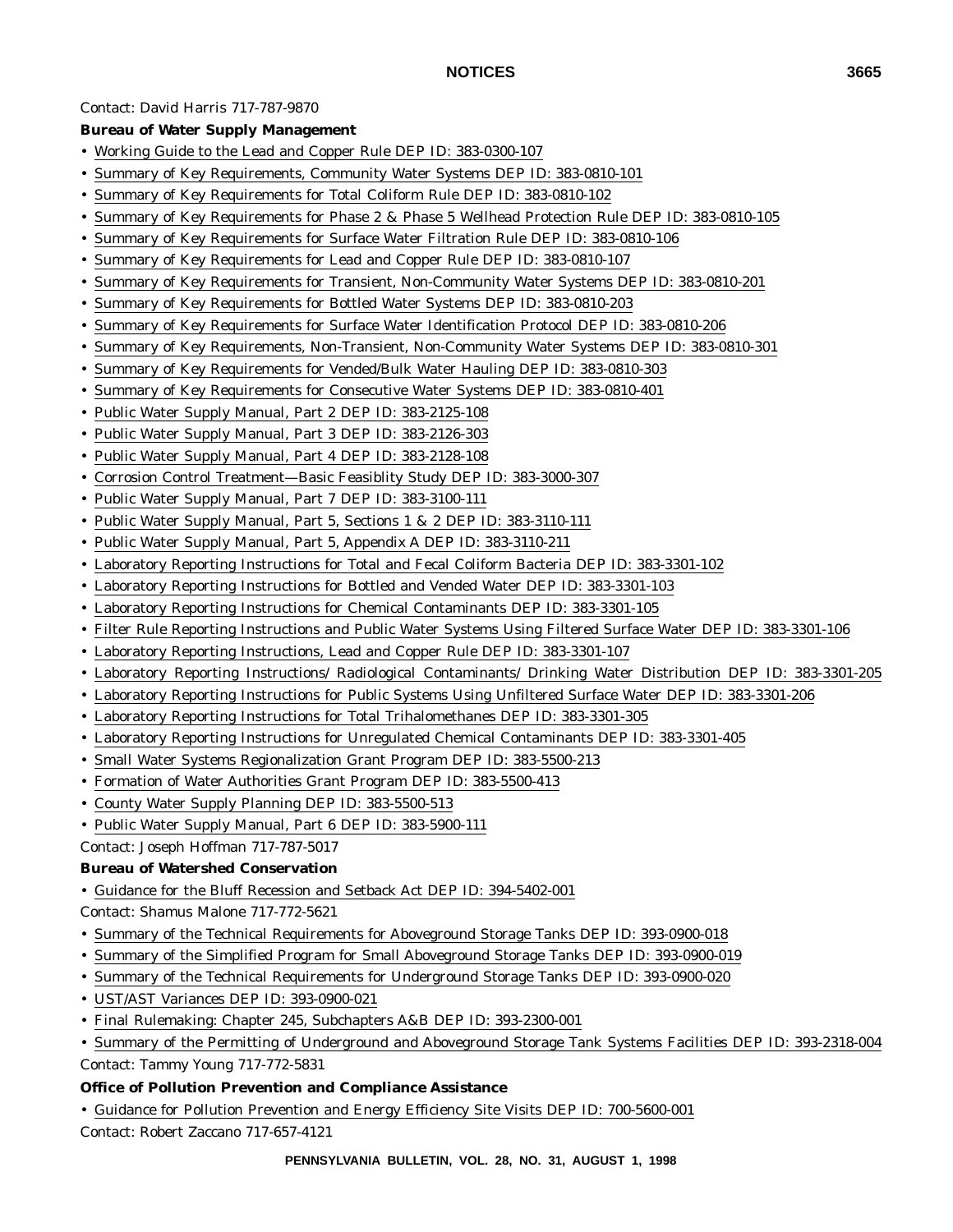#### **GUIDANCE MANUALS**

#### **Bureau of Land Recycling and Waste Management**

• Off-Site Audit Manual for Hazardous Sites Cleanup Program DEP ID: 253-5700-621

Contact: David Harris 717-787-9870

#### **Bureau of Air Quality**

- Continuous Source Monitoring Manual DEP ID: 274-0300-001
- Source Testing Manual DEP ID: 274-0300-002
- Contact: Ralph Scanlan 717-787-9702

#### **Bureau of Radiation Protection**

• Nuclear Power Generating Station Incident Manual DEP ID: 292-0400-002

Contact: Randolph Easton 717-783-6003

#### **Bureau of Waterways Engineering**

• Compliance Assistance and Enforcement Manual DEP ID: 310-0400-001

# Contact: Eugene Counsil 717-787-6826

#### **Bureau of Water Quality Protection**

- Domestic Wastewater Facilities Manual DEP ID: 362-0300-001
- Small Flow Sewage Treatment Facility Manual DEP ID: 362-0300-002
- Sewage Facilities Planning: Preparing Act 537 Update Revisions DEP ID: 362-0300-003
- Industrial Wastewater Manual DEP ID: 362-0300-004
- Technical Guidance for the Development and Specification of Effluent Limitations and Other Permit Conditions in NPDES Permits DEP ID: 362-0400-001
- Manual for Land Application of Treated Sewage and Industrial Wastewaters DEP ID: 362-2000-009
- Field Manual for Compliance Orders DEP ID: 362-4000-002
- Contact: Milt Lauch 717-787-8184
- Design Criteria Wetlands Replacement/Monitoring DEP ID: 363-0300-001
- Erosion and Sedimentation Pollution Control Manual DEP ID: 363-2134-008
- Earth Disturbance Permit Policies/Procedures DEP ID: 363-2134-010
- Compliance Assistance and Enforcement Manual DEP ID: 363-4000-001
- Contact: Ken Reisinger 717-787-6827

#### **Bureau of Water Supply Management**

- Ground Source Heat Pump Manual DEP ID: 383-0300-001
- Safe Drinking Water Program Field and Staff Handbook DEP ID: 383-0400-101
- Total Coliform Rule Staff Handbook DEP ID: 383-0400-102
- Bottled, Vended, Retail and Bulk Water Staff Handbook DEP ID: 383-0400-103
- Health Effects/Risk Management Staff Handbook DEP ID: 383-0400-104
- Inorganic, Volatile Organic and Synthetic Organic Chemicals Staff Handbook DEP ID: 383-0400-105
- Surface Water Treatment Safe Drinking Water Program Staff Handbook DEP ID: 383-0400-106
- Staff Handbook, Lead and Copper Rule DEP ID: 383-0400-107
- Permitting and Plan Review Staff Handbook DEP ID: 383-0400-108
- Data Management Staff Handbook DEP ID: 383-0400-109
- Safe Drinking Water Program Compliance Strategy DEP ID: 383-0400-110
- Safe Drinking Water Program General Staff Handbook DEP ID: 383-0400-111
- Financial Assistance Management Safe Drinking Water Program Staff Handbook DEP ID: 383-0400-113
- Pennsylvania Drinking Water Information System (PADWIS) Inventory User's Manual DEP ID: 383-3310-109

Contact: Joseph Hoffman 717-787-5017

#### **Bureau of Watershed Conservation**

• Special Protection Waters Implementation Handbook DEP ID: 391-0300-002

Contact: Rick Shertzer 717-787-9637

• Commonwealth of Pennsylvania Coastal Zone Management Program and Final Environmental Impact Statement DEP ID: 394-0300-001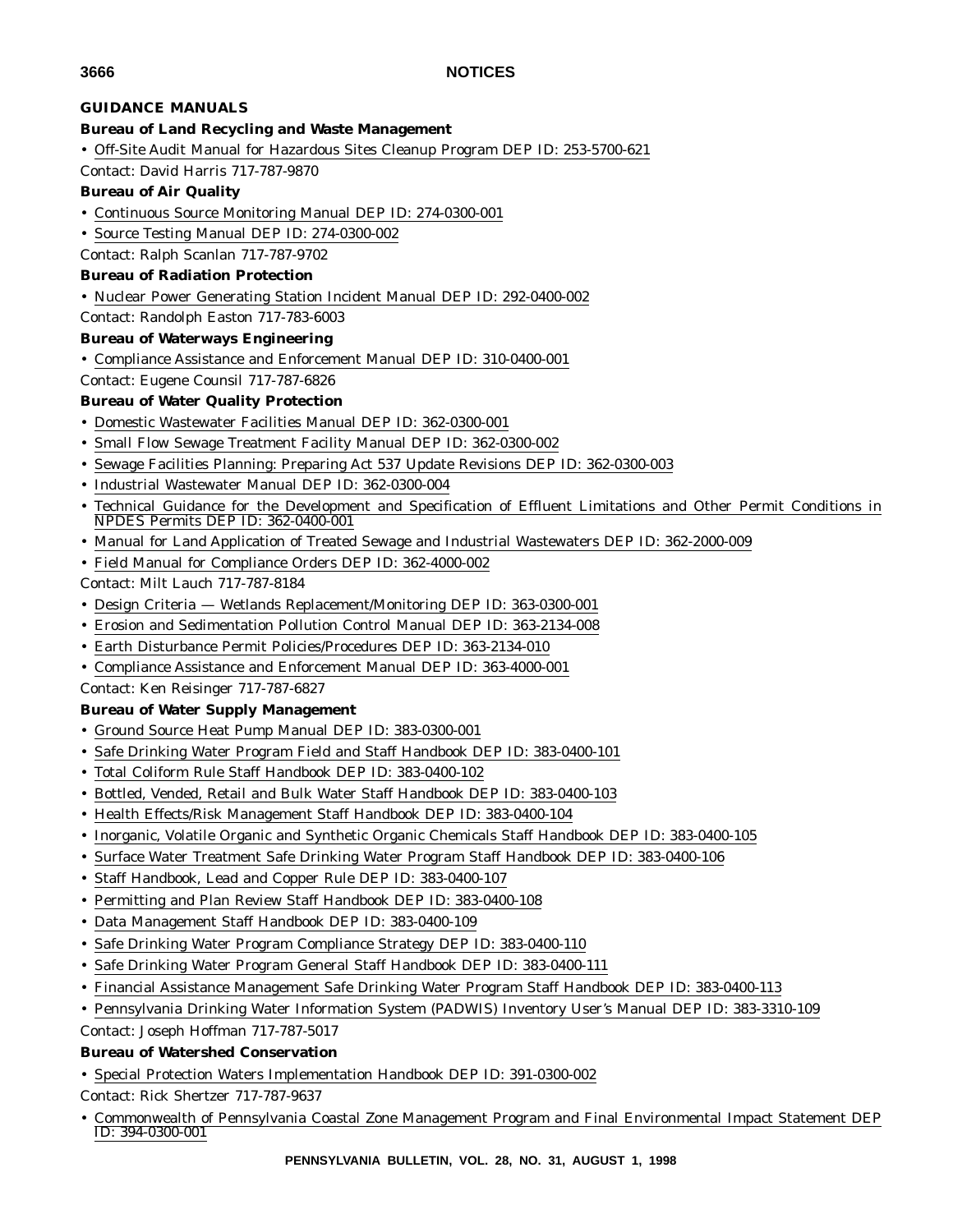#### Contact: Lawrence Toth 717-772-5622

#### **Bureau of Oil and Gas Management**

- Operator's Manual DEP ID: 550-0300-001
- Oil and Gas Wastewater Permitting Manual DEP ID: 550-2100-002
- Guidelines for Submitting Oil/Gas Bonds DEP ID: 550-2500-101

#### Contact: Frank Bialas 717-772-2199

#### **Bureau of Mining and Reclamation**

- Engineering Manual for Coal Mining Operations DEP ID: 563-0300-101
- Overburden Analysis Manual DEP ID: 563-0300-102

Contact: Evan Shuster 717-783-8845

#### **Bureau of Deep Mine Safety**

- Deep Mine Safety Program Guidance Manual DEP ID: 580-3000-001
- Contact: Matt Bertovich 724-439-7304

#### **INTERNAL GUIDELINES—PROCEDURES FOR DEP STAFF**

#### **Office of Policy and Communications**

- Data Standards for Names and Addresses DEP ID: 012-0830-001
- Data Standards for Pennsylvania Municipality Codes and Names DEP ID: 012-0830-002

Contact: Kim Nelson 717-787-3534

#### **Bureau of Laboratories**

- Critical Elements for Certification of Laboratories for Chemistry DEP ID: 150-2302-001
- Critical Elements for Certification of Laboratories for Microbiology DEP ID: 150-2302-002
- Critical Elements for Certification of Laboratories for Radionuclides DEP ID: 150-2302-003

Contact: Ted Lyter 717-783-7150

#### **Bureau of Land Recycling and Waste Management**

- Permit Applications with Out-of-State Notarizations DEP ID: 250-2100-751
- Quality Assurance Program DEP ID: 250-3100-401
- Execution of Release Forms by BLRWM Field Inspectors DEP ID: 250-3120-320
- Purge Water from Ground Water Sampling DEP ID: 250-3130-763
- Calculation of Civil Penalties DEP ID: 250-4180-302
- Risk Assessment Guidelines for Facilities Burning Hazardous Waste DEP ID: 251-0300-402
- Time Frames for Application of Hazardous Waste Exclusionary Siting Criteria DEP ID: 251-2000-706
- Hazardous Sites Cleanup Act, Pre-Application Meetings DEP ID: 251-2100-203
- Change of Ownership/Transfer of Permit DEP ID: 251-2100-754
- Review Procedure for Hazardous Waste Transfer Facilities for PBR Status DEP ID: 251-2149-713
- Household Hazardous Waste Collection Program DEP ID: 251-2200-502
- Review of Residual and Hazardous Waste Source Reduction Strategy DEP ID: 252-6600-516
- Pennsylvania Applicable, Relevant and Appropriate Requirements (ARARs) DEP ID: 253-4500-606
- Mitigating Remedies under the Orphan Sites Program DEP ID: 253-4500-613
- Issuance of Grants for Technical Evaluations under HSCA DEP ID: 253-5500-612
- Community Relations Activities for State HSCA and Federal Superfund Programs DEP ID: 253-5700-632
- Preparation of Analysis of Alternatives/HSCA Proposed Response Document DEP ID: 253-5700-634
- Areas where Municipal Waste Landfills are Prohibited DEP ID: 254-2153-721
- Leak Detection Tests for Installed Liners DEP ID: 254-2153-723
- Use of Waste Tires/Tire Derived Materials at Landfills DEP ID: 254-2153-748
- Pumping Requirements for Construction/Demolition Landfills in Noncoal Mines DEP ID: 254-2157-717
- Liners for Construction/Demolition Waste Landfills DEP ID: 254-2157-718
- Issue of Emergency Municipal Waste Transfer DEP ID: 254-2158-745
- Management of Municipal Ash Waste from Resource Recovery Facility DEP ID: 254-2160-762
- Approval of Beneficial Use by Order of DEP DEP ID: 254-2163-719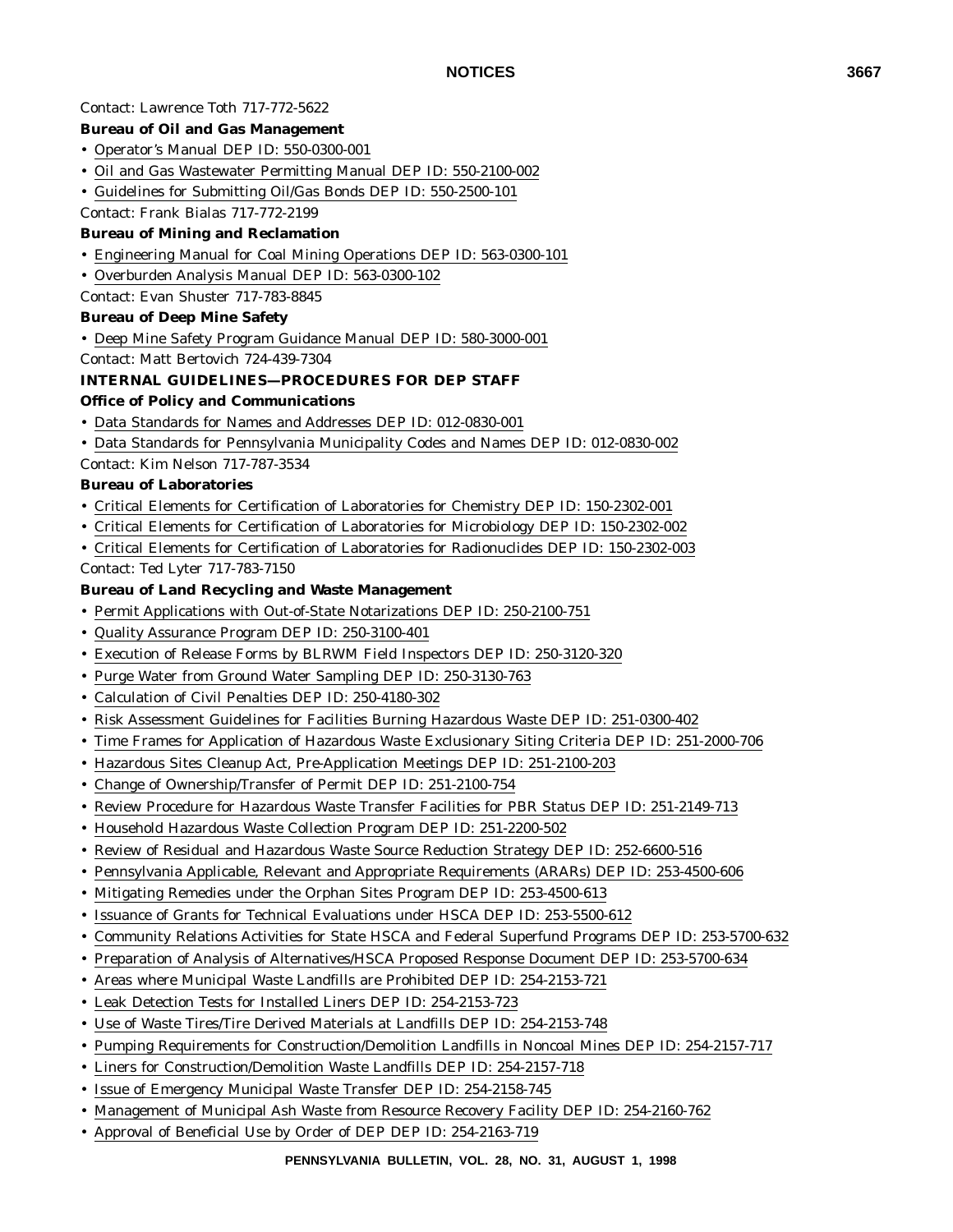- 
- Management of Waste Tires DEP ID: 254-2163-742
- Clarification of the Identification of Infectious Waste Generators DEP ID: 254-2167-702
- Co-Mingling of Infectious & Chemotherapeutic Waste in One Container DEP ID: 254-2167-703
- Procedures for Container/Vehicle Decontamination & Small Spill Cleanup DEP ID: 254-2167-708
- Clarification of Requirements Related to Storage Bags DEP ID: 254-2167-709
- Clarification of Permit-by-Rule Provision for Mixed Waste with Residual Waste DEP ID: 254-2167- 712
- Temporary Storage & In-Transit Provisions during Transport or Transfer DEP ID: 254-2167-725
- Approval of Act 101 Municipal Waste Management Plan Revisions DEP ID: 254-2212-504
- Proper Identification and Disposal of Mixed Loads of Municipal and Residual Waste DEP ID: 254-4000-749
- County Option to Retain or Eliminate Municipal Waste Flow Control DEP ID: 257-2212-501
- New Waste Streams Review DEP ID: 258-2000-764
- General Permitting Procedure DEP ID: 258-2000-765
- Municipal Waste-Like Permitting Guidance DEP ID: 258-2000-766
- Chemical Analysis DEP ID: 258-2000-767
- Implementation Guidance DEP ID: 258-2000-768
- Disposal of Municipal-Like Residual Waste DEP ID: 258-2100-747
- Co-Product Determinations in Residual Waste Program DEP ID: 258-2100-769
- Interim Operating Requirements for Permitted and Unpermitted Facilities DEP ID: 258-2181-771
- Criteria for Use of Various Materials as Clean Fill DEP ID: 258-2182-773
- Cleanup Standards under the Residual Waste Regulations DEP ID: 258-5100-761

Contact: David Harris 717-787-9870

# **Bureau of Air Quality**

- Interim Compliance Strategy on RACT for NOx Sources with CEMS DEP ID: 273-4000-007
- DEP/EPA Asbestos Demolition/Renovation Civil Penalty Policy DEP ID: 273-4130-001
- Guidance for Application of Regional Civil Assessment Procedure DEP ID: 273-4130-003
- Compliance Docket Procedure DEP ID: 273-4130-004
- Stage II Penalty Assessment Guidance DEP ID: 273-4130-005
- Stage I Penalty Assessment Guidance DEP ID: 273-4130-006
- Stage II Enforcement Strategy DEP ID: 273-4130-007
- Air Quality Operating Permit—Protocol DEP ID: 275-2101-001
- Air Quality Operating Permit—Permitting Procedures DEP ID: 275-2101-002
- Air Quality Operating Permit Exemptions DEP ID: 275-2101-003
- Air Quality Operating Permit—Modification/Reactivation DEP ID: 275-2101-004
- Air Quality Operating Permit—Delegation Conditions and Policy Performance Test Waivers DEP ID: 275-2101-005
- Air Quality Operating Permit—Requirements DEP ID: 275-2101-006
- Air Quality Operating Permit—Best Available Technology and Other Permitting Criteria DEP ID: 275-2101-007
- Air Quality Operating Permit—Hazardous Waste Incineration DEP ID: 275-2101-008
- Air Quality Operating Permit—Public Notification DEP ID: 275-2101-011
- Air Quality Operating Permit—Prevention of Significant Deterioration DEP ID: 275-2101-014
- Air Quality Operating Permit—Continuous Source Monitors DEP ID: 275-2101-016

Contact: Ralph Scanlan 717-787-9702

# **Bureau of Radiation Protection**

• Radon Mitigation Standards DEP ID: 294-2309-002

Contact: Robert Lewis 717-783-3594

- **Bureau of Waterways Engineering**
- Criteria and Fees for Dam Safety Limited Power Permits DEP ID: 310-2140-001
- Annual Inspection Policy DEP ID: 310-3120-001
- Category 3 Dam Inspection Report Form DEP ID: 310-3140-002

Contact: Eugene Counsil 717-787-3411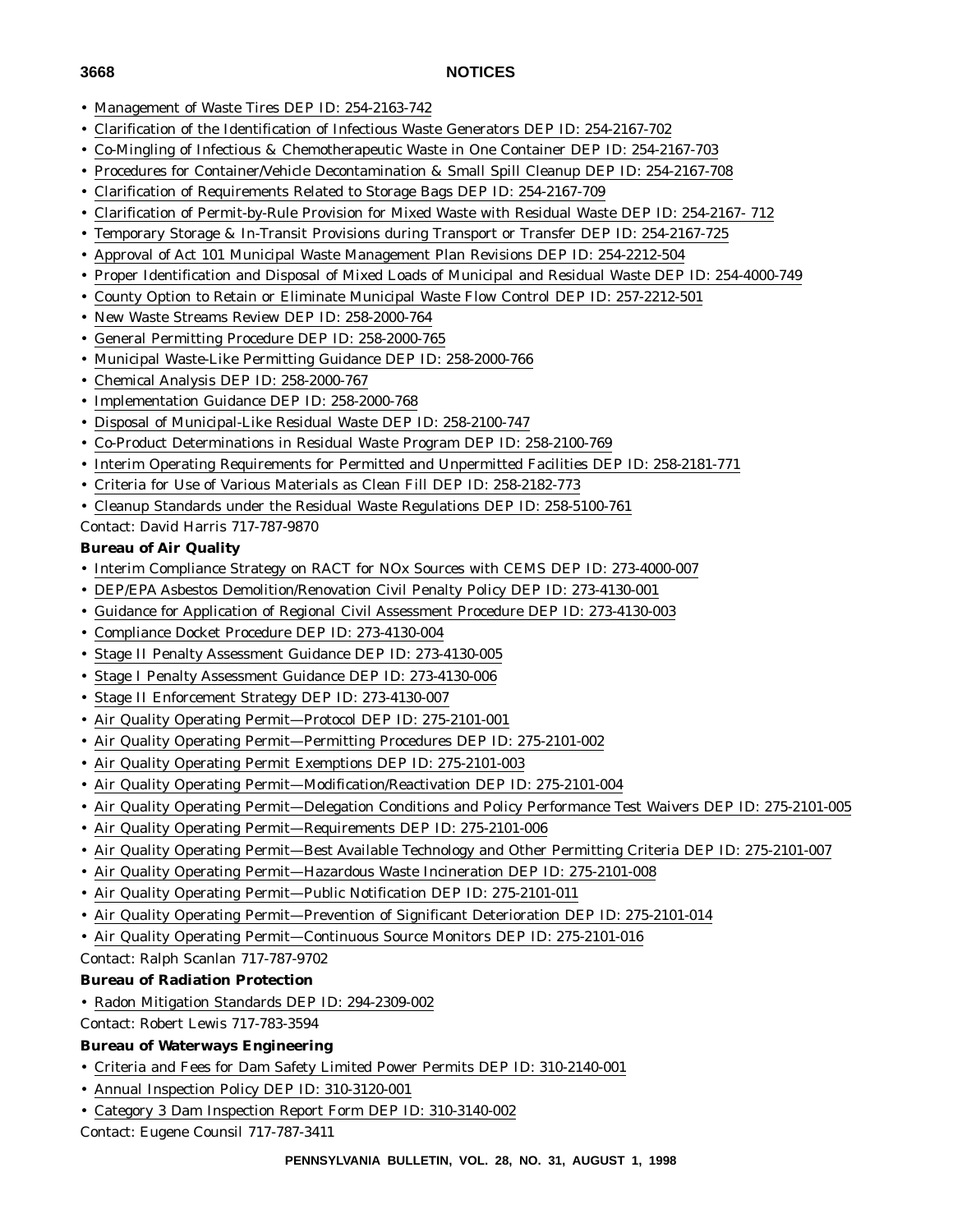### **Bureau of Water Quality Protection**

- Chesapeake Bay Financial Assistance Funding Program Guidance DEP ID: 361-5500-004
- Contact: Cedric Karper 717-783-7577
- Permitting Policy and Procedure Manual DEP ID: 362-2000-001
- Subsurface Disposal of Car Wash Waste DEP ID: 362-2000-005
- Conducting Technical Reviews of Water Quality Protection (Part II) Permit DEP ID: 362-2000-007
- Conducting Technical Reviews of Minor NPDES Renewal Applications DEP ID: 362-2000-008
- Technical Guidance for Permitting Landfill Leachate Discharges DEP ID: 362-2183-001
- Technology-Based Control Requirements for Water Treatment Plant Wastes DEP ID: 362-2183-003
- Technical Guidance for Development of Permit Requirements for Steam Electric Industry DEP ID: 362-2183-004
- Review and Coordination of Chapter 94 Reports and Act 537 Planning DEP ID: 362-2206-001
- Impact/Subsurface Disposal on Ground Water Nitrate-Nitrogen Levels DEP ID: 362-2207-004
- Administration of Fee Collection for Planning Module Reviews DEP ID: 362-2207-008
- Municipal Guidance—Reconstructive Planning DEP ID: 362-2208-002
- Calculation of Contingent Penalties for Effluent Violations DEP ID: 362-4000-001
- Guidance for Civil Penalty Calculation for Effluent Violations DEP ID: 362-4180-001
- Civil Penalty Assessment Procedures for Pollution Incidents DEP ID: 362-4180-002
- Calculation of Civil Penalties for Willfulness DEP ID: 362-4180-003
- Contact: Milt Lauch 717-787-8184
- Criteria and Fees for Waterways Management Limited Power Permits DEP ID: 363-2140-001
- Chapter 105 General Permits DEP ID: 363-2141-001
- NPDES Permit: Discharge of Storm Water from Construction Activities DEP ID: 363-2191-014
- Erosion/Sedimentation Control: Plan Development/Checklists/Worksheets/Details/Notes DEP ID: 363-2218-009
- Guidelines for Determining Bonds DEP ID: 363-2505-001
- Complaint Handling/Problem Assessment for Conservation Districts DEP ID: 363-3000-012
- Inspection of Earth Disturbance Sites DEP ID: 363-3000-013

Contact: Ken Reisinger 717-787-6827

#### **Bureau of Water Supply Management**

- A State Environmental Review Process for Pennsylvania DEP ID: 381-5511-013
- Categorical Exclusion Provisions—PENNVEST Funded Projects DEP ID: 381-5511-015
- Contact: Robert Gibson 717-787-3481
- Guidance for Construction and Operation Permits DEP ID: 383-2000-108
- Pilot Plant Filtration Studies for Filtration of Surface Sources DEP ID: 383-2000-208
- DEP Permit Guide to Public Water Systems DEP ID: 383-2100-108
- Permitting of Vended Water Systems DEP ID: 383-2126-103
- Permitting of Retail Water Facilities DEP ID: 383-2126-203
- Permitting of Bulk Water Hauling Systems DEP ID: 383-2127-103
- Review/Approval of Existing Well Water Source Public System Use DEP ID: 383-2200-108
- Safe Drinking Water Program Field Related Compliance DEP ID: 383-3000-101
- Program Guidance on the Total Coliform Rule DEP ID: 383-3000-102
- Surveillance Strategy and Implementation Guidelines DEP ID: 383-3120-101
- Filter Plant Performance Evaluations and Response DEP ID: 383-3120-106
- Giardia Sampling and Response DEP ID: 383-3130-106
- New Source Sampling Requirements for Surface Water Sources DEP ID: 383-3130-108
- Community and Non-Transient, Non-Community Water Systems: New Source Sampling For Groundwater Sources DEP ID: 383-3130-208
- Transient, Non-Community Water Systems: New Source Sampling Requirements for Groundwater Sources DEP ID: 383-3130-308
- Groundwater Quality Monitoring Network: Ambient and Fixed Station Network (FSN) DEP ID: 383-3200-009
- Quality Assurance Work Plans for Groundwater Monitoring Stations DEP ID: 383-3200-016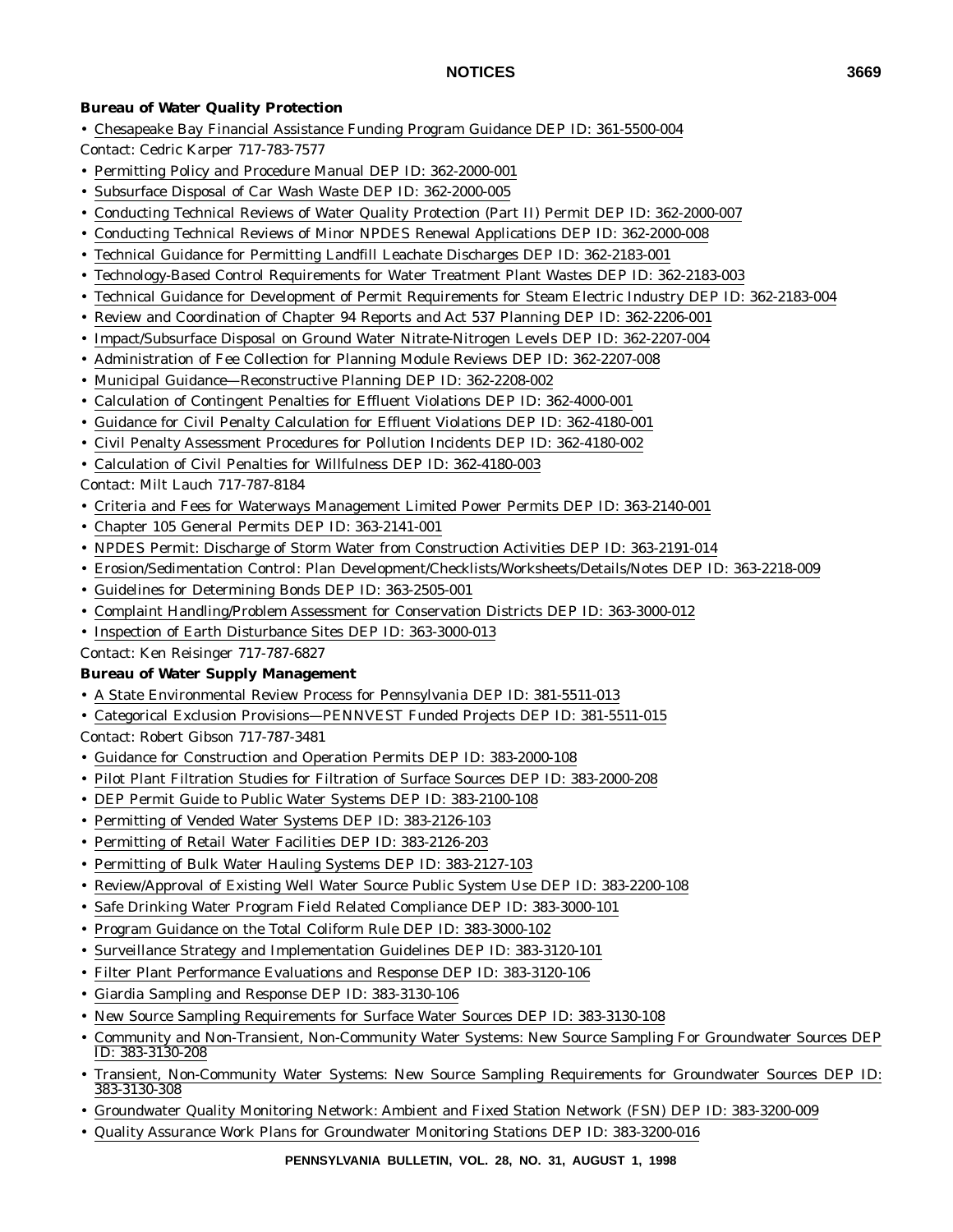- 
- Pennsylvania Drinking Water Information System Inventory Reports by PWSID DEP ID: 383-3310-209
- Pennsylvania Drinking Water Information System Violation and Enforcement Users Manual DEP ID: 383-3310-409
- Pennsylvania Vulnerability Assessment Summary DEP ID: 383-3500-105
- Guidance for Surface Water Identification DEP ID: 383-3500-106
- Surface Water Identification Protocol—NCWS DEP ID: 383-3500-112
- PENNVEST Guidance DEP ID: 383-5500-113

Contact: Joseph Hoffman 717-787-5017

#### **Bureau of Watershed Conservation**

- Establishment of Alternate Thermal Effluent Limitations DEP ID: 391-2000-002
- Determining Water Quality Based Point Source Effluent Limits DEP ID: 391-2000-003
- Implementation Guidance Design Conditions DEP ID: 391-2000-006
- Implementation Guidance for Water Quality Analysis Model (6.3) DEP ID: 391-2000-007
- Implementation Guidance for the Sampling and Analysis of Osmotic Pressure DEP ID: 391-2000-008
- Implementation Guidance/Sec. 95.6 Phosphorus Discharges in Lakes, Ponds and Impoundments DEP ID: 391-2000-010
- PENTOXSD Technical Reference Guide DEP ID: 391-2000-011
- PENTOXSD Users Guide DEP ID: 391-2000-012
- Implementation Guidance of Section 93.7 Ammonia Criteria DEP ID: 391-2000-013
- Implementation Guidance for Evaluating Wastewater Discharges to Drainage Ditches and Swales DEP ID: 391-2000- 014
- Implementation Guidance for Total Residual Chlorine (TRC) Regulation DEP ID: 391-2000-015
- Implementation Guidance for Temperature Criteria DEP ID: 391-2000-017
- Implementation Guidance for Section 95.9 Phosphorus Discharges to Free Flowing Streams DEP ID: 391-2000-018
- Implementation Guidance for Application of Section 93.5(e) DEP ID: 391-2000-019
- Protocol for Estimating First Order Pollutant Fate Coefficients and Volatile Organic Substances DEP ID: 391-2000-020 Contact: Chuck Yingling 717-783-2958
- Quality Assurance Work Plan: Cause/Effect Surveys DEP ID: 391-3200-003
- Aquatic Life Use Attainability Studies—Flow Water & Impoundment DEP ID: 391-3200-004
- Aquatic Life Special Water Quality Protection Survey DEP ID: 391-3200-005
- Quality Assurance Work Plan: Toxics Surveys DEP ID: 391-3200-006
- Stream Enrichment Risk Analysis DEP ID: 391-3200-007
- Quality Assurance Work Plan: Advanced Treatment Model Calibration Verification Surveys DEP ID: 391-3200-008
- Standardized Biological Field Collection & Laboratory Methods DEP ID: 391-3200-010
- Evaluation of Phosphorus to Lakes, Ponds and Impoundments DEP ID: 391-3200-013
- Contact: Rick Shertzer 717-783-4423
- Subsidiary Water Allocation Permit Requirement DEP ID: 392-2130-002
- Constant Gallons per Capita per Day (GPCD) DEP ID: 392-2130-007
- Recognizing Succession to Water Rights as a Result of Changes of Ownership DEP ID: 392-2130-012
- Contact: Bill Gast 717-787-4048
- Stationary/Non-Stationary Tanks DEP ID: 393-0900-006
- Exemption from Registration Fees for Volunteer Fire Companies/Volunteer EMS Organizations DEP ID: 393-0900-009
- Modification and Maintenance Issues DEP ID: 393-0900-011
- Storage Tank Cleaning Activities DEP ID: 393-0900-012
- Applicability of 40 CFR, Subpart 280, Sub G to Previously Closed Tanks DEP ID: 393-0900-014
- Implementation of Act 16 DEP ID: 393-0900-015
- ASNT Level II Certification DEP ID: 393-2318-001
- PE Certification for Aboveground Storage Tanks (ASTs) DEP ID: 393-2318-002
- Upgrade Requirements/Substantial Modification of Underground Storage Tanks DEP ID: 393-2318-003
- Permeability of Secondary Containment & Emergency Containment DEP ID: 393-3300-002
- Penalty Assessment Matrix DEP ID: 393-4180-001
- Storage Tank Program Compliance Assistance Strategy DEP ID: 393-4180-002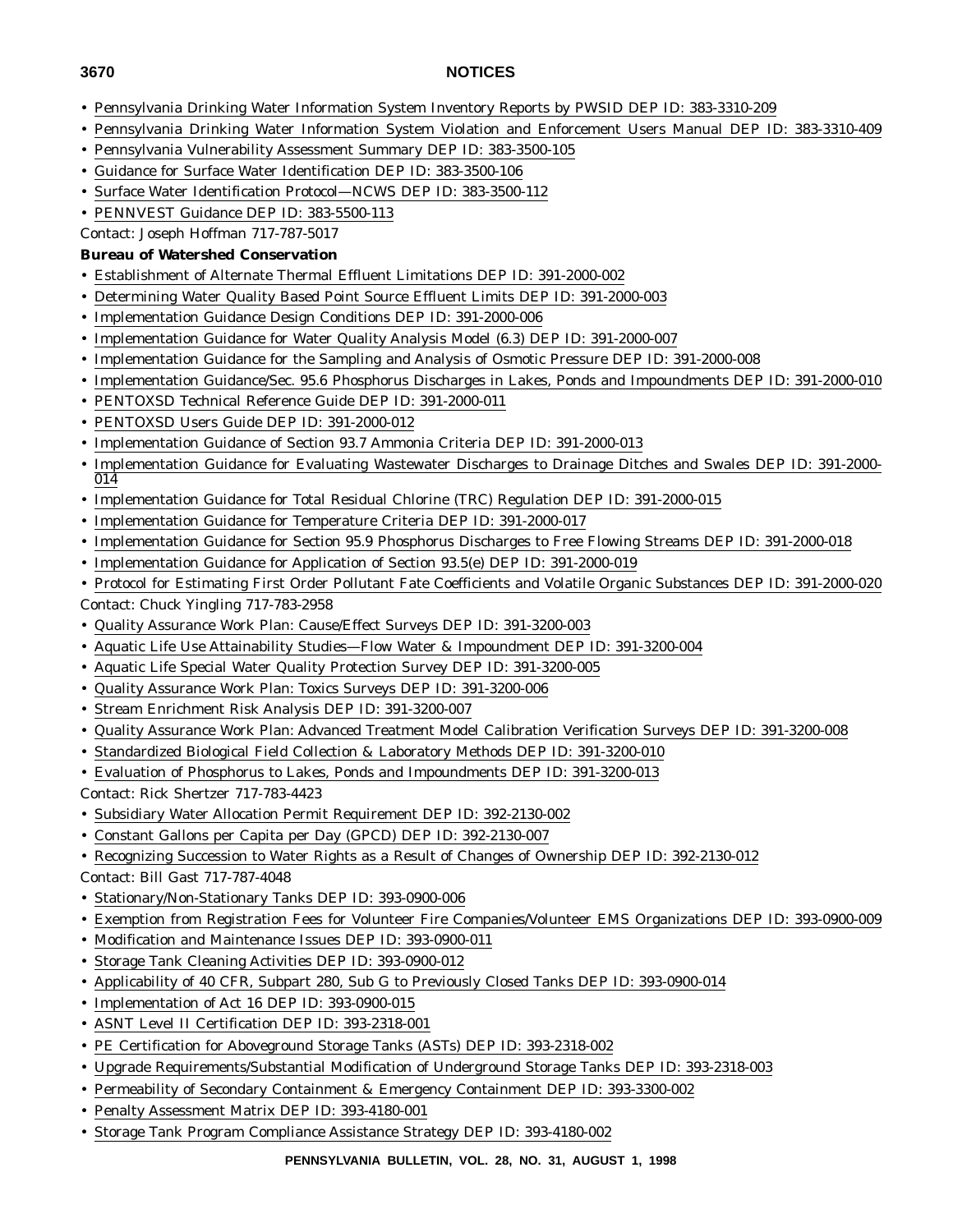#### Contact: Tammy Young 717-772-5831

#### **Field Operations Deputate**

- Emergency Operations Plan DEP ID: 400-5900-101
- Procedures for Emergency Contracting to Extinguish Mine Fire DEP ID: 400-5900-111
- Chlorine Safety Procedures DEP ID: 400-5900-113

Contact: Charles High 717-787-5027

#### **Bureau of Oil and Gas Management**

- Administrative Policies and Procedures Manual DEP ID: 550-2000-001
- Contact: Frank Bialas 717-772-2199

# **Bureau of Mining and Reclamation**

- SOAP and ROAP Application Processing and Preassignment Field Conference DEP ID: 561-2305-201
- Small Operator and Remining Operator Assistance Programs (SOAP & ROAP) Report Review DEP ID: 561-2305-203
- SOAP and ROAP Applicant Liability and Reimbursement Procedure DEP ID: 561-2305-601
- Mine Subsidence Insurance (MSI) Coverage Issuance Procedures DEP ID: 561-5300-101
- Mine Subsidence Insurance (MSI) Damage Claim Processing Procedures DEP ID: 561-5300-201

Contact: Dottie Shellehamer 717-787-5103

- Licensing, Name Changes DEP ID: 562-2000-703
- Municipal Mining Licenses, Permits and Bonds DEP ID: 562-2100-704
- Prompt Closure of Abandoned Underground Mine Openings DEP ID: 562-2112-315
- Sealing Mine Openings, Bituminous DEP ID: 562-2112-316
- Sealing Mine Openings, Anthracite DEP ID: 562-2112-317
- Bituminous Coal Surface Mining/Blasting Near Utilities and Pipelines DEP ID: 562-2112-503
- Blasting Complaint Protocol DEP ID: 562-2112-504
- Blaster's License Suspension and Revocation Procedure DEP ID: 562-2402-501
- Drop Trailer and Tanker Guidelines DEP ID: 562-2403-505
- Insurance Requirements and Water Supply Replacement Assurance DEP ID: 562-2500-702
- Surety Reclamation of Bond Forfeiture Sites DEP ID: 562-2504-312
- Inspections DEP ID: 562-3000-102
- Field Evaluation of Pit Size Variances DEP ID: 562-3000-105
- Applicant Violator System (AVS) Inspections DEP ID: 562-3000-110
- Applicant Violator System (AVS) Compliance DEP ID: 562-3000-802
- Fixing Water Samples DEP ID: 562-3200-203
- Normal/Favorable Planting Season DEP ID: 562-3200-205
- Investigating Citizen's Complaints DEP ID: 562-3900-402
- Citizen's Complaints: Appeal Procedure DEP ID: 562-3900-403
- Compliance/Enforcement Procedures DEP ID: 562-4100-301
- Alternative Enforcement DEP ID: 562-4100-307
- Bond Forfeiture DEP ID: 562-4170-308
- Civil Penalty Assessments DEP ID: 562-4180-306
- Reclamation in Lieu of Cash Payment for Civil Penalties DEP ID: 562-4180-309
- Bankrupt Surety Company Bond Replacement Requirements and Civil Penalty Calculations DEP ID: 562-4180-310
- Civil Penalty Collections DEP ID: 562-4180-311
- Coal Exploration DEP ID: 563-2000-102
- Coal Exploration by Slope Development DEP ID: 563-2000-105
- Noncoal Underground Mine Permit Applications DEP ID: 563-2000-203
- Homeowner Notification of Right to Pre-Blast Survey (Industrial Minerals) DEP ID: 563-2000-204
- Right-of-Entry DEP ID: 563-2000-208
- Review Process for the Approval of Bituminous Coal Blast Plan DEP ID: 563-2000-223
- Beneficial Use of Sewage Sludge at Active Mine Sites DEP ID: 563-2000-602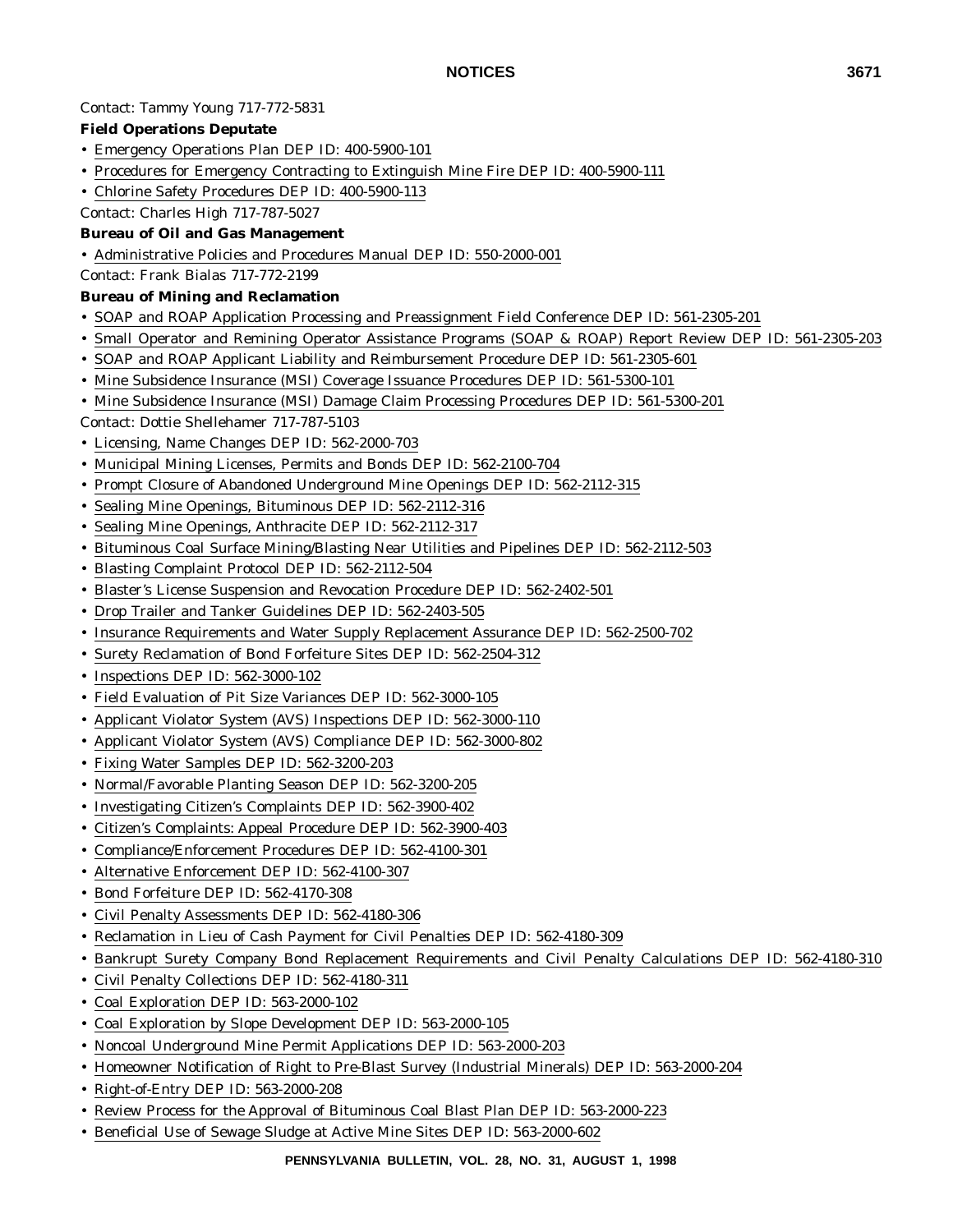- Roads Associated with Coal Mining Activities DEP ID: 563-2000-609
- Perennial Stream Protection—Bituminous Underground Mines DEP ID: 563-2000-655
- Permit Renewals DEP ID: 563-2100-216
- Noncommerical Exemption from Requirements of the Noncoal SMCRA DEP ID: 563-2111-101
- Building Construction Exemption from Requirements of the Noncoal SMCRA DEP ID: 563-2111-102
- Noncoal Operations DEP ID: 563-2111-111
- Insignificant Boundary Corrections for Surface Mining Activities DEP ID: 563-2112-203
- Review Guide and Written Finding DEP ID: 563-2112-205
- Beneficial Use of Coal Ash at Active Coal Mine Sites DEP ID: 563-2112-206
- Completeness Review for Acceptance of Coal Mining Activity Permit Applications DEP ID: 563-2112-211
- Evaluation and Approval of Land Use Changes for Surface Water Coal Mine Operations DEP ID: 563-2112-212
- Coal Surface Mining Activity Permit Pre-Application Review DEP ID: 563-2112-214
- Review of Accepted Coal Mining Activity Permit Applications DEP ID: 563-2112-215
- Alkaline Addition for Surface Coal Mines DEP ID: 563-2112-217
- Permit Transfers DEP ID: 563-2112-218
- Cumulative Hydrologic Impact Assessments (CHIAs) DEP ID: 563-2112-219
- Coal Extraction—Oil and Gase Well Barriers DEP ID: 563-2112-222
- Certification Guidelines for Beneficial Uses of Coal Ash DEP ID: 563-2112-224
- Technical Guidance for Beneficial Uses of Coal Ash DEP ID: 563-2112-225
- Evaluation and Approval of Innovative Mining and Reclamation Techniques DEP ID: 563-2112-603
- Auger Mining DEP ID: 563-2112-604
- Water Supply Replacement and Permitting DEP ID: 563-2112-605
- Marketing of Anthracite Coal Reject Materials DEP ID: 563-2112-607
- Constructed Wetlands for Mine Drainage Treatment DEP ID: 563-2112-608
- Determining Eligibility of Pre-Existing Pollutional Discharges DEP ID: 563-2112-610
- Permitting Pre-existing Pollution Discharges Under Subchapter F or 25 Pa. Code Chapter 87, Subchapter G of 25 Pa. Code Chapter 88 DEP ID: 563-2112-611
- Underground Mining Near Oil and Gas Wells DEP ID: 563-2112-652
- Permitting Ventilation Boreholes for Underground Coal Mines DEP ID: 563-2112-653
- Technical Review, Mine Stability 563-2112-654
- Liners—Impoundments and Storage Areas DEP ID: 563-2112-656
- Underground Mining—Delineating Protection Zones for Public Water Supplies DEP ID: 563-2112-657
- Coal Refuse Disposal—Site Selection DEP ID: 563-2113-660
- Noncoal Surface Mining Payment in Lieu of Bond DEP ID: 563-2500-401
- Anthracite Mine Operator's Emergency Bond Loan (A.E.B.L.) Program DEP ID: 563-2504-405
- Bonding, Direct Submittal of Bonds DEP ID: 563-2504-407
- Phased Deposit of Collateral Coal and Noncoal Mining DEP ID: 563-2504-409
- Processing Completion Reports DEP ID: 563-2504-411
- Evaluating Postmining Discharges DEP ID: 563-2504-412
- Additional Bonding for Wide Pits and Remote Spoil Storage DEP ID: 563-2504-449
- Bond Adjustment/Release for Post Mining Discharges DEP ID: 563-2504-450
- Bonding, Anthracite Underground Mines DEP ID: 563-2504-451
- Qualifying, Processing and Tracking Financial Guarantees and Bond Credits DEP ID: 563-2504-501
- Monitoring and Compliance and Bond Release for Subchapters F and G Permits DEP ID: 63-2504-612

Contact: Evan Shuster 717-783-8845

# **Bureau of Deep Mine Safety**

- Section 316(h): Use of Electronic Atmospheric Detectors in Lieu of Approved Flame Safety Lamps DEP ID: 580-2200-003
- Procedures for Processing Requests to Adopt New Items or Methods DEP ID: 580-2200-004
- Guidelines for Use of Internal Combustion Motors in Underground Mines other than Coal DEP ID: 580-2200-008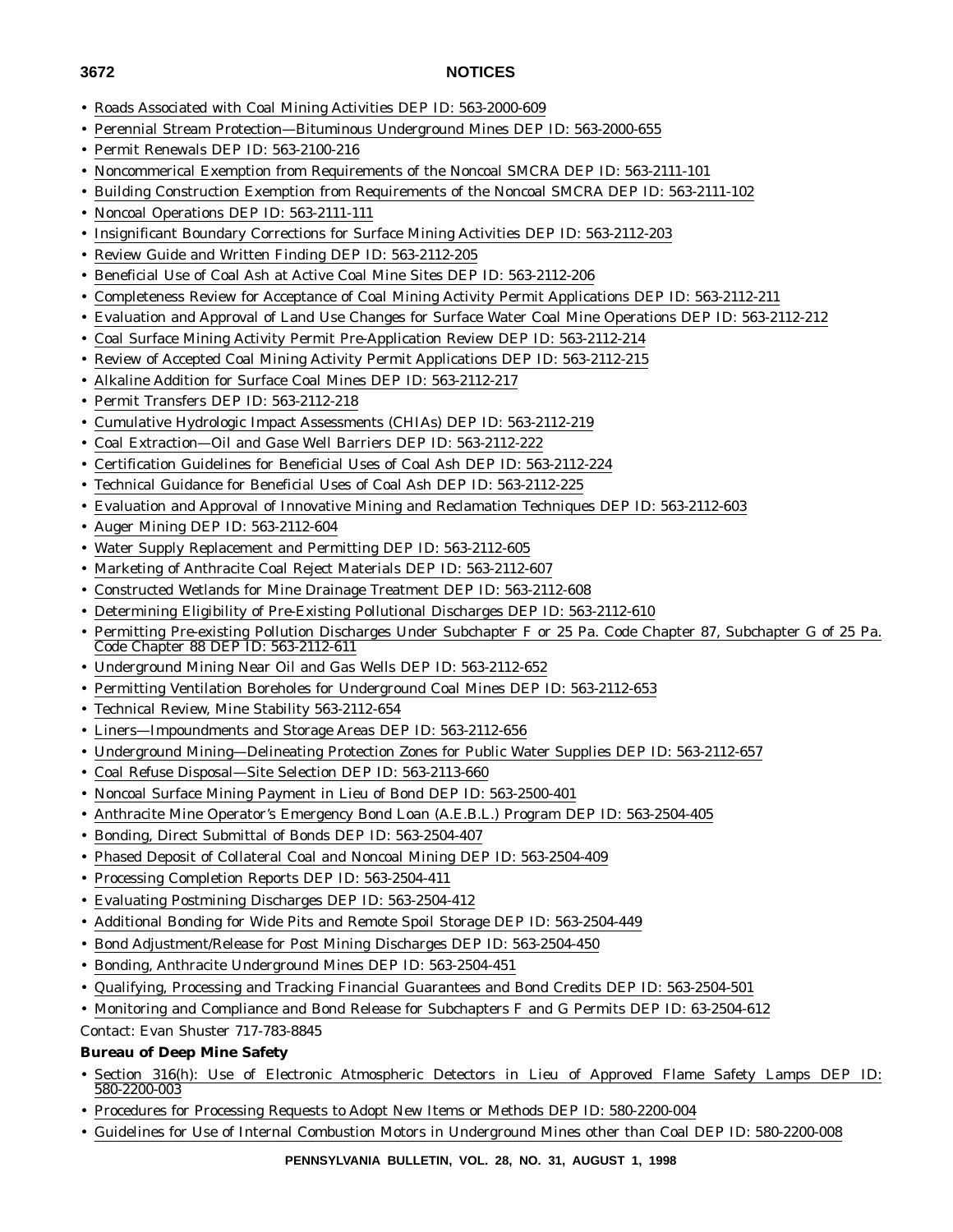- Clarification of Pertinence of DEP Statutes re: Coal Processing Facilities DEP ID: 580-3000-005
- Contact: Matt Bertovich 724-439-7304

#### **LISTINGS**

#### **Office of Policy and Communications**

• Guidance Document Inventory DEP ID: 012-0900-004

Contact: Jonathan Brightbill 717-783-8727

#### **Bureau of Water Quality Protection**

• Certification for Corps Nationwide Permits DEP ID: 363-2316-001

Contact: Ken Reisinger 717-787-6827

### **POLICY STATEMENTS PRIVATE**

#### **Office of Policy and Communications**

- Environmental Quality Board Policy for Processing Petitions Title 25, Part 1, Subpart A, Chapter 23
- Model Procedure for Meaningful Public Participation Title 25, Part 1, Subpart A, Chapter 24

#### Contact: Barbara Sexton 717-783-8727

#### **Bureau of Water Quality Protection**

- Conservation District Fund Allocation Program Title 25, Part 1, Subpart B, Chapter 83
- Chesapeake Bay Nonpoint Source Pollution Abatement Program Title 25, Part 1, Subpart C, Chapter 83
- Water Quality Toxics Management Strategy Title 25, Part 1, Subpart A, Chapter 16
- Contact: Cedric Karper 717-783-7577

#### **Bureau of Mining and Reclamation**

- Compliance with the Surface Mining Control and Reclamation Act of 1977 Title 25, Part 1, Subpart A Chapter 13
- Policy for Emergency Mine Subsidence Relief Title 25, Part 1, Subpart A, Chapter 14

Contact: Evan Shuster 717-783-8845

#### **GENERAL SERVICES**

#### **POLICY STATEMENTS:**

### **Bureau of Contract Administration & Business Development**

- Contract Compliance—Prequalification of Vendors and Nonconstruction Contractors, 4 Pa Code § 68
- Contract Compliance—Construction Contracts, 4 Pa Code § 68.101
- Internal Guidelines for MBE/WBE Certification, 4 Pa Code § 68.201

(Contact: Gary Lee 783-3119)

#### **GUIDANCE MANUALS:**

#### **Bureau of Construction**

• Administrative Procedures

Contact: David McCarty 787-6330

#### **Bureau of Contract Administration & Business Development**

- Contract Compliance Review for Contractors (Construction and Non-Construction
- Contract Compliance Orientation and Training Manual
- Contact: Gary Lee 783-3119

### **Bureau of Engineering and Architecture**

• Bureau of Engineering and Architecture Procedure Manual

Contact: Bob Glenn 787-3709

#### **Bureau of Police and Safety**

#### • Capitol Police Duty Manual

Contact: Eugene Marzullo 787-9013

#### **Bureau of Publications and Paperwork Management**

- M210.4 Forms Management (8/16/83)
- M210.5 Standard (STD) Forms Management (4/17/92)
- M210.6 Publications Management (8/1/84)

Contact: Donald E. Gibas 787-3707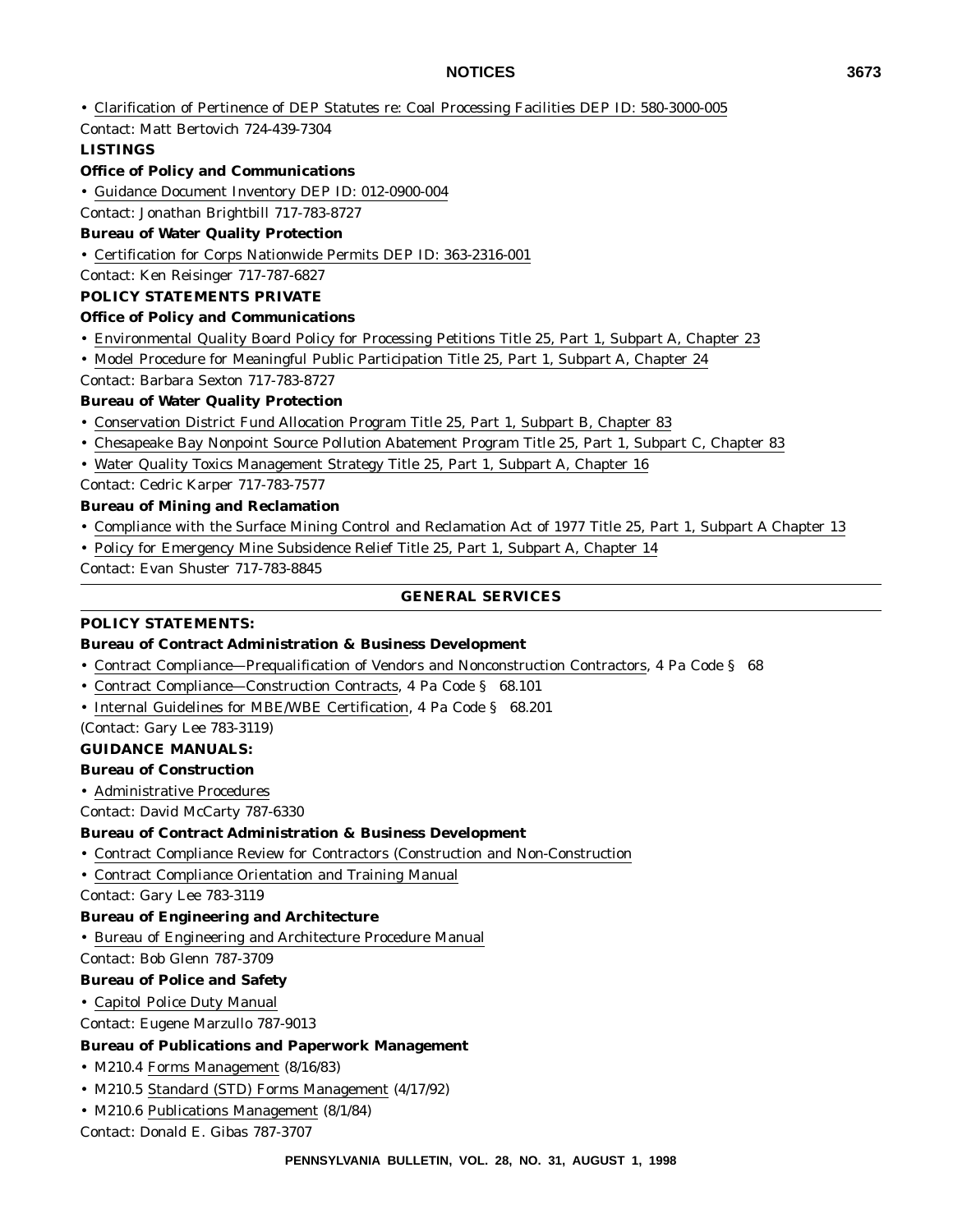# **Bureau of Purchases** • M610.5 Field Purchasing Manual (3/17/94) Contact: Joseph Nugent 787-4718 **Bureau of Supplies and Surplus Operations** • M610.1 Commodity Distribution Center Catalog (10/27/97) Contact: Ronald Wolf 787-5940 **Bureau of Vehicle Management** • Automotive Service Facilities • M615.2 Commonwealth Automotive Credit Card Code List (1/17/96) Contact: James Martin 787-3162 **Professional Selections and Project Control Office** • Instructions to Bidders Contact: Ann Fischer 787-4479 **Bureau of Real Estate** • M260.1 Manual for Space Utilization (12/2/77 & 3/3/80) Contact: Michael E. Adams 787-2834 **MANAGEMENT DIRECTIVES AND ADMINISTRATIVE CIRCULARS: Telecommunications Division** • 240.3 Commonwealth of Pennsylvania Telephone Network (7/14/82) • 240.4 Telephone Line Inventory (9/30/82) • 240.6 Processing of Telephone and Telegraph Charges (7/23/84) • 240.8 PANET and TELPAK Cost Reimbursement (12/8/82) • 240.9 Procurement of Pagers (12/8/87) • 241.4 Radio Frequency Spectrum Management (6/27/86) • 241.5 Telecommunications Embedded Base Equipment Inventory (8/26/88) Contact: Richard Jacobs 705-0304 **Bureau of Buildings and Grounds** • 625.8 Contracting for Bargaining Unit Work (2/24/94) • 97-14 Prohibition & Restriction of Smoking in State Buildings (4/18/97) • 97-36 Christmas Trees and Decorations (11/7/97) Contact: Thomas Stanbeck 787-3893 **Bureau of Financial and Management Services** • 220.3 Mail Delivery Between Harrisburg and the Pittsburgh and Philadelphia State Office Buildings (10/26/83) • 220.10 Processing Automated Mail (2/21/91) • 610.5 Disposition of Personal Property and Equipment Purchased with GSA Bond Moneys (3/26/90) • 610.15 Master Lease Program (1/3/95) Contact: Barbara Sexton 787-5051 **Bureau of Police and Safety** • 205.2 Powers and Duties of Policing Forces (2/9/77) • 625.4 Enforcement of Fire and Panic Regulations (3/27/91) • 720.3 Guidelines for Reporting Bombs and Bomb Threats (12/17/97) Contact: Eugene Marzullo 787-9013 **Bureau of Publications and Paperwork Management** • 220.9 Graphic Design, Typesetting, Reproduction, and Printing Services (6/4/87) Contact: Donald E. Gibas 787-3707 **Bureau of Purchases**

- 215.9 Contractor Responsibility Program (12/30/91)
- 250.3 State Contracts Information Document (6/17/96)
- 620.1 Coal Sampling and Reporting (10/6/90)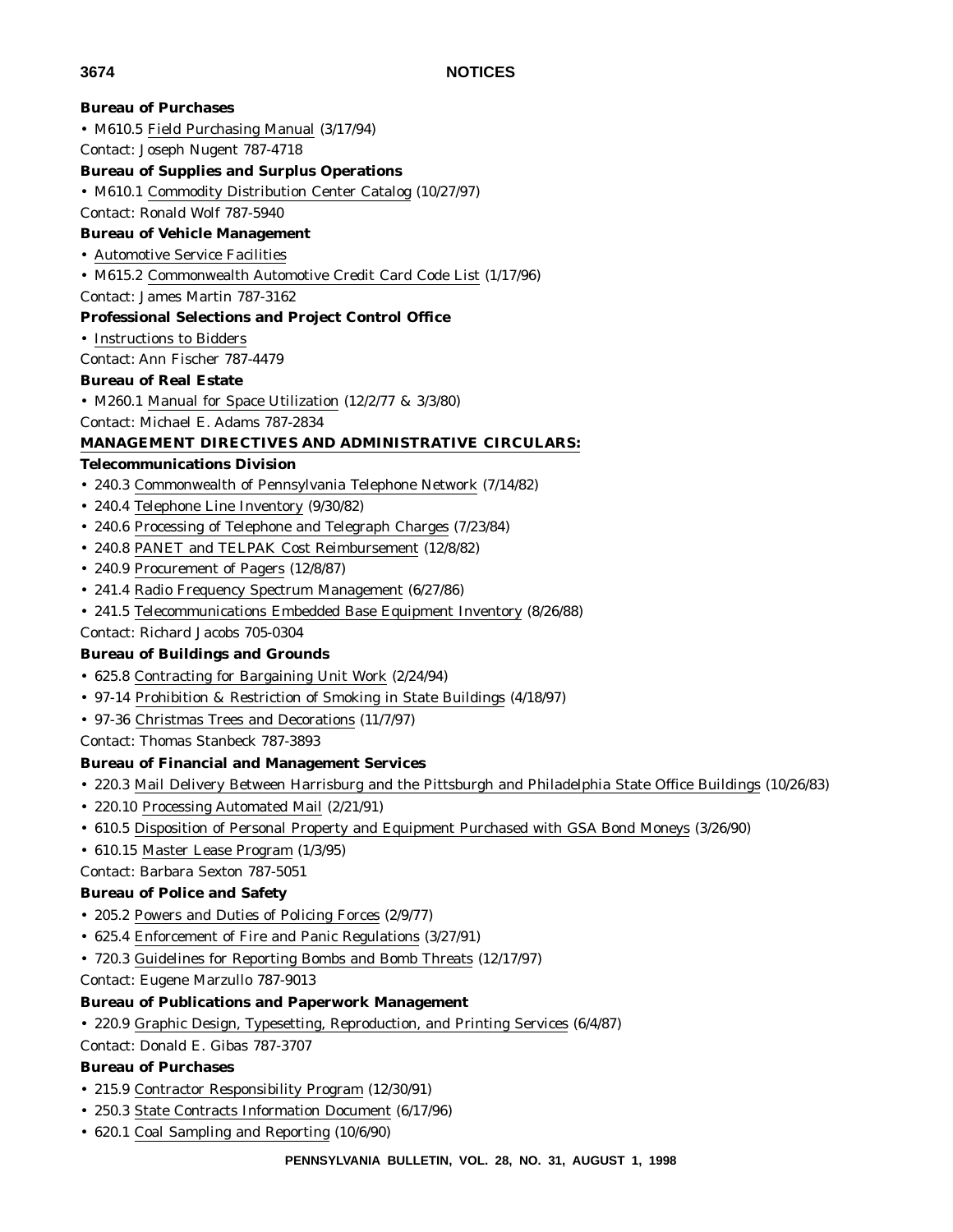Contact: Joseph Nugent 787-4718

# **Bureau of Risk and Insurance Management**

- 615.2 Motor Vehicle Liability Insurance and Accident Reporting (6/17/96)
- 630.1 Agency Insurance Coordinators (10/2/87)
- 630.2 Reporting of Employe Liability Claims (1/28/98)
- 720.4 Safety and Loss Prevention Program (10/2/87)
- 98-9 Relocation—Bureau of Risk and Insurance Management (3/26/98)
- Contact: Joseph R. Delia 787-2492

### **Bureau of Contract Administration & Business Development**

- 410.10 Guidelines for Investigating and Resolving Discrimination Complaints (3/29/97)
- Contact: Gary Lee 783-3119

### **Professional Selections and Administrative Services**

- 625.9 Agency Funded Construction Projects Exceeding \$25,000 (6/4/97)
- 98-14 Submission of Construction Requisitions (6/1/98)

Contact: Ann Fischer 787-7156

### **Bureau of Real Estate**

- 625.1 Repairs, Alterations, and Improvements to Commonwealth Buildings Under the Direct Supervision of the Department of General Services (4/10/96)
- 625.2 Inventory of Commonwealth Property (6/3/96)
- 625.5 Reporting Surplus Real Property (5/6/96)
- 625.6 Lease Amendment Exceptions for Leasehold Improvements Costing Less than \$5,000 (10/27/86)
- 625.7 Use of STD-291, Request for Lease Action and Budget Approval (11/6/97)
- 97-38 Availability of State Surplus Real Property for Transfer to Commonwealth Agencies-Delaware Co. (12/3/97)
- Contact: Michael E. Adams 787-2834

### **Bureau of Supplies and Surplus Operations**

- 610.2 Release and Receipt of Surplus State Property (2/23/79)
- 610.3 Transfer or Sale of Surplus Property (1/29/81)
- 610.7 Acquisition of Surplus Federal Property (5/25/78)
- 610.9 Recovery of Precious Metals (4/14/81)
- 98-5 Calendar Bases, Calendar Refills, Diaries, and Date Books for 1998 (2/2/98)
- 98-13 Inventory of General Services' Commodity Distribution Centers (5/7/97)
- 97-25 Availability—Commonwealth Telephone Directory (7/23/97)
- 97-33 Filing of Names with State Surplus Property Division, DGS (10/8/97)

### Contact: Ronald Wolf 787-5940

### **Bureau of Vehicle Management**

- 615.1 Temporary Assignment of Commonwealth Automotive Fleet (12/2/92)
- 615.3 Rates and Billing for Motor Vehicles of the Commonwealth Automotive Fleet (6/18/97)
- 615.6 License Plates for Commonwealth-Owned Vehicles (6/30/97)
- 615.7 Commonwealth Vehicle Invoices (7/3/97)
- 615.9 Permanent Assignment of Commonwealth Automotive Fleet Vehicles (12/9/92)
- 615.11 Use and Condition Inspections of Commonwealth-Owned Motor Vehicles (4/21/82)
- 615.12 Motor Vehicle Authorization List (8/11/83)
- 615.13 Emission Control Test Program—Commonwealth Automotive Fleet (10/12/90)
- 615.14 Repairs and Maintenance, Commonwealth Automotive Fleet (6/25/97)
- 97-19 State Employes Purchasing Vehicles at the Commonwealth Auction (6/2/97)
- 97-20 Use of Seat Belts in Commonwealth Fleet Vehicles (6/2/97)
- 97-22 Automotive Fleet Preventative Maintenance Schedule (7/16/97)
- 97-34 Winterization of State Vehicles & Commonwealth Garage Parking & Hours of Operation (10/22/97)
- 97-35 Placing of Decals and Logos on Commonwealth Vehicles (10/22/97)
- 97-37 Refueling of Commonwealth Automobile Fleet Vehicles (11/25/97)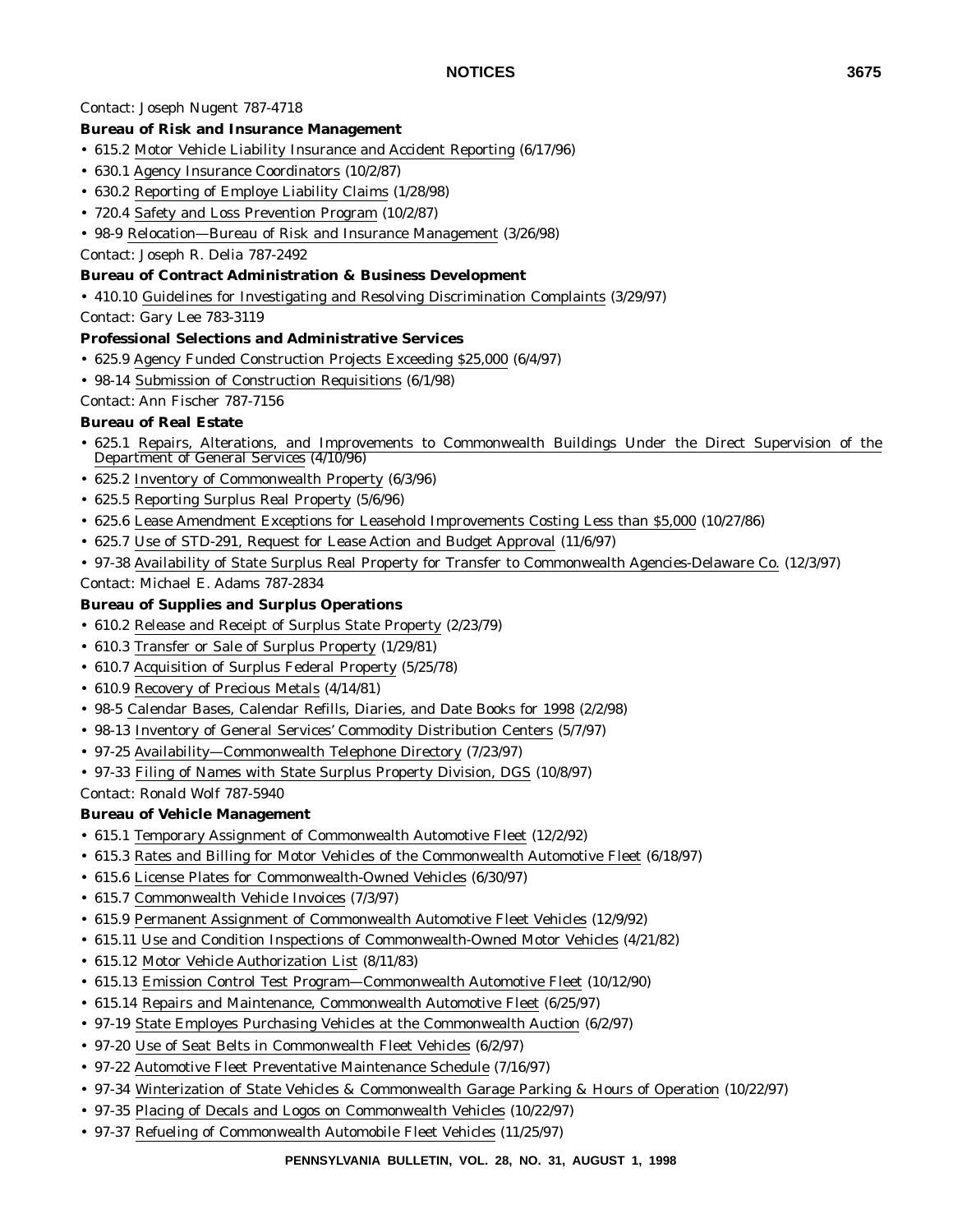Contact: James Martin 787-3162

#### **Commonwealth Agency Recycling Office**

• 205.22 Implementation of Act 1998-101, Municipal Waste Planning, Recycling and Waste Reduction Act (8/7/89)

Contact: John Rarig 772-2300

### **Commonwealth Media Services**

- 220.1 Commonwealth Media Services (6/21/90)
- 98-8 Relocation—Commonwealth Media Services (3/6/98)
- Contact: Carlton Sherwood 787-9777

#### **Commonwealth Travel/Information Center**

- 240.7 Submission of Changes to the Commonwealth Telephone, Agency Organizational & Functional Listings, & Employe Locator File (9/26/97)
- 98-6 Services Provided by the Commonwealth Travel Center (2/10/98)

### Contact: Barbara Sexton 787-5051

#### **EXTERNAL GUIDELINES**

#### **Bureau of Engineering and Architecture**

• Professional Agreement and General Conditions to that Agreement

Contact: Bob Glenn 787-3709

#### **Bureau of Contract Administration & Business Development**

• The Pennsylvania Minority and Women Business Enterprise Office

Contact: Gary Lee 783-3119

#### **Bureau of Supplies and Surplus Operations**

- Drug Reduction Property Program
- State Surplus Property Program
- Federal Surplus Property Program

Contact: Ronald Wolf 787-5940

### **Executive Office**

- Doing Business With the Department of General Services
- Community Work Experience Program
- Student Internship
- Group Life Insurance Program

### **Training**

- Training
- Employe Recognition Programs

#### **Labor Relations**

- Employee Grievances
- Health and Welfare Trust Funds
- Driver's License Suspension/Revocation Policy

#### **Insurance**

• Processing Premium Invoices—Net of Commissions

### Contact: Samatha Elliot 787-3197

#### **INTERNAL GUIDELINES:**

#### **Departmental Procedures (By Category)**

### **Administrative Management**

- Office Copying Machines
- Requesting Publication of Advertisement
- Reproduction/Duplicating
- Signature Authorization
- Providing Public Notices of Agency Meetings
- Requesting Computer Services
- Request/Authorization of User Access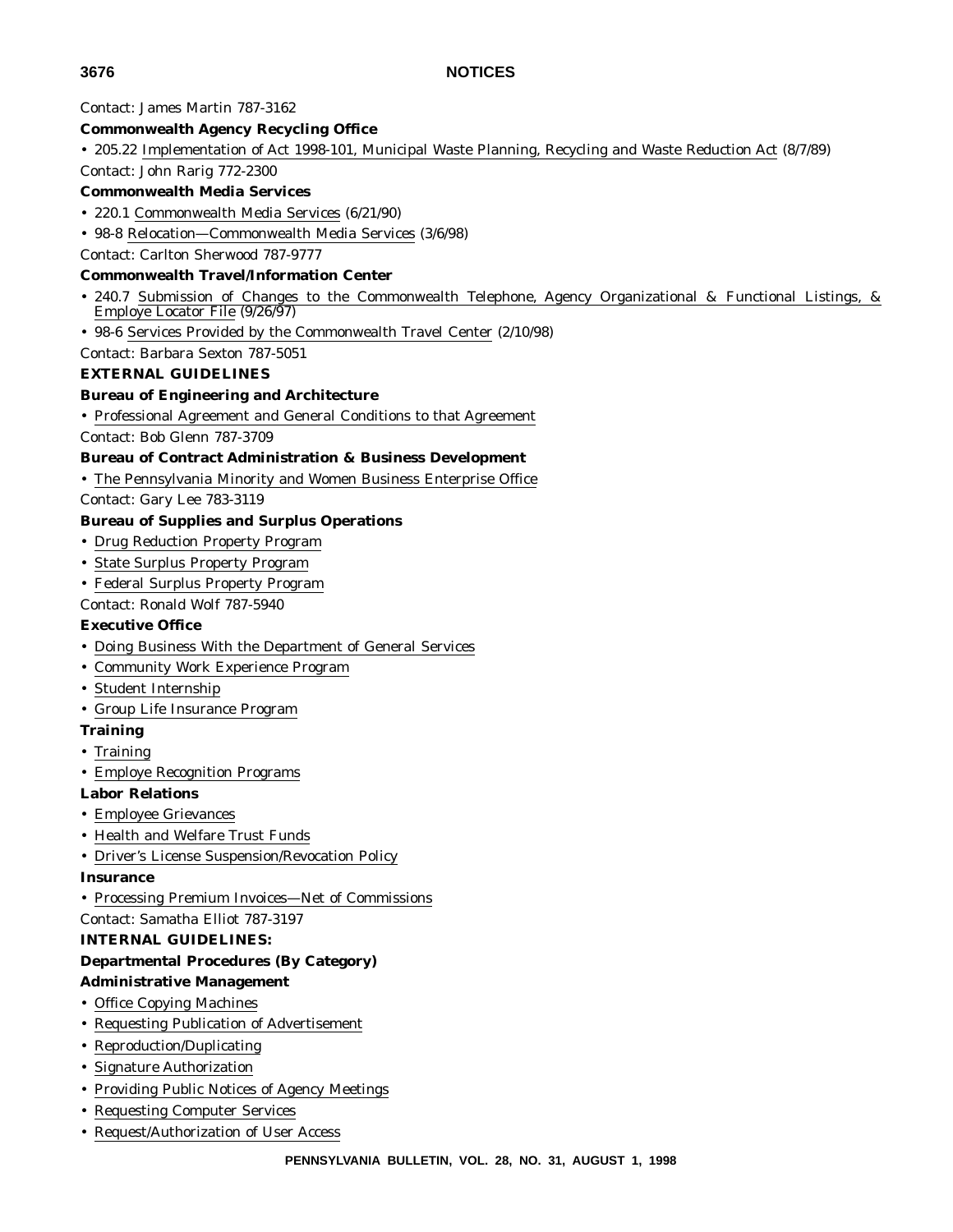- Requesting Personal Computers
- Dept. of General Services Management Bulletin
- Service of Legal Documents upon Department Employees

#### **Publications Management**

- Processing Subscriptions and Sales of Pennsylvania Code
- Book Store Operations
- Processing Department Publications

#### **Records Management**

- Establishing a Records Management Program
- Transfer of Records to the State Records Center
- Destruction of Records

#### **Forms Management**

- Establishing a Forms Control File
- Creating, Revising or Deleting a Form

#### **Organization and Functions**

- Organization and Functions
- Executive Offices
- Bureau of Risk and Insurance Management
- Deputy Secretary for Procurement
- Bureau of Vehicle Management
- Bureau of Telecommunications and Information Technology Services
- Bureau of Purchases
- Bureau of Supplies and Surplus Operations
- Deputy Secretary for Central Services
- Bureau of Police and Safety
- Bureau of Buildings and Grounds
- Bureau of Space and Facilities Management
- Bureau of Real Estate
- Deputy Secretary for Administration
- Contract Administration and Business Development
- Fiscal Management Unit
- Bureau of Management Services
- Bureau of Publications and Paperwork Management
- Bureau of Personnel
- Commonwealth Media Services
- Deputy Secretary for Public Works
- Bureau of Engineering and Architecture
- Bureau of Technical Support
- Bureau of Construction
- State Art Commission

#### **Personnel**

- Time and Attendance Reporting
- Partial and Full Day Closings of District Offices and Field Offices
- Disciplinary Actions
- Employee Leave
- Childbirth Leave
- Position Vacancies (Processing, Announcing, and Filling Vacancies)
- Employee Conduct and Behavior (Powers and Duties of the Capitol Police)
- Standards of Conduct and Behavior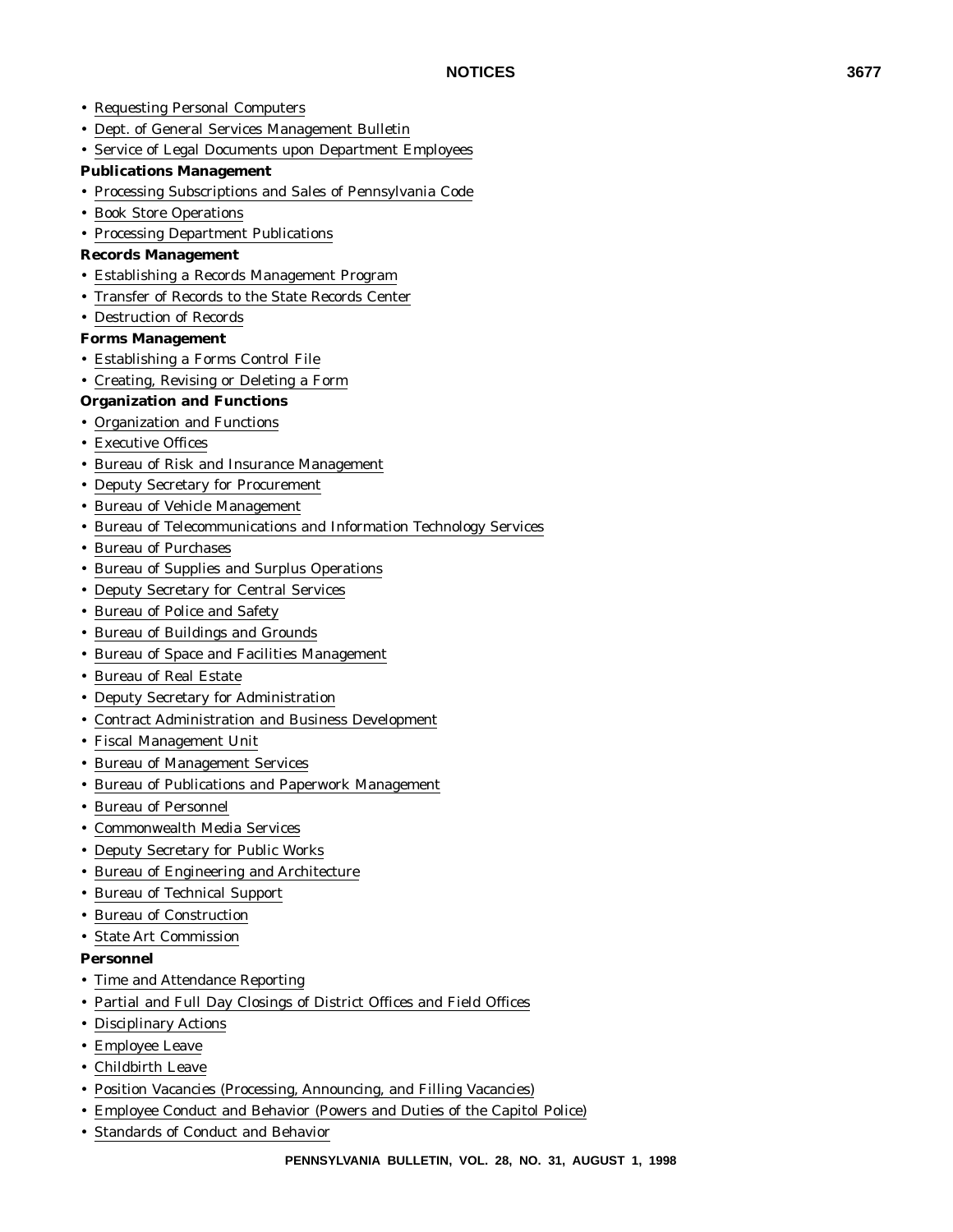- Performance Standards
- State Employee Assistance Program
- Employee Performance Evaluations
- Position Classification
- Approval for Overtime Compensation
- Employee Arrests
- Restricted Activities; Supplementary Employment and Honoraria
- Exit Interview Program
- Rapid Promotion Examinations
- Classified Service Promotion Without Examination
- Working Out of Classification
- Statement of Financial Interests—State Ethics Act
- Statement of Financial Interests—Governors Code of Conduct
- Work Schedule Changes due to Use of Public Transportation or Car Pooling
- Worker's Compensation Insurance and Work-Related Disability Leave Programs
- Identification, Employment and Character Verification Checks
- Unemployment Compensation Insurance
- Processing Premium Invoices—Net of Commissions (Bonds)

### **Maintenance**

• Office Equipment Repair Services

### **Surplus Property**

- Numbering Sales of Surplus Property
- Competitive Bid Sales of Surplus State Property
- Notification of Availability of Surplus/Unserviceable Property
- Receipting Processing Debit Memorandums
- Adjustment of Inventory Balances

### **Procurement**

- Service Purchase Contracts
- Emergency Purchases—Commodities Not Exceeding \$50.00
- Preparation and Processing of form STD-173, Purchase Requisition
- Preparation and Processing form STD-182, Field Limited Purchase Order
- Confirmation Purchases, Using form STD-182, Field Limited Purchase Order
- Processing form STD-174, Supplies and Forms Encumbrance
- Processing form STD-182, Field Limited Purchase Order (Fund 38-Capitol Facilities Fund)
- Processing form STD-173, Purchase Requisition (Fund 38-Capitol Facilities Fund)
- Acquisition of Equipment (Rented/Leased with Purchase Option or Purchased)

### **Contract Compliance**

- Pre-Qualification of Vendors
- Pre-Qualification of Contractors

### **Travel**

- Approvals for Acquisition and Use of Hotel and Transportation Orders or
- Reimbursement for Lodging and/or Travel by Common Carrier
- Per Diem/Mileage Allowance—Field Personnel
- **Personal Property**
- Manual for Personal Property Control
- Commonwealth Owned Personal Property Subject to Inspection

### **Real Property**

- Leasing Real Estate for Commonwealth Use
- Sale of Commonwealth Owned Property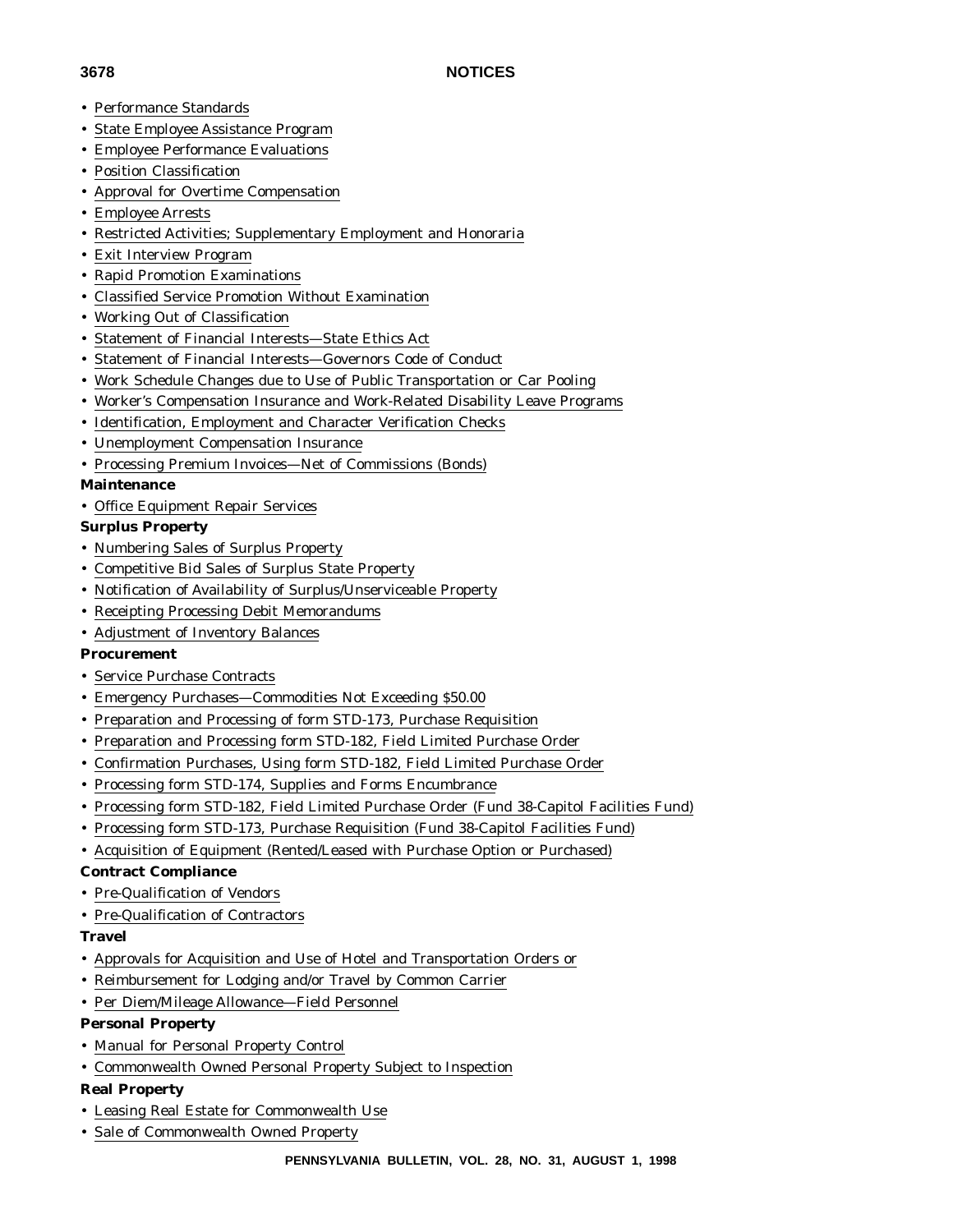#### **Space and Facilities Management**

- Rules and Regulations—Commonwealth Parking
- **Communications**
- Cellular telephone service
- **Emergency and Disaster**
- Committee for Emergency Management (DGS)
- Emergency/Disaster Procedures (General)
- Emergency/Disaster Procedures—Bureau of Management Services
- Emergency/Disaster Procedures—Bureau of Personnel

#### **Police**

- Rules and Regulations
- Ticket Processing Procedure
- Jurisdictional Boundaries

#### **Fire and Safety**

- Departmental Accident Prevention Program
- Department Safety Award

#### **Financial Management**

• Budget Preparation and Control

#### **Auditing**

- Internal Audits
- **Mail and Messenger**
- Processing Mail to Fourth, Fifth and Sixth Floors, North Office Building
- Processing Bureau of Purchases Mail
- Receipt and Delivery of Bids
- Delivery of Mail to 22nd and Forster Streets
- Processing (Daily) Mail for Pittsburgh
- Processing Mail for Offices Located at 18th and Herr Streets
- Processing (Daily) Mail for Philadelphia
- Processing Mail to Comptroller's Office—Post Office—Harristown—17th Street
- Mailing of Bid Requests

#### **Security—Internal**

• DGS Employe Identification Program

Contact: Brenda Bowman 783-1163

### **HEALTH**

### **POLICY STATEMENTS**

### **Bureau of Drug and Alcohol Programs**

- Confidentiality and Student Assistance Programs, January 1992.
- Disclosure of Confidential Information to the Criminal Justice System, October 1992.
- Oral Polio Vaccine, December 1991.
- Provision of Outpatient Treatment Services Within the School Setting, November 1994.
- Reporting of Communicable Diseases, December 1992.
- Requests for Exceptions to Regulations and Requirements in State Plan.
- Single County Authorities Subcontracts with Providers, January, 1997.
- Tuberculosis Testing, September 1992.

Contact: Hector Gonzales (717) 783-8200

#### **Bureau of Health Planning**

• State Health Services Plan

Contact: Lewis H. Wolkoff (717) 783-1410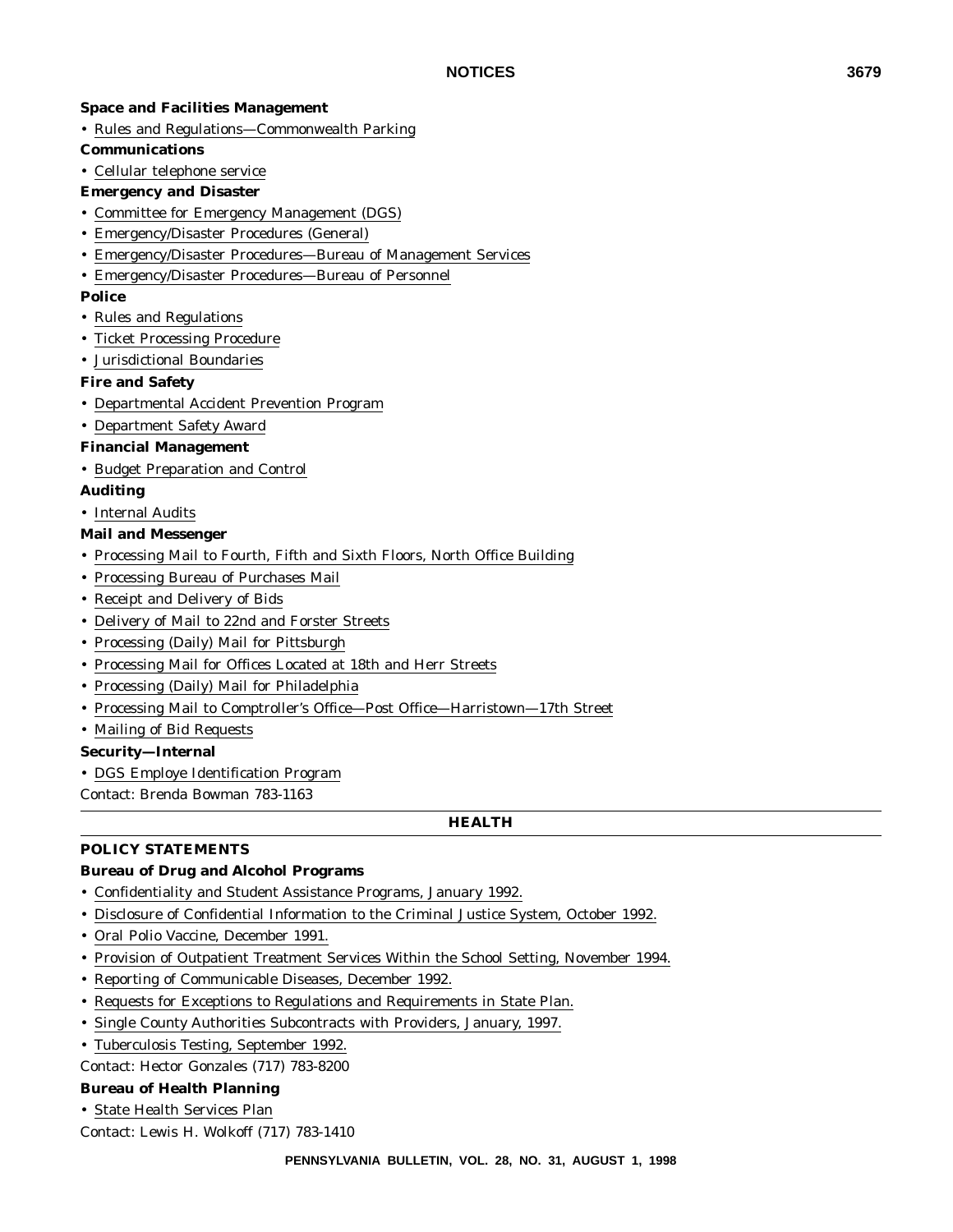# **Bureau of Managed Care**

- Statement of Policy: Approval of Provider Contracting Arrangements Between HMOs, PHOs and IDs
- Statement of Policy: Health Maintenance Organizations and Preferred Provider Organizations
- Contact: Tom Chepel (717) 787-5193

#### **GUIDANCE MANUALS**

#### **Bureau of Community Health Systems**

- Bathing Place Manual, Part I: Swimming Pools
- Bathing Place Manual, Part II: Bathing Beaches
- Bathing Place Manual, Part III: Hot Tubs and Spas
- Contact: Helen Burns, Ph.D. (717) 787-4366

### **Bureau of Community Program Licensure and Certification**

- Free Standing Treatment Facility Guidelines
- Health Care Treatment Facility Guidelines
- Inpatient Hospital Activities Detoxification, Treatment and Rehabilitation Activity Guidelines
- Prevention and Intervention Facility Guidelines

# Contact: Cheryl Williams (717) 783-8765

#### **Emergency Medical Services Office**

- Air Ambulance Licensure Program Manual for Air Ambulance Services—Rotorcraft
- Ambulance Licensure Program Manual for Basic and Advanced Life Support Units
- EMS Complaint Investigation Manual
- EMS Continuing Education Manual
- EMS Training Manual
- Emergency Medical Services Study Guide (Basic Life Support and Advanced Life Support)
- Medical Command Accreditation Manual
- Medical Command Course
- Pennsylvania Emergency Medical Services Continuing Education Handbook for Prehospital EMS Personnel
- Prehospital Care Personnel Manual
- Quick Response Services Recognition Program

#### • Trauma Patient Triage Protocols

Contact: Margaret E. Trimble (717) 787-8740

#### **Bureau of Family Health**

- Case Management and Tracking Protocol for Community Health Nurses, including Protocols for Early Intervention Referrals, August 1995 revision.
- Pennsylvania Lead Lab Data Management System (PALL). Blood Lead Level Reporting Manual—November 1997.

Contact: Kim Strizzi (717) 787-7192

#### **Bureau of Health Planning**

- Primary Health Care Practitioner Loan Repayment Program [updated 3/97]
- Loan Forgiveness for Primary Care Practitioners
- Commonwealth of Pennsylvania Appalachian Regional Commission J-1 Visa Waiver Application Procedure [updated 4/97]
- J-1 Visa Waiver Program Appalachian Regional Commission Fact Sheet—[updated 4/97]
- State 20 J-1 Visa Waiver Program Application Policy and Procedure—[updated 4/97]
- State 20 J-1 Visa Waiver Program Fact Sheet [updated 4/97]
- Guidelines for Federally-Designated Primary Care Health Professional Shortage Area
- Guidelines for Federally-Designated Mental Health Professional Shortage Area
- Guidelines for Federally-Designated Dental Health Professional Shortage Area
- Guidelines for Federally-Designated Medically-Underserved Shortage Area
- Cardiac Catheterization Instructions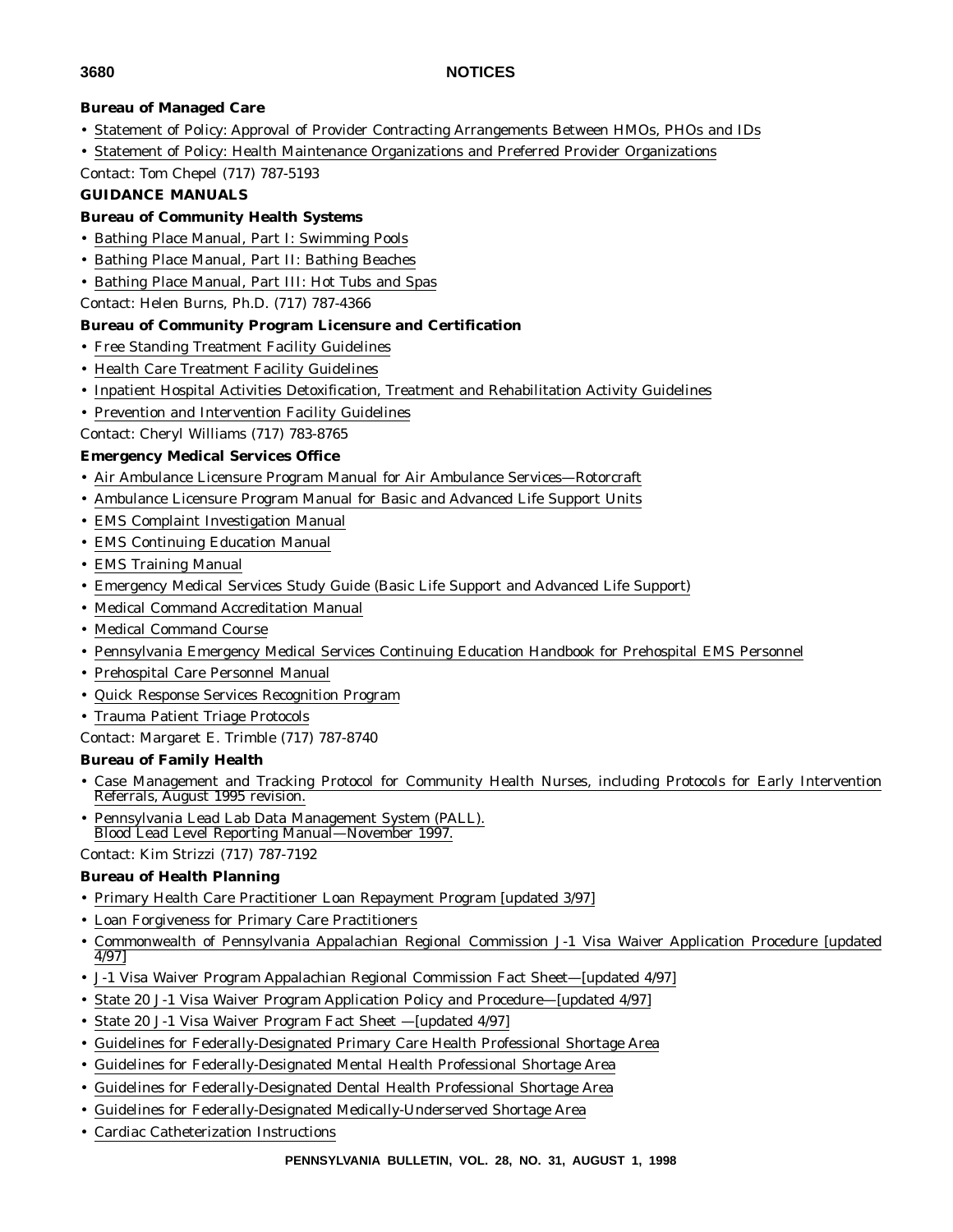Contact: Leslie Best (717) 772-5298

#### **Bureau of Health Statistics and Research:**

- Application for Access to Protected Data, revised November 1995
- User's Guide for Access to Protected Data, revised November 1995

Contact: Craig Edelman (717) 783-2548

#### **INTERNAL GUIDELINES**

#### **Bureau of Health Statistics and Research**

• Policy and Procedures for Assisted Conception Birth Registrations, September 1995.

Contact: Donna Ritchey (412) 656-3287

#### **OTHER**

#### **Bureau of Community Program Licensure and Certification**

- Complaint Investigations, Licensing Alert 2-96, April 19, 1996.
- Distinction between Outpatient and partial hospitalization services, Licensing Alert 3-97, March 97.
- Group Counseling, Licensing Alert 2-94, November 29, 1994.
- Licensed Capacity, Licensing Alert 1-94, November 29, 1994.
- Minimum Content Requirements for Pennsylvania Department of Health Approved Curriculum for Tuberculosis and Sexually Transmitted Diseases, Licensing Alert 6-97, June, 1997.
- Minimum Content Requirements for Pennsylvania Department of Health Approved HIV/AIDS Curriculum, Licensing alert 1-97, February, 1997.
- Physical Examinations, Licensing Alert 1-96, April 19, 1996.
- Psychosocial Histories, Licensing Alert 4-96, April 19, 1996.
- Relocation, Licensing Alert 3-94, November 29, 1994.
- Reporting of Unusual Incidents, Licensing Alert 5-97, May, 1997.
- Request for Exceptions to Regulations, Licensing Alert 4-97, March, 1997.
- Rescheduling of LAAM, Licensing Alert 2-98, January, 1998.
- Rescission of Shelter, Drop-in and Hot-line Regulations, Licensing Alert 1-98, January, 1998.
- Restrictions on Licenses/Certificates of Compliance/Approval, Licensing Alert 2-97, February, 1997.
- Scheduling of Licensing Inspections, Licensing Alert 3-96, April 19, 1996.
- Unannounced Visits, Licensing Alert 5-96, April 19, 1996.

Contact: Cheryl Williams (717) 783-8765

- Abortion Control Act (footnoted)
- Ambulatory Gynecological Surgery in Hospitals and Clinics Regulations (footnoted)
- Transfer Agreement vs. Policy and Procedure for Routine Emergency Services as a Requirement for Abortion

Contact: Robert Bastian (717) 783-1379

#### **Division of Home Health**

• New Licensure Application Directives

Contact: Robert Bastian (717) 783-1379

#### **Emergency Medical Services Office**

- Prehospital Care Response Report
- State Emergency Medical Services System Development Plan
- Contact: Margaret E. Trimble (717) 787-8740

#### **Bureau of Facility Licensure and Certification (Long Term Care Provider Bulletins)**

- Long Term Care Provider Bulletin No. 22, July 1, 1991, revised June 1995.
- Medicare Certification Letter (May 1988)
- Licensure Guidelines (September 1988)
- Criteria for Exceptions to State Regulation 211.12(7)(I) Staffing (December 1988)
- Influenza in Nursing Homes (February 1989)
- Licensure Guidelines—Pennsylvania Long Term Care Regulation 201.18(j)(2) Patient Funds (April 1989)
- Heavy Care/ICF Services (April 1989)
- Influenza and TB Control (November 1989)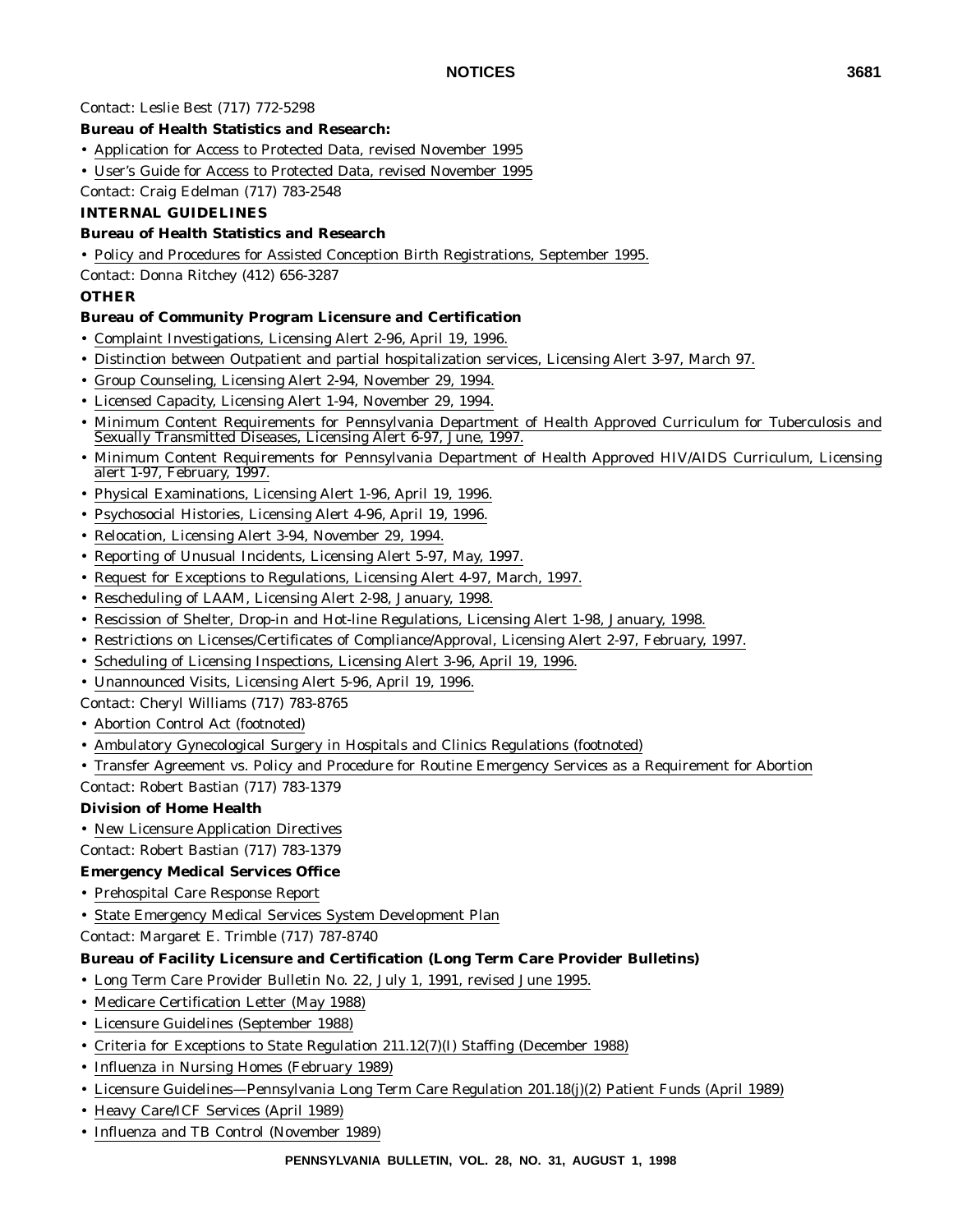- L-tryptophan (LT) Update (January 1990)
- Deficiencies at Exit Conference (February 1990)
- Draft of Proposed Resident Rights Provision Long Term Care Regulation 201.29 (June 1990)
- HSQR Letter-Sarrassat and Sullivan Long Term Care Survey Modifications (June 1990)
- Physician's Participation in Resident Care Planning (July 1990)
- Nurse Aide Registry (July 1990)
- Salmonella Enteritidis-Guidelines for Eggs (July 1990)
- Exception Regulation 211.9. 211.1 Pharmacy and Infection Control Committee Composition and Functions (July 1990) and Functions (July 1990)
- MRSA Guidelines (August 1990)
- HSQ Letter Regarding Admission/Discharge/Transfer (September 1990)
- Transmission of Physicians Orders by Fax (November 1990)
- Resident Assessment State Designated Instrument (effective January 31, 1991) (December 1990)
- Sarrassat/Sullivan-Medicare Billing Notice and Billing Requirements (March 1991)
- Admission/Treatment of AIDS, AIDS Related Conditions (May 1991)
- Resident Assessment/Plan of Care Requirements for State Licensure (June 1991)
- Nurse Aide-Enrollment Information (July 1991)
- Use of Geri Chair-Conflict in State and Federal Regulations (October 1991)
- Visiting Hours-State Regulations in Conflict-OBRA (October 1991)
- Resident Assessment-HSQR Letter Regarding Documentation Requirements HCFA (November 1991)
- Potential Hazards of Restraint Devices-FDA Alert (January 1992)
- Nurse Aide Registry Update (March 1992)
- Resident Assessment-HSQR Letter Clarification of Assessment Requirements and Use of Section II Background Information (April 1992)
- Training of Companions/Sitters in T18 or 19 Facilities (April 1992)
- Advisory Bulletin Regarding Accidental Ingestion of Ceramic Glazes (July 1992)
- Sclavo TB Testing Products (October 1992)
- Adjustment of Licensure Fees (January 1993)
- Disposition of Patient Medications (April 1993)
- Advance Directives for Health Care/Durable Power of Attorney/Do Not Resuscitate Orders (May 1993)
- Exception/Waiver Requests (June 1993)
- Federal Clarification of RAI Issues-Amended (August 1993)
- MDS PA Supplement Data Transmission Confidentiality (August 1993)
- Potential Hazard of Unrefrigerated Garlic, Spice-in-oil Mixes (September 1993)
- Incident/Accident Reporting Procedures (December 1993)
- Taping of Exit Conference (January 1994)
- Precautions for Excessive Temperatures (June 1994)
- Informal Dispute Resolution (September 1995)
- Minimum Data Set (MDS)-How to Count Assessment Days
- Ban on Use of Egg Breaking Centrifuges
- Pennsylvania Nurse Aide Registry on Worldwide Web
- Surety Bond Requirements—Clarification of "Obligee"
- Department Access to Records at Nursing Homes Pursuant to 35 P. S. § 448.813
- Contact: William A. Bordner (717) 787-1816
- Notice of Intent to Apply Uniform Standard to Both Skilled and Intermediate Care Patients in Long Term Care Facilities (Nursing Hours)

Contact: William A. Bordner (717) 787-1816

### **Division of Acute and Ambulatory Care**

- Inpatient Care in Outpatient Settings
- Guidelines to Determine the Issuance of Separate or Multiple Hospital License(s) Immediate Presence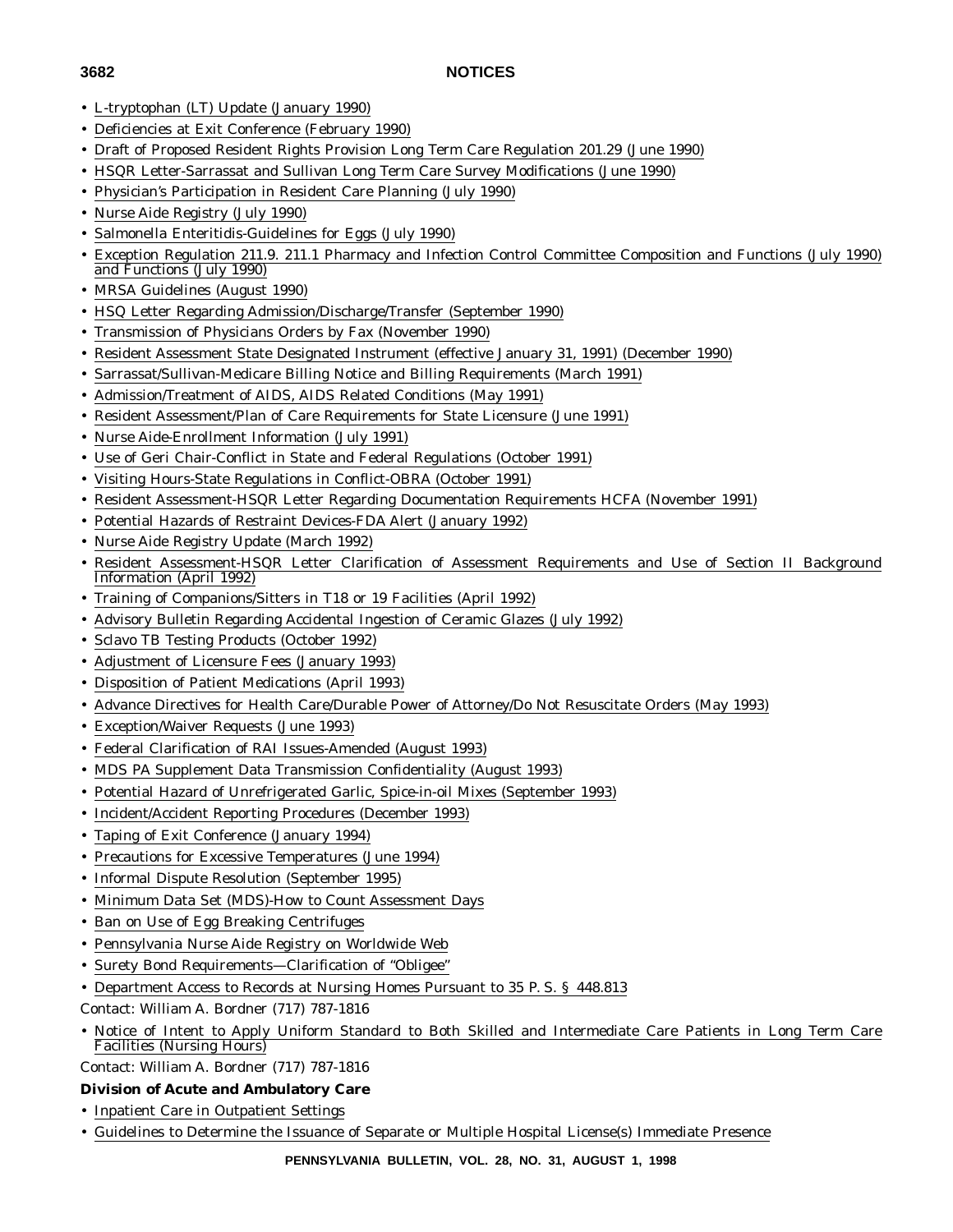- Ninety-day Advance Notice Requirement for Changes in Ownership, Structure or Name
- Resident Choice of Pharmacy Provider
- Vancomycin Resistant Enterococci (VRE) Recommendations
- Contact: William A. Bordner (717) 787-1816

#### **Bureau of Family Health**

- Screening Young Child For Lead Poisoning: Guidance for State and Local Public Health Officials, Statement by the Centers for Disease Control—November 1997 (federal guidelines adopted by PA).
- Application for Chronic Renal Disease Transportation Services.
- Application for Services (Division of Special Health Care Programs-Form #HD1072F and Guidelines for Completion. Contact: Kim Strizzi (717) 787-7192

#### **Bureau of Health Statistics and Research**

- Application for Certified Copy of Birth or Death Record, Form H105.102.
- Applying for a Birth Certificate, Form H302.145P.
- Searching Your Family Tree, Form H105.182P
- Publication Request Form

Contact: Donna Ritchey (412) 656-3287

#### (except Publication Request Form, contact Donna Livering (717) 783-2548)

#### **Bureau of Laboratories**

- Submission of Rabies Specimens
- General Specimen Submission
- Compliance with Shipping of Diagnostic Specimen/Etiologic Agent
- Laboratory Accident/Disinfection/Cleanup
- Quality Assurance Compliance
- Contact: Richard E. Berman (610) 363-8500
- Postmortem Blood Testing on Motor Vehicle Accident Victims—Specimen Submittal Requirements
- Blood Lead Analysis—Specimen Submittal Requirements
- Environmental Lead Analysis—Specimen Submittal Requirements
- Neonatal Testing for Genetic Disorders—Specimen Submittal Requirements
- Contact: M. Jeffrey Shoemaker, Ph.D. (610) 363-8500
- Application Procedure
- Complaint Handling Procedure
- Glucose/Cholesterol Screening Procedure
- Multiphasic Screening Procedure
- Out-of-State Laboratory Licensure/Certification Procedure
- Physicians' Office Policy
- Nursing Home Policy
- Proficiency Testing Evacuation Procedure

Contact: Joseph Gasiewski (610) 363-8500

#### **Bureau of Managed Care**

- Requirements Regarding Prior Approval of Special Delivery Systems to Serve MA Recipients
- Service Area Expansion Guidelines
- Technical Advisory 1996-1: Criteria for HMO Approval of Special Needs Members Selection of a Specialist as Their Primary Care Physician-Health Choices Program
- HMO Technical Assistance Advisory 95-1: Exemption Request for CRNPs to Serve as Primary Care Providers
- Guidelines and Technical Advice to HMO Applicants Regarding Provider Contracts
- Guidelines and Technical Advice to HMO Applicants Regarding Member Grievance Procedures
- Guidelines and Technical Advice to HMO Applicants Regarding Quality Assurance Program Standards
- Guidelines and Technical Advice Regarding Credentialing Systems

Contact: Debra Cohen (717) 787-5193

#### **Deputy Secretary for Public Health Programs**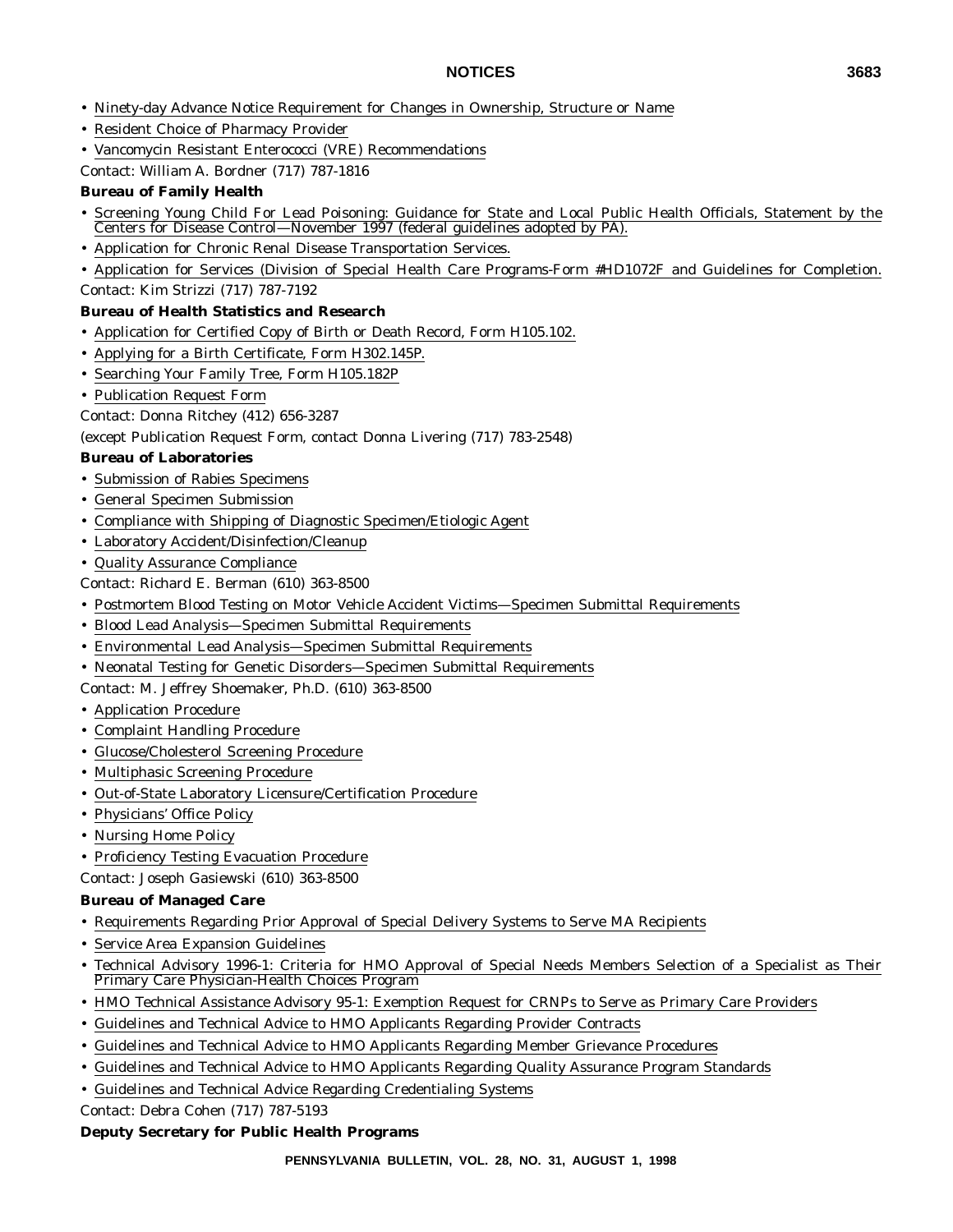**INSURANCE**

• Abortion: Making a Decision

• Directory of Services

Contact: (717) 783-5900

• WIC State Plan of Operations

Contact: Frank Maisano (717) 783-1289

#### **I. NOTICES:**

#### **Executive Office**

*Insurance Department Notices*

| No.      | Date     | Description                                                                                                   |
|----------|----------|---------------------------------------------------------------------------------------------------------------|
|          | 08/28/86 | Ceding Credit Life/Accident and Health Insurance to Insurers Owned by Agents, Brokers or<br><b>Creditors</b>  |
|          | 06/16/87 | Ceding Credit Life/Accident and Health Insurance to a Single Producer Owned Captive Reinsurer                 |
| 93-19    | 11/19/93 | 21 PA Code, Chapter 25, Rules and Procedural Requirements for Insurance Holding Company<br><b>Systems</b>     |
| $94-1$   | 3/1/94   | <b>Guidelines for Record Retention</b>                                                                        |
| 94-11    | 10/3/94  | <b>General Account Modified Guaranteed Annuity</b>                                                            |
| 94-12    | 10/3/94  | Separate Account Modified Guaranteed Annuity                                                                  |
| 94-13    | 10/3/94  | <b>General Account Modified Guaranteed Life Insurance</b>                                                     |
| 94-14    | 10/3/94  | Separate Account Modified Guaranteed Life Insurance                                                           |
| 94-15    | 10/3/94  | Nonforfeiture and Valuation Statutory Interest Rates                                                          |
| 94-18    | 11/15/94 | <b>Guidelines for Record Retention</b>                                                                        |
| $95-1$   | 1/11/95  | Valuation Standards for Life and Health and Accident Insurance                                                |
| $95 - 7$ | 7/19/95  | Modification of Contract for Use when an Annuity Premium Tax is not Applicable                                |
| $95-9$   | 8/23/95  | Deregulation of Commercial Lines Property and Casualty Forms                                                  |
| $96 - 1$ | 3/20/96  | Deregulation of Accident and Health Forms                                                                     |
| $96-3$   | 4/1/96   | Calculation of Maximum Interest Rate Chargeable by Insurance Premium Finance Companies                        |
| 96-13    | 8/24/96  | Deregulation of Life Insurance Forms                                                                          |
| 96-19    | 12/23/96 | <b>Surplus Lines Advisory Organization</b>                                                                    |
| $97-1$   | 2/1/97   | <b>Flood Insurance</b>                                                                                        |
|          | 4/12/97  | Deregulation of Accident and Health Forms                                                                     |
|          | 6/28/97  | Deregulation of Accident and Health Forms                                                                     |
| 97-03    | 8/9/97   | <b>Mutual to Stock Notices</b>                                                                                |
| 97-04    | 9/20/97  | Notice to Med Mal Insurance Carriers                                                                          |
| 98-01    | 2/7/98   | Continuing Education Advisory Board Guidelines and 1998 Continuing Education Advisory Board<br><b>Members</b> |
| 98-02    | 6/20/98  | <b>Repeal of Outdated Notices</b>                                                                             |
|          | 6/28/98  | Per Diem Charges for Financial Examinations                                                                   |
| 98-03    | 6/28/98  | Per Diem Charges for Market Conduct Examinations of Insurance Companies                                       |

#### **Statements of Policy**

- 31 Pa. Code, Chapter 38, Sections 38.1-38.65, Procedures for State and Nationally Chartered Banking Institutions Selling Annuities and Life Insurance. Adopted 12/3/96.
- 31 Pa. Code, Chapter 67, Sections 67.41-67.45 and Appendix A, Motor Vehicle Financial Responsibility Law, Subchapter D. Adopted 5/19/89.
- 31 Pa. Code, Chapter 68, Sections 68.101-68.113, Motor Vehicle Financial Responsibility Law, Subchapter B. Forms. Adopted 4/20/90.
- 31 Pa. Code, Chapter 68, Sections 68.201-68.206, Motor Vehicle Financial Responsibility Law, Subchapter C. Rate and Rule Filing. Adopted 4/20/90.
- 31 Pa. Code, Chapter 68, Sections 68.401-68.402, Motor Vehicle Financial Responsibility Law, Subchapter E. Anti-Fraud Provisions. Adopted 4/20/90.
- 31 Pa. Code, Chapter 68, Sections 68.601-68.604 and App. A and B, Motor Vehicle Financial Responsibility Law, Subchapter F. Filing Guidelines for July 1, 1991 through June 30, 1992 Rates; Disclosure of Premium Charges and Tort Options. Adopted 5/10/91.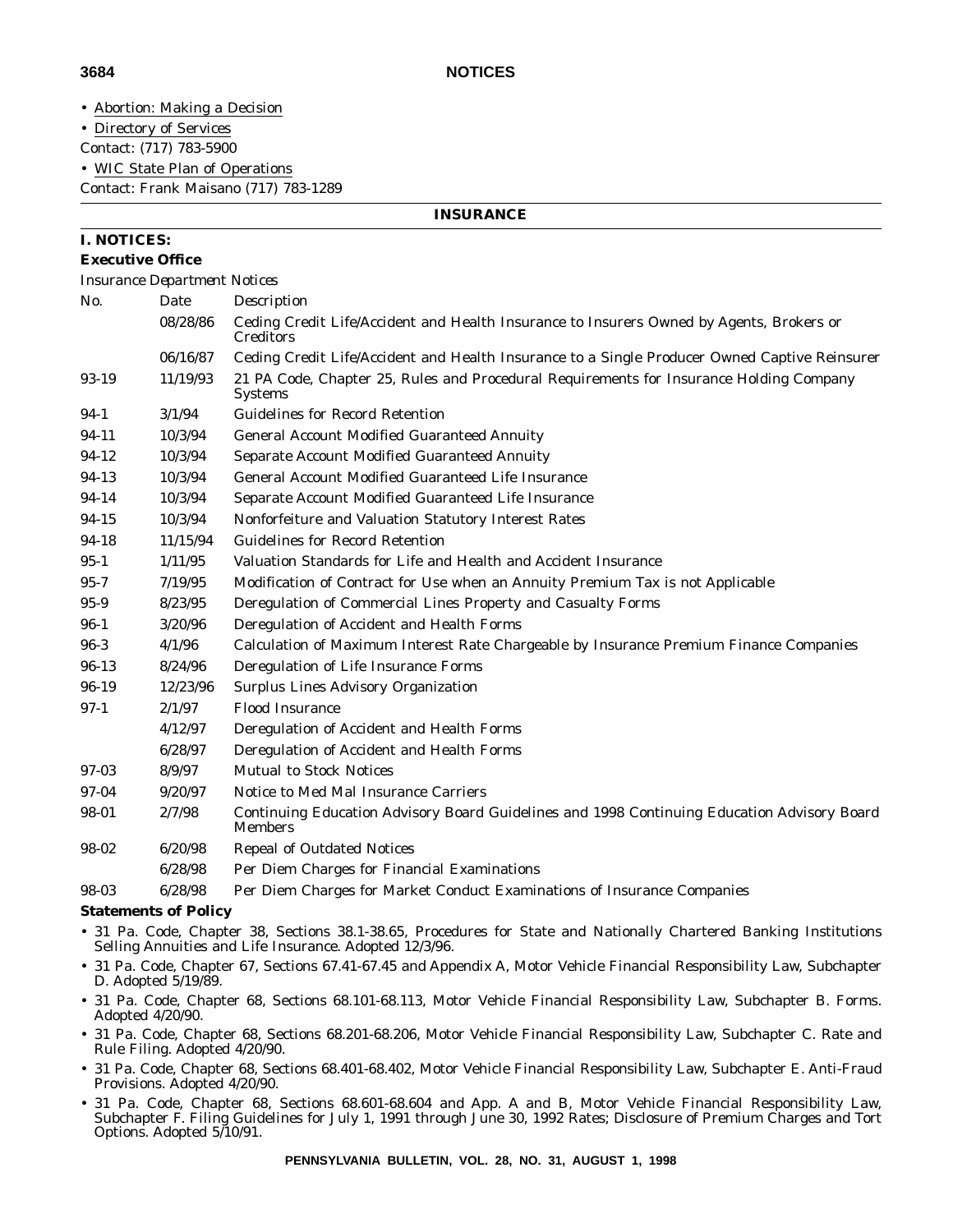- 31 Pa. Code, Chapter 83, Sections 83.1-83.57 and App. A and B, Disclosures in Solicitation of Life Insurance. Adopted 4/5/74.
- 31 Pa. Code, Chapter 89, Sections 89.451-89.474, Approval of Life, Accident and Health Insurance. Subchapter H. Statements of Policy. Adopted 2/5/82.
- 31 Pa. Code, Chapter 90c, Sections 90c.1-90c.25, Individual Applications. Adopted 1/18/91.
- 31 Pa. Code, Chapter 90d, Sections 90d.1-90d.9, Individual Accidental Death Benefits; Provided by Riders or Built into Policies. Adopted 1/18/91.
- 31 Pa. Code, Chapter 90e, Sections 90e.1-90e.13, Individual IRA Endorsements for Life Insurance and Annuities. Adopted 1/18/91.
- 31 Pa. Code, Chapter 90f, Sections 90f.1-90f.16, Individual Imminent Death/Lifetime Health Care Facility Confinement Benefits Provided as Accelerated Death Benefit or Settlements of Death Benefit; Provided by Riders or Built into Policies. Adopted 1/18/91.
- 31 Pa. Code, Chapter 90g, Sections 90g.1-90g.16, Individual Health Care Facility Benefits Provided as Accelerated Death Benefit or Settlement of Death Benefit; Provided by Riders or Built into Policies. Adopted 1/18/91.
- 31 Pa. Code, Chapter 90h, Sections 90h.1-90h.11, Individual Waiver of Surrender Charges for Life and Annuity Contracts Resulting From Health Care Facility Usage; Provided by Riders or Built into Policies. Adopted 1/18/91.
- 31 Pa. Code, Chapter 90i, Sections 90i.1-90i.3, Certificates of Assumption. Adopted 3/5/93.
- 31 Pa. Code, Chapter 119, Sections 119.1-119.26, Anti-Fraud. Adopted 8/27/93.
- 31 Pa. Code, Chapter 120, Sections 120.1-120.5, Loss Cost Adjustment Filing. Adopted 8/27/93.
- 31 Pa. Code, Chapter 150, Sections 150.1-150.5, Uniform Health Insurance Claim Form. Adopted 7/2/93.
- 31 Pa. Code, Chapter 152, Sections 152.101-152.105, Preferred Provider Organizations, Primary Care Gatekeeper PPO Products. Adopted 9/27/91.
- 31 Pa. Code, Chapter 153, Section 153.2, Permission to file accident and health, life and annuity insert pages. Adopted 10/19/90.
- 31 Pa. Code, Chapter 153, Section 153.3, Simplified review of company merger, assumption or name change form and rate filing. Adopted 6/28/91.
- 31 Pa. Code, Chapter 301, Sections 301.201-301.204, Health Maintenance Organization, Subchapter H. Point-of-Service Products Group Specific Community Rating. Adopted 9/27/91.
- 31 Pa. Code, Chapter 301, Sections 301.301-301.321, Health Maintenance Organization, Subchapter I. Contractual Arrangements Between HMOs and IDSs. Adopted 4/5/96.

• 31 Pa. Code, Chapter 303, Section 303.1, Out-of-State Health Maintenance Organization Investments. Adopted 3/25/88.

Contact: Peter J. Salvatore, Regulatory Coordinator, 7l7-787-4429; fax 7l7-705-3873

#### **II. OTHER:**

#### **Office of Special Projects**

*Regulatory Procedures Manual*

Internal procedures regarding drafting of regulations

Contact: Peter J. Salvatore, Regulatory Coordinator, 7l7-787-4429; fax 7l7-705-3873

#### **Bureau of Administrative Hearings**

Act 78 Automobile Digest

Insurance Commissioner Decisions on Automobile Insurance Administrative Hearings

Act 205 Homeowners Digest

Insurance Commissioner Decisions on Homeowners Insurance Administrative Hearings

#### Act 143 Agency Digest

Administrative Hearing Officer Decisions on Insurance Agency Administrative Hearings

Contact: James Johnson, Chief Hearing Officer, 7l7-783-2126; fax 7l7-787-8781

#### **Bureau of Administration**

Public Documents Room Procedures

Contact: Tracey Pontius, Director, Bureau of Administration, 7l7-787-4298; fax 7l7-7831059

### **LABOR AND INDUSTRY**

#### **POLICY STATEMENTS:**

#### **Bureau of Labor Law Compliance, Apprenticeship and Training**

• Apprenticeship and Training Council Policy Manual

Contact: Robert E. Moore (717-787-4763)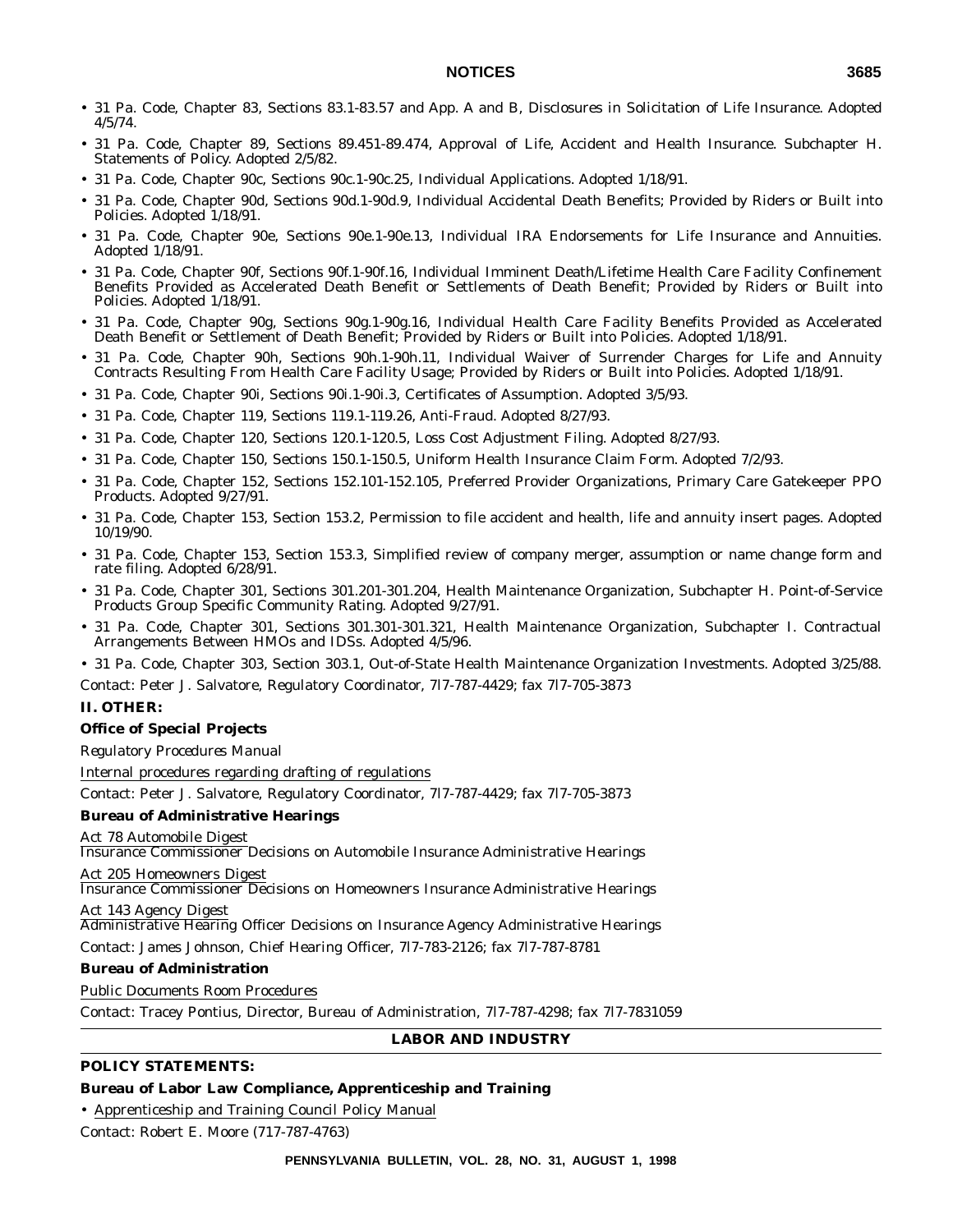# **Bureau of Occupational and Industrial Safety**

- Universal Accessibility Interpretation
- 1) April 3, 1995
- 2) April 24, 1995
- 3) February 29, 1996

Contact: James S. Varhola (717-787-3329)

# **Bureau of Workers' Compensation**

• Health and Safety—Statement of Policy (Pa. Bulletin Vol. 25, No. 37; September 16, 1995)

Contact: Len Negley (717-772-1917)

# **GUIDANCE MANUALS:**

# **Bureau of PENNSAFE**

- Workplace Safety Committees Technical Assistance Manual
- Tier II Chemical Inventory Reporting Requirement and Fee Instructions; Facility Reporting Requirements.
- Title III List of Lists (Consolidated List of Chemicals Subject to the Emergency Planning and Community Right-to-Know-Act [EPCPA] and Section 112[r] of the Clean Air Act, as amended)
- Hazardous Substance Survey Form—Compliance Materials for Public Sector Employees
- Hazardous Substance Survey Form—Employer Information Packet (Private Sector)
- Leader's Guide for Right to Know Training Program
- Right to Know Training Guidelines for Public Sector Employees
- Workbook for Public Sector Employees in Providing Right to Know Training

Contact: Tom Ward, Jr. (717-783-1826)

# **Bureau of Workers' Compensation**

- Guidelines for Workplace Safety Committees and Accident and Illness Prevention Programs in Pennsylvania
- Safety Pays: Workplace Safety Committee Incentive Program (Pamphlet)
- Application and Instructions for Certification of Workplace Safety Committee
- ''Workers' Compensation and the Injured Worker'' Brochure

Contact: Bryan Mahoney (717-783-5421)

- Application and Summary of Requirements for Self-insurance
- Instructions Accompanying Application to Have a Letter or Surety Bond Executed
- Guidelines for Individual Self Insurance Actuarial Evaluations
- Guidelines for Group Self Insurance Actuarial Evaluations
- Application to Renew Self Insurance Status under the Workers' Compensation Act and the Pennsylvania Occupational Disease Act
- Application to Initiate Self Insurance Status under the Workers' Compensation Act and the Pennsylvania Occupational Disease Act
- Addendum to Application for Self Insurance Status Notice of Affiliates' Initial Inclusion in a Consolidated Program
- Addendum to Application for Self Insurance Status Notice of Affiliates' Renewal in a Consolidated Program
- Employer's Guide to Self-Insuring Workers' Compensation
- Contact: George Knehr (717-783-4476)
- Application and Instructions for Executive Officer and Religious Exceptions to the Workers' Compensation Act
- Employer Information
- Contact: Tom Kutz (717-787-3567)
- Procedures for Completing an Application for Fee Review

Contact: Linda Hoffman-Zarlenga (717-787-3486)

# **Office of Vocational Rehabilitation—Bureau of Program Operations**

• Pennsylvania OVR Counselor Policy Manual

Contact: Roger Barton (717-772-3511)

# **Prevailing Wage Division**

• Pennsylvania Construction Wage Survey (Instruction booklet)

Contact: Robert E. Moore (717-787-4763)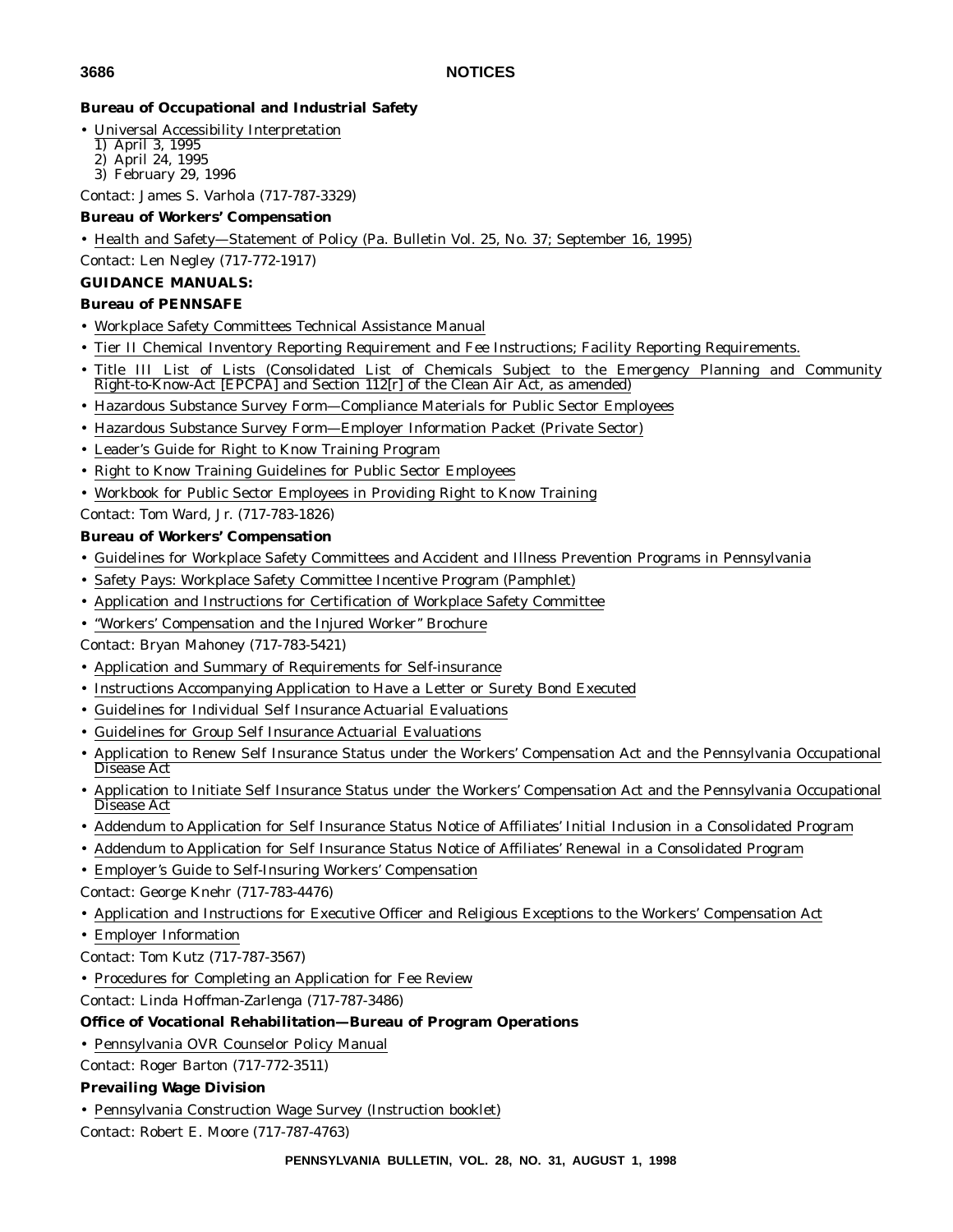## **INTERNAL GUIDELINES:**

# **NONE**

# **OTHER:**

## **Bureau of Occupational and Industrial Safety**

The following interpretation and clarification is being issued to supplement the language contained in Pennsylvania's Universal Accessibility Act and Regulations. This interpretation applies to Pennsylvania Law and may not affect the way the Federal Department of Justice enforces the Americans with Disabilities Act Accessibility Guidelines.

Projection booths within theaters used exclusively for the projection of film and incidental storage shall be considered a "Special Purpose Space" allowed under Section  $1.4^\circ$  of Act 235.

This interpretation is subject to any additional regulations published by the Federal Department of Justice concerning the Americans with Disabilities Act and any legal interpretation issued on these matters.

## **Bureau of Labor Law Compliance**

**Abstracts:**

- Summary of Wage Payment and Collection Law
- Equal Pay Law
- Minimum Wage Act Poster and Fact Summary
- Abstract of Child Labor Law
- Employment of Minors as Ambulance Attendants/Junior Firefighters
- Contact: Robert E. Moore (717-787-4763)

## **Bureau of PENNSAFE**

- Compliance Checklist for Public Sector Employees
- Occupational Exposure to Lead—Employer Fact Sheet
- Employee Workplace Notice—Pennsylvania Worker and Community Right to Know Program
- Community and Emergency Response Booklet (IUP)
- ''Is Your Patient a Lead Exposed Worker?'' (Brochure for Health Care Providers)

• "After the Inspection: What Happens Next?" (Pamphlet)

Contact: Tom Ward, Jr. (717-783-1826)

#### **Bureau of Labor Law Compliance**

• Prevailing Wage Poster

Contact: Robert E. Moore (717-787-4763)

#### **Bureau of Workers' Compensation**

- News & Notes (A Bureau of Workers' Compensation Public Newsletter)
- Employer's Guide to Workers' Compensation Insurance in Pennsylvania (A folder which includes: An Employer's Overview, A Guide to Loss Cost Multipliers, A Guide to Classification Codes and other workers' compensation information of interest to employers.)
- Bureau of Workers' Compensation Annual Report

Contact: Bryan Mahoney (717-783-5421)

• Workplace Illnesses & Injuries Report (Annual Statistical Publication)

Contact: Terry Titus (717-787-3361)

#### **Bureau of Unemployment Compensation Benefits and Allowances**

- UCP-1 Pennsylvania Unemployment Compensation Handbook
- UCP-1(SC) Pennsylvania Unemployment Compensation Handbook for individuals filing through pilot UC Service Centers
- UCP-1 (Insert) How to Figure Your Weekly Benefit Rate
- UCP-3 Unemployment Compensation Information for Contributing Employers
- UCP-3 (Insert) Pennsylvania UC Tax Information
- UCP-6 Unemployment Compensation for Federal Civilian Employes
- UCP-8 State Unemployment Compensation and Supplemental Unemployment Benefit Plans
- UCP-9 Unemployment Compensation Shareable Regular Extended Benefits Program
- UCP-10 Unemployment Compensation for Ex-Servicepersons
- UCP-11 Assistance for Workers Under the Trade Act of 1974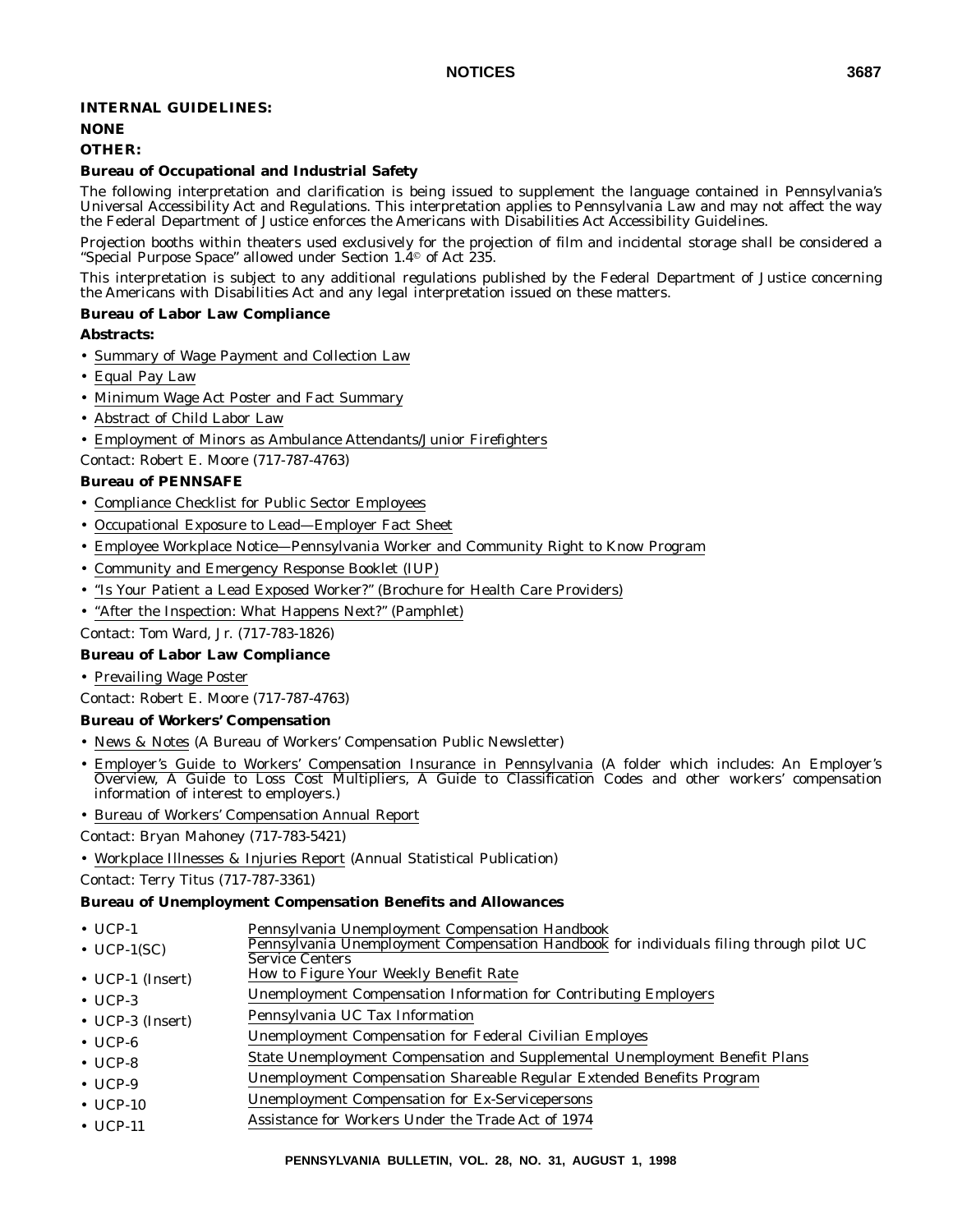- 
- UCP-16 Unemployment Compensation Information for Reimbursable Employers
- UCP-18 Unemployment Compensation Appeals Information
- UCP-19 Unemployment Compensation in Pennsylvania
- UCP-20 Eligibility Review Program—Information and Instruction for Claimants
- UCP-22 Relief from Charges for Contributory Employes
- UCP-23 Credit Weeks
- UCP-24 Child Support Withholding from Unemployment Compensation
- UCP-27 (Cert) Transitional Adjustment Assistance Benefits
- UCP-28 Services Provided By Pennsylvania Teleclaims (PAT)
- UCP-28 (Insert) Pennsylvania Teleclaims (PAT) Telephone Numbers
- UCP-287. Services Provided By Pennsylvania Teleclaims (PAT) For Interstate Claimants
- PREP-1 Profile Re-Employment Program
- DUA-5 Disaster Unemployment Assistance
- BAM-12 Benefit Accuracy Measurement Program Information for Unemployment Insurance Claimants
- BAM-13 Benefit Accuracy Measurement Program Information for Employers
- ES-1938/1938A Trade Adjustment Assistance Benefits (including NAFTA TAA)
- UC-87Z How to File Pennsylvania Interstate Claims on the Internet System
- UC-89 Instructions for Filing Claims by Mail
- UC-191/UC-334 (POS) Letter. Request for Restitution Agreement of Restitution/Some Good Reasons to Pay Now
- UC-360 Claim Confirmation Letter
- UC-1627 **Important!** (Translation Notice)
- ES-2762 Pennsylvania Unemployment Compensation and the Rights of Employers
- ETA-8560 Trade Adjustment Assistance
- ETA-9042 North American Free Trade Agreement
- Contact: Pete Cope (717) 787-3547

## **Bureau of Employer Tax Operations**

- UCP-7 Information For Employers—The Problem of "Localized" and Nonlocalized" Employment
- UCP-25 Employe Contributions
- PA-100 Pennsylvania Combined Registration Forms and Instructions
- (Unnumbered Informational Flyer) Information for employers regarding Employees or Independent Contractor Contact: Laura Reohr (717) 787-2097

## **Office of Equal Opportunity**

• Equal Opportunity is the Law Poster (English and Spanish)

Contact: Stella Spells (717-787-1767)

## **MILITARY & VETERANS AFFAIRS**

## **POLICY STATEMENTS:**

- ADA policy statement
- HIV/AIDS policy statement
- Sexual harassment policy
- Substance abuse in the workplace policy
- Discrimination complaint policy and procedures
- Contact: Linda Leese (717) 861-8849
- Equal Opportunity Statement

Contact: John Cutler (717) 861-8796

- Emergency fire evacuation plan
- Operation of clubs within National Guard facilities
- Privately owned weapons on National Guard facilities
- Smoking policy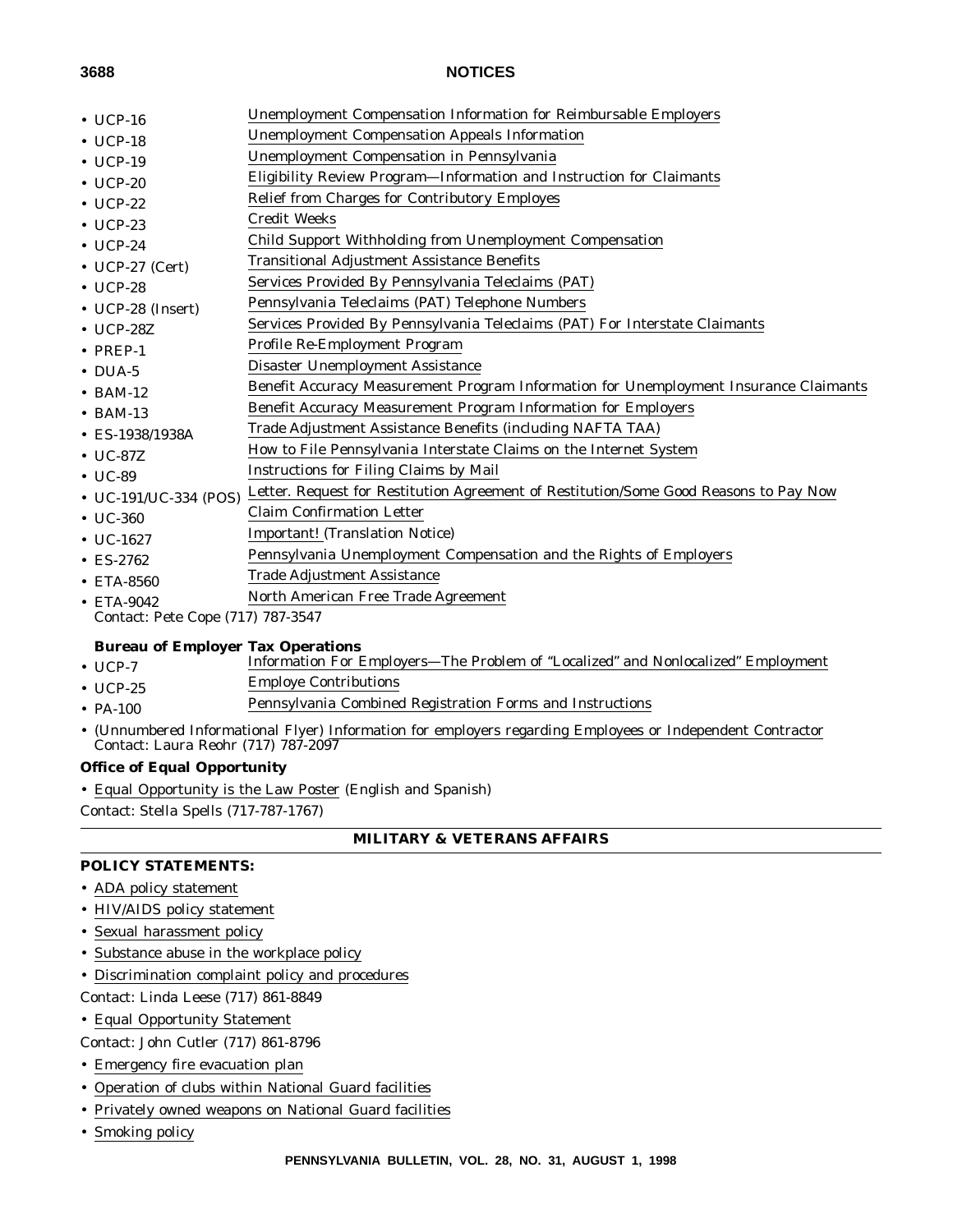Contact: Linda Leese (717) 861-8849

- Emergency fire evacuation plan, veterans' homes
- Contact: John Patten (717) 861-8903
- Public affairs airlift policy

Contact: Colonel Wright (717) 861-8825

- Resident abuse policy and procedures
- Staff/resident fraternization policy, Veterans' homes
- Contact: John Patten (717) 861-8903
- Use of state armories and fundraising on state/federal properties
- Contact: LTC Rusnic (717) 861-8580

## **INTERNAL GUIDELINES:**

- Adherence to work hours/wear of military uniform
- Bomb threat plan—DMVA contains classified information.
- Curtailment of activities at FTIG due to inclement weather.
- Photo ID cards for state civilian employees at FTIG
- Retired guardsmen involvement
- Notification of VIP visits to FIG and DMVA organizations
- Work schedule
- Contact: Linda Leese (717) 861-8849
- Discrimination complaint process
- Contact: John Cutler (717) 861-8796
- Employee orientation checklist
- Review of procedures for responding to PHRC/EEOC complaints
- Sexual harassment: Your rights and responsibilities
- Work rules/standards of conduct
- Contact: Linda Leese (717) 861-8849

## **OTHER/GUIDANCE/INSTRUCTIONAL MANUALS:**

- Personnel manual
- DMVA guide to classification
- Employee handbook
- Guide to managing the official personnel folder
- Leave manual for the DMVA
- Employee safety handbook
- DMVA guide for controlling sick leave abuse and time and attendance problems
- PA worker and community right to know training booklet
- Training guidelines manual
- Work-related disability leave and modified light duty manual
- Contact: Linda Leese (717) 861-8849
- Equal Opportunity Plan
- Contract compliance plan for DMVA
- DMVA workforce profile 1996
- Training Plan and Report
- Contact: John Cutler (717) 861-8796
- Organizational and functional statement for the DMVA
- Index of administrative publications (contains classified information) Pamphlet 310-1
- Military publications index of blank forms (contains classified information) Pamphlet 25-32

Contact: Linda Leese (717) 861-8849

- Patient care policy manual, Veterans' Homes
- State home construction grant program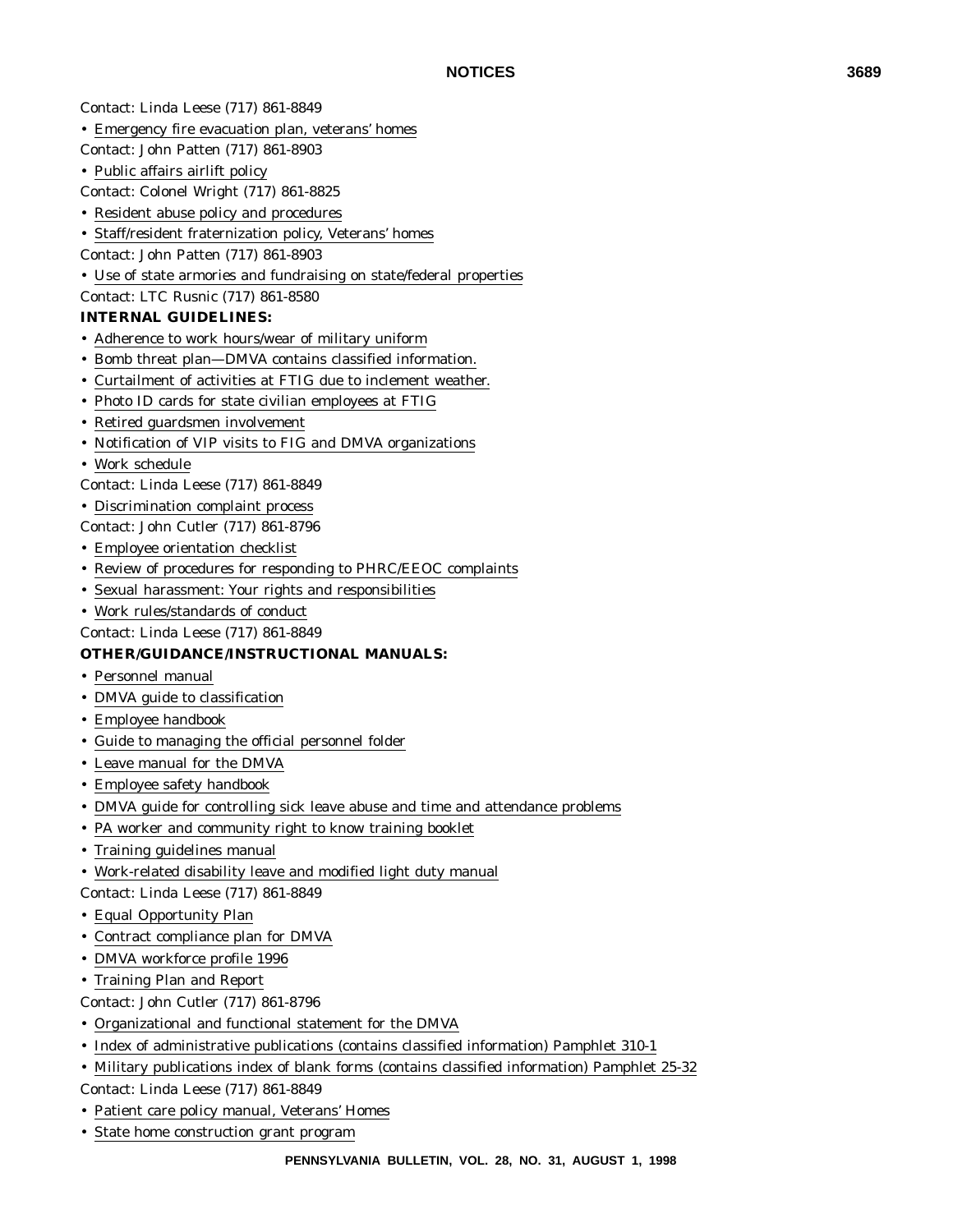- Veterans Administration guidelines for state Veterans' Homes
- Contact: John Patten (717) 861-8903
- Adjutant General's biennial report
- Contact: John P. Maietta (717) 861-8720
- Directory of agencies providing information to veterans
- PA Veterans' Memorial
- Telephone director for Veterans organizations
- Scotland Schools admission packet
- Contact: John Patten (717) 861-8903
- Hollidaysburg Veterans Home
- Southwestern PA Veterans Center
- Contact: John Patten (717) 861-8903
- Rules and regulations for control and use of armories of the Commonwealth of PA
- Contact: LTC Rusnic (717) 861-8580
- PA National Guard Americans at their best
- PA Air National Guard fact sheet
- PA Army National Guard fact sheet
- PA Soldier's and Sailors' Home
- Stationing the Guard—a PA National Guard economic impact report
- Contact: LtCol Cleaver (717) 861-8468

## **PENNSYLVANIA BOARD OF PROBATION AND PAROLE**

- Annual Report (1992-93)
- Brochures:
	- —General Information on Board
	- —General Information on Parole Supervision
	- —SAVE (Substance Abuse Violators Effort)
	- —RSAT (Residential Substance Abuse Treatment)

Contact: Vicki J. Wilken 787-6208

## **PENNSYLVANIA HOUSING FINANCE AGENCY**

## **POLICY STATEMENTS:**

• Rental Housing Program; Title 16, Part I, Subpart H, Chapter 40, Subchapter A., Sections 40.11—40.25

Contact: William Koons 717-780-3882

- Owner-Occupied Residential Housing Program; Title 16, Part I, Subpart H, Chapter 40, Subchapter A., Sections 40.101—40.105
- Programs Generally; Title 16, Part I, Subpart H, Chapter 40, Subchapter A., Sections 40.111—40.117 Contact: Donald Plunkett 717-780-3871
- Policy Statement on Homeowner's Emergency Mortgage Assistance Program; Title 16, Part I, Subpart H, Chapter 40, Subchapter B., Section 40.201

Contact: Daryl Rotz 717-780-3922

## **GUIDANCE MANUALS:**

## **Development Division**

• PHFA 1998 Multifamily Housing Loan Application Package and Guidelines

(contains PennHOMES and Tax Credit Guidelines)

- PHFA/City of Philadelphia Partnership Program (Bridge Loan Program)
- PHFA Preprocessing Manual for Projects with Agency Federal HOME Funds
- PHFA Preprocessing Manual for Projects with Agency Reserve Funds

Contact: Bill Koons 717-780-3882

- PHFA Low-Income Housing Tax Credit Program Guide
- PHFA Low-Income Housing Tax Credit Program Allocation Plan (published annually)

Contact: Diane Brodbeck 717-780-3948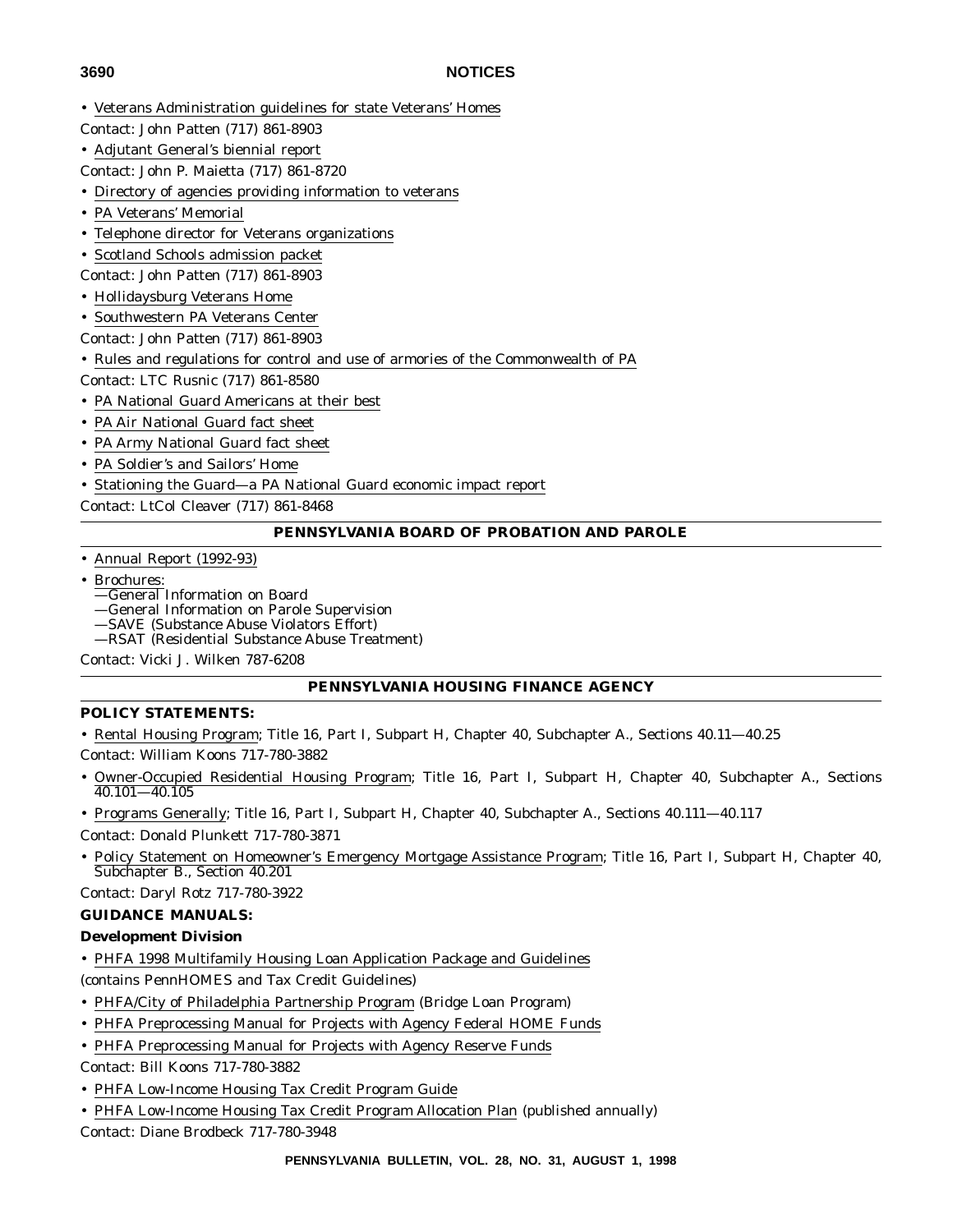## **Technical Services Division**

- Architectural Submission Guide
- Submission Guide for Small Projects
- PHFA Preconstruction Meeting Guide
- General Payout Procedures for Mortgagors & Contractors

Contact: Carolyn Heatherly 717-780-3860

## **Management Division**

- PHFA Policies, Procedures and Compliance Manual (PennHOMES Program)
- PHFA Management Office Policies and Procedures Manual—Section 8 New Construction and Substantial Rehabilitation Programs
- PHFA Low-Income Housing Tax Credit Compliance Manual
- PHFA PennHOMES Financial Reporting Manual
- Contact: Donna Farnham 717-780-3814

## **Single Family Housing Division**

- PHFA Seller's Guide
- HOMESTEAD Program Guidelines
- Individual On-Lot Sewage Disposal System Loan Program Guidelines
- PHFA Servicing Manual
- Contact: Donald Plunkett 717-780-3871

## **INTERNAL GUIDELINES:**

• Homeowner's Emergency Mortgage Assistance Program Policies and Procedures

Contact: Daryl Rotz 717-780-3922

- PHFA Board Minutes and Resolutions
- PHFA Employee Manual
- Bylaws of the Pennsylvania Housing Finance Agency
- PHFA Right To Know Act Policy

Contact: Carrie Barnes 717-780-3846

## **OTHER:**

- PHFA Annual Reports
- Inventory of Assisted Rental Housing
- PHFA Statewide Homeownership Program Homebuyers Workbook
- Report on the Use of Act 137—The County Affordable Housing Trust Fund Legislation
- PHFA Possibilities (newsletter)
- Pathway to Senior Activities (resource guide)
- PHFA Service Connection (supportive services newsletter)
- Answers to Common Questions About the Homeowner's Emergency Mortgage Assistance Loan Program (fact sheet)
- PHFA Pamphlets:
	- -Programs of the Pennsylvania Housing Finance Agency
- -Statewide Homeownership Program
- -Lower Income Homeownership and Closing Cost Assistance Programs
- -Questions & Answers about the Federal Recapture Tax
- -Home Energy Efficiency and Home Buying
- -Homeowner's Emergency Mortgage Assistance Program
- -Supportive Services Program
- -Tax Credit Program

Contact: Phil Friday 717-780-3915

#### **PENNSYLVANIA INFRASTRUCTURE INVESTMENT AUTHORITY —PENNVEST—**

## **POLICY STATEMENTS:**

## **Internal Guidelines:**

• Policy and Procedure for Application, Permit and Right of Way Deadlines and Application Retainage, A-1, September 21, 1992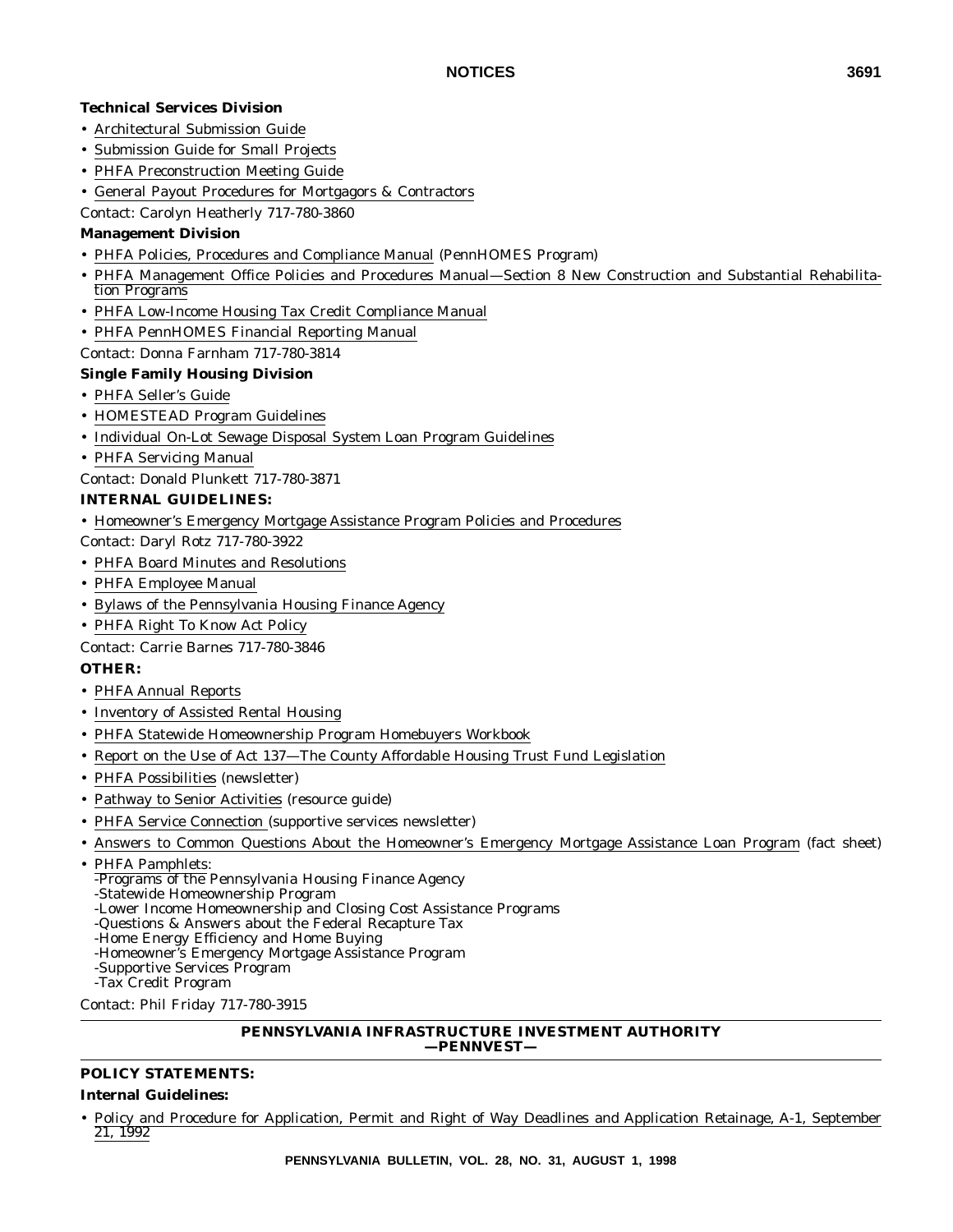- Policy and Procedure for the Renegotiation of Financial Assistance Terms, A-5, August 20, 1991.
- Policy and Procedure for Project Cost Increases, A-6, November 1, 1995
- Policy and Procedure for Emergency Work Undertaken Without A Letter of No Prejudice, A-10, 1991.
- Policy and Procedure for Funding Tap in Fees, A-11, February 14, 1995
- Policy and Procedure for Force Account Work, A-12, May 24, 1993.
- Policy and Procedure for Eligible Amount of Acquisition Cost, A-13, November 19,1992.
- Policy and Procedure for Eligibility of Street Resurfacing Costs, A-14, November 19, 1992
- Policy and Procedure for Project Costs and Loan Closings, B-1, August 20, 1991
- Policy and Procedure for the Selection of Contractors By Borrowers, B-7, August 20, 1991.
- Policy and Procedure for Establishment of Borrowers' Accounts, B-8, August 20, 1991.
- Policy and Procedure for Commitment Acceptance and Closing Deadline, B-9, May 24, 1993

Contact: Elaine Keisling 717 783-4494

- PENNVEST: Pennsylvania's Doorway to the Future, 1994.
- On-Lot Sewage Disposal System for the Individual Homeowner Funding Program August, 1997.
- A Water, Sewer and Stormwater Utility's Guide to Financial and Technical Assistance Program, May, 1997.
- Pennsylvania Infrastructure Investment Authority Application, April, 1996.
- PENNVEST Annual Report, November, 1996.
- Liquid Assets/ Newsletter; July, 1997.

Contact: Lou Ann Buffington (717) 787-8138.

#### **PUBLIC SCHOOL EMPLOYES' RETIREMENT SYSTEM PENNSYLVANIA MUNICIPAL RETIREMENT SYSTEM**

## **Public School Employes' Retirement System POLICY STATEMENTS:**

- Paying of Benefits when PSERS has been Notified of Pending or Completed Divorce Action
- Purchase of Service Waiving of Payroll Deductions
- Paying Death Benefits when Ex-Spouse is Last Named Beneficiary
- Contested Death Benefits
- Maternity Leave of Absence
- Elimination of Frozen Present Value
- Crediting Service For Lockouts
- Method of Payment For Purchase of Service
- Return to School Service for an Emergency Annuitant
- Direct Rollover Limitations
- Overpayments and Direct Rollovers
- Alternate Retirement Dates and Termination Date
- Special Retirement Incentive 30-Year Window
- Inactive Interest
- Employment and Income Restrictions for Disability Annuitants
- Interpretation of Declaration of Intent to Retire Under Mellow
- Multiple Service Election
- Leaving Service Before Age 62 With Less Than Ten Years of Service
- Converting Hours to Days
- Crediting Purchases of Service during a Non-Qualifying Year
- Definition of ''School Year''
- Rate of Contribution
- Paying Death Benefits and Collecting Overpayments from Deceased Members' Accounts
- Activated Military Leave (Approved Military Leave of Absence)
- Paying Death Benefits and Collecting Overpayments from Deceased Members' Accounts
- Cadet Nurse Service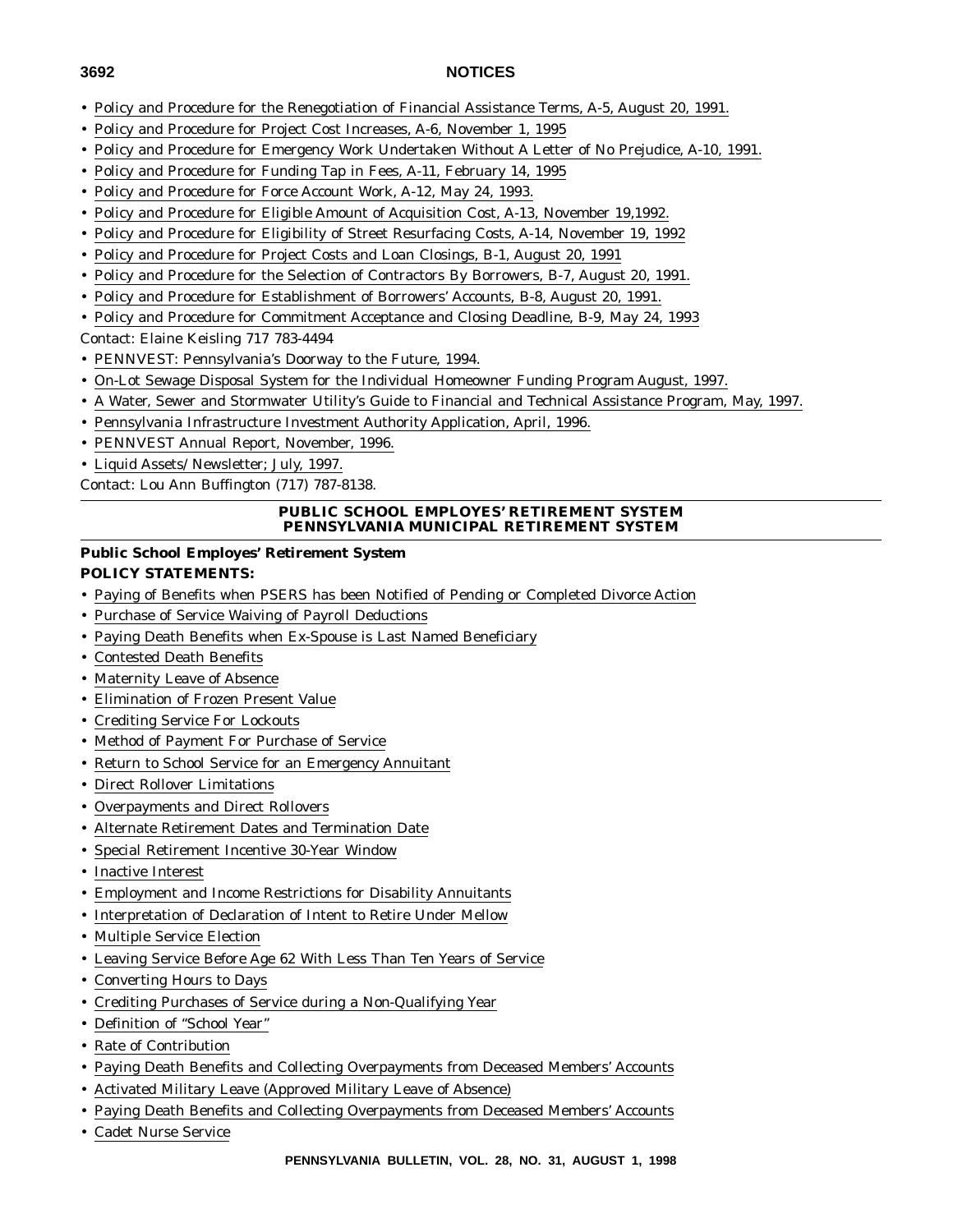• Birthday Rule for Determining Eligibility for Retirement Benefits

Contact: Frank Ryder (717) 720-4733

#### **GUIDANCE MANUALS:**

- PSERS Member Handbook (Current Ed. 1995)
- PSERS Retired Member Handbook (Current Ed. 1993)
- PSERS Update
- PSERS Videos: -Working For Your Future -A Foundation For Your Retirement -Here When You Need Us -Enjoying Your Retirement -Making the Most of Your Retirement Dollars
- PSERS Pamphlets: -Let's Talk: About Leaving Employment -Let's Talk: About Taxes on Your Retirement Account -Let's Talk: About Disability Benefits -Let's Talk: About Being Retired -Let's Talk: About Your Retirement and Divorce -Let's Talk: About Death Benefits -Let's Talk: About Purchasing Credit for Service
- PSERS Retirement Chalkboard (Active Members Newsletter)
- PSERS Benefits Hotline (Retired Members Newsletter)
- PSERS Reporting Unit Bulletin
- Contact: Frank Ryder (717) 720-4733

#### **DECISIONS:**

- PSERS Board of Trustees Adjudications Topics:
	- Act 1991-23 (''Mellow Bill'') Change of Option Cost of Living Increase Credited Years of Service Death Benefit Disability Effective Date of Retirement Final Average Salary Frozen Present Value Forced Maternity Leave Health Care Premium Assistance Membership Eligibility Merchant Marine Multiple Service Credit **Overpayment** Payment of Interest Pension Forfeiture Purchase of Service Reinstatement Retirement-Covered Compensation Miscellaneous

Contact: Frank Ryder (717) 720-4733

#### **INTERNAL GUIDELINES:**

- PSERS Investment Policy
- PSERS Board Minutes and Resolutions
- Sample Domestic Relations Order and Instruction Memo
- PSERS Employer Reference Manual
- Board Bylaws
- Board Election Guidelines
- Asset Allocation Plan
- Board Corporate Governance Voting Policy
- PSERS Policy on Public Information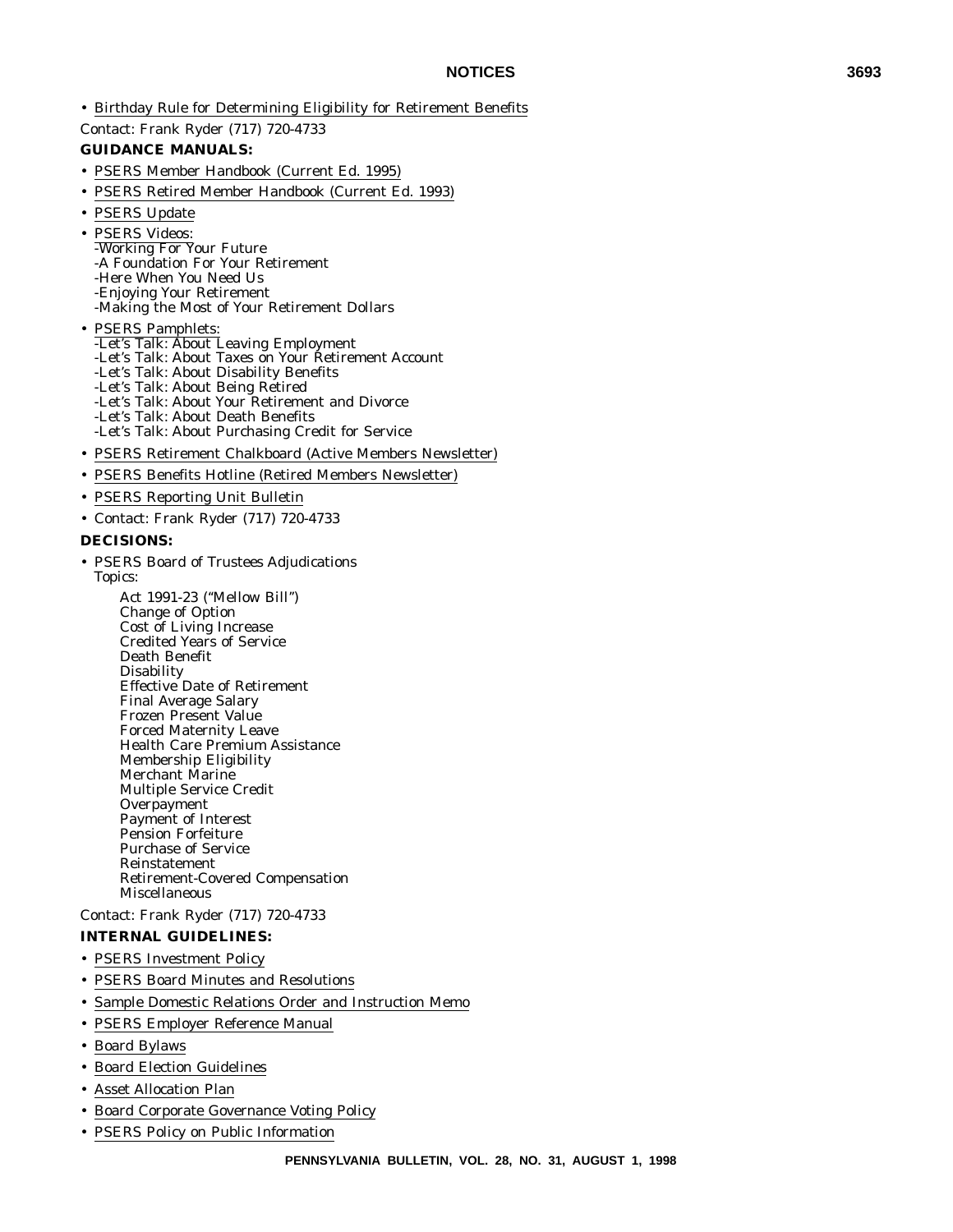• PSERS Business System Final Requirements Document

Contact: Frank Ryder (717) 720-4733

## **OTHER:**

- PSERS Annual Financial Report (Includes Mission Statement)
- Actuarial Report (annual and 5 year)
- Actuarial Tables and Computational Procedures, Pa. Bulletin, Vol. 27, No. 33, pp. 3726- 3739, July 26, 1997
- Health Options Program Enrollment Package
- Contact: Frank Ryder (717) 720-4733

## **Pennsylvania Municipal Retirement System POLICY STATEMENTS:**

• Paying and Tracking Outside Bills and Assets Portability

## **GUIDANCE MANUALS:**

- PMRS Notes & News
- PMRS Pamphlets: -Plan Benefit Summary (individualized for each municipality) -Evaluating Your Pension Plan -Pennsylvania Municipal Retirement System
- Individual Municipality Plan Benefit Agreements
- PMRS Procedures Manual (1984)

## **DECISIONS:**

- PMRS Board of Trustees Adjudications
- Topics:
	- -Death Benefit -Pension Forfeitures
	- -Purchase of Service
	- -Vesting
	- -Miscellaneous

## **INTERNAL GUIDELINES:**

- PMRS Investment Guidelines and Proxy Voting
- Investment Consultant Quarterly Reports
- Comprehensive Annual Financial Report
- Annual Report Summary
- Actuarial Reports (Annual Evaluation and 5 year Experience Study Report)
- Actuarial Tables
- Sample Domestic Relations Order and Instruction Memo
- PMRS Board Minutes and Resolutions
- PMRS Policy on Public Information

#### **PUBLIC WELFARE**

(Editor's Note: Statements of Policy are in upper and lower case. Notices of Rule Change are in all capitals. Notices of Rule Change adopted more than  $180$  days before deposit are starred  $(*)$ .)

## **Office of Income Maintenance—**

Contact: Edward J. Zogby (717-787-4081)

## **POLICY STATEMENTS:**

|             | Code     |                                                                                                    | Date          | <b>Bulletin</b> |
|-------------|----------|----------------------------------------------------------------------------------------------------|---------------|-----------------|
| <u>Year</u> | Citation | Subject                                                                                            | <b>Issued</b> | Number          |
| • 1983      | Ch. 166  | Computation of CWEP Hrs.                                                                           | 10/25/83      | 166-83-57       |
|             | Ch. 275  | Postmark Date as the Recpt. Indicator for Appeals 03/15/84<br>and for Requests for Reconsideration |               | 275-84-10       |
| • 1984      | Ch. 297  | Change in Reimbursement Policy for AFDC/SSI                                                        | 03/15/84      | 297-84-1        |
| • 1985      | Ch. 187  | Definition of Child Born Out-of-Wedlock                                                            | 11/08/85      | $00-85-23(T)$   |
| • 1988      | Ch. 100  | Health Insurance Provisions for Single Point of<br>Contact (SPOC)                                  | 05/25/88      | 100-88-2        |

**PENNSYLVANIA BULLETIN, VOL. 28, NO. 31, AUGUST 1, 1998**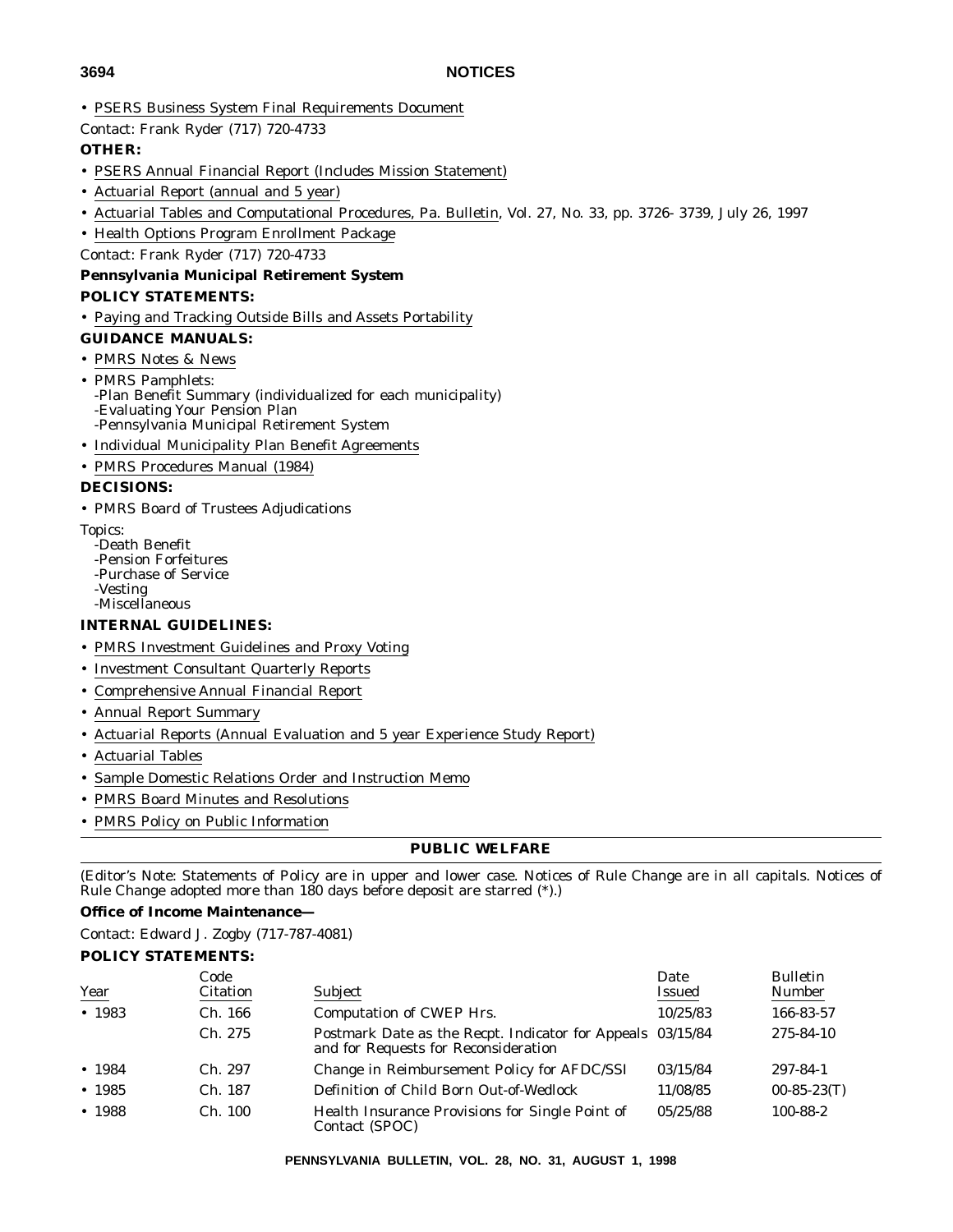| Year              | Code<br>Citation | Subject                                                                                                                                                                                        | Date<br><b>Issued</b> | <b>Bulletin</b><br><b>Number</b> |
|-------------------|------------------|------------------------------------------------------------------------------------------------------------------------------------------------------------------------------------------------|-----------------------|----------------------------------|
| • 1989            | Ch. 275          | Instructions for Applying the Court Ruling in<br>Juras vs. DPW                                                                                                                                 | 06/30/89              | 275-89-1                         |
| • 1990            | Ch. 183          | Additions to/Deletions from a Budget Group                                                                                                                                                     | 01/08/90              | 183-90-01                        |
|                   | Ch. 183          | Cash Assistance Clarifications: Residence and In-<br>come                                                                                                                                      | 12/28/90              | 183-90-05                        |
| • 1991            | *CH. 289         | <b>EMERGENCY ASSISTANCE</b>                                                                                                                                                                    | 07/05/91              | 0289-91-01                       |
|                   | $*CH. 140$       | MANDATORY CONTINUATION OF MA<br>THROUGHOUT PREGNANCY AND POSTPAR-<br><b>TUM PERIOD</b>                                                                                                         | 08/20/91              | 0140-91-01                       |
| • 1993            | *CH. 178         | MA-EXCLUSION OF RESOURCES FOR SSI-<br>RELATED. AFDC-RELATED AND GA-RELATED<br><b>CHILDREN UNDER 21 AND FOR SSI-</b><br>RELATED, AFDC-RELATED AND GA-RELATED<br>FAMILIES WITH CHILDREN UNDER 21 | 06/18/93              | 178-93-01                        |
|                   | $*CH. 141$       | CHRONICALLY NEEDY NON-FINANCIAL ELI-<br><b>GIBILITY DETERMINATION</b>                                                                                                                          | 07/19/93              | 141-93-01                        |
|                   | $*CH. 166$       | PROVIDING SUPPORTIVE SERVICES TO PAR-<br>TICIPANTS IN THE COMMUNITY WORK EX-<br>PERIENCE PROGRAM                                                                                               | 08/21/93              | 166-93-01                        |
| • 1994            | $*CH. 257$       | REVISIONS TO 55 PA. CODE CHAPTER 177<br>(RESOURCES) AND 257 (REIMBURSEMENT)                                                                                                                    | 06/24/94              | 257-94-01                        |
|                   | $*CH. 141$       | REVISIONS TO 55 PA. CODE CHAPTERS 171,<br>147, 166, 177, 178 AND 181: CHANGES TO THE<br>GA NON-FINANCIAL REQUIREMENTS, RE-<br><b>LATED MA BENEFITS AND CWEP</b>                                | 09/01/94              | 141-94-01                        |
|                   | $*CH. 227$       | REVISIONS TO 55 PA. CODE CHAPTER 227<br><b>CORRECTION OF UNDERPAYMENTS TO</b><br><b>FORMER RECIPIENTS</b>                                                                                      | 11/22/94              | 227-94-01                        |
| • 1995            | $*CH. 257$       | MA ESTATE RECOVERY- CHAPTER 178-<br>MEDICAL ASSISTANCE RESOURCES; CHAP-<br>TER 257-REIMBURSEMENT                                                                                               | 06/01/95              | 257-95-01                        |
|                   | $*CH. 141$       | REVISIONS TO 55 PA. CODE CHAPTERS 141,<br>178, AND 181: ELIMINATION OF THE<br>TRANSITIONALLY NEEDY (TN) COMPONENT<br>OF THE GENERAL ASSISTANCE (GA) PRO-<br><b>GRAM</b>                        | 07/12/95              | 141-95-01                        |
| • 1996            | CH. 125          | ACT 1995-20 PROVISIONS RELATING TO PER-<br>SONS SENTENCED OR CHARGED FOR A<br>FELONY OR MISDEMEANOR                                                                                            | 04/05/96              | 125-96-01                        |
| $\bullet$ CH. 141 |                  | CHANGES TO AFDC, GA AND MA REQUIRE-<br>MENTS AS MANDATED BY THE WELFARE<br>REFORM ACT OF 1996, ACT NO. 1996-35                                                                                 | 07/05/96              | 141-96-01                        |

#### **GUIDANCE MANUALS:**

- Cash Assistance Handbook
- Food Stamp Handbook
- Medical Assistance Eligibility Handbook
- Nursing Care Handbook
- Supplemental Handbook
- Medicaid in Pennsylvania
- Low-Income Home Energy Assistance Program Final State Plan
- Actions for Support

**Office of Medical Assistance**—Contact: Suzanne Love (717-787-1870)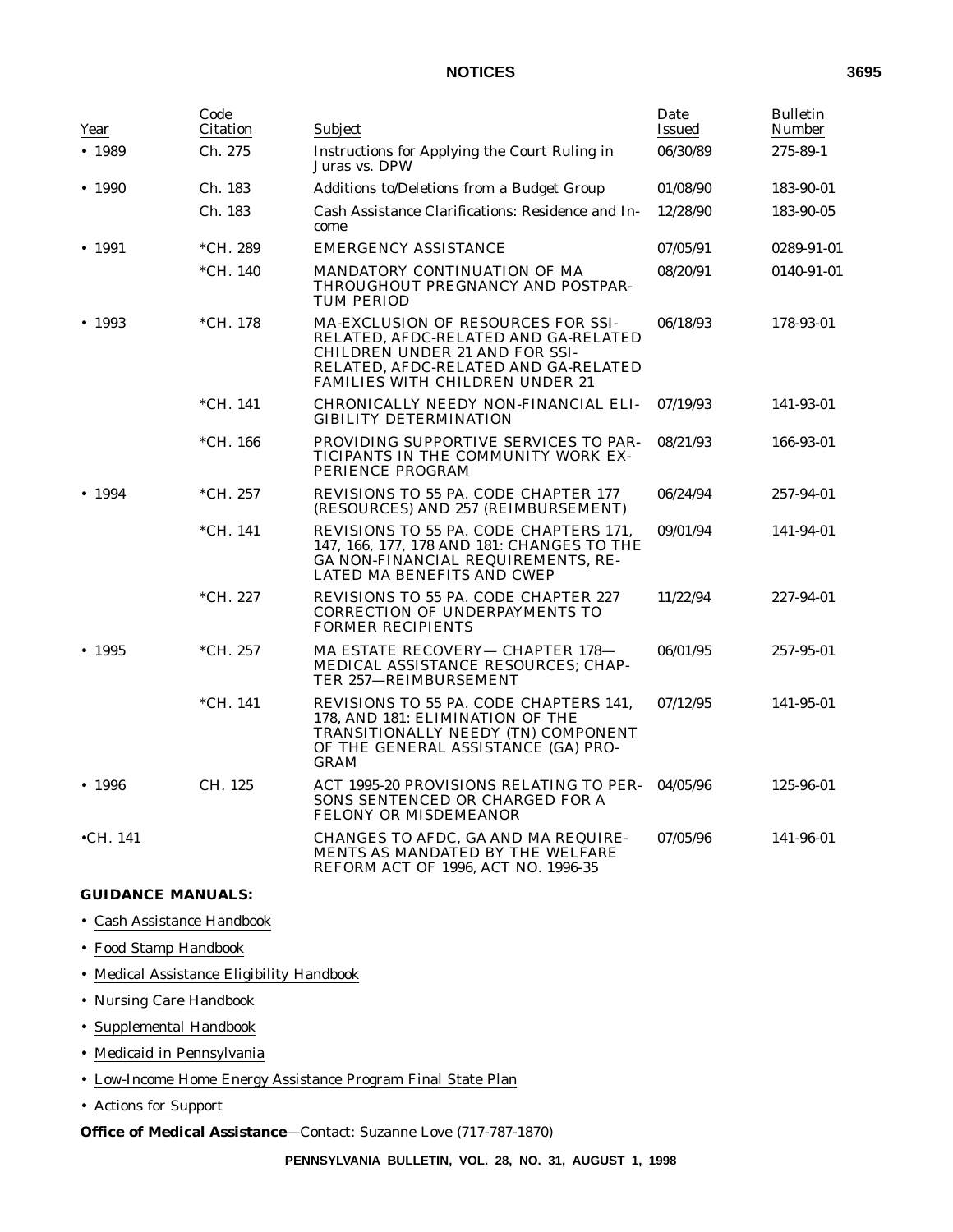## **POLICY STATEMENTS:**

| Year   | Code<br>Citation      | Subject                                                                                             | Date<br><b>Issued</b> | <b>Bulletin</b><br>Number                    |
|--------|-----------------------|-----------------------------------------------------------------------------------------------------|-----------------------|----------------------------------------------|
| • 1981 | Ch. 1251              | Clarification of M.A.<br>Bulletin # 22-80-01                                                        | 08/19/81              | 22-81-01                                     |
|        | Ch. 1121              | Info. Concerning Claims Submitted as Com-<br>pounded Prescriptions                                  | 06/30/82              | 19-82-02                                     |
| • 1984 | Ch. 1101              | Third Party Resource and Copay                                                                      | 11/01/84              | 99-84-15                                     |
|        | Ch. 1163              | <b>Physician Attestation</b>                                                                        | 12/31/84              | $01 - 84 - 15$                               |
|        |                       | <b>Statement</b>                                                                                    |                       | 11-84-25                                     |
| • 1985 | Ch. 1141              | Decision Concerning Prof. Component Billing                                                         | 01/25/85              | $01 - 85 - 01$                               |
|        | Ch. 1141              | Physician Assistant Use                                                                             | 04/22/85              | $01 - 85 - 05$                               |
|        | Ch. 1245, 1163        | <b>Ambulance Transportation</b>                                                                     | 04/22/85              | 11-85-08                                     |
|        | Ch. 1163              | Psych. Inpatient Adm of Patients with D/A and<br><b>Psychiatric Diagnoses</b>                       | 05/31/85              | 13-85-04                                     |
|        | Ch. 1101              | Copayments/Guidelines/Exemption for Pregnancy<br>& Ability to Pay                                   | 10/17/85              | 99-85-12                                     |
|        | Ch. 1153              | <b>Require. for Treatment</b>                                                                       | 10/31/85              | 29-85-01                                     |
|        |                       | Plans & Doc. of Treatment                                                                           |                       | 33-85-02                                     |
|        | Ch. 1149              | Clarification of Treatment Plan Requirements for<br>Orthodontists                                   | 02/11/86              | $03 - 86 - 1$                                |
|        | Ch. 1163              | Offset of Investment Income                                                                         | 02/21/86              | 11-86-04                                     |
|        | Ch. 1151              |                                                                                                     |                       | 12-86-02<br>13-86-01                         |
| • 1986 | Ch. 1101.75<br>(a)(5) | <b>Policy Clarification</b>                                                                         | 07/23/86              | 19-86-06                                     |
|        | Ch. 1101              | Policy Clarification Re: Provider's Signature                                                       | 09/19/86              | 99-86-06                                     |
|        | Ch. 1101              | Professional License No.                                                                            | 10/13/86              | $11 - 86 - 12$<br>12-86-05                   |
|        | Ch. 1101              | Preclusion of Convicted Persons, Not Providers,<br>from Participation or Involvement in the MA Prg. | 10/24/86              | 99-86-09                                     |
|        | Ch. 1123              | <b>Durable Medical Equipment Warranties</b>                                                         | 10/28/86              | 05-86-02<br>19-86-07                         |
|        | Ch. 1101              | Records Maintenance and Avail. Requirements                                                         | 11/05/86              | 23-86-02                                     |
| • 1987 | Ch. 1101              | Physicians' Response. Home Health Services                                                          | 01/12/87              | $01 - 87 - 01$                               |
|        | Ch. 1223              | Letter of Agreement-D&A Single County Authori-<br>ties                                              | 01/23/87              | $11-87-01$<br>12-87-01<br>13-87-01           |
|        | Ch. 1223              | <b>Contractual Agreement Single County Authority</b>                                                | 02/12/87              | 28-87-01                                     |
|        | Ch. 1149              | Palliative Emerg. Treat.                                                                            | 04/24/87              | 03-87-02<br>27-87-01                         |
|        | Ch. 1101              | Records Maint. and Avail. Require. for Chiroprac-<br>tors                                           | 04/27/87              | 07-87-01                                     |
|        | Ch. 1249              | Reimbursement-Home Health Services in PCH                                                           | 05/22/87              | 23-87-01                                     |
|        | Ch. 1101              | Professional Lic. No.                                                                               | 06/10/87              | 10-87-01                                     |
| • 1987 | Ch. 1223              | Nonrecompensable Services<br><b>Drug Screens</b>                                                    | 07/29/87              | 11-87-05<br>12-87-04<br>16-87-01<br>28-87-02 |
|        | Ch. 1101/<br>Ch. 1123 | <b>Coverage for Motorized Wheelchairs</b>                                                           | 07/30/87              | 05-87-02<br>$01 - 87 - 08$<br>19-87-06       |
|        | Ch. 1101              | <b>Policy Relating to Apnea Monitors</b>                                                            | 09/02/87              | $01 - 87 - 15$<br>05-87-04<br>19-87-09       |

**PENNSYLVANIA BULLETIN, VOL. 28, NO. 31, AUGUST 1, 1998**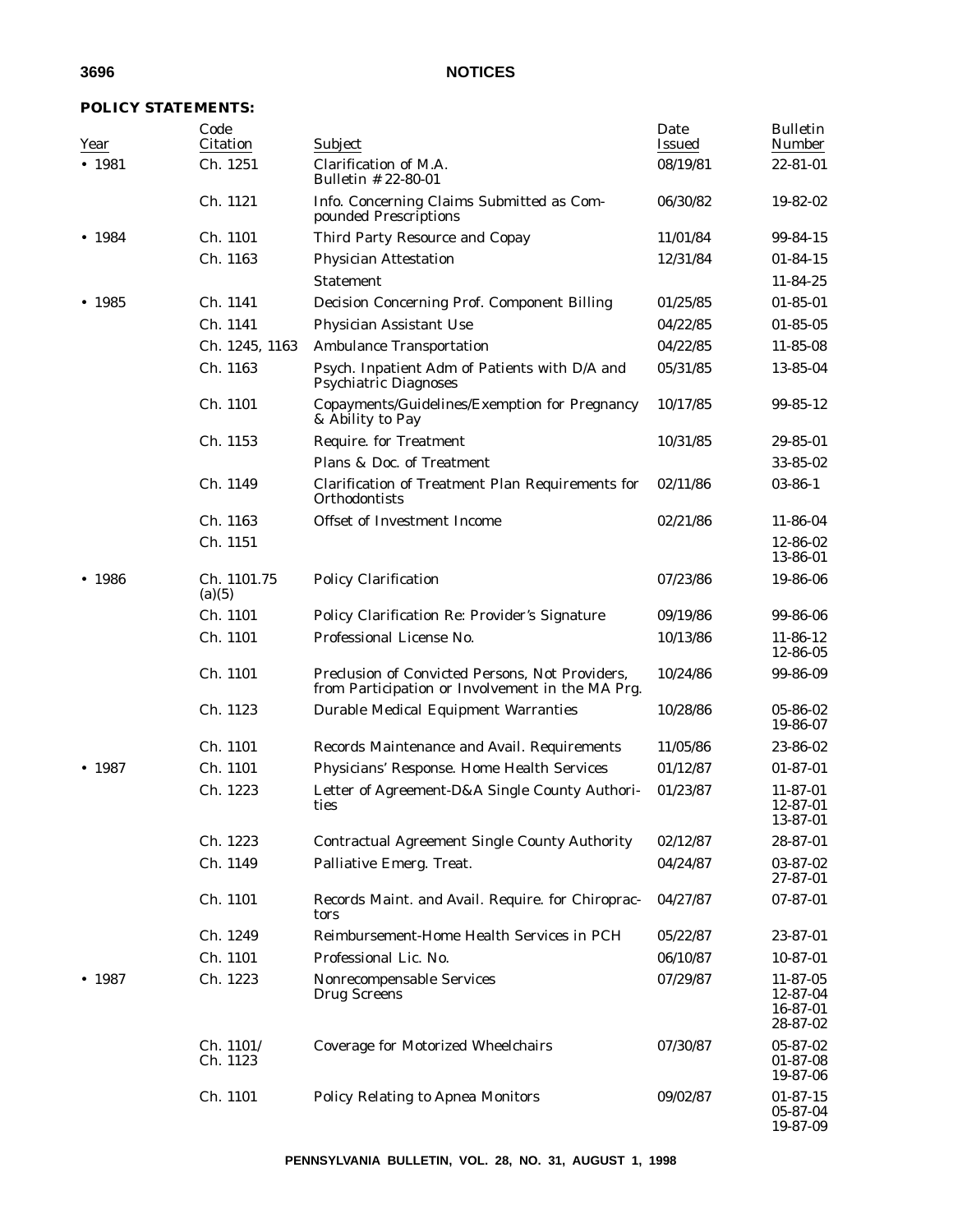| Year           | Code<br>Citation | Subject                                                                                                                                     | Date<br><b>Issued</b> | <b>Bulletin</b><br>Number |
|----------------|------------------|---------------------------------------------------------------------------------------------------------------------------------------------|-----------------------|---------------------------|
|                | Ch. 1150         | Spec. Enroll. Req. to Bill Tech. Comp. of Ped.<br>Pneumograms                                                                               | 10/07/87              | 05-87-05<br>19-87-10      |
| • 1988         | Ch. 1101         | Policy Clarification Regarding Physician License                                                                                            | 07/01/88              | 1101-88-01                |
|                | Ch. 1249         | Clarification of Condition Under Which MA Re-<br>cipients Are Considered Homebound                                                          | 09/26/88              | 1249-88-01                |
| • 1989         | Ch. 1101         | Policy Reminder Regarding Practitioner License<br>Requirements                                                                              | 09/09/89              | 1101-89-02                |
| • 1989         | Ch. 1163         | Assignment of DRG (Neonate)                                                                                                                 | 11/18/89              | 1163-89-01                |
| $\bullet$ 1990 | Ch. 1150         | <b>Payment Policy for Consultations</b>                                                                                                     | 04/27/90              | 1150-90-01                |
|                | Ch. 1249         | Use of Medicare Form HCFA-485                                                                                                               | 06/08/90              | 1249-90-01                |
| • 1991         | $*CH. 1101$      | EPSDT-OBRA '89                                                                                                                              | 08/02/91              | 1101-91-01                |
|                | CH. 1121         |                                                                                                                                             |                       | 1121-91-02                |
|                | CH. 1123         |                                                                                                                                             |                       | 1123-91-01                |
|                | CH. 1241         |                                                                                                                                             |                       | 1241-91-01                |
| • 1992         | *CH. 1141        | <b>CLOZAPINE SUPPORT SERVICES</b>                                                                                                           | 01/31/92              | 1141-92-01                |
|                | $*CH. 1153$      |                                                                                                                                             |                       | 1153-92-01                |
|                | Ch. 1241         | <b>Revised EPSDT Immunization Guidelines</b>                                                                                                | 12/11/92              | 1241-92-01                |
| • 1993         | *CH. 1165        | PAYMENT FOR MENTAL HEALTH SERVICES<br>PROVIDED IN A RESIDENTIAL TREATMENT<br>FACILITY FOR ELIGIBLE INDIVIDUALS UN-<br>DER 21 YEARS OF AGE   | 01/01/93              | 1165-93-01                |
|                | *CH. 1121        | CHANGES IN THE MEDICAL ASSISTANCE<br>PHARMACEUTICAL BENEFITS                                                                                | 07/09/93              | 1121-93-01                |
|                | *CH. 1149        | DENTAL SERVICES FOR ADULTS                                                                                                                  | 07/09/93              | 1149-93-01                |
|                | $*CH.$           | 1101 BASIC HEALTH CARE FOR ADULT GEN-<br>ERAL ASSISTANCE RECIPIENTS (FELIX ET.<br>AL. V. CASEY ET. AL.) STIPULATION OF<br><b>SETTLEMENT</b> | 07/21/93              | 1101-93-03                |
| $\bullet$ 1993 | *CH. 1101        | UPDATE TO EXCEPTIONS PROCESS AND CRI-<br>TERIA UNDER THE GENERAL ASSISTANCE<br><b>BASIC HEALTH CARE PACKAGE</b>                             | 07/21/93              | 1101-93-04                |
|                | Ch. 1241         | <b>Centers for Disease Control Blood Lead Testing</b>                                                                                       | 09/03/93              | 1241-93-01                |
|                | Ch. 1101         | <b>Business Arrangements Between Nursing Facil-</b><br>ities and Pharmacy Providers                                                         | 10/08/93              | 1101-93-05                |
| • 1994         | Ch. 1241         | <b>Update to Blood Lead Testing Guidelines</b>                                                                                              | 04/08/94              | 1241-94-01                |
|                | *CH. 1239        | M.A. CASE MANAGEMENT SERVICES FOR RE- 05/17/94<br><b>CIPIENTS UNDER THE AGE OF 21</b>                                                       |                       | 1239-91-01                |
|                | $*CH. 1121$      | PHARMACEUTICAL SERVICES DRUG COVER-<br>AGE FOR MEDICALLY NEEDY IN NURSING<br><b>FACILITIES</b>                                              | 06/24/94              | 1121-94-01                |
|                | *CH. 1249        | PRIOR AUTHORIZATION OF HOME HEALTH<br><b>SERVICES (REVISED)</b>                                                                             | 07/01/94              | 1249-94-02                |
|                | $*CH. 1121$      | PHARMACEUTICAL SERVICES PRIOR AUTHO- 08/26/94<br>RIZATION REQUIREMENT MULTISOURCE<br><b>BRAND NAME DRUGS</b>                                |                       | 1121-94-02                |
| • 1994         | $*CH. 1121$      | TREATMENT OF INFERTILITY-                                                                                                                   | 08/30/94              | 1121-94-03                |
|                | CH. 1126         | DISCONTINUED COVERAGE FOR                                                                                                                   |                       | 1126-94-01                |
|                | CH. 1129         | DRUGS AND RELATED SERVICES                                                                                                                  |                       | 1129-94-01                |
|                | CH. 1141         |                                                                                                                                             |                       | 1141-94-01                |
|                | CH. 1163         |                                                                                                                                             |                       | 1163-94-01                |
|                | CH. 1221         |                                                                                                                                             |                       | 1221-94-01                |
|                | CH. 1225         |                                                                                                                                             |                       | 1125-94-01                |
|                | CH. 1242         |                                                                                                                                             |                       | 1242-94-01                |
|                |                  |                                                                                                                                             |                       |                           |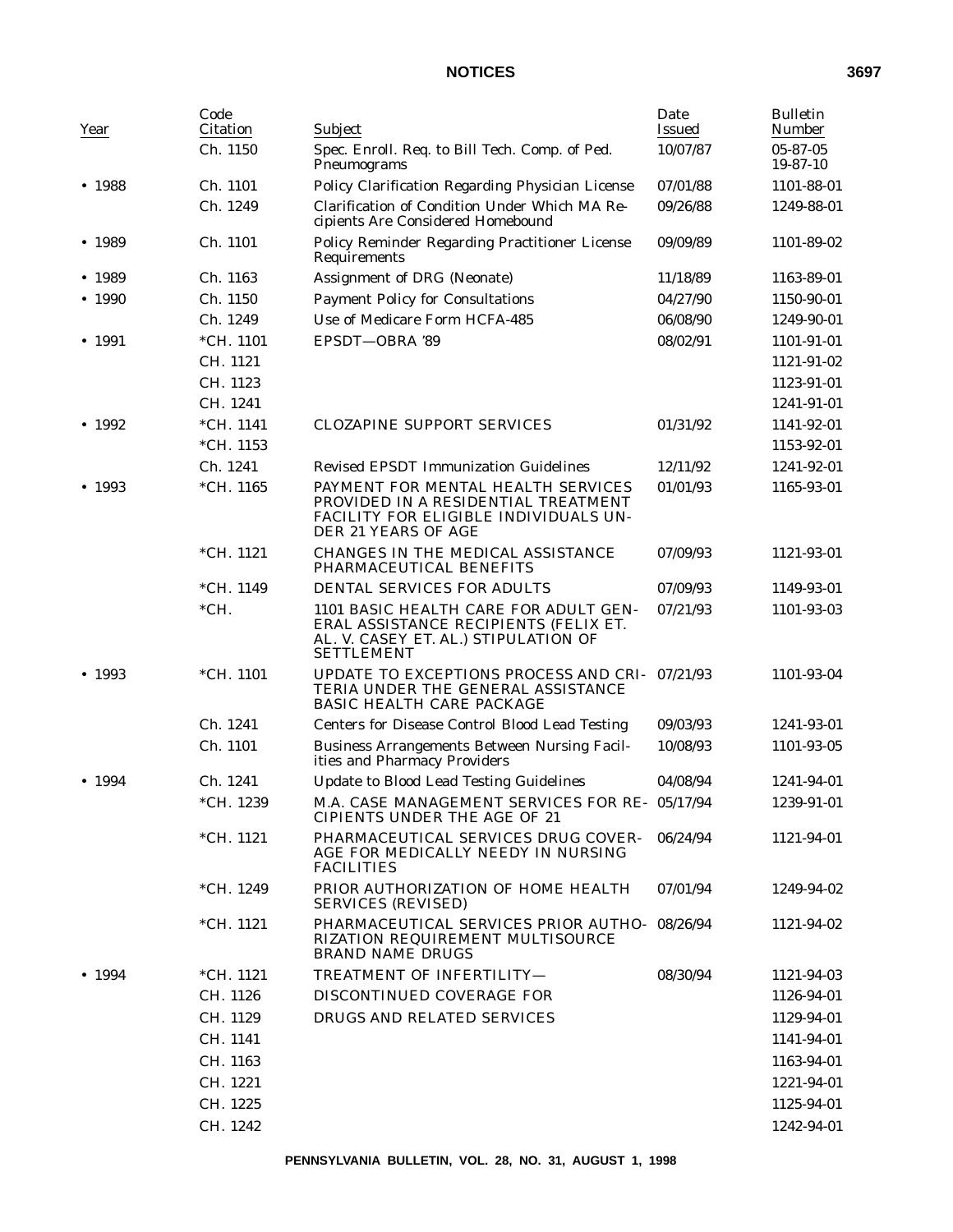| Year   | Code<br>Citation          | Subject                                                                                                                               | Date<br><b>Issued</b> | <b>Bulletin</b><br><b>Number</b> |
|--------|---------------------------|---------------------------------------------------------------------------------------------------------------------------------------|-----------------------|----------------------------------|
|        | $*CH. 1101$<br>1101-94-01 | <b>GENERAL ASSISTANCE RESTRUCTURE AS A</b><br><b>RESULT OF ACT 49</b>                                                                 |                       | 09/02/94                         |
| • 1995 | CH. 1153                  | ACCESSING OUTPATIENT WRAPAROUND<br><b>MENTAL HEALTH SERVICES</b>                                                                      | 09/08/95              | 1153-95-01                       |
|        | CH. 1157                  | <b>MENTAL HEALTH SERVICES PROVIDED IN</b><br>NON-JCAHO                                                                                | 09/08/95              | 1157-95-01                       |
|        | CH. 1165                  | UPDATE-JCAHO-ACCREDITED RTF SERVICES                                                                                                  | 09/08/95              | 1165-95-01                       |
| • 1995 | *CH. 1153                 | PRIOR AUTHORIZATION OF PARTIAL HOSPI-<br><b>TALIZATION</b>                                                                            | 12/30/94              | 1153-95-01                       |
|        | CH. 1163                  | PAYMENT POLICY FOR ABORTION SERVICES                                                                                                  | 12/15/95              | 1163-95-02                       |
| • 1996 | CH. 1101                  | LIMITS ON OFFICE VISITS UNDER THE GEN-<br>ERAL ASSISTANCE (GA) BASIC HEALTH CARE<br><b>PACKAGE</b>                                    | 03/18/96              | 1101-96-01                       |
|        | Ch. 1101                  | Medical Assistance Deductible                                                                                                         | 09/20/96              | 1101-96-02                       |
| • 1997 | Ch. 1141                  | Revision to Physician Assistant and Nurse Mid-<br>wife Supervision Requirement                                                        | 07/30/97              | 1141-97-01                       |
| • 1998 | Ch. 1101                  | <b>Regulation Changes Regarding</b>                                                                                                   | 07/01/98              | 1101-98-01                       |
|        | Ch. 1141                  | "Emergency Medical Condition"                                                                                                         |                       | 1141-98-01                       |
|        | Ch. 1150                  |                                                                                                                                       |                       | 1150-98-01                       |
|        | Ch. 1221                  |                                                                                                                                       |                       | 1221-98-01                       |
|        | Ch. 1163                  | Revision of Utilization Guidelines for Inpatient<br>Hospital Drug and Alcohol Services Under the<br><b>Medical Assistance Program</b> | 05/18/98              | 1163-98-01                       |

## **GUIDANCE MANUALS:**

- Provider Handbook 01—Physician
- Provider Handbook 03—Dentist
- Provider Handbook 04—Podiatrist
- Provider Handbook 05—Medical Supplier
- Provider Handbook 06/08—Short Procedure Unit/Ambulatory Surgical Center
- Provider Handbook 07—Chiropractor
- Provider Handbook 09—Birth Centers
- Provider Handbook 10-I—Independent Medical/Surgical Clinic
- Provider Handbook 11-I—Inpatient Hospital (Encompasses provider types General Hospital, Rehabilitation Hospital, Private Mental Hospital, State Mental Hospital and Extended Acute Psychiatric Care
- Provider Handbook ll-O—Outpatient Hospital (Encompasses provider types General Hospital, and Rehabilitation Hospital
- Provider Handbook 15—Optometrist
- Provider Handbook 16—Independent Laboratory
- Provider Handbook 17—Health Maintenance Organization
- Provider Handbook 18—Ambulance Company
- Provider Handbook 19—Pharmacy
- Provider Handbook 20—Portable X-Ray Provider
- Provider Handbook 21—Renal Dialysis Center
- Provider Handbook 22—Funeral Director
- Provider Handbook 23—Home Health Agency
- Provider Handbook 26—Rural Health Clinic
- Provider Handbook 28—Drug and Alcohol Clinic
- Provider Handbook 29—Outpatient Psychiatric Clinic
- Provider Handbook 30—Family Planning Clinic
- Provider Handbook 31—Midwives
- Provider Handbook 33—Psychiatric Partial Hospitalization Facility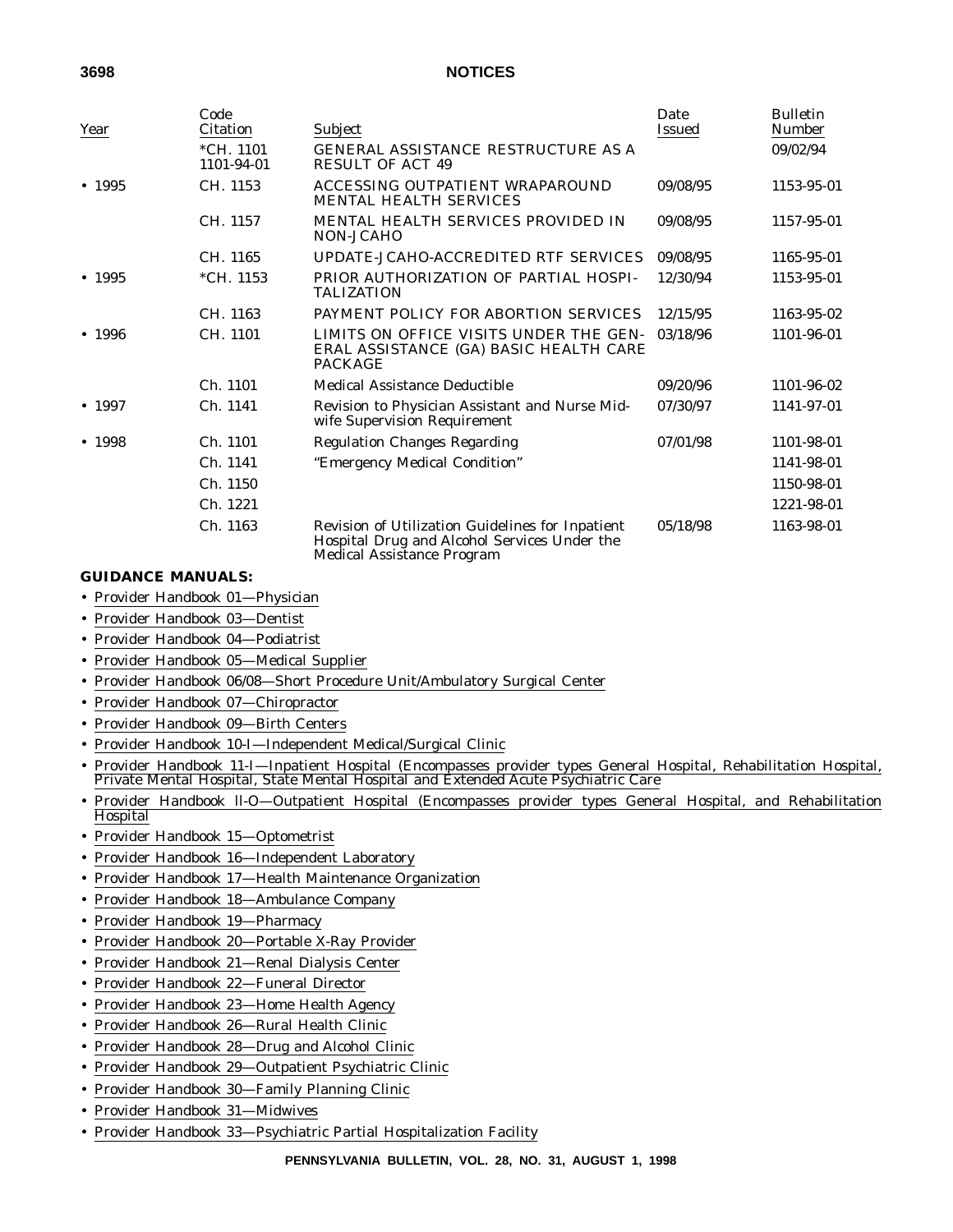- Provider Handbook 36-L—Nursing Facility Services (Encompasses provider types State Mental Retardation Center, Private ICF/MR, State Restoration Center, County Nursing Facility and Private Nursing Facility
- Provider Handbook 37—Hospice
- Provider Handbook 41—Psychologist
- Provider Handbook 42—Comprehensive Outpatient Rehabilitation Facility
- Provider Handbook 43—Physical Therapist
- Provider Handbook 44—Certified RN Anesthetist
- Provider Handbook 48—Family Based Rehabilitation Service
- Provider Handbook 49—Certified RN Practitioner
- Provider Handbook 50—Early Periodic Screening, Diagnosis and Treatment (EPSDT) Provider
- Provider Handbook 53—Extended Acute Psychiatric Care
- Provider Handbook 54—Nutritionist
- Provider Handbook 55—PA Department of Aging (PDA) Waiver
- Provider Handbook 56—Attendant Care

## **Office of Social Programs—Contact: Edward Spreha (717) 783-8741**

## **POLICY STATEMENTS:**

|        | Code            |                                                                                         | Date     | <b>Bulletin</b> |
|--------|-----------------|-----------------------------------------------------------------------------------------|----------|-----------------|
| Year   | <b>Citation</b> | <b>Subject</b>                                                                          | Issued   | <b>Number</b>   |
| • 1993 | Ch. 2620        | Increase in Personal Needs Allowance for Resi-<br>dents of Personal Care Homes          | 08/16/93 | 2620-93-02      |
| • 1998 | Ch. 2620        | Licensing Compliance Prediction System for the<br><b>Personal Care Home Regulations</b> | 06/30/98 | 99-98-01        |

## **GUIDANCE MANUALS:**

#### **Bureau of Blindness and Visual Services**

• Specialized Services Handbook

## **Bureau of Social Services**

- Attendant Care Program Fiscal Manual
- 1997-1998 Attendant Care Program Requirements (Note: Revised/Reissued Annually.)
- 1991-1992 Community Services Program for Persons with Physical Disabilities (CSPPPD)
- Home and Community-Based Services Waiver (Note: A CSPPPD Document on the Omnibus Budget Reconciliation Act Waiver, #0235.)
- Office of Social Programs Independence Waiver
- Homeless Assistance Program—Instructions and Requirements for 1998-1999 (Note: Revised/Reissued Annually.)
- Human Services Development Fund—1998-1999 Instructions and Requirements (Note: Revised/Reissued Annually.)
- Human Services Development Fund (HSDF)—Instructions and Requirements Supplements: Supplement A—Eligibility for Adult Services Funded Through the HSDF Supplement B—Services Definitions—Adult Services Supplement C—Services Definitions—Generic Services
- Medical Assistance Transportation Program—Instructions and Requirements (Note: Revised/Reissued Annually)
- Medical Assistance Transportation Program—Policy Clarifications Manual—(Note: Revised/Reissued Annually)
- Interpretive Guidelines for Personal Care Home Regulations—Chapter 2620
- Operating A Personal Care Home
- Personal Care Home Administrator Training Requirements

#### **Office of Children, Youth & Families—Contact: Brian G. Kahler 717-787-5199**

#### **POLICY STATEMENTS:**

| Year   | Code<br>Citation | <b>Subject</b>                                                                     | Date<br>Issued | <b>Bulletin</b><br><b>Number</b> |
|--------|------------------|------------------------------------------------------------------------------------|----------------|----------------------------------|
| • 1980 | Ch. 3140         | Funding of Basic Ed. Components of Private Day<br><b>Treatment Center Programs</b> | 10/29/80       | 99-80-22                         |
| • 1981 | Ch. 3490         | Reporting Suspected Child Abuse in Institutions,<br>Schools, Facilities & Agencies | 09/30/81       | 3490-81-02                       |

**PENNSYLVANIA BULLETIN, VOL. 28, NO. 31, AUGUST 1, 1998**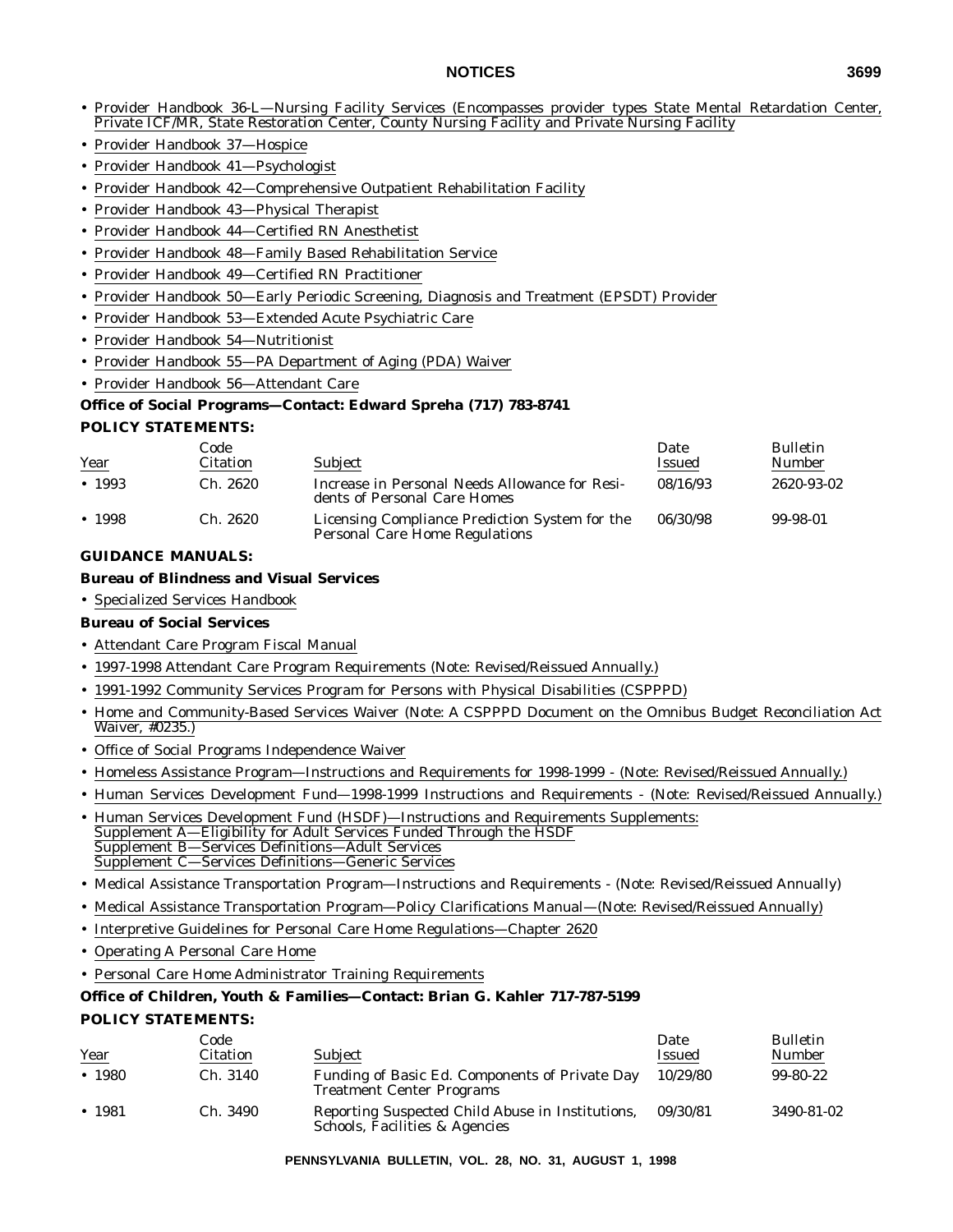| Year   | Code<br>Citation | Subject                                                                                                               | Date<br><b>Issued</b> | <b>Bulletin</b><br>Number |
|--------|------------------|-----------------------------------------------------------------------------------------------------------------------|-----------------------|---------------------------|
| • 1982 | Ch. 3140         | Elig. Reg. Relating to Adjudicated Delinquent<br>Youth Under the Title IV-E Placement Maint.<br>Prog.                 | 10/01/82              | 3140-82-01                |
| • 1983 | Ch. 3130         | Clarification of the Definition of "Accept for Ser-<br>vice"                                                          | 02/04/83              | 3130-83-03                |
|        | Ch. 3700         | Waiver for Foster Family Homes by Foster Family 02/04/83<br><b>Care Agencies</b>                                      |                       | 3700-83-01                |
|        | Ch. 3130         | Clarification of County C & Y Agency Require-<br>ments with Respect to Fee Setting                                    | 02/04/83              | 3130-83-04                |
|        | Ch. 3130         | Participation on Agency Administrative Review<br>Panel                                                                | 02/04/83              | 3130-83-06                |
|        | Ch. 3130         | Clarif. on Caseworker-to-Family Case Load Ratio<br>& Case Management Functions                                        | 02/04/83              | 3130-83-07                |
|        | Ch. 3140         | Clarif. of Adoption Asst. to Relatives in Adoption<br>Cases                                                           | 05/02/83              | 3140-83-07                |
|        | Ch. 3140         | Response. of the Co. for Legal Representation for<br><b>Children and Parents</b>                                      | 06/10/83              | 3140-83-09                |
| • 1983 | Ch. 3140         | Reimbursement to Parents for the Cost of Child<br><b>Visits</b>                                                       | 08/15/83              | 3130-83-11                |
|        | Ch. 3130         | Child Placement Regist. Index                                                                                         | 08/29/83              | 99-83-18                  |
| • 1984 | Ch. 3140         | <b>Reimbursement Rates for Placements in</b><br>VisionQuest Wilderness & Wagon Train Programs                         | 01/12/84              | 3140-84-01                |
|        | Ch. 3001         | Transmittal of Interdpt. Memo. on Nonimmunized<br><b>Students Excluded from Attending School</b>                      | 07/08/84              | 99-84-13                  |
| • 1984 | Ch. 3490         | Release of Child Abuse Info. to the Media                                                                             | 08/15/84              | 99-84-20                  |
|        | Ch. 3700         | <b>Reimbursement for Relative Foster Parents</b>                                                                      | 09/01/84              | 3130-84-07<br>3700-84-02  |
|        | Ch. 3140         | <b>VisionQuest Policy</b>                                                                                             | 09/07/84              | 3140-84-05                |
| • 1985 | Ch. 3001.5       | Unannounced Visits to Licensed & Approved<br>Facilities/Agencies                                                      | 08/20/85              | 99-85-18                  |
|        | Ch. 3130         | Non-Mandatory Regis. Requirement for Individ.<br>18 Yrs. & Older with PA Adoption Cooperative<br>Exch.                | 09/16/85              | 99-85-24                  |
|        | Ch. 3490         | Providing Copies of Child Abuse Reports to Sub-<br>jects                                                              | 11/20/85              | 99-85-28                  |
|        | Ch. 3490         | Abandoned Children and the Child Protective Ser- 12/02/85<br>vices Law                                                |                       | 99-85-29                  |
| • 1986 | Ch. 3140         | <b>Continuing Eligibility for Adoption Assistance</b>                                                                 | 04/15/86              | 3140-86-02                |
|        | Ch. 3490         | Law Enforcement Officials as Perpetrators of Sus-<br>pected Child Abuse                                               | 07/15/86              | 3490-86-04                |
|        | Ch. 3350         | <b>Screening Prospective Adoptive Parents Pursuant</b><br>to Act 33 of 1985                                           | 09/02/86              | 3350-86-01                |
|        | Ch. 3140         | Title IV-E Elig. Issues                                                                                               | 09/18/86              | 3140-86-05                |
| • 1987 | Ch. 3490         | Implementation of Child Protective Svc. Policies<br>Relating to Alleged Medical Neglect of Disabled<br><b>Infants</b> | 05/01/87              | 3490-87-01                |
|        | Ch. 3170         | Fin. Part. in Costs of Co. Human Svc. Depts.                                                                          | 08/31/87              | 3140-87-02                |
|        | Ch. 3490         | Sharing Child Abuse Info Among DPW Offices                                                                            | 09/01/87              | 3490-87-03                |
| • 1987 | Ch. 3140         | <b>Personal Incident Costs</b>                                                                                        | 10/01/87              | 3140-87-05                |
|        | Ch. 3130         | Child Placements with Emergency Caretakers                                                                            | 10/15/87              | 3130-87-07                |
| • 1989 | Ch. 3350         | <b>Adoption Record Disclosure</b>                                                                                     | 06/06/89              | 3350-89-01                |
|        | Ch. 3490         |                                                                                                                       | Definition of Founded |                           |
|        | 06/08/89         | 3490-89-01                                                                                                            |                       |                           |
|        |                  |                                                                                                                       |                       |                           |

Report of Child Abuse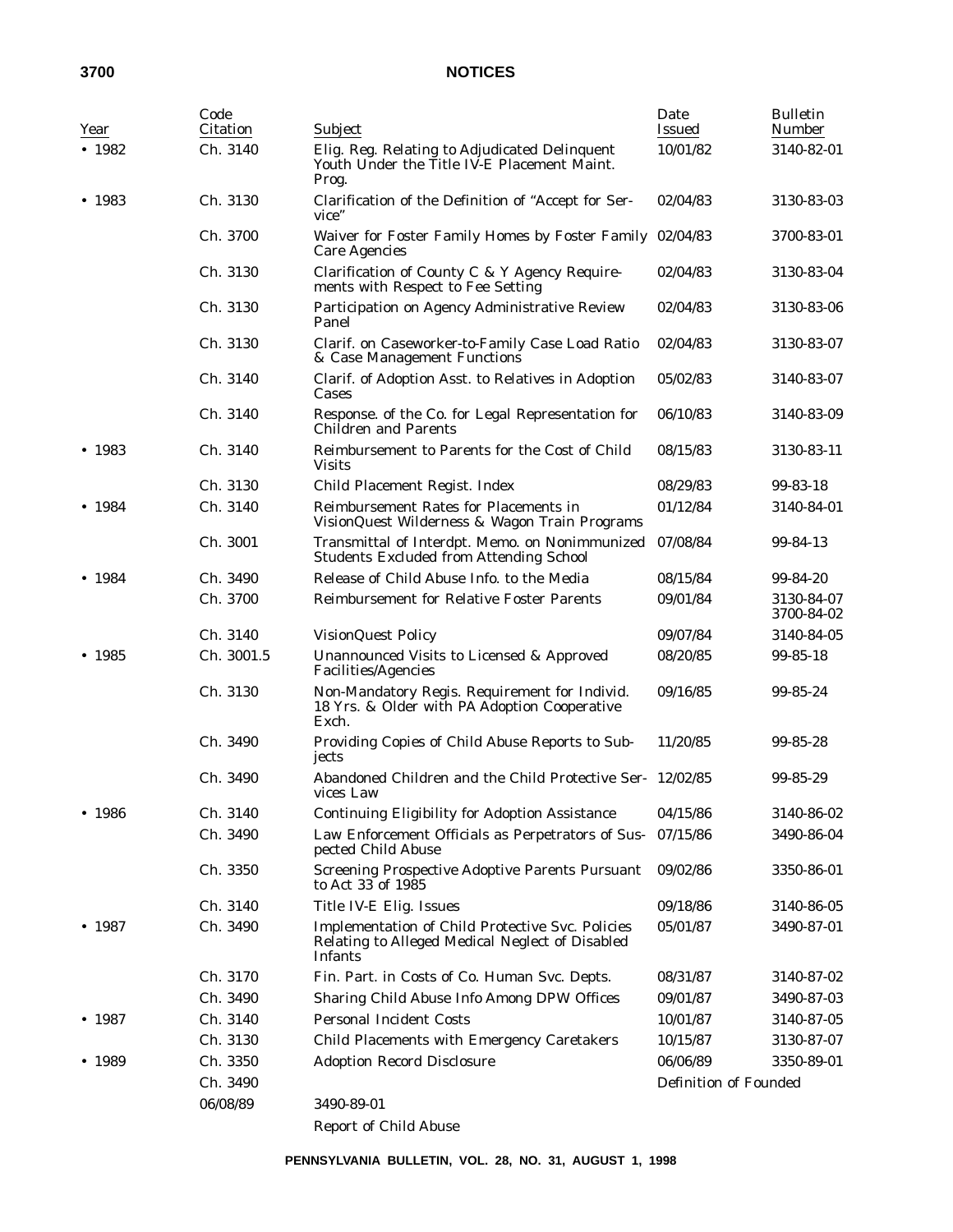| Year           | Code<br>Citation | Subject                                                                                                                   | Date<br><b>Issued</b> | <b>Bulletin</b><br><b>Number</b> |
|----------------|------------------|---------------------------------------------------------------------------------------------------------------------------|-----------------------|----------------------------------|
| $\bullet$ 1992 | Ch. 3040         | Establishing Waiting List Service Priorities                                                                              | 06/27/92              | 3040-92-01                       |
| • 1994         | Ch. 3130         | County Children and Youth Agency Responsibility<br>for Juveniles in Police Custody                                        | 03/19/94              | 3130-93-02                       |
|                | Ch. 3270         | Overpopulation of Indoor                                                                                                  | 07/30/94              | 3001-94-01                       |
|                | Ch. 3280         | <b>Child Care Space</b>                                                                                                   |                       |                                  |
| • 1995         | Ch. 3040         | Application in County of Residence for the Subsi-<br>dized Child Day Care Program                                         | 10/30/95              | 3040-95-01                       |
|                | Ch. 3270         | <b>Certified Childcare</b>                                                                                                | 11/01/95              | 3001-95-01                       |
|                | Ch. 3280         | <b>Professional Credential</b>                                                                                            |                       |                                  |
|                | Ch. 3290         |                                                                                                                           |                       |                                  |
| • 1996         | Ch. 3040         | Subsidized Child Day Care Number of Days of<br><b>Enrollment for Service</b>                                              | 07/06/96              | 3040-96-01                       |
|                | Ch. 3001         | Day Care—Supervision of Children                                                                                          |                       | 3001-96-01                       |
|                | Ch. 3001         | Day Care-Posting DPW Inspection Summaries                                                                                 |                       | 3001-96-02                       |
|                | Ch. 3001         | Day Care-Inaccessibility of Above Ground Swim-<br>ming Pools                                                              |                       | 3001-96-03                       |
|                | Ch. 3001         | Day Care-Departmental Access to the Facility<br><b>Premises</b>                                                           |                       | 3001-96-04                       |
|                | Ch. 3140         | <b>AFCARS</b>                                                                                                             |                       | 3140-96-01                       |
|                | Ch. 3140         | Title IV-A Emergency Assistance Fiscal<br>Procedures/EA Delinquency Prohib.                                               |                       | 3140-96-02                       |
|                | Ch. 3170         | Maximum Rate of Participation for County Chil-<br>dren and Youth Agencies                                                 |                       | 3170-96-01                       |
|                | Ch. 3490         | <b>Act 151 Amendments</b>                                                                                                 |                       | 3490-96-01                       |
|                | Ch. 3490         | <b>Clearance Statements for School Employees</b>                                                                          |                       | 3490-96-02                       |
|                | Ch. 3490         | Certification and Training for Children and Youth<br><b>Workers</b>                                                       |                       | 3490-96-03                       |
|                | 00               | <b>OCYF Bulletin Board Systems</b>                                                                                        |                       | 00-96-02                         |
|                | 00               | Update of Policies and Procedures for Juveniles in<br>Detention                                                           |                       | 00-96-03                         |
|                | 00               | Maximization of the OCYF's Grant Funds                                                                                    |                       | 00-96-04                         |
|                | 00               | Surveying and Evaluating Child Welfare Agencies<br>Implementation and Compliance with MEPA                                |                       | 00-96-06                         |
|                | 00               | Title IV-E and Title IV-A Invoicing/Two Year Limit                                                                        |                       | 00-96-09                         |
| • 1997         | Ch. 3001         | Day Care-Exemption from Immunization Re-<br>quirements                                                                    | 03/29/97              | 3001-97-01                       |
|                | Ch. 3001         | Day Care-Ground Surface Requirements                                                                                      | 06/01/97              | 3001-97-02                       |
|                | Ch. 3140         | Needs-Based Budget Plan/Budget Amendment Re-<br>view Criteria                                                             | 01/03/97              | 3140-97-01                       |
|                | Ch. 3140         | Availability of Federal Financial Participation For<br>Profit Residential Child Care Facilities                           |                       | 3140-97-02                       |
|                | Ch. 3140         | <b>AFCARS/SACWIS</b>                                                                                                      |                       | 3140-97-03                       |
|                | Ch. 3140         | 1997/98 Final Child Welfare Needs-Based Alloca-<br>tions                                                                  |                       | 3140-97-04                       |
|                | Ch. 3140         | 1997/98 Title IV-E Independent Living Program<br>Guidelines                                                               |                       | 3140-97-05                       |
|                | Ch. 3140         | Temporary Assistance to Needy Families Proce-<br>dures                                                                    | 03/05/98              | 3140-97-06                       |
|                | Ch. 3140         | FY 1998/99 County Children and Youth Needs-<br>Based Plan Guidelines and FY 1997/98 Implemen-<br>tation Plan Instructions | 07/18/97              | 3140-97-08                       |
|                | Ch. 3350         | Statewide Adoption Network (SWAN) Policies and 01/15/98<br>Procedures                                                     |                       | 3350-97-01                       |

**PENNSYLVANIA BULLETIN, VOL. 28, NO. 31, AUGUST 1, 1998**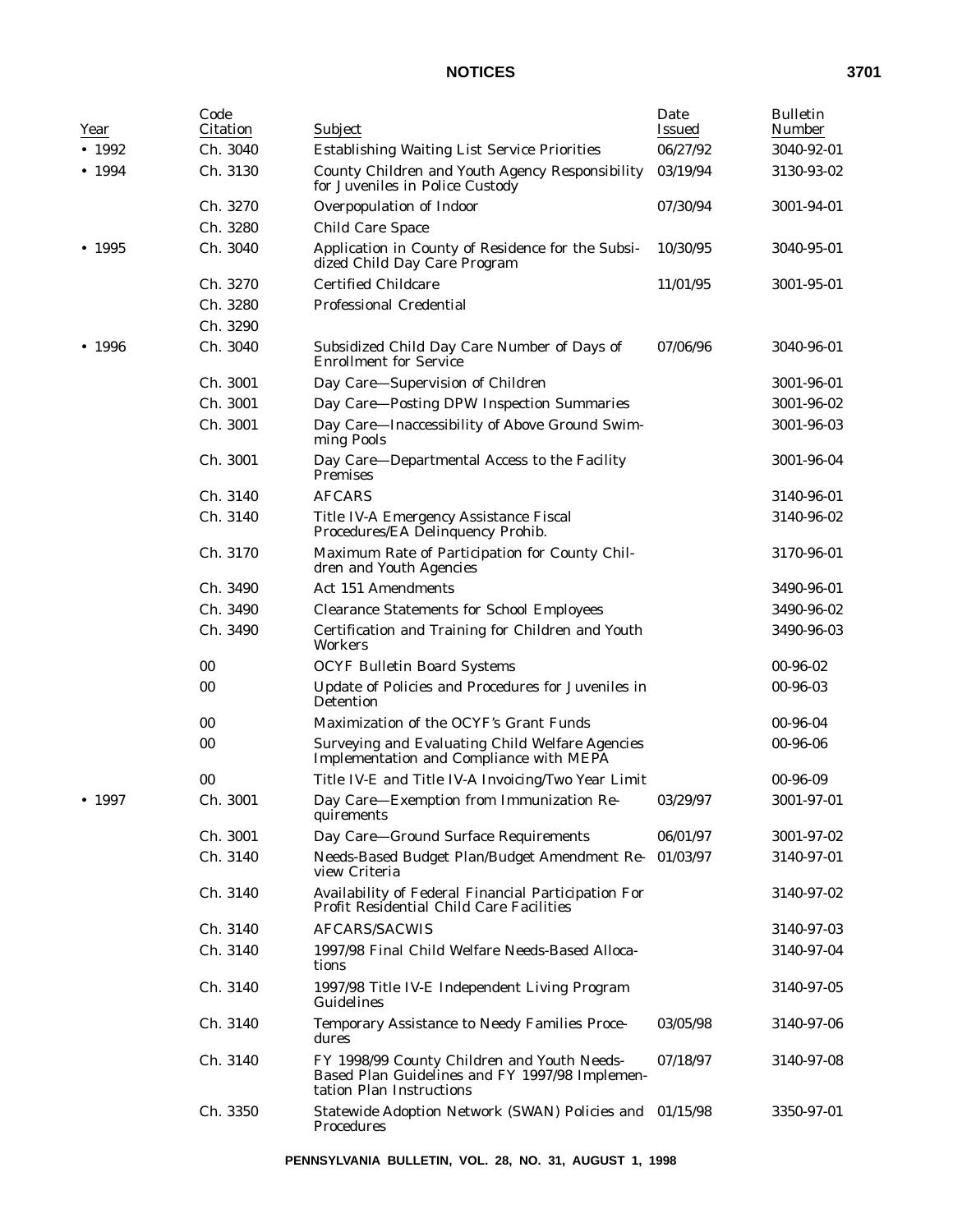| Year   | Code<br><b>Citation</b> | Subject                                                                                                                     | Date<br><b>Issued</b> | <b>Bulletin</b><br><b>Number</b> |
|--------|-------------------------|-----------------------------------------------------------------------------------------------------------------------------|-----------------------|----------------------------------|
|        | 00                      | Kinship Care Guidelines                                                                                                     | 10/01/97              | $00-97-06$                       |
|        | 00                      | Access to Pennsylvania State Police Records                                                                                 | 10/01/97              | $00-97-09$                       |
|        | 00                      | Megan's Law—Providing Information Regarding<br>Sexually Violent Offenders, Releasing Case Record<br><b>Information</b>      | 10/14/97              | $00-97-11$                       |
|        | 00                      | Priority Placement Request Procedures for the<br>Interstate Compact on the Placement of Children                            | 12/01/97              | $00-97-12$                       |
|        | Ch. 3490                | County Children and Youth Risk Assessment Poli-<br>cies and Procedures                                                      | 04/15/97              | 3490-97-01                       |
| • 1998 | Ch. 3130                | Interim Implementation Guidelines for the Adop-<br>tion and Safe Families Act                                               | 03/26/98              | 3130-98-01                       |
|        | Ch. 3140                | FY 1999/2000 County Children and Youth Needs-<br>Based Plan Guidelines and FY 1998/99 Implemen-<br>tation Plan Instructions | 04/13/98              | 3140-98-01                       |
|        | Ch. 3140                | NMEPA 1994-Small Business Job Protection Act<br>of 1996                                                                     | 02/07/98              | 3140-98-03                       |
|        | Ch. 3170                | Maximum Rates of State Participation for County<br>Children and YouthAgencies                                               | 04/03/98              | 3170-98-01                       |
|        | 00                      | Children Placed a Substantial Distance From<br>Home                                                                         | 02/01/98              | 00-98-03                         |
|        | 00                      | 1997 Association of Juvenile Compact Administra-<br>tors Rules and Regulations Amended Travel Per-<br>mit                   | 06/01/98              | $00 - 98 - 06$                   |

#### **GUIDANCE MANUALS:**

- Update of Policies and Procedures for Juveniles in Detention
- 96-97 Title IV-E Independent Living Program Guidelines and Application Process
- Act 151 Amendments
- Clearance Statements for School Employees
- Certification and Training for Children and Youth Workers
- Maximization of the Office of Children, Youth and Families' Grant Funds
- Office of Children, Youth and Families Bulletin Board System
- Adoption and Foster Care Reporting System
- Title IV-A EA Fiscal Procedures/EA Delinquency Prohibition
- FY 97-98 County Children and Youth Needs-Based Plan and FY 96-97 Implementation Plan Instructions
- Education Portions of ''Non-Educational'' Residential Placements
- Federal Regulations Affecting Children's Eligibility for Supplemental Security Income (SSI) Benefits
- Children Living on Their Own: Referrals from School Districts
- Title IV-E Placement Maintenance and Adoption Assistance Invoicing
- Distribution of OCYF Children and Youth Survey and Evaluation Manual
- Indirect Costs Guidelines for County Children and Youth Agencies
- Multiethnic Placement Act of 1994: Procedures to Implement
- Statewide Adoption Network (SWAN) Policies and Procedures
- Continuity of Health Care for Children in the Custody of County Children and Youth Agencies
- Emergency Assistance Initiative—County Child Welfare Services
- Needs-Based Plan and Fourth Quarter Invoice Submission
- Supreme Court Decision A.Y. v. Department of Public Welfare and Allegheny County Children and Youth
- Amendments to the Child Protective Services Law that became effective July 1, 1995
- Family to Family Restructuring Foster Care Initiative Grants
- Revised Waiver Procedure for Regulations Governing Children and Youth Social Service Programs
- Request for Medical Assistance Benefits for Juveniles Placed in County Juvenile Detention Centers
- EPSDT Protocol for Children in Placement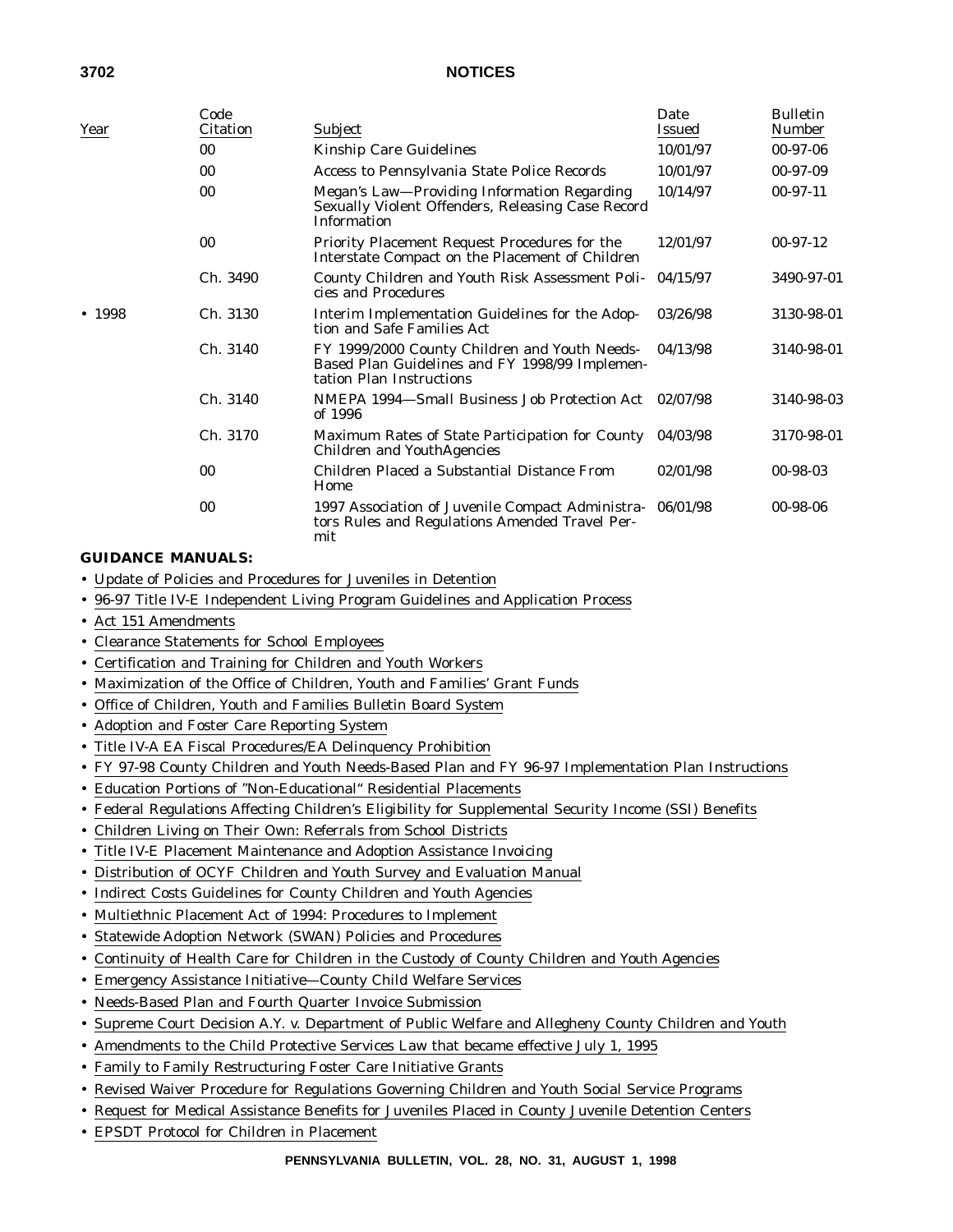- Consent to EPSDT Child Screening
- County Children and Youth Program Title XX and Title IV-B Procedures
- Random Moment Time Study/Federal Funding Components
- Surveying and Evaluating Satellite Offices of Private Foster Care and Adoption Agencies
- Compliance with the Conflict of Interest Provisions of Chapter 3680—Administration of Private Children and Youth Social Service Agencies
- Notice to Implement Maher vs. White Court Opinion—Civil Action No. 90-96-74
- Medical Assistance for Children
- Automatic MA Enrollment for Children Placed by County Children and Youth Agencies and Juvenile Probation Officers
- Planning Permanent Families for Children Residing in Mental Retardation Residential Facilities
- County Children and Youth Agency Responsibility for Juveniles in Police Custody
- Audit Clause Language for Use in All County Child Welfare Service Provider Contracts
- Interagency and Intergovernmental Agreements
- Coordination of Child Support Collections Between County Children and Youth Agencies and County Domestic Relations Sections
- Transmittal of Regulations Amending Chapter 3130 Administration of County Children and Youth Social Service Programs
- County Claiming for Child Welfare Training Costs
- Services for Children in Foster Family Care Who are Placed Out-of-County
- Mother/Infant Foster Care—Title IV-E
- Statements of Policy—Amendments to Chapter 3130 Due Process Protections for Parents and Children
- Title IV-D Collections/Title IV-E Invoicing
- Inter-country and Independent Interstate Adoptions
- Submission of Title IV-E Invoices and Quarterly Expenditure Reports
- COBRA (P. L. 99-272) Changes to Title IV-E Adoption Assistance and Placement Maintenance Costs Incident to Special Needs Adoption
- Screening Student Interns
- Status of OCYF Regulations
- Early Intervention Services and Referrals by County Children and Youth Agencies for Handicapped or ''At Risk'' Preschool Children
- County Children and Youth Advisory Committee Guidelines
- Indirect Costs Under the County Costs Allocations Plan Guidelines
- Reporting Unusual Incidents at Facilities and Agencies Licensed or Approved by the Office of Children, Youth and Families
- Changed Procedure for Conducting MA Eligibility Redeterminations for Children Not Receiving Title IV-E Benefits
- Interstate Compact on the Placement of Children
- Reporting of Indirect Costs—County Children and Youth Services
- Interstate Compact on Juveniles
- Instruction for Completing the Revised Child Protective Services Investigation Report
- PA Adoption Cooperative Exchange Standard Operating Procedures Manual
- Jurisdiction of Office of Hearing and Appeals in Family Service Plans Cases
- Model Case Plan Forms and Instructions
- Revision to Child Placement Registration Index
- Application of Chapter 3700 Regulations When Relatives Provide Substitute Family Care
- Implementation of Allowable Costs for Title IV-E Placement Maintenance and Adoption Assistance Program
- Audit Requirements for the County Children and Youth Audit Reports
- Description of the PA Children and Youth Information System
- 3130.31(4) Case Management Responsibilities When a Report of Suspected Child Abuse is received Involving a Case Already Accepted for Service
- Clarification of Eligibility Requirements Re: Adjudicated Delinquent Youth Under Title IV- E Placement Maintenance Program
- 3140.203(2), 3140.203(b)(6) and 3140.204(d) Adjustment to Adoption Assistance (Subsidy) Agreements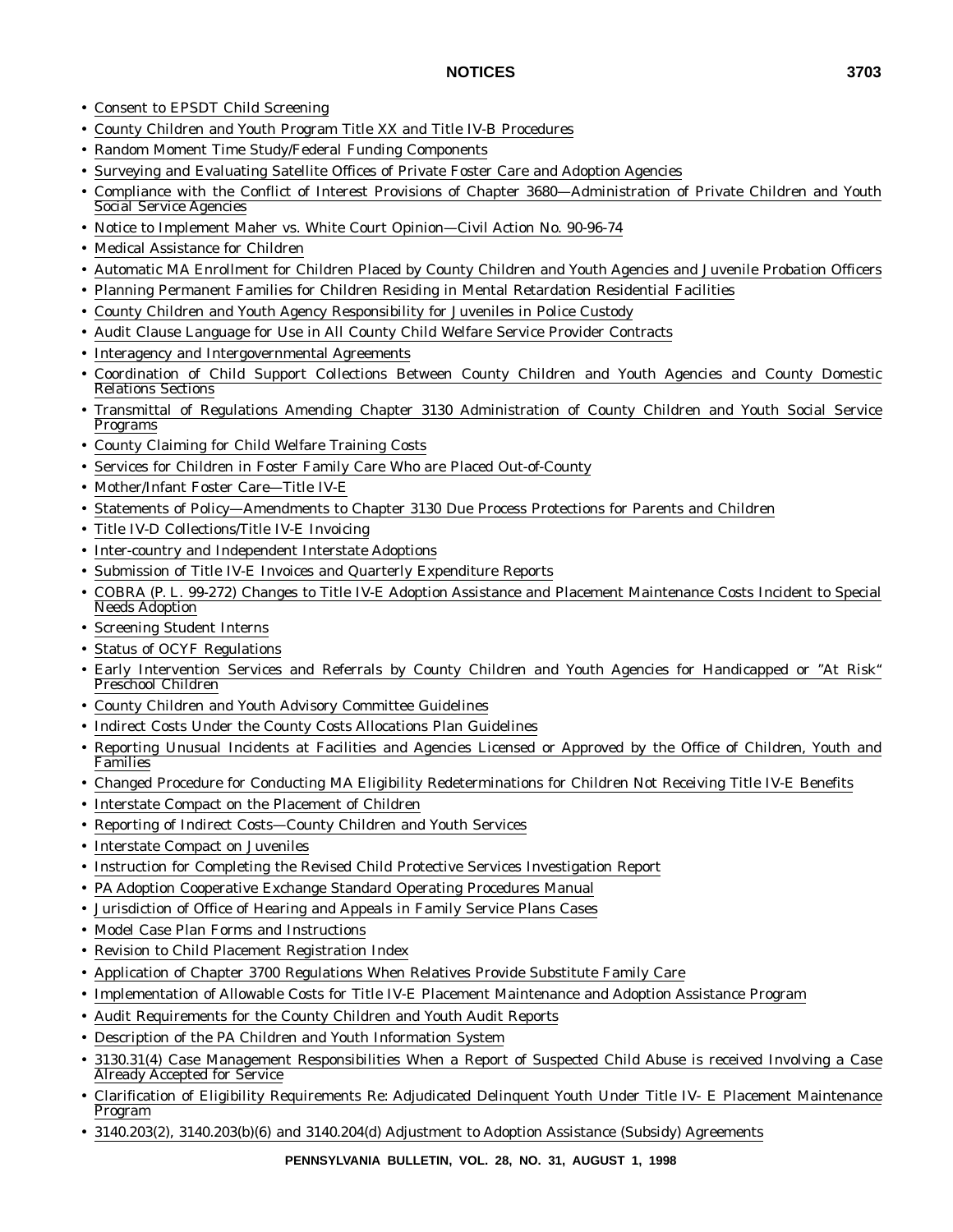- Issuance of OCYF Complaint Policy Procedures
- Notice of Right to Appeal for Spanish Speaking Clients
- Eligibility Determination Procedures for Placement Maintenance, Adoption Assistance, Medical Assistance
- Release of Inspection/Monitoring Reports
- Guidelines for Approving Foster Families to Have More than Six Children in a Home
- Contracts for the Administration of the Local Management Agencies
- Local Management Agency Policy and Procedures Manual
- ''Dear Contractor Letters''—a series of letters providing contract clarifications for subsidized child day care

## **INTERNAL GUIDELINES:**

- Children and Youth Survey and Evaluation Manual
- Needs-Based Plans and Budgets: A Guide to Program Decisions
- Child Death Review Policy and Procedures
- Children and Youth System Policy and Procedures Manual: Accessing Mental Health Services Provided in a Residential Treatment Facility
- A Guide to Foster Parenting
- Application of Child Day Care Service Regulations 10/21/94, Class I Bulletin, 00-94-10
- Procedures for the Regulation of Child Day Care Facilities 2/13/95, Class I Bulletin, 00-95-03
- Waivers of Child Day Care Service Regulations 7/3/95, Class I Bulletin, 00-95-07
- Youth Development Center/Youth Forestry Camp Policy Manual

## **Office of Mental Health and Substance Abuse Services/Mental Retardation**

### **Contact: Kathy Raptosh—717-787-4114 & Dave Kauffman 717-783-3636 POLICY STATEMENTS:**

| Year    | Code<br>Citation | Subject                                                                                                                          | Date<br>Issued | <b>Bulletin</b><br><b>Number</b> |
|---------|------------------|----------------------------------------------------------------------------------------------------------------------------------|----------------|----------------------------------|
| • 1981  | Ch. 4000         | Procedures for Charging & Collecting of Tuition<br>Expenses for School-Age Residents in MR & MH<br><b>Residential Facilities</b> | 09/02/81       | 199-81-01                        |
| $-1982$ | Ch. 4000         | Respon. for Collection of Tuition Exp. Under Act<br>199 of 1980 for Out-of-State Residents                                       | 03/17/82       | 199-82-01                        |
|         | Ch. 4000         | Notice of Assessments (Joint MH/MR Bulletin)                                                                                     | 04/16/82       | $99 - 82 - 15$                   |
| • 1985  | Ch. 4000         | County Indirect Cost Allocation Plan Guideline<br>Update-Maintenance In Lieu of Rent as a Direct<br>Cost (Joint MH/MR Bulletin)  | 08/22/85       | 99-85-17                         |
| • 1986  | Ch. 6000         | Procedures for Review of Service Eligibility and<br><b>Termination Decisions</b>                                                 | 01/17/86       | 99-86-01                         |
| • 1987  | Ch. 4305         | <b>Community MH/MR Liability</b>                                                                                                 | 05/21/87       | 4305-87-2                        |
| • 1988  | Ch. 4305         | <b>Quarterly Liability Summaries</b>                                                                                             | 01/29/88       | 4305-88-01                       |
|         |                  | <b>Office of Mental Health and Substance Abuse Services</b>                                                                      |                |                                  |

**Contact: Kathy Raptosh (717) 787-4114**

#### **POLICY STATEMENTS:**

|        | Code            |                                                                                                     | Date     | <b>Bulletin</b> |
|--------|-----------------|-----------------------------------------------------------------------------------------------------|----------|-----------------|
| Year   | <b>Citation</b> | <b>Subject</b>                                                                                      | Issued   | Number          |
| • 1981 | Ch. 5001        | Expiration of 4th Provisional Cert. of Compliance                                                   | 12/15/83 | 99-83-49        |
| • 1984 | Ch. 5250        | Guidelines for Delivery of MH Forensic Svs. to<br>Persons in Co. Jails & Persons on Prob. or Parole | 08/27/84 | 99-84-38        |
| • 1985 | Ch. 4210        | <b>Readmission from Community Placement Within</b><br>30 Days of Discharge                          | 05/30/85 | $99 - 85 - 21$  |
|        | Ch. 5001        | Administration of Psychotropic Medication to Pro-<br>testing Patients                               | 03/11/85 | $99 - 85 - 10$  |
| • 1986 | Ch. 5001        | Implementation of Act 33 of 1985                                                                    | 03/19/86 | 99-86-11        |
|        | Ch. 5100        | <b>Involuntary Outpatient Commitment</b>                                                            | 05/08/86 | 99-86-14        |

**PENNSYLVANIA BULLETIN, VOL. 28, NO. 31, AUGUST 1, 1998**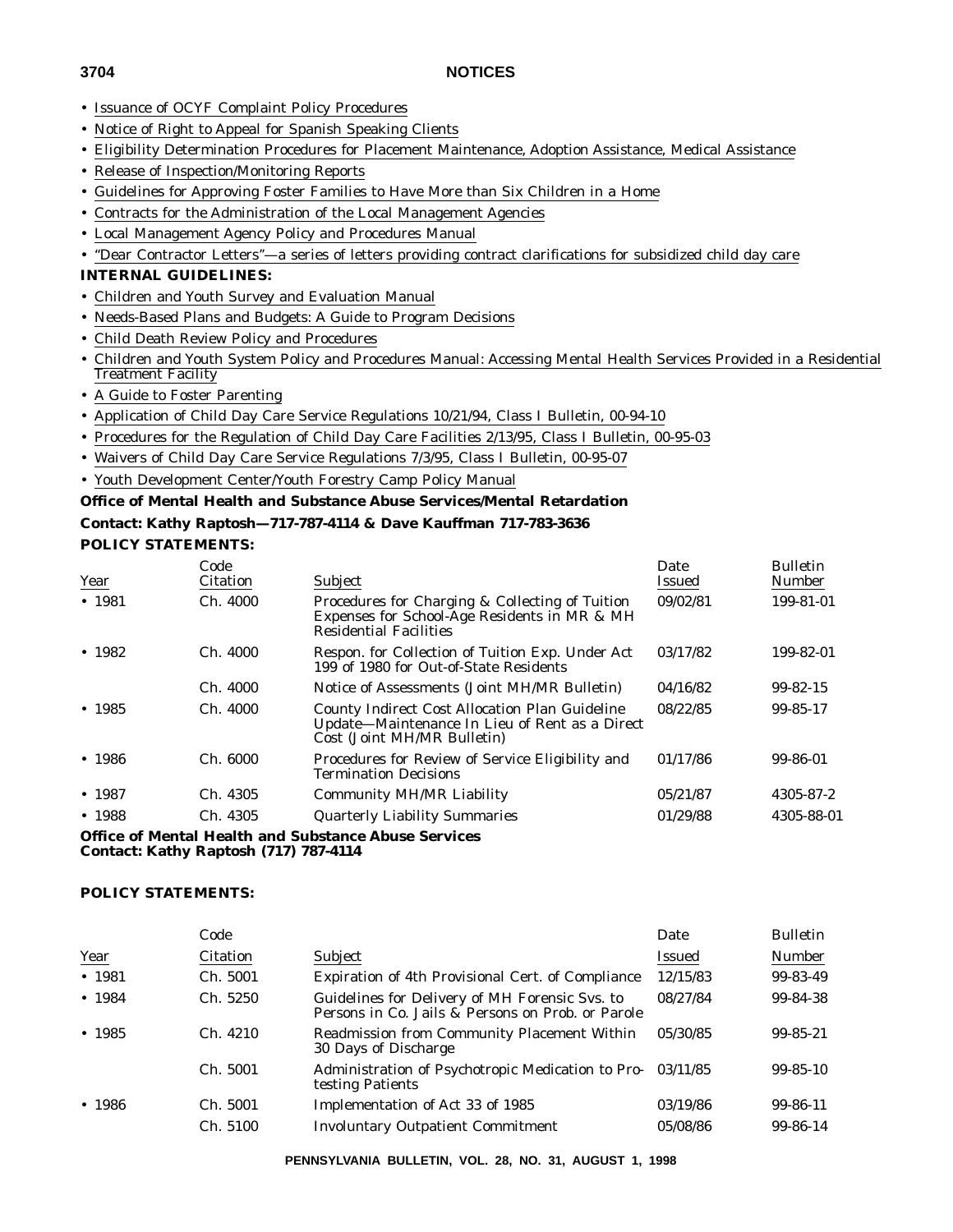| Year           | Code<br><b>Citation</b> | Subject                                                                                       | Date<br><b>Issued</b> | <b>Bulletin</b><br>Number |
|----------------|-------------------------|-----------------------------------------------------------------------------------------------|-----------------------|---------------------------|
| • 1987         | Ch. 4210                | Dis. Plan. Response. for SMH Child/Adoles. Prog.<br>& Co. MH/MR Program                       | 01/16/87              | $99 - 87 - 10$            |
|                | Ch. 5100                | Guidelines for Assessing & Documenting the Dan- 01/16/87<br>gerousness of Mentally Ill Adults |                       | 99-87-07                  |
|                | Ch. 5100                | Not. of Grievance & Appeal Proc. Involuntary<br><b>Outpatient Commitment</b>                  | 09/08/87              | 99-87-23                  |
| $\bullet$ 1993 | Ch. 5221                | Intensive Case Management Record Requirements 09/21/93                                        |                       | 5221-93-01                |

## **POLICY STATEMENTS:**

## **Office of Mental Retardation—Contact: Dave Kauffman (717) 783-3636**

| • 1981 | Ch. 6000 | Policies and Procedures Governing Admissions,<br>Commitment, Transfers, and Discharges at State-<br><b>Operated Mental Retardation Facilities</b> | 12/01/81 | 99-81-51             |
|--------|----------|---------------------------------------------------------------------------------------------------------------------------------------------------|----------|----------------------|
| • 1983 | Ch. 6000 | Level of Care Documentation                                                                                                                       | 03/23/83 | 42-456.600-<br>83-01 |
| • 1984 | Ch. 6000 | Therapeutic Leave Guidelines for 2176 Waiver<br>Facilities & State/Non-State ICFs/MR                                                              | 08/01/84 | 99-84-08             |
|        | Ch. 6000 | Inspection of Care Process Facility Documentation 08/30/84<br>Requirement                                                                         |          | 42.456.1-84-01       |
|        | Ch. 6000 | Community Residential Program Slot & Funding<br>Adj.                                                                                              | 12/27/84 | 99-84-20             |
|        | Ch. 6000 | Supplement & Amendment to DPW Policy on<br>Support Svcs for Persons with MR and Their<br>Families                                                 | 12/27/84 | 99-84-21             |
| • 1985 | Ch. 6000 | Beneficiary Choice Under 2176 Waiver Prog.                                                                                                        | 02/06/85 | 99-85-02             |
| 1986   | Ch. 6000 | Need for ICF/MR Level of Care                                                                                                                     | 12/31/86 | 99-86-11             |
| • 1987 | Ch. 6000 | Revised Fair Hearing Proc. Related to Svcs. Un-<br>der 2176 Waiver Prog.                                                                          | 06/10/87 | 99-87-08             |
|        | Ch. 6000 | Doc. Requirements-Waiver Requests Increases for<br>Workers' Comp. Costs                                                                           | 09/25/87 | 99-87-15             |
|        | Ch. 6000 | Submission of Cost Rpts (MA-11s) to OMR                                                                                                           | 10/09/87 | 99-87-16             |
|        | Ch. 6000 | Conversion of Comm. Res. MR Facilities to<br><b>ICF/MR</b>                                                                                        | 10/23/87 | 99-87-17             |
|        | Ch. 6000 | DPW Reimbursement Guide. Hepatitis B in<br>Comm. MR Fac.                                                                                          | 11/25/87 | 99-87-06             |
| • 1988 | Ch. 6000 | Mandatory Child Abuse and Criminal History<br><b>Clearances</b>                                                                                   | 05/31/88 | 6000-88-02           |
|        | Ch. 6000 | Preventing, Managing and Reporting Unusual In-<br>cidents and Deaths                                                                              | 08/01/88 | 6000-88-04           |
|        | Ch. 6000 | <b>Licensing Policy and Procedure Manual</b>                                                                                                      | 08/30/88 | 6000-88-03           |
|        | Ch. 6000 | Administration and Management of Client Funds                                                                                                     | 10/05/88 | 6000-88-08           |
| • 1989 | Ch. 6000 | Guidelines for Enhancing and Conducting Direct<br>and Independent Assessment                                                                      | 10/16/89 | 6000-89-01           |
|        | Ch. 6000 | Public Law 99-457, Part H, Adoption of the 14<br><b>Components as Policy</b>                                                                      | 08/10/89 | 6000-89-02           |
| • 1990 | Ch. 6000 | Provider Agreements Under the 2176 Waiver                                                                                                         | 09/18/90 | 6000-90-04           |
|        | Ch. 6000 | <b>Family-Driven Family Support Services</b>                                                                                                      | 12/12/90 | 6000-90-01           |
|        | Ch. 6000 | <b>Support for Independent Living</b>                                                                                                             | 12/12/90 | 6000-90-02           |
|        | Ch. 6000 | Therapy and Other Specialized Services                                                                                                            | 12/18/90 | 6000-90-05           |
|        | Ch. 6000 | Policy on Employment for Persons with Mental<br>Retardation                                                                                       | 12/26/90 | 6000-90-06           |

**PENNSYLVANIA BULLETIN, VOL. 28, NO. 31, AUGUST 1, 1998**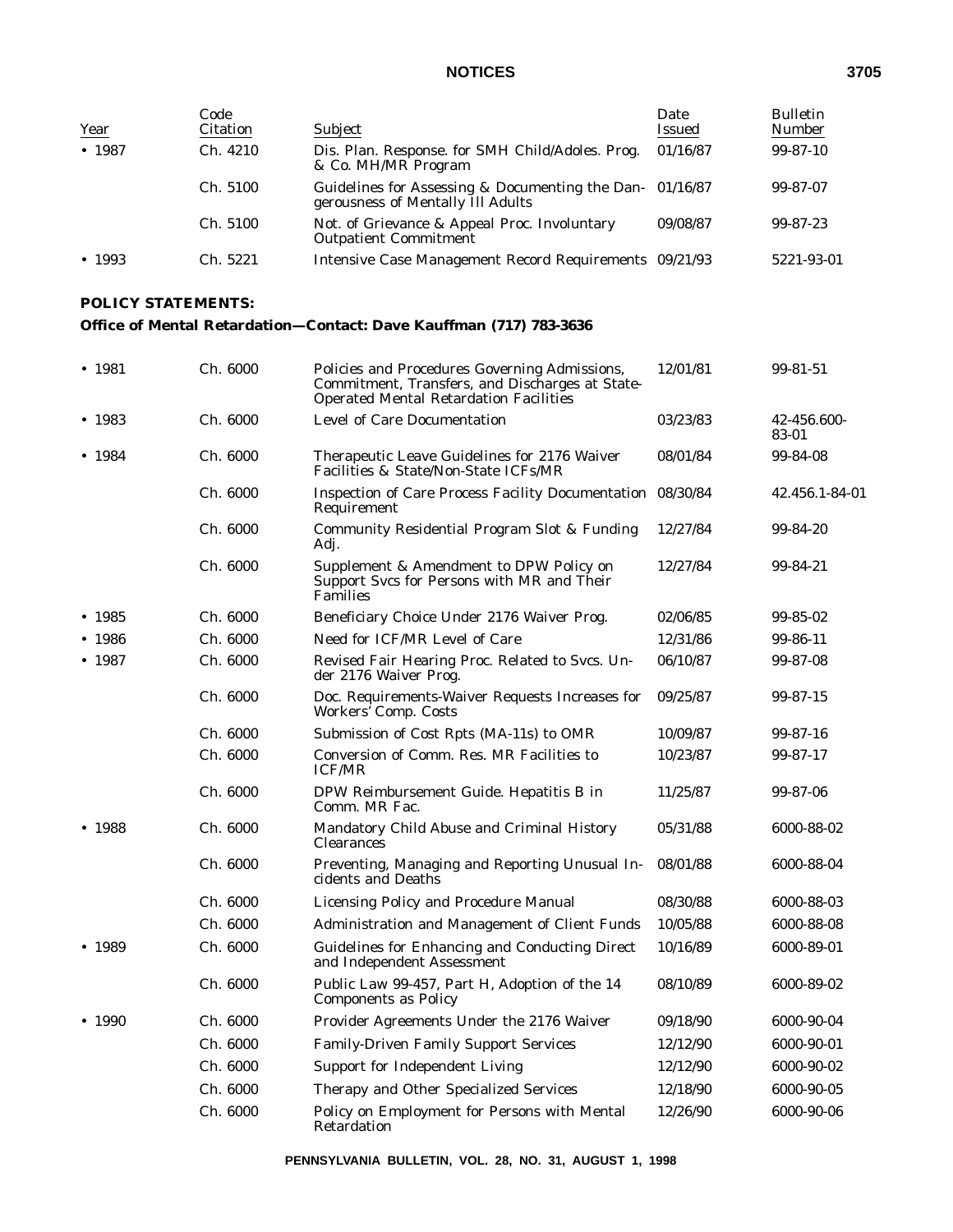| Year   | Code<br>Citation | Subject                                                                                         | Date<br>Issued | <b>Bulletin</b><br>Number |
|--------|------------------|-------------------------------------------------------------------------------------------------|----------------|---------------------------|
| • 1991 | Ch.4000          | Services for Children in Foster Family Care Who<br>Are Placed Out-of-County                     | 11/22/91       | 4000-91-01                |
| • 1996 | Ch. 6000         | Criteria for Approval of New Intermediate Care<br>Facilities for People with Mental Retardation | 04/06/96       | 6000-96-01                |
| • 1996 | Ch. 6000         | Procedures for Funding Reserved Hospital and<br>Leave Days Under 2176 Waiver                    | 04/15/96       | 6000-96-02                |
| • 1998 | Ch. 6000         | <b>Guidelines To Supporting People Moving From</b><br><b>State Centers Into The Community</b>   | 03/27/98       | $00-98-03$                |
|        | Ch. 6000         | Waiver Funding For Prevocational, Supported<br><b>Employment And Educational Services</b>       | 04/07/98       | $00-98-04$                |
|        | Ch. 6000         | Supplemental Grant Agreement Medicaid Waiver<br>For Infants, Toddlers and Families              | 05/07/98       | $00-98-05$                |

## **GUIDANCE MANUALS:**

- Work Incentives for SSI and 2176 Waiver Recipients
- Obtaining Criminal Clearances on Prospective Employees
- Applicability of Appropriate Life Safety Codes
- CRF Reporting—Revised Procedures for 2176 Waiver Recipients
- Substitute Decision-Making for Medical Treatment
- Adult Day Services Performance Guidelines for Counties
- Residential Data System Instructional Manual
- Correction to Residential Data System Instructional Manual
- Positive Approaches
- Licensing Policies and Procedures for ICFs/MR
- Applicability of OMB Circular A-133 for Non-State ICFs/MR
- Information on Public Law 102-119 Reauthorization of the Individuals with Disabilities Education Act
- Issuance of Audit Guidelines for Non-State Operated ICFs/MR County Responsibilities for Waiver Case Management
- County Responsibilities for Waiver Funded Habilitation in a Private Home
- Supporting People in the Community
- Amendments to Licensing Policy and Procedure Manual
- At-Risk Definition for Infants and Toddlers
- Definition and County Responsibility of Surrogate Parent for Infants and Toddlers
- Amendments to Licensing Policy and Procedure Manual
- Licensing Weighting System for Community Homes for Individuals with Mental Retardation
- Licensing Weighting System for Family Living Homes
- Early Intervention Program Issues for Children Who Are Deaf or Hard of Hearing
- Community Resource Development in Family Support Services Projects
- Targeted Service Management and Third Party Liability
- Targeted Service Management Technical Assistance Packet
- Movement of Funds in ICFs/MR
- Definition and Procedures for Infants and Toddlers with Developmental Delays
- Early Intervention Services for Infants and Toddlers
- Early Intervention Medical Assistance Eligible Service Coordination
- Targeted Service Management and 180-Days Invoice Exceptions
- Early Intervention Reporting System Roles and Responsibility
- Payment for Sign Language Interpreters
- Assessments: Lifetime Medical Histories
- Targeted Service Management Handbook
- Facilitated Communication—Best Practices and Guidelines
- Site Visits and Access to Records by Pennsylvania Protection and Advocacy, Inc.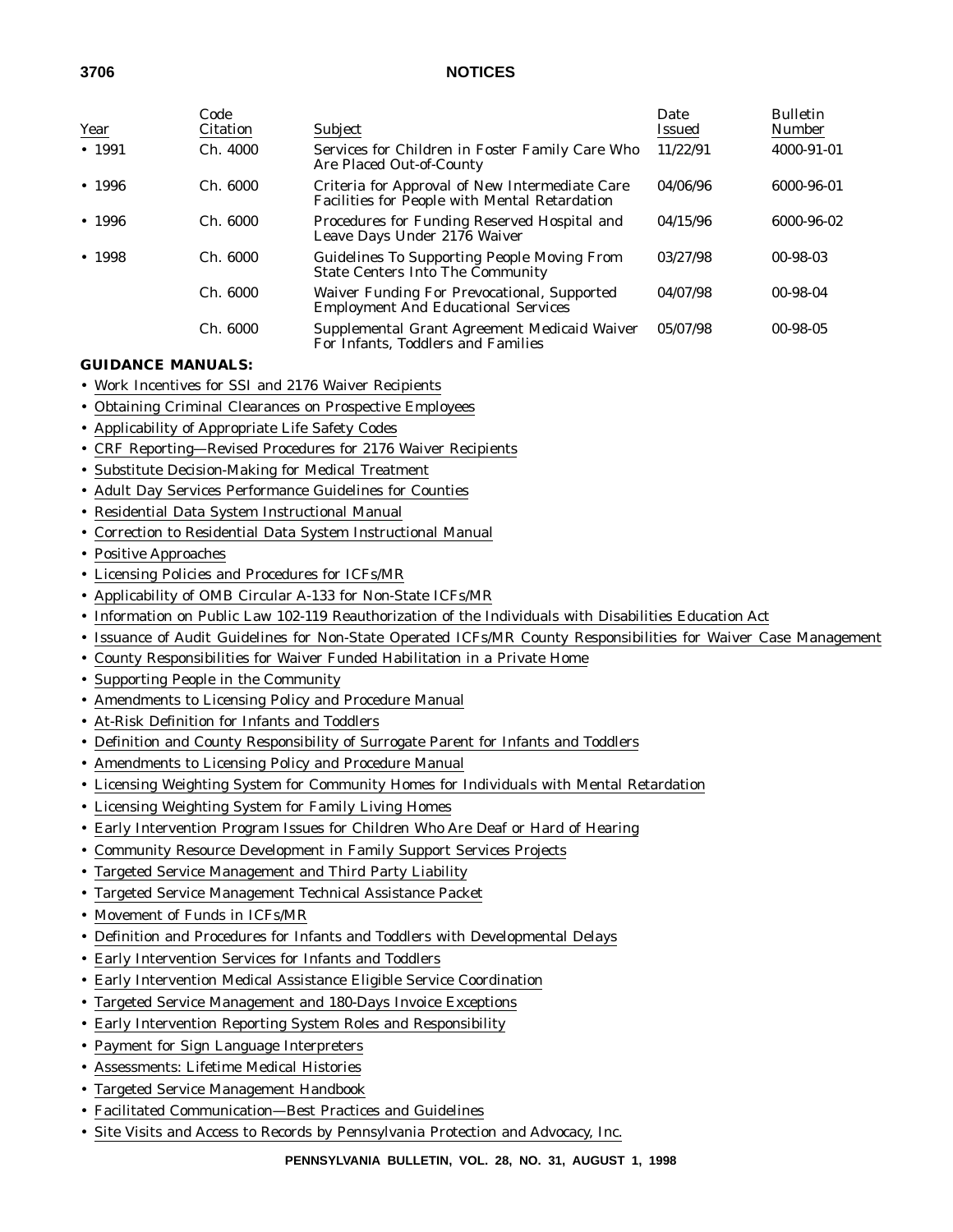- Educational and Vocational Training in ICFs/MR
- Screening, Evaluation and Assessment for Infants and Toddlers
- Early Intervention Principles
- Individualized Family Service Plan
- Licensing Inspection Instrument for Family Living Homes Regulations
- Licensing Inspection Instrument for Community Homes Regulations
- Licensing Inspection Instrument for Adult Training Facilities Regulations
- Licensing Inspection Instrument for Vocational Facilities Regulations
- Coordination of Vocational Training and Supported Employment Under the 2176 Waiver
- Early Intervention Due Process System

## **INTERNAL GUIDELINES:**

- Choking Prevention and Management
- State Employees Acting in Voluntary Capacity to Control Client Funds
- Distribution of Mental Retardation Bulletins
- Western Center Settlement Agreement

## **OTHER**

- Work Incentives for SSI and 2176 Waiver Recipients
- P. L. 99-457, Part H, State Interagency Coordinating Council
- Mission Statement
- New Federal ICF/MR Regulations
- Children's Cardiac Program
- Department of Health Programs for Young Children
- Family Support Services Advisory Councils
- Childhood Lead Poisoning Prevention Program
- SSI Benefits for Children
- Resources for Children with Sensory Impairments
- Joint Statement by the Department of Public Welfare and the Department of Aging
- Opportunities and Supports for Older Persons with Mental Retardation
- Special Innovative Services Expenditures Under Family Support Services
- Increased Medical Assistance Fees for Dental Services
- Medical Assistance for Children
- Providing Services to Persons with Autism/Pervasive Developmental Disorder
- Federal Regulations on Occupational Exposure to Blood borne Pathogens
- Facilitated Communication
- Revised Medications Administration Training
- Listing of Participating Targeted Service Management Providers
- Medical Assistance Funded Services for Children
- Approved 2176 Waiver Renewal
- 1996 FTA Section 16 Capital Associates Program
- Act 28 of 1995
- Medications Administration Training
- 1996-97 Annual Report

#### **REVENUE**

## **BUREAU OF ADMINISTRATIVE SERVICES, TAX FORMS DISTRIBUTION UNIT, TELEPHONE: 1-800-362-2050 \*WILL NOT BE AVAILABLE UNTIL LATE 1998 OR JANUARY, 1999.**

- PA-100 PA Enterprise Registration Forms and Instructions Booklet
- PA-40 Personal Income Tax Instruction Book-Resident/Nonresident (order by year needed)
- PA-40EZ Personal Income Tax Instruction Book (order by year needed-prior to 1998)
- PA-40NR Personal Income Tax Instruction Book/Nonresidents (1995 & prior-order by year needed)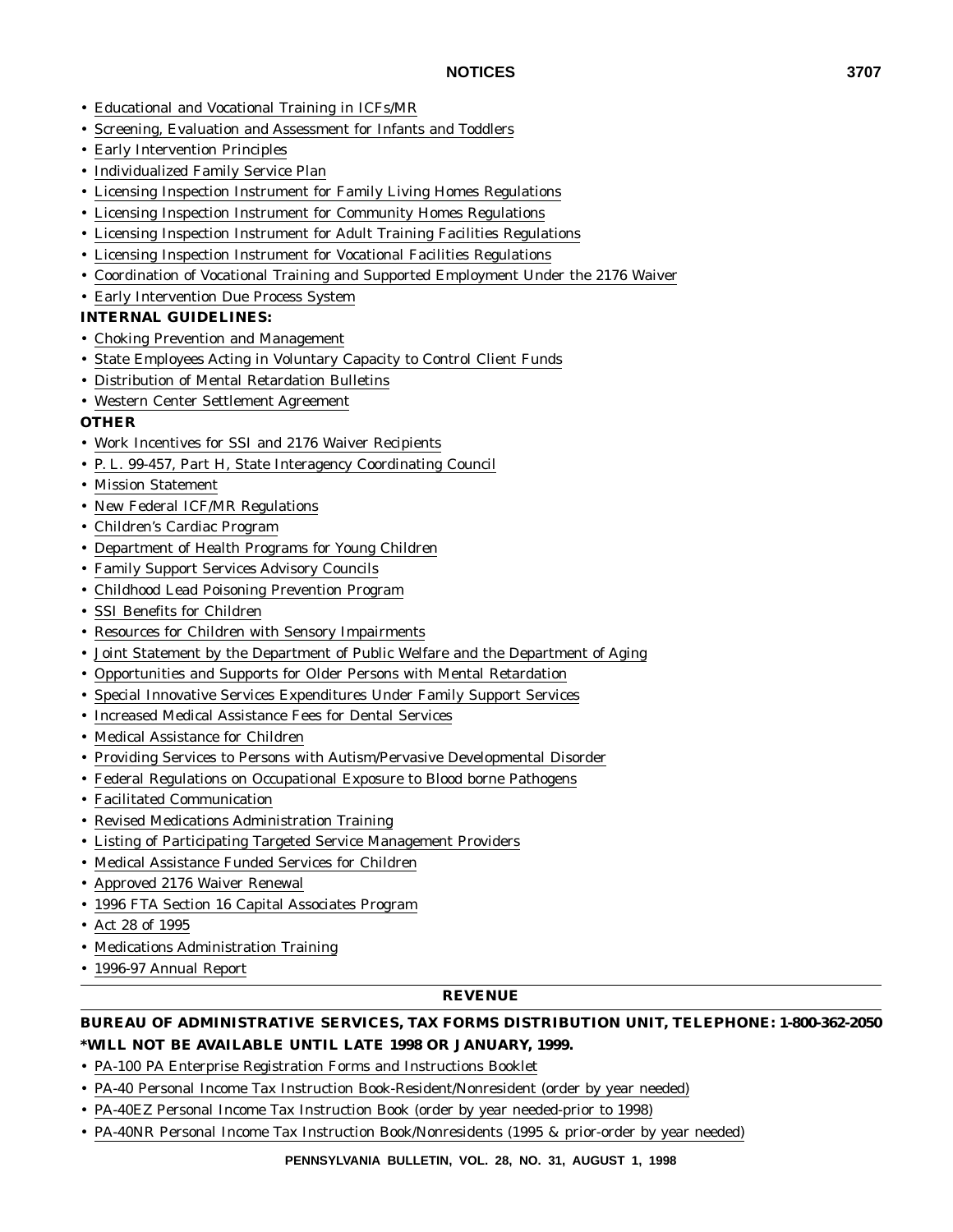- PA-65I Partnership Information Book (order by year needed)
- PA-41 Fiduciary Income Tax Instruction Book (order by year needed)
- PA-1000 Property Tax/Rent Rebate Instruction Book
- PA1347 Federal/State Electronic Filing Program Brochure
- PA8453 Declaration of Electronic Filing/PIT
- PA20S-I S Corporation Tax Instruction Book (order by year needed-prior to 1997)
- PA-3R Sales & Use Tax Replacement Coupon/Instructions
- PA-4R Public Transportation Assistance Fund Taxes/Fees Replacement Coupon/Inst.
- PA-501R Employer Tax Deposit Statement Replacement Coupon/Instructions
- PA-W3R Employer Quarterly Reconciliation Return Replacement Coupon/Instructions
- PA-1 Use Tax Return
- REV-20 Directions for Completion of Federal Form W-2, Block 25
- REV-23 Pamphlet/Practices and Procedures of the Board
- REV-94 Flyer/PIT Exclusion Election
- REV-221 Sales & Use Tax Rate Chart
- REV-229 Estate Tax General Information
- REV-251 Tax Bulletin 53B and 53F Instructions Foreign Corp Clearance Cert./Withdrawal
- REV-252 Tax Bulletin 53C and 53E Security Clearance Cert./Domestic Out of Existence
- REV-253 Tax Bulletin 53D Instructions for Filing Corp Tax Reports
- REV-276 Application for Extension of Time to File (PIT)
- REV-346 Estate Information Sheet
- REV-413I Instructions for Estimated Tax/PIT (Individuals)
- REV-413F Instructions for Estimated Tax/PIT (Fiduciaries)
- REV-413P/S Instructions for Estimated Tax/PIT (Partnership/Shareholders)
- REV-414I Worksheet for Estimated Tax/PIT (Individuals)
- REV-414F Worksheet for Estimated Tax/PIT (Fiduciaries)
- REV-414P/S Worksheet for Estimated Tax/PIT (Partnership/Shareholders)
- REV-415 Employer Withholding Instruction Book
- REV-443 IFTA Compliance Manual
- REV-446 IFTA Top 20 Questions
- REV-460 Information Concerning Time Limitations for Filing Refund Petitions
- REV-467 Authorization for Release of Tax Records
- REV-489 Article XI Safe Deposit Box
- REV-491 PA TIDES/EDI Brochure (Electronic Data Interchange)
- REV-493 Prop. Tax/Rent Rebate Insert (PATAXES)
- REV-502 FACT Line Brochure/ PATAXES
- REV-525 Corp Tax Bulletin #119 Motor Carrier Gross Rec. Tax-Ambulance Services
- REV-527 Taxpayer's Bill of Rights Brochure
- REV-531 What Are Your Rights if Audited?
- REV-532 What Are Your Appeals Rights?
- REV-534 Refund/Complaints (Taxpayer's Bill of Rights)
- REV-535 What May Department Do to Collect Taxes?
- REV-541 Federal/State Electronic Filing Pamphlet
- REV-552 Telefile Insert
- REV-553 Policy Statement-Employee Benefits/Cafeteria Plans
- REV-554 Disclosure Statement/Taxpayer Rights Advocate
- REV-555I Inheritance Tax General Information
- REV-571 So You Are Moving to PA Brochure
- REV-573 Property Tax/Rent Rebate Brochure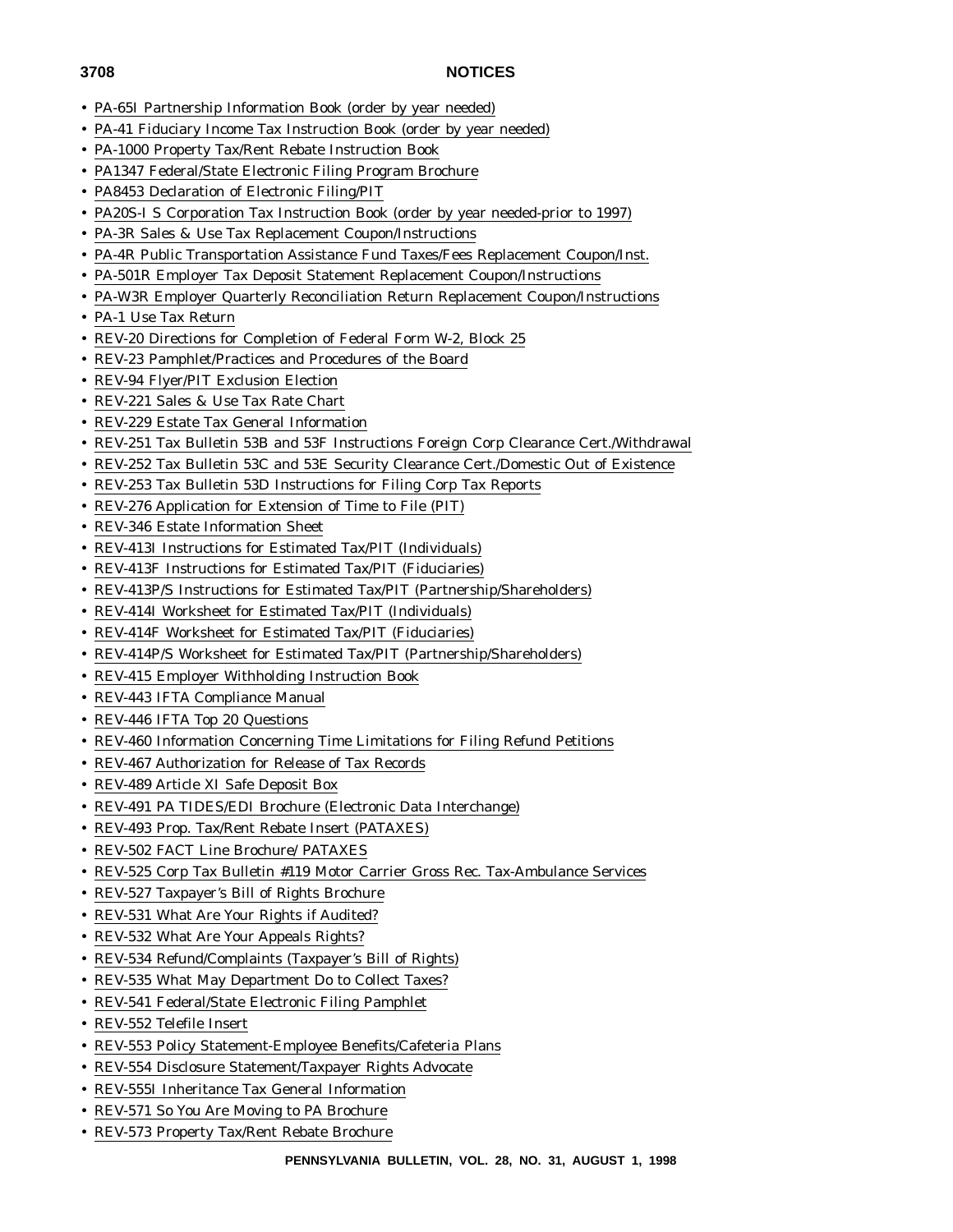- REV-580 Employer Withholding Brochure
- REV-581 Personal Income Tax Brochure
- REV-584 Inheritance Tax Brochure
- REV-585 Sales & Use Tax Brochure
- REV-588 Starting a Business in PA (A Beginner's Guide)
- REV-591 IFTA/Motor Fuel Tax Brochure
- REV-610 Voluntary Disclosure Program Guide and Participation Parameters
- REV-611 Residency for PA PIT Purposes Brochure\*
- REV-612 Military Pay for PA PIT Purposes Brochure\*
- REV-614 Scholarships, Fellowships and Stipends for PA PIT Purposes Brochure\*
- REV-615 Reciprocal Agreements and PA PIT Brochure\*
- REV-617 Hiring Household Workers Brochure\*
- REV-618 PA Realty Transfer Tax and New Home Construction Brochure\*
- REV-625 Sale of Principal Residence for PA PIT Purposes\*
- REV-670 Instructions for Fuel Use Tax
- REV-717 Retailer's Information Booklet
- REV-816G Corp Tax Bulletin #92, Act 90 of December 1983
- REV-816I Corp Tax Bulletin #94, Shares Tax-Banks & Title Insurance Co.
- REV-816M Corp Tax Bulletin #108, Act 21,1989 Shares Tax Base Rate
- REV-816N Corp Tax Bulletin #95 Credits/Gross Premiums Tax Liability
- REV-851B PA Inheritance & Estate Tax Act, 1982
- REV-851C PA Inheritance & Estate Tax Act, 1991
- REV-851D PA Inheritance & Estate Tax Act, 1994
- REV-851E PA Inheritance & Estate Tax Act, 1995
- REV-1026 Information on Motor Carrier Road Tax
- REV-1076 Tax Bulletin 53A Instructions for Securing Bulk Sales Certificate
- REV-1200 CT-1 Corporation Tax Instruction Book (order by year needed)
- REV-1220 Certificate of Exemption for Sales & Use Tax
- REV-1250 Realty Tax Act and Regulations
- REV-1361 Instructions for Liquid Fuels Tax
- REV-1501 Instruction Book Inheritance Tax Resident
- REV-1501B Inheritance Tax Life Estate Booklet
- REV-1613 PIT Pamphlet No. 1, Savings & Thrifts
- REV-1633 PIT Pamphlet No. 2, Taxation of Shareholders
- REV-1643 Listing of Tax Exempt PIT Obligations
- REV-1729 Farming Information Booklet
- REV-1730 PA Realty Transfer Tax General Information
- REV-1736 Instruction Book/Inheritance Tax Nonresident
- REV-1737 Nonresident Inheritance Tax Returns/Schedules
- REV-1742 PIT Pamphlet No. 3, Gain or Loss on Property Acquired prior to June 1, 1971
- REV-1746 Taxation of PA Motor Fuels Booklet
- REV-1748 Use Tax & You Brochure
- REV-1799 Information Concerning Appeals/Time Limitations

## **RULES/REGULATIONS/PRONOUNCEMENTS**

**(Note: As current inventories of Rules and Regulations are replenished, form numbers will convert to the actual regulatory section they pertain to. All regulations and revenue pronouncements issued by the Department of Revenue are published in Title 61 of the Pennsylvania Code. The Department does not reprint all of these documents. If you need to review a regulation or revenue pronouncement that is not included in this list, please consult Title 61 of the Pennsylvania Code.)**

- Ruling 140 Purchase of Medical Supplies & Equipment
- Ruling 143 Manufacture/Sale/Repair Optical Lenses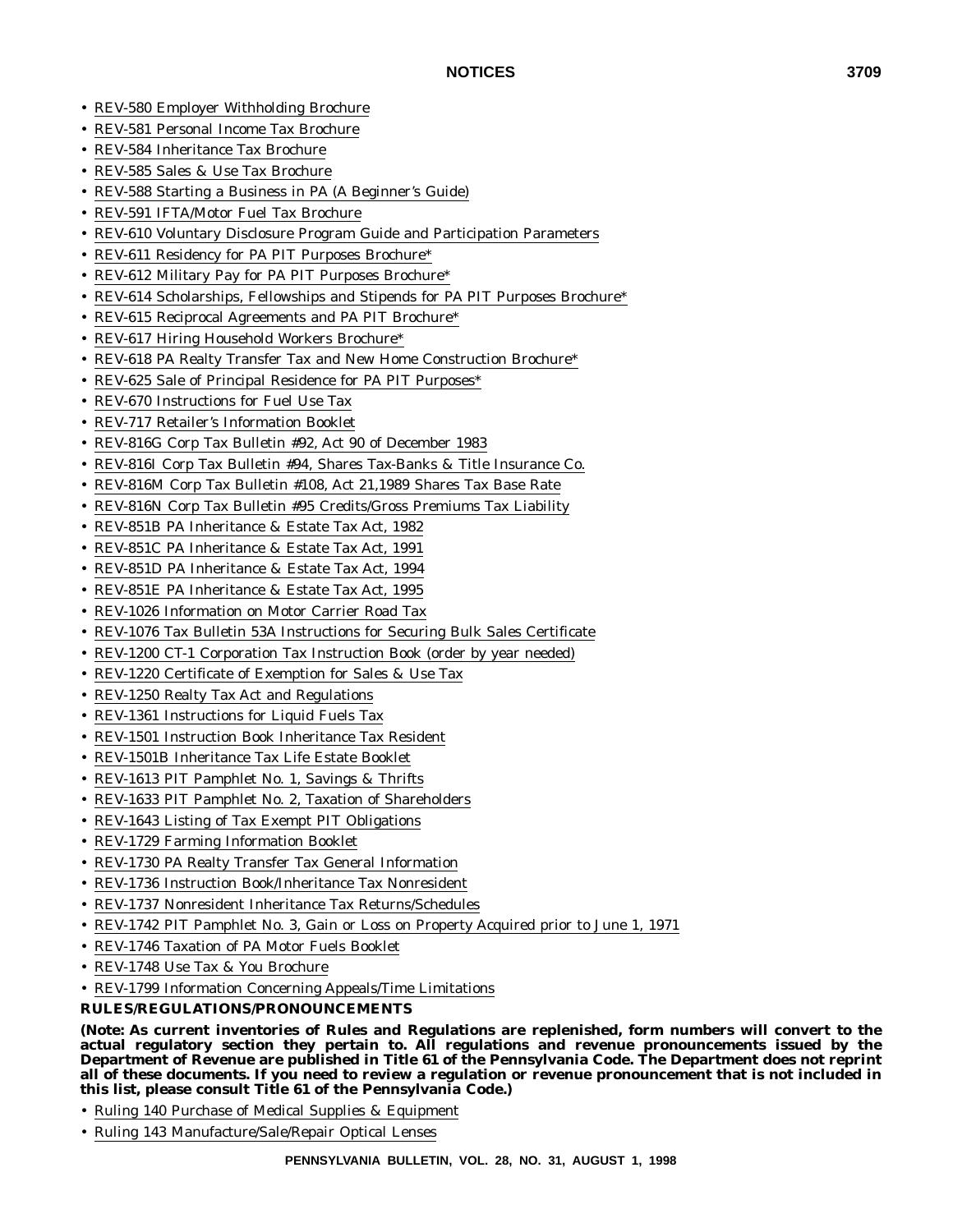- 
- Ruling 150 Clothing
- Ruling 208 School Textbook Exemption
- Ruling 212 Flags
- Regulation 155 License of Club Secretaries and Other Vendor
- Regulation 209 Utility Services Fuel/Oil/Gas Residential
- Regulation 401 Keeping of Records
- Regulation 601 Board of Finance & Revenue
- Regulation 800 Imposition & Computation of Tax
- Regulation 900 Transient Vendors
- Regulation 901 Board of Appeals Regulation
- SEC06.01-06.22 Tax Amnesty
- SEC08A.1-8A.11 Enforcement
- SEC09.04 Pronouncement/Public Transportation Assistance Taxes
- SEC09.13 Pronouncement/S Corporation Election
- SEC09.14 Pronouncement/Passenger Car Rental Tax
- SEC09.17 Research & Development Tax Credit Implementation Issues
- SEC31.04 Rentals or Leases of Tangible Personal Property
- SEC3l.05 Persons Rendering Taxable Services
- SEC31.06 Persons Rendering Nontaxable Services
- SEC31.07 Use Tax
- SEC31.1-31.3 Scope of Taxable and Exempt Transactions
- SEC31.11-31.16 Construction Contractors
- SEC31.21 Advertising Agencies
- SEC31.22 Duplicating
- SEC31.23 Auctioneers
- SEC31.24 Florists
- SEC31.25 Licensing of Club Plan Secretaries
- SEC31.26 Financial Institutions
- SEC31.27 Morticians and Funeral Directors
- SEC31.28 Vending Machines and Auto Sales Devices
- SEC31.29 Books, Printed Matter and Advertising Materials
- SEC31.30 House Trailers and Mobile Homes
- SEC31.41-31.50 Vehicles
- SEC32.02 Exemption Certificates
- SEC32.03 Sales for Resale
- SEC32.04 Isolated Sales
- SEC32.05 Multi-State Sales
- SEC32.06 Wrapping Supplies
- SEC32.21 Charitable,Volunteer Firemen's, Religious Org/Nonprofit Education Inst.
- SEC32.22 Sales to the US Government
- SEC32.23 Sales to Comm. of PA and Political Subdivisions and Sales to Commonwealth
- SEC32.24 Sales to Ambassadors, Ministers
- SEC32.31 Dairying
- SEC32.32 Manufacturing/Processing
- SEC32.33 Farming
- SEC32.34 Public Utilities
- SEC32.35 Mining
- SEC32.36 Printing
- SEC32.37 Photographers and Photofinishers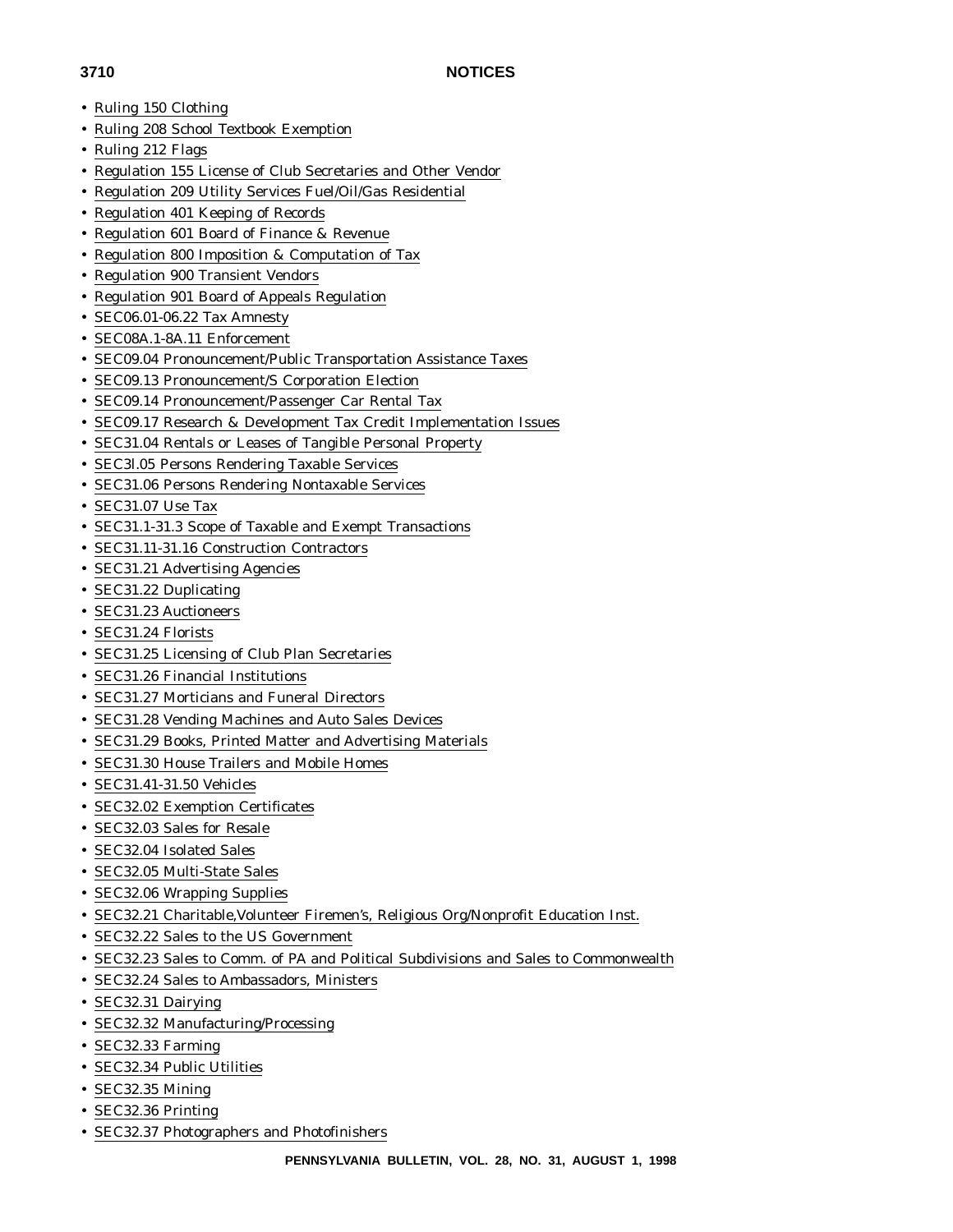- SEC33.02 Purchase Price
- SEC33.03 Cancellations, Returns, Allowances & Exchanges
- SEC33.04 Credit and Layaway Sales
- SEC34.01-Registration
- SEC34.03 Tax Returns
- SEC34.04 Direct Payment Permit
- SEC35.01 Tax Examinations & Assessments
- SEC35.02 Interest/Additions/Penalties/Crimes & Offenses
- SEC35.03 Lien for Taxes
- SEC38.02 Hotel Occupancy/ Exemptions
- SEC38.03 Hotel Occupancy
- SEC41.02 Concrete Transit Mixing Unit
- SEC41.03 Dry Ice for Packaging Ice Cream
- SEC41.04 Gas Used by a Manufacturer
- SEC41.05 Integrated Plants
- SEC41.06 Processing for Wholesale Distribution
- SEC41.07 Pump Used for Conveying Water Prior to Production Process
- SEC41.08 Recapping & Retreading of Tires
- SEC41.09 Research Exemption
- SEC42.1-42.5 Broadcasting
- SEC43.00 Water Well Drillers
- SEC44.01 Dairy Farm Paper Towels
- SEC44.02 Cooperative Agricultural Associations
- SEC44.03 Farm Water Heaters
- SEC44.04 Guns & Ammunition
- SEC45.01 Exception of Electric Co-op Corp.
- SEC45.02 Automobiles for Attorneys
- SEC45.03 Street Repairs
- SEC46.01 Construction Contractor Cutting or Bending Steel Beam
- SEC46.02 Construction of Exempt Public Utility
- SEC46.03 Contractors Installing Stained Glass Windows
- SEC46.04 Fixed Price Construction Contract
- SEC46.05 Outdoor Advertising Signs
- SEC46.06 Conractor Renting Equipment to Others
- SEC46.07 Nonresident Contractors
- SEC46.08 Industrialized Housing
- SEC46.09 Financial Institutions Security Equipment
- SEC47.01 Coin Operated Amusement Devices
- SEC47.02 Films for Commercial Exhibitions
- SEC47.03 Frozen Food Lockers
- SEC47.04 Golf Bag Carts and Lockers
- SEC47.06 Miniature Golf Course
- SEC47.10 Riding Academies and Stables
- SEC47.11 Saws and Blades to Butchers
- SEC47.12 Soda Fountains
- SEC47.16 Rental of Equipment Between Affiliated Interests
- SEC47.17 Lease or Rental of Vehicles and Rolling Stock
- SEC47.18 Totalizator Equipment
- SEC48.01 Utility Services Used by Exempt Organizations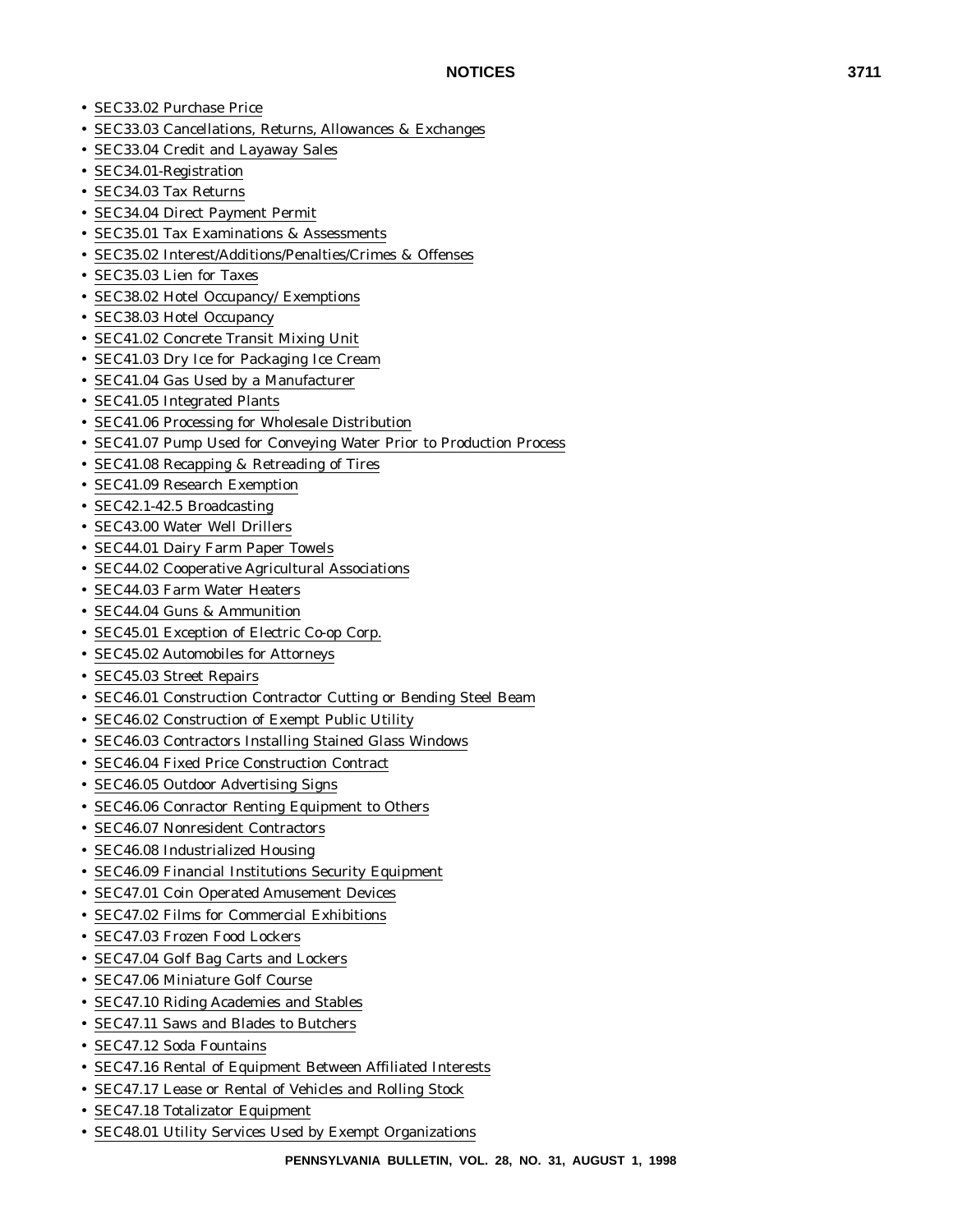- SEC48.02 Religious Articles
- SEC48.03 Sacramental Wines
- SEC48.04 Credit Unions
- SEC49.02 Game, Fish, Animals and Birds
- SEC50.01 Purchases & Sales by Wholesalers
- SEC51.01 Purchases of Replacement Parts
- SEC51.02 Use of Automobile Other than for Resale
- SEC51.04 Remittances for Payment of Sales Tax on Certain Vehicles
- SEC52.02 Fabrication of Dental Prothesis
- SEC53.02 Footwear, Footwear Accessories and Footwear Repairs
- SEC54.01 Delivery Charges
- SEC54.02 Sign Painters
- SEC55.01 Automobile Towing Services
- SEC55.04 Taxidermy Service
- SEC55.05 Cleaning of Animals
- SEC56.01 Maintaining Place of Business within Commonwealth
- SEC57.01 Carbonator for Soda Fountains
- SEC57.02 Gas Used by Restaurants
- SEC57.03 Icemaking Equipment
- SEC57.04 Merchandising Equipment
- SEC57.05 Sale of Equipment to Restaurants
- SEC57.06 Sales Order Books
- SEC57.07 Purchase of Soft Drinks by Liquor Licensees
- SEC58.01-58.02 Taxable & Exempt Personal Property
- SEC58.03 Timbering Operations
- SEC58.04 Commission Vendors
- SEC58.05 Decorated Cottage Cheese Containers
- SEC58.06 Barbers & Beauticians Supplies, Materials, Tools and Equipment
- SEC58.07 Trading Stamps
- SEC58.08 Commercial Airport and Aircraft Operators
- SEC58.10 Water Softeners & Conditioners
- SEC58.11 Taxes Paid/Purchases Resold
- SEC58.13 Carpeting and Other Floor Coverings
- SEC60.01 Pronouncement/Bldg. Maintenance or Bldg. Cleaning Services
- SEC60.02 Pronouncement/Lawn Care Services
- SEC60.03 Pronouncement/Disinfecting or Pest Control Services
- SEC60.04 Pronouncement/Help Supply Services
- SEC60.05 Pronouncement/Employment Agency Services
- SEC60.06 Pronouncement/Lobbying Services
- SEC60.07 Pronouncement/Sale and Preparation of Food & Beverages
- SEC60.08 Pronouncement/Secretarial & Editing Services
- SEC60.09 Pronouncement/Premium Cable Services
- SEC60.10 Pronouncement/Adjustment and Collection Services
- SEC60.11 Pronouncement/Credit Reporting Services
- SEC60.12 Pronouncement/Self Storage Services
- SEC60.13 Pronouncement/Computer Services
- SEC60.14 Pronouncement/Zero Emission Vehicles
- SEC60.15 Pronouncement/Sales Tax Refund Procedures Regarding Contracts
- SEC60.16 Pronouncement/Local Sale Use and Hotel Occupancy Tax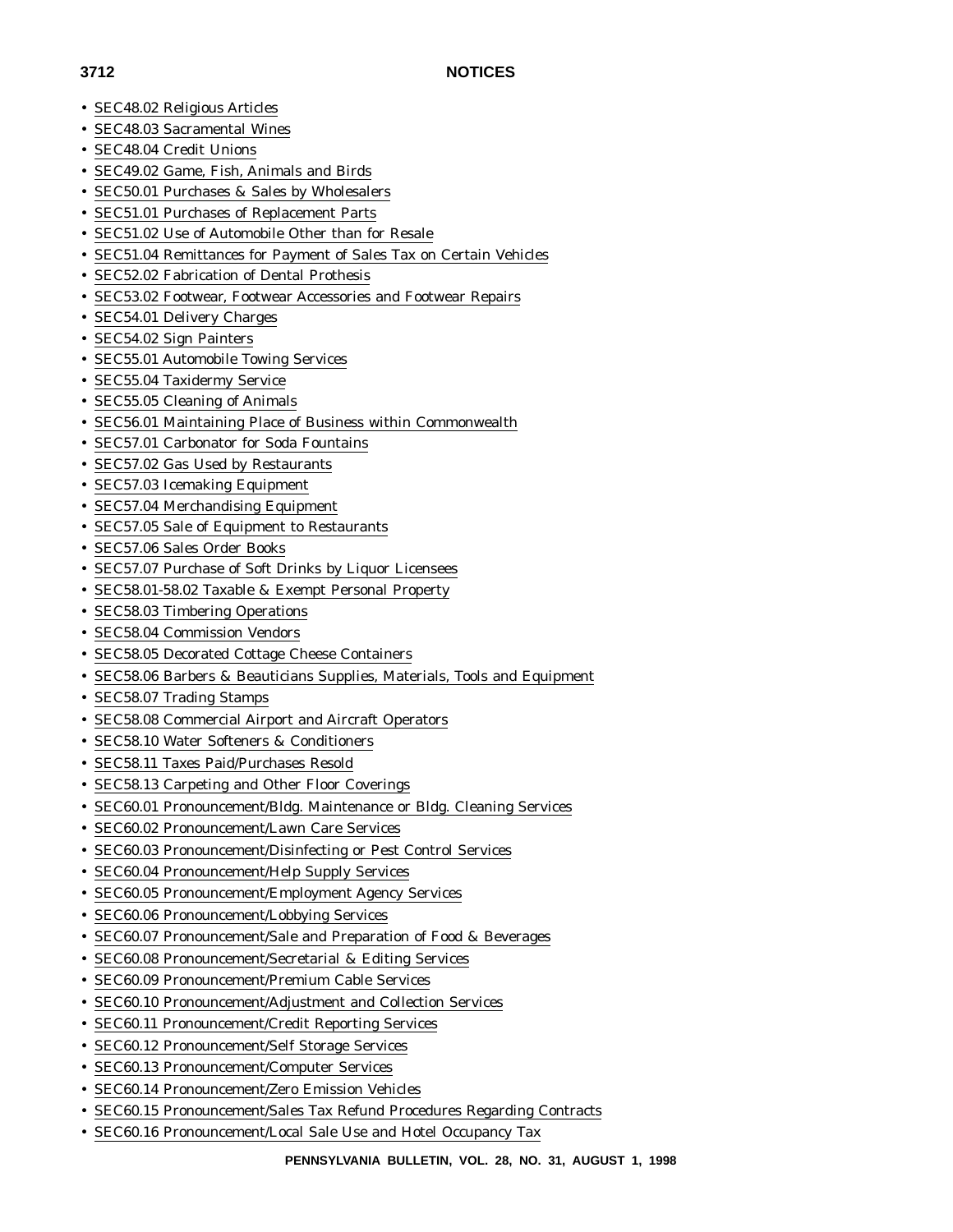- SEC60.17 Pronouncement/Sale of Food/Beverages Sold to Nonprofit Associations
- SEC60.18 Sale and Installation of Prefabricated Housing
- SEC60.20 Telecommunications Service
- SEC60.21 Pronouncement/Commercial Racing Activities
- SEC94.01 Disclaimer of Nonprobate Taxable Assets

## **BUREAU OF BUSINESS TRUST FUND TAXES, TELEPHONE (717) 783-5472**

- REV-330 Electronic Funds Transfer Program Guide
- REV-331A Authorization Agreements for EFT Payments
- REV-335 Payment by EFT Regulation
- DAS3 Magnetic Media Reporting Instructions

## **BUREAU OF CORPORATION TAXES, TELEPHONE (717) 787-8211.**

- E69 Important 1967 Legislative Changes
- E70 Important 1969 Legislative Changes
- E71 Important 1970 Legislative Changes
- E72 Important 1970 Legislative Changes
- E73 Important 1971 Legislative Changes-Tentative Tax-Reports & Payments
- F74 Important 1971 Legislative Changes
- F75 1972 Disaster Relief Policy with respect to CNI/CIT
- F76 1973 CNI/CIT
- F77 1974 CNI/CIT
- F78 1974 Tentative Tax-Reports & Payments Rates/CNI/CIT
- F79 1975 CNI/CIT
- F81 1976 Recycling Process
- F82 1977 New Address for Mailing Tax Reports and Remittances
- F83 1978 Important 1977 Legislative Changes Tax Rate
- F84 1979 Addressing Report and Remittances
- REV-816 Corp Tax Bulletin F-85 1982 CNI/CIT
- REV-816A Corp Tax Bulletin F-86 1982 CNI Tax. Delays application of depreciation changes in 1981 Federal Economic Recovery Tax Act
- REV-816B Corp Tax Bulletin F-87 1982 Gilbert Asso, Inc. v. Commonwealth
- REV-816C Corp Tax Bulletin 88 1983 CNI/Interest Rate/Oil Franchise Rate/Installment Payment of Tentative CNI Tax/Mutual Thrift Inst./PURTA/Employment Incentive Payments Credits
- REV-816D Corp Tax Bulletin 89 1983 Tentative CNI/Method 2 Election
- REV-816E Corp Tax Bulletin 90 1983 CNI Tax
- REV-816F Corp Tax Bulletin 91 1984 Act No. 90/Election to be Taxed as a PA S Corp.
- REV-816H Corp Tax Bulletin 93 1984 Act No. 29/Reporting and Payment of Public Utility Realty Tax Liability
- REV-816J Corp Tax Bulletin 96 Fixed Formula-Valuation of Capital Stock/Domestic and Foreign Corporations
- T-CT-1 Corp Tax Bulletin 98 1985 Gross Premiums Tax-Foreign Fire Insurance Co.
- T-CT-2 Corp Tax Bulletin 99 1985 Economic Revitalization Tax Credit
- T-CT-3 Corp Tax Bulletin 100 1985 Estimated CNI System
- T-CT-4 Corp Tax Bulletin 101 1986 Capital Stock/Franchise Tax Regulated Investment Co.
- T-CT-5 Corp Tax Bulletin 102 1986 Act No. 77-Reduction in rates for CNI/\$50,000 Deduction Capital Stock Value/Change in Definition of Net Worth
- T-CT-6 Corp Tax Bulletin 103 1987 Act No. 58-Reduction in Capital Stock/Foreign Franchise/Tentative Capital Stock/Tentative Franchise Tax Rates
- T-CT-7 Corp Tax Bulletin 104 1988 Notice to Mutual Thrift Institution Taxpayers
- REV-1743 Corp Tax Bulletin 105 1988 Tentative Capital Stock/Franchise Tax Method 2 Election
- DCT09 Corp Tax Bulletin 106 Notice to Mutual Thrift Institution Taxpayers
- REV-816L Corp Tax Bulletin 107 1989 Shares Tax-Banks, Bank & Trust Co., Trust Co.
- DCT13 Corp Tax Bulletin 109 Notice to Mutual Thrifts Inst./ Change in Base Rate
- DCT18 Corp Tax Bulletin 110 Major Filing Changes for 1991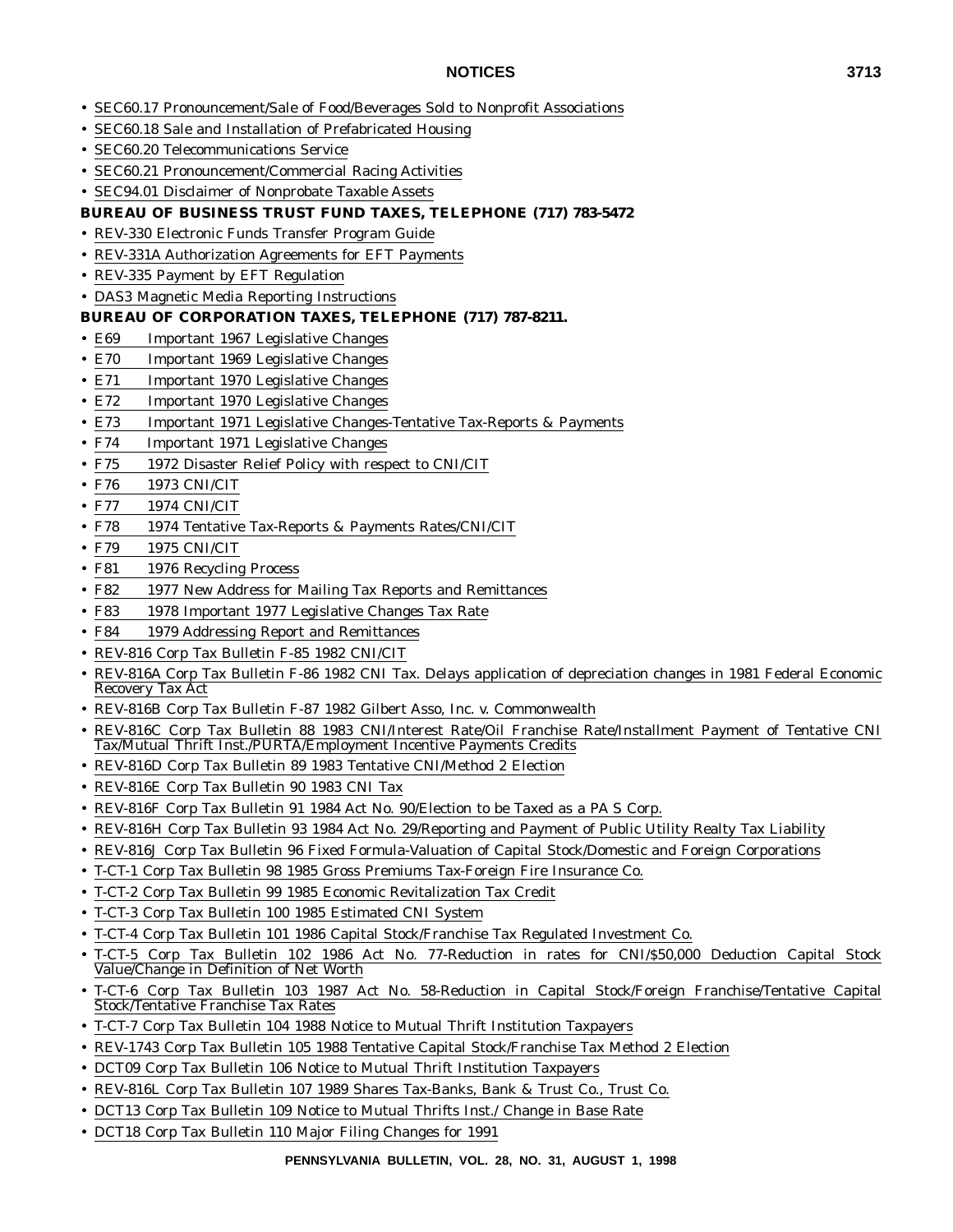- REV-176 Corp Tax Bulletin 111 1991 Major Changes on or after January 1, 1991
- REV-173 Corp Tax Bulletin 112A Notice regarding Recomputation of Safe Harbor and RecoveryPayments
- REV-174 Corp Tax Bulletin 112B Notice of PA Corporations Fiscal Years beginning in July 1991 through and including December 1991
- DCT27 Corp Tax Bulletin 113 1991 Utilities Gross Receipts/PURTA
- DCT28 Corp Tax Bulletin 115 1991 Tax for Financial Inst. for Shares Tax/Mutual Thrift
- DCT29 Corp Tax Bulletin 114 1991 Annuities for Gross Premiums Tax Retroactive to July 1, 1991
- REV-440 Corp Tax Bulletin 116A 1994 Act 48 Changes
- REV-440A Corp Tax Bulletin 116B 1994 Act 48 Amended Shares Tax/Allowing Apportionment
- REV-440C Corp Tax Bulletin 116C 1995 Act 48 Concerning Business Trusts
- REV-440D Corp Tax Bulletin 117 1995 Double Weighted Sales Factor, Tax Rate Changes Fixed Formula, Processing Exemptions, Insurance Gross Premiums Tax, Utilities Gross Receipts Tax Commercial Printers & Tax Amnesty
- DCT35 Special Notice/Mutual Thrift Instructions Conversion to Estimated Payment System

## **BUREAU OF MOTOR FUEL TAXES, TELEPHONE (717) 783-1025.**

- DMF49 Policy Statement Motor Carrier
- **OFFICE OF CRIMINAL TAX, TELEPHONE (717) 783-9685.**
- DCI03 Pamphlet Criminal Tax Evasion

## **OFFICE OF CRIMINAL TAX, TELEPHONE 783-4649**

• DCI02 Guide to Cigarette Law Enforcement

## **PRESS OFFICE, TELEPHONE (717) 787-6960.**

• DPO4 Tax Update

## **BUREAU OF RESEARCH, TELEPHONE (717) 787-6300.**

- DOP3 Compendium of Revenue
- DOP4 Personal Income Tax Statistics
- DOP7 Statistical Supplemental to Tax Compendium

## **BUREAU OF INDIVIDUAL TAXES, TELEPHONE (717) 787-8346**

- DEX42 Property Tax Statistical Report
- PA1345 Handbook for Electronic Filers
- PA1346 Electronic Return Filing Specifications for Individual Tax Forms
- PA1436 Electronic Filing Test Package

## **OFFICE OF CHIEF COUNSEL, TELEPHONE (717) 787-1382.**

## • OCCPLR Office of Chief Counsel Private Letter Rulings (Fee Charged)

## **PA STATE LOTTERY, TELEPHONE (717) 986-4714 (\*Or from Lottery Retailer Outlets)**

- Annual Reports
- Where Does the Lottery Go? Brochure
- Lottery Fund Benefits Programs Brochure Comparative Statement of Income and Expenditures
- \*Instant Ticket Game Brochures
- \*Daily Number Brochures
- \*Cash 5 Brochures
- \*Wild Card Lotto Brochures
- \*Big 4 Brochures
- \*Keystone Jackpot Brochures
- \*Winning Numbers Lists
- \*RSL-3 Lottery Retailer License Application
- \*RSL-209 Standard Claim Form
- \*RSL-291 On-Line Payout Odds Card
- \*RSL-355 Beneficiary Statement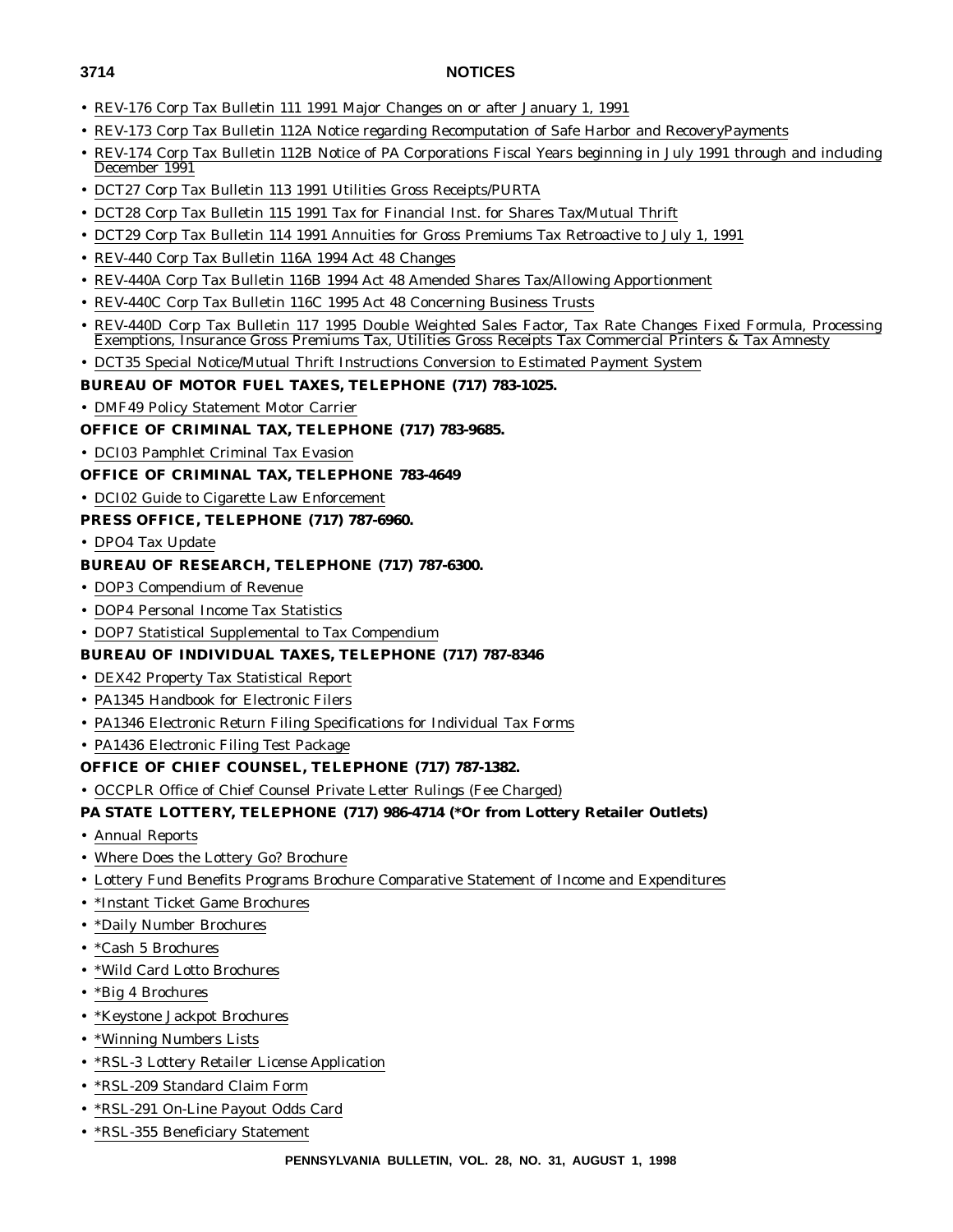## **SECURITIES COMMISSION**

### **GUIDANCE MANUALS:**

- Monthly Pennsylvania Securities Commission Bulletin and Annual Report
- Compendium of Commission and Staff Positions, Summary of Significant Commission Orders and Compilations of Staff No-Action Letters

Contact: G. Philip Rutledge (717)783-5130

## **STATE**

### **POLICY STATEMENTS:**

## **Secretary of the Commonwealth**

- Use of Public Areas Outside the Capitol, 49 Pa. Code § 61
- Contact: Joyce McKeever—(717) 783-7192

## **Bureau of Professional and Occupational Affairs**

#### **State Board of Dentistry**

- Amalgams, 49 Pa. Code § 33.213
- Disclosure of Disclosure or Ownership Interest, 49 Pa. Code § 33.214
- Lasers, 49 Pa. Code § 33.215
- Anesthesia permit requirement for nonparenteral premedication, 49 Pa. Code § 33.344
- Contact: June Barner—(717) 783-7162

#### **State Board of Funeral Directors**

• Funeral supervisors and funeral directors on active duty, 49 Pa. Code § 13.251

Contact: Cheryl Lyne—(717) 783-3397

#### **State Board of Medicine**

• Disciplinary guidelines for use of anabolic steroids, 49 Pa. Code § 16.97

Contact: Cindy Warner—(717) 783-1400

### **State Board of Nursing**

• Scope of Practice Interpretations: 49 Pa. Code §§ 21.401-21.414

Contact: Ann Steffanic—(717) 783-7142

#### **State Board of Examiners of Nursing Home Administrators**

- Temporary permits, 49 Pa. Code § 39.17
- Continuing education course content, 49 Pa. Code § 39.32
- Contact: Melissa Wilson- (717) 783-7155

### **State Board of Occupational Therapy Education and Licensure**

• Policy re: Occupational Therapy in Non-Medical Practice

Contact: Clara Flinchum—(717) 783-1389

## **State Board of Optometry**

• Disclosure of Financial or Ownership Interest, 49 Pa. Code § 23.101

Contact: Deb Smith—(717) 783-7155

#### **State Board of Osteopathic Medicine**

• Disclosure of Financial or Ownership Interest, 49 Pa. Code § 25.291

Contact: Gina Bittner—(717) 783-4858

#### **State Board of Pharmacy**

- Emergency Access to Pharmacy
- Sale of Outdated Over-the-Counter Drugs
- Radiopharmaceutical Prescriptions, 49 Pa. Code § 27.101
- Contact: W. Richard Marshman—(717) 783-7156

#### **State Board of Physical Therapy**

• Disclosure of Financial or Ownership Interest, 49 Pa. Code § 40.54

Contact: Robert Kline—(717) 783-7134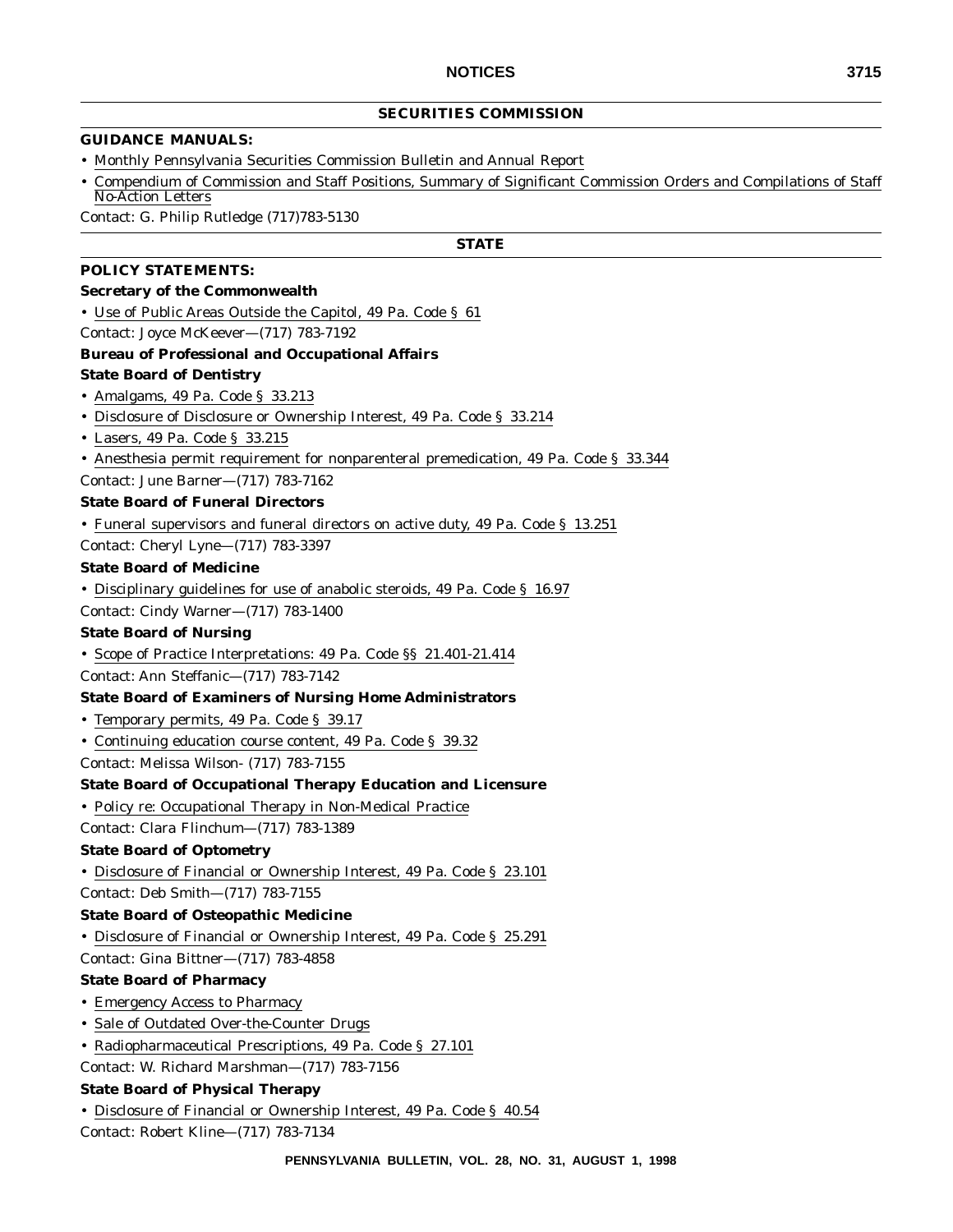## **State Board of Psychology**

- Qualified members of other recognized professions, 49 Pa. Code § 41.7
- Department of Health licensing of substance abuse services provided by psychology practices, 49 Pa. Code § 41.8
- Contact: Melissa Wilson- (717) 783-7155

## **State Board of Examiners in Speech-Language and Hearing**

• Disclosure of Financial or Ownership Interest, 49 Pa. Code § 45.3

Contact: Clara Flinchum—(717) 783-1389

## **GUIDANCE MANUALS:**

## **Bureau of Professional and Occupational Affairs**

• Case Management Guidelines Manual for Professional Health Monitoring Programs

Contact: Robert Wolf—(717) 783-4857

## **State Board of Barber Examiners**

• Policy Manual

Contact: Sara Sulpizio—(717) 783-3402

## **State Board of Certified Real Estate Appraisers**

• Policy Manual

Contact: Cheryl Lyne—(717) 783-3398

## **State Board of Cosmetology**

#### • Policy Manual

Contact: Sara Sulpizio—(717) 783-3402

## **State Board of Dentistry**

• Assignment of Duties to Assistive Personnel: Guidelines

Contact: June Barner—(717) 783-7162

## **State Board of Medicine**

## • Policy Manual

Contact: Cindy Warner—(717) 783-1400

## **State Board of Nursing**

- Staff suggestions for nursing education curriculum proposals
- Curriculum Guidelines for the Approval of a CRNP Program
- Criteria for ''Self Study Modules'' format for LPN IV-Therapy Education Program (1995)

Contact: Ann Steffanic—(717) 783-7142

## **State Board of Physical Therapy**

• Policy Manual

Contact: Robert Kline—(717) 783-7134

## **State Board of Psychology**

• Policy Manual

Contact: Melissa Wilson- (717) 783-7155

## **State Real Estate Commission**

• Policy Manual

Contact: Deb Sopko (717) 783-3658

## **Bureau of Commissions, Elections and Legislation**

• PA Voter Registration Act: Implementation Manual for County Election Officials

Contact: Terri Marquis—(717) 787-5280

## **DECISIONS:**

# **Bureau of Professional and Occupational Affairs**

## **State Board of Nursing**

- Qualifications of preceptors who supervise students' clinical practice (1995)
- Recommendations for Self Administration of Medications (1996)
- Role of the LPN in care and maintenance of central venous lines (1994)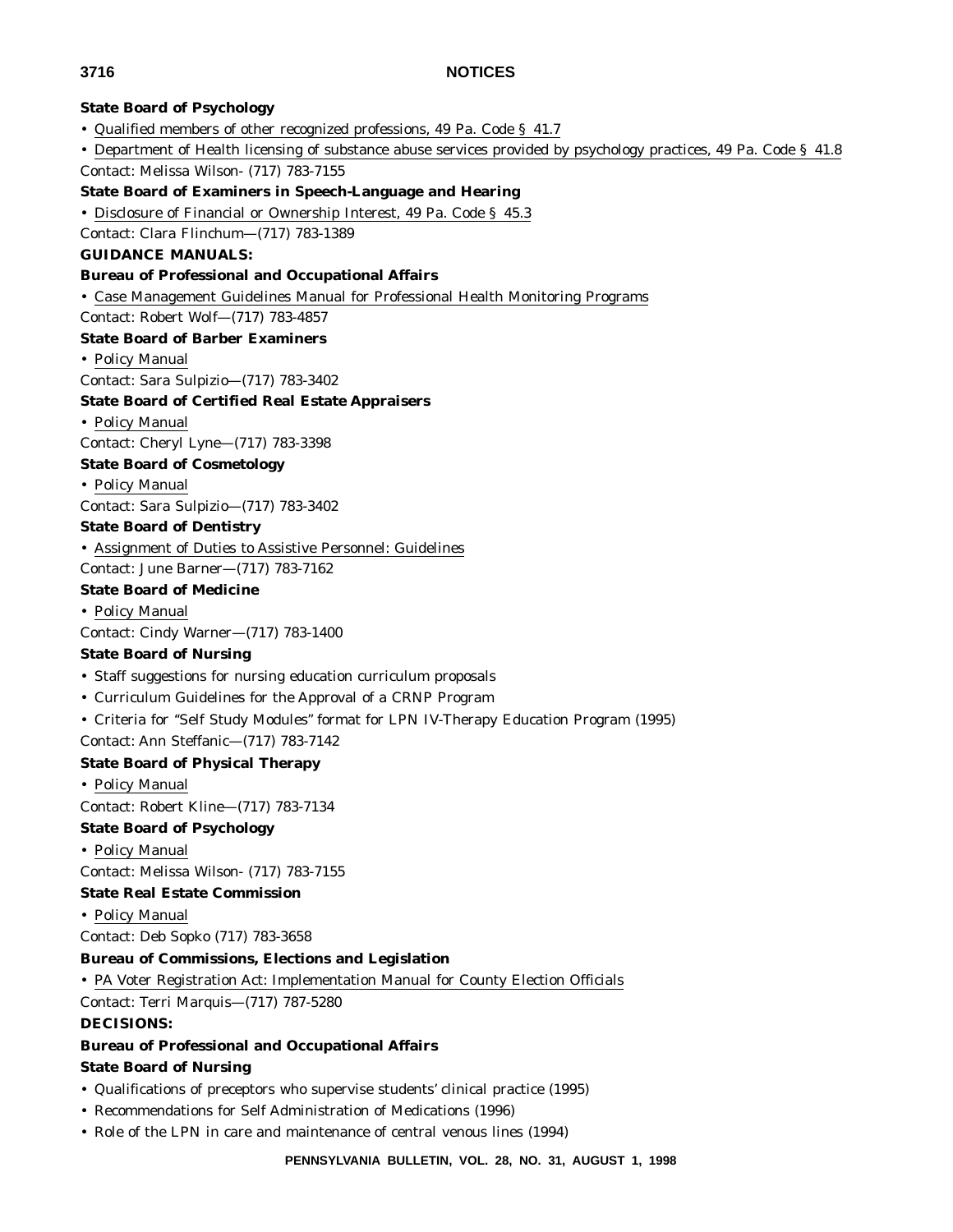• Orders conveyed by a Certified Physician Assistant (1994)

Contact: Ann Steffanic—(717) 783-7142

## **INTERNAL GUIDELINES:**

## **Bureau of Professional and Occupational Affairs**

#### **State Board of Dentistry**

• Probable Cause Screening Committee

Contact: June Barner—(717) 783-7162

### **State Board of Medicine**

• Probable Cause Screening Committee

Contact: Cindy Warner—(717) 783-1400

## **State Board of Nursing**

• A Decision Making Model for determining RN/LPN Scope of Practice, with cover letter (1996)

• Alternative/Complementary Therapies (1997)

Contact: Ann Steffanic—(717) 783-7142

## **State Board of Optometry**

• Probable Cause Screening Committee

Contact: Deb Smith—(717) 783-7155

## **State Board of Osteopathic Medicine**

• Probable Cause Screening Committee

Contact: Gina Bittner—(717) 783-4858

## **State Board of Psychology**

• Probable Cause Screening Committee

Contact: Melissa Wilson (717) 783-7155

## **State Real Estate Commission**

• Internal Operating Guidelines

Contact: Deb Sopko (717) 783-3658

## **State Board of Veterinary Medicine**

• Probable Cause Screening Committee

Contact: Robert Kline—(717) 783-7134

## **OTHER:**

## **Bureau of Commissions, Elections and Legislation**

- Secretary's advisories to county election and voter registration officials
- Election Calendars
- Becoming a Notary Public in Pennsylvania
- Instructions for filing as a candidate of a Minor Political Party
- Campaign Finance Reporting Law Pamphlet
- Instructions for filing as an Independent Candidate
- Nomination Petitions
- Nomination Papers

Contact: Terri Marquis, (717) 787-5280

## **Bureau of Charitable Organizations**

• Registration packets for charitable organizations, professional solicitors, and professional fundraising counsels Contact: Elissa Brown (717) 783-1720

#### **Corporations Bureau**

- Uniform Commercial Code Filing Guide
- Pennsylvania's Corporation Laws, A Guide to Compliance

Contact: Karen Vance (717) 783-9210

#### **Bureau of Professional and Occupational Affairs**

**State Board of Nursing**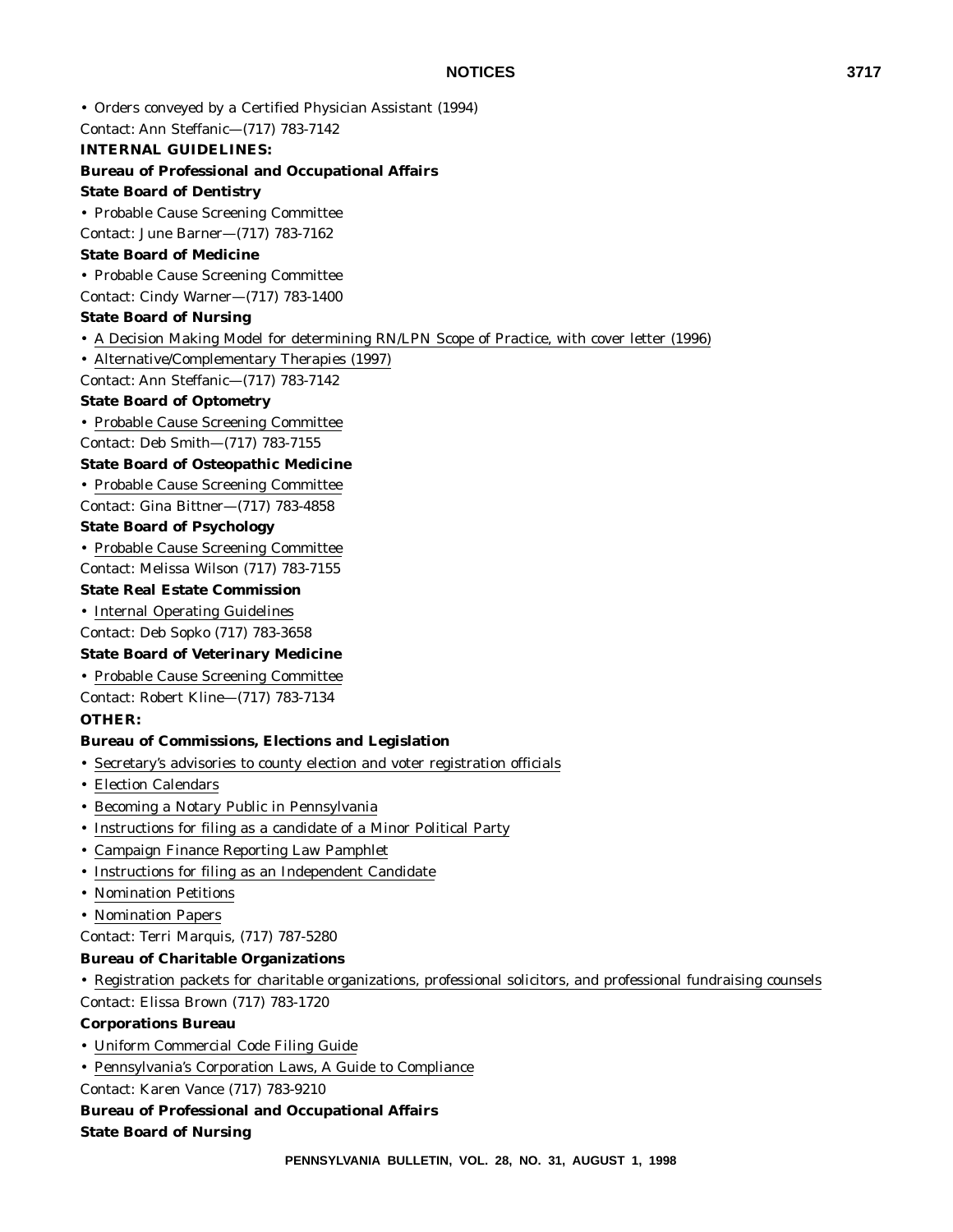• Approved Programs for RN, CRNP & LPN education

Contact: Ann Steffanic (717) 783-7142

## **State Real Estate Commission**

• Applications: Experience Requirements and Point System for Applicants for Broker's Licenses

Contact: Deb Sopko (717) 783-3658

## **STATE EMPLOYEES' RETIREMENT SYSTEM**

• SERS Board of Trustees Adjudications by Topic: Benefit Options Cost of Living Increase Credited Years of Service Death Benefit **Disability** Effective Date of Retirement Final Average Salary Fraternal Order of Police Frozen Present Value Membership Eligibility Military Service Multiple Service Credit Overpayment Payment of Interest Pension Forfeiture Purchase of Service Reinstatement Retirement-Covered Compensation Miscellaneous • SERS Member Handbook (current edition 1995) • SERS pamphlets: • Information for Retirees (SERS-149) • Special Membership Classes (SERS-150) • Social Security Integration Coverage for SERS Members (SERS-151) • How to Apply for a Disability Retirement (SERS-152) • Retirement Information for Pennsylvania State Police (SERS-153) • Retirement Options for SERS Members (SERS-154) • Provisions for the Purchase of Service (SERS-155) • Domestic Relations and Support Orders (SERS-157) • Frozen Present Value: Its Impact on State Pensions (SERS-158) • Information on Tax Form 1099-R for Tax Year 1997 • Management Directives and Administrative Circulars issued by SERS: • SERS Mission Statement • SERS Investment Policy • SERS Investment Guidelines • SERS current five-year investment plan ("1998 Annual Five Year Investment Plan")

- SERS Policy on Public Information (current January 1997)
- The FOP Decision: The resolution of the SERS Board of Trustees dated September 26, 1990, implementing the arbitration award issued February 17, 1988, in *Commonwealth of Pennsylvania v. Commonwealth of Pennsylvania State Police Lodges*, American Arbitration Association Case No. 14 390 1611 87 J (Thomas J. DiLauro, Chair)
- The "SERS News" member newsletter
- SERS Information Bulletins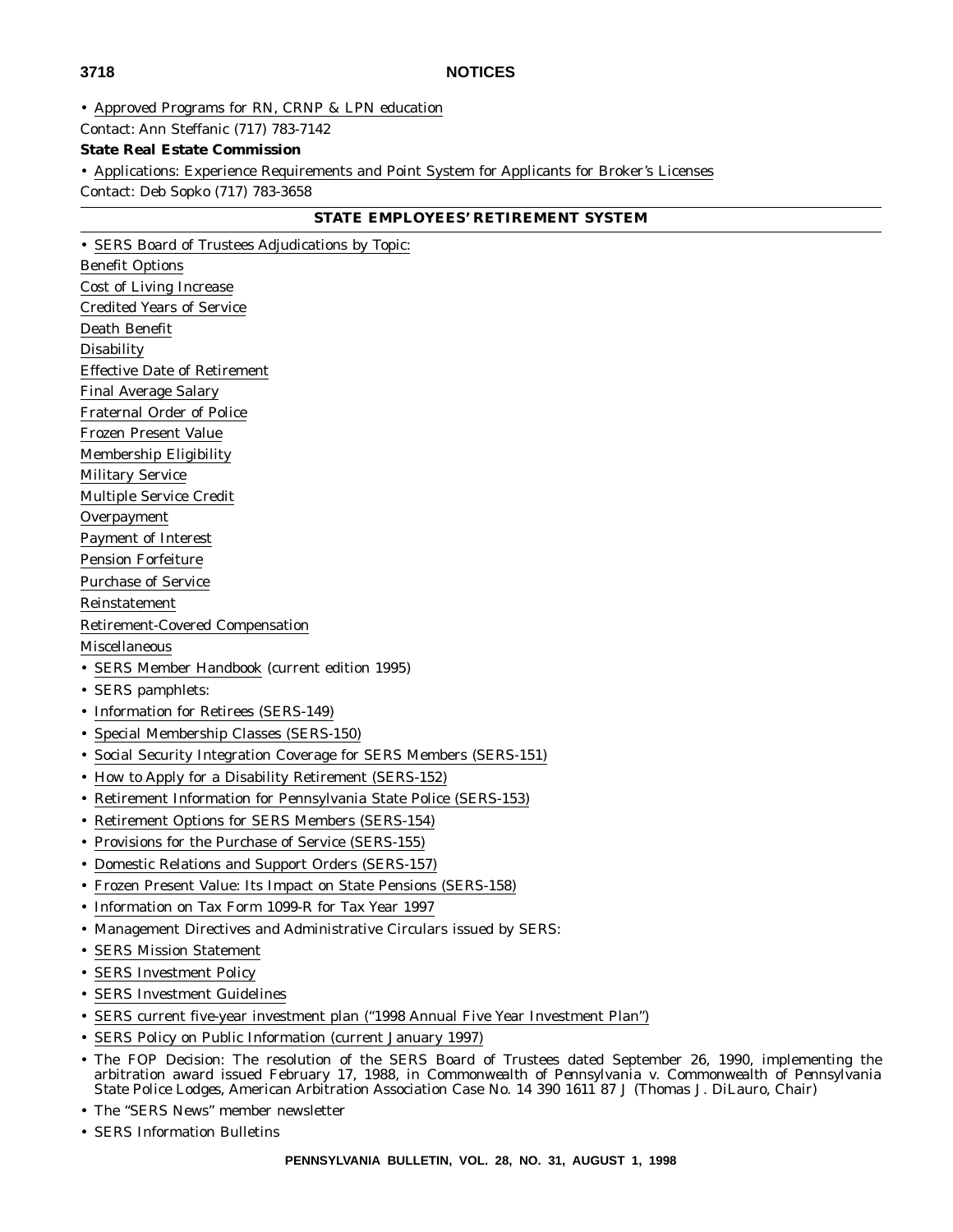- SERS *Annual Financial Report*
- Sample Domestic Relations Order and Instruction Letter
- SERS Board Minutes and Resolutions
- Actuarial Reports (annual and five-year)
- Actuarial Tables
- Memoranda of Understanding currently in effect:
- Memorandum of Understanding with the Department of Aging—PACE Program (dated February 14, 1997)
- Memorandum of Understanding with the Office of Administration—Backup Computer Disaster Recover Site at the Central Management Information Center (CMIC) (dated August 1, 1995)

For additional information on the listed items, contact SERS Information Officer Geoffrey S. Yuda at (717) 787-9657.

#### **TRANSPORTATION**

## **POLICY STATEMENTS:**

#### **Bureau of Equal Opportunity**

- Sexual Harassment Pamphlet
- BEO Brochure
- ADA Brochure

## **Bureau of Design**

- Standards for Low-Cost Glulam Timber Bridge Design (Pub. 6)
- Design Manual Part 1 (Pub.10)
- Design Manual Part 2 (Pub. 13)
- Design Manual Part 2, Metric (Pub. 13M)
- Design Manual Part 3 (Pub. 14)
- Design Manual Part 3, Metric (Pub. 14M)
- Design Manual Part 4 (Pub. 15)
- Pile Load Test Summaries (Pub. 15A)
- Design Manual Part 4, Metric (Pub. 15M)
- Design Manual Part 5 (Pub. 16)
- Design Manual Part 5, Metric (Pub. 16M)
- Design of Local Roads (Pub. 70)
- Roadway Construction Standards (Pub. 72)
- Roadway Construction Standards, Metric (Pub. 72M)
- Bridge Design Standards (Pub. 218)
- Bridge Design Standards (Pub. 218M)
- Bridge Construction Standards (Pub. 219)
- Bridge Construction Standards (Pub. 219M)
- Right-of-Way Encroachments and Outdoor Advertising Sign Control (Pub. 266)
- Roadway Specifications (Pub. 408-94)
- Roadway Specifications (Pub. 408M-96)

## **Bureau of Environmental Quality**

- Design Manual Part 1A, Environmental Impact Assessment and Related Procedures (Pub. 24,)
- Waste Site Evaluation Procedures for the Highway Project Development Process (Pub. 281)
- Agriculture Resources Evaluation (Pub. 324)
- **Bureau of Maintenance & Operations**
- Oversize/Overweight Special Hauling Permits Holiday Movement Restrictions (annual letter)
- **Bureau of Construction & Materials**
- Geotechnical Engineering Manual (Pub. 293, 1/97)

## **Bureau of Highway Safety & Traffic Engineering**

- School Student Walking Routes (Pub. 46, Chapter 9)
- Traffic Signing Standards, TC-7700 Series (Pub. 111M)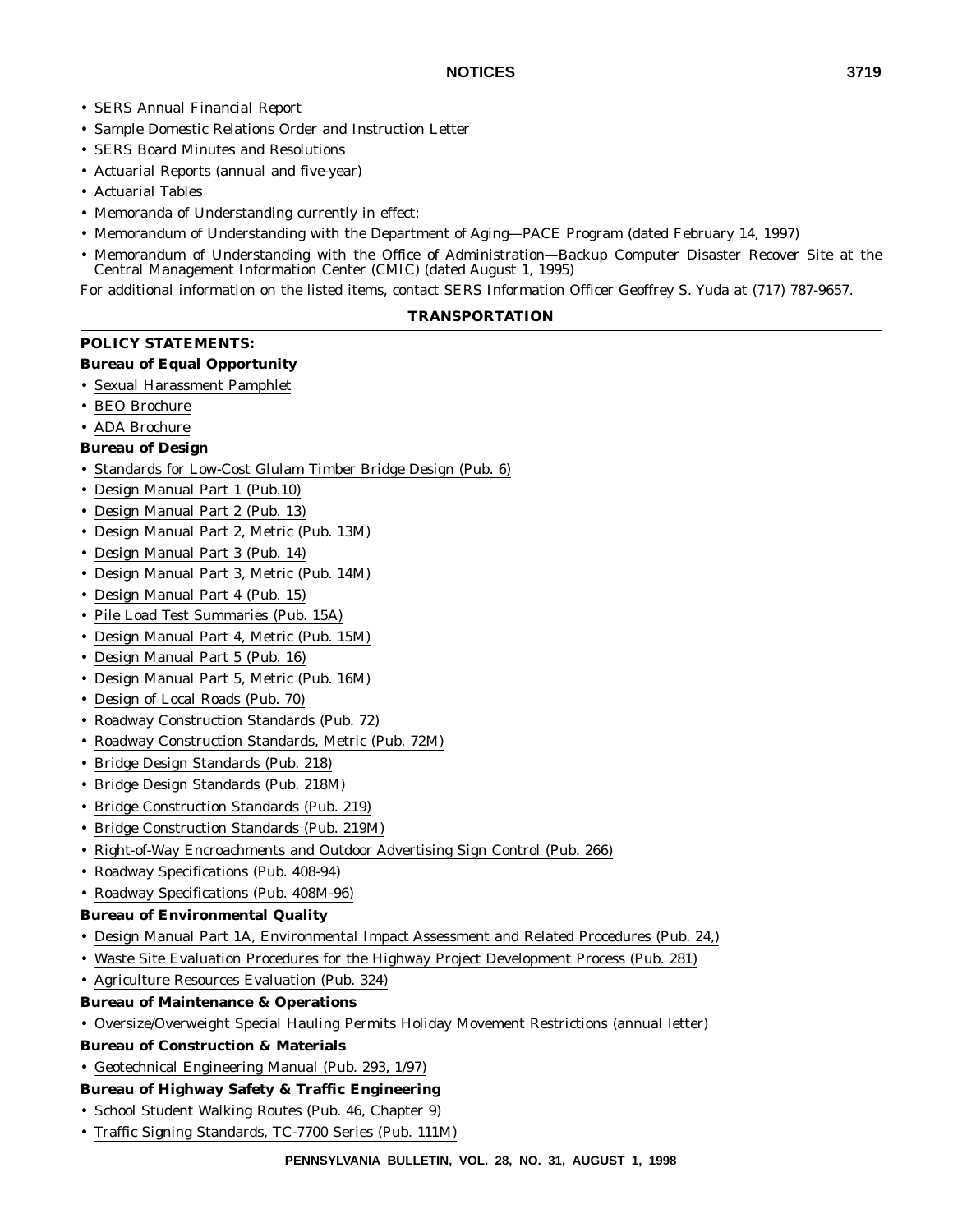- Traffic Signal Standards, TC-7800 Series (Pub. 148)
- Traffic Signal Design Handbook (Pub. 149)
- Guidelines for the Maintenance of Traffic Signal Systems (Pub. 191)
- Engineering and Traffic Studies (metric) (Pub. 201M)
- Work Zone Traffic Control (metric) (Pub. 203M)
- Flagging Handbook (Pub. 234)
- Handbook of Approved Signs (Pub. 236M)
- Sign Blank Specifications (Pub. 306M)
- Traffic Engineering (Approval & Installation of Traffic Control Devices) (MPS #414)
- Statewide Bicycle & Pedestrian Master Plan

# **Center for Program Development and Management**

• Statewide Transportation Policy Plan

# **Bureau of Municipal Services**

- Mileage Addition Guidelines (Policies concerning adding local road mileage to a municipalities Liquid Fuels Road Inventory.)
- Liquid Fuels Allowable Expenditures (Expenditures that a municipality may make utilizing Liquid Fuels Funds.)

# **GUIDANCE MANUALS:**

# **Bureau of Driver Licensing**

- Pennsylvania Driver's Manual
- Commercial Driver's Manual
- Motorcycle Operator Manual

# **Bureau of Motor Vehicles**

- PA License Plates (A Guide)
- **Driver/Vehicle Program Services**
- Safety Administration Forms Manual

# **Bureau of Equal Opportunity**

- Harassment/Sexual Harassment Manual
- DBE Orientation Manual
- **Bureau of Municipal Services**
- Liquid Fuels Annual Qualifying Package (Yearly forms a municipality must complete to receive their annual Liquid Fuels Allocation.)

# **Bureau of Office Services**

• Conducting Business with the PA Department of Transportation

# **Bureau of Design**

- Relocation Assistance Information (Pub. 47)
- Contract Proposal Preparation Guide (Pub. 51)
- Contract Proposal Preparation Guide (Metric Edition) (Pub. 51M)
- When Your Land Is Needed for Highway Use (Pub. 83)
- Local Public Agency Project Guidelines (Pub. 98)
- Surveying and Mapping Manual (Pub. 122M)
- Estimating and Scheduling Manual (Pub. 352)
- Specifications for Consultant Engineering Agreements (Form 442)

# **Bureau of Environmental Quality**

• Wetlands Resource Handbook (Pub. 325)

# **Bureau of Maintenance & Operations**

- Trucker's Handbook (Pub. 194)
- Posting and Bonding Procedures for Municipal Highways (Pub. 221)
- Highway Occupancy Permit Handbook (Pub. 282)
- Guide for Obtaining Minimum Use Driveway Permits
- How to Apply for a Single-Trip Special Hauling Permit for Oversize/Overweight Movement Using Form M-936A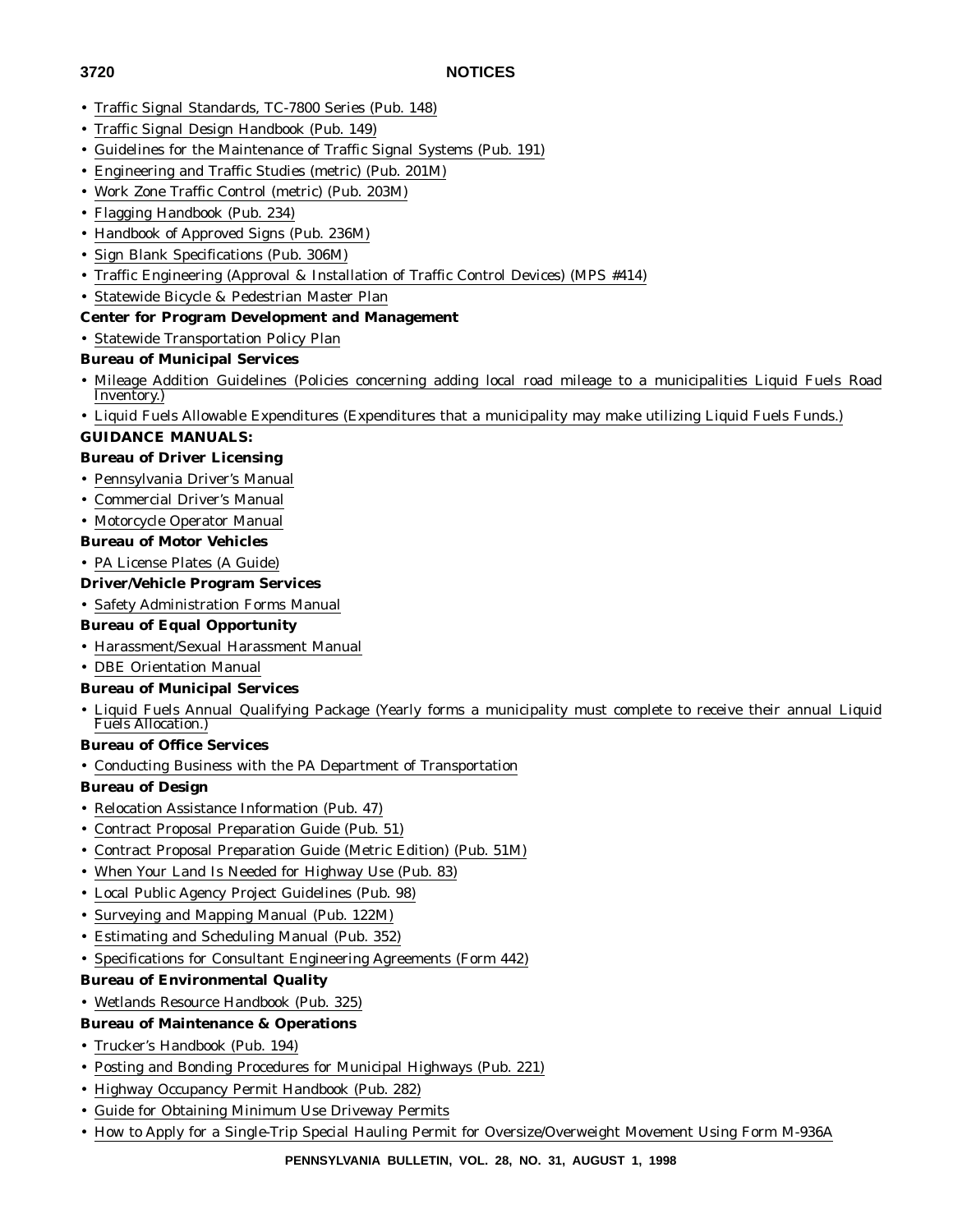# **NOTICES 3721**

- How to Apply for a Single-Trip Special Hauling Permit for Oversize/Overweight Movement using Form M-936AS
- How to Apply for a Super Load Permit
- Trucker's Guide to Pennsylvania
- Pennsylvania STAA Truck Routes (Listing of approved routes for 102 inch wide tractor trailers.)

# **Bureau of Construction & Materials**

- Access to Contracts Management System by Outside Agencies (MPS #419)
- Procedures for Administration for Municipal Projects (Pub. 39)

## **Center for Program Development and Management**

- Congestion Management System (CMS) Planning Guidance
- Local Bridge Program Operational Manual
- Transportation Enhancements Program Guidance
- State Transportation Program Guidance
- PennDOT User's Guide to Transportation Planning & Programming
- Public Involvement Program for Transportation Planning and Programming

# **Office of the Deputy Secretary for Planning**

• Transportation Partnerships Guidelines Manual

# **Bureau of Municipal Services**

• Turnback Manual (Provide information on the process of turning a road back to local jurisdiction.)

## **DECISIONS:**

# **Bureau of Equal Opportunity**

- Affirmative Action Plan Federal/State
- DBE Plan
	- Contract Compliance Plan
		- Title VI Plan

# **INTERNAL GUIDELINES:**

# **Bureau of Motor Vehicles**

• Vehicle Registration Process Training Module

## **Bureau of Driver Licensing**

- Driver License Process Training Module
- Guidelines to Determine Medical Competency for Drivers

## **Bureau of Office Services**

- Model Stockpile Guidelines
- Procurement Manual

# **Bureau of Equal Opportunity**

• DBE Orientation Course Manual

## **Bureau of Design**

- Administration of Consultant Agreements (Pub. 93)
	- Appraisal Guide (Pub. 94M)
	- Right of Way Manual

# **Bureau of Environmental Quality**

- Environmental Impact Statement Handbook (Pub. 278)
- Categorical Exclusion Evaluation Handbook (Pub. 294)
- Public Involvement Handbook (Pub. 295)
- Needs Study Handbook (Pub. 319)
- PennDOT Project Level Air Quality Handbook (Pub. 321)

# **Bureau of Maintenance & Operations**

- Maintenance Manual (Pub. 23)
- Guide Rail Condition Survey Field Manual (Pub. 33)
- Drainage Condition Survey Field Manual (Pub. 73)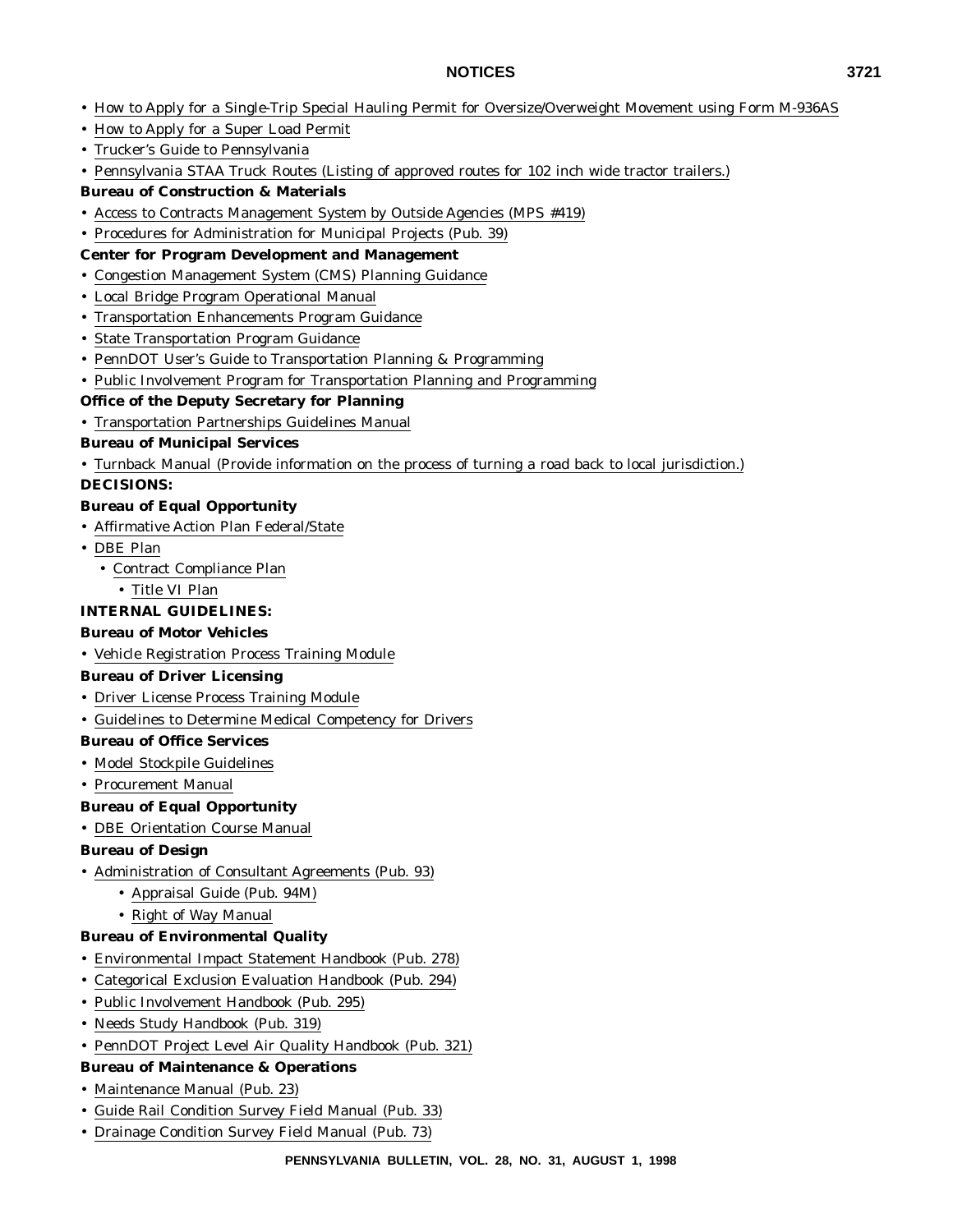# **3722 NOTICES**

- Highway Maintenance Foreman manual (Pub. 113)
- Pavement Policy Manual (Pub. 242)
- **Bureau of Construction & Materials**
- Finals Unit Manual (Pub. 11) (Guidance for Highway Construction Project Closeouts)
- Field Computation Guidebook (Pub. 21)(Guidance for Highway Construction Projects)
- Contract Documentation System Field Operations Manual (Pub. 320)
- Construction and Materials Management (MPS #404) (How to Record, Document & Attest Materials in a Highway Construction Project
- Cooperation with Outside Agencies: Highway Construction and Materials Testing (MPS #407)
- New Product Evaluations (MPS #418)
- **Bureau of Planning and Research**
- Conduct of Research at PennDOT
- Traffic Monitoring Program Guidance

# **Center for Program Development and Management**

- Single Occupancy Vehicle Capacity Adding Project (SOVCAP) Guidance
- Rail-Highway Grade Crossing Safety Program Guidance

## **Bureau of Municipal Services**

• Abandonment/Vacation/Deletions Procedure Letter (Policies and procedures governing the abandonment, vacation, and deletion of roads from the state road system and their return to local jurisdiction.)

## **OTHER:**

- **Bureau of Office Services**
- Price List, Maps & Publications (Pub. 12)

# **Bureau of Design**

- Construction Items Catalog (Pub. 7)
- Construction Items Catalog (metric edition) (Pub. 7M)
- Construction Cost Catalog of Standard Construction Items (Pub. 287)
- **Bureau of Environmental Quality**
- Getting Involved Brochure (Pub. 304, 10/94)

# **Bureau of Construction & Materials**

- Aggregate Producers (Pub. 34)
- Approved Construction Materials (Pub. 35)
- Producers of Bituminous Mixtures (Pub. 41)
- Producers of Redi-Mix Concrete (Pub. 42)
- Contract Plan Reading for Inspectors (Textbook—Training Manual) (Pub. 211)
- Contract Plan Reading for Inspectors (Quizbook) (Pub. 212)
- Contract Plan Reading for Inspectors (Final Exam) (Pub. 213)
- Plan Book for the Course in Contract Reading (Training Manual) (Pub. 214)
- Subsurface Boring, Sampling and Testing Contract (Pub. 222)
- Subsurface Boring, Sampling and Testing Contract, Metric Edition (Pub. 222M)
- Slope Stability Program, PASTABL (Metricated) (Pub. 318, 9/96)
- Construction and Materials Management (MPS #404)
- Prequalification and Contractor Evaluation (MPS #405)
- Highway Contract Claims (MPS #406)

# **Bureau of Highway Safety & Traffic Engineering**

- Bicycling Directory of Pennsylvania (Pub. 316)
- **Center for Program Development and Management**
- Transportation Conformity—State Implementation Plan

## **Bureau of Municipal Services**

• Liquid Fuels Calendar (Tool for municipalities highlighting policies, procedures and information to assist with road and street maintenance.)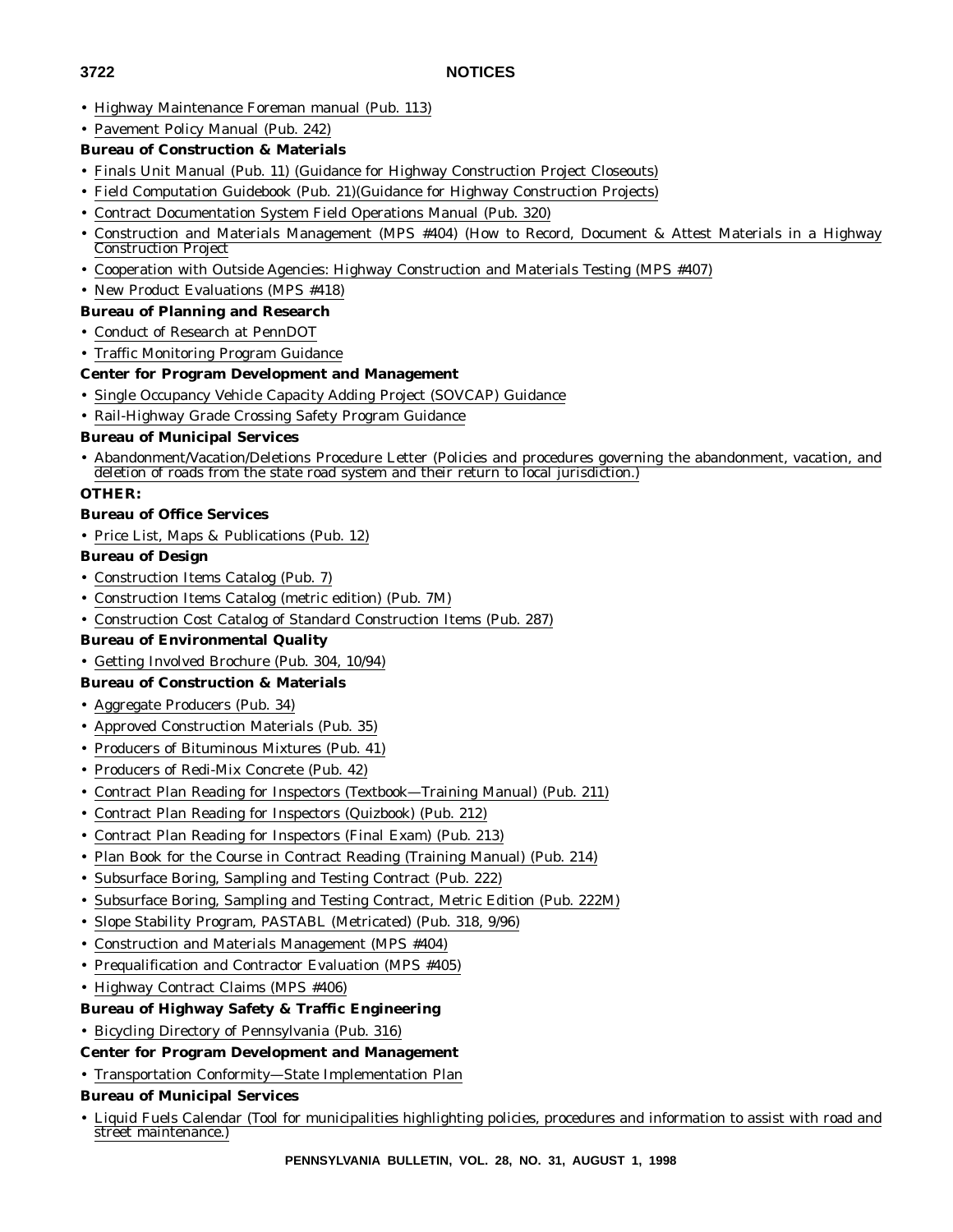### **NOTICES 3723**

• Treasurer's Account Book (Accounting system for local governments.)

### **Bureau of Public Transportation**

- PA Urban Transit Statistical Report 96/97 (Statistics for urban public transportation providers.)
- PA Rural and Small Urban Public Trans. Program (Statistics for rural and small urban public trans. providers.)
- Senior Citizen Shared-Ride Program (Background info, statistics, trends, etc. for Shared-Ride Program.)
- PA Public Transportation Directory

**All of the non-regulatory compliance-related documents listed above are available from the Department of Transportation Publications Office. In some cases, due to the length of the document, a duplication fee will be charged. Please contact the Publications Office at PA Department of Transportation, Distribution Services Unit, P. O. Box 2028, G-123 Transportation & Safety Building, Harrisburg, PA 17105, telephone number (717) 787- 6746 for more information. Documents are also available from the State Library, Government Publications Section at 219 Forum Building, Harrisburg, PA 17120 and are available through inter-library loan.**

[Pa.B. Doc. No. 98-1243. Filed for public inspection July 31, 1998, 9:00 a.m.]

# **INDEPENDENT REGULATORY REVIEW COMMISSION**

### **Notice of Filing of Final-Form Rulemakings**

The Independent Regulatory Review Commission received, on the dates indicated, the following final-form regulations for review. To obtain the date and time of the meeting, interested parties may contact the office of the Commission at (717) 783-5417. To obtain a copy of the regulation, interested parties should contact the agency promulgating the regulation.

|       | Reg. No. Agency/Title                                                | Received |
|-------|----------------------------------------------------------------------|----------|
| 7-322 | <b>Environmental Quality Board</b><br>Municipal Wasteload Management | 7/21/98  |
|       | JOHN R. MCGINLEY, Jr.,                                               |          |

*Chairperson*

[Pa.B. Doc. No. 98-1244. Filed for public inspection July 31, 1998, 9:00 a.m.]

# **INSURANCE DEPARTMENT**

**Codification of Statutory Accounting Principles**

The National Association of Insurance Commissioners (NAIC) adopted the Codification of Statutory Accounting Principles at its March 1998 National Meeting. The adoption of the codified principles successfully concludes an extensive effort begun in 1994 to produce a comprehensive guide to statutory accounting principles for use by insurance departments, insurers and auditors.

The codified principles are not intended to preempt state legislative and regulatory authority but to establish a comprehensive basis of accounting recognized and adhered to in the absence of conflict with, or silence of, state statutes and regulations. The American Institute of Certified Public Accountants determined that it will not be necessary to grant the codified principles status as an *Other Comprehensive Basis of Accounting* and that auditors will be permitted to continue to provide audit

opinions on practices prescribed or permitted by the insurance department of an insurer's state of domicile.

The codified principles will be effective January 1, 2001, and will apply to quarterly financial statements filed as of March 31, 2001. The following types of domestic insurers will be required to adhere to the codified principles in preparing financial statements to be filed with the Pennsylvania Insurance Department.

1. life, accident & health, property & casualty, title, financial guaranty, mortgage guaranty, surety and other insurance companies, associations or exchanges subject to section 320 of The Insurance Company Law (40 P. S. § 443)

2. Pennsylvania Fair Plan under section 206 of The Pennsylvania Fair Plan Act (40 P. S. § 1600.206)

3. State Workmen's Insurance Fund, employers mutual liability associations and other entities subject to section 2 of the act of May 9, 1949, P. L. 1025 (40 P. S. § 1262)

4. Coal and Clay Mine Subsidence Insurance Fund under section 14 of the act of August 23, 1961, P. L. 1068, as amended (52 P. S. § 3214)

5. Joint Underwriting Association under section 809 of the Health Care Services Malpractice Act (40 P. S. § 1301.809)

6. health maintenance organizations under section 11 of the Health Maintenance Organization Act (40 P. S. § 1561)

7. hospital plan corporations and professional health services plan corporations under 40 Pa.C.S. §§ 6125 and 6331

8. risk-assuming PPOs under 31 Pa. Code § 152.21

The NAIC is currently reviewing whether to apply the codified principles to fraternal benefit societies.

The codified principles were adopted as the NAIC's *Accounting Practices and Procedures Manual—version effective January 1, 2001.* The NAIC Accounting Practices and Procedures (EX4) Task Force is responsible for the maintenance of the codified manual. The 1998 version of the *Accounting Practices and Procedures Manual* will be maintained and published until December 31, 2000. The various NAIC task forces and working groups responsible

**PENNSYLVANIA BULLETIN, VOL. 28, NO. 31, AUGUST 1, 1998**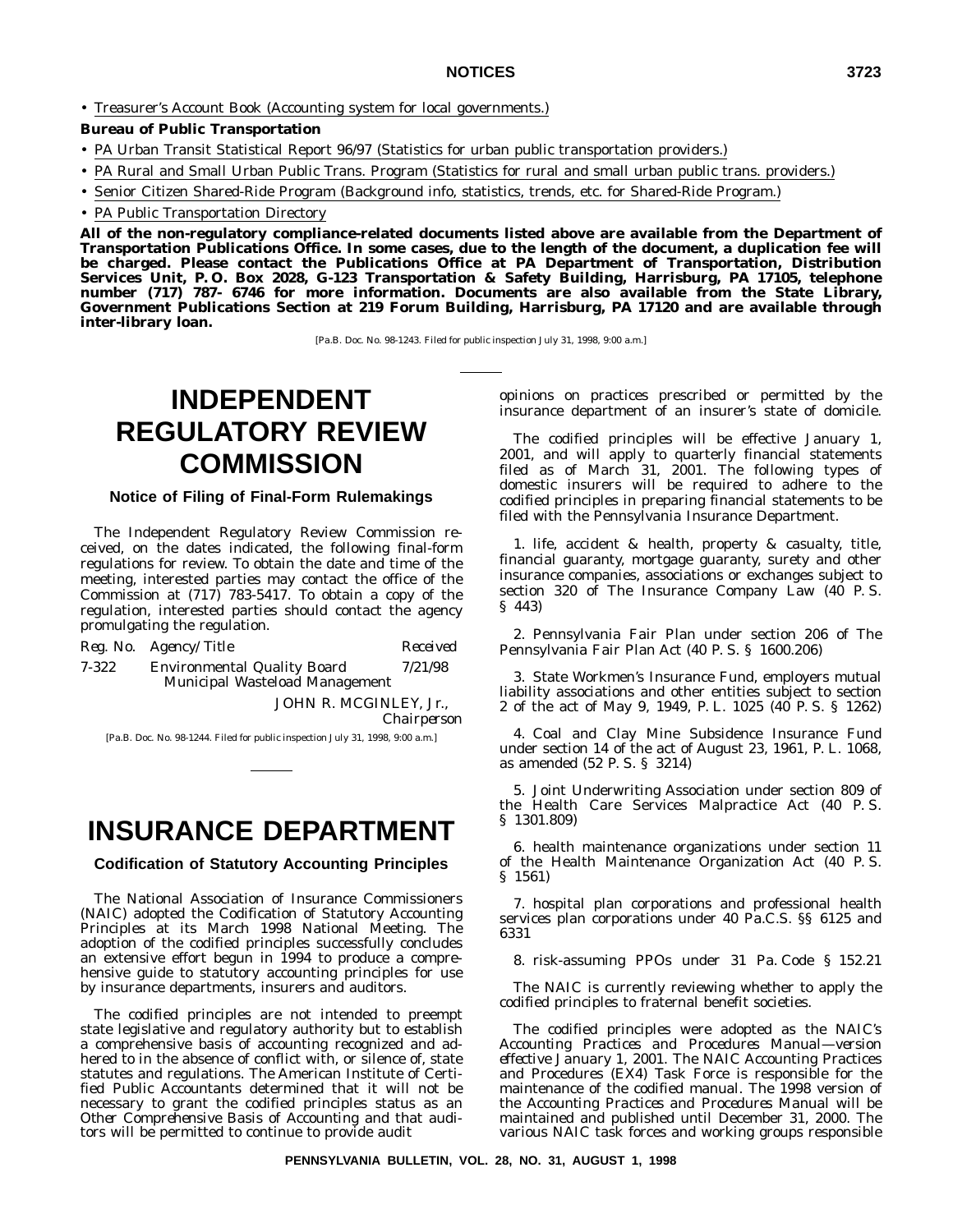for changes to NAIC publications resulting from thecodified principles (annual statement instructions, instructions for completing Risk Based Capital reports and the like) have been charged to complete their work by December 31, 1999.

The codification materials adopted at the March 1998 meeting are currently available on the NAIC's website at www.naic.org under the Financial Services icon. A hardcopy version of the material will be available in 1999. All NAIC publications will be consistent with the codified principles as of January 1, 2001.

Further information on the NAIC codification project may be obtained by contacting the following NAIC staff:

Jane Kipper, Senior Life Insurance Accountant David Christensen, Property/Casualty Accountant Dan Daveline, Health Accountant National Association of Insurance Commissioners 20 West 12th Street, Suite 1100 Kansas City, MO 64105-1925 Phone: (816) 842-3600/Fax: (816) 842-9185 Internet: jkipper@naic.org; dchristensen@naic.org; ddaveline@naic.org

The Insurance Department will review Pennsylvania's laws and regulations that may be inconsistent with the codified manual and seek industry comments on whether those laws and regulations should be amended or repealed prior to the January 1, 2001 effective date. Insurers must receive the Department's written approval in order to implement any of the codified principles prior to the January 1, 2001 effective date.

Questions concerning this notice may be directed to Stephen J. Johnson, CPA, Deputy Insurance Commissioner, Regulation of Companies, 1326 Strawberry Square, Harrisburg, PA 17120, Phone: (717) 783-2142/ Fax: (717) 787-8557, E-Mail: sjohnson@ins.state.pa.us.

M. DIANE KOKEN,

*Insurance Commissioner*

[Pa.B. Doc. No. 98-1245. Filed for public inspection July 31, 1998, 9:00 a.m.]

### **Rate Filing; Highmark, Inc.; Filing No. 1-CCP-98- HBCBS; Requesting Authority to Increase Direct Pay Complete Care Comprehensive Major Medical Plan Rates**

Highmark Blue Cross Blue Shield requests approval of an increase to its Direct Pay Complete Care rates. The filing requests an increase of 8.3%. The rate increase will impact about 26,800 policyholders and produce an additional annual premium income of \$3.8 million. The requested approval date is January 1, 1999.

Copies of the filing are available for public inspection during normal working hours, by appointment, at the Insurance Department's offices in Harrisburg, Pittsburgh and Erie.

Interested parties are invited to submit written comments, suggestions, or objections to Bharat Patel, Actuary, Pennsylvania Insurance Department, Office of Rate and Policy Regulation, Bureau of Accident and Health Insurance, 1311 Strawberry Square, Harrisburg, PA 17120, within 30 days of publication of this notice in the *Pennsylvania Bulletin*.

M. DIANE KOKEN,

*Insurance Commissioner*

[Pa.B. Doc. No. 98-1246. Filed for public inspection July 31, 1998, 9:00 a.m.]

### **Rate Filing; Highmark, Inc.; Filing No. 1-SCMS-98- HI; Requesting Authority to Increase Special Care Medical Surgical Product Rates**

By Filing No. 1-SCMS-98-HI, Highmark, Inc., requests approval of an increase to its Special Care Medical Surgical Product rates. The filing requests an average increase of 10.34% varying by Blue Cross Plan area. The rate increase will impact about 45,275 policyholders and produce an additional annual premium income of \$2.0 million. The requested approval date is January 1, 1999.

The rate increases by Blue Cross Plan are shown below:

| Plan Area                                        | Percentage<br><i>Increase</i> | Average Increase<br>Per Sub. Month |
|--------------------------------------------------|-------------------------------|------------------------------------|
| <b>Blue Cross of North-</b><br>eastern PA        | 2.22%                         | <b>SO.71</b>                       |
| <b>Highmark Blue Cross</b><br><b>Blue Shield</b> | 4.61%                         | \$1.62                             |
| <b>Capital Blue Cross</b>                        | 15.64%                        | \$5.34                             |
| Independence Blue<br>Cross                       | 16.68%                        | <b>S5.97</b>                       |
| Overall                                          | 10.34%                        | \$3.62                             |

Copies of the filing are available for public inspection during normal working hours, by appointment, at the Insurance Department's offices in Harrisburg, Philadelphia, Pittsburgh and Erie.

Interested parties are invited to submit written comments, suggestions, or objections to Bharat Patel, Actuary, Insurance Department, Office of Rate and Policy Regulation, Bureau of Accident and Health Insurance, 1311 Strawberry Square, Harrisburg, PA 17120, within 30 days of publication of this notice in the *Pennsylvania Bulletin*.

> M. DIANE KOKEN, *Insurance Commissioner*

[Pa.B. Doc. No. 98-1247. Filed for public inspection July 31, 1998, 9:00 a.m.]

### **Rate Filing; Independence Blue Cross; Filing No. 8-P-98; Rate Increase for Community Rated Group Hospital Program**

Independence Blue Cross (IBC) requests Insurance Department approval for a 29.29% premium rate increase on its community rated Basic Blue Cross hospitalization program. The proposed rate increase would impact upon approximately 14,100 contracts and produce additional annual premium income of \$9.0 million. The requested approval date is October 1, 1998.

Copies of the filing are available for public inspection during normal working hours, by appointment, at the Insurance Department's offices in Harrisburg and Philadelphia.

Interested parties are invited to submit written comments, suggestions, or objections to Bharat Patel, Actuary,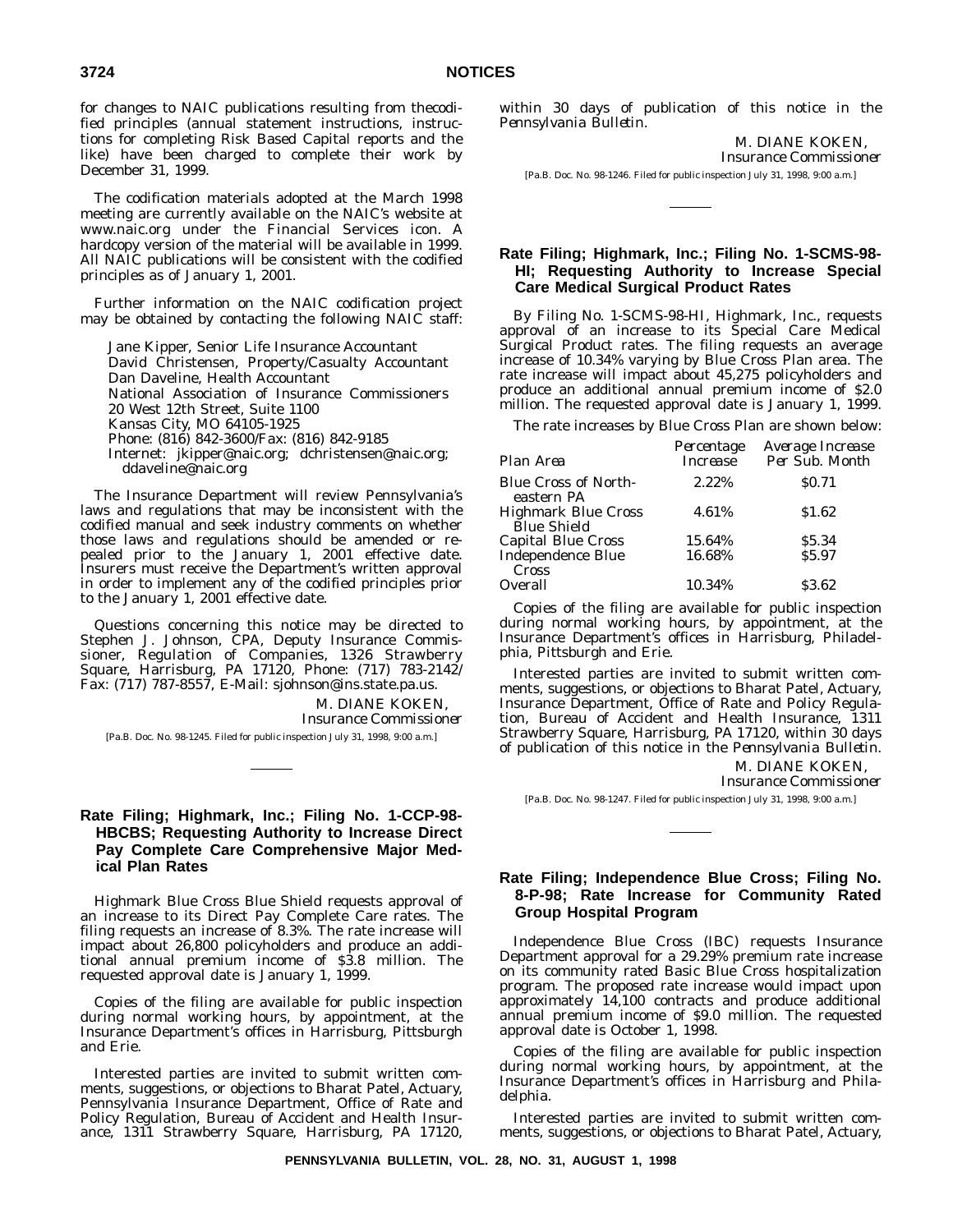Pennsylvania Insurance Department, Office of Rate and Policy Regulation, Bureau of Accident and Health Insurance, 1311 Strawberry Square, Harrisburg, PA 17120, within 30 days of publication of this notice in the *Pennsylvania Bulletin*.

M. DIANE KOKEN, *Insurance Commissioner* [Pa.B. Doc. No. 98-1248. Filed for public inspection July 13, 1998, 9:00 a.m.]

### **Review Procedure Hearings; Cancellation or Refusal of Insurance**

The following insured has requested a hearing, as authorized by section 9(a) of the act of June 5, 1968 (P. L. 140, No. 78) (40 P. S. § 1008.9(a)) in connection with his company's termination of the insured's automobile policies.

The hearing will be held in the Capitol Associates Building, 901 North Seventh Street, Second Floor Hearing Room, Harrisburg, PA 17102.

Appeal of Tommy Thomas; file no. 98-267-32923; Premier Auto Insurance Company; doc. no. PH98-07-015; August 27, 1998, at 11 a.m.

Parties may appear with or without counsel and offer relevant testimony or evidence to support their respective positions. The representative of the company must bring relevant claims files, documents, photographs, drawings, witnesses and the like necessary to substantiate the case. The insured must bring any evidence which the insured may want to offer at the hearing. The hearing will be held in accordance with the requirements of sections 9 and 10 of the act (40 P. S. §§ 1008.9 and 1008.10) and 1 Pa. Code Part II (relating to the General Rules of Administrative Practice and Procedure).

After the hearing, the Insurance Commissioner will issue a written order resolving the factual issues presented at the hearing and stating what remedial action, if any, is required. The Commissioner's Order will be sent to those persons participating in the hearing or their designated representatives. The order of the Commissioner is subject to judicial review by the Commonwealth Court.

Persons with a disability who wish to attend the above-referenced administrative hearing and require an auxiliary aid, service or other accommodation to participate in the hearing should contact Tracey Pontius, Agency Coordinator at (717) 787-4298.

> M. DIANE KOKEN, *Insurance Commissioner*

[Pa.B. Doc. No. 98-1249. Filed for public inspection July 31, 1998, 9:00 a.m.]

# **PENNSYLVANIA PUBLIC UTILITY COMMISSION**

**Service of Notice of Motor Carrier Applications**

The following temporary authority and/or permanent authority applications for the right to render service as a common carrier or contract carrier in this Commonwealth have been filed with the Pennsylvania Public Utility

Commission. Publication of this notice shall be considered as sufficient notice to all carriers holding authority from this Commission. Applications will be considered without hearing in the absence of protests to the application. Protests to the applications published herein are due on or before August 24, 1998, as set forth at 52 Pa. Code § 3.381 (relating to applications for transportation of property and persons). The protest shall also indicate whether it applies to the temporary authority application or the permanent application or both.

**Applications of the following for approval of the** *beginning* **of the exercise of the right and privilege of operating as** *common carriers* **for transportation of** *persons* **as described under each application.**

**A-00115136. All Occasion Limousine Service, Inc.** (10 Wynne Avenue, Pittsburgh, Allegheny County, PA 15205), a corporation of the Commonwealth of Pennsylvania—persons in limousine service between points in the counties of Westmoreland, Fayette and Washington, and from points in the said counties, and the county of Allegheny, to points in Pennsylvania, and return. *Attorney*: Louis W. Emmi, 201 Lebanon Shops, 300 Mt. Lebanon Boulevard, Pittsburgh, PA 15234.

**Applications of the following for approval of the** *beginning* **of the exercise of the right and privilege of operating motor vehicles as** *common carriers* **for the transportation of** *persons* **by** *transfer of rights* **as described under each application.**

**A-00115113. Fashion Limousine, Inc.** (2845 C Street, Philadelphia, Philadelphia County, PA 19134), a corporation of the Commonwealth of Pennsylvania—beginning right—to transport persons in limousine service: (1) between points in the county of Chester and the townships of Birmingham, Concord and Thornbury, Delaware County and from said county and townships to points in Pennsylvania within an airline distance of 50 statute miles of the limits of the county of Chester and the townships of Birmingham, Concord and Thornbury, Delaware County, and return; with Right No. 1 subject to the following condition: that no right, power or privilege is granted to originate transportation in Lancaster County; and (2) between points in the counties of Berks, Chester and Montgomery, and from points in said counties to points in Pennsylvania, and return; with Right No. 2 subject to the following conditions: (a) that no right, power or privilege is granted to provide service to or from hotels and motels in Montgomery County or to or from the following points in Chester County: Guest Quarters, Alcoa Standard and Chesterbrook Shopping Center in Chesterbrook or MAI Sorbus in Great Valley; (b) that no right, power or privilege is granted to provide service to or from Berks County, except for the city of Reading, the boroughs of Robesonia, West Reading, Bally, Bechtelsville, Birdsboro, Boyertown, Fleetwood, Lyons, Hamburg, Leesport and Mount Penn, and the townships of Bern, Douglass, Amity, Exeter, Union, Oley, Earl, Coalbrookdale, Lower Alsace, Robeson and Washington; and (c) that no right, power or privilege is granted to provide service to or from Delaware County, except Tinicum Township; which is to be a transfer of all of the rights authorized under the certificate issued at A-00112068, F. 2 to E. R. Greg Investments, Inc., subject to the same limitations and conditions. *Attorney*: John J. Gallagher, P. C., Suite 1100, 1760 Market Street, Philadelphia, PA 19103.

**A-00114488, Folder 2. Frank R. Gehard, t/d/b/a Classic Limousine Service** (203 South 12th Street, Altoona, Blair County, PA 16602)—persons in limousine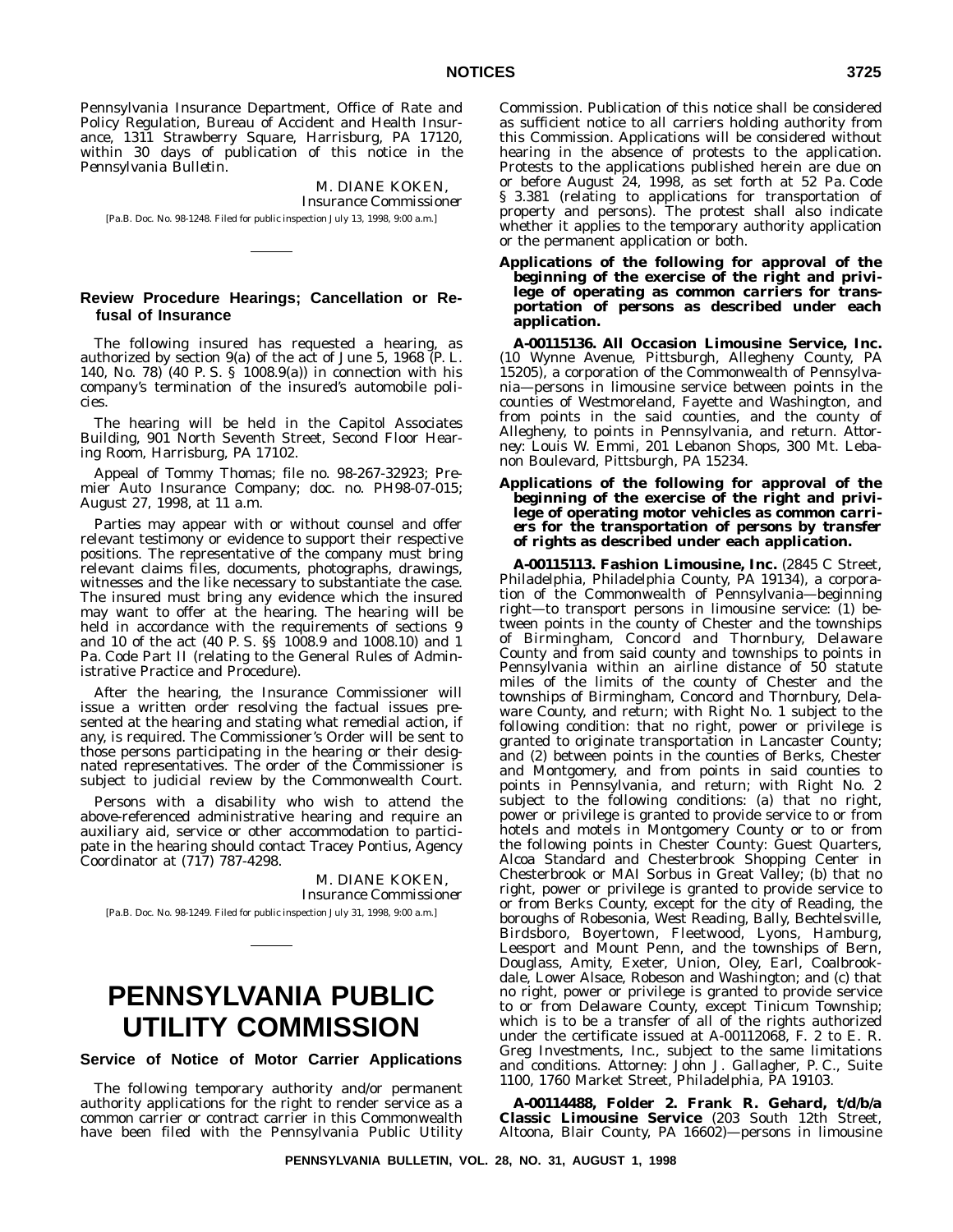service, between points in the county of Blair, and from points in said county, to points in Pennsylvania, and return; which is to be a transfer of the right issued to Lisa A. Steinbugl, t/d/b/a Classic Limousine Service, under the certificate issued at A-00113199, subject to the same limitations and conditions.

**Applications of the following for** *amendment* **to the certificate of public convenience approving the operation of motor vehicles as** *common carriers* **for transportation of** *persons* **as described under each application.**

**A-00107211, Folder 3, Am-A. Rainbow Cab, Inc., t/d/b/a Rainbow Paratransit** (539 South Bolmar Street, West Chester, Chester County, PA 19382), persons in paratransit service between points in the borough of West Chester, the townships of East Goshen, West Goshen, Westtown, Birmingham, Pennsbury, Thornbury, East Bradford, and that portion of West Bradford Township bounded on the north by Pennsylvania Route 162, on the east by the East Bradford Township line, on the south by Pennsylvania Highway Route 15153, and on the west by Pennsylvania Highway Route 15007, and also Embreeville State Hospital in the township of Newlin, the Pocopson Home in the township of Pocopson, and that portion of the township of Kennett located on and north of Hillendale Road and on and east of Greenwood Road, all located in Chester County; and the townships of Thornbury, Birmingham, and Concord, all located in Delaware County, and from points in said areas to points within an airline distance of 30 statute miles of the limits of said service area, and return; subject to the following conditions: (a) that the service shall be limited to the use of sedans and station wagons with seating capacities of five passengers, or less, excluding the driver; and (b) the service will be rendered without the use of dome lights or taximeters: *so as to permit* the transportation of persons in paratransit service, between points in the boroughs of Kennett Square, Downingtown and Malvern, and the townships of Kennett, East Marlboro, Pocopson, West Bradford, Uwchlan, East Caln, West Whiteland, East Whiteland and Willistown, all located in Chester County, and the township of Edgemont, Delaware County, and from points in said territory, to points within an airline distance of 30 statute miles of the limits of said territory, and return; subject to the following conditions: (a) that the service shall be limited to the use of sedans and station wagons with seating capacities of five passengers, or less, excluding the driver; and (b) that the service shall be rendered without the use of dome lights or taximeters.

**A-00107211, Folder 4, Am-A. Rainbow Cab, Inc., t/d/b/a Rainbow Limo and Air Parcel Service** (539 South Bolmar Street, West Chester, Chester County, PA 19382), inter alia—persons, in airport transfer service, from the Comfort Inn, located at Route 100 and Shoemaker Road in the borough of Pottstown, Montgomery County, to the Philadelphia International Airport, located in the city and county of Philadelphia, and the township of Tinicum, Delaware County: *so as to permit* the transportation of persons in airport transfer service, from the townships of Westtown, Pocopson, East Goshen, Birmingham and Thornbury, all located in Chester County, and the township of Thornbury located in Delaware County, to the Philadelphia International Airport, located in the city and county of Philadelphia and the township of Tinicum, Delaware County; subject to the following condition: that the service be performed in vehicles having a seating capacity of not less than 7 passengers nor more than 11 passengers including the driver.

### **Applications of the following for approval of the right to** *begin* **to operate as a** *broker* **for the transportation of** *persons* **as described under each application.**

**A-00115134. Scenicruiser Travel, Inc., t/d/b/a Ken's Travel Club** (16 Buckwalter Road, Audubon, Montgomery County, PA 19403), a corporation of the Commonwealth of Pennsylvania—brokerage license—to arrange for the transportation of persons and their baggage between points in Pennsylvania. *Attorney*: A. Martin Herring, Suite 2240, 1845 Walnut Street, Philadelphia, PA 19103.

### **Motor Carrier Applications—Property, Excluding Household Goods in Use**

The following applications for the authority to transport property, excluding household goods in use, between points in Pennsylvania, have been filed with the Pennsylvania Public Utility Commission. Public comment to these applications may be filed, in writing with the Secretary, Pennsylvania Public Utility Commission, P. O. Box 3265, Harrisburg, PA 17105-3265 on or before Aug. 17, 1998.

| A-00095122 F.2 | D & A Auto Sales, Inc., t/a D. A. Auto<br>Auction<br>P.O. Box 431, New Stanton, PA<br>15672: Philip L. Zulli, 1501 North<br>Front Street, Harrisburg, PA 17102 |
|----------------|----------------------------------------------------------------------------------------------------------------------------------------------------------------|
| A-00112032 F.2 | Check Trucking Co., Inc.<br>171 Bradford Lane, Lansdale, PA<br>19446                                                                                           |
| A-00115114     | Shawn L. Bloom, t/a Shawn Bloom<br>Trucking<br>R. R. 3, Box 323A, Curwensville, PA<br>16833                                                                    |
| A-00115115     | J. Nevin Hartman, t/a J. N. Hartman<br>Co.<br>P.O. Box 290, Benton, PA 17814                                                                                   |
| A-00115116     | Randy D. Sailer<br>1151 Ironstone Drive, Boyertown, PA<br>19512                                                                                                |
| A-00115117     | Dominic J. Deorio<br>336 Veronia Road, West Chester, PA<br>19380                                                                                               |
| A-00115118     | Gerald D. Brocious, t/a G. D. Brocious<br>R. R. 2, Box 55, Strattanville, PA<br>16258                                                                          |
| A-00115119     | Professional Graphic Communications,<br>Inc.<br>P.O. Box 1860, Cranberry Twp., PA<br>16066                                                                     |
| A-00115120     | Four Dotts' Trucking Company, Inc.<br>Rt. 53, Box 312, Irvona, PA 16656:<br>David H. Radcliff, 3905 North Front<br>Street, Harrisburg, PA 17110                |
| A-00115121     | Appalachian Transport, Inc.<br>R. D. 3, Valley Road, Smethport, PA<br>16749                                                                                    |
| A-00115122     | Bruce J. Byram<br>1021 Glen View Drive, Denver, PA<br>17517                                                                                                    |
| A-00115123     | Jack E. Kemmerer, t/a Jack E.<br><b>Kemmerer Trucking</b><br>R. R. 2, Box 406, Jersey Shore, PA<br>17740                                                       |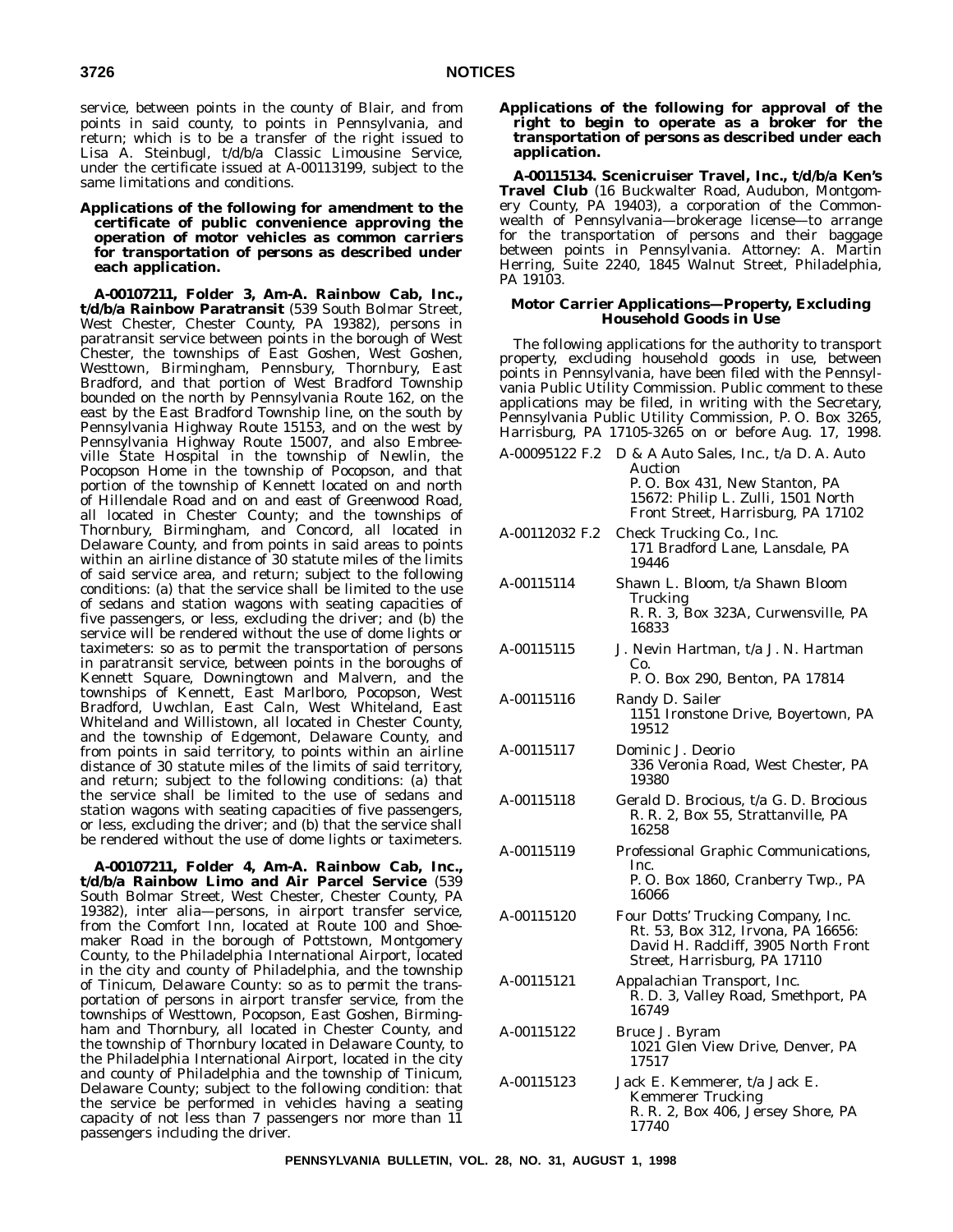| A-00115104 | Robert Gunther, III, t/a R. G. III Haul-                                                                                                            |
|------------|-----------------------------------------------------------------------------------------------------------------------------------------------------|
|            | ing<br>2791 Pike Avenue, Coopersburg, PA<br>18036: William McCarthy, 1319 Main<br>Street, Hellertown, PA 18055-1352                                 |
| A-00115103 | Alan R. Hess, t/a Hess Trucking<br>178 Quaker Hill Road, Cogan Station,<br>PA 17728                                                                 |
| A-00115105 | Aggregate Hauling, Inc.<br>121 Harristown Road, Paradise, PA<br>17562                                                                               |
| A-00115106 | David R. Metzger, t/a Metzger Trucking<br>Co.                                                                                                       |
|            | R. R. 1, Box 38, Muncy Valley, PA<br>17758                                                                                                          |
| A-00115107 | Edward C. Deljanovan, t/a Ed<br>Deljanovan Trucking<br>P. O. Box 283, Trout Run, PA 17771                                                           |
| A-00115108 | Jay B. Seitzinger, t/a Scoot Trucking<br>2036 River Road, Reading, PA 19605:<br>John A. Hoffert, Jr., P. O. Box 1538,<br>Reading, PA 19603          |
| A-00115109 | SB Fuels, Inc.<br>P. O. Box 1290, Clearfield, PA 16830                                                                                              |
| A-00115110 | CCI Construction Co., Inc.<br>P.O. Box 1129, Mechanicsburg, PA<br>17055-1129                                                                        |
| A-00115111 | Barry F. Koch, t/a Barry Koch Trucking<br>1175 Main Street, Shoemakerville, PA<br>19555                                                             |
| A-00115112 | Maple Valley Transport, Inc.<br>R. D. 1, Box 245-1, New Albany, PA<br>18833                                                                         |
| A-00115125 | Daniel Keller, t/a Danny Keller & Fam-<br>ily Trucking Co.<br>9528 Damascus Drive, Manassas, VA<br>20109                                            |
| A-00115126 | Old Star Transport, Inc.<br>111 Hipp Street, Johnstown, PA<br>15902: Rex W. McQuaide, 1405<br>Eisenhower Blvd., Suite 200, Johns-<br>town, PA 15904 |
| A-00115127 | Air-Ride, Inc.<br>11900 Sager Road, Swanton, OH<br>43558                                                                                            |
| A-00115135 | Craig Stutzman, t/a Stutzman Trucking<br>157 Pyle Drive, Somerset, PA 15501                                                                         |
| A-00115137 | William C. Diehl, Jr., t/a William C.<br>Diehl, Jr., Enterprises<br>700 Grovania Drive, Bloomsburg, PA<br>17815                                     |
| A-00115131 | B & T Transportation, Inc.<br>702 Race Street, Catasauqua, PA<br>18032-1117                                                                         |
| A-00115130 | John Futoma<br>R. R. 3, Box 243A-2, Shickshinny, PA<br>18655                                                                                        |
| A-00115133 | James R. Moore<br>R. D. 1, Box 276 F, Mill Hall, PA<br>17751                                                                                        |

| A-00115132 | Debra A. and Mariann M. Woodhouse,<br>$t/a$ D. & M. Woodhouse Trucking<br>66 Donley Road, Eighty-Four, PA<br>15330                                                   |
|------------|----------------------------------------------------------------------------------------------------------------------------------------------------------------------|
| A-00115129 | <b>Builders Transportation Co., LLC</b><br>P.O. Box 16369, Memphis, TN 38116:<br>W. Ronald Waldrop, 1025 Montgom-<br>ery Highway, Suite 212, Birmingham,<br>AL 35216 |
| A-00115128 | Paul K. Fetter Trucking, Inc.                                                                                                                                        |

R. D. 2, Box 188, Newanstown, PA 17073

JAMES J. MCNULTY,

*Secretary*

[Pa.B. Doc. No. 98-1250. Filed for public inspection July 31, 1998, 9:00 a.m.]

# **Wastewater Service Without Hearing**

**A-230150F2000. Heidelberg Heights Sewerage Company.** Application of Heidelberg Heights Sewerage Company for approval of the abandonment or permanent discontinuance of all wastewater service to the public in Heidelberg Heights Development, Heidelberg Township, Lehigh County, PA.

This application may be considered without a hearing. Protests or petitions to intervene can be filed with the Pennsylvania Public Utility Commission, P. O. Box 3265, Harrisburg, PA 17105-3265, with a copy served on the applicant on or before August 17, 1998, under 52 Pa. Code (relating to public utilities).

*Applicant:* Heidelberg Heights Sewerage Company.

*Through and By Counsel:* Anthony C. Lomma, Esquire, Vice President/General Counsel, 1120 South Washington Avenue, Scranton, PA 18505.

JAMES J. MCNULTY,

*Secretary*

[Pa.B. Doc. No. 98-1251. Filed for public inspection July 31, 1998, 9:00 a.m.]

# **Water Service**

### **Without Hearing**

**A-212750F0004 and A-212750F0005. Consumers Pennsylvania Water Company—Shenango Valley Division.** Application of Consumers Pennsylvania Water Company—Shenango Valley Division, for approval of (1) the acquisition (By Docket #A-212750F0004) of the New Wilmington Municipal Authority's 12-inch water main, related assets and property situate in Wilmington Township, Mercer County, PA, and Wilmington Township, Lawrence County, PA, and (2) the rights of Consumers Pennsylvania Water Company—Shenango Valley Division (By Docket #A-212750F0005) to begin to offer, render, furnish or supply water service to the public in Wilmington Township, Mercer County, PA, and Wilmington Township, Lawrence County, PA.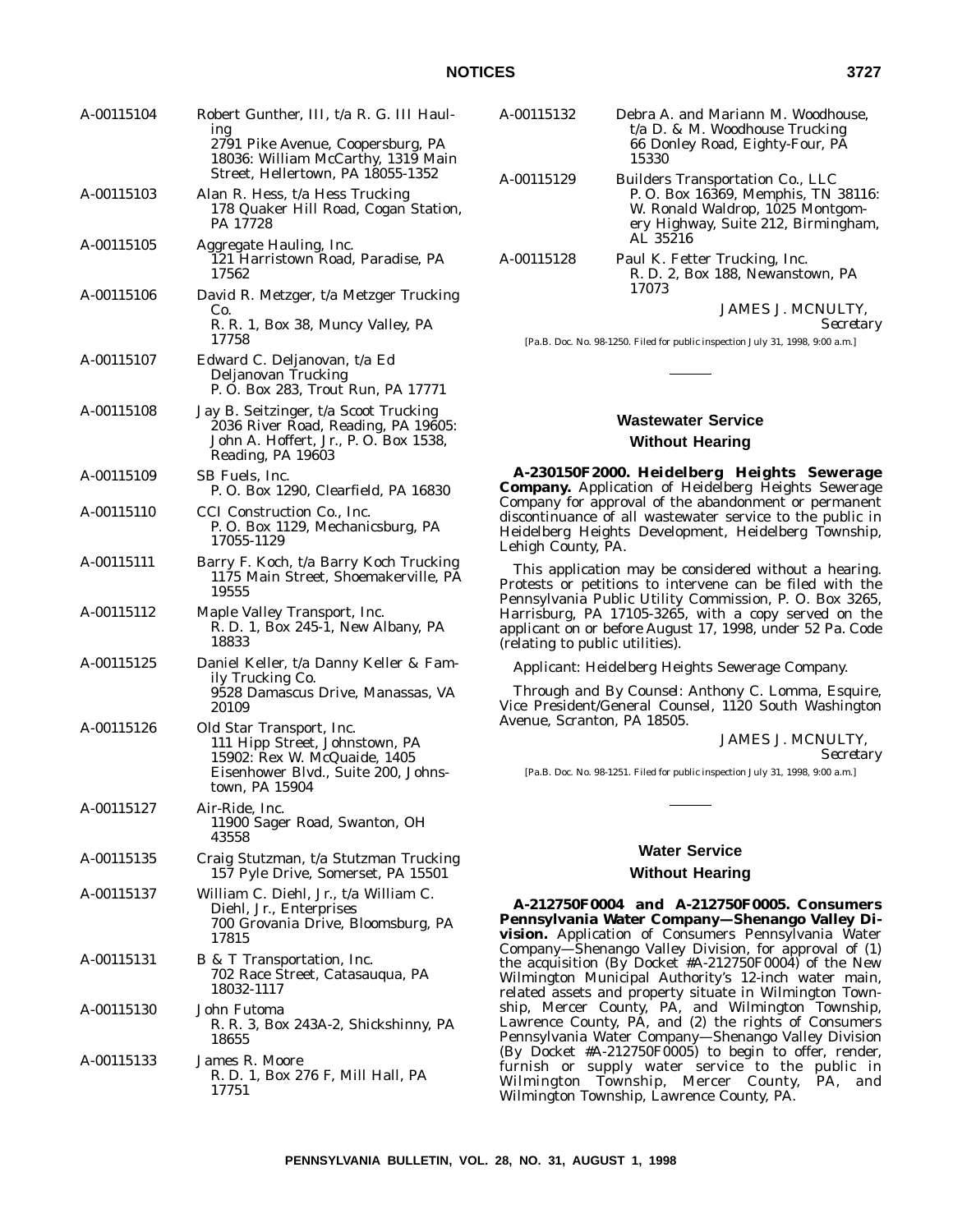This application may be considered without a hearing. Protests or petitions to intervene can be filed with the Pennsylvania Public Utility Commission, P. O. Box 3265, Harrisburg, PA 17105-3265, with a copy served on the applicant on or before August 17, 1998, under 52 Pa. Code (relating to public utilities).

*Applicant:* Consumers Pennsylvania Water Company, Shenango Valley Division.

*Through and By Counsel:* Thomas T. Niesen Esquire, D. Mark Thomas Esquire, Thomas, Thomas, Armstrong & Niesen, 212 Locust Street, P. O. Box 9500, Harrisburg, PA 17108-9500.

> JAMES J. MCNULTY, *Secretary*

[Pa.B. Doc. No. 98-1252. Filed for public inspection July 31, 1998, 9:00 a.m.]

# **Water Service Without Hearing**

**A-212285F0057 and A-212285F0058. Pennsylvania-American Water Company.** Application of Pennsylvania-American Water Company for approval of (1) the transfer, by sale, of the water works property and rights of Taylor Township to Pennsylvania-American Water Company, and (2) the rights of Pennsylvania-American Water Company to offer or furnish water service to the public in additional portions of Taylor Township and Shenango Township, Lawrence County, PA.

This application may be considered without a hearing. Protests or petitions to intervene can be filed with the Pennsylvania Public Utility Commission, P. O. Box 3265, Harrisburg, PA 17105-3265, with a copy served on the applicant on or before August 17, 1998, under 52 Pa. Code (relating to public utilities).

*Applicant*: Pennsylvania-American Water Company.

*Through and By Counsel*: Velma A. Redmond, Esquire, Corporate Counsel, Pennsylvania-American Water Company, 800 West Hersheypark Drive, Hershey, PA 17033. JAMES J. MCNULTY,

*Secretary*

[Pa.B. Doc. No. 98-1253. Filed for public inspection July 31, 1998, 9:00 a.m.]

# **Water Service**

### **Without Hearing**

**A-212285F0056. Pennsylvania-American Water Company.** Application of Pennsylvania-American Water Company for approval of the right to offer, render, furnish or supply water service to the public in an additional portion of Derry Township, Dauphin County, Pennsylvania.

This application may be considered without a hearing. Protests or petitions to intervene can be filed with the Pennsylvania Public Utility Commission, P. O. Box 3265, Harrisburg, PA 17105-3265, with a copy served on the applicant on or before August 17, 1998, under 52 Pa. Code (relating to public utilities).

*Applicant*: Pennsylvania-American Water Company

*Through and By Counsel*: Susan D. Simms, Esquire, Pennsylvania-American Water Company, 800 West Hersheypark Drive, Hershey, PA 17033.

> JAMES J. MCNULTY, *Secretary*

[Pa.B. Doc. No. 98-1254. Filed for public inspection July 31, 1998, 9:00 a.m.]

## **Water Service Without Hearing**

**A-212370F0045. Philadelphia Suburban Water Company.** Application of Philadelphia Suburban Water Company, for approval to begin to offer, render, furnish and supply water service to the public in additional territory in West Pikeland Township, Chester County, PA.

This application may be considered without a hearing. Protests or petitions to intervene can be filed with the Pennsylvania Public Utility Commission, P. O. Box 3265, Harrisburg, PA 17105-3265, with a copy served on the applicant on or before August 17, 1998, under 52 Pa. Code (relating to public utilities).

*Applicant*: Philadelphia Suburban Water Company

*Through and By Counsel*: Mark J. Kropilak Esquire, Vice President and General Counsel, Philadelphia Suburban Water Company, 762 Lancaster Avenue, Bryn Mawr PA 19010.

JAMES J. MCNULTY,

*Secretary*

[Pa.B. Doc. No. 98-1255. Filed for public inspection July 31, 1998, 9:00 a.m.]

# **STATE BOARD OF ACCOUNTANCY**

**Commonwealth of Pennsylvania v. Louis Carl Roberts, CPA, before the State Board of Accountancy, Doc. No. 0482-55-96; File No. 95-55-04154**

By order of the State Board of Accountancy pursuant to 1 Pa. Code § 33.31, 231 Pa. Code § 430, and Rule 430, Pa.R.C.P., Louis Carl Roberts, C.P.A. is hereby given notice as follows:

On June 27, 1996, the Commonwealth of Pennsylvania, Bureau of Professional and Occupational Affairs, instituted against you, with respect to your license to practice public accounting as a certified public accountant, a formal administrative disciplinary action before the State Board of Accountancy upon the filing and issuance of an order to show cause alleging that you have violated certain provisions of the C.P.A. law. A copy of the order to show cause at docket no. 0482-55-96, file no. 95-55-04154, is on file with and available through the prothonotary at the address indicated below. Read this document carefully. You may lose licenses, certificates, registrations or permits which may be important to your practice of your profession, trade or occupation. Also you may be subject to the levying of civil penalties of up to \$1,000 per violation.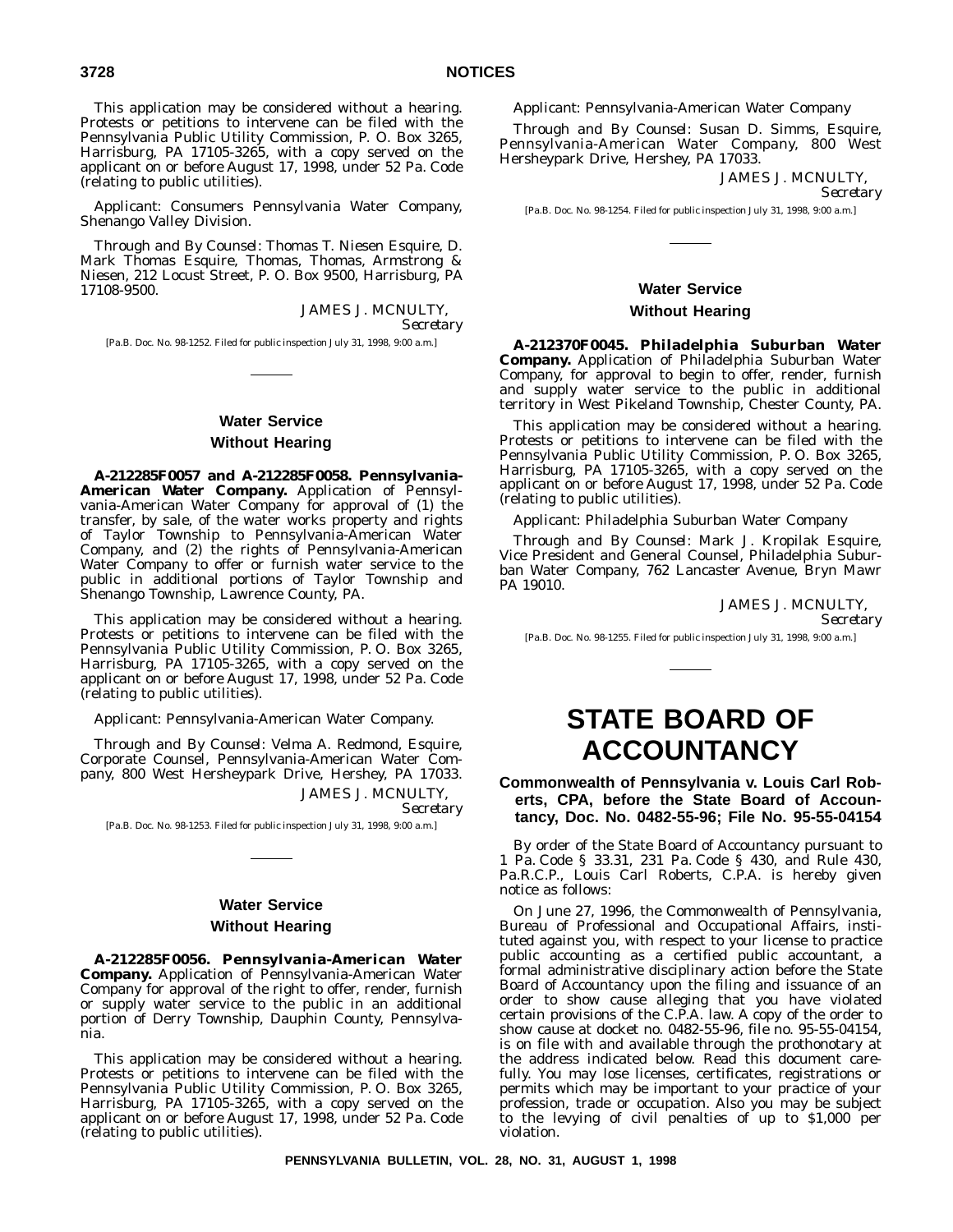If you wish to defend against the allegations in this order to show cause, or to present evidence on your behalf in mitigation of any penalties which may be imposed upon you or your license, certification, registration, permit or other authorization to practice your profession, the procedures for doing so are set forth in the order to show cause. All proceedings are conducted in accordance with the Administrative Agency Law and the general rules of administrative practice and procedure. You have the right to be represented by an attorney in this matter. Although you may represent yourself, you are advised to seek the advice of an attorney. If you do not have an attorney or cannot afford one, contact the office set forth below to find out where you can get legal help:

Lawyer Referral Service Allegheny County Bar Association 920 City-County Building Pittsburgh, PA 15219 (412) 261-0518

You are directed to respond by filing an answer in writing within thirty (30) days of the date of the order to show cause. An original and two copies must be submitted. *Also, you must send a separate copy of the answer, and any other pleadings or documents, to the prosecuting attorney named in this document.* If you do not file an answer, disciplinary action may be taken against you without a hearing.

Answers and any other pleadings should be filed with and questions and any other inquiries should be directed to Deanna S. Walton, Prothonotary, Bureau of Professional and Occupational Affairs, 124 Pine Street, Suite 200, Harrisburg, PA 17101.

### KEVIN M. MITCHELL, C.P.A. *Chairperson*

[Pa.B. Doc. No. 98-1256. Filed for public inspection July 31, 1998, 9:00 a.m.]

# **STATE SYSTEM OF HIGHER EDUCATION**

### **Indiana University of Pennsylvania; RFP #01-98 for Professional Services**

Indiana University of Pennsylvania of the State System of Higher Education will select four firms to provide open ended professional design services for various size and types of projects. Interested professionals may obtain a copy of the Request For Proposal (RFP) from the Engineering and Construction Group Office; Robertshaw Building; 650 South 13th Street; Indiana University of Pennsylvania; Indiana, PA 15705; Robert Marx, Director. You may fax your request to Robert Marx, (724) 357-6480. Responses to the RFP are due by 3:30 p.m., Thursday, August 20th, 1998, at the Engineering and Construction

Group Office; 650 South 13th Street, Indiana, PA 15705. The system encourages responses from small firms, minority firms, women owned firms, and firms which have not previously worked for the system, and will consider joint ventures which will enable these firms to participate in system professional services contracts. The firms and their respective consultants shall be capable of providing, at a minimum, architectural and survey services on an individual project basis. The university desires that at least one of the teams have multi-disciplinary capabilities including environmental services such as testing, field survey and supervision of remediation activities. Nondiscrimination and equal opportunity are policies of the Commonwealth and the State System of Higher Education.

The RFP may be viewed at hhtp://www.iup.edu/engcons. JAMES H. MCCORMICK,

[Pa.B. Doc. No. 98-1257. Filed for public inspection July 31, 1998, 9:00 a.m.]

# **TURNPIKE COMMISSION**

**Retention of Consultant; Reference No. 144-100; Request for Proposals**

The Turnpike Commission will consider entering into a consulting agreement with a firm qualified to administer a marketing program of providing advertising coupons on the backs of the Turnpike toll receipts. Last year the Turnpike Commission distributed over 38 million receipts. The backs of these receipts are blank. The Turnpike Commission will provide space on the backs of the toll receipts which measures  $1.5$ " high by  $4.75$ " long which can be sold to advertisers to provide coupons to Turnpike travelers. The coupon space will be available with toll receipts delivered in February 1999. The successful bidder will be awarded a 2 year contract with the Turnpike Commission having an option to renew.

Interested parties will attend a mandatory meeting scheduled for 10 a.m. on August 13, 1998, at the Pennsylvania Turnpike Commission's Days Inn Offices located at Exit 19 of the Turnpike and Rt. 283 and Eisenhower Blvd., Highspire, PA. The proposals must be received by the Commission at its Harrisburg Office by 4 p.m., September 9, 1998.

Copies of the Request for Proposal (RFP) may be obtained, free of charge, by communicating with the Bid Clerk, Purchasing Department, at (717) 939-9551, Ext. 2830.

> JAMES F. MALONE, III, *Chairperson*

[Pa.B. Doc. No. 98-1258. Filed for public inspection July 31, 1998, 9:00 a.m.]

*Chancellor*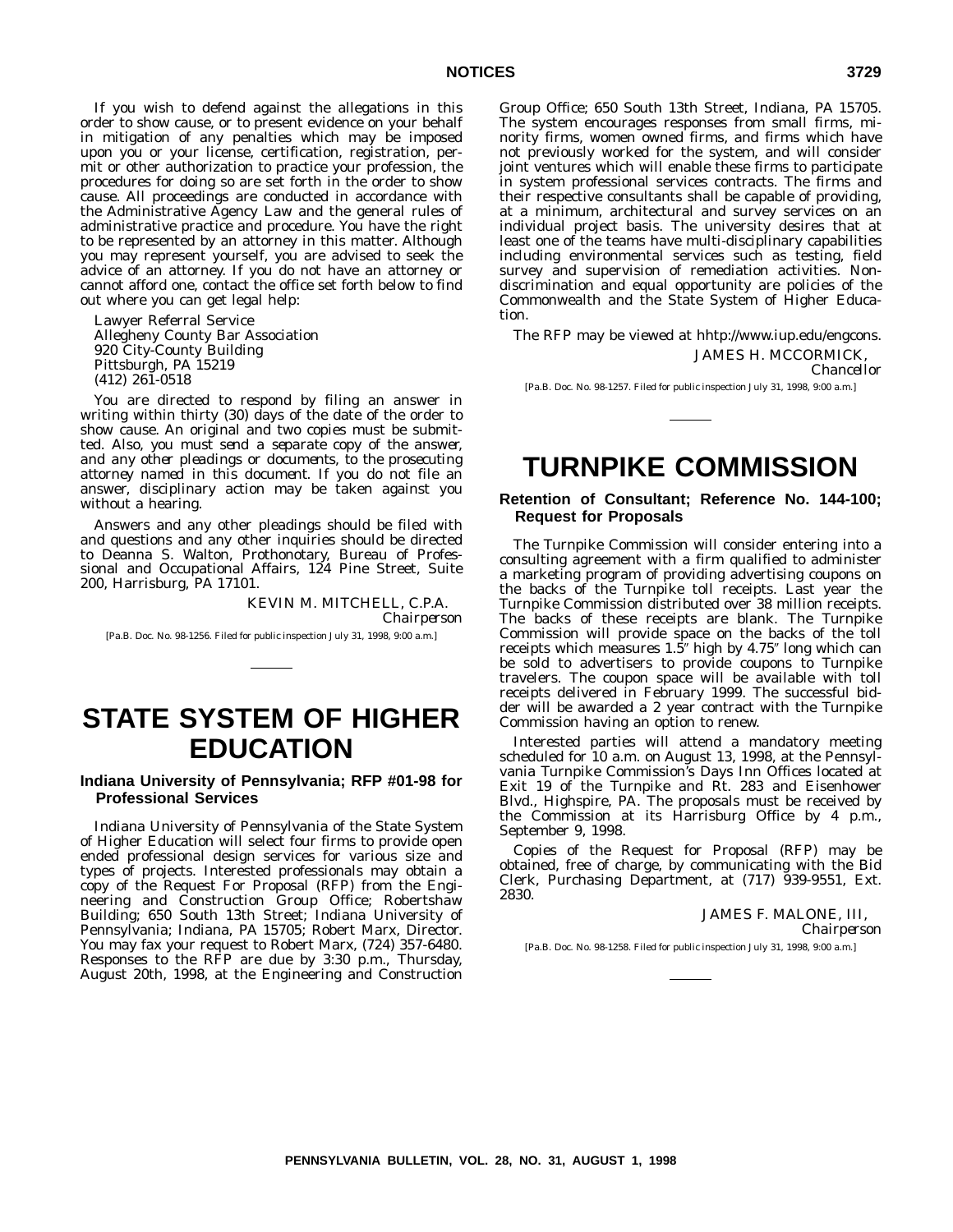### **Retention of an Engineering Firm**

### **Pre-final Design of the Findlay Connector**

## **Allegheny and Washington Counties, Pennsylvania Reference No. E-008**

The Turnpike Commission will select an engineering firm to perform the pre-final design of the Findlay Connector portion of the Southern Beltway Transportation Project in Allegheny and Washington Counties. One consultant will be selected to perform the pre-final design of the entire Findlay Connector (up through and including Step 9) from U. S. 22, north to State Route 60.

An Open End Contract will be executed with the selected consultant. Project teams will be evaluated for the workload of the prime consultant and subconsultant in relation to the team's capacity to perform the work and meet the schedules.

Firms selected may be required to perform field surveying; base mapping; geotechnical and mining investigations; development of line and grade; type size and location (TS&L) of structures; foundation investigations; typical and cross sections; utility verification, and coordination; Step 9 field view plans; field views; stormwater management; defining environmental impacts; traffic analysis; preparation of preliminary construction estimates; and public involvement; coordination with various Federal and State agencies and special interests groups.

The work and services that are provided under this Open End Contract will be under the direction and supervision of the Pennsylvania Turnpike Commission, the Pennsylvania Department of Transportation, and possibly the Federal Highway Administration.

Firms interested in this project must agree to ensure that the Disadvantaged Business Enterprise (DBE) firms as defined in the Intermodal Surface Transportation Efficiency Act of 1991, certified by the Pa Department of Transportation shall have the maximum opportunity to participate in any subcontracting or furnishing supplies or services approved under Form 442, section 1.10(a). The act requires that firms owned and controlled by women (WBE) be included, as a presumptive group, within the definition of Disadvantaged Business Enterprise. The goal for DBE/WBE participation in each of these contracts shall be 12% of the total cost of all work orders executed under each individual Open End Contract. Responding firms shall make good faith efforts to meet the DBE/WBE goal using DBEs (as defined prior to the act), WBEs or combinations of both. Proposed DBE firms must be certified at the time of submission of the letter of interest. If the selected firm fails to meet the goal established, it shall be required to demonstrate its good faith efforts to attain the goal. Failure to meet the goal and demonstrate good faith efforts may result in termination of the contract.

Direct inquiries to Mark F. Raup, at (717) 939-9551, extension 3632, or by E-mail at mraup@paturnpike.com.

### **General Requirements and Information for Reference No. E-008**

Firms interested in performing the above services are invited to submit Letters of Interest to Alexander R. Jansen, P. E., Deputy Executive Director, Maintenance/ Engineering, Chief Engineer, Engineering Department, Turnpike Administration Building, located on Eisenhower Boulevard at the Harrisburg-East Interchange near Highspire, PA 17034 (Mailing Address: P. O. Box 67676, Harrisburg, PA 17106-7676).

The Letters of Interest must include in the heading the project reference number indicated in the advertisement. A Standard Form 254, ''Architect-Engineer and Related Services Questionnaire,'' not more than 1 year old as of date of this advertisement, and Standard Form 255, "Architect-Engineer and Related Services Questionnaire" for Specific Project, must accompany each letter of interest. If the firm has multiple offices, the location of the office performing the work must be identified.

Firms with out-of-State headquarters or corporations not incorporated in Pennsylvania must include with each letter of interest a copy of their registration to do business in the Commonwealth as provided by the Department of State.

The Pennsylvania Turnpike Commission currently limits its participation in the remuneration of principals or consultant employes performing work on projects to \$72,800 per annum or \$35 per hour or their actual audited remuneration, whichever is less. The Commission currently limits its participation in the consultant's indirect payroll costs (overhead) on design projects to 130% or the consultant's actual audited overhead rate, whichever is less.

The Consultant in their submission should identify the following factors:

(A) Specialized experience and technical competence of firm. The firm must clearly demonstrate their capabilities of completing this project by identifying similar projects that have been completed, the magnitude of the project, and the client.

(B) Past record of performance with respect to cost control, work quality and ability to meet schedules.

(C) Letters of Interest should include an indication of the prime consultant's and subconsultant's current workload for all Pennsylvania Department of Transportation and Pennsylvania Turnpike Commission projects.

(D) Location of consultants office where the work will be performed.

(E) Listing of subconsultants intended. Any deviation from the subconsultants listed in the letter of interest will require written approval from the Commission, if selected (Please note DBE/MBE/WBE requirements below).

(F) Special requirements of the project.

(G) An organizational chart for the project identifying key personnel. Only resumes of key personnel should be included. The specific experience of individuals who would be involved in the project shall be identified, including the Project Manager.

(H) Other factors, if any, specific to the project.

The Turnpike Commission is committed to the inclusion of disadvantaged, minority, and woman firms in contracting opportunities. The minimum participation level for DBE/MBE/WBEs in this contract will be 12%. Responding firms shall identify DBE/MBE/WBE firms, expected to participate in this contract, in their Letter of Interest. If the selected firm does not meet the minimum requirement for DBE/MBE/WBE participation, they will be required to demonstrate good faith efforts to achieve the required level. Proposed DBE/MBE/WBE firms must be certified by the Pennsylvania Department of Transportation at the time of the submission of the Letter of Interest. If further information is desired concerning DBE/MBE/WBE participation, directed inquiries to the

**PENNSYLVANIA BULLETIN, VOL. 28, NO. 31, AUGUST 1, 1998**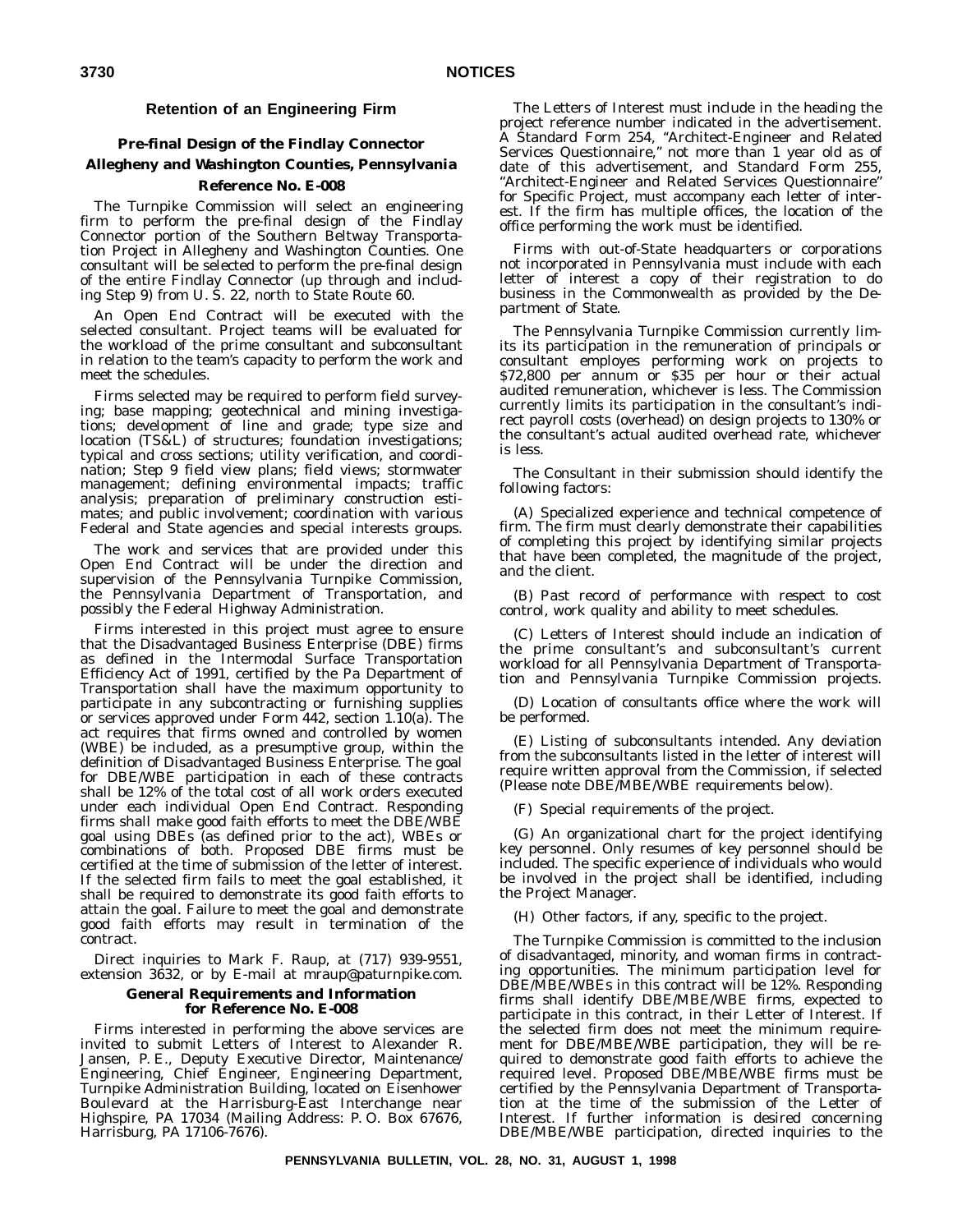Office of Equal Opportunity Development, Pennsylvania Turnpike Commission at the above address, or by calling (717) 939-9551 Ext. 4241.

The Letters of Interest and required forms must be received by 12 PM, Friday, August 14, 1998. Any letters of interest received after this date and time will be timestamped and returned.

The Commission reserves the right to reject all Letters

of Interest submitted, to cancel the solicitation requested under this notice and/or to re-advertise solicitation for these services.

> JAMES F. MALONE, III, *Chairperson*

[Pa.B. Doc. No. 98-1259. Filed for public inspection July 31, 1998, 9:00 a.m.]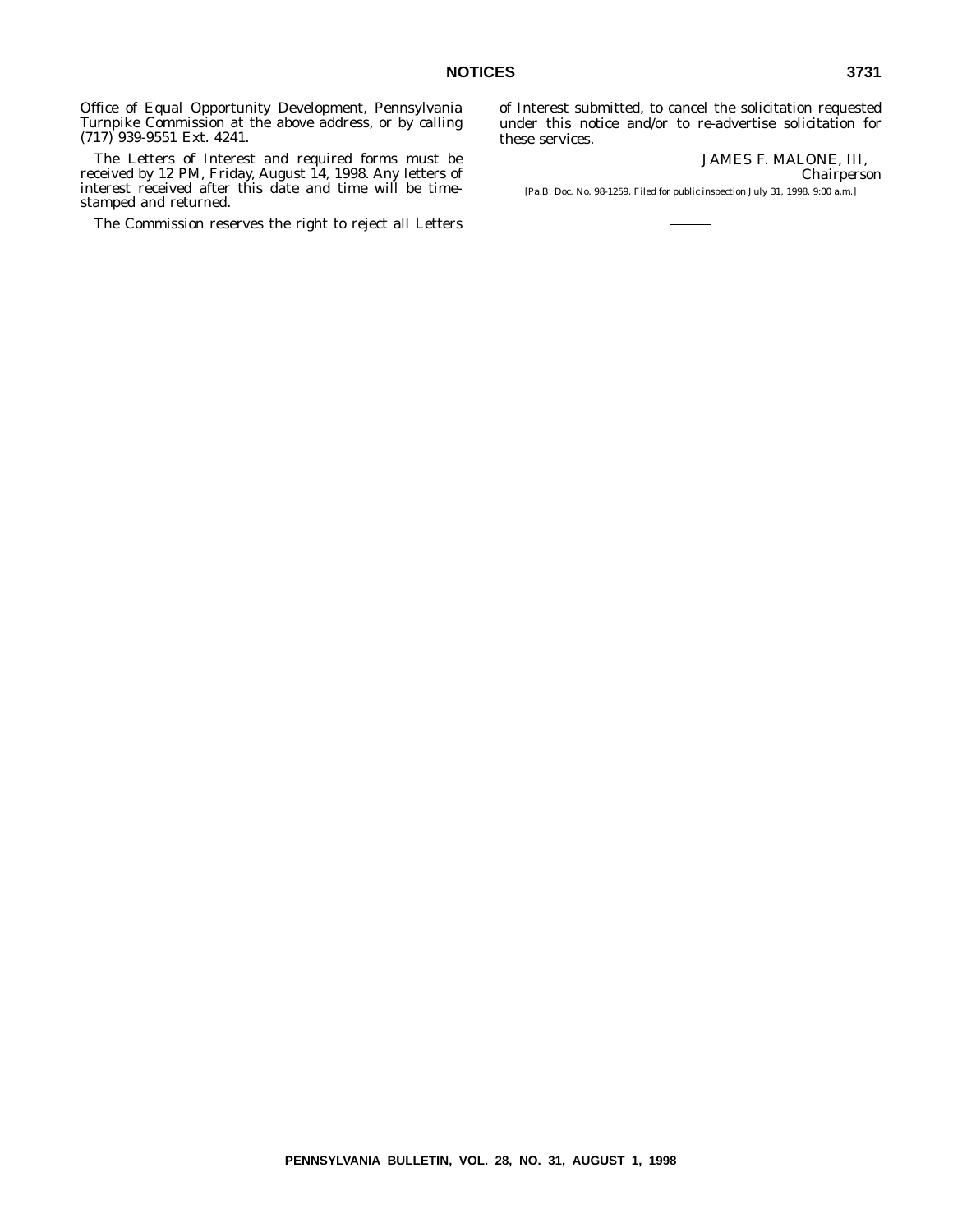# **STATE CONTRACTS INFORMATION DEPARTMENT OF GENERAL SERVICES**

Notices of invitations for bids and requests for proposals on State contracts for services and commodities for which the bid amount is reasonably expected to be over \$10,000, are published in the State Contracts Information Section of the *Pennsylvania Bulletin* prior to bid opening date. Information in this publication is intended only as notification to its subscribers of available bidding and contracting opportunities, and is furnished through the Department of General Services, Vendor Information and Support Division. No action can be taken by any subscriber or any other person, and the Commonwealth of Pennsylvania is not liable to any subscriber or any other person, for any damages or any other costs incurred in connection with the utilization of, or any other reliance upon, any information in the State Contracts Information Section of the *Pennsylvania Bulletin*. Interested persons are encouraged to call the contact telephone number listed for the particular solicitation for current, more detailed information.

**EFFECTIVE JULY 1, 1985, A VENDOR'S FEDERAL IDENTIFICATION NUMBER (NUMBER ASSIGNED WHEN FILING INCOME TAX DOCUMENTS) OR SOCIAL SECURITY NUMBER IF VENDOR IS AN INDIVIDUAL, MUST BE ON ALL CONTRACTS, DOCUMENTS AND INVOICES SUBMITTED TO THE COMMONWEALTH.**

> Act 266 of 1982 provides for the payment of interest penalties on certain invoices of ''qualified small business concerns''. A qualified small business concern is an independently owned, operated for profit, business employing 100 or fewer employes and is not a subsidiary or affiliate of a corporation otherwise not qualified.

> Such penalties apply to invoices for goods or services when payments are not made by the required payment date or within a 15 day grace period thereafter. The small business concern must include on every invoice submitted to the Commonwealth: ''(name of vendor) is a qualified small business concern as defined at 4 Pa. Code § 2.32''.

> For information on the required payment date and annual interest rate, please call the Pennsylvania Department of Commerce, Small Business Action Center, 483 Forum Building, 783-5700.

| <b>Reader's Guide</b>                                                                                                                                                                                                                                                                                                                                                                                                                                                                                                                                                                                                                                                                                                                                                  | <b>REQUIRED DATA</b><br><b>DESCRIPTIONS</b>                                                                                                                                                                                                                                                                                                                                                                                                                                                                                                                                                                                                                                                                                                                                                                                                                                                                  |
|------------------------------------------------------------------------------------------------------------------------------------------------------------------------------------------------------------------------------------------------------------------------------------------------------------------------------------------------------------------------------------------------------------------------------------------------------------------------------------------------------------------------------------------------------------------------------------------------------------------------------------------------------------------------------------------------------------------------------------------------------------------------|--------------------------------------------------------------------------------------------------------------------------------------------------------------------------------------------------------------------------------------------------------------------------------------------------------------------------------------------------------------------------------------------------------------------------------------------------------------------------------------------------------------------------------------------------------------------------------------------------------------------------------------------------------------------------------------------------------------------------------------------------------------------------------------------------------------------------------------------------------------------------------------------------------------|
| <b>Legal Services &amp; Consultation—26</b>                                                                                                                                                                                                                                                                                                                                                                                                                                                                                                                                                                                                                                                                                                                            | Service Code Identification Number:<br>There are currently 39 state service<br>and contractural codes. See descrip-<br>tion of legend.                                                                                                                                                                                                                                                                                                                                                                                                                                                                                                                                                                                                                                                                                                                                                                       |
| <b>Service Code</b><br><b>Identification Number</b><br>Commodity/Supply or<br>(2)<br>Contract Identification No.<br><b>B-54137.</b> Consultant to provide three 2-day training sessions, covering<br>the principles, concepts, and techniques of performance appraisal and<br>standard setting with emphasis on performance and accountability,<br>with a knowledge of State Government constraints.<br>Department:<br><b>General Services</b><br>Contract<br>$\left(3\right)$<br>Location:<br>Harrisburg, Pa.<br>Information<br>$12/1/93 - 12/30/93$<br>Duration:<br><b>Procurement Division</b><br>Contact:<br>Department<br>787-0000<br>Location<br>(For Commodities: Contact:)<br><b>Vendor Services Section</b><br>Duration<br>6)<br>717-787-2199 or 717-787-4705 | Commodity/Supply or Contract Iden-<br>(2)<br>tification No.: When given, number<br>should be referenced when inquiring<br>of contract of Purchase Requisition.<br>If more than one number is given,<br>each number represents an addi-<br>tional contract.<br>Contract Information: Additional in-<br>$\left( 3\right)$<br>formation for bid preparation may be<br>obtained through the departmental<br>contracting official.<br>Department: State Department or<br>$\left( 4\right)$<br>Agency initiating request for adver-<br>tisement.<br>(5)<br>Location: Area where contract perfor-<br>mance will be executed.<br>Duration: Time estimate for perfor-<br>(6)<br>mance and/or execution of contract.<br>Contact: (For services) State Depart-<br>(7)<br>ment or Agency where vendor inquir-<br>ies are to be made.<br>(For commodities) Vendor Services<br>Section (717) 787-2199 or (717)<br>787-4705 |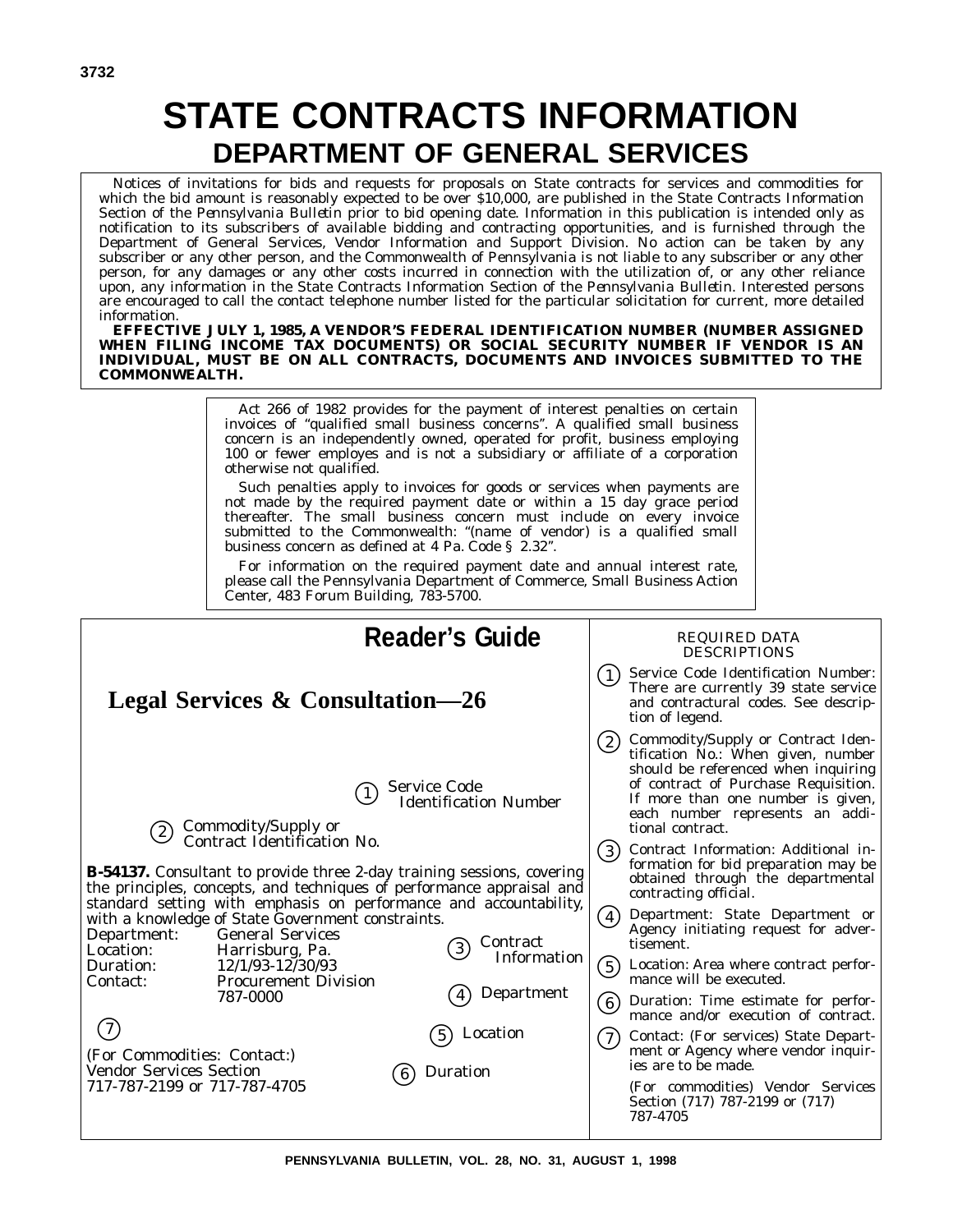### **GET A STEP AHEAD IN COMPETING FOR A STATE CONTRACT!**

The Treasury Department's Bureau of Contracts and Public Records can help you do business with state government agencies. Our efforts focus on guiding the business community through the maze of state government offices. The bureau is, by law, the central repository for all state contracts over \$5,000. Bureau personnel can supply descriptions of contracts, names of previous bidders, pricing breakdowns and other information to help you submit a successful bid on a contract. We will direct you to the appropriate person and agency looking for your product or service to get you ''A Step Ahead.'' Services are free except the cost of photocopying contracts or dubbing a computer diskette with a list of current contracts on the database. A free brochure, *''Frequently Asked Questions About State Contracts,''* explains how to take advantage of the bureau's services.

### Contact: **Bureau of Contracts and Public Records** Pennsylvania State Treasury Room G13 Finance Building Harrisburg, PA 17120 717-787-2990 1-800-252-4700

BARBARA HAFER, *State Treasurer*

# **Online Subscriptions At http://www.statecontracts.com 1-800-334-1429 x340**

each 48" x 8" rectangular plywood blank (1/2") PSI-95 Group 1 B-B Grade high density;<br>200 each 96" x 48" rectangular plywood blank (1/2) PSI-95 Group 1 B-B Grade high<br>density,<br>**Department:** Transportation

|                                                                                                                        | <b>Location:</b><br>Duration:<br><b>Contact:</b>                                                                | <b>Department:</b> Transportation<br>Harrisburg, Dauphin County, PA<br>FY 98-99<br>Vendor Services: fax request to (717) 787-0725 or call (717) 787-2199                                                                                                                                                                                                                           |
|------------------------------------------------------------------------------------------------------------------------|-----------------------------------------------------------------------------------------------------------------|------------------------------------------------------------------------------------------------------------------------------------------------------------------------------------------------------------------------------------------------------------------------------------------------------------------------------------------------------------------------------------|
|                                                                                                                        | an approved equal.<br><b>Department:</b> Corrections<br><b>Location:</b><br><b>Duration:</b><br><b>Contact:</b> | <b>1014118</b> Metal working machinery—1 each punching machine—Fin nPower F-6-20 or<br>Pittsburgh, Allegheny County, PA<br>FY 98-99<br>Vendor Services: fax request to (717) 787-0725 or call (717) 787-2199                                                                                                                                                                       |
| ). 242 Dir; 8 each<br>er controller No.<br>0; 4 each Burle                                                             | <b>Location:</b><br><b>Duration:</b><br><b>Contact:</b>                                                         | 1051388 Motor vehicles, trailers and cycles-1 each multi-terrain self-propelled track<br>vehicle and tow behind snow grooming equipment.<br><b>Department:</b> Conservation and Natural Resources<br>Harrisburg, Dauphin County, PA<br>FY 98-99<br>Vendor Services: fax request to (717) 787-0725 or call (717) 787-2199                                                           |
| stries dome trim<br>TC-9311-PA2; 4<br>yo 24 hour time<br>nic loose tube; 1<br>or B&W PSA 12″<br>ters No. 242 DIT.      | Answer Form.<br>Department: Health<br><b>Location:</b><br><b>Duration:</b><br><b>Contact:</b>                   | <b>1081078</b> Paper and printing—50M H112.004 (Rev 7/97) Emergency Medical Service's<br>Student Application Form; 200 M H112.006 (Rev 6/97) Continuing Education Registra-<br>tion Form; 40 M H112.008 (Rev 6/97) Emergency Medical Service's Student Test<br>Harrisburg, Dauphin County, PA<br>FY 98-99<br>Vendor Services: fax request to (717) 787-0725 or call (717) 787-2199 |
| ll (717) 787-2199<br>ll (717) 787-2199                                                                                 | 40 lb. substance.<br><b>Department:</b> State Police<br><b>Location:</b><br><b>Duration:</b><br><b>Contact:</b> | 1090208 Paper and printing-10 M SP 4-2248 envelopes, evidence, golden brown Kraft<br>Harrisburg, Dauphin County, PA<br>FY 98-99<br>Vendor Services: fax request to (717) 787-0725 or call (717) 787-2199                                                                                                                                                                           |
| fur content 2.8%.<br>unty, PA<br>ll (717) 787-2199                                                                     | <b>Location:</b><br><b>Duration:</b><br><b>Contact:</b>                                                         | 1110128 Paper and printing-750M UC-44R/F3 EM Request for Relief from Charges<br>Notice of Financial Determination Easy Mailer.<br><b>Department:</b> Labor and Industry<br>Harrisburg, Dauphin County, PA<br>FY 98-99<br>Vendor Services: fax request to (717) 787-0725 or call (717) 787-2199                                                                                     |
| ure thermometer<br>e thermometer—<br>ll (717) 787-2199                                                                 | Death.<br><b>Department:</b> Health<br><b>Location:</b><br><b>Duration:</b><br><b>Contact:</b>                  | 1113078 Paper and printing-700 M Form H105, 805 Local Registrar's Certification of<br>Harrisburg, Dauphin County, PA<br>FY 98-99<br>Vendor Services: fax request to (717) 787-0725 or call (717) 787-2199                                                                                                                                                                          |
| ace temperature<br>OC to +120C; 500<br>rature range 0 to                                                               | 91/2.<br><b>Location:</b><br><b>Duration:</b><br><b>Contact:</b>                                                | 1123358 Paper and printing-50 M white, recycled 28 lb. booklet envelopes size 6 x<br><b>Department:</b> Environmental Protection<br>Harrisburg, Dauphin County, PA<br>FY 98-99<br>Vendor Services: fax request to (717) 787-0725 or call (717) 787-2199                                                                                                                            |
| ll (717) 787-2199<br>x 8" rectangular<br>each 72" x 48"<br>sity; 200 ea 72″ x<br>y; 300 each 72" x<br>density: 50 each | <b>Location:</b><br><b>Duration:</b><br><b>Contact:</b>                                                         | <b>7314080</b> Paper and printing—532 box label direct thermal, fan fold one across 3-1/2"<br>wide by 1" in height 1/8" gap between labels delivered to various locations.<br><b>Department:</b> Liquor Control Board<br>Harrisburg, Dauphin County, PA<br>FY 98-99<br>Vendor Services: fax request to (717) 787-0725 or call (717) 787-2199                                       |

### **Commodities**

**1133218** Communication equipment—4 each fiber options receivers No. 242 Dir; 8 each fiber option power supplies No. 611P; 1 each Burle Industries master controller No. TC-5136-60; 1 each Burle Industries distribution box No. TC-8780; 4 each Burle Industries upper dome back boxes No. TC-7441A; 4 each Burle Industries dome trim rings No. TC-7402-20; 4 each Burle Industries parapet mounts No. TC-9311-PA2; 4<br>each Burle Industries mounting arms No. TC-7440WM; 1 each Sanyo 24 hour time<br>lapse video recorder No. TLS-924; 7,300 feet cable fiber optic 62 each video monitor B&W PSA 20" No. VM-2001; 1 each video monitor B&W PSA 12"<br>No. VM-1201; 1 fee installation/training 4 each fiber options transmitters No. 242 DIT.

|                                   | $\ldots$ , $\ldots$ is two $\ldots$ indefined to $\ldots$ and $\ldots$ and $\ldots$ are $\ldots$ .                                                                                                                                                                                                                                                                                                                                |
|-----------------------------------|-----------------------------------------------------------------------------------------------------------------------------------------------------------------------------------------------------------------------------------------------------------------------------------------------------------------------------------------------------------------------------------------------------------------------------------|
| <b>Department:</b> Public Welfare |                                                                                                                                                                                                                                                                                                                                                                                                                                   |
| <b>Location:</b>                  | Torrance, Westmoreland County, PA                                                                                                                                                                                                                                                                                                                                                                                                 |
|                                   | $\overline{ }$ $\overline{ }$ $\overline{ }$ $\overline{ }$ $\overline{ }$ $\overline{ }$ $\overline{ }$ $\overline{ }$ $\overline{ }$ $\overline{ }$ $\overline{ }$ $\overline{ }$ $\overline{ }$ $\overline{ }$ $\overline{ }$ $\overline{ }$ $\overline{ }$ $\overline{ }$ $\overline{ }$ $\overline{ }$ $\overline{ }$ $\overline{ }$ $\overline{ }$ $\overline{ }$ $\overline{ }$ $\overline{ }$ $\overline{ }$ $\overline{$ |

**Duration**<br>Contact:

Vendor Services: fax request to (717) 787-0725 or call ( $717$ 

|                  | 8193040 Construction and building materials—9,088 bags rip rap.                     |
|------------------|-------------------------------------------------------------------------------------|
|                  | <b>Department:</b> Transportation                                                   |
| <b>Location:</b> | Mifflintown. Juniata County. PA                                                     |
| <b>Duration:</b> | FY 98-99                                                                            |
| <b>Contact:</b>  | Vendor Services: fax request to (717) 787-0725 or call (717) 787-2199               |
|                  | 1111218 Heating oil—100,000 gallons No. 4 heating oil, maximum sulfur content 2.8%. |

|                  | <b>Department:</b> Public Welfare                                     |
|------------------|-----------------------------------------------------------------------|
| <b>Location:</b> | Harrisburg State Hospital, Harrisburg, Dauphin County, PA             |
| Duration:        | FY 98-99                                                              |
| <b>Contact:</b>  | Vendor Services: fax request to (717) 787-0725 or call (717) 787-2199 |
|                  |                                                                       |

**8217370** Laboratory instruments and equipment—500 each temperature thermometer<br>temperature range 0 to +200—10′ to 100′C; 500 each temperature thermometer—<br>temperature range +50 to +500—+10′ to +260′C.

| Department:      | Transportation                 |
|------------------|--------------------------------|
| <b>Location:</b> | Harrisburg, Dauphin County, PA |
| Duration:        | FY 98-99                       |

**Duration:** FY 98—99 **Contact:** Vendor Services: fax request to (717) 787-0725 or call (717) 787-2199

**8217390** Laboratory instruments and equipment—500 each surface temperature<br>thermometer in a fully enclosed case temperature range 0 to 250F/-20C to +120C; 500<br>each surface temperature thermometer in a fully enclosed case

| <b>Department:</b> Transportation |  |
|-----------------------------------|--|
|                                   |  |

**Location:** Harrisburg, Dauphin County, PA<br>**Duration:** FY 98-99

**Duration:** FY 98-99<br>**Contact:** Vendor Ser **Contact:** Vendor Services: fax request to (717) 787-0725 or call (717) 787-0729 or call ( $\frac{1}{2}$ )

**8504600** Lumber, millwork, plywood and veneer—1,000 each 72" x 8" rectangular plywood blank (1/2") PSI-95 Group 1 B-B Grade high density; 75 each 72" x 48"<br>plywood blank (1/2") PSI-95 Group 1B-B Grade high density; 200 ea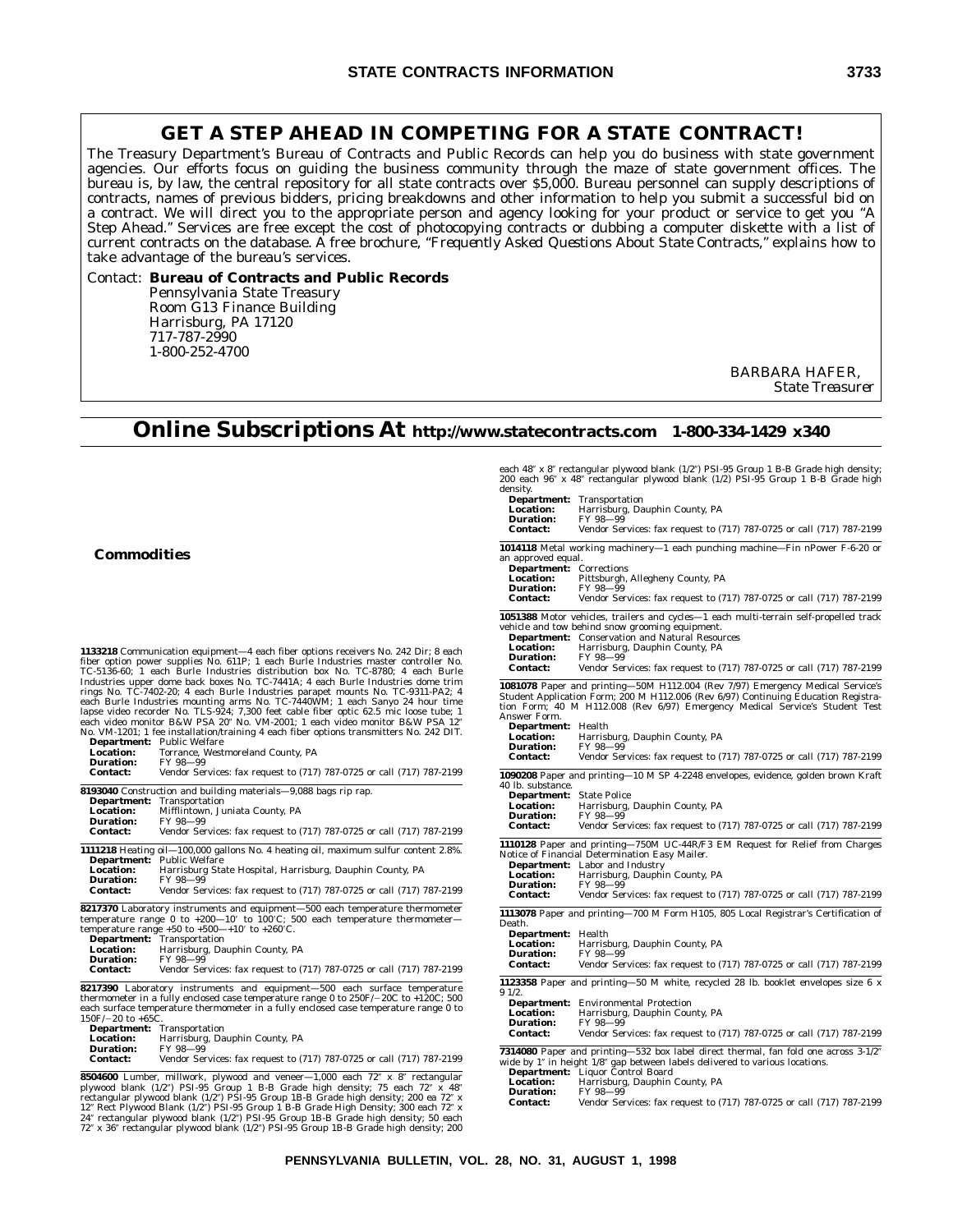# **SERVICES**

### **Audio/Video—04**

|  | 060208 Provide telephone pagers and service to District 6-0 area which includes |  |  |  |  |  |
|--|---------------------------------------------------------------------------------|--|--|--|--|--|
|  | Bucks, Chester, Delaware, Montgomery and Philadelphia Counties.                 |  |  |  |  |  |
|  | <b>Department:</b> Transportation                                               |  |  |  |  |  |

| Location:        | PennDOT, Services Office, 150 Allendale Road, King of Prussia, PA |
|------------------|-------------------------------------------------------------------|
|                  | 19406: District 6-0 various counties                              |
| <b>Duration:</b> | January 1, 1999 through December 31, 1999; possible renewals also |
| <b>Contact:</b>  | Patricia Leach, (610) 768-3063                                    |

### **Computer Related Services—08**

**FD-3250** Install 24 strand multi-mode fiber optic cable and 25 pair telephone cable<br>from the PA Emergency Management Agency (PEMA) Headquarters Building to a<br>pre-determined spot in the parking lot as directed by PEMA. PEM NEMA 3R weatherproof pad mounted enclosure for conduit entry into building. Site visit will be required.

| <b>Department:</b> | PA Emergency Management Agency              |
|--------------------|---------------------------------------------|
| <b>Location:</b>   | 2605 Interstate Drive, Harrisburg, PA 17110 |
| <b>Duration:</b>   | Net 30 days                                 |
| <b>Contact:</b>    | Christopher Nolan, (717) 651-2191           |

### **Construction—09**

**948-41ST2, Revised Rebid** Project title: Foundations and Structural Slab. Brief<br>description: The Package consists of, but is not limited to, the following work, cast in<br>place concrete, footings and foundations, structural Construction. Plans deposit: \$175 per set. Payable to CRSS Constructors. Refundable upon return of plans and specifications in reusable condition as construction documents within 15 days after the bid opening date. The bid p.m. A pre-bid conference has been scheduled for Monday, August 10, 1998 at 2 p.m. in the Arsenal Building, Corporate Board Room, 18th and Herr Streets, Harrisburg, PA<br>17125. Contact: Bill Chambers, P. E., or Justin Koenes August 14, 1998.<br>**Department:**<br>Location:

**Department:** General Services **Location:** Keystone Building, Capitol Complex, Harrisburg, Dauphin County, PA

**Duration:** Indeterminate 1998–99<br>**Contact:** Contract Bidding Unit, ( **Contact:** Contract Bidding Unit, (717) 787-6556 **DGS 104-4** Project title: Prepare Service Gate, Conduit and Spillway. Brief description:<br>Repair to sluice gate, gate well and concrete outlet conduit. Replacement of gate hoist,<br>bridge crane, valve and pump. Electrical mo specifications in reusable condition as construction documents within 15 days after the bid opening date. The bidder is responsible for the cost of delivery of the plans and specifications. Contact the office listed below to arrange for delivery of documents. A<br>separate check must be submitted to cover the cost of delivery. Mail requests to: AWK<br>Consulting Engineers, Inc., 1611 Monroeville Ave scheduled for Tuesday, August 4, 1998 at 11 a.m. at the George B. Stevenson Dam on<br>the Overlook Parking Lot at the Spillway, Sinnemahoning State Park, Grove Township,<br>Cameron County, PA. Contact: Paul McQuade, (412) 823-83 have secured contract documents are invited and urged to attend this prebid conference.

**Department:** General Services

| -----------      |                                                             |  |
|------------------|-------------------------------------------------------------|--|
| <b>Location:</b> | George B. Stevenson Dam, Grove Township, Cameron County, PA |  |
| <b>Duration:</b> | 240 calendar days from date of initial job conference       |  |
| Contact:         | Contract Bidding Unit, (717) 787-6556                       |  |
|                  |                                                             |  |

**DGS 552-26** Project title: Heating and Ventilating Improvements in Terrace Building.<br>Brief description: The work involves the provision of the air conditioning, heating<br>improvements, window replacements, electrical distri trols and lighting. Project includes General, HVAC and Electrical Construction. Plans<br>deposit: \$100 per set. Payable to: Sturgeon Engineering, Inc. Refundable upon return<br>of plans and specifications in reusable condition a requests to: Sturgeon Engineering, Inc., 120 Broad Street, Grove City, PA 16127, (724) 458-6040. Bid date Wednesday, August 26, 1998 at 11 a.m.

|                  | <b>Department:</b> General Services                   |
|------------------|-------------------------------------------------------|
| <b>Location:</b> | Polk Center, Polk, Venango County, PA                 |
| <b>Duration:</b> | 200 calendar days from date of initial job conference |
| <b>Contact:</b>  | Contract Bidding Unit, (717) 787-6556                 |

**DGS A 251-528** Project title: Roof Replacement. Brief description: Remove existing ballasted roof and replace with a new E.P.D.M. tapered insulation roofing system. Remove and replace all drains. General Construction. Pla bid opening date. The bidder is responsible for the cost of delivery of the plans and specifications. Contact the office listed below to arrange for delivery of documents. A<br>separate check must be submitted to cover the cost of delivery. Mail requests to: The<br>Department of General Services, Room 107, Headqu Streets, Harrisburg, PA 17125, (717) 787-3923. Bid date: Wednesday, August 19, 1998 at 2 p.m.

|                  | <b>Department:</b> General Services                      |
|------------------|----------------------------------------------------------|
| <b>Location:</b> | PennDOT District 3-0, Montoursville, Lycoming County, PA |
| <b>Duration:</b> | 90 calendar days from date of initial job conference     |
| <b>Contact:</b>  | Contract Bidding Unit, (717) 787-6556                    |
|                  |                                                          |

**SP 342586** Equipment needed to completely dredge and reline the Delaware Canal between Jefferson and Washington Avenues in Bristol. Project being performed to alleviate water drainage into the Grundy Tower Building.

|                  | <b>Department:</b> Conservation and Natural Resources            |
|------------------|------------------------------------------------------------------|
|                  |                                                                  |
| <b>Location:</b> | State Parks, Delaware Canal State Park, 11 Lodi Hill Road, Upper |
|                  | Black Eddy, Bucks County, PA 18972-9540                          |
| <b>Duration:</b> | June 30, 1999                                                    |
| <b>Contact:</b>  | Regional Park Office, (215) 453-5016                             |
|                  |                                                                  |

**Contract No. FBP-96-9-0019A** Demolition of existing bridge (steel I-beams and open grid deck, and dry stone substructure) and construction of a new bridge (prestressed<br>concrete beams, reinforced concrete abutments and deck). All work is in Forest District<br>No. 9 approximately 13 miles north of 1-80 at the

| <b>Department:</b> | <b>Conservation and Natural Resources</b>       |
|--------------------|-------------------------------------------------|
| <b>Location:</b>   | Goshen Township, Clearfield County, PA          |
| <b>Duration:</b>   | All work to be completed by October 31, 1999    |
| <b>Contact:</b>    | Construction Management Section, (717) 787-5055 |

**Contract No. FBP-96-9-0022A** Demolition of existing bridge (steel I-beams, open grid deck and stone masonry abutments); and construction of a new bridge (prestressed concrete beams, reinforced concrete abutments and deck). Work is located in Forest District No. 9 approximately 12 miles north of Interstate 80 at the Clearfield exit. **Department:** Conservation and Natural Resources

|                  | <b>Department:</b> Conservation and Natural Resources |
|------------------|-------------------------------------------------------|
| <b>Location:</b> | Girard Township, Clearfield County, PA                |
| <b>Duration:</b> | Complete all work by October 31, 1999                 |
| <b>Contact:</b>  | Construction Management Section, (717) 787-5055       |

**Contract No. FDC-016-176** Demolition of existing bridge (reinforced concrete slab, stone masonry abutments and wingwalls); construction of a cast-in-place or precast reinforced concrete box culvert with reinforced concrete wingwalls; construction of a rock lined swale, rock lined embankment and permanent diversion dike. All work is located in southern Tioga County approximately 3 miles northwest of the village of Blackwell.

|                 | <b>Department:</b> Conservation and Natural Resources                                                               |
|-----------------|---------------------------------------------------------------------------------------------------------------------|
| $T = -111 - 11$ | $M_{\rm{2}}$ , $T_{\rm{2}}$ , $L_{\rm{2}}$ , $T_{\rm{2}}$ , $L_{\rm{2}}$ , $C_{\rm{2}}$ , $L_{\rm{2}}$ , $D\Lambda$ |

| <b>Location:</b> | Morris Township, Tioga County, PA               |
|------------------|-------------------------------------------------|
| <b>Duration:</b> | Complete all work by October 31, 1999           |
| <b>Contact:</b>  | Construction Management Section, (717) 787-5055 |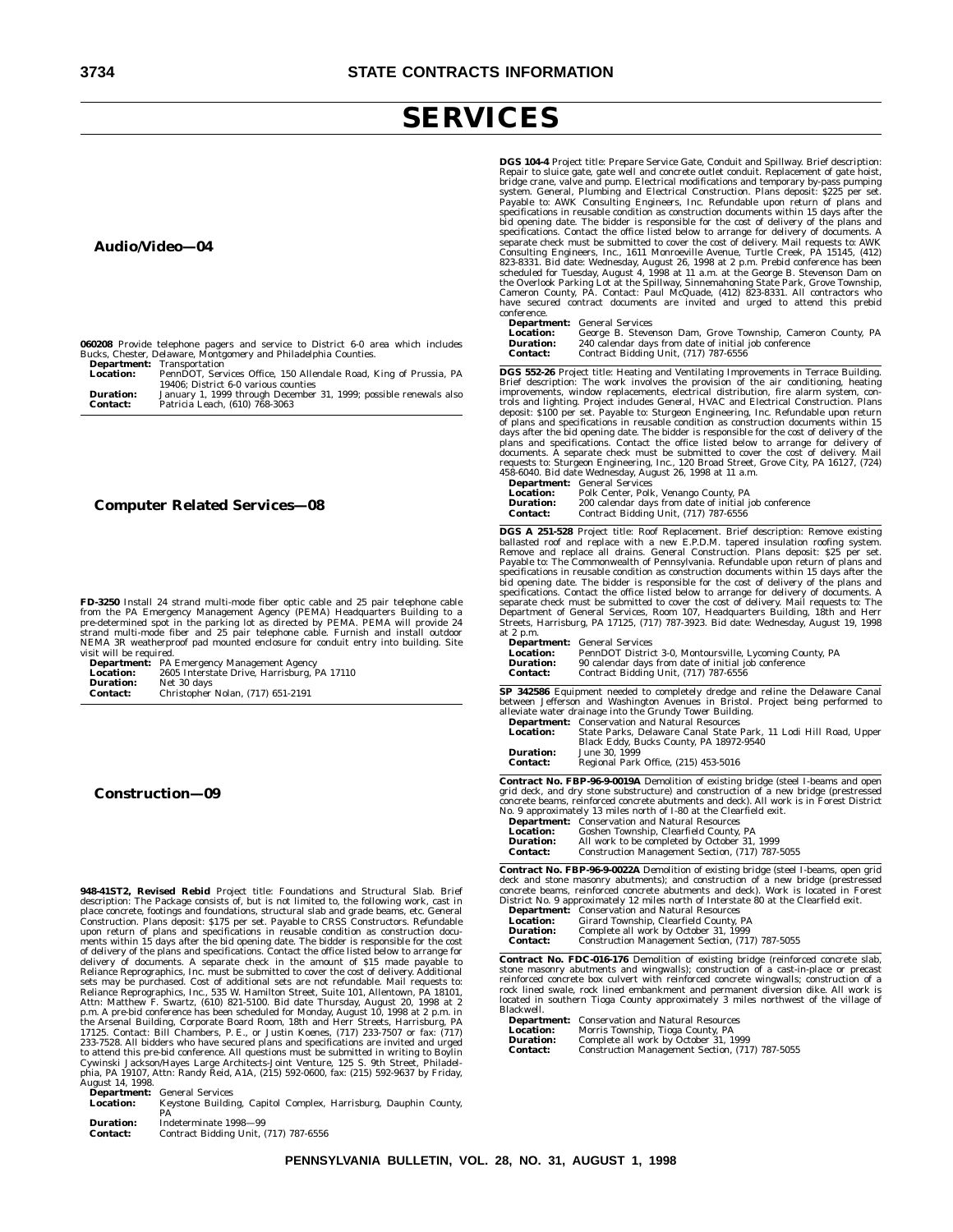### **Engineering Services—14**

**Open Ended Professional Design Services** Indiana University of Pennsylvania<br>invites interested professionals to submit proposals for Open-Ended Professional<br>Design services contracts to be used on various size and types o that at least one of the teams have multi-disciplinary capabilities including environ-<br>mental services such as testing, field survey and supervision of remediation activities.<br>Phone: (724) 357-2289. Fax: (724) 357-6480. In

|                  | <b>Department:</b> State System of Higher Education        |
|------------------|------------------------------------------------------------|
| <b>Location:</b> | Indiana University of Pennsylvania, Indiana, PA 15705-1087 |
| <b>Duration:</b> | One year with possible two year extension                  |
| <b>Contact:</b>  | Ronald E. Wolf, Procurement Specialist, (724) 357-4851     |

**08430AG2229** To provide supplementary construction inspection staff of approximately 16 inspectors for construction inspection and documentation services for S. R. 0611, Section M02 and S. R. 0611, Section M03, in Bucks County.

|                  | <b>Department:</b> Transportation             |
|------------------|-----------------------------------------------|
| <b>Location:</b> | <b>Engineering District 6-0</b>               |
| <b>Duration:</b> | Fifteen (15) months                           |
| <b>Contact:</b>  | Consultant Agreement Division, (717) 783-9309 |
|                  |                                               |

**08430AG2230** To perform design of traffic signals for issuance of permits to municipalities within the four county area of Bucks, Chester, Delaware and Montgomery Counties.

| Transportation                                |
|-----------------------------------------------|
| <b>Engineering District 6-0</b>               |
| Thirty (30) months                            |
| Consultant Agreement Division, (717) 783-9309 |
|                                               |

### **Firefighting Services—18**

**E-25-707** Vendor to provide four place, high or low wing aircraft, with single engine not less than 145 horsepower. Aircraft will be provided, as required, for the purpose of forest fire prevention, detection and suppression, and any other official use, to include timber defoliation and mortality surveys, and observation of Pest Management spray aircraft.

|                 | <b>Department:</b> Conservation and Natural Resources  |  |  |  |
|-----------------|--------------------------------------------------------|--|--|--|
| Location:       | Forest District 7. Counties of Centre, Clinton, Union. |  |  |  |
|                 | Mifflin, PA                                            |  |  |  |
| Duration:       | October 1, 1998 to June 30, 2000                       |  |  |  |
| <b>Contact:</b> | Amy Griffith, (717) 922-3344                           |  |  |  |

**E-25-751AT** Provide air tanker services for wildfire suppression throughout North<br>Central Pennsylvania during the 1999 wildfire season (months of April and May 1999).<br>Aircraft must be capable of carrying a minimum of 1,00 **Department:** Conservation and Natural Resources

| <b>Location:</b> | Bureau of Forestry, Moshannon Air Attack Base, Mid-State Airport, |
|------------------|-------------------------------------------------------------------|
|                  | 9 miles east of Philipsburg, PA                                   |
| <b>Duration:</b> | April 1999—May 1999 (37 days)                                     |
| <b>Contact:</b>  | Forrest E. Kissinger, (717) 787-2925                              |

**E-25-752HT** Vendor to provide a helicopter, engine not less than 375 HP, to suppress wildfires in southwestern Pennsylvania. Aircraft shall be capable of transporting by<br>sling bucket, and cascading a minimum of 90 gallons of fire retardants. Vendor must<br>furnish appliances, equipment, service truck and pilo mance, contract renewable by amendment for 2 additional years.

|                  | <b>Department:</b> Conservation and Natural Resources        |  |  |
|------------------|--------------------------------------------------------------|--|--|
| <b>Location:</b> | Bureau of Forestry, Ohioport Heliport, 1 mile N.W. Ohiopyle, |  |  |
|                  | <b>Favette County, PA</b>                                    |  |  |
| <b>Duration:</b> | 35 days annually (March 1999—May 1999)                       |  |  |
| <b>Contact:</b>  | Forrest E. Kissinger. (717) 787-2925                         |  |  |

**E-25-754HT** Vendor to provide a helicopter, engine not less than 375 HP, to suppress wildfires in central Pennsylvania. Aircraft shall be capable of transporting by sling<br>bucket, and cascading a minimum of 90 gallons of fire retardants. Vendor must furnish<br>appliances, equipment, service truck and pilot. Ba

**Department:** Conservation and Natural Resources<br> **Location:** Bureau of Forestry. Blair Helinort. 1 **Location:** Bureau of Forestry, Blair Heliport, 1 mile N.W. Hollidaysburg, Blair<br>**Duration:** 35 days annually (March 1999—May 1999)<br>**Contact:** Forrest E. Kissinger, (717) 787-2925

**E-25-756HT** Vendor to provide a helicopter, engine not less than 375 HP, to suppress<br>wildfires in East Central Pennsylvania. Aircraft shall be capable of transporting by<br>sling bucket, and cascading a minimum of 90 gallons mance contract renewable by amendment for 2 additional years. **Department:** Conservation and Natural Resources

| <b>Location:</b> | Bureau of Forestry, H.B. Rowland Heliport, 4 miles N.W. |
|------------------|---------------------------------------------------------|
|                  | Stroudsburg, Monroe County, PA                          |
| <b>Duration:</b> | 35 days annually (March 1999—May 1999)                  |
| <b>Contact:</b>  | Forrest E. Kissinger, (717) 787-2925                    |

### **Food—19**

| 7079 Meat and meat products.<br><b>Location:</b>  | <b>Department:</b> Military and Veterans Affairs<br>Hollidaysburg Veterans Home, Route 220 at Meadows Intersection,<br>P. O. Box 319, Hollidaysburg, PA 16648-0319    |
|---------------------------------------------------|-----------------------------------------------------------------------------------------------------------------------------------------------------------------------|
| <b>Duration:</b><br><b>Contact:</b>               | Monthly from October 1998 through June 1999<br>Becky Clapper, Purchasing Agent, (814) 696-5210                                                                        |
|                                                   | 98068 Cottage cheese, yogurt, orange juice and grapefruit juice for the period of                                                                                     |
|                                                   | September 1, 1998 through June 30, 1999.                                                                                                                              |
| <b>Department:</b> Corrections                    |                                                                                                                                                                       |
| Location:                                         | State Correctional Institution at Chester. 500 East 4th Street.                                                                                                       |
| <b>Duration:</b>                                  | Chester. PA 19013<br>September 1, 1998 through June 30, 1999                                                                                                          |
| <b>Contact:</b>                                   | Jackie Newson, Purchasing Agent II, (610) 490-4370                                                                                                                    |
|                                                   | 1118811 Fresh breads, pastries, pies and cakes. Estimated need: enriched white bread,                                                                                 |
|                                                   | Texas toast, wheat bread, cinnamon/raisin bread, Italian bread, hamburger rolls,                                                                                      |
|                                                   | frankfurter rolls, soft dinner rolls, semi-hard rolls, hard rolls, English muffins,                                                                                   |
|                                                   | assorted pastries, individual size pies.                                                                                                                              |
|                                                   | <b>Department:</b> Public Welfare                                                                                                                                     |
| <b>Location:</b>                                  | Youth Development Center at New Castle, R. R. 6, Box 21A, New                                                                                                         |
| Duration:                                         | Castle, Lawrence County, PA 16101<br>October, November, December, 1998                                                                                                |
| Contact:                                          | Kathy Zeigler, Purchasing Agent, (724) 656-7308                                                                                                                       |
|                                                   | AP7800-98 Alternative protein foods-products to include, but not limited to, soy                                                                                      |
|                                                   | burgers, garden burgers, grain burgers, dry mixes and soy products. Quantities and<br>deliveries to be determined by the Institution. Bid will be on a monthly basis. |
| <b>Department:</b> Corrections                    |                                                                                                                                                                       |
| Location:                                         | State Correctional Institution, P.O. Box 256, Waymart, Wayne                                                                                                          |
|                                                   | County, PA 18472-0256                                                                                                                                                 |
| July 1, 1998 to June 30, 1999<br><b>Duration:</b> |                                                                                                                                                                       |
| Contact:                                          | Andrew J. Booths, Purchasing Agent, (717) 488-2516                                                                                                                    |
|                                                   | LBP-97-077 Meat and meat products-quantities, specifications and delivery dates                                                                                       |
|                                                   | may be obtained from the Northeastern PA Veterans Center.                                                                                                             |
|                                                   | <b>Department:</b> Military and Veterans Affairs                                                                                                                      |
| Location:                                         | Northeastern PA Veterans Center, 401 Penn Avenue, Scranton, PA<br>18503-1213                                                                                          |
| <b>Duration:</b>                                  | October 1, 1998 through December 31, 1998                                                                                                                             |
| Contact:                                          | Joseph Libus, Purchasing Agent II, (717) 961-4318                                                                                                                     |
|                                                   | LBP-97-078 Miscellaneous frozen food items—quantities, specifications and delivery                                                                                    |
|                                                   | dates may be obtained from the Northeastern PA Veterans Center.                                                                                                       |
|                                                   | <b>Department:</b> Military and Veterans Affairs                                                                                                                      |

**Location:** Northeastern PA Veterans Center, 401 Penn Avenue, Scranton, PA 18503-1213

| <b>Duration:</b> | October 1, 1998 through December 31, 1998         |
|------------------|---------------------------------------------------|
| Contact:         | Joseph Libus, Purchasing Agent II, (717) 961-4318 |

**Snyder** and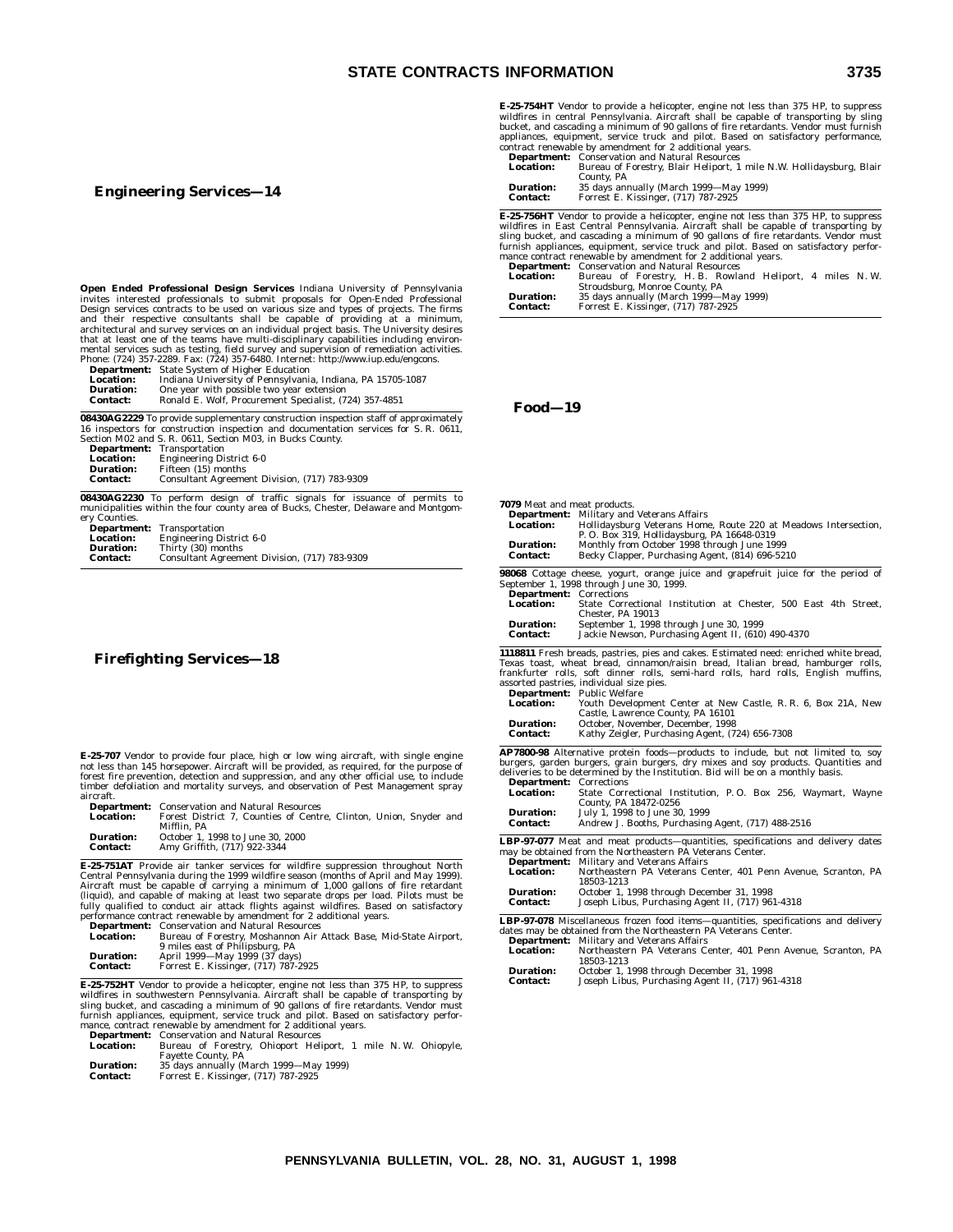### **Fuel Related Services—20**

**Project No. 014-165** Project title: Install UST. Project description: Install an underground fuel tank (UST). Tank to be provided by PA Game Commission as follows: 2,000 gallon, double wall, FRP coated tank bulk-headed to

and testing. **Department:** Game Commission

**Location:** State Game Lands No. 14, Shippen Township, Cameron County, PA **Duration:** 90 calendar days after issuance of contract **Contact:** Engineering and Contract Management Division, (717) 787-9620

### **Lodging/Meeting Services—27**

**3972470 Rebid** Provide camping facilities for approximately 32 residents and 6 hospital staff. Camp must be within 30 minutes of Harrisburg State Hospital for day camp. Camp facility must provide the following: First Aid

crafts, barbecue cooking classes and/or as needed/determined. **Department:** Public Welfare **Location:** Harrisburg State Hospital, Cameron and Maclay Streets, Harris-burg, PA 17105-1300 **Duration:** June 1, 1999 through June 30, 2002 **Contact:** Jack W. Heinze, Purchasing Agent III, (717) 772-7435

### **HVAC—22**

**0880** Install infrared gas heating units in the new garage Sign Shop, Wash Bay and<br>Weld Shop. All necessary venting, gas piping, additional gas hookups, gas cocks,<br>hangers and thermostats. Vendor will supply all necessary packages must be requested at construction site. Contact Dennis Hartman, (717) 272-6636.

**Department:** Transportation

| Location:        | 1445 Cumberland Street, Lebanon, Lebanon County, PA |
|------------------|-----------------------------------------------------|
| <b>Duration:</b> | 1 (one) month: September 14-October 14, 1998        |
| Contact:         | Dennis Hartman. (717) 272-6636                      |

**Service Purchase Contract No. 332130** Plumbing repair/maintenance at Tyler State<br>Park. Sealed bids will be received in Tyler State Park Office, 101 Swamp Road,<br>Newtown, PA 18940-1151, until 2 p.m. prevailing time on Augus 2002.

**Department:** Conservation and Natural Resources **Location:** Tyler State Park, 101 Swamp Road, Newtown, Bucks County, PA 18940-1151

**Duration:** December 31, 2002 **Contact:** Park Office, (215) 968-2021

**FM-338011127** Contractor will supply all labor, materials, apparatus, trucking, tools, apparovals, and service required for the completion of the work specified. Vendor will supply and install 200 amp panel board, outlets

**Location:** Labor and Industry Building, 10th Floor, 7th and Forster Streets,<br>Harrisburg, PA 17105<br>**Duration:** August 01, 1998 through December 31, 1999<br>**Contact:** Ed Blandy, Purchasing Agent, (717) 772-4883

### **Medical Services—29**

**329** Sexual counseling and therapy for individuals with developmental disabilities who reside at Polk Center. **Department:** Public Welfare

| всрш спісне<br><b>Location:</b><br><b>Duration:</b><br><b>Contact:</b> | r upne wenuv<br>Polk Center, Polk, Venango County, PA 16342<br>October 01, 1998-September 30, 2000 with renewal<br>Patty Frank, Purchasing Agent, (814) 432-0229 |  |  |
|------------------------------------------------------------------------|------------------------------------------------------------------------------------------------------------------------------------------------------------------|--|--|
|                                                                        | 339342 Psychiatric consultant with special expertise in the field of evaluation and                                                                              |  |  |
|                                                                        | treatment of patients with sexual deviant behavior.                                                                                                              |  |  |
|                                                                        | Department: Public Welfare                                                                                                                                       |  |  |
| <b>Location:</b>                                                       | Norristown State Hospital, 1001 Sterigere Street, Norristown, PA<br>19401                                                                                        |  |  |
| <b>Duration:</b>                                                       | September 1, 1998 through June 30, 2001                                                                                                                          |  |  |
| <b>Contact:</b>                                                        | Arthur C. Huntley, M. D., (610) 313-5461                                                                                                                         |  |  |
|                                                                        | <b>IFB98-096</b> Provide physical therapy services. 2 year term with 3 option years.                                                                             |  |  |
| Estimated 1,000 hours per year.                                        |                                                                                                                                                                  |  |  |
| <b>Department:</b> Education                                           |                                                                                                                                                                  |  |  |
| <b>Location:</b>                                                       | Scranton State School for the Deaf, 1800 North Washington Avenue,<br>Scranton, PA 18509-1799                                                                     |  |  |
| <b>Duration:</b>                                                       | September 1, 1998 to August 31, 2000                                                                                                                             |  |  |
| <b>Contact:</b>                                                        | Merrill Mayenschein, (717) 963-4541                                                                                                                              |  |  |
|                                                                        | IFB 98-097 Provide occupational therapy services. 2 year term with 3 option years.                                                                               |  |  |
| Estimated 900 hours per year.                                          |                                                                                                                                                                  |  |  |
| <b>Department:</b> Education                                           |                                                                                                                                                                  |  |  |
| <b>Location:</b>                                                       | Scranton State School for the Deaf, 1800 North Washington Avenue,<br>Coronton, DA 19500 1700                                                                     |  |  |

|                  | Scranton, PA 18509-1799              |
|------------------|--------------------------------------|
| <b>Duration:</b> | September 1, 1998 to August 31, 2000 |
| <b>Contact:</b>  | Merrill Mayenschein, (717) 963-4541  |

| 灬 |  |
|---|--|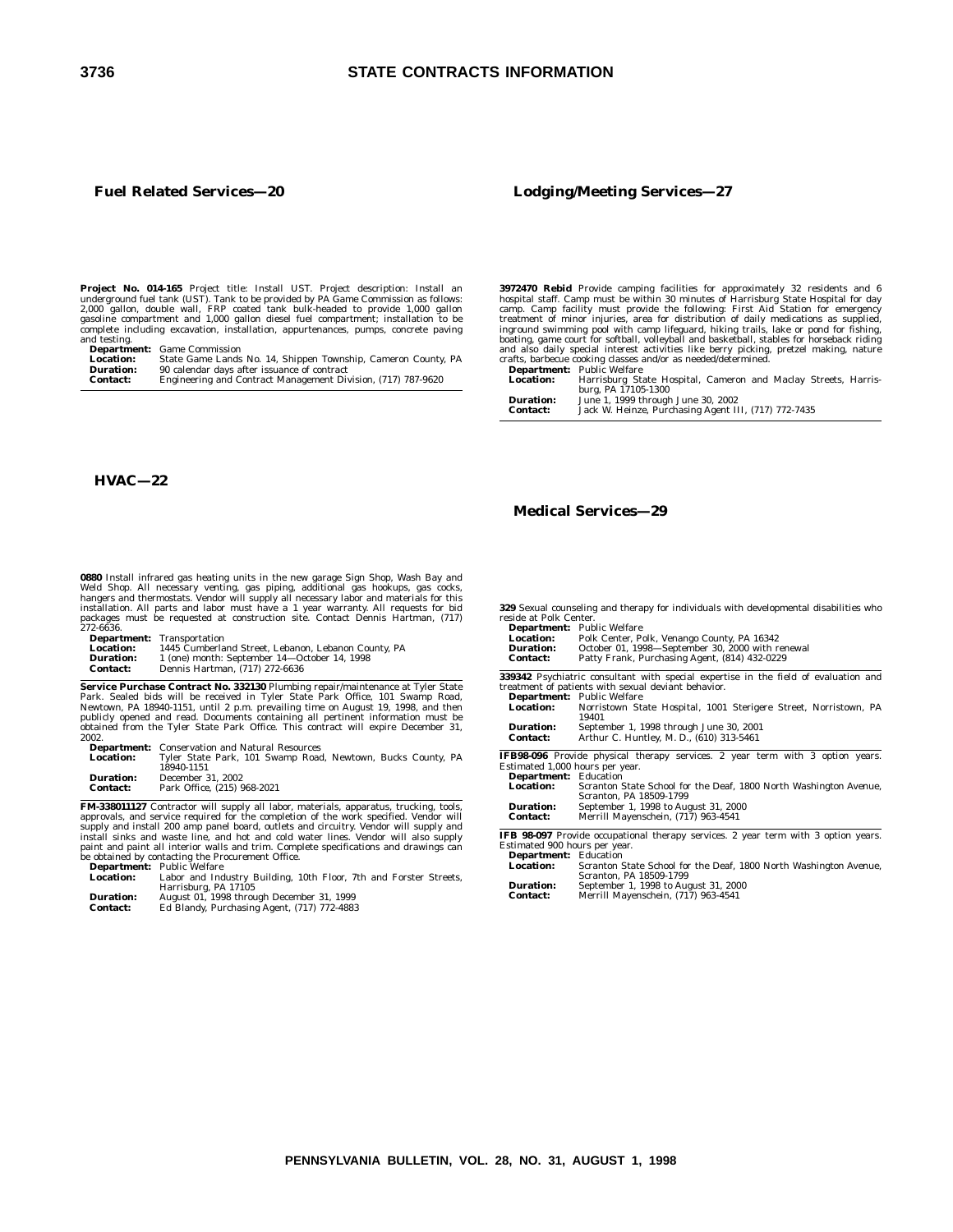### **Property Maintenance—33**

|                                 | 01 Contractor to remove existing glass and replace with mar resistant, polycarbonate                                                                                           | Contac                   |
|---------------------------------|--------------------------------------------------------------------------------------------------------------------------------------------------------------------------------|--------------------------|
|                                 | $1/4$ " plastic. There are 27 units consisting of 12 lites each. 6 are approximately 18" x 9"                                                                                  | FM-52 F                  |
| <b>Department:</b> Corrections  | and 6 are approximately 16" x 9". Site visit required.                                                                                                                         | cindering                |
| <b>Location:</b>                | State Correctional Institution at Dallas, Dallas, PA 18612                                                                                                                     | Headquar                 |
| <b>Duration:</b>                | September 28, 1998 to June 30, 1999                                                                                                                                            | schedule                 |
| <b>Contact:</b>                 | Robert Faneck, (717) 675-1101                                                                                                                                                  | 783-5484.                |
|                                 |                                                                                                                                                                                | <b>Depart</b>            |
|                                 | 038 Contract services for tree planting on State Forest land. Project No. 1 consists of<br>planting 56,000 White Pine seedlings on 3 separate planting sites in Lewis and West | Locati                   |
|                                 | Buffalo Townships, Union County, and Lamar and Greene Townships, Clinton County.                                                                                               | <b>Durati</b><br>Contac  |
|                                 | Project No. 2 consists of planting 41,000 White Pine and 4,200 Red Oak in shelters on                                                                                          |                          |
|                                 | 94 acres in Hartley Township, Union County. Project No. 3 consists of planting 10,000<br>White Pine and 1,900 Red Oak in shelters on 3 separate planting sites in Adams,       | FM-53 F                  |
|                                 | Perry and Washington Townships, Snyder County. All tree seedlings, shelters and                                                                                                | cindering                |
|                                 | stakes will be provided by the Bureau of Forestry.                                                                                                                             | Valley Vi                |
|                                 | <b>Department:</b> Conservation and Natural Resources                                                                                                                          | obtained                 |
| <b>Location:</b>                | Bureau of Forestry, Bald Eagle State Forest, Forest District No. 7,<br>Laurelton, PA 17835                                                                                     | <b>Depart</b><br>Locatio |
| <b>Duration:</b>                | May 31, 1999                                                                                                                                                                   |                          |
| <b>Contact:</b>                 | Shawn L. Lehman, Forester, (717) 922-3344                                                                                                                                      | Durati<br>Contac         |
|                                 |                                                                                                                                                                                |                          |
|                                 | 050-307 Removal and replacement of approximately 1,025 linear feet of fencing and                                                                                              | <b>FM-54 F</b>           |
| gate.                           | Department: Transportation                                                                                                                                                     | cindering                |
| <b>Location:</b>                | 1712 Lehigh Street, Allentown, PA 18103                                                                                                                                        | North Sti                |
| <b>Duration:</b>                | Four (4) months from effective date                                                                                                                                            | Facility M               |
| <b>Contact:</b>                 | Bill Bellas, (610) 798-4190                                                                                                                                                    | Depart                   |
|                                 |                                                                                                                                                                                | Locatio                  |
|                                 | 050-308 Seeding and mulching throughout Engineering District 5-0. Bid prices shall be<br>250 to 999 square yards and 1,000 and greater square yards.                           | Durati                   |
|                                 | Department: Transportation                                                                                                                                                     | Contac                   |
| <b>Location:</b>                | <b>Engineering District 5-0</b>                                                                                                                                                | FM-55 F                  |
| <b>Duration:</b>                | 1 year from effective date                                                                                                                                                     | driveways                |
| Contact:                        | Timothy R. Kaercher, (610) 798-4189                                                                                                                                            | Headquar                 |
|                                 | FM-44 Furnish all labor, materials and equipment for removal of snow, salting and                                                                                              | backup ai                |
|                                 | cindering from the driveway and parking areas at the PA State Police, Punxsutawney                                                                                             | work sch                 |
|                                 | Liquor Control Enforcement, 305 Sutton Street, Punxsutawney, PA. Detailed work                                                                                                 | 783-5484.                |
|                                 | schedule must be obtained from Facility Management Division, (717) 783-5484.                                                                                                   | Depart                   |
| <b>Department:</b> State Police |                                                                                                                                                                                | Locati                   |
| <b>Location:</b>                | Facility Management Division, Punxsutawney Liquor Control En-                                                                                                                  |                          |
|                                 | forcement, 305 Sutton Street, Punxsutawney, PA                                                                                                                                 | Durati                   |
| <b>Duration:</b>                | November 01, 1998 to June 30, 2000                                                                                                                                             | Contac                   |
| Contact:                        | Deshawn Lewis or Joan Berkoski, (717) 783-5484                                                                                                                                 | <b>FM-56 Ft</b>          |
|                                 |                                                                                                                                                                                | driveways                |
|                                 | FM-45 Furnish all labor, materials and equipment for removal of snow, salting and                                                                                              | Harrisbuı                |
|                                 | cindering from the driveway and parking areas at the PA State Police, Butler<br>Headquarters, 200 Barracks Road, Butler, PA 16001. Detailed work schedule and bid              | obtained :               |
|                                 | must be obtained from Facility Management Division, (717) 783-5484.                                                                                                            | Depart                   |
| <b>Department:</b> State Police |                                                                                                                                                                                | Locati                   |
| <b>Location:</b>                | Facility Management Division, Butler Headquarters, 200 Barracks                                                                                                                |                          |
|                                 | Road, Butler, PA 16001                                                                                                                                                         | Durati                   |
| <b>Duration:</b>                | November 01, 1998 to June 30, 2000                                                                                                                                             | Contac                   |
| <b>Contact:</b>                 | Deshawn Lewis or Joan Berkoski, (717) 783-5484                                                                                                                                 |                          |
|                                 |                                                                                                                                                                                | FM-57 F                  |
|                                 | FM-47 Furnish all labor, materials and equipment for removal of snow, salting and                                                                                              | cindering                |
|                                 | cindering from the driveway and parking areas at the Kittanning Station, R. D. 8, Box                                                                                          | Middletov                |
|                                 | 49, Kittanning, PA 16201. Detailed work schedule and bid must be obtained from the                                                                                             | obtained                 |
|                                 | Facility Management Division, (717) 783-5484.                                                                                                                                  | <b>Depart</b><br>Locatio |
| <b>Department:</b> State Police |                                                                                                                                                                                |                          |
| <b>Location:</b>                | Facility Management Division, Kittanning Station, R. D. 8, Box 49,                                                                                                             | <b>Durati</b>            |
| <b>Duration:</b>                | Kittanning, PA 16201<br>November 01, 1998 to June 30, 2000                                                                                                                     | Contac                   |
| <b>Contact:</b>                 | Deshawn Lewis or Joan Berkoski, (717) 783-5484                                                                                                                                 |                          |
|                                 |                                                                                                                                                                                | FM-59 F                  |
|                                 | FM-48 Furnish all labor, materials and equipment for removal of snow, salting and                                                                                              | cindering                |
|                                 | cindering from sidewalks, driveway and parking areas at the Seneca Station, P. O. Box                                                                                          | Headquar                 |
|                                 | 379, Seneca, PA 16346. Detailed work schedule and bid must be obtained from Facility                                                                                           | schedule                 |
|                                 | Management Division, (717) 783-5484.                                                                                                                                           | 783-5484.                |
| <b>Department:</b> State Police |                                                                                                                                                                                | Depart                   |
| <b>Location:</b>                | Facility Management Division, Seneca Station, P.O. Box 379, Sen-                                                                                                               | Locati                   |
|                                 | eca, PÅ 16346                                                                                                                                                                  | Durati                   |
| <b>Duration:</b>                | November 01, 1998 to June 30, 2000                                                                                                                                             | Contac                   |
| <b>Contact:</b>                 | Deshawn Lewis or Joan Berkoski, (717) 783-5484                                                                                                                                 |                          |
|                                 | FM-49 Furnish all labor, materials and equipment for removal of snow, salting and                                                                                              | <b>FM-60 F</b>           |
|                                 | cindering from the driveway and parking areas and sidewalks at the PA State Police,                                                                                            | cindering                |
|                                 | Coudersport Station, R.D. 1, Box 259A, Coudersport, PA 16915. Detailed work                                                                                                    | Bensalem                 |

Coudersport Station, R. D. 1, Box 259A, Coudersport, PA 16915. Detailed work schedule and bid must be obtained from Facility Management Division, (717) 783-5484. **Department:** State Police

| <b>Location:</b> | Facility Management Division, Coudersport Station, R.D. 1, Box<br>259A, Coudersport, PA 16915 |
|------------------|-----------------------------------------------------------------------------------------------|
| <b>Duration:</b> | November 01, 1998 to June 30, 2000                                                            |
| <b>Contact:</b>  | Deshawn Lewis or Joan Berkoski, (717) 783-5484                                                |

**FM-50** Furnish all labor, materials and equipment for removal of snow, salting and cindering from the driveway and parking areas at the Lewistown Station, 295<br>Ferguson Valley Road, Yeargertown, PA 17099. Detailed work schedule and bid must<br>be obtained from Facility Management Division, (717) 783-5484.<br>**D** 

| <b>Department.</b> Diate Fonce |                                                                                  |
|--------------------------------|----------------------------------------------------------------------------------|
| <b>Location:</b>               | Facility Management Division, Lewistown Station, 295 Ferguson                    |
|                                | Valley Road, Yeargertown, PA 17099                                               |
| <b>Duration:</b>               | November 01, 1998 to June 30, 2000                                               |
| Contact:                       | Deshawn Lewis or Joan Berkoski, (717) 783-5484                                   |
|                                |                                                                                  |
|                                | M-51 Furnish all labor, materials and equipment for removal of snow, salting and |
|                                | todiados Acad iki dotacenai and canbins acad a iki DA Ciai, Dalti, Dkibolanos    |

**FM-51** Furnish all labor, materials and equipment for removal of snow, salting and cindering from the driveway and parking areas at the PA State Police, Philipsburg Station, Rural Route 1, Box 64-A, Philipsburg, PA 16866.

| <b>Department</b> : Date Ponce |                                                                   |
|--------------------------------|-------------------------------------------------------------------|
| <b>Location:</b>               | Facility Management Division, Philipsburg Station, Rural Route 1, |
|                                | Box 64-A, Philipsburg, PA 16866                                   |
| <b>Duration:</b>               | November 01, 1998 to June 30, 2000                                |
| <b>Contact:</b>                | Deshawn Lewis or Joan Berkoski, (717) 783-5484                    |
|                                |                                                                   |

**FM-52** Furnish all labor, materials and equipment for removal of snow, salting and<br>cindering from the driveway, parking areas and sidewalks at the Montoursville<br>Headquarters, P. O. Box 68, 899 Cherry Street, Montoursville and bid must be obtained from Facility Management Division, (717) 783-5484. **..**<br>rtment: State Police

| <b>Department.</b> Diate Fonce |                                                                |  |
|--------------------------------|----------------------------------------------------------------|--|
| <b>Location:</b>               | Facility Management Division, Montoursville Headquarters, P.O. |  |
|                                | Box 68, 899 Cherry Street, Montoursville, PA 17754             |  |
| <b>Duration:</b>               | November 01, 1998 to June 30, 2000                             |  |
| Contact:                       | Deshawn Lewis or Joan Berkoski, (717) 783-5484                 |  |
|                                |                                                                |  |

Furnish all labor, materials and equipment for removal of snow, salting and cindering from the driveway and parking areas at the Northwest Training Center, 195<br>Valley View Drive, Meadville, PA 16335. Detailed work schedule and bid must be<br>obtained from Facility Management Division, (717) 783-5484.

| <b>Department:</b> State Police |                                                              |  |
|---------------------------------|--------------------------------------------------------------|--|
| <b>Location:</b>                | Facility Management Division, Northwest Training Center, 195 |  |
|                                 | Valley View Drive, Meadville, PA 16335                       |  |
| <b>Duration:</b>                | November 01, 1998 to June 30, 2000                           |  |
| <b>Contact:</b>                 | Deshawn Lewis or Joan Berkoski, (717) 783-5484               |  |
|                                 |                                                              |  |

**FM-54** Furnish all labor, equipment and materials to remove snow, salting and<br>cindering for the driveways and parking areas at the PA State Police, York Station, 110<br>North Street, York, PA 17403. Detailed work schedule an

| -----------      |                                                                     |
|------------------|---------------------------------------------------------------------|
| <b>Location:</b> | Facility Management Division, York Station, 110 North Street, York, |
|                  | PA 17403                                                            |
| <b>Duration:</b> | November 01, 1998 to June 30, 2000                                  |

| vuutuvu. |                                                |  | $1101$ childer 0.1. 1000 to Julie 00. 2000 |  |
|----------|------------------------------------------------|--|--------------------------------------------|--|
| Contact: | Deshawn Lewis or Joan Berkoski, (717) 783-5484 |  |                                            |  |

**FM-55** Furnish all labor, materials and equipment for snow removal services from<br>driveways and parking areas on an "on call" basis at the PA State Police, Department<br>Headquarters, Troop "H", Harrisburg, PA 17110. The awar

| <b>Department:</b> State Police |                                                                |
|---------------------------------|----------------------------------------------------------------|
| <b>Location:</b>                | Facility Management Division, Department Headquarters, Troop H |
|                                 | Harrisburg, 1800 Elmerton Avenue, Harrisburg, PA 17110         |
| <b>Duration:</b>                | November 01, 1998 to June 30, 2000                             |
| <b>Contact:</b>                 | Deshawn Lewis or Joan Berkoski, (717) 783-5484                 |

**FM-56** Furnish all labor and materials to remove snow, salting and cindering from the<br>driveways and parking areas at the PA State Police, Gettysburg Station, 3033 Old<br>Harrisburg Pike, Gettysburg, PA 17325. Detailed work s from Facility Management Division, (717) 783-5484.

| <b>Department:</b> State Police |                                                                    |
|---------------------------------|--------------------------------------------------------------------|
| <b>Location:</b>                | Facility Management Division, Gettysburg Station, 3033 Old Harris- |
|                                 | burg Pike, Gettysburg, PA 17325                                    |
| <b>Duration:</b>                | November 01, 1998 to June 30, 2000                                 |
| <b>Contact:</b>                 | Deshawn Lewis or Joan Berkoski, (717) 783-5484                     |

**FM-57** Furnish all labor, materials and equipment for removal of snow, salting and cindering from driveways and parking areas at the Lima Crime Lab, 350 North Middletown Road, Media, PA 19063-5592. Detailed work schedule and bid must be obtained from Facility Management Division, (717) 783-5484.

| <b>Department:</b> State Police |                                                                                          |
|---------------------------------|------------------------------------------------------------------------------------------|
| <b>Location:</b>                | Facility Management Division, Lima Crime Lab, 350 North Middle-                          |
|                                 | town Road. Media. PA 19063-5592                                                          |
| <b>Duration:</b>                | November 01, 1998 to June 30, 2000                                                       |
| <b>Contact:</b>                 | Deshawn Lewis or Joan Berkoski. (717) 783-5484                                           |
|                                 | <b>FM-59</b> Furnish all labor, materials and equipment for removal of snow, salting and |
|                                 | cindering from the driveway and parking areas at the PA State Police, Lancaster          |
|                                 | Headquarters, 2099 Lincoln Highway East, Lancaster, PA 17602. Detailed work              |
|                                 | schedule and bid must be obtained from Facility Management Division, (717)               |
| 783-5484.                       |                                                                                          |
| <b>Department:</b> State Police |                                                                                          |
| <b>Location:</b>                | Facility Management Division, Lancaster Headquarters, 2099 Lin-                          |
|                                 | colp Highway Fact Lancaster, DA 17602                                                    |

coln Highway East, Lancaster, PA 17602 **Duration:** November 01, 1998 to June 30, 2000 **Contact:** Deshawn Lewis or Joan Berkoski, (717) 783-5484 Furnish all labor, materials and equipment for removal of snow, salting and cindering from driveway and parking areas at the Trevose Station, 3970 New Street, Bensalem, PA 19020. Detailed work schedule and bid must be obtained from Facility

|                                 | Bensalem, PA 19020. Detailed work schedule and bid must be obtained from Pacifity |
|---------------------------------|-----------------------------------------------------------------------------------|
|                                 | Management Division, (717) 783-5484.                                              |
| <b>Department:</b> State Police |                                                                                   |
| <b>Location:</b>                | Facility Management Division, Trevose Station, 3970 New Street,                   |
|                                 | Bensalem, PA 19020                                                                |
| <b>Duration:</b>                | November 01, 1998 to June 30, 2000                                                |
| Contact:                        | Deshawn Lewis or Joan Berkoski, (717) 783-5484                                    |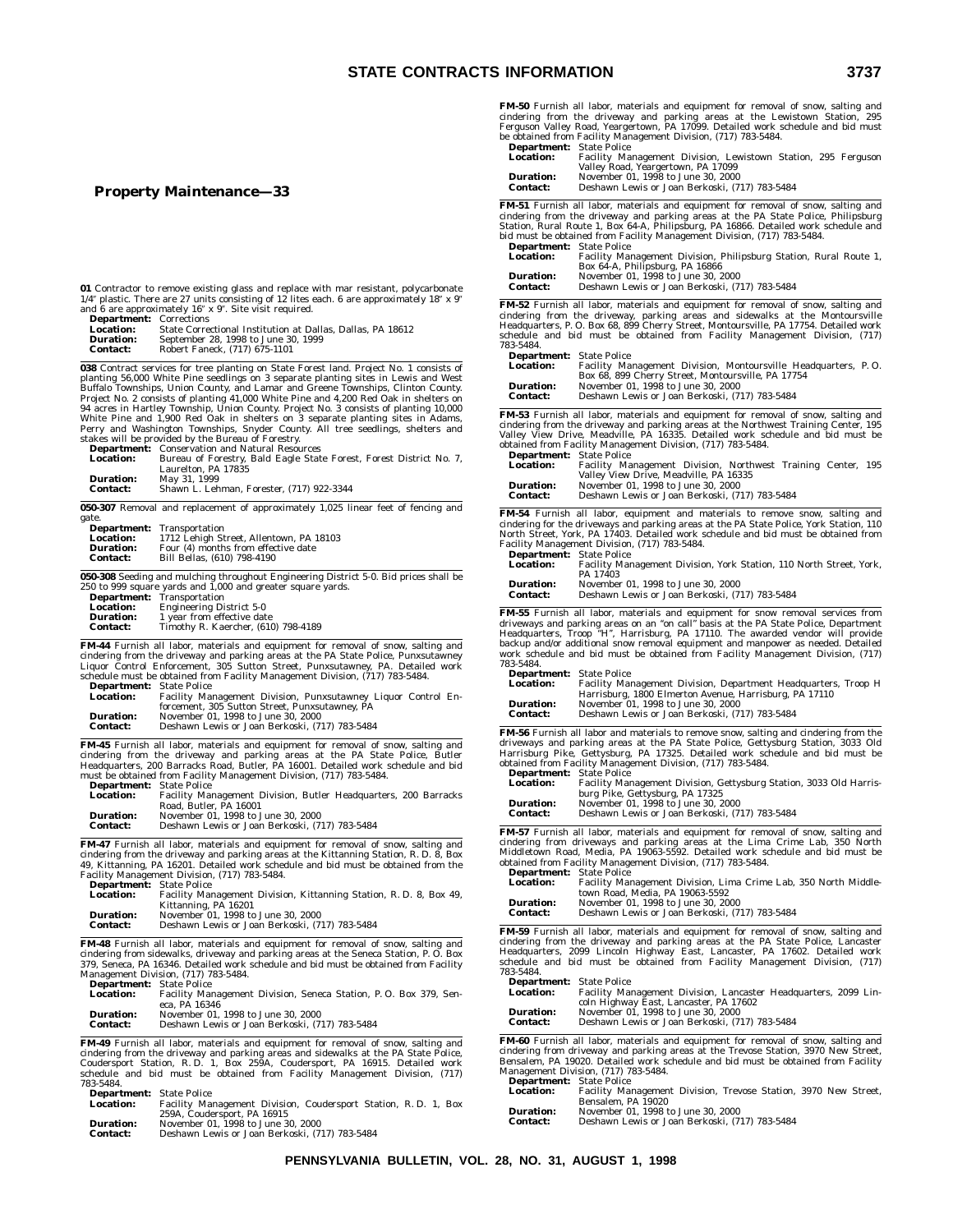### **3738 STATE CONTRACTS INFORMATION**

**FM-61** Furnish all labor, materials and equipment for removal of snow, salting and cindering from driveway and parking areas at the Bethlehem Headquarters and Crime<br>Lab, 2930 Airport Road, Bethlehem, PA 18017. Detailed work schedule and bid must<br>be obtained from Facility Management Division, (717) 783-54

| <b>Department:</b> State Police |                                                               |
|---------------------------------|---------------------------------------------------------------|
| <b>Location:</b>                | Facility Management Division, Bethlehem Headquarters and Lab, |
|                                 | 2930 Airport Road, Bethlehem, PA 18001                        |
| <b>Duration:</b>                | November 01, 1998 to June 30, 2000                            |
| <b>Contact:</b>                 | Deshawn Lewis or Joan Berkoski, (717) 783-5484                |

**FM-62** Furnish all labor, materials and equipment for removal of snow, salting and cindering from driveway and parking areas at the Towanda Station, R. D. 1, Towanda, PA 18848. Detailed work schedule and bid must be obtained from Facility Management Division, (717) 783-5484. **Department:** State Police

| -------------    | .                                                                |
|------------------|------------------------------------------------------------------|
| <b>Location:</b> | Facility Management Division. Towanda Station, R. D. 1. Towanda. |
|                  | PA 18848                                                         |
| <b>Duration:</b> | November 01, 1998 to June 30, 2000                               |
| <b>Contact:</b>  | Deshawn Lewis or Joan Berkoski, (717) 783-5484                   |
|                  |                                                                  |

**FM-63** Furnish all labor, materials and equipment for removal of snow, salting and cindering for the driveways and parking areas at the PA State Police, Rockview<br>Station, 745 South Valley Road, Bellefonte, PA 16823. (SR 2 **Department:** State Police

| <b>Location:</b> | Facility Management Division, Rockview Station, 745 South Eagle |
|------------------|-----------------------------------------------------------------|
|                  | Valley Road, Bellefonte, PA 16823                               |
| <b>Duration:</b> | November 01, 1998 to June 30, 2000                              |
| <b>Contact:</b>  | Deshawn Lewis or Joan Berkoski, (717) 783-5484                  |

**FM-64** Furnish all labor, materials and equipment for removal of snow, salting and cindering from driveway, parking areas and sidewalks at the PA State Police,<br>Hollidaysburg Headquarters, 1510 North Juniata Street, Hollidaysburg, PA 16648.<br>Detailed work schedule and bid must be obtained from Facility Man (717) 783-5484.

| <b>Department:</b> State Police |                                                                |  |
|---------------------------------|----------------------------------------------------------------|--|
| <b>Location:</b>                | Facility Management Division, Hollidaysburg Headquarters, 1510 |  |
|                                 | North Juniata Street, Hollidaysburg, PA 16648                  |  |
| <b>Duration:</b>                | November 01, 1998 to June 30, 2000                             |  |
| <b>Contact:</b>                 | Deshawn Lewis or Joan Berkoski, (717) 783-5484                 |  |
|                                 |                                                                |  |

**FM-65** Furnish all labor, materials and equipment for removal of snow, salting and cindering from driveway, parking areas and sidewalks at the PA State Police, Honesdale Station, R. D. 2, Box 2050, Honesdale, PA 18431. De

| <b>Department:</b> State Police |                                                                     |
|---------------------------------|---------------------------------------------------------------------|
| Location:                       | Facility Management Division, Honesdale Station, R. D. 2, Box 2050, |
|                                 | Honesdale, PA 18431                                                 |
| Duration:                       | November 01, 1998 to June 30, 2000                                  |
| <b>Contact:</b>                 | Deshawn Lewis or Joan Berkoski, (717) 783-5484                      |

**FM-66** Furnish all labor, materials and equipment for removal of snow, salting and cindering from driveway, parking areas and sidewalks at the PA State Police, Newport<br>Station, 52 Red Hill Road, Newport, PA 17074. Detailed work schedule and bid must<br>be obtained from Facility Management Division, (717) 78

|                                     | $\sim$ $\sim$ $\sim$                                                                 |
|-------------------------------------|--------------------------------------------------------------------------------------|
| <b>Duration:</b><br><b>Contact:</b> | November 01, 1998 to June 30, 2000<br>Deshawn Lewis or Joan Berkoski, (717) 783-5484 |
|                                     | Newport, PA 17074                                                                    |
| <b>Location:</b>                    | Facility Management Division, Newport Station, 52 Red Hill Road,                     |
| <b>Department.</b> Diate I once     |                                                                                      |

**IN-769.1** Exterior painting—Old Main Punxsutawney Campus. Remove existing lead based paint, broken glass, joint sealant, mortar, bricks, etc., to furnish and install new<br>paint, brick, joint sealant, glass, etc. Notice to contractors may be requested from IUP.<br>Phone: (724) 357-2289. Fax: (724) 357-648

|                 | <b>Department:</b> State System of Higher Education        |  |
|-----------------|------------------------------------------------------------|--|
| Location:       | Indiana University of Pennsylvania, Indiana, PA 15705-1087 |  |
| Duration:       | Six (6) months                                             |  |
| <b>Contact:</b> | Ronald E. Wolf, Procurement Specialist, (724) 357-4851     |  |

**SP 367669** Furnish all labor, equipment, material and supervision to plow and remove snow from six individual parking lots within the Harrisburg area. Snow will be hauled away on an as needed basis. The deadline for submission of sealed bids is 1 p.m., August 21, 1998.

**Department:** Liquor Control Board

| <b>Location:</b> |         | Northwest Office Building, Harrisburg, PA |
|------------------|---------|-------------------------------------------|
|                  | ------- | ----                                      |

| Duration:       | November 01, 1998 through October 31, 2001          |
|-----------------|-----------------------------------------------------|
| <b>Contact:</b> | Betty J. Goodling, Purchasing Agent, (717) 787-6360 |

**Real Estate Services—35**

**75A** Lease Office Space to the Commonwealth of Pennsylvania. Proposals are invited to provide the PA Board of Probation and Parole with 4,427 useable square feet of new or existing office space, with parking for 22 vehicles, within a 3 mile radius of the Intersection of Second and Grant Streets, Duquesne, Allegheny County, PA. The space must be located within 3 blocks of a public transpor

| $200$ pair concentration |                                                              |
|--------------------------|--------------------------------------------------------------|
| <b>Location:</b>         | Real Estate, 505 North Office Building, Harrisburg, PA 17125 |
| <b>Duration:</b>         | Indeterminate 1998-99                                        |
| <b>Contact:</b>          | John A. Hocker, (717) 787-4394, Ext. 3107                    |

#### **Miscellaneous—39**

**016** Provide work site child care services in a Governor's Model Child Care Program<br>for Commonwealth Employes. Facility located at 333 Market Street, Harrisburg,<br>Pennsylvania. Contractor is to be responsible for staffing, communities and managing the finances of the child care service. Preproposal conference on Wednesday, August 26, 1998 at 10 a.m. Proposals due on Friday, September 18, 1998 by 5 p.m.

| <b>Department:</b> Education |                                                            |
|------------------------------|------------------------------------------------------------|
| <b>Location:</b>             | Parents Association, 333 Market Street, Harrisburg, PA     |
| <b>Duration:</b>             | January 1, 1999-December 31, 1999; renewable for 4 years   |
| <b>Contact:</b>              | Neil Grover, President Parents Association. (717) 236-0781 |
|                              |                                                            |

**43445** The contractor shall provide maintenance and training on automated logic<br>control system and related equipment at the State Correctional Institution at<br>Pittsburgh. Interested vendors can call Jim Crytzer at (412) 76

| <b>Department:</b> Corrections |                                                                     |
|--------------------------------|---------------------------------------------------------------------|
| <b>Location:</b>               | State Correctional Institution-Pittsburgh, 3001 Beaver Avenue, P.O. |
|                                | Box 99901, Pittsburgh, PA 15233                                     |
| <b>Duration:</b>               | September 1, 1998 to June 30, 1999                                  |
| <b>Contact:</b>                | Ronald J. Dudek, Purchasing Agent, (412) 761-1955, Ext. 212         |

**012-9006-03** PENNSERVE: The Governor's Office of Citizen announces the availability<br>of grant funding for the PENNSERVE Fellows Program. Up to six qualified fellows will<br>be chosen through a competitive RFA process to repre will serve a regional network and provide service-learning technical assistance and<br>professional development to schools and communities throughout the Commonwealth<br>on behalf of PENNSERVE. Applications can be obtained by ca 1998.

| <b>Location:</b> | <b>Department:</b> Labor and Industry<br>PENNSERVE, 1304 Labor and Industry Building, Harrisburg, PA<br>17120 |
|------------------|---------------------------------------------------------------------------------------------------------------|
| <b>Duration:</b> | 1 year upon award                                                                                             |
| <b>Contact:</b>  | Margaret F. Madigan, (717) 787-1971                                                                           |

**RFP 1998-01** The Pennsylvania Insurance Department, Workers' Compensation<br>Security Fund, is soliciting a Request for Proposal from vendors to provide claims<br>management and rehabilitation services for workers' compensation

| <b>Location:</b> | Bureau of Special Funds, Capitol Associates Building, Room 102, 901 |
|------------------|---------------------------------------------------------------------|
|                  | North 7th Street, Harrisburg, PA 17102                              |
| <b>Duration:</b> | February 16, 1999 to June 30, 2003                                  |
| Contact:         | Michael P. Sullivan, Claims Manager, (717) 783-8093                 |

**RFP-980801** Provide warehousing and distribution of PLCB merchandise in Southeastern Pennsylvania.

- **Department:** Liquor Control Board<br>**Location:** Southeastern Pennsyl Southeastern Pennsylvania<br>5 years
- **Duration:**<br>Contact:

**Contact:** Nelson A. McCormick II, (717) 787-9851

[Pa.B. Doc. No. 98-1260. Filed for public inspection July 31, 1998, 9:00 a.m.]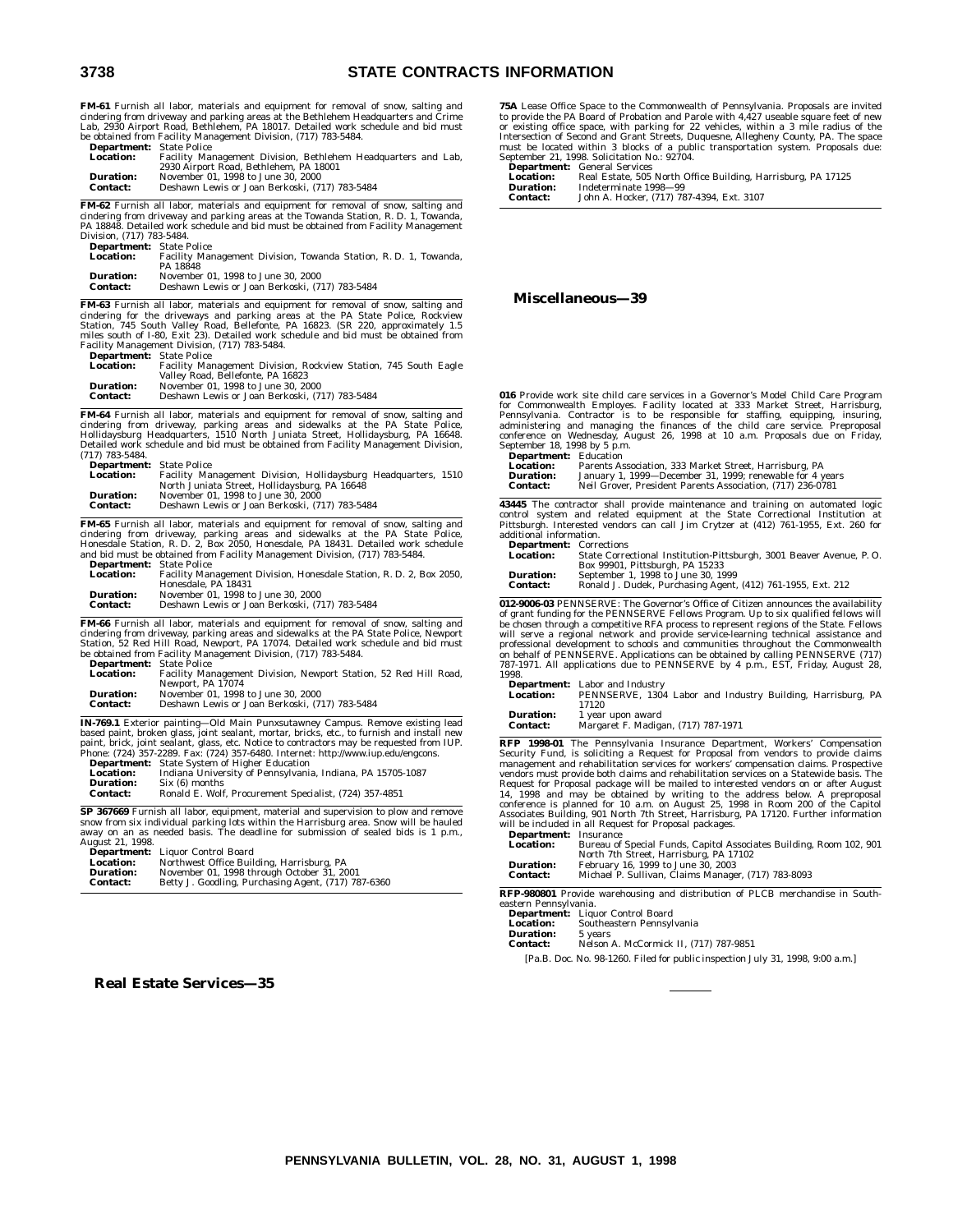# **DESCRIPTION OF LEGEND**

- **1** Advertising, Public Relations, Promotional **Materials**
- **2** Agricultural Services, Livestock, Equipment, Supplies & Repairs: Farming Equipment Rental & Repair, Crop Harvesting & Dusting, Animal Feed, etc.
- **3** Auctioneer Services
- **4** Audio/Video, Telecommunications Services, Equipment Rental & Repair
- **5** Barber/Cosmetology Services & Equipment
- **6** Cartography Services
- **7** Child Care
- **8** Computer Related Services & Equipment Repair: Equipment Rental/Lease, Programming, Data Entry, Payroll Services, Consulting
- **9** Construction & Construction Maintenance: Buildings, Highways, Roads, Asphalt Paving, Bridges, Culverts, Welding, Resurfacing, etc.
- **10** Court Reporting & Stenography Services
- **11** Demolition—Structural Only
- **12** Drafting & Design Services
- **13** Elevator Maintenance
- **14** Engineering Services & Consultation: Geologic, Civil, Mechanical, Electrical, Solar & Surveying
- **15** Environmental Maintenance Services: Well Drilling, Mine Reclamation, Core & Exploratory Drilling, Stream Rehabilitation Projects and Installation Services
- **16** Extermination Services
- **17** Financial & Insurance Consulting & Services
- **18** Firefighting Services
- **19** Food
- **20** Fuel Related Services, Equipment & Maintenance to Include Weighing Station Equipment, Underground & Above Storage Tanks
- **21** Hazardous Material Services: Abatement, Disposal, Removal, Transportation & **Consultation**
- **22** Heating, Ventilation, Air Conditioning, Electrical, Plumbing, Refrigeration Services, Equipment Rental & Repair
- **23** Janitorial Services & Supply Rental: Interior
- **24** Laboratory Services, Maintenance & Consulting
- **25** Laundry/Dry Cleaning & Linen/Uniform Rental
- **26** Legal Services & Consultation
- **27** Lodging/Meeting Facilities
- **28** Mailing Services
- **29** Medical Services, Equipment Rental and Repairs & Consultation
- **30** Moving Services
- **31** Personnel, Temporary
- **32** Photography Services (includes aerial)
- **33** Property Maintenance & Renovation—Interior & Exterior: Painting, Restoration, Carpentry Services, Snow Removal, General Landscaping (Mowing, Tree Pruning & Planting, etc.)
- **34** Railroad/Airline Related Services, Equipment & Repair
- **35** Real Estate Services—Appraisals & Rentals
- **36** Sanitation—Non-Hazardous Removal, Disposal & Transportation (Includes Chemical Toilets)
- **37** Security Services & Equipment—Armed Guards, Investigative Services & Security Systems
- **38** Vehicle, Heavy Equipment & Powered Machinery Services, Maintenance, Rental, Repair & Renovation (Includes ADA Improvements)
- **39** Miscellaneous: This category is intended for listing all bids, announcements not applicable to the above categories

GARY E. CROWELL, *Secretary*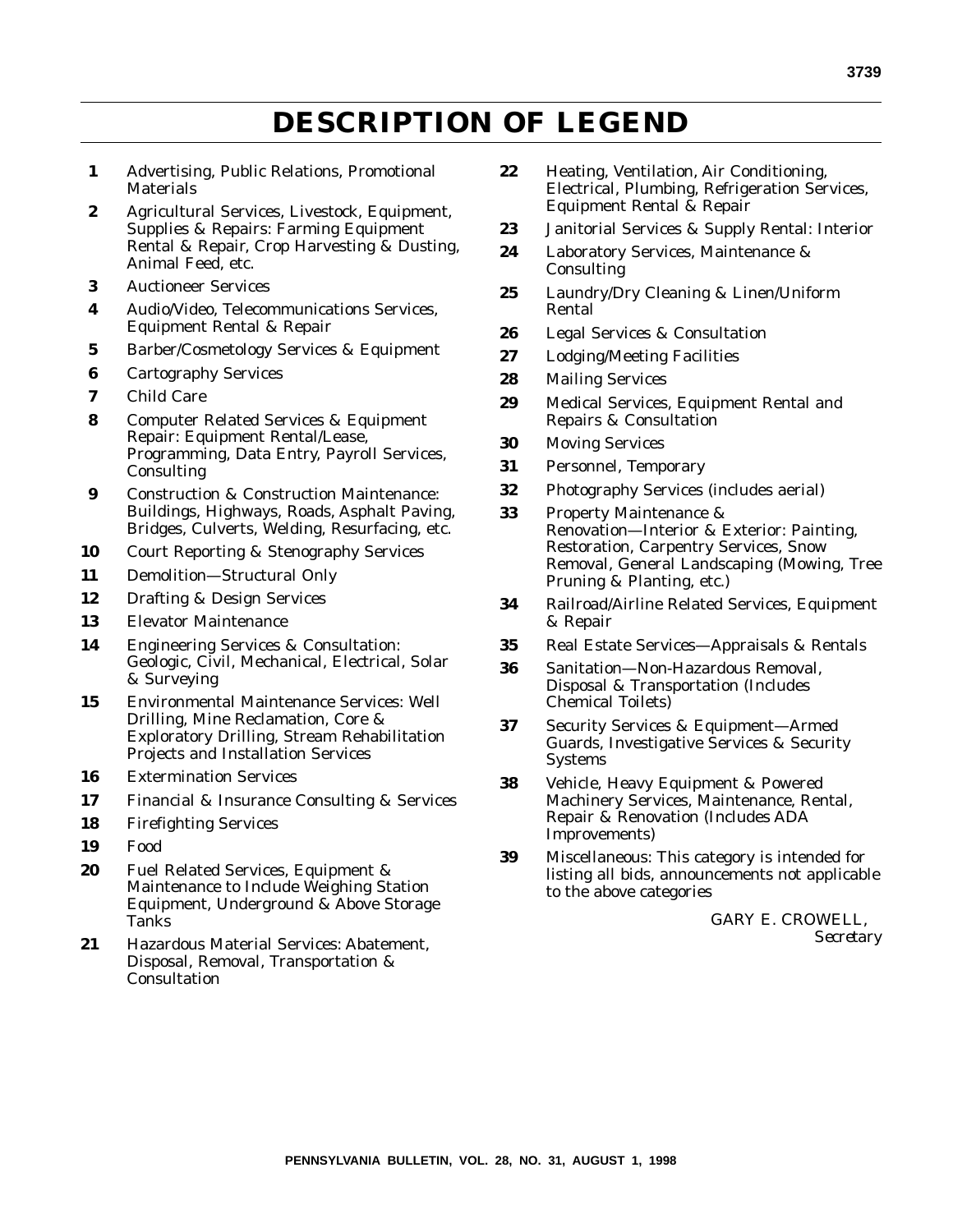### **Contract Awards**

The following awards have been made by the Department of General Services, Bureau of Purchases:

| <b>Requisition</b> |                      |                                                       |                            | 7110-01                  | 07/23/98             |
|--------------------|----------------------|-------------------------------------------------------|----------------------------|--------------------------|----------------------|
| or<br>Contract #   | <b>Awarded</b><br>On | To                                                    | In the<br><b>Amount Of</b> |                          |                      |
| 2610-09            | 08/01/98             | Bandag, Inc.                                          | 100,000.00                 | 7110-01                  | 07/23/98             |
| 2610-09            | 08/01/98             | <b>Goodyear Tire</b><br>and Rubber<br>Co.             | 100,000.00                 | 7110-01                  | 07/23/98             |
| 3610-04            | 07/24/98             | A. B. Dick Co.                                        | 30,000.00                  | 7110-01                  | 07/23/98             |
| 3610-04            | 07/24/98             | Northern Ma-<br>chine Works                           | 10,000.00                  | 7110-01                  | 07/23/98             |
| 3610-04            | 07/24/98             | <b>Standard Du-</b><br>plicating<br>Machines<br>Corp. | 10,000.00                  | 7110-01                  | 07/23/98             |
| 3610-04            | 07/24/98             | Harrisburg<br>Copiers, Inc.                           | 5,000.00                   | 7110-01                  | 07/23/98             |
| 3610-04            | 07/24/98             | <b>General Bind-</b><br>ing Corp.                     | 5,000.00                   |                          |                      |
| 3610-04            | 07/24/98             | Heidelberg<br>USA, Inc.                               | 5,000.00                   | 7110-01                  | 07/23/98             |
| 3610-04            | 07/24/98             | Riso, Inc.                                            | 10,000.00                  |                          |                      |
| 3610-04            | 07/24/98             | Lanier World-<br>wide                                 | 5,000.00                   | 7110-01                  | 07/23/98             |
| 3610-04            | 07/24/98             | Savin Corpora-<br>tion                                | 15,000.00                  | 7110-01                  | 07/23/98             |
| 3610-04            | 07/24/98             | Xerox Corpo-<br>ration                                | 5,000.00                   | 8105-01                  | 08/01/98             |
| 3610-04            | 07/24/98             | A. M.<br>Multigraph-<br>ics                           | 20,000.00                  |                          |                      |
| 3610-04            | 07/24/98             | <b>Ikon Office</b><br>Solutions                       | 70,000.00                  | 1020118-01<br>1022208-01 | 07/20/98<br>07/20/98 |
| 3610-04            | 07/24/98             | G. E. Richards<br>Graphic<br>Supply Co.               | 420,000.00                 | 1028158-01<br>1037388-01 | 07/20/98<br>07/20/98 |
| 3610-04            | 07/24/98             | Franklin<br><b>Printers</b><br>Supply Co.             | 15,000.00                  | 1727117-01               | 07/20/98             |
| 3610-04            | 07/24/98             | E. Thomas<br><b>Brett Busi-</b><br>ness Ma-<br>chines | 15,000.00                  | 1920157-01               | 07/20/98             |
| 5680-08            | 08/01/98             | Terra Aqua,<br>Inc.                                   | 31,485.00                  | 7314050-01               | 07/20/98             |
| 6515-17            | 07/23/98             | Sherwood<br>Medical Co.                               | 25,000.00                  |                          |                      |
| 6515-17            | 07/23/98             | A. Daigger &<br>Co., Inc.                             | 75,000.00                  | 7314070-01               | 07/20/98             |
| 7110-01            | 07/23/98             | <b>AVR Business</b><br>Systems,<br>Inc.               | 5,000.00                   | 8151430-01               | 07/20/98             |
| 7110-01            | 07/23/98             | Common-<br>wealth Of-<br>fice Systems,<br>Inc.        | 175,000.00                 | 8161210-01               | 07/20/98             |

| Requisition<br><b>Contract #</b> | <b>Awarded</b><br>On | To                                                        | In the<br>Amount Of |
|----------------------------------|----------------------|-----------------------------------------------------------|---------------------|
| 7110-01                          | 07/23/98             | Corbett, Inc.                                             | 30,000.00           |
| 7110-01                          | 07/23/98             | Storagetek,<br>Inc.                                       | 50,000.00           |
| 7110-01                          | 07/23/98             | <b>Tab Products</b><br>Co.                                | 195,000.00          |
| 7110-01                          | 07/23/98             | Carstens<br>Health Ind.,<br>Inc.                          | 56,000.00           |
| 7110-01                          | 07/23/98             | <b>Richards</b><br>Wilcox. Inc.                           | 7,500.00            |
| 7110-01                          | 07/23/98             | ASRS of<br>America,<br>Inc.                               | 35,000.00           |
| 7110-01                          | 07/23/98             | Corporate En-<br>vironments                               | 50,000.00           |
| 7110-01                          | 07/23/98             | S. L. Cooper &<br><b>Associates</b><br>t/a Direct<br>Line | 35,000.00           |
| 7110-01                          | 07/23/98             | Datum Filing<br>Systems,<br>Inc.                          | 35,000.00           |
| 7110-01                          | 07/23/98             | PA Office Ser-<br>vice Group,<br>Inc.                     | 102,000.00          |
| 7110-01                          | 07/23/98             | O'Brien Busi-<br>ness Sys-<br>tems                        | 35,000.00           |
| 8105-01                          | 08/01/98             | <b>XPEDX/</b><br>Harrisburg<br><b>Division</b>            | 100,848.00          |
| 1020118-01                       | 07/20/98             | Tuberlite Co.                                             | 25,236.00           |
| 1022208-01                       | 07/20/98             | Fraser-Volpe<br>Corp.                                     | 27,000.00           |
| 1028158-01                       | 07/20/98             | The Trane Co.                                             | 371,700.00          |
| 1037388-01                       | 07/20/98             | Amco Manu-<br>facturing,<br>Inc.                          | 21,647.00           |
| 1727117-01                       | 07/20/98             | <b>DRL</b> Associ-<br>ates                                | 40,086.68           |
| 1920157-01                       | 07/20/98             | J & J Material<br>Handling<br>Systems,<br>Inc.            | 26,785.00           |
| 7314050-01                       | 07/20/98             | Weldon Will-<br>iams & Lick,<br>Inc.                      | 3,685.03            |
| 7314070-01                       | 07/20/98             | Dupli Enve-<br>lope &<br>Graphics<br>Corp.                | 1,496.40            |
| 8151430-01                       | 07/20/98             | Miller AC<br>Concrete<br>Products,                        | 80,270.00           |

Inc.

Terre Hill Silo Co.

62,867.00

**PENNSYLVANIA BULLETIN, VOL. 28, NO. 31, AUGUST 1, 1998**